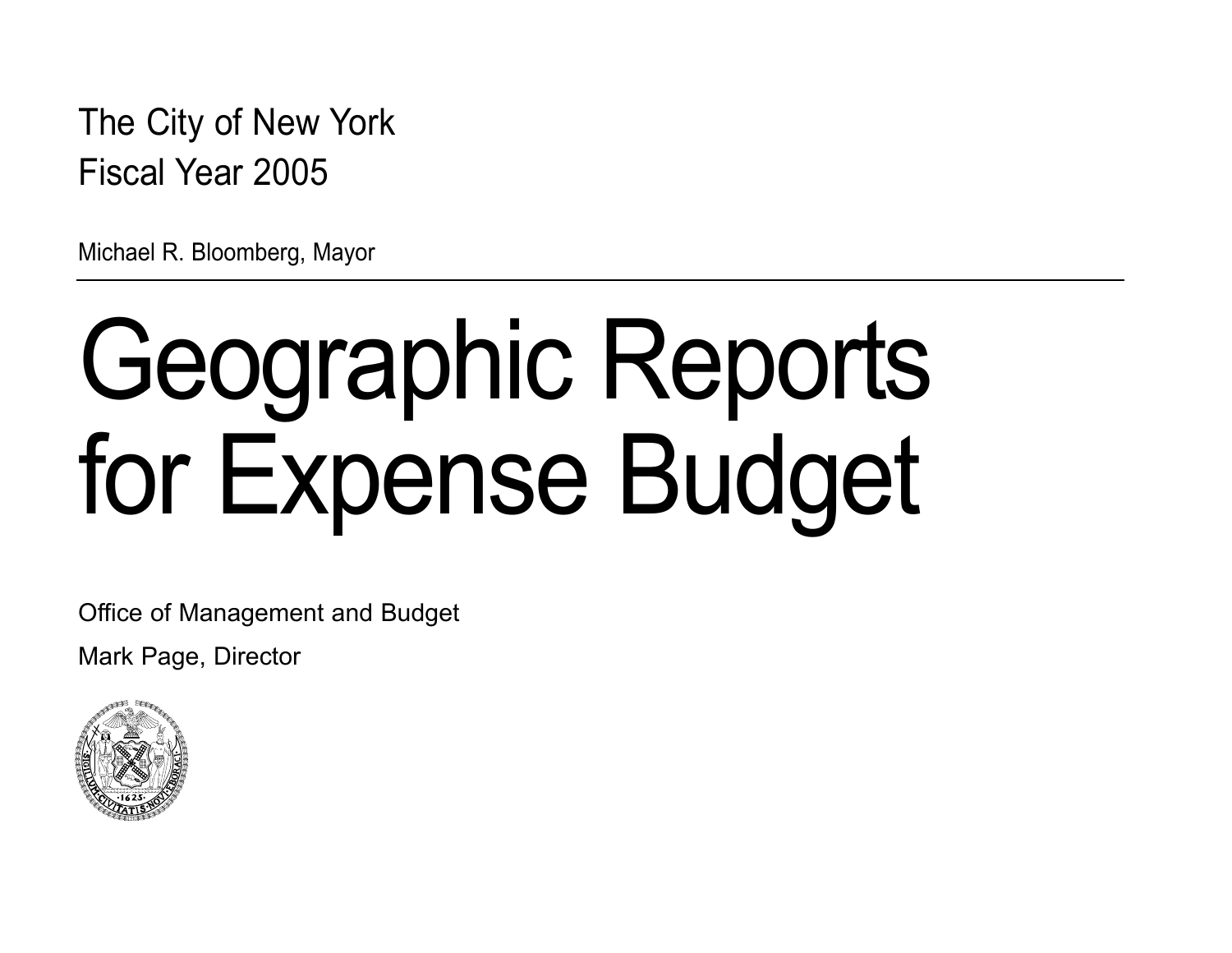### **INTRODUCTION**

### *GEOGRAPHIC EXPENSE REPORT*

*"For each city agency that has local or borough service districts within community districts and boroughs, the Departmental Estimates and Executive Budget, where practicable shall contain a statement of proposed direct expenditures in each such service district for each requested unit of appropriation." (Charter section 100g)*

The Geographic Report for the Expense Budget is issued with the Departmental Estimate. For each agency it breaks down the agency's Departmental Estimate for the next fiscal year by local service district and borough. Provided are budget and headcount information for agencies that provide local services.

Local service districts are the agency's service delivery districts which are coterminous with community districts or aggregates of community districts up to the borough level. This document shows how local service districts correspond to community districts.

### *ORGANIZATION OF THE GEOGRAPHIC REPORT*

Budget and headcount information for services delivered at the local level is presented first. This is followed by a page summarizing the total reported geographically of all the local districts.

The next pages show the agency's units of appropriation and indicate what portion of each unit of appropriation is budgeted geographically and what portion is non-geographic.

The final page for each agency summarizes the total Personal Service (PS) and Other Than Personal Service (OTPS) appropriations for the Departmental Estimate and any financial plan savings.

### *FISCAL INFORMATION*

Shown are the FY 2004 Current Modified Budget and the FY 2005 Departmental Estimate. The increase/decrease column highlights comparisons between the FY 2004 Current Modified Budget and the FY 2005 Departmental Estimate.

### *HEADCOUNT INFORMATION*

Also shown by service district and borough are budgeted headcounts for FY 2004 and FY 2005 as of the Departmental Estimate. Please note that agencies with projected staffing increases in FY 2005 may not have yet assigned these positions to specific budget codes. These assignments will be made based on factors such as attrition and service needs and will be made after any specialized training is complete.

Conversely, agencies required to achieve staff reductions during the year through attrition may not have reduced positions in specific budget codes at this time.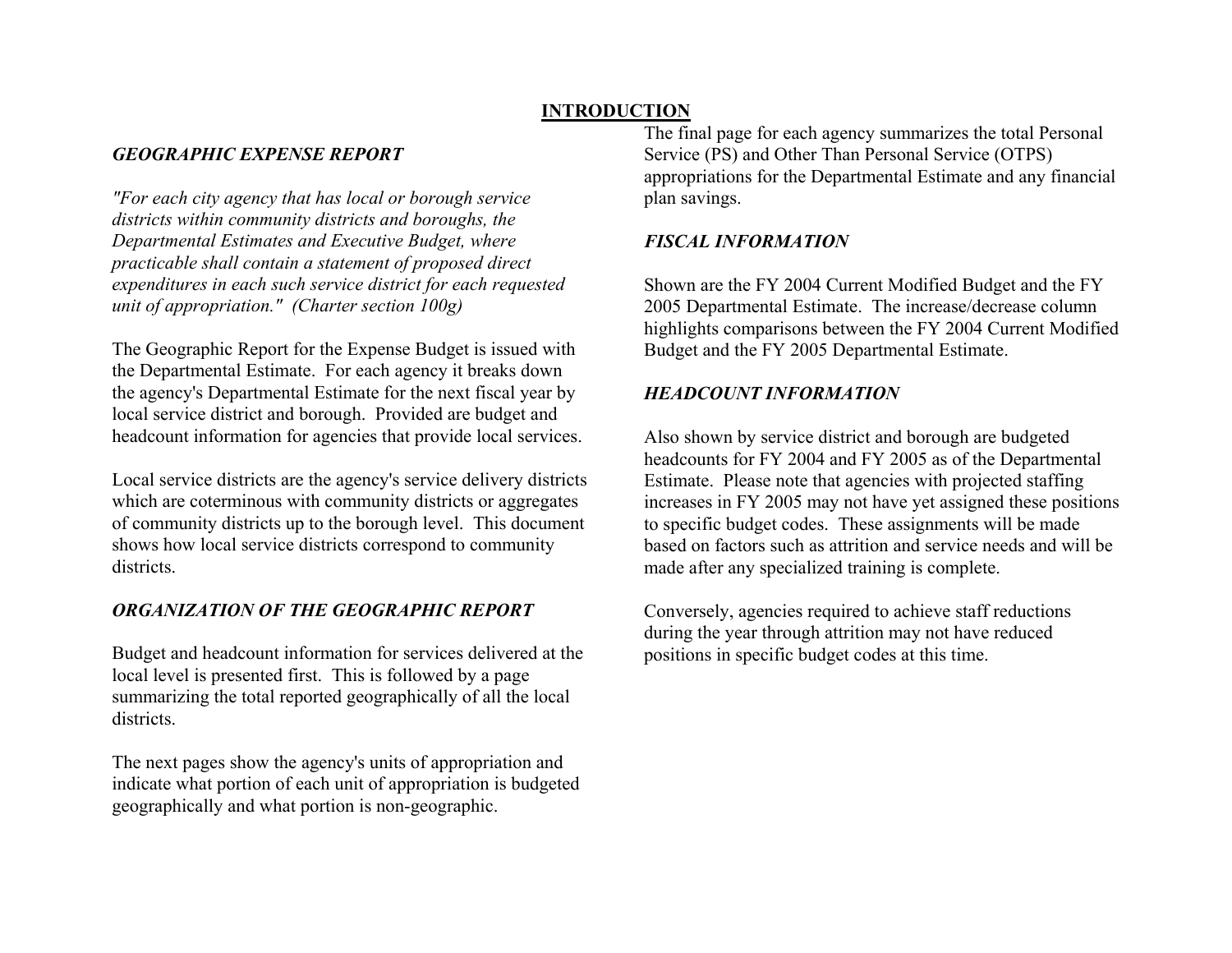### *USES FOR THE GEOGRAPHIC REPORT*

During the budget preparation cycle, community boards, operating agencies, district service cabinets, Borough Presidents, City Council members and civic groups can use the Geographic Report to:

- evaluate the level of budget allocations for FY 2004 and FY 2005;
- $\bullet$ assess the equity of local service resource allocations;
- $\bullet$ reassess district/borough budget strategies for FY 2005;
- $\bullet$  prepare testimony on the Departmental Estimate to present at public hearings held by the City Council.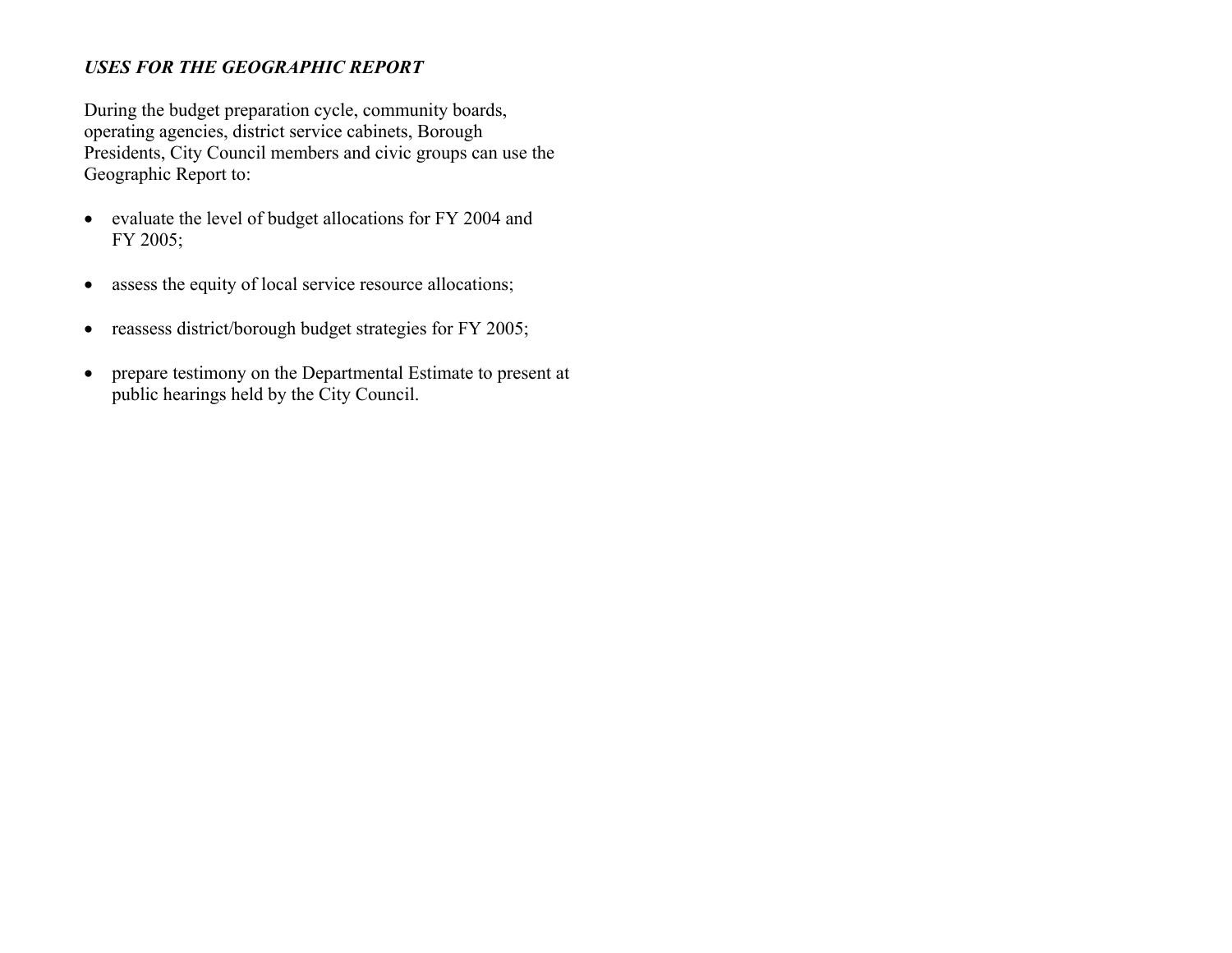### **GEOGRAPHIC REPORT FOR THE EXPENSE BUDGET** FISCAL YEAR 2005 DEPARTMENTAL ESTIMATE

### **TABLE OF CONTENTS**

| DEPT. NO. | <b>DEPARTMENT NAME</b> | <b>PAGE NO.</b> |
|-----------|------------------------|-----------------|
| 002       |                        |                 |
| 056       |                        |                 |
| 057       |                        |                 |
| 125       |                        |                 |
| 126       |                        |                 |
| 260       |                        |                 |
| 801       |                        |                 |
| 806       |                        |                 |
| 810       |                        |                 |
| 816       |                        |                 |
| 826       |                        |                 |
| 827       |                        |                 |
| 841       |                        |                 |
| 846       |                        |                 |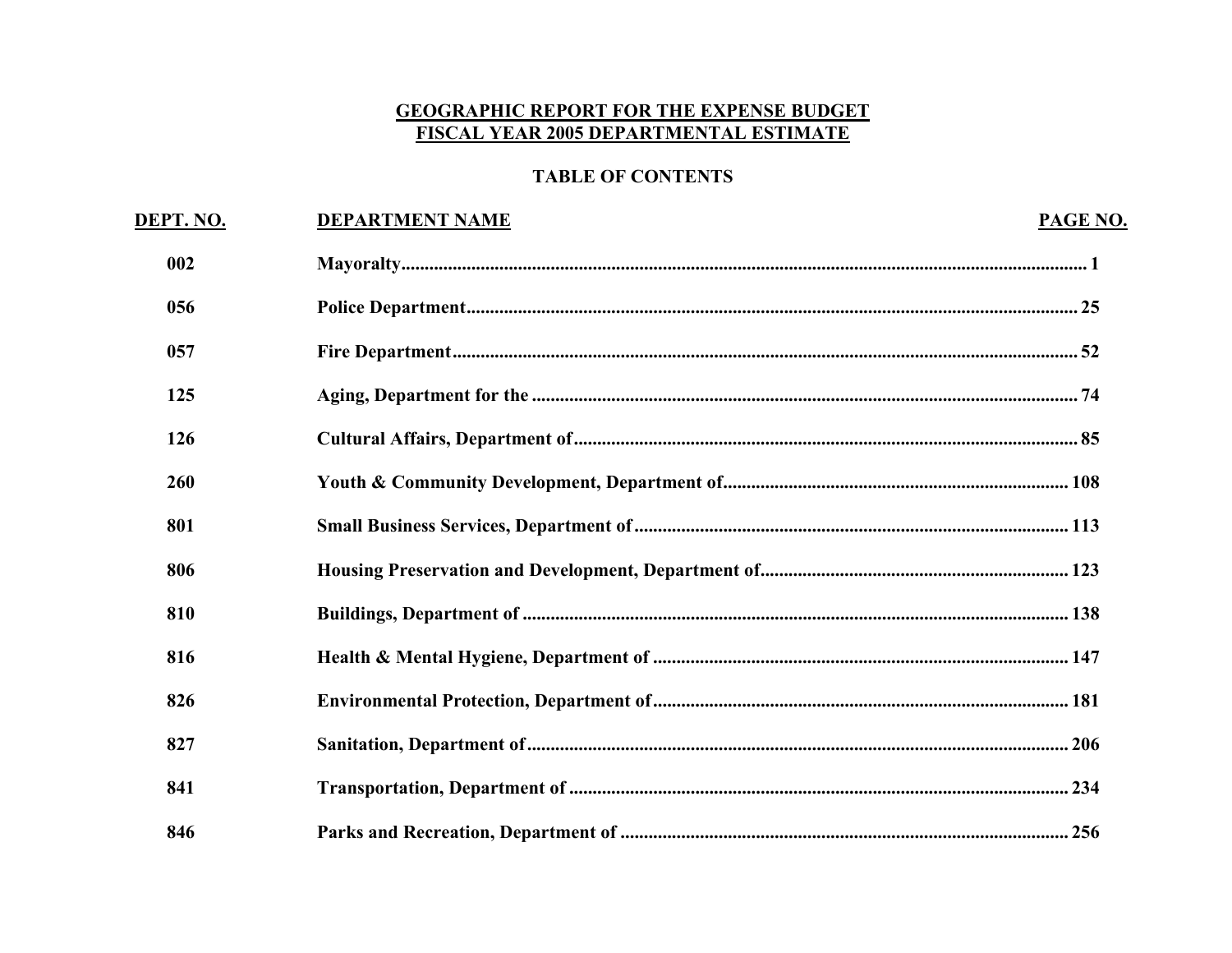<span id="page-4-0"></span>

|                                                          | <b>AGENCY:</b> | 002 MAYORALTY                                                           |                   |                                           |  |  |
|----------------------------------------------------------|----------------|-------------------------------------------------------------------------|-------------------|-------------------------------------------|--|--|
|                                                          |                | -----------------<br>FISCAL YEAR 2004<br><b>CURRENT MODIFIED BUDGET</b> |                   | FISCAL YEAR 2005<br>DEPARTMENTAL ESTIMATE |  |  |
| UNIT OF APPROPRIATION                                    |                | AS OF 10/31/03                                                          | <b>AMOUNT</b>     | <b>INCREASE</b><br>DECREASE (-)           |  |  |
| 020<br>OFFICE OF THE MAYOR-PS                            |                |                                                                         |                   |                                           |  |  |
| REGULAR GROSS<br><b>OTHER</b>                            |                |                                                                         |                   |                                           |  |  |
| TOTAL REPORTED GEOGRAPHICALLY                            |                |                                                                         |                   |                                           |  |  |
| NOT REPORTED GEOGRAPHICALLY                              |                | 17,230,989                                                              | 19,215,721        | 1,984,732                                 |  |  |
| FINANCIAL PLAN SAVINGS                                   |                |                                                                         | 487,992-          | 487,992-                                  |  |  |
| <b>APPROPRIATION</b>                                     |                | 17,230,989                                                              | 18,727,729        | 1,496,740                                 |  |  |
| <b>FUNDING</b>                                           |                |                                                                         |                   |                                           |  |  |
| <b>CITY</b><br>OTHER CATEGORICAL                         |                | 14,870,717                                                              | 15,332,725        | 462,008                                   |  |  |
| CAPITAL FUNDS - I.F.A.<br><b>STATE</b><br>FEDERAL - JTPA |                | 463,448<br>80,000                                                       | 713,448<br>80,000 | 250,000                                   |  |  |
| FEDERAL - C.D.<br>FEDERAL - OTHER                        |                | 65,000                                                                  | 65,000            |                                           |  |  |
| INTRA-CITY SALES                                         |                | 1,751,824                                                               | 2,536,556         | 784,732                                   |  |  |
|                                                          |                |                                                                         |                   |                                           |  |  |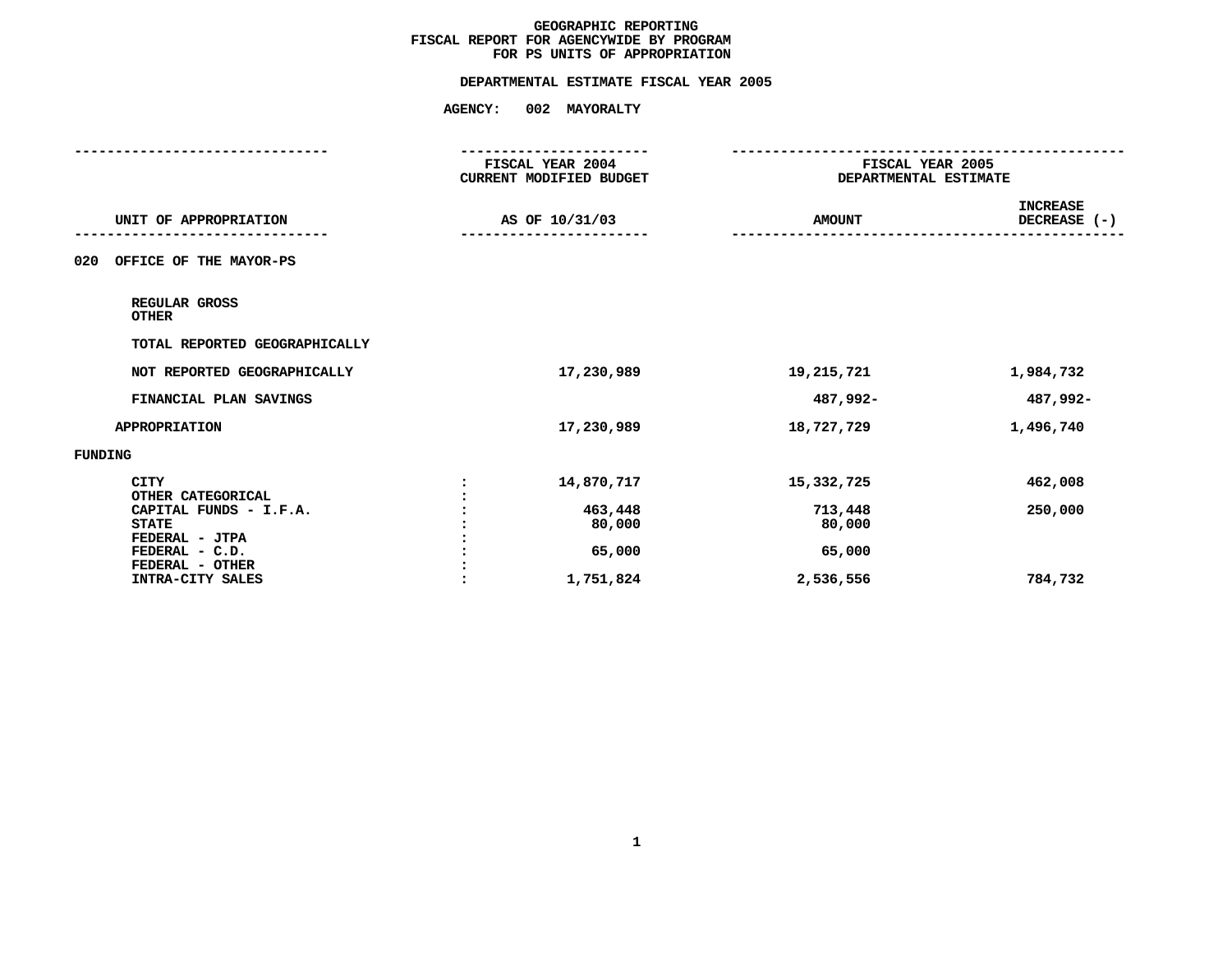|                                     | <b>AGENCY:</b> | 002 MAYORALTY                          |               |                       |
|-------------------------------------|----------------|----------------------------------------|---------------|-----------------------|
|                                     |                | ------------------<br>FISCAL YEAR 2004 |               | FISCAL YEAR 2005      |
|                                     |                | CURRENT MODIFIED BUDGET                |               | DEPARTMENTAL ESTIMATE |
|                                     |                |                                        |               |                       |
|                                     |                |                                        |               | <b>INCREASE</b>       |
| UNIT OF APPROPRIATION               |                | AS OF 10/31/03                         | <b>AMOUNT</b> | DECREASE (-)          |
|                                     |                |                                        |               |                       |
| OFFICE OF MGMT AND BUDGET-PS<br>040 |                |                                        |               |                       |
|                                     |                |                                        |               |                       |
| REGULAR GROSS                       |                |                                        |               |                       |
| <b>OTHER</b>                        |                |                                        |               |                       |
|                                     |                |                                        |               |                       |
| TOTAL REPORTED GEOGRAPHICALLY       |                |                                        |               |                       |
| NOT REPORTED GEOGRAPHICALLY         |                | 19,987,052                             | 19,987,052    |                       |
|                                     |                |                                        |               |                       |
| FINANCIAL PLAN SAVINGS              |                |                                        |               |                       |
|                                     |                |                                        |               |                       |
| <b>APPROPRIATION</b>                |                | 19,987,052                             | 19,987,052    |                       |
| FUNDING                             |                |                                        |               |                       |
|                                     |                |                                        |               |                       |
| <b>CITY</b>                         |                | 14,926,447                             | 16,661,021    | 1,734,574             |
| OTHER CATEGORICAL                   |                |                                        |               |                       |
| CAPITAL FUNDS - I.F.A.              |                | 2,397,530                              | 2,397,530     |                       |
| <b>STATE</b>                        |                |                                        |               |                       |
| FEDERAL - JTPA                      |                |                                        |               |                       |
| FEDERAL - C.D.                      |                | 822,208                                | 822,208       |                       |
| FEDERAL - OTHER                     |                | 1,840,867                              | 106,293       | 1,734,574-            |
| INTRA-CITY SALES                    |                |                                        |               |                       |
|                                     |                |                                        |               |                       |
|                                     |                |                                        |               |                       |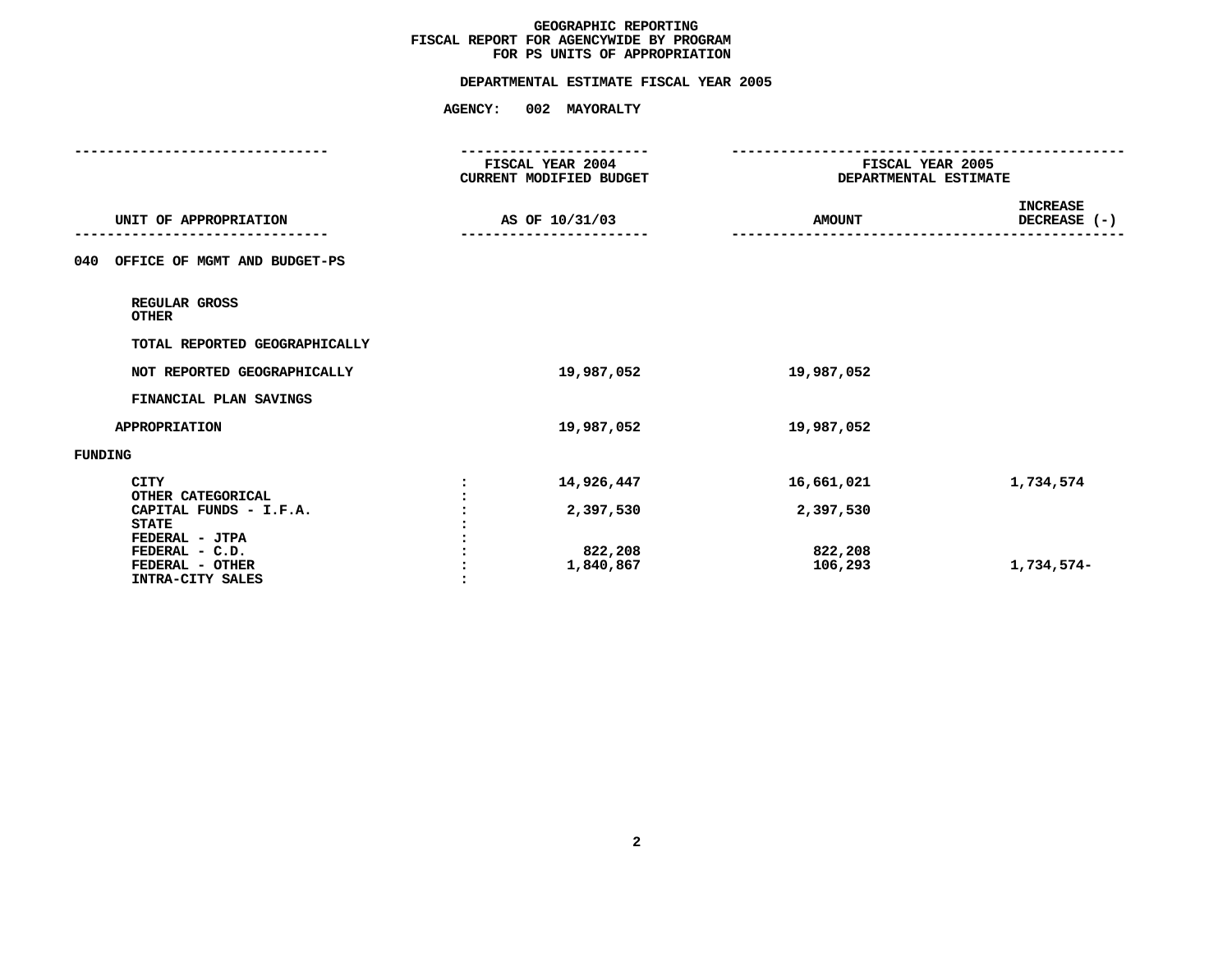### **GEOGRAPHIC**C REPORTING<br>WIDE BY PRO<br>F APPROPRIA FISCAL REPORT FOR AGENCYWIDE BY PROGRAM **REPORT FOR AGENCYWIDE BY PROGRAM FOR**

| <b>AGENCY:</b><br>002 MAYORALTY |                         |                                                |  |  |
|---------------------------------|-------------------------|------------------------------------------------|--|--|
| FISCAL YEAR 2004                |                         | --------------------------<br>FISCAL YEAR 2005 |  |  |
|                                 |                         |                                                |  |  |
| AS OF 10/31/03                  | <b>AMOUNT</b>           | <b>INCREASE</b><br>DECREASE (-)                |  |  |
|                                 |                         |                                                |  |  |
|                                 |                         |                                                |  |  |
|                                 |                         |                                                |  |  |
| 2,364,121                       | 2,259,149               | 104,972-                                       |  |  |
|                                 |                         |                                                |  |  |
| 2,364,121                       | 2,259,149               | 104,972-                                       |  |  |
|                                 |                         |                                                |  |  |
| 2,259,149<br>104,972            | 2,259,149               | 104,972-                                       |  |  |
|                                 | CURRENT MODIFIED BUDGET | DEPARTMENTAL ESTIMATE                          |  |  |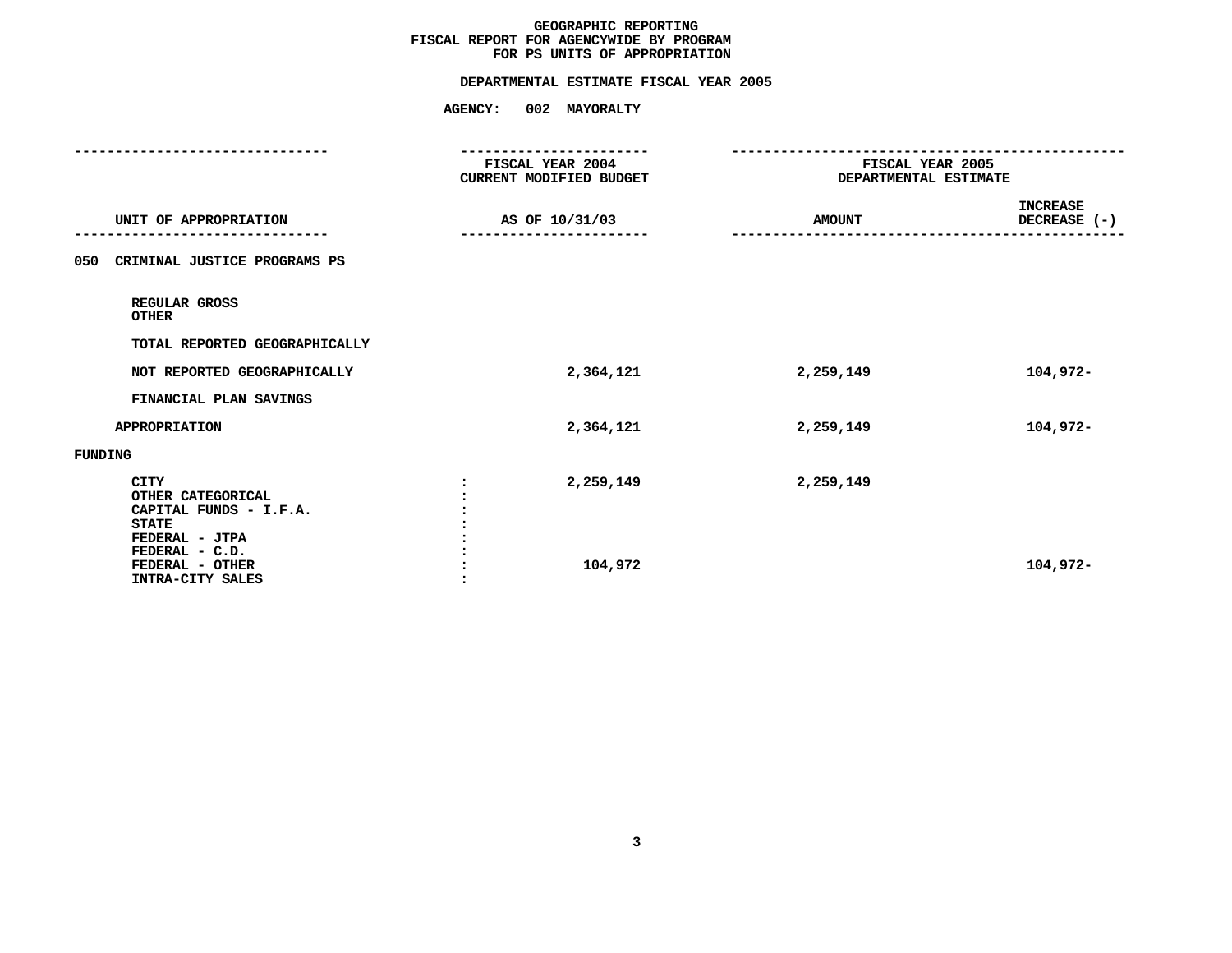### **GEOGRAPHIC**C REPORTING<br>WIDE BY PRO<br>F APPROPRIA FISCAL REPORT FOR AGENCYWIDE BY PROGRAM **REPORT FOR AGENCYWIDE BY PROGRAM FOR**

|                                                                                                                | <b>AGENCY:</b> | 002 MAYORALTY                               |                        |                                           |
|----------------------------------------------------------------------------------------------------------------|----------------|---------------------------------------------|------------------------|-------------------------------------------|
|                                                                                                                |                | ------------------                          |                        | -------------------                       |
|                                                                                                                |                | FISCAL YEAR 2004<br>CURRENT MODIFIED BUDGET |                        | FISCAL YEAR 2005<br>DEPARTMENTAL ESTIMATE |
| UNIT OF APPROPRIATION                                                                                          |                | AS OF 10/31/03                              | <b>AMOUNT</b>          | <b>INCREASE</b><br>DECREASE (-)           |
| OFF OF LABOR RELATIONS-PS<br>061                                                                               |                |                                             |                        |                                           |
| REGULAR GROSS<br><b>OTHER</b>                                                                                  |                |                                             |                        |                                           |
| TOTAL REPORTED GEOGRAPHICALLY                                                                                  |                |                                             |                        |                                           |
| NOT REPORTED GEOGRAPHICALLY                                                                                    |                | 6,073,717                                   | 6,354,667              | 280,950                                   |
| FINANCIAL PLAN SAVINGS                                                                                         |                | 368,615                                     | 80                     | $368,535-$                                |
| <b>APPROPRIATION</b>                                                                                           |                | 6,442,332                                   | 6,354,747              | 87,585-                                   |
| <b>FUNDING</b>                                                                                                 |                |                                             |                        |                                           |
| <b>CITY</b><br>OTHER CATEGORICAL<br>CAPITAL FUNDS - I.F.A.<br><b>STATE</b><br>FEDERAL - JTPA<br>FEDERAL - C.D. |                | 4,148,838<br>2,225,494                      | 4,148,838<br>2,137,909 | $87,585-$                                 |
| FEDERAL - OTHER<br>INTRA-CITY SALES                                                                            |                | 68,000                                      | 68,000                 |                                           |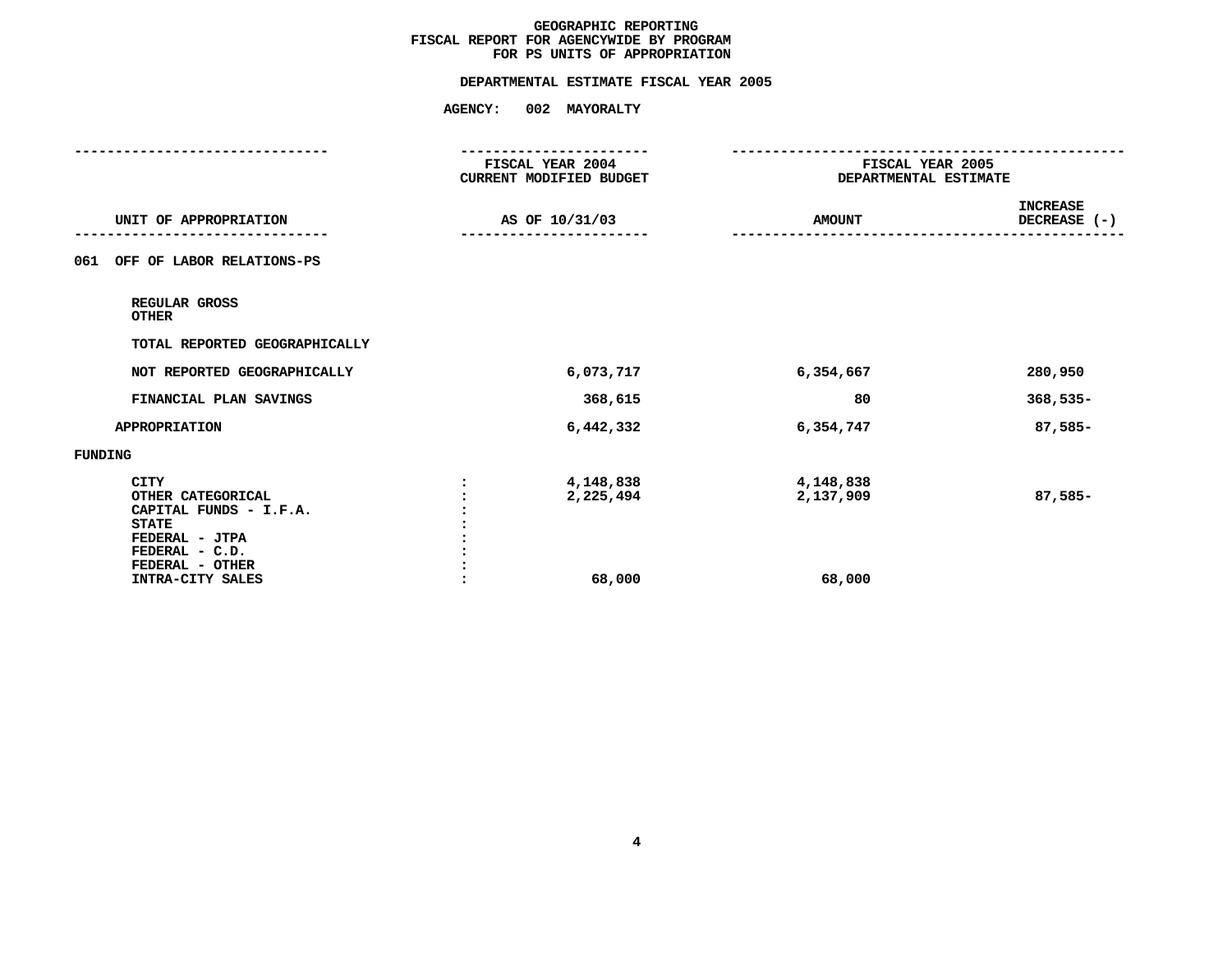|         | <b>AMOUNT</b>                                                                                                | <b>INCREASE</b><br>DECREASE (-)                                            |
|---------|--------------------------------------------------------------------------------------------------------------|----------------------------------------------------------------------------|
|         |                                                                                                              |                                                                            |
|         |                                                                                                              |                                                                            |
|         |                                                                                                              |                                                                            |
| 435,914 | 435,914                                                                                                      |                                                                            |
|         |                                                                                                              |                                                                            |
| 435,914 | 435,914                                                                                                      |                                                                            |
|         |                                                                                                              |                                                                            |
| 435,914 | 435,914                                                                                                      |                                                                            |
|         | AGENCY: 002 MAYORALTY<br>------------------<br>FISCAL YEAR 2004<br>CURRENT MODIFIED BUDGET<br>AS OF 10/31/03 | -----------------------------<br>FISCAL YEAR 2005<br>DEPARTMENTAL ESTIMATE |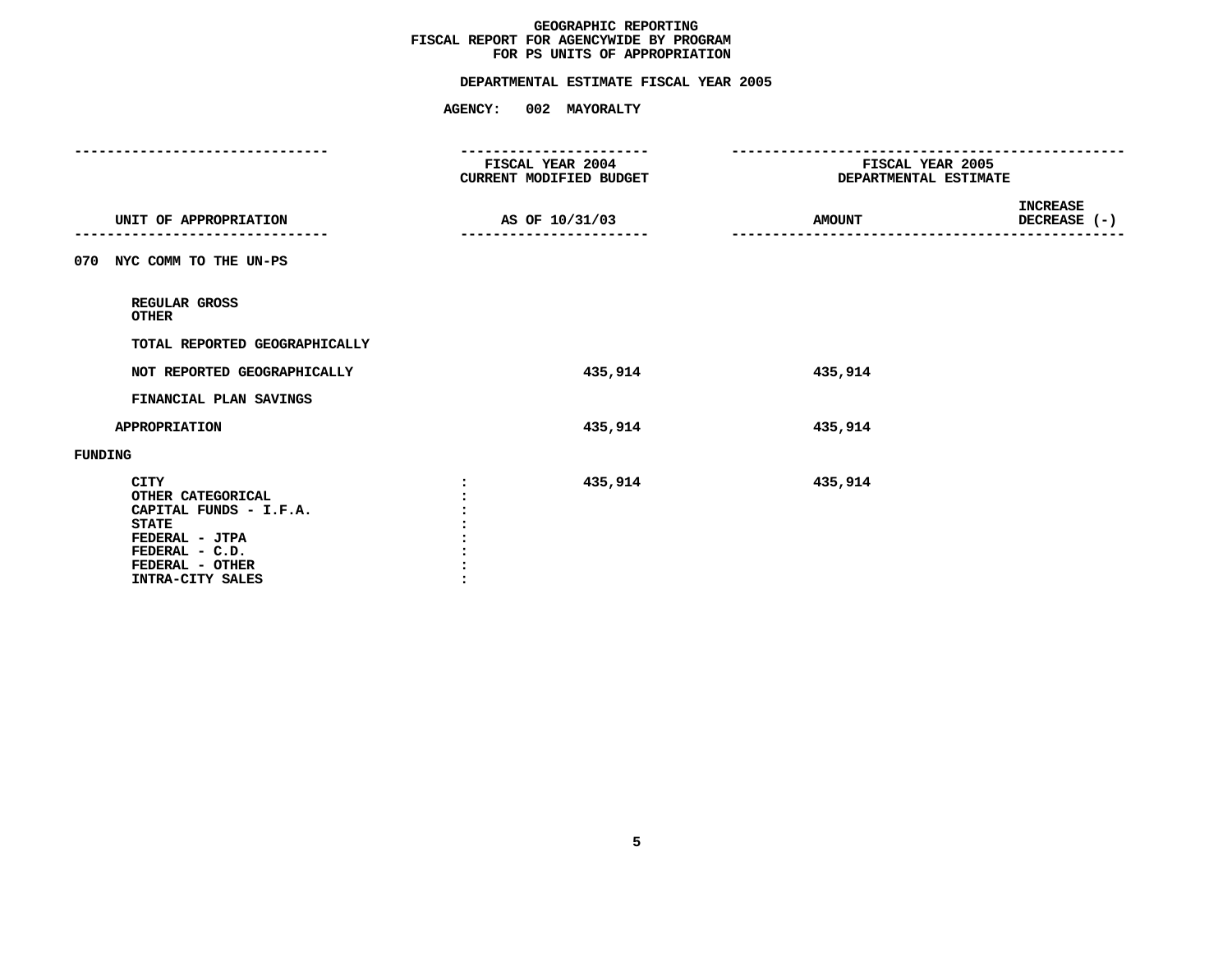|                                                                         | AGENCY: 002 MAYORALTY                       |               |                                           |
|-------------------------------------------------------------------------|---------------------------------------------|---------------|-------------------------------------------|
|                                                                         | ------------------                          |               | ---------------------------               |
|                                                                         | FISCAL YEAR 2004<br>CURRENT MODIFIED BUDGET |               | FISCAL YEAR 2005<br>DEPARTMENTAL ESTIMATE |
| UNIT OF APPROPRIATION                                                   | AS OF 10/31/03                              | <b>AMOUNT</b> | <b>INCREASE</b><br>DECREASE (-)           |
| OFF FOR PEOPLE WITH DISAB-PS<br>260                                     |                                             |               |                                           |
| REGULAR GROSS<br><b>OTHER</b>                                           |                                             |               |                                           |
| TOTAL REPORTED GEOGRAPHICALLY                                           |                                             |               |                                           |
| NOT REPORTED GEOGRAPHICALLY                                             | 438,496                                     | 438,496       |                                           |
| FINANCIAL PLAN SAVINGS                                                  |                                             |               |                                           |
| <b>APPROPRIATION</b>                                                    | 438,496                                     | 438,496       |                                           |
| <b>FUNDING</b>                                                          |                                             |               |                                           |
| <b>CITY</b><br>OTHER CATEGORICAL                                        | 196,820                                     | 196,820       |                                           |
| CAPITAL FUNDS - I.F.A.<br><b>STATE</b>                                  | 66,568                                      | 66,568        |                                           |
| FEDERAL - JTPA<br>FEDERAL - C.D.<br>FEDERAL - OTHER<br>INTRA-CITY SALES | 175,108                                     | 175,108       |                                           |
|                                                                         |                                             |               |                                           |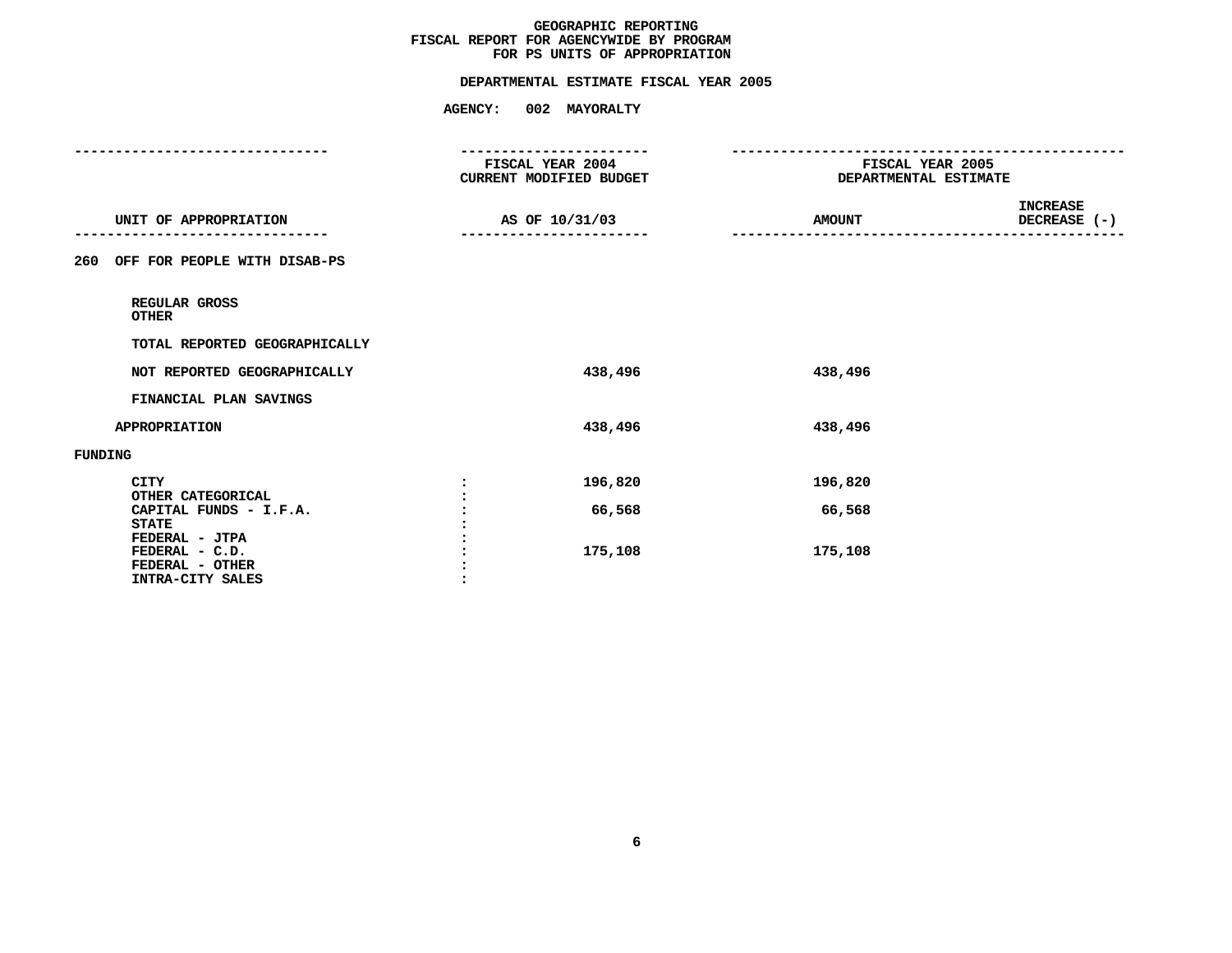|         |                                                                                        | FISCAL YEAR 2005 |                                                                                                            |
|---------|----------------------------------------------------------------------------------------|------------------|------------------------------------------------------------------------------------------------------------|
|         |                                                                                        |                  | <b>INCREASE</b><br>DECREASE (-)                                                                            |
|         |                                                                                        |                  |                                                                                                            |
|         |                                                                                        |                  |                                                                                                            |
|         |                                                                                        |                  |                                                                                                            |
| 227,591 |                                                                                        |                  |                                                                                                            |
|         |                                                                                        |                  |                                                                                                            |
| 227,591 |                                                                                        |                  |                                                                                                            |
|         |                                                                                        |                  |                                                                                                            |
| 227,591 |                                                                                        |                  |                                                                                                            |
|         | AGENCY: 002 MAYORALTY<br>FISCAL YEAR 2004<br>CURRENT MODIFIED BUDGET<br>AS OF 10/31/03 |                  | -------------------------------<br>DEPARTMENTAL ESTIMATE<br><b>AMOUNT</b><br>227,591<br>227,591<br>227,591 |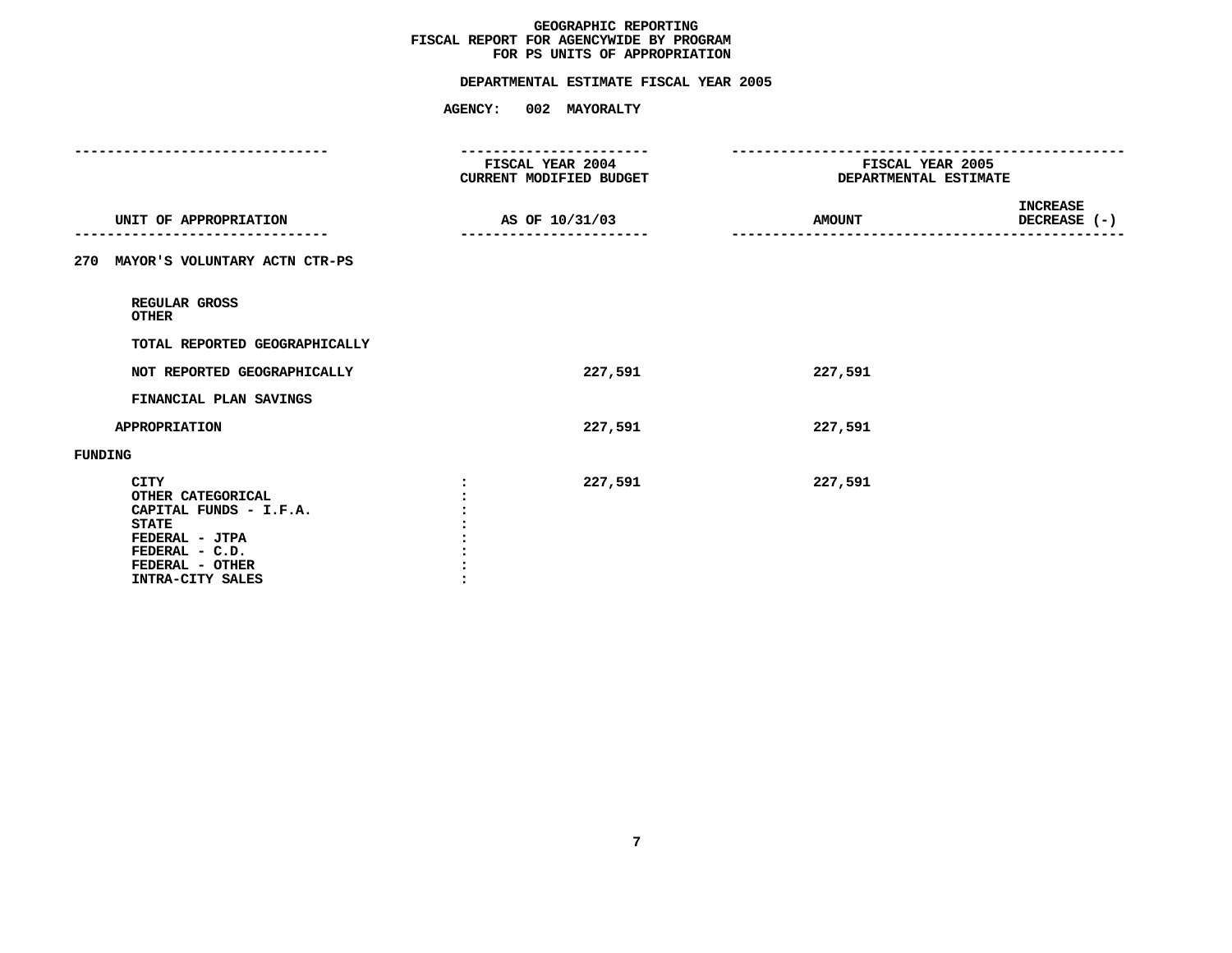### **GEOGRAPHIC**C REPORTING<br>WIDE BY PRO<br>F APPROPRIA FISCAL REPORT FOR AGENCYWIDE BY PROGRAM **REPORT FOR AGENCYWIDE BY PROGRAM FOR**

## **PS UNITS OF APPROPRIATION DEPARTMENTAL ESTIMATE FISCAL YEAR <sup>2005</sup>**

**SALES :**

|                                                                                                                                                       | AGENCY: 002 MAYORALTY                       |                                           |                          |
|-------------------------------------------------------------------------------------------------------------------------------------------------------|---------------------------------------------|-------------------------------------------|--------------------------|
|                                                                                                                                                       | -----------------                           |                                           |                          |
|                                                                                                                                                       | FISCAL YEAR 2004<br>CURRENT MODIFIED BUDGET | FISCAL YEAR 2005<br>DEPARTMENTAL ESTIMATE |                          |
| UNIT OF APPROPRIATION                                                                                                                                 | AS OF 10/31/03                              | <b>AMOUNT</b>                             | INCREASE<br>DECREASE (-) |
| 280 OFFICE OF CONSTRUCTION-PS                                                                                                                         |                                             |                                           |                          |
| REGULAR GROSS<br><b>OTHER</b>                                                                                                                         |                                             |                                           |                          |
| TOTAL REPORTED GEOGRAPHICALLY                                                                                                                         |                                             |                                           |                          |
| NOT REPORTED GEOGRAPHICALLY                                                                                                                           | 1,480,068                                   | 1,480,068                                 |                          |
| FINANCIAL PLAN SAVINGS                                                                                                                                |                                             |                                           |                          |
| <b>APPROPRIATION</b>                                                                                                                                  | 1,480,068                                   | 1,480,068                                 |                          |
| FUNDING                                                                                                                                               |                                             |                                           |                          |
| <b>CITY</b><br>OTHER CATEGORICAL<br>CAPITAL FUNDS - I.F.A.<br><b>STATE</b><br>FEDERAL - JTPA<br>FEDERAL - C.D.<br>FEDERAL - OTHER<br>INTRA-CITY SALES | 1,480,068                                   | 1,480,068                                 |                          |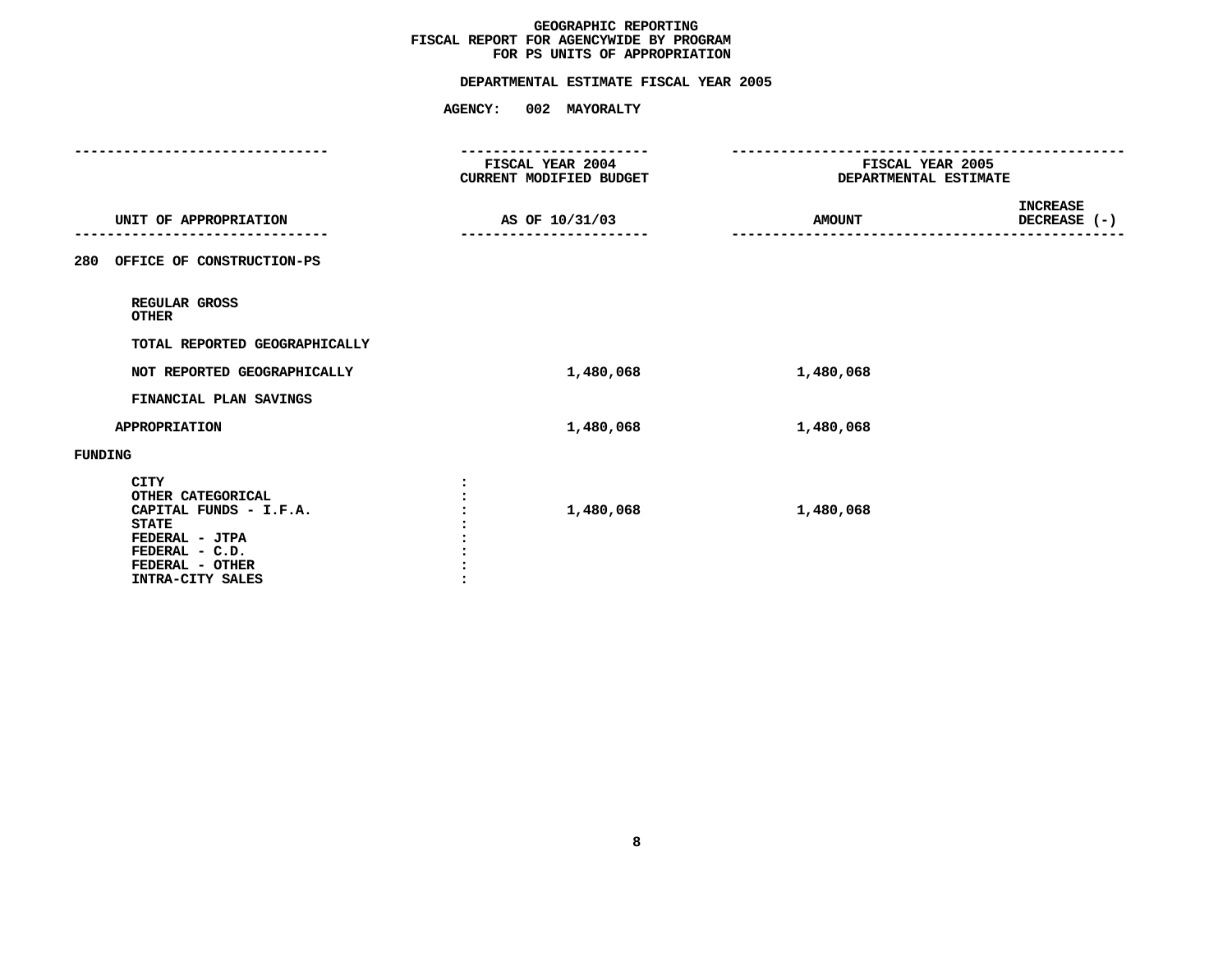|                                                                                                                                                       | AGENCY: 002 MAYORALTY                       |                                           |                                 |
|-------------------------------------------------------------------------------------------------------------------------------------------------------|---------------------------------------------|-------------------------------------------|---------------------------------|
|                                                                                                                                                       | -------------------                         | -------------------------                 |                                 |
|                                                                                                                                                       | FISCAL YEAR 2004<br>CURRENT MODIFIED BUDGET | FISCAL YEAR 2005<br>DEPARTMENTAL ESTIMATE |                                 |
| UNIT OF APPROPRIATION                                                                                                                                 | AS OF 10/31/03                              | <b>AMOUNT</b>                             | <b>INCREASE</b><br>DECREASE (-) |
| 340 COMMUNITY ASST UNIT-PS                                                                                                                            |                                             |                                           |                                 |
| REGULAR GROSS<br><b>OTHER</b>                                                                                                                         |                                             |                                           |                                 |
| TOTAL REPORTED GEOGRAPHICALLY                                                                                                                         |                                             |                                           |                                 |
| NOT REPORTED GEOGRAPHICALLY                                                                                                                           | 1,280,124                                   | 1,280,124                                 |                                 |
| FINANCIAL PLAN SAVINGS                                                                                                                                |                                             |                                           |                                 |
| <b>APPROPRIATION</b>                                                                                                                                  | 1,280,124                                   | 1,280,124                                 |                                 |
| <b>FUNDING</b>                                                                                                                                        |                                             |                                           |                                 |
| <b>CITY</b><br>OTHER CATEGORICAL<br>CAPITAL FUNDS - I.F.A.<br><b>STATE</b><br>FEDERAL - JTPA<br>FEDERAL - C.D.<br>FEDERAL - OTHER<br>INTRA-CITY SALES | 1,280,124                                   | 1,280,124                                 |                                 |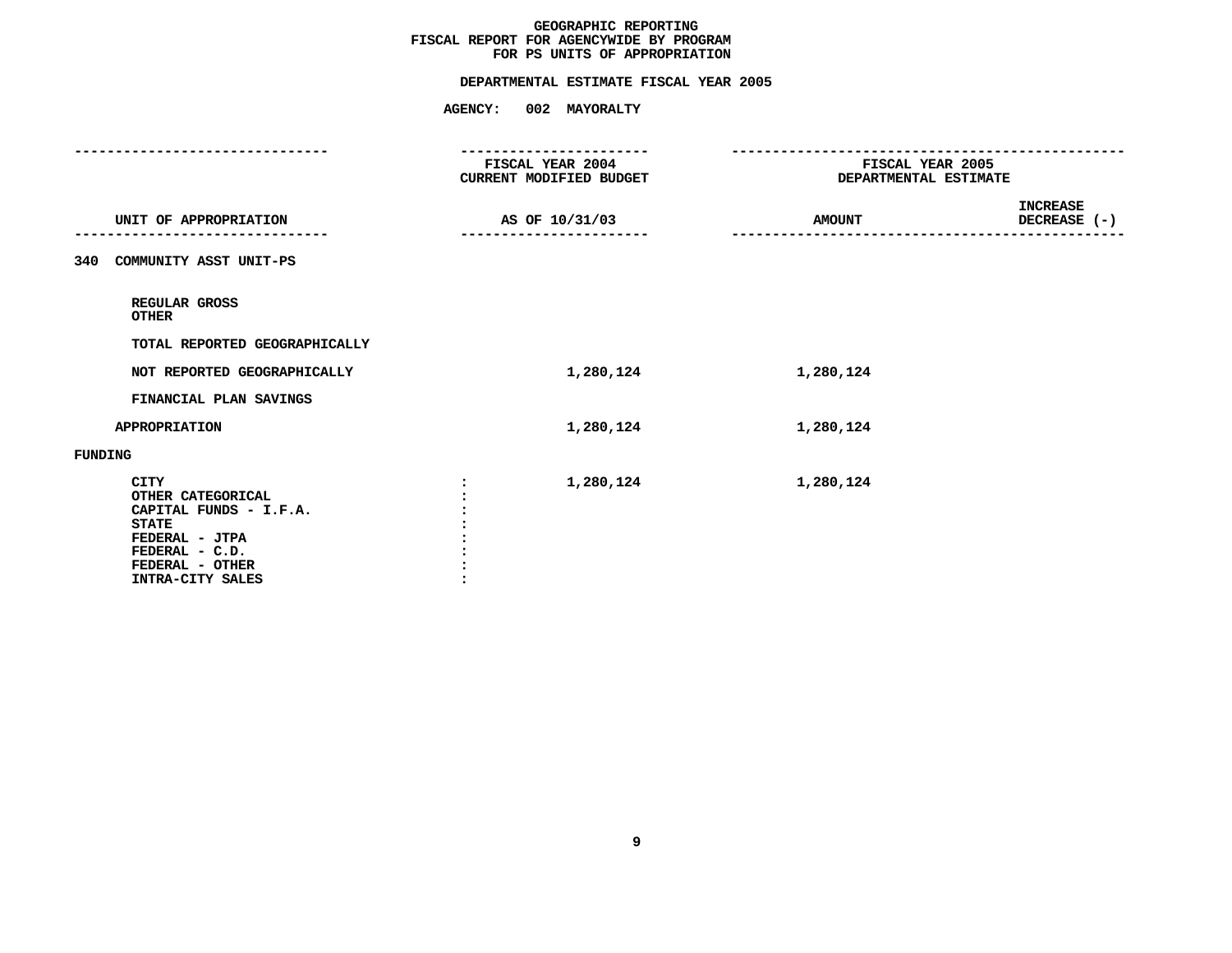|                                                                                                                                                       | AGENCY: 002 MAYORALTY                       |                                           |                                 |
|-------------------------------------------------------------------------------------------------------------------------------------------------------|---------------------------------------------|-------------------------------------------|---------------------------------|
|                                                                                                                                                       | ------------------                          | -----------------------------             |                                 |
|                                                                                                                                                       | FISCAL YEAR 2004<br>CURRENT MODIFIED BUDGET | FISCAL YEAR 2005<br>DEPARTMENTAL ESTIMATE |                                 |
| UNIT OF APPROPRIATION                                                                                                                                 | AS OF 10/31/03                              | <b>AMOUNT</b>                             | <b>INCREASE</b><br>DECREASE (-) |
| COMM STATUS OF WOMEN-PS<br>350                                                                                                                        |                                             |                                           |                                 |
| REGULAR GROSS<br><b>OTHER</b>                                                                                                                         |                                             |                                           |                                 |
| TOTAL REPORTED GEOGRAPHICALLY                                                                                                                         |                                             |                                           |                                 |
| NOT REPORTED GEOGRAPHICALLY                                                                                                                           | 168,928                                     | 168,928                                   |                                 |
| FINANCIAL PLAN SAVINGS                                                                                                                                |                                             |                                           |                                 |
| <b>APPROPRIATION</b>                                                                                                                                  | 168,928                                     | 168,928                                   |                                 |
| <b>FUNDING</b>                                                                                                                                        |                                             |                                           |                                 |
| <b>CITY</b><br>OTHER CATEGORICAL<br>CAPITAL FUNDS - I.F.A.<br><b>STATE</b><br>FEDERAL - JTPA<br>FEDERAL - C.D.<br>FEDERAL - OTHER<br>INTRA-CITY SALES | 168,928                                     | 168,928                                   |                                 |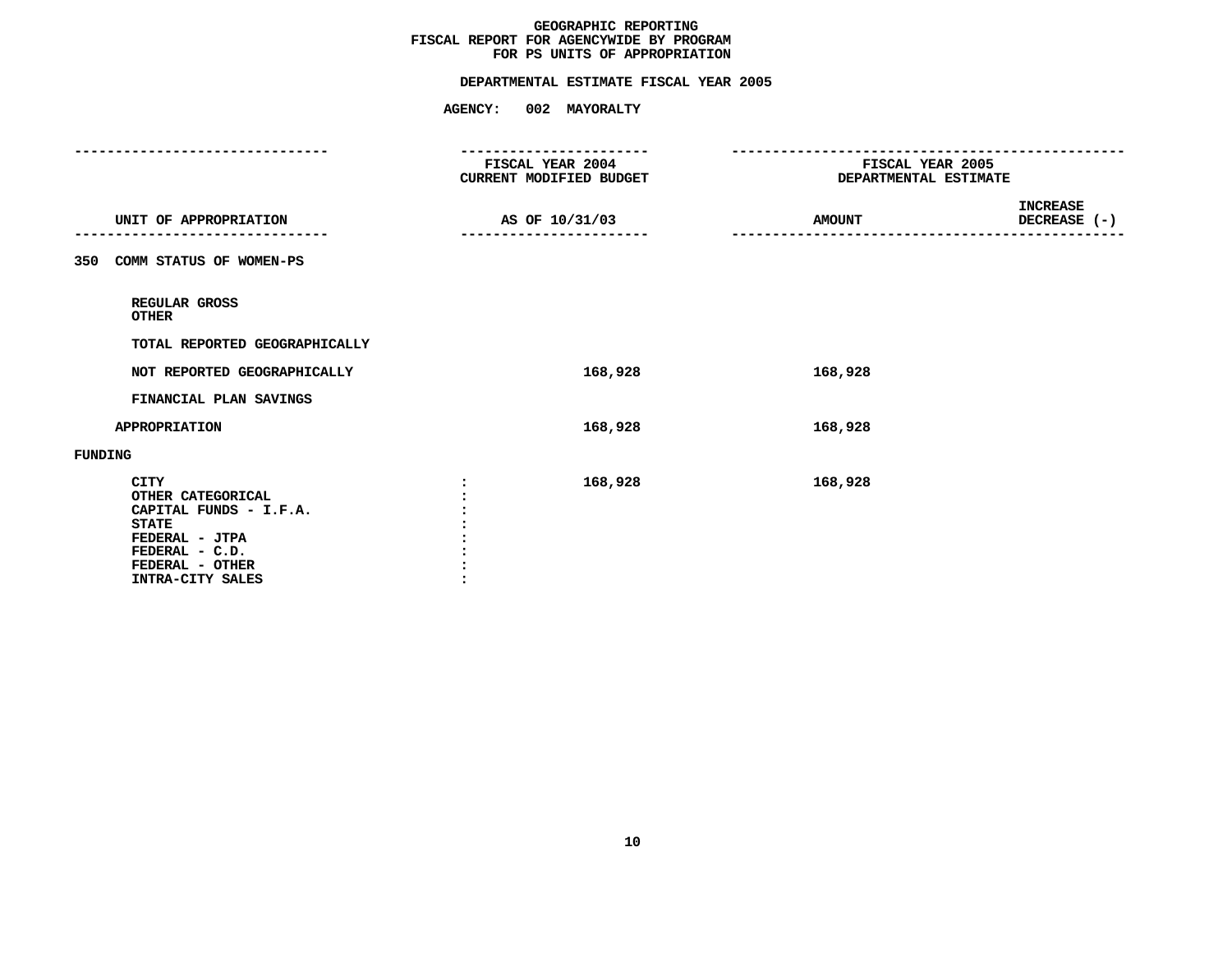|                                             | <b>AGENCY:</b> | 002 MAYORALTY                               |               |                                           |
|---------------------------------------------|----------------|---------------------------------------------|---------------|-------------------------------------------|
|                                             |                | . <b>.</b> .                                |               | ----------------------                    |
|                                             |                | FISCAL YEAR 2004<br>CURRENT MODIFIED BUDGET |               | FISCAL YEAR 2005<br>DEPARTMENTAL ESTIMATE |
|                                             |                |                                             |               |                                           |
| UNIT OF APPROPRIATION                       |                | AS OF 10/31/03                              | <b>AMOUNT</b> | <b>INCREASE</b><br>DECREASE (-)           |
|                                             |                |                                             |               |                                           |
| OFFICE OF OPERATIONS-PS<br>380              |                |                                             |               |                                           |
| REGULAR GROSS<br><b>OTHER</b>               |                |                                             |               |                                           |
| TOTAL REPORTED GEOGRAPHICALLY               |                |                                             |               |                                           |
| NOT REPORTED GEOGRAPHICALLY                 |                | 3,806,428                                   | 2,915,996     | 890,432-                                  |
| FINANCIAL PLAN SAVINGS                      |                |                                             |               |                                           |
| <b>APPROPRIATION</b>                        |                | 3,806,428                                   | 2,915,996     | 890,432-                                  |
| <b>FUNDING</b>                              |                |                                             |               |                                           |
| <b>CITY</b>                                 |                | 2,840,996                                   | 2,840,996     |                                           |
| OTHER CATEGORICAL<br>CAPITAL FUNDS - I.F.A. |                | 75,000                                      | 75,000        |                                           |
| <b>STATE</b>                                |                |                                             |               |                                           |
| FEDERAL - JTPA                              |                |                                             |               |                                           |
| FEDERAL - C.D.<br>FEDERAL - OTHER           |                |                                             |               |                                           |
| INTRA-CITY SALES                            |                | 890,432                                     |               | 890,432-                                  |
|                                             |                |                                             |               |                                           |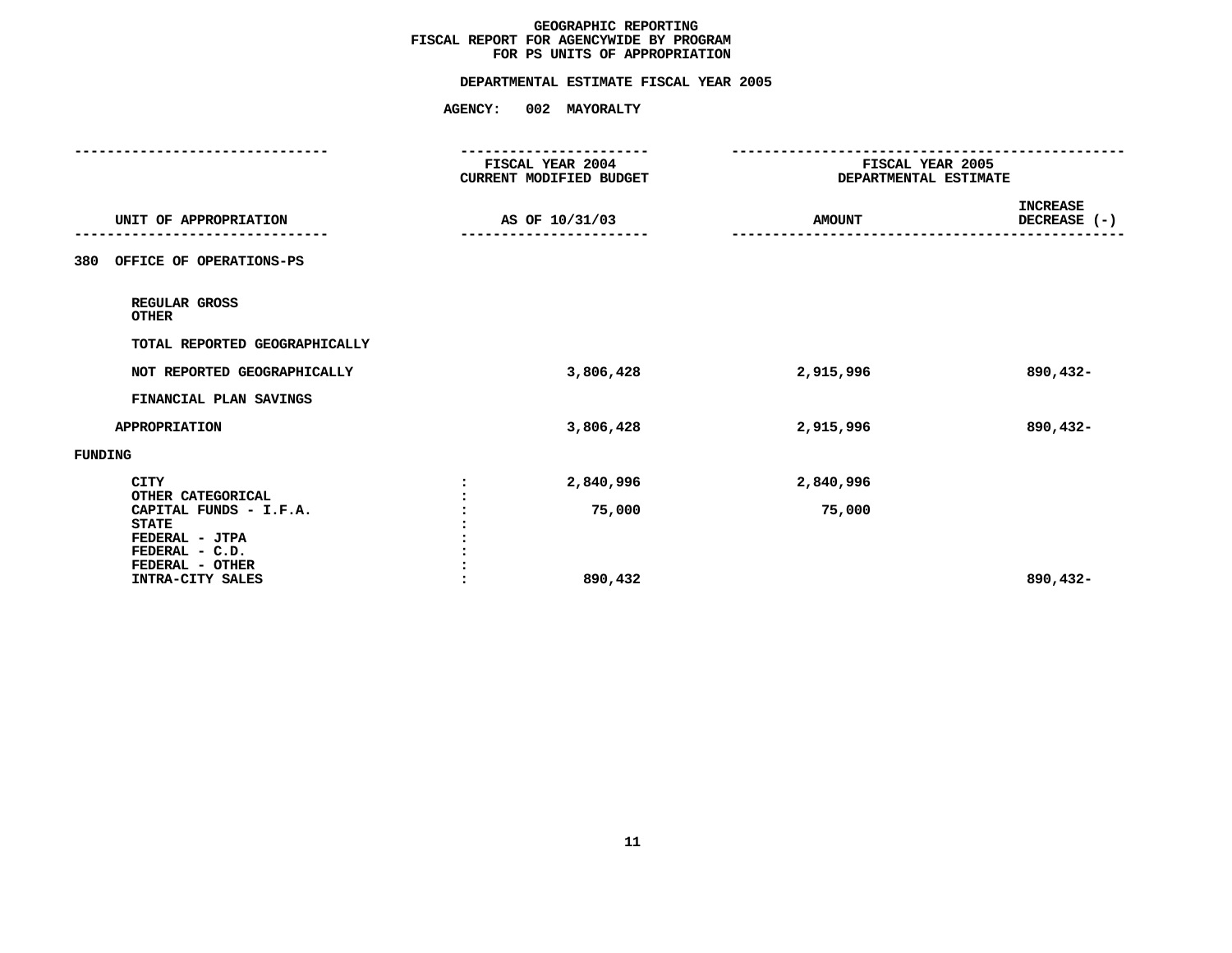|                                                                                                                                                       | <b>AGENCY:</b><br>002 MAYORALTY             |                                           |                                 |
|-------------------------------------------------------------------------------------------------------------------------------------------------------|---------------------------------------------|-------------------------------------------|---------------------------------|
|                                                                                                                                                       | ------------------                          | ---------------------                     |                                 |
|                                                                                                                                                       | FISCAL YEAR 2004<br>CURRENT MODIFIED BUDGET | FISCAL YEAR 2005<br>DEPARTMENTAL ESTIMATE |                                 |
| UNIT OF APPROPRIATION                                                                                                                                 | AS OF 10/31/03                              | <b>AMOUNT</b>                             | <b>INCREASE</b><br>DECREASE (-) |
| 560 SPECIAL ENFORCEMENT-PS                                                                                                                            |                                             |                                           |                                 |
| REGULAR GROSS<br><b>OTHER</b>                                                                                                                         |                                             |                                           |                                 |
| TOTAL REPORTED GEOGRAPHICALLY                                                                                                                         |                                             |                                           |                                 |
| NOT REPORTED GEOGRAPHICALLY                                                                                                                           | 885,092                                     | 774,684                                   | 110,408-                        |
| FINANCIAL PLAN SAVINGS                                                                                                                                | 179,592                                     |                                           | 179,592-                        |
| <b>APPROPRIATION</b>                                                                                                                                  | 1,064,684                                   | 774,684                                   | $290,000 -$                     |
| <b>FUNDING</b>                                                                                                                                        |                                             |                                           |                                 |
| <b>CITY</b><br>OTHER CATEGORICAL<br>CAPITAL FUNDS - I.F.A.<br><b>STATE</b><br>FEDERAL - JTPA<br>FEDERAL - C.D.<br>FEDERAL - OTHER<br>INTRA-CITY SALES | 1,064,684                                   | 774,684                                   | $290,000 -$                     |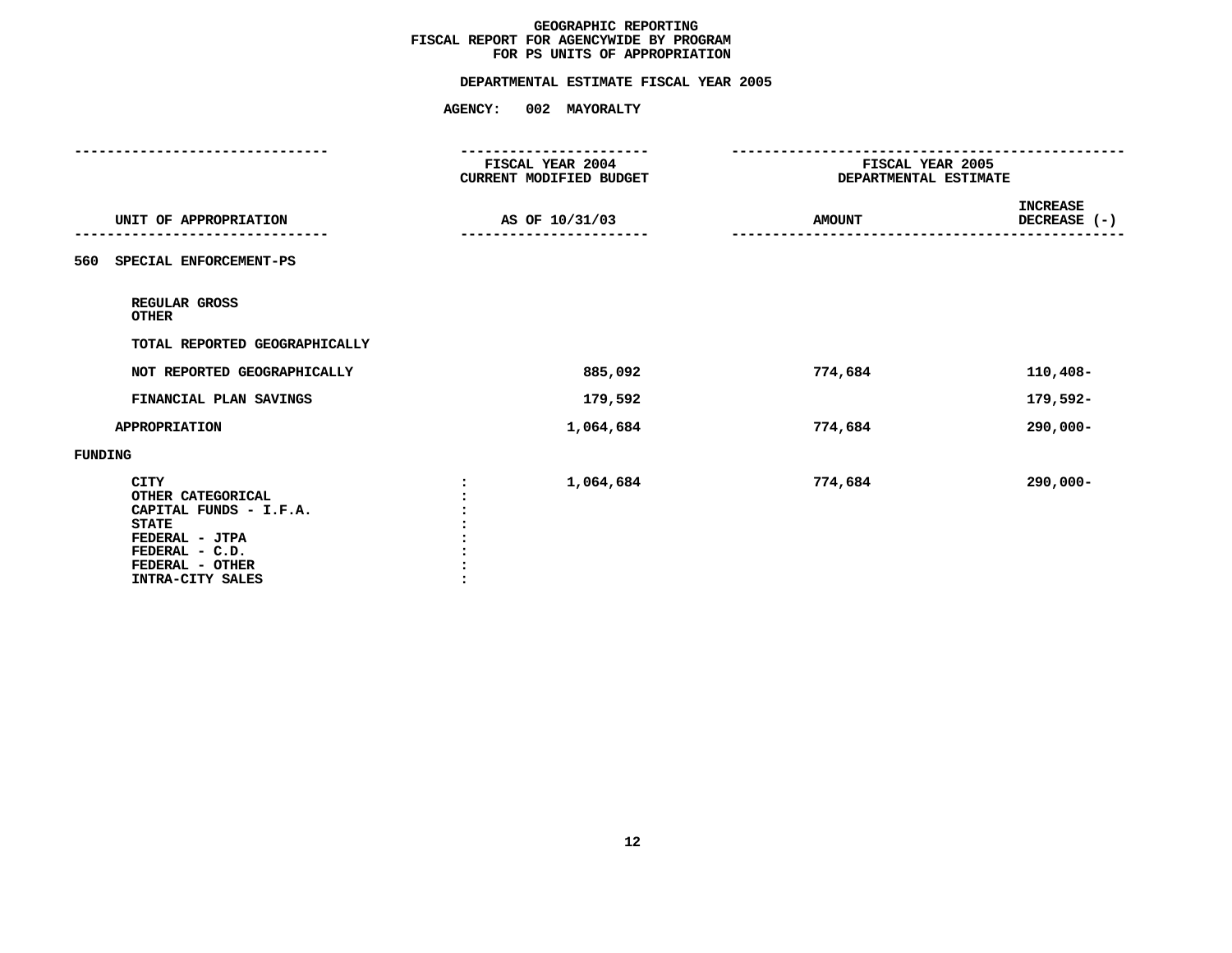|                                                          | <b>AGENCY:</b> | 002 MAYORALTY                                      |                                           |                                 |
|----------------------------------------------------------|----------------|----------------------------------------------------|-------------------------------------------|---------------------------------|
|                                                          |                |                                                    |                                           |                                 |
|                                                          |                | <b>FISCAL YEAR 2004</b><br>CURRENT MODIFIED BUDGET | FISCAL YEAR 2005<br>DEPARTMENTAL ESTIMATE |                                 |
| UNIT OF APPROPRIATION                                    |                | AS OF 10/31/03                                     | <b>AMOUNT</b>                             | <b>INCREASE</b><br>DECREASE (-) |
| OFFICE OF THE MAYOR-OTPS<br>021                          |                |                                                    |                                           |                                 |
| TOTAL REPORTED GEOGRAPHICALLY                            |                |                                                    |                                           |                                 |
| NOT REPORTED GEOGRAPHICALLY                              |                | 2,985,956                                          | 3,070,537                                 | 84,581                          |
| FINANCIAL PLAN SAVINGS                                   |                |                                                    | 13,000-                                   | $13,000-$                       |
| <b>APPROPRIATION</b>                                     |                | 2,985,956                                          | 3,057,537                                 | 71,581                          |
| <b>FUNDING</b>                                           |                |                                                    |                                           |                                 |
| <b>CITY</b><br>OTHER CATEGORICAL                         |                | 2,948,356                                          | 3,035,487                                 | 87,131                          |
| CAPITAL FUNDS - I.F.A.<br><b>STATE</b><br>FEDERAL - JTPA |                | 11,250                                             |                                           | $11,250-$                       |
| FEDERAL - C.D.<br>FEDERAL - OTHER<br>INTRA-CITY SALES    |                | 26,350                                             | 22,050                                    | $4,300-$                        |
|                                                          |                |                                                    |                                           |                                 |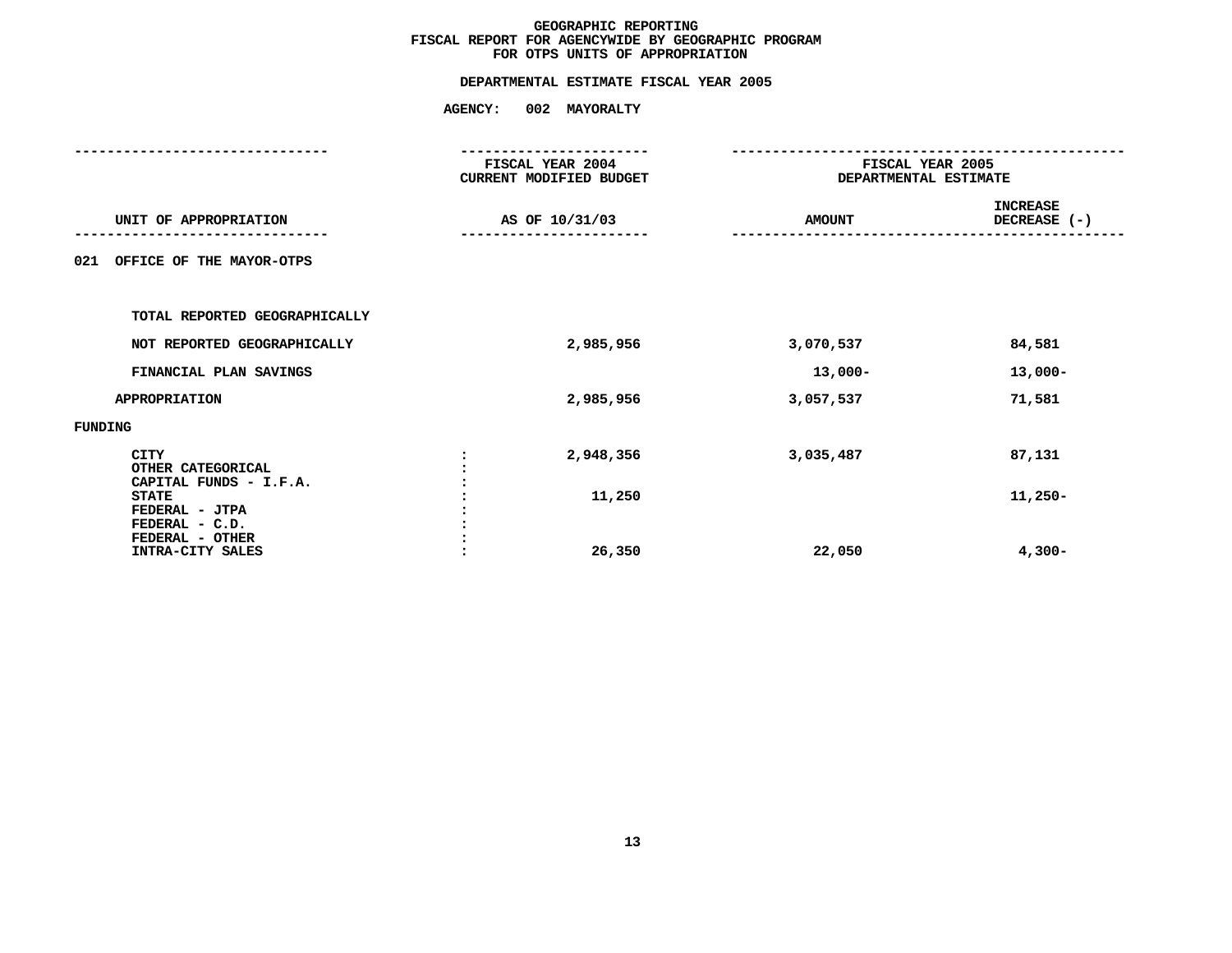|                                                                                                                                                       | <b>AGENCY:</b> | 002 MAYORALTY                               |                                            |                                 |
|-------------------------------------------------------------------------------------------------------------------------------------------------------|----------------|---------------------------------------------|--------------------------------------------|---------------------------------|
|                                                                                                                                                       |                |                                             |                                            |                                 |
|                                                                                                                                                       |                | FISCAL YEAR 2004<br>CURRENT MODIFIED BUDGET | FISCAL YEAR 2005<br>DEPARTMENTAL ESTIMATE  |                                 |
| UNIT OF APPROPRIATION                                                                                                                                 |                | AS OF 10/31/03                              | <b>AMOUNT</b>                              | <b>INCREASE</b><br>DECREASE (-) |
| 041 OFFICE OF MGMT AND BUDGET-OTPS                                                                                                                    |                |                                             |                                            |                                 |
| TOTAL REPORTED GEOGRAPHICALLY                                                                                                                         |                |                                             |                                            |                                 |
| NOT REPORTED GEOGRAPHICALLY                                                                                                                           |                | 7,312,494                                   | 6,686,547                                  | 625,947-                        |
| FINANCIAL PLAN SAVINGS                                                                                                                                |                |                                             |                                            |                                 |
| <b>APPROPRIATION</b>                                                                                                                                  |                | 7,312,494                                   | 6,686,547                                  | 625,947-                        |
| <b>FUNDING</b>                                                                                                                                        |                |                                             |                                            |                                 |
| <b>CITY</b><br>OTHER CATEGORICAL<br>CAPITAL FUNDS - I.F.A.<br><b>STATE</b><br>FEDERAL - JTPA<br>FEDERAL - C.D.<br>FEDERAL - OTHER<br>INTRA-CITY SALES |                | 5,938,468<br>343,877<br>781,566<br>248,583  | 5,312,521<br>343,877<br>781,566<br>248,583 | 625,947-                        |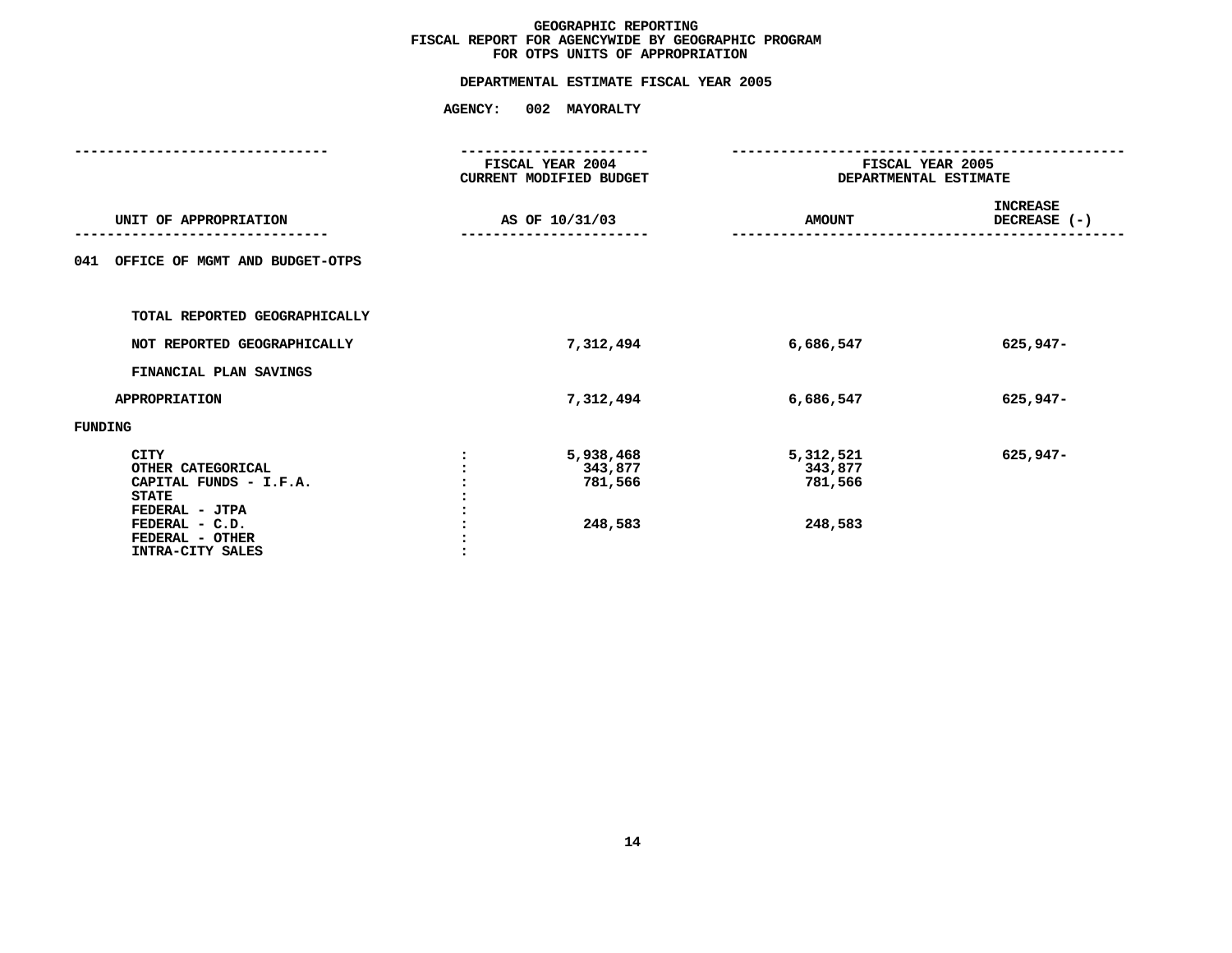## **OTPS UNITS OF APPROPRIATION DEPARTMENTAL ESTIMATE FISCAL YEAR <sup>2005</sup>**

|                                                                                                                                                       |  | FISCAL YEAR 2004<br>CURRENT MODIFIED BUDGET | DEPARTMENTAL ESTIMATE | FISCAL YEAR 2005                |  |
|-------------------------------------------------------------------------------------------------------------------------------------------------------|--|---------------------------------------------|-----------------------|---------------------------------|--|
| UNIT OF APPROPRIATION                                                                                                                                 |  | AS OF 10/31/03                              | <b>AMOUNT</b>         | <b>INCREASE</b><br>DECREASE (-) |  |
| CRIMINAL JUSTICE PROGRAMS OTPS<br>051                                                                                                                 |  |                                             |                       |                                 |  |
| TOTAL REPORTED GEOGRAPHICALLY                                                                                                                         |  |                                             |                       |                                 |  |
| NOT REPORTED GEOGRAPHICALLY                                                                                                                           |  | 5,316,700                                   | 3,935,576             | 1,381,124-                      |  |
| FINANCIAL PLAN SAVINGS                                                                                                                                |  |                                             |                       |                                 |  |
| <b>APPROPRIATION</b>                                                                                                                                  |  | 5,316,700                                   | 3,935,576             | 1,381,124-                      |  |
| FUNDING                                                                                                                                               |  |                                             |                       |                                 |  |
| <b>CITY</b><br>OTHER CATEGORICAL<br>CAPITAL FUNDS - I.F.A.<br><b>STATE</b><br>FEDERAL - JTPA<br>FEDERAL - C.D.<br>FEDERAL - OTHER<br>INTRA-CITY SALES |  | 101,449<br>67,830<br>3,834,127<br>1,313,294 | 101,449<br>3,834,127  | 67,830-<br>1,313,294-           |  |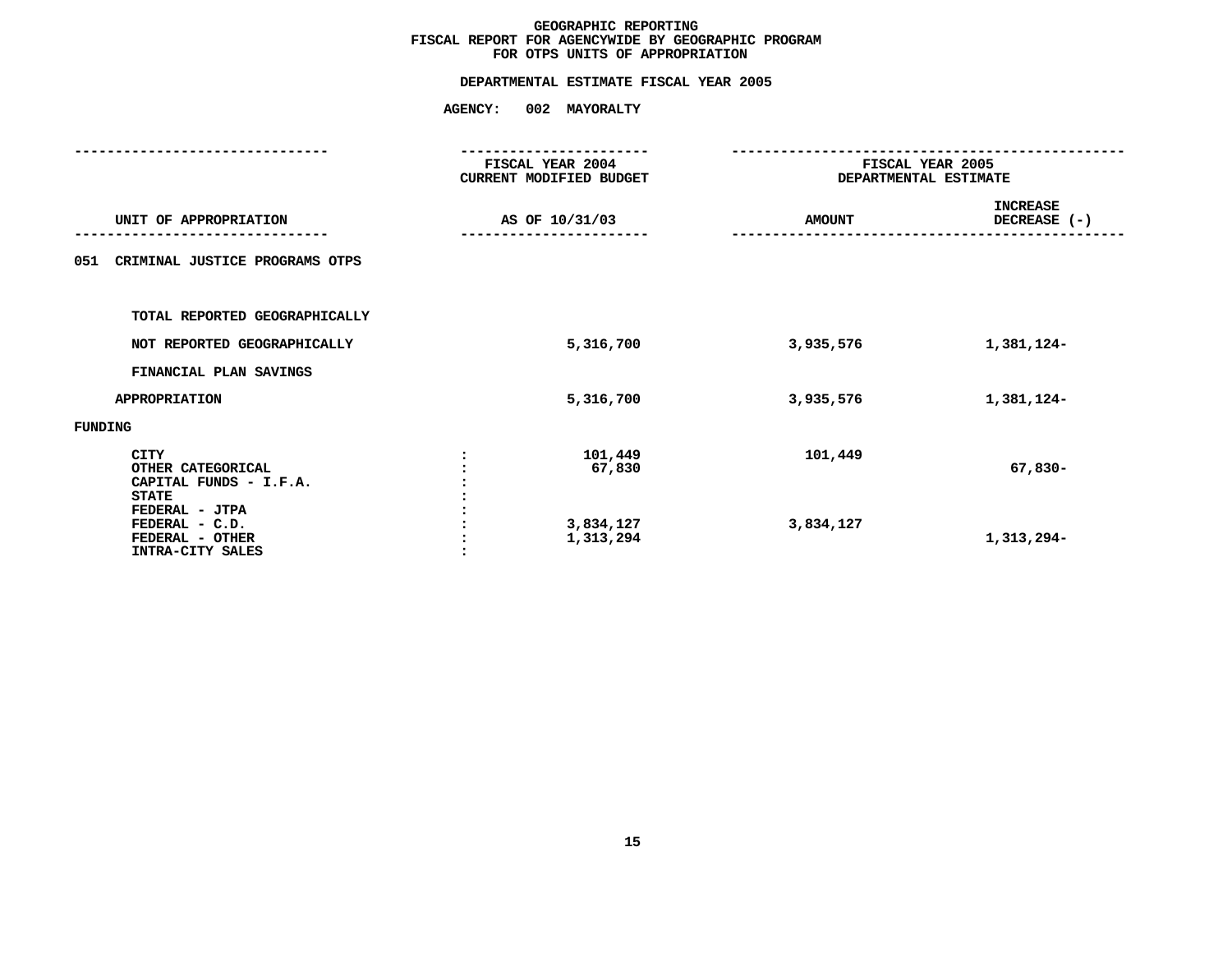## **OTPS UNITS OF APPROPRIATION DEPARTMENTAL ESTIMATE FISCAL YEAR <sup>2005</sup>**

|                                                                                                                                                       | FISCAL YEAR 2004<br>CURRENT MODIFIED BUDGET | FISCAL YEAR 2005<br>DEPARTMENTAL ESTIMATE |                                 |  |
|-------------------------------------------------------------------------------------------------------------------------------------------------------|---------------------------------------------|-------------------------------------------|---------------------------------|--|
|                                                                                                                                                       |                                             |                                           |                                 |  |
| UNIT OF APPROPRIATION<br>-----------                                                                                                                  | AS OF 10/31/03                              | <b>AMOUNT</b>                             | <b>INCREASE</b><br>DECREASE (-) |  |
| OFF OF LABOR RELATIONS-OTPS<br>062                                                                                                                    |                                             |                                           |                                 |  |
| TOTAL REPORTED GEOGRAPHICALLY                                                                                                                         |                                             |                                           |                                 |  |
| NOT REPORTED GEOGRAPHICALLY                                                                                                                           | 2,337,358                                   | 1,956,399                                 | $380,959 -$                     |  |
| FINANCIAL PLAN SAVINGS                                                                                                                                |                                             |                                           |                                 |  |
| <b>APPROPRIATION</b>                                                                                                                                  | 2,337,358                                   | 1,956,399                                 | 380,959-                        |  |
| FUNDING                                                                                                                                               |                                             |                                           |                                 |  |
| <b>CITY</b><br>OTHER CATEGORICAL<br>CAPITAL FUNDS - I.F.A.<br><b>STATE</b><br>FEDERAL - JTPA<br>FEDERAL - C.D.<br>FEDERAL - OTHER<br>INTRA-CITY SALES | 1,890,854<br>446,504                        | 1,890,854<br>65,545                       | 380,959-                        |  |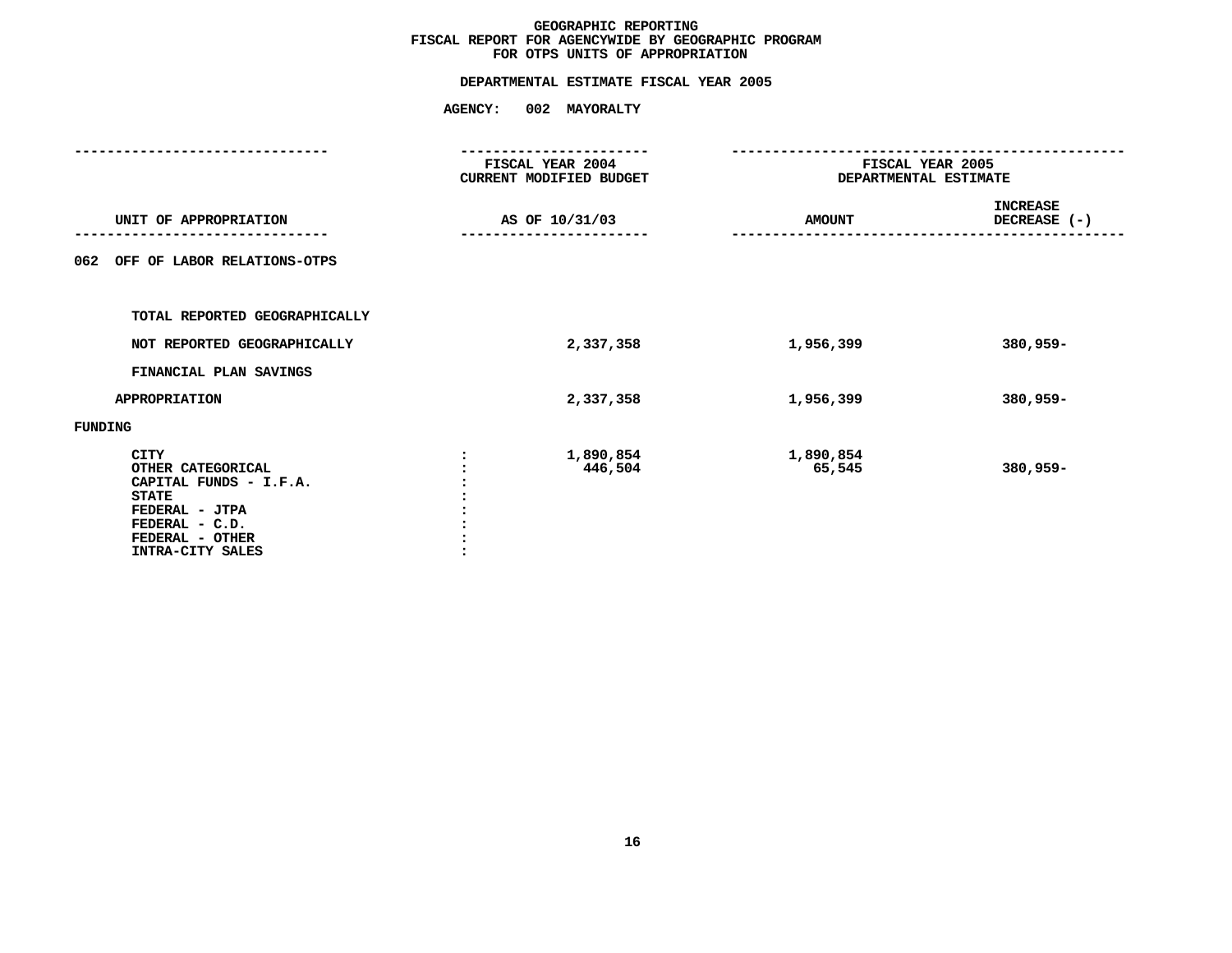## **OTPS UNITS OF APPROPRIATION DEPARTMENTAL ESTIMATE FISCAL YEAR <sup>2005</sup>**

|                               | FISCAL YEAR 2004<br>CURRENT MODIFIED BUDGET |         | FISCAL YEAR 2005<br>DEPARTMENTAL ESTIMATE |                                 |  |
|-------------------------------|---------------------------------------------|---------|-------------------------------------------|---------------------------------|--|
|                               |                                             |         |                                           |                                 |  |
| UNIT OF APPROPRIATION         | AS OF 10/31/03                              |         | <b>AMOUNT</b>                             | <b>INCREASE</b><br>DECREASE (-) |  |
| 071 NYC COMM TO THE UN-OTPS   |                                             |         |                                           |                                 |  |
| TOTAL REPORTED GEOGRAPHICALLY |                                             |         |                                           |                                 |  |
|                               |                                             |         |                                           |                                 |  |
| NOT REPORTED GEOGRAPHICALLY   |                                             | 157,839 | 133,999                                   | $23,840-$                       |  |
| FINANCIAL PLAN SAVINGS        |                                             |         |                                           |                                 |  |
| APPROPRIATION                 |                                             | 157,839 | 133,999                                   | $23,840-$                       |  |
| <b>FUNDING</b>                |                                             |         |                                           |                                 |  |
| CITY                          |                                             | 148,789 | 133,999                                   | 14,790-                         |  |
| OTHER CATEGORICAL             |                                             | 9,050   |                                           | $9,050-$                        |  |
| CAPITAL FUNDS - I.F.A.        |                                             |         |                                           |                                 |  |
| <b>STATE</b>                  |                                             |         |                                           |                                 |  |
| FEDERAL - JTPA                |                                             |         |                                           |                                 |  |
| FEDERAL - C.D.                |                                             |         |                                           |                                 |  |
| FEDERAL - OTHER               |                                             |         |                                           |                                 |  |
| INTRA-CITY SALES              |                                             |         |                                           |                                 |  |
|                               |                                             |         |                                           |                                 |  |
|                               |                                             |         |                                           |                                 |  |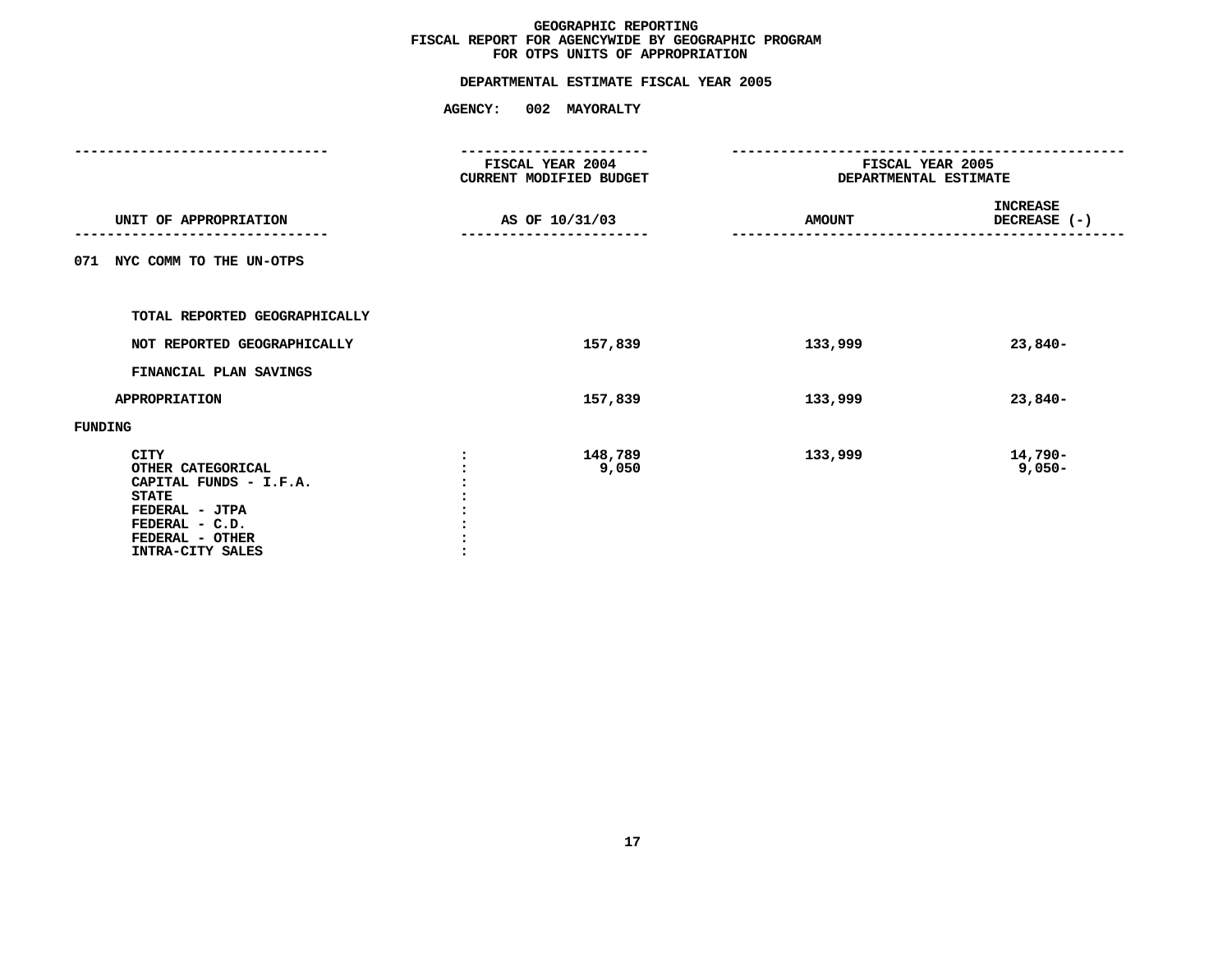|                                                                                       | <b>AGENCY:</b> | 002 MAYORALTY                               |                                           |                                 |
|---------------------------------------------------------------------------------------|----------------|---------------------------------------------|-------------------------------------------|---------------------------------|
|                                                                                       |                |                                             |                                           |                                 |
|                                                                                       |                | FISCAL YEAR 2004<br>CURRENT MODIFIED BUDGET | FISCAL YEAR 2005<br>DEPARTMENTAL ESTIMATE |                                 |
| UNIT OF APPROPRIATION                                                                 |                | AS OF 10/31/03                              | <b>AMOUNT</b>                             | <b>INCREASE</b><br>DECREASE (-) |
| 261 OFF FOR PEOPLE WITH DISAB-OTPS                                                    |                |                                             |                                           |                                 |
| TOTAL REPORTED GEOGRAPHICALLY                                                         |                |                                             |                                           |                                 |
| NOT REPORTED GEOGRAPHICALLY                                                           |                | 801,031                                     | 210,591                                   | $590,440-$                      |
| FINANCIAL PLAN SAVINGS                                                                |                |                                             |                                           |                                 |
| APPROPRIATION                                                                         |                | 801,031                                     | 210,591                                   | $590,440-$                      |
| FUNDING                                                                               |                |                                             |                                           |                                 |
| CITY<br>OTHER CATEGORICAL<br>CAPITAL FUNDS - I.F.A.<br><b>STATE</b><br>FEDERAL - JTPA |                | 21,996                                      | 21,845                                    | $151 -$                         |
| FEDERAL - C.D.<br>FEDERAL - OTHER<br>INTRA-CITY SALES                                 |                | 779,035                                     | 188,746                                   | 590,289-                        |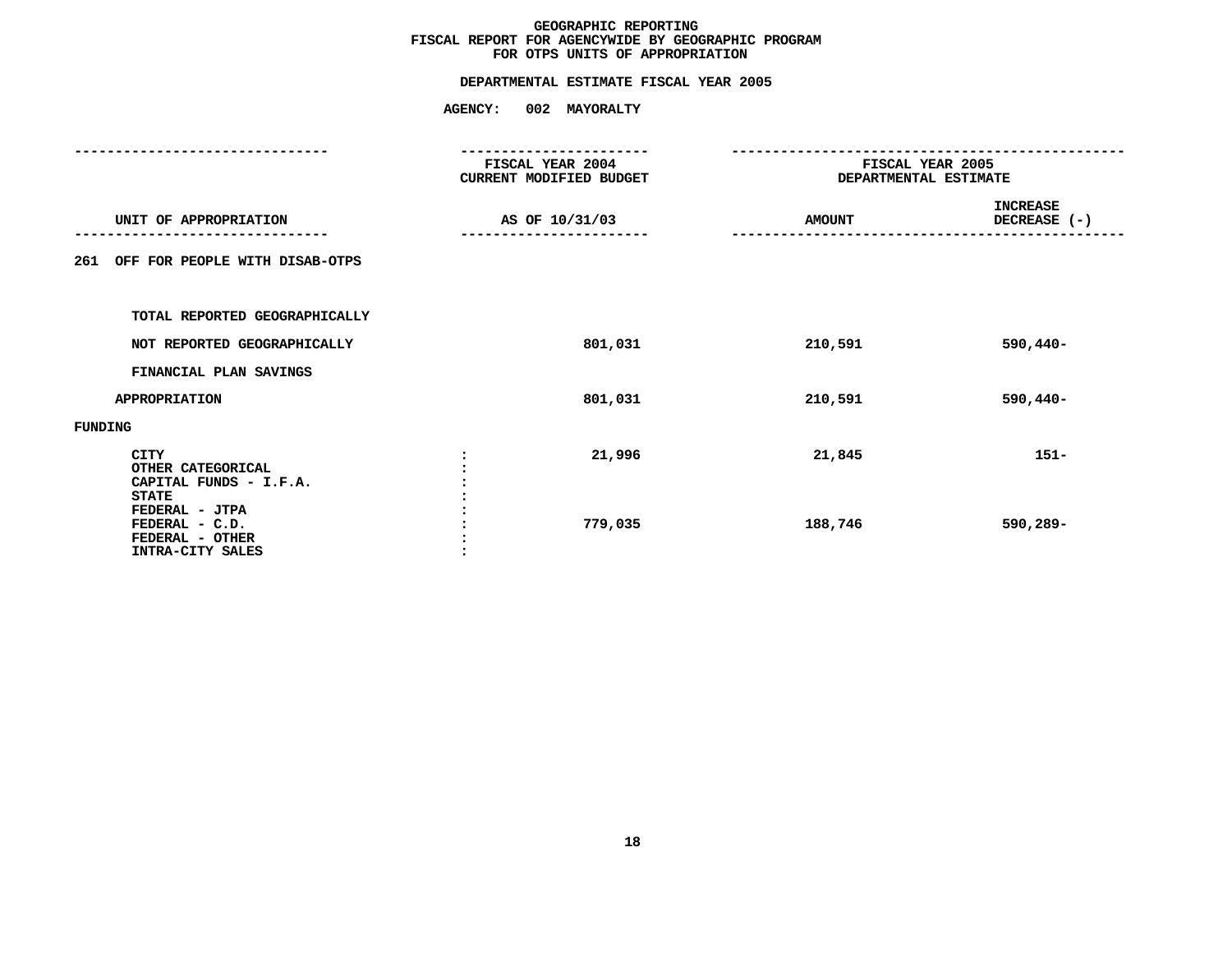| AGENCY: 002 MAYORALTY                  |                         |                                                  |  |  |
|----------------------------------------|-------------------------|--------------------------------------------------|--|--|
| ------------------<br>FISCAL YEAR 2004 |                         | FISCAL YEAR 2005<br><b>DEPARTMENTAL ESTIMATE</b> |  |  |
|                                        |                         |                                                  |  |  |
| AS OF 10/31/03                         | <b>AMOUNT</b>           | INCREASE<br>DECREASE (-)<br>-----------------    |  |  |
|                                        |                         |                                                  |  |  |
|                                        |                         |                                                  |  |  |
| 17,355                                 | 17,355                  |                                                  |  |  |
|                                        |                         |                                                  |  |  |
| 17,355                                 | 17,355                  |                                                  |  |  |
|                                        |                         |                                                  |  |  |
| 17,355                                 | 17,355                  |                                                  |  |  |
|                                        | CURRENT MODIFIED BUDGET |                                                  |  |  |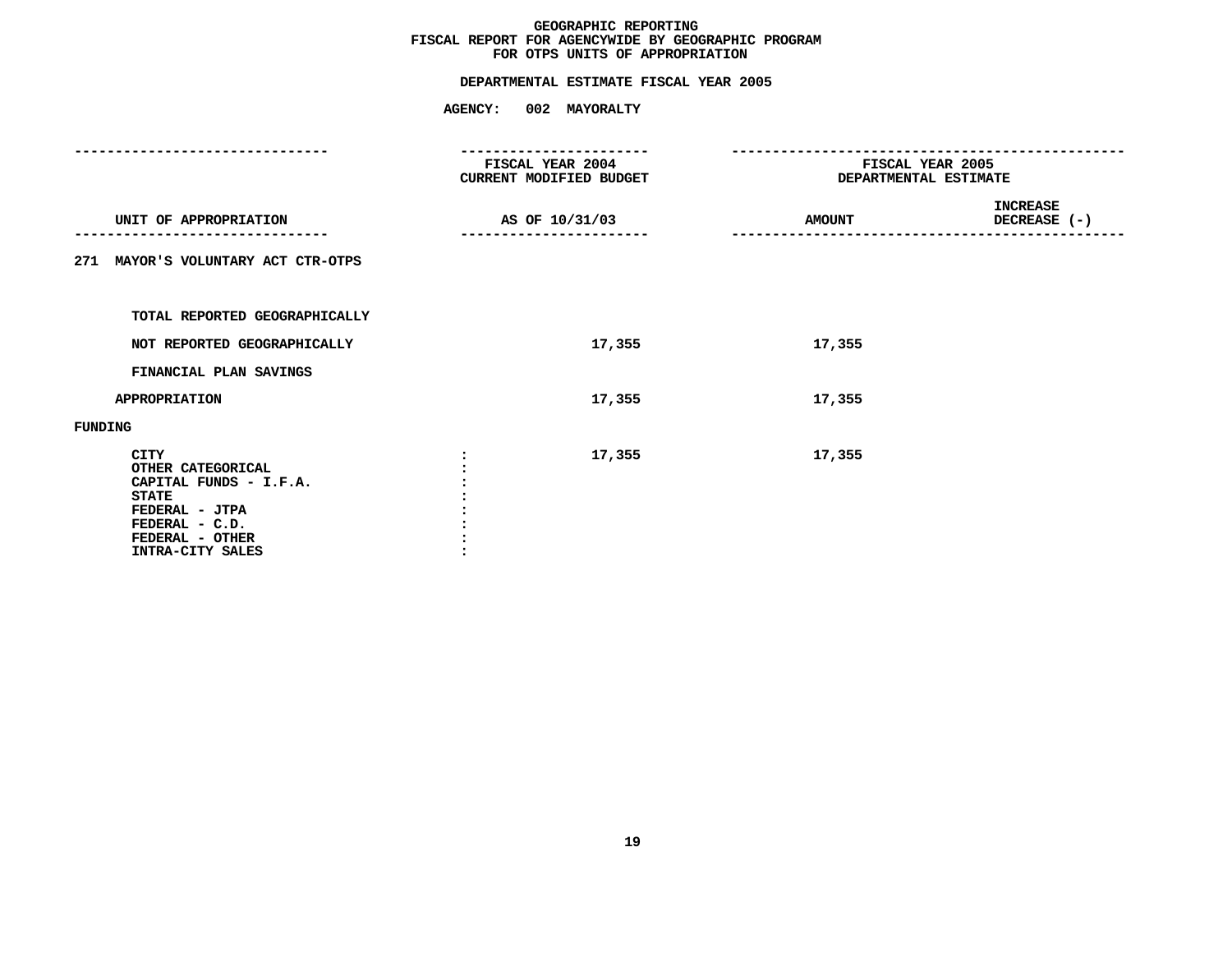## **OTPS UNITS OF APPROPRIATION DEPARTMENTAL ESTIMATE FISCAL YEAR <sup>2005</sup>**

|                                                                                                                                                       | FISCAL YEAR 2004<br>CURRENT MODIFIED BUDGET | FISCAL YEAR 2005<br>DEPARTMENTAL ESTIMATE |                                 |  |
|-------------------------------------------------------------------------------------------------------------------------------------------------------|---------------------------------------------|-------------------------------------------|---------------------------------|--|
| UNIT OF APPROPRIATION<br>-----------                                                                                                                  | AS OF 10/31/03                              | <b>AMOUNT</b>                             | <b>INCREASE</b><br>DECREASE (-) |  |
| 341 COMMUNITY ASST UNIT-OTPS                                                                                                                          |                                             |                                           |                                 |  |
| TOTAL REPORTED GEOGRAPHICALLY                                                                                                                         |                                             |                                           |                                 |  |
| NOT REPORTED GEOGRAPHICALLY                                                                                                                           | 100,001                                     | 55,934                                    | 44,067-                         |  |
| FINANCIAL PLAN SAVINGS                                                                                                                                |                                             |                                           |                                 |  |
| APPROPRIATION                                                                                                                                         | 100,001                                     | 55,934                                    | 44,067-                         |  |
| FUNDING                                                                                                                                               |                                             |                                           |                                 |  |
| <b>CITY</b><br>OTHER CATEGORICAL<br>CAPITAL FUNDS - I.F.A.<br><b>STATE</b><br>FEDERAL - JTPA<br>FEDERAL - C.D.<br>FEDERAL - OTHER<br>INTRA-CITY SALES | 100,001                                     | 55,934                                    | 44,067-                         |  |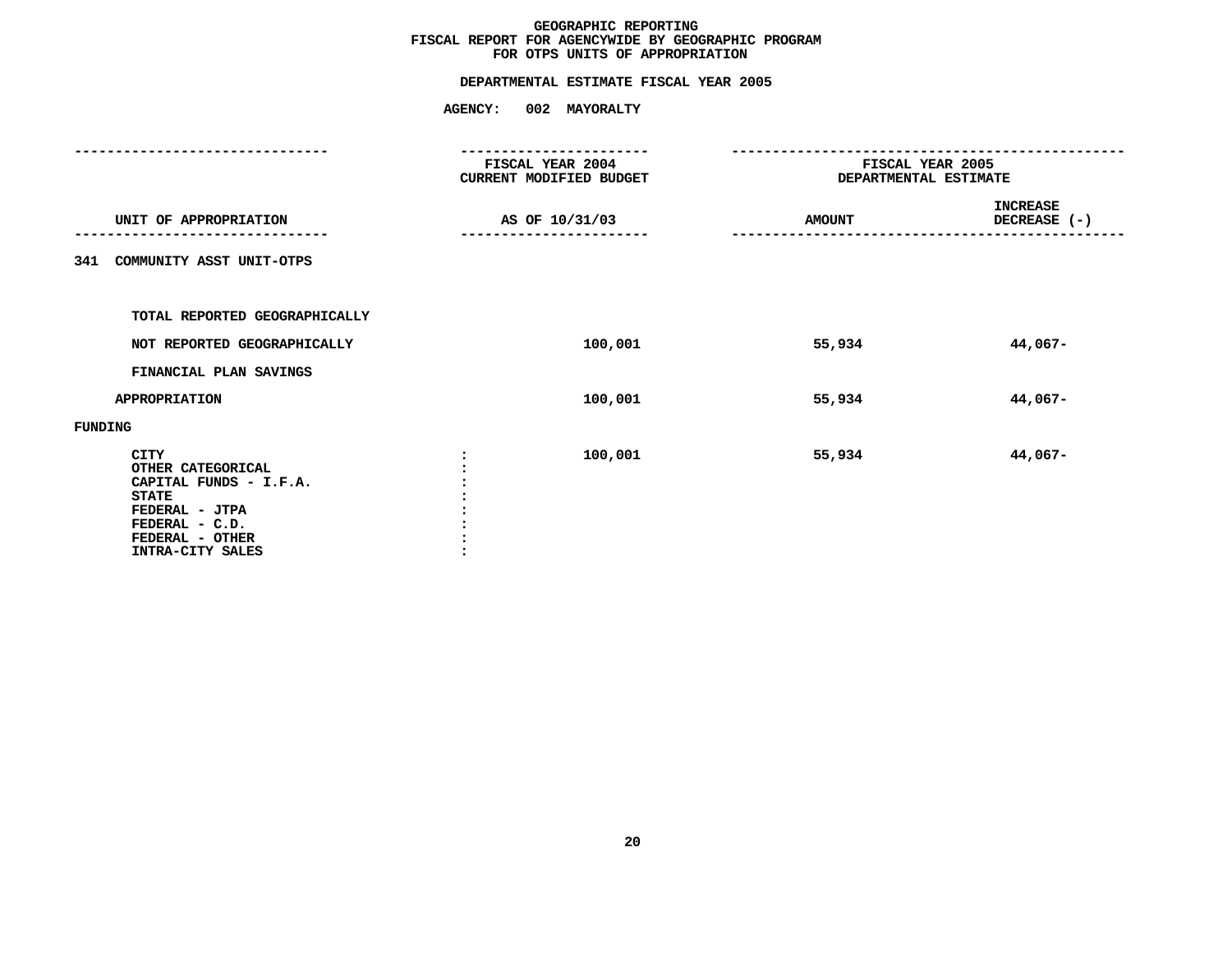|                                                                                                                                                       | AGENCY: 002 MAYORALTY                   |                              |                               |  |  |
|-------------------------------------------------------------------------------------------------------------------------------------------------------|-----------------------------------------|------------------------------|-------------------------------|--|--|
|                                                                                                                                                       | -------------------<br>FISCAL YEAR 2004 |                              | FISCAL YEAR 2005              |  |  |
|                                                                                                                                                       | CURRENT MODIFIED BUDGET                 | <b>DEPARTMENTAL ESTIMATE</b> |                               |  |  |
|                                                                                                                                                       |                                         |                              |                               |  |  |
| UNIT OF APPROPRIATION                                                                                                                                 | AS OF 10/31/03                          | <b>AMOUNT</b>                | INCREASE<br>DECREASE (-)<br>. |  |  |
| 351 COMM STATUS OF WOMEN-OTPS                                                                                                                         |                                         |                              |                               |  |  |
|                                                                                                                                                       |                                         |                              |                               |  |  |
| TOTAL REPORTED GEOGRAPHICALLY                                                                                                                         |                                         |                              |                               |  |  |
| NOT REPORTED GEOGRAPHICALLY                                                                                                                           | 10,795                                  | 10,795                       |                               |  |  |
| FINANCIAL PLAN SAVINGS                                                                                                                                |                                         |                              |                               |  |  |
| <b>APPROPRIATION</b>                                                                                                                                  | 10,795                                  | 10,795                       |                               |  |  |
| FUNDING                                                                                                                                               |                                         |                              |                               |  |  |
| <b>CITY</b><br>OTHER CATEGORICAL<br>CAPITAL FUNDS - I.F.A.<br><b>STATE</b><br>FEDERAL - JTPA<br>FEDERAL - C.D.<br>FEDERAL - OTHER<br>INTRA-CITY SALES | 10,795                                  | 10,795                       |                               |  |  |
|                                                                                                                                                       |                                         |                              |                               |  |  |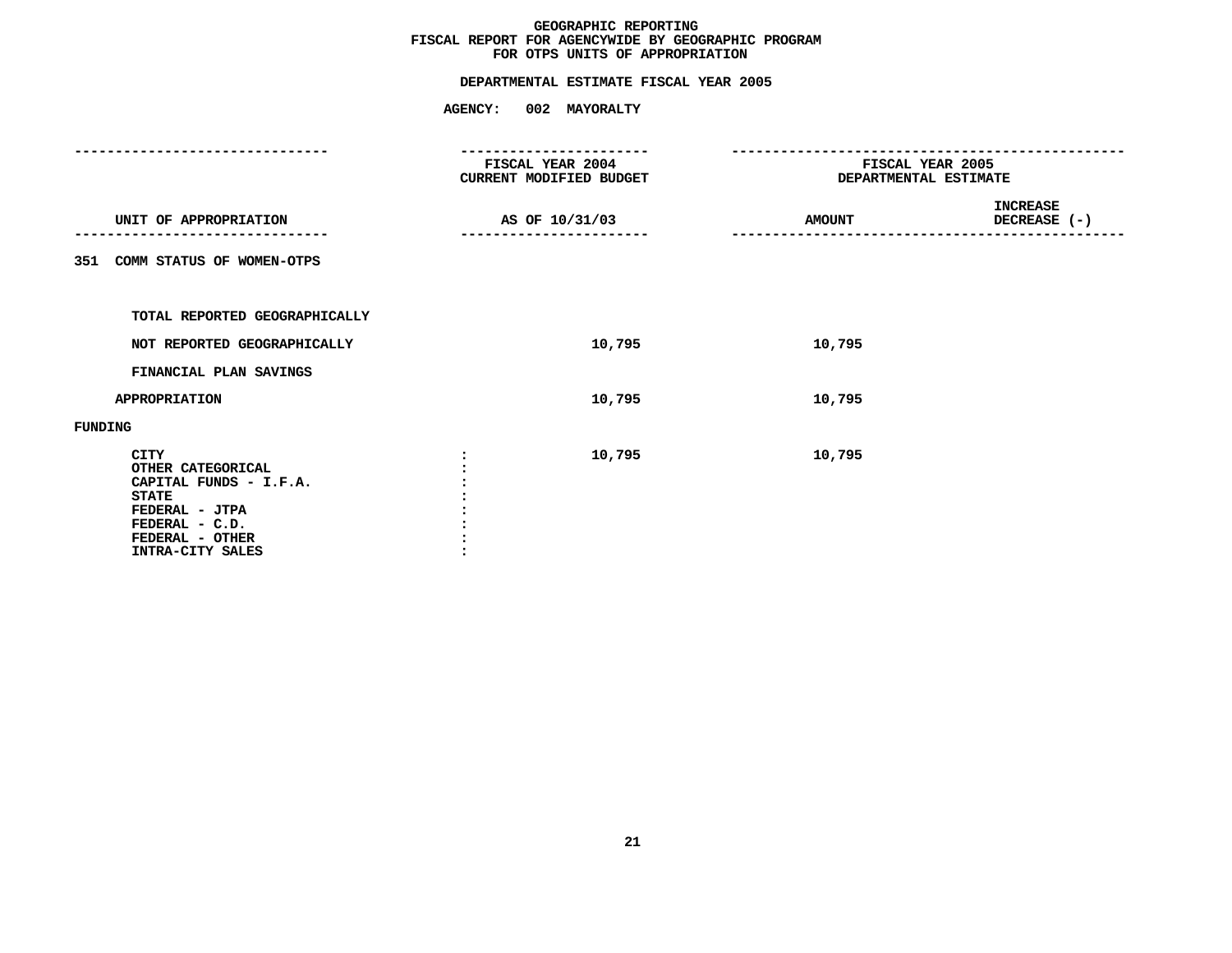## **OTPS UNITS OF APPROPRIATION DEPARTMENTAL ESTIMATE FISCAL YEAR <sup>2005</sup>**

|                                                                                                                                                       | FISCAL YEAR 2004<br>CURRENT MODIFIED BUDGET | FISCAL YEAR 2005<br>DEPARTMENTAL ESTIMATE |                                 |  |
|-------------------------------------------------------------------------------------------------------------------------------------------------------|---------------------------------------------|-------------------------------------------|---------------------------------|--|
| UNIT OF APPROPRIATION<br>----------                                                                                                                   | AS OF 10/31/03                              | <b>AMOUNT</b>                             | <b>INCREASE</b><br>DECREASE (-) |  |
| 381 OFFICE OF OPERATIONS-OTPS                                                                                                                         |                                             |                                           |                                 |  |
| TOTAL REPORTED GEOGRAPHICALLY                                                                                                                         |                                             |                                           |                                 |  |
| NOT REPORTED GEOGRAPHICALLY                                                                                                                           | 201,572                                     | 162,862                                   | 38,710-                         |  |
| FINANCIAL PLAN SAVINGS                                                                                                                                |                                             |                                           |                                 |  |
| <b>APPROPRIATION</b>                                                                                                                                  | 201,572                                     | 162,862                                   | $38,710-$                       |  |
| FUNDING                                                                                                                                               |                                             |                                           |                                 |  |
| <b>CITY</b><br>OTHER CATEGORICAL<br>CAPITAL FUNDS - I.F.A.<br><b>STATE</b><br>FEDERAL - JTPA<br>FEDERAL - C.D.<br>FEDERAL - OTHER<br>INTRA-CITY SALES | 201,572                                     | 162,862                                   | $38,710-$                       |  |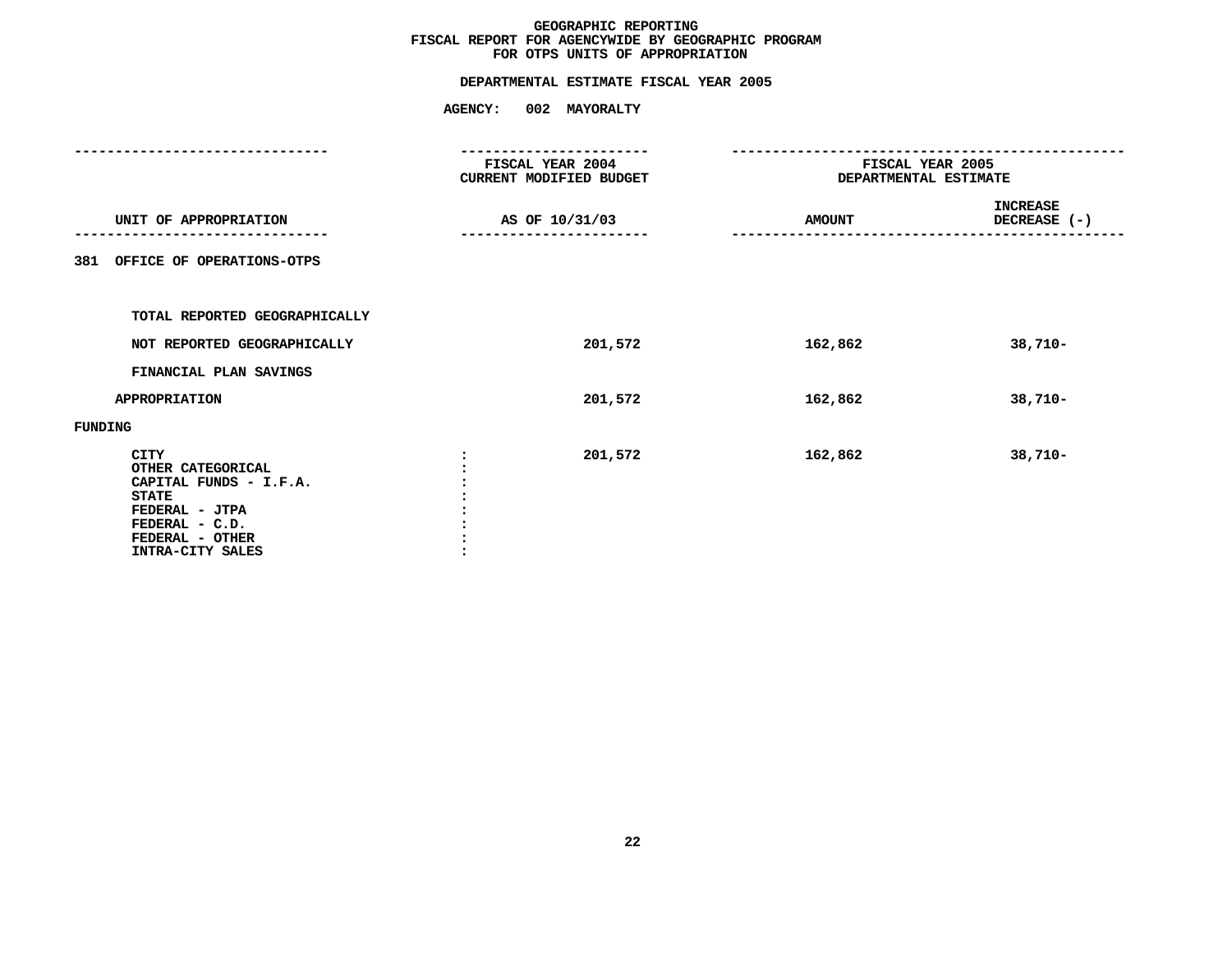## **OTPS UNITS OF APPROPRIATION DEPARTMENTAL ESTIMATE FISCAL YEAR <sup>2005</sup>**

|                                                                                                                                                       | FISCAL YEAR 2004<br>CURRENT MODIFIED BUDGET | FISCAL YEAR 2005<br>DEPARTMENTAL ESTIMATE |                                 |  |
|-------------------------------------------------------------------------------------------------------------------------------------------------------|---------------------------------------------|-------------------------------------------|---------------------------------|--|
| UNIT OF APPROPRIATION<br>-----------                                                                                                                  | AS OF 10/31/03                              | <b>AMOUNT</b>                             | <b>INCREASE</b><br>DECREASE (-) |  |
| 561 SPECIAL ENFORCEMENT-OTPS                                                                                                                          |                                             |                                           |                                 |  |
| TOTAL REPORTED GEOGRAPHICALLY                                                                                                                         |                                             |                                           |                                 |  |
| NOT REPORTED GEOGRAPHICALLY                                                                                                                           | 287,060                                     | 74,647                                    | $212,413-$                      |  |
| FINANCIAL PLAN SAVINGS                                                                                                                                |                                             |                                           |                                 |  |
| APPROPRIATION                                                                                                                                         | 287,060                                     | 74,647                                    | $212,413-$                      |  |
| FUNDING                                                                                                                                               |                                             |                                           |                                 |  |
| <b>CITY</b><br>OTHER CATEGORICAL<br>CAPITAL FUNDS - I.F.A.<br><b>STATE</b><br>FEDERAL - JTPA<br>FEDERAL - C.D.<br>FEDERAL - OTHER<br>INTRA-CITY SALES | 287,060                                     | 74,647                                    | $212,413-$                      |  |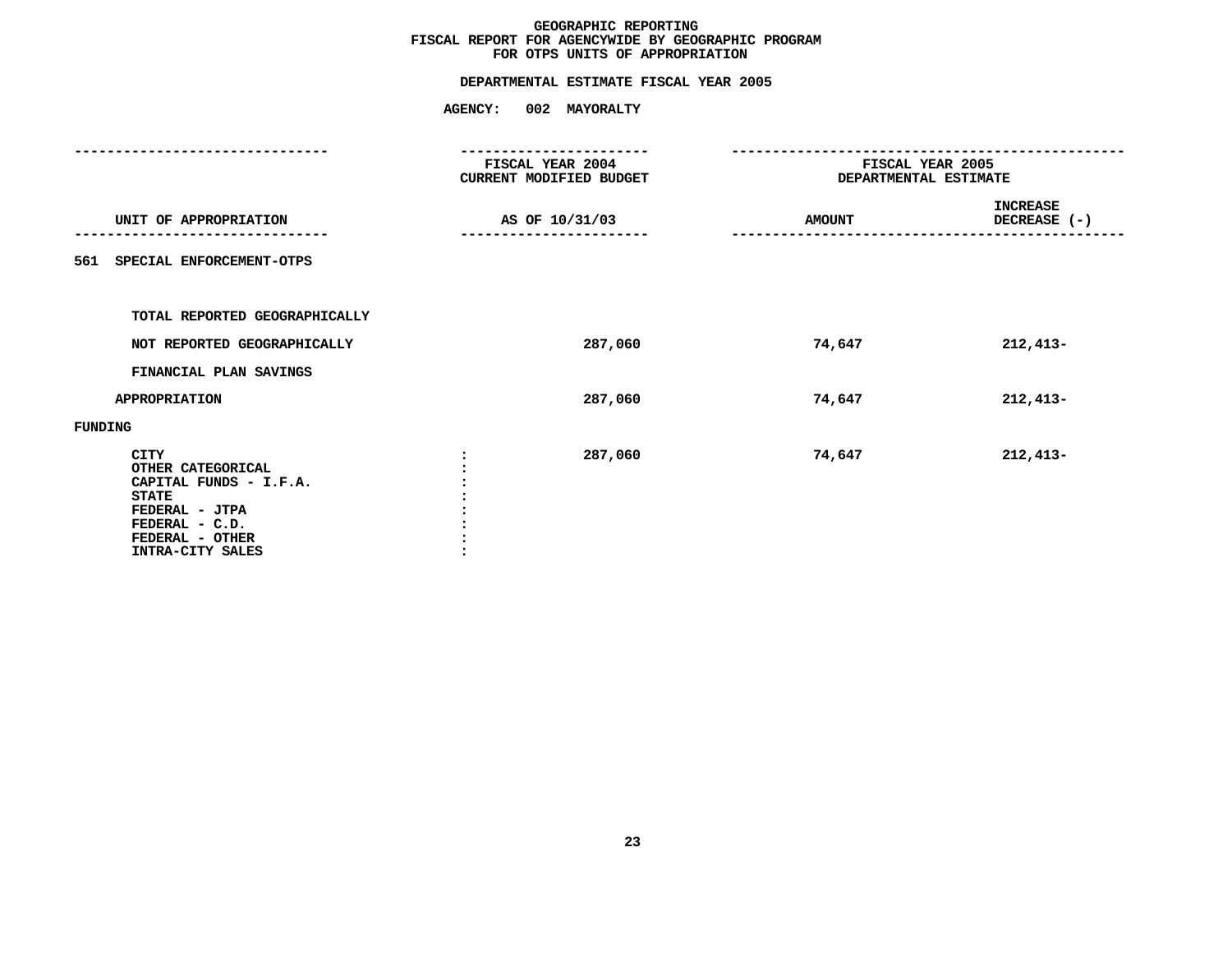### **GEOGRAPHICC REPORTING<br>ENCYWIDE SU<br>--- ------**-**FISCAL**

## **REPORT AGENCYWIDE SUMMARY DEPARTMENTAL ESTIMATE FISCAL YEAR <sup>2005</sup>**

|                                                                                                                                                                                | FISCAL YEAR 2004<br>CURRENT MODIFIED BUDGET                                           | FISCAL YEAR 2005<br>DEPARTMENTAL ESTIMATE                                             |                                                                                          |  |  |
|--------------------------------------------------------------------------------------------------------------------------------------------------------------------------------|---------------------------------------------------------------------------------------|---------------------------------------------------------------------------------------|------------------------------------------------------------------------------------------|--|--|
| UNIT OF APPROPRIATION                                                                                                                                                          | AS OF 10/31/03                                                                        | <b>AMOUNT</b>                                                                         | <b>INCREASE</b><br>DECREASE (-)                                                          |  |  |
| PS APPROPRIATIONS<br>REGULAR GROSS<br><b>OTHER</b>                                                                                                                             |                                                                                       |                                                                                       |                                                                                          |  |  |
| TOTAL REPORTED GEOGRAPHICALLY<br>NOT REPORTED GEOGRAPHICALLY                                                                                                                   | 54,378,520                                                                            | 55,538,390                                                                            | 1,159,870                                                                                |  |  |
| OTPS APPROPRIATIONS<br>TOTAL REPORTED GEOGRAPHICALLY<br>NOT REPORTED GEOGRAPHICALLY                                                                                            | 19,528,161                                                                            | 16, 315, 242                                                                          | 3,212,919-                                                                               |  |  |
| FINANCIAL PLAN SAVINGS<br><b>APPROPRIATIONS</b>                                                                                                                                | 548,207<br>74,454,888                                                                 | 500,912-<br>71,352,720                                                                | 1,049,119-<br>$3,102,168-$                                                               |  |  |
| <b>FUNDING</b><br><b>CITY</b><br>OTHER CATEGORICAL<br>CAPITAL FUNDS - I.F.A.<br><b>STATE</b><br>FEDERAL - JTPA<br>FEDERAL - C.D.<br>FEDERAL - OTHER<br><b>INTRA-CITY SALES</b> | 54,086,903<br>3,092,755<br>5,264,180<br>91,250<br>5,924,061<br>3,259,133<br>2,736,606 | 55, 144, 538<br>2,547,331<br>5,514,180<br>80,000<br>5,333,772<br>106,293<br>2,626,606 | 1,057,635<br>545,424-<br>250,000<br>11,250-<br>$590,289-$<br>$3,152,840-$<br>$110,000 -$ |  |  |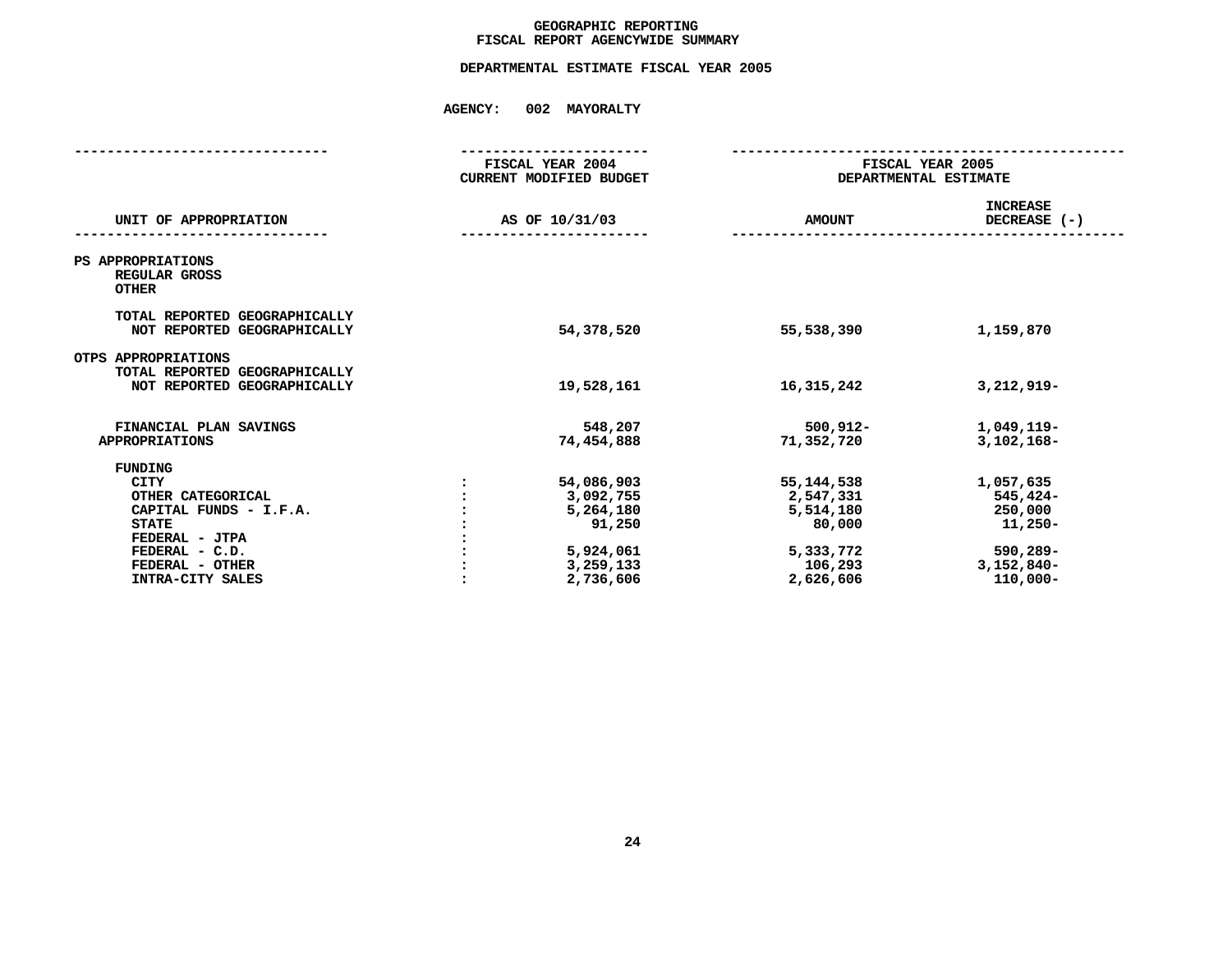| DEPARTMENTAL ESTIMATE FISCAL YEAR 2005 |                       |              |                    |  |
|----------------------------------------|-----------------------|--------------|--------------------|--|
| AGENCY                                 | 056 POLICE DEPARTMENT |              |                    |  |
| <b>BOROUGH</b>                         |                       | <b>BRONX</b> |                    |  |
| <b>PROGRAM</b>                         |                       |              | PRECINCTS, BORO CO |  |

**PROGRAMPRECINCTS, BORO COMMAND & DET**

<span id="page-28-0"></span>

|                           | AS OF 10/31/03             |                  | FISCAL YEAR 2004 FISCAL YEAR 2005<br>CURRENT MODIFIED BUDGET THE SERA DEPARTMENTAL ESTIMATE                                                                                                                                  |           |                 |  |
|---------------------------|----------------------------|------------------|------------------------------------------------------------------------------------------------------------------------------------------------------------------------------------------------------------------------------|-----------|-----------------|--|
|                           |                            | FULL TIME        |                                                                                                                                                                                                                              | FULL TIME | <b>INCREASE</b> |  |
| LOCAL SERVICE DISTRICT    | <b>EXECUTE 2018 AMOUNT</b> | <b>POSITIONS</b> | <b>AMOUNT</b>                                                                                                                                                                                                                | POSITIONS | DECREASE ( - )  |  |
| BRONX DETECTIVE SERVICES  |                            |                  | $21,142,577$<br>$12,835,093$<br>$10,065,880$<br>$10,195,342$<br>$14,762,864$<br>$14,762,864$<br>$14,762,864$<br>$14,762,864$<br>$14,762,864$<br>$14,762,864$<br>$14,762,864$<br>$14,762,864$<br>$14,762,864$<br>$14,762,864$ | 420       |                 |  |
| 40 PRECINCT BX BOARD 1    |                            |                  |                                                                                                                                                                                                                              | 321       |                 |  |
| 41 PRECINCT BX BOARD 2    |                            |                  |                                                                                                                                                                                                                              | 228       |                 |  |
| 42 PRECINCT BX BOARD 3    |                            |                  |                                                                                                                                                                                                                              | 236       |                 |  |
| 44 PRECINCT BRONX BOARD 4 |                            |                  |                                                                                                                                                                                                                              | 379       |                 |  |
| 46 PRECINCT BX BOARD 5    |                            |                  |                                                                                                                                                                                                                              | 368       |                 |  |
| 48 PRECINCT BX BOARD 6    |                            |                  | 11, 131, 214                                                                                                                                                                                                                 | 250       |                 |  |
| 52 PRECINCT BX BOARD 7    |                            |                  | $14,404,527$<br>$11,131,214$<br>$12,914,145$<br>$250$<br>$11,131,214$<br>$250$<br>$11,131,214$<br>$293$<br>$12,914,145$                                                                                                      | 293       |                 |  |
| 50 PRECINCT BX BOARD 8    |                            |                  |                                                                                                                                                                                                                              | 189       |                 |  |
| 45 PRECINCT BX BOARD 10   |                            |                  |                                                                                                                                                                                                                              | 197       |                 |  |
| 49 PRECINCT BX BOARD 11   |                            |                  |                                                                                                                                                                                                                              | 204       |                 |  |
| 43 PRECINCT BX BOARD 9    |                            |                  |                                                                                                                                                                                                                              | 364       |                 |  |
| 47 PRECINCT BX BOARD 12   |                            | 12,099,457 272   | 12,099,457                                                                                                                                                                                                                   | 272       |                 |  |
| BRONX BOROUGH COMMAND     |                            | 15,371,485 345   | 15,371,485                                                                                                                                                                                                                   | 345       |                 |  |
| PROGRAM TOTAL:            | 176,319,269                | 4,066            | 176,319,269                                                                                                                                                                                                                  | 4,066     |                 |  |
| SUB BOROUGH TOTAL:        | 176,319,269                | 4,066 2001       | 176,319,269                                                                                                                                                                                                                  | 4,066     |                 |  |
| BOROUGH TOTAL:            | 176,319,269                | 4,066            | 176,319,269                                                                                                                                                                                                                  | 4,066     |                 |  |
|                           |                            |                  |                                                                                                                                                                                                                              |           |                 |  |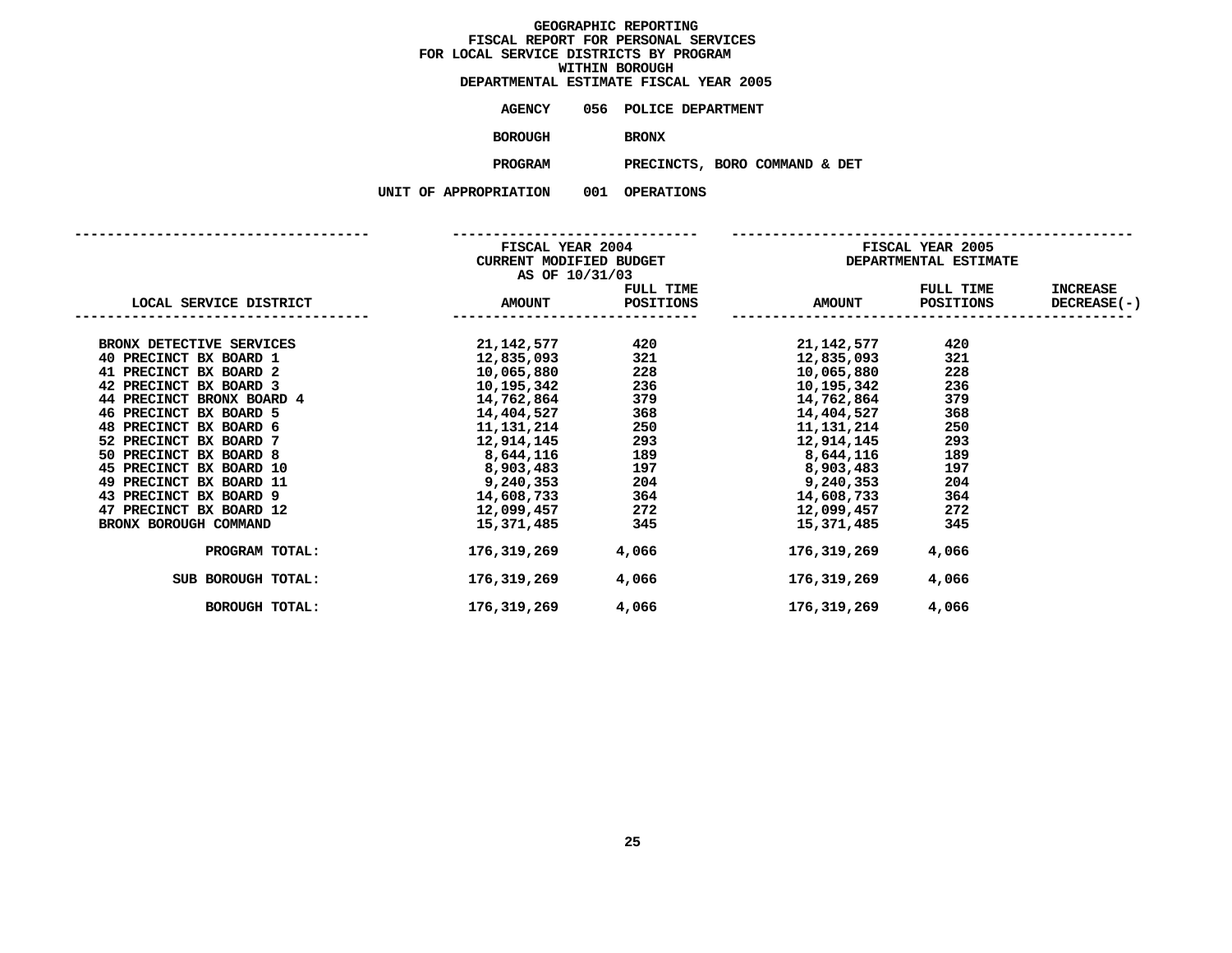|                      |     | DEPARTMENTAL ESTIMATE FISCAL YEAR 2005 |
|----------------------|-----|----------------------------------------|
| AGENCY               |     | 056 POLICE DEPARTMENT                  |
| <b>BOROUGH</b>       |     | <b>BROOKLYN</b>                        |
| <b>PROGRAM</b>       |     | PRECINCTS, BORO COMMAND & DET          |
| <b>\PPROPRIATION</b> | 001 | <b>OPERATIONS</b>                      |

| ------ | . | u munteun |  |
|--------|---|-----------|--|
|        |   |           |  |
|        |   |           |  |

|                             | FISCAL YEAR 2004<br>CURRENT MODIFIED BUDGET<br>AS OF 10/31/03 |                        | FISCAL YEAR 2005<br>DEPARTMENTAL ESTIMATE |                        |                                |
|-----------------------------|---------------------------------------------------------------|------------------------|-------------------------------------------|------------------------|--------------------------------|
| LOCAL SERVICE DISTRICT      | <b>AMOUNT</b>                                                 | FULL TIME<br>POSITIONS | <b>AMOUNT</b>                             | FULL TIME<br>POSITIONS | <b>INCREASE</b><br>DECREASE(-) |
| BROOKLYN DETECTIVE SERVICES | 35,653,082                                                    | 714                    | 35,653,082                                | 714                    |                                |
| PROGRAM TOTAL:              | 35,653,082                                                    | 714                    | 35,653,082                                | 714                    |                                |
| SUB BOROUGH TOTAL:          | 35,653,082                                                    | 714                    | 35,653,082                                | 714                    |                                |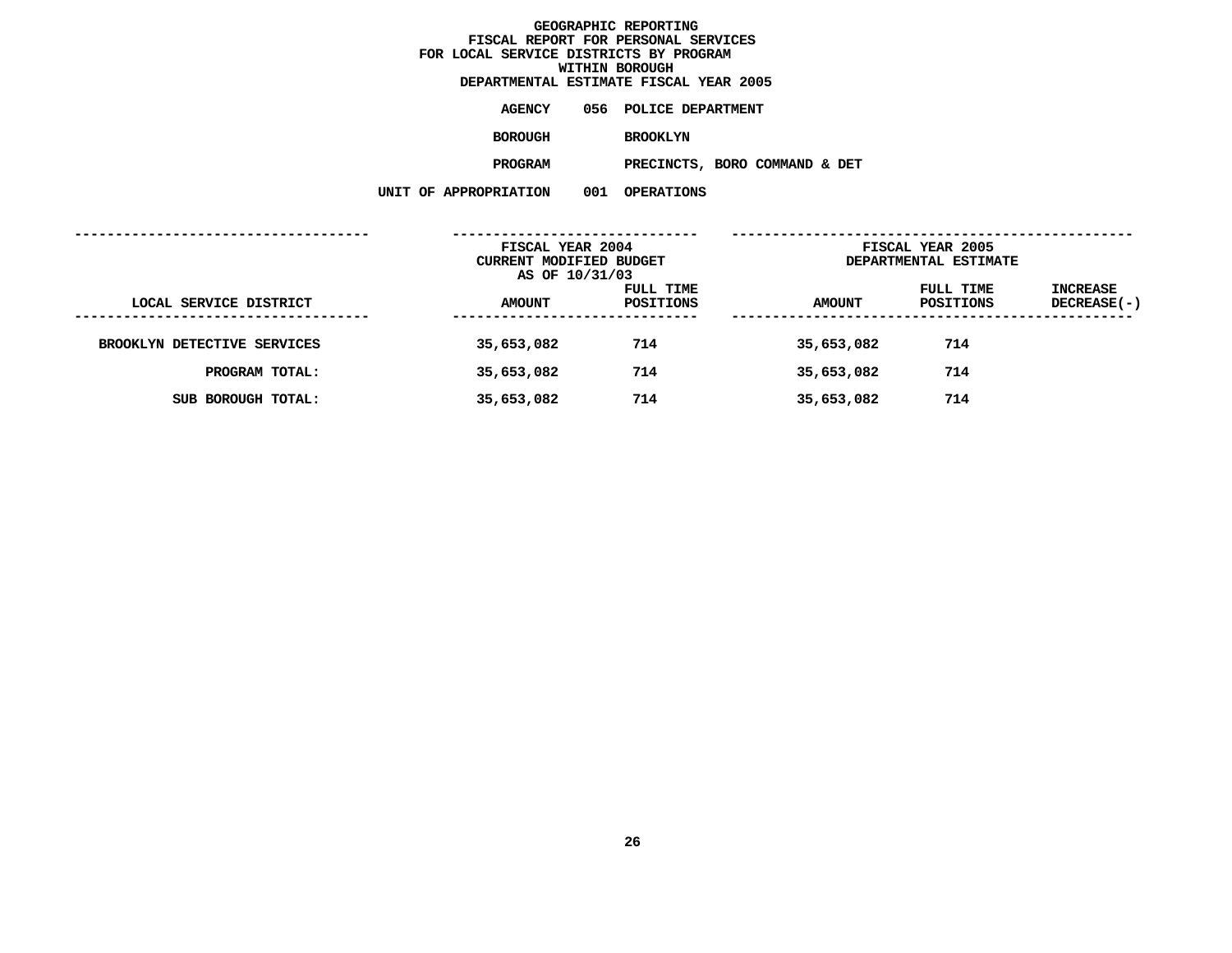|                    | DEPARTMENTAL ESTIMATE FISCAL YEAR 2005 |
|--------------------|----------------------------------------|
| <b>AGENCY</b>      | 056 POLICE DEPARTMENT                  |
| <b>BOROUGH</b>     | <b>BROOKLYN NORTH</b>                  |
| <b>PROGRAM</b>     | PRECINCTS, BORO COMMAND & DET          |
| <b>PROPRIATION</b> | 001 OPERATIONS                         |

**UNIT OF APPROPRIATION <sup>001</sup> OPERATIONS**

| UUT<br>OP. |
|------------|
|            |

|                                |               | FISCAL YEAR 2004<br><b>CURRENT MODIFIED BUDGET</b><br>AS OF 10/31/03 |               | FISCAL YEAR 2005<br>DEPARTMENTAL ESTIMATE |                                |  |
|--------------------------------|---------------|----------------------------------------------------------------------|---------------|-------------------------------------------|--------------------------------|--|
| LOCAL SERVICE DISTRICT         | <b>AMOUNT</b> | FULL TIME<br>POSITIONS                                               | <b>AMOUNT</b> | FULL TIME<br>POSITIONS                    | <b>INCREASE</b><br>DECREASE(-) |  |
| 90 PRECINCT BKLYN BOARD 1      | 10,389,536    | 231                                                                  | 10,389,536    | 231                                       |                                |  |
| 84 PRECINCT BKLYN BOARD 2      | 10,716,120    | 238                                                                  | 10,716,120    | 238                                       |                                |  |
| 79 PRECINCT BKLYN BOARD 3      | 13,177,918    | 303                                                                  | 13,177,918    | 303                                       |                                |  |
| 83 PRECINCT BKLYN BOARD 4      | 13,317,407    | 300                                                                  | 13,317,407    | 300                                       |                                |  |
| 75 PRECINCT BKLYN BOARD 5      | 18,415,470    | 460                                                                  | 18,415,470    | 460                                       |                                |  |
| 77 PRECINCT BKLYN BOARD 8      | 12,787,806    | 291                                                                  | 12,787,806    | 291                                       |                                |  |
| 73 PRECINCT BKLYN BOARD 16     | 12,528,103    | 295                                                                  | 12,528,103    | 295                                       |                                |  |
| BROOKLYN NORTH BOROUGH COMMAND | 10,527,116    | 219                                                                  | 10,527,116    | 219                                       |                                |  |
| 94 PRECINCT BKLYN BOARD 1      | 7,068,530     | 154                                                                  | 7,068,530     | 154                                       |                                |  |
| 88 PRECINCT BKLYN BOARD 2      | 8,549,162     | 196                                                                  | 8,549,162     | 196                                       |                                |  |
| 81 PRECINCT BKLYN BOARD 3      | 9,893,785     | 227                                                                  | 9,893,785     | 227                                       |                                |  |
| PROGRAM TOTAL:                 | 127,370,953   | 2,914                                                                | 127,370,953   | 2,914                                     |                                |  |
| SUB BOROUGH TOTAL:             | 127,370,953   | 2,914                                                                | 127,370,953   | 2,914                                     |                                |  |

SUB BOROUGH TOTAL: **BOROUGH TOTAL: 127,370,953 2,914 127,370,953 2,914**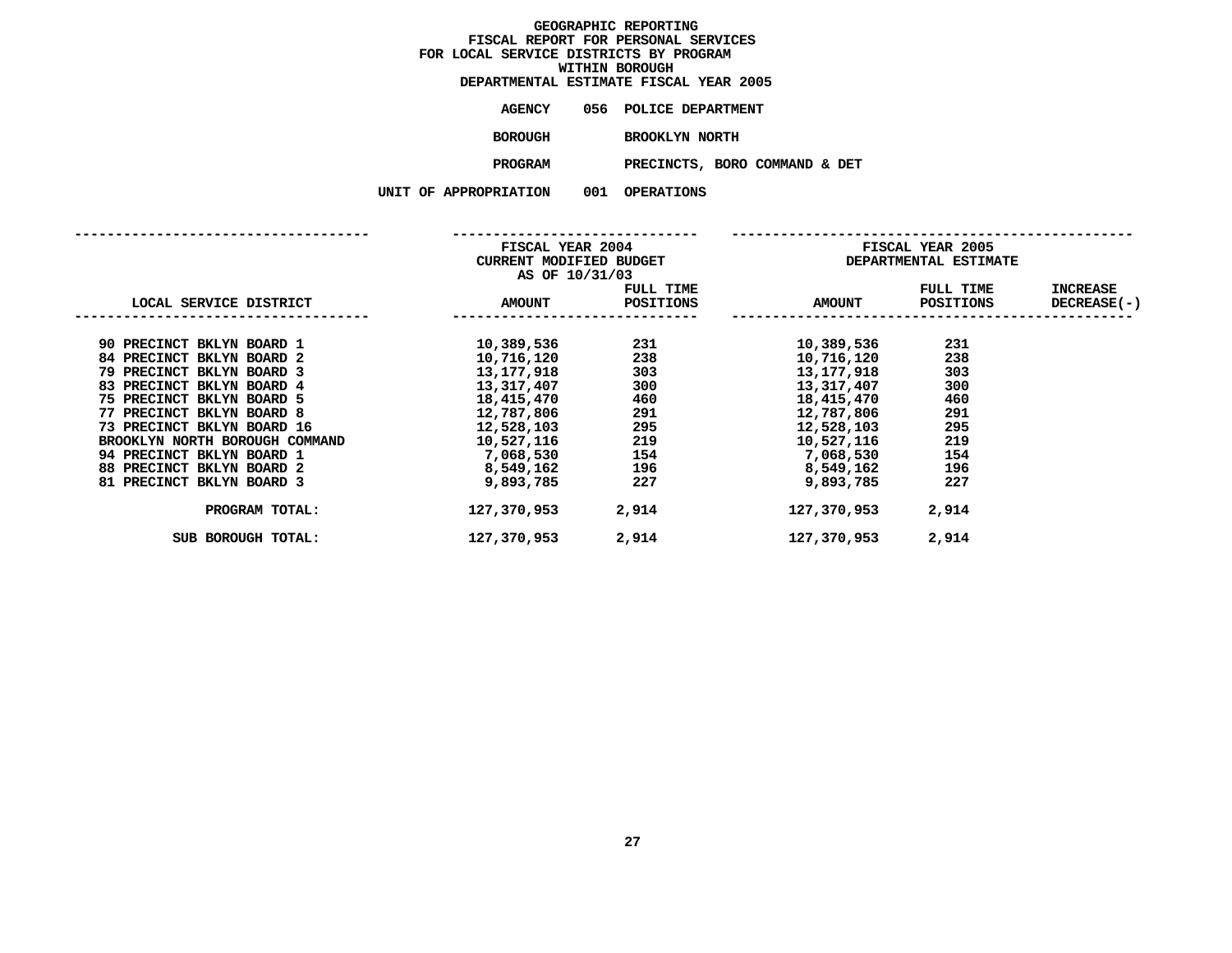|                | DEPARTMENTAL ESTIMATE FISCAL YEAR 2005 |  |
|----------------|----------------------------------------|--|
| AGENCY         | 056 POLICE DEPARTMENT                  |  |
| <b>BOROUGH</b> | <b>BROOKLYN SOUTH</b>                  |  |

 **BROOKLYN SOUTH PROGRAMPRECINCTS, BORO COMMAND & DET**

|                                         | AS OF 10/31/03 |       |                           |                  |                    |  |
|-----------------------------------------|----------------|-------|---------------------------|------------------|--------------------|--|
|                                         |                |       | FULL TIME                 | FULL TIME        | INCREASE           |  |
| LOCAL SERVICE DISTRICT AMOUNT POSITIONS |                |       | <b>AMOUNT</b>             | <b>POSITIONS</b> | <b>DECREASE(-)</b> |  |
| 76 PRECINCT BKLYN BOARD 6               |                |       | $6,933,030$ 145 6,933,030 | 145              |                    |  |
| 71 PRECINCT BKLYN BOARD 9               |                |       |                           | 272              |                    |  |
| 62 PRECINCT BKLYN BOARD 11              |                |       |                           | 192              |                    |  |
| 61 PRECINCT BKLYN BOARD 15              |                |       |                           | 206              |                    |  |
| 67 PRECINCT BKLYN BOARD 17              |                |       |                           | 326              |                    |  |
| 63 PRECINCT BKLYN BOARD 18              |                |       |                           | 170              |                    |  |
| 60 PRECINCT BKLYN BOARD 13              |                |       |                           | 227              |                    |  |
| 66 PRECINCT BKLYN BOARD 12              |                |       |                           | 191              |                    |  |
| 68 PRECINCT BKLYN BOARD 10              |                |       |                           | 167              |                    |  |
| 69 PRECINCT BKLYN BOARD 18              |                |       |                           | 173              |                    |  |
| 70 PRECINCT BKLYN BOARD 14              |                |       |                           | 272              |                    |  |
| 72 PRECINCT BKLYN BOARD 7               |                |       |                           | 208              |                    |  |
| 78 PRECINCT BKLYN BOARD 6               | 8,273,672 181  |       | 8,273,672                 | 181              |                    |  |
| BROOKLYN SOUTH BOROUGH COMMAND          | 13,524,966     | 272   | 13,524,966                | 272              |                    |  |
| PROGRAM TOTAL:                          | 136,344,815    | 3,002 | 136,344,815               | 3,002            |                    |  |
| SUB BOROUGH TOTAL:                      | 136,344,815    | 3,002 | 136,344,815               | 3,002            |                    |  |
| BOROUGH TOTAL:                          | 299,368,850    | 6,630 | 299,368,850               | 6,630            |                    |  |
|                                         |                |       |                           |                  |                    |  |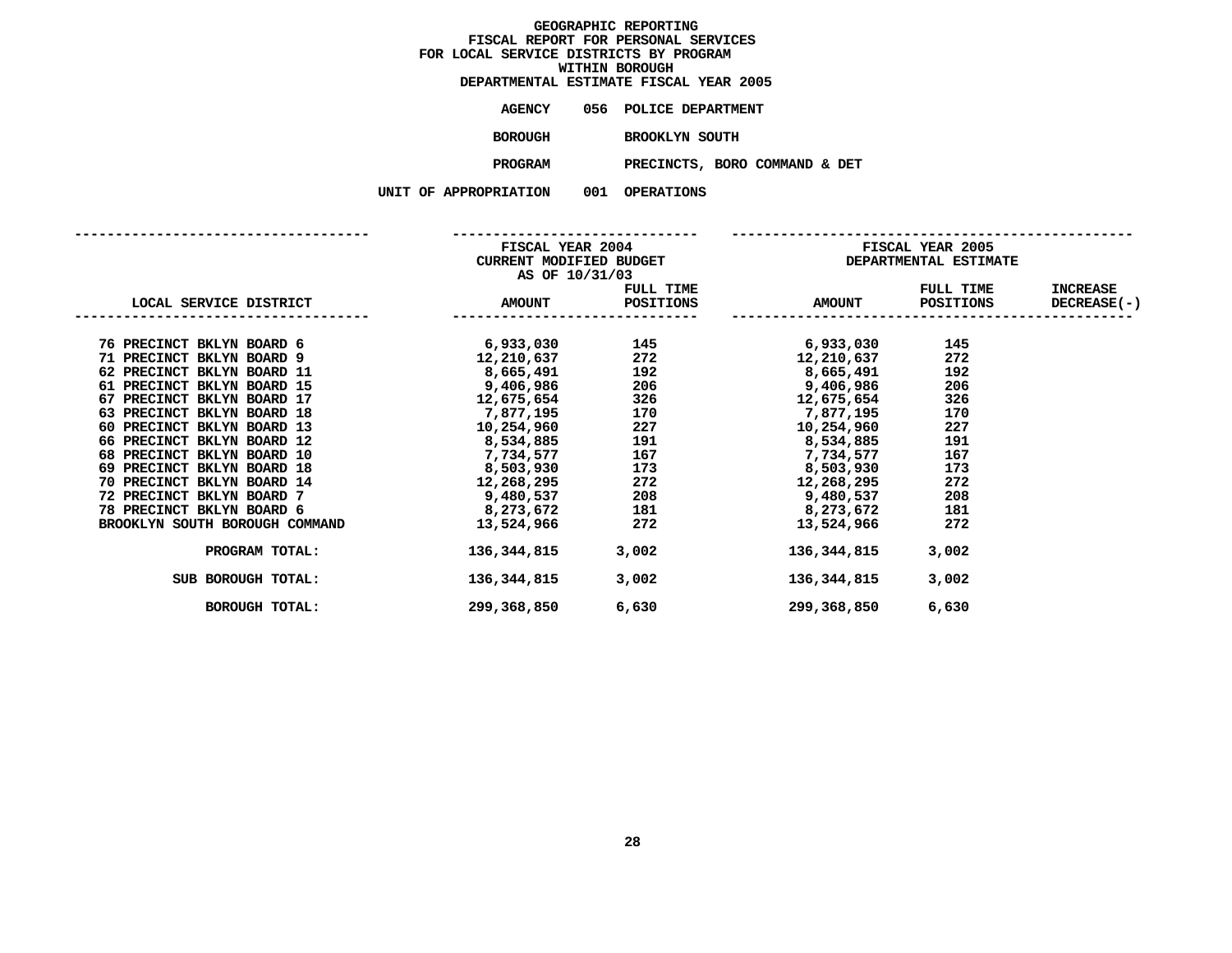|                    |     | DEPARTMENTAL ESTIMATE FISCAL YEAR 2005 |
|--------------------|-----|----------------------------------------|
| AGENCY             | 056 | POLICE DEPARTMENT                      |
| <b>BOROUGH</b>     |     | <b>MANHATTAN</b>                       |
| <b>PROGRAM</b>     |     | PRECINCTS, BORO COMMAND & DET          |
| <b>PROPRIATION</b> | 001 | <b>OPERATIONS</b>                      |

| ייטו ומנה | . u l | <b>UFLMILLUN</b> |
|-----------|-------|------------------|
|           |       |                  |

|                                                  | FISCAL YEAR 2004<br>CURRENT MODIFIED BUDGET<br>AS OF 10/31/03 |                        |               | FISCAL YEAR 2005<br>DEPARTMENTAL ESTIMATE |                                  |
|--------------------------------------------------|---------------------------------------------------------------|------------------------|---------------|-------------------------------------------|----------------------------------|
| LOCAL SERVICE DISTRICT<br>---------------------- | <b>AMOUNT</b>                                                 | FULL TIME<br>POSITIONS | <b>AMOUNT</b> | FULL TIME<br>POSITIONS                    | <b>INCREASE</b><br>$DECREASE(-)$ |
| MANHATTAN DETECTIVE SERVICE                      | 29,994,501                                                    | 593                    | 29,994,501    | 593                                       |                                  |
| PROGRAM TOTAL:                                   | 29,994,501                                                    | 593                    | 29,994,501    | 593                                       |                                  |
| SUB BOROUGH TOTAL:                               | 29,994,501                                                    | 593                    | 29,994,501    | 593                                       |                                  |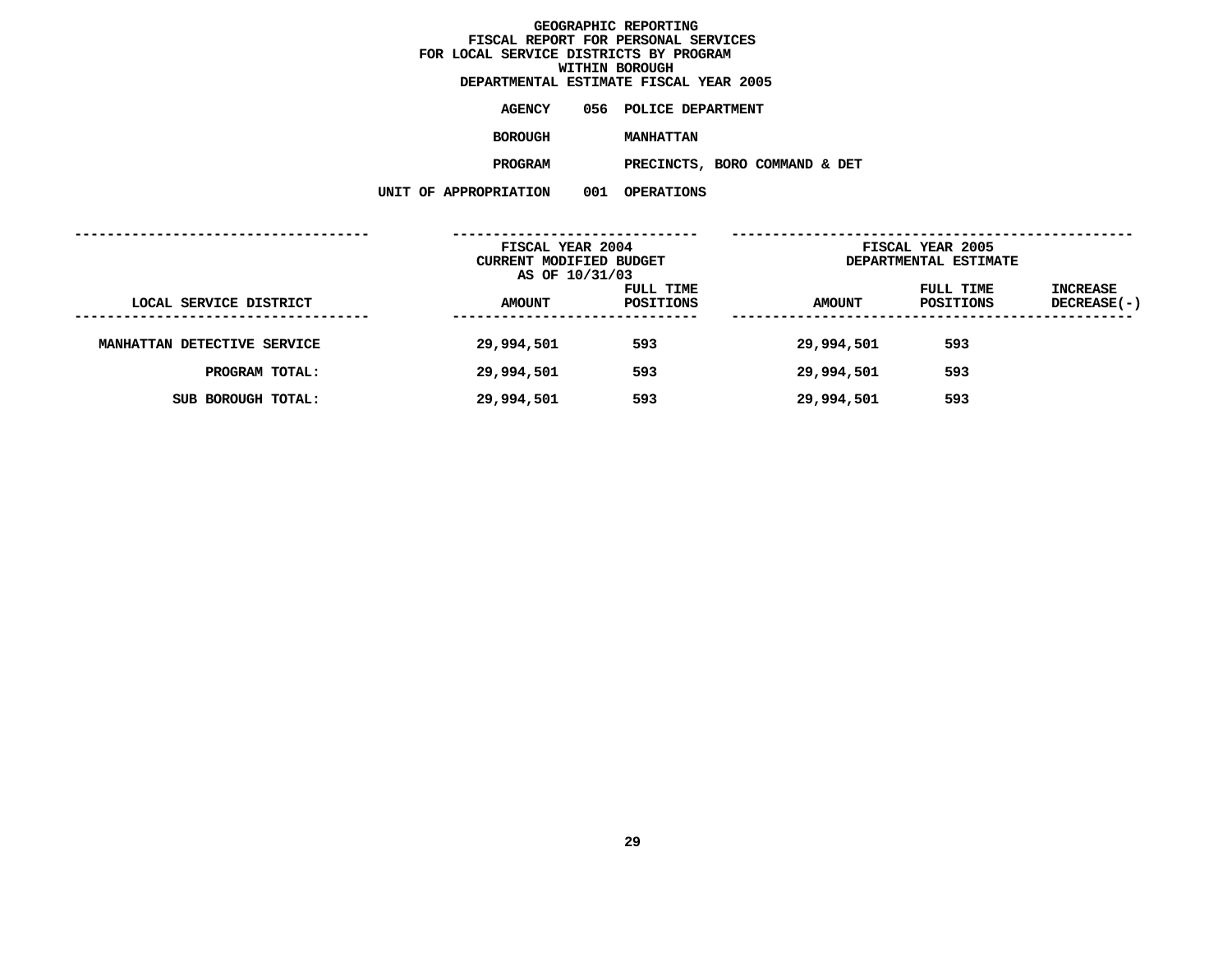| DEPARTMENTAL ESTIMATE FISCAL YEAR 2005 |     |                   |  |
|----------------------------------------|-----|-------------------|--|
| AGENCY                                 | 056 | POLICE DEPARTMENT |  |

**<sup>056</sup> POLICE DEPARTMENT BOROUGH**

**MANHATTAN NORTH PROGRAM PRECINCTS, BORO COMMAND & DET**

|  |  | 1 PROPRIAI LON |  |  |  |
|--|--|----------------|--|--|--|
|  |  |                |  |  |  |

| <b>UU</b> | <b>OPERATIONS</b> |  |
|-----------|-------------------|--|
|           |                   |  |

|                                         | FISCAL YEAR 2004<br>CURRENT MODIFIED BUDGET                                                                                                          |                   | FISCAL YEAR 2005<br><b>DEPARTMENTAL ESTIMATE</b>                                  |           |                    |  |  |
|-----------------------------------------|------------------------------------------------------------------------------------------------------------------------------------------------------|-------------------|-----------------------------------------------------------------------------------|-----------|--------------------|--|--|
|                                         | AS OF 10/31/03                                                                                                                                       |                   |                                                                                   |           |                    |  |  |
|                                         |                                                                                                                                                      | FULL TIME         |                                                                                   | FULL TIME | INCREASE           |  |  |
| LOCAL SERVICE DISTRICT AMOUNT POSITIONS |                                                                                                                                                      |                   | AMOUNT POSITIONS                                                                  |           | <b>DECREASE(-)</b> |  |  |
| 33 PRECINCT MANHATTAN 12                |                                                                                                                                                      |                   | 12,017,824                                                                        | 279       |                    |  |  |
| 28 PRECINCT MANHATTAN BD 10             |                                                                                                                                                      |                   |                                                                                   | 208       |                    |  |  |
| 20 PRECINCT MANHATTAN BD 7              |                                                                                                                                                      |                   | $8,672,961$ 189 $8,672,961$                                                       | 189       |                    |  |  |
| 19 PRECINCT MANHATTAN BD 8              |                                                                                                                                                      |                   |                                                                                   | 265       |                    |  |  |
| 26 PRECINCT MANHATTAN BD 9              |                                                                                                                                                      |                   |                                                                                   | 164       |                    |  |  |
| 32 PRECINCT MANHATTAN BD 10             | $12, 213, 831$<br>$7, 582, 096$<br>$11, 834, 159$<br>$10, 068, 223$<br>$223$<br>$223$<br>$223$<br>$223$<br>$10, 068, 223$<br>$223$<br>$10, 068, 223$ |                   |                                                                                   | 260       |                    |  |  |
| 25 PRECINCT MANHATTAN BD 11             |                                                                                                                                                      |                   |                                                                                   | 223       |                    |  |  |
| 34 PRECINCT MANHATTAN BD 12             |                                                                                                                                                      | 11,983,511 272    | 11,983,511                                                                        | 272       |                    |  |  |
| 23 PRECINCT MANHATTAN BD 11             |                                                                                                                                                      |                   | 11,195,068 246 11,195,068<br>10,763,338 249 10,763,338<br>6,541,132 144 6,541,132 | 246       |                    |  |  |
| 30 PRECINCT MANHATTAN BD 9              |                                                                                                                                                      |                   |                                                                                   | 249       |                    |  |  |
| CENTRAL PARK PRECINCT                   |                                                                                                                                                      |                   |                                                                                   | 144       |                    |  |  |
| MANHATTAN NORTH BORO COMMAND            |                                                                                                                                                      |                   | $11,052,343$ 221 $11,052,343$                                                     | 221       |                    |  |  |
| 24 PRECINCT MANHATTAN BD 7              | 9,453,737                                                                                                                                            | 206               | 9,453,737                                                                         | 206       |                    |  |  |
| PROGRAM TOTAL:                          |                                                                                                                                                      | 132,536,341 2,926 | 132,536,341                                                                       | 2,926     |                    |  |  |
| SUB BOROUGH TOTAL:                      | 132,536,341                                                                                                                                          | 2,926             | 132,536,341                                                                       | 2,926     |                    |  |  |
|                                         |                                                                                                                                                      |                   |                                                                                   |           |                    |  |  |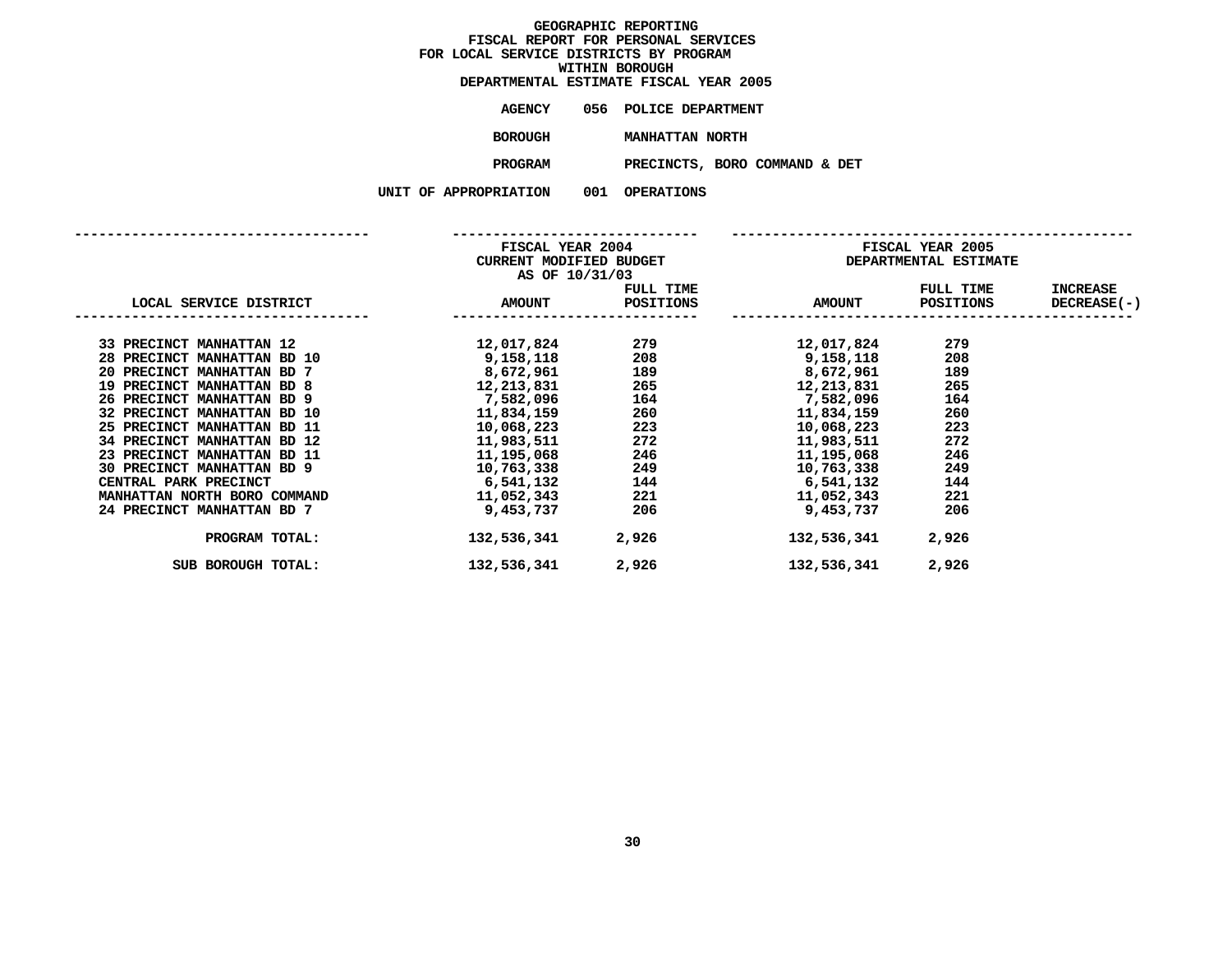| DEPARTMENTAL ESTIMATE FISCAL YEAR 2005 |     |                   |  |
|----------------------------------------|-----|-------------------|--|
| AGENCY                                 | 056 | POLICE DEPARTMENT |  |

**<sup>056</sup> POLICE DEPARTMENT BOROUGH**

PRECINCTS, BORO COMMAND & DET **PROGRAMPRECINCTS, BORO COMMAND & DET UNIT OF APPROPRIATION <sup>001</sup> OPERATIONS**

| FRIATION | UUT |
|----------|-----|
|----------|-----|

|                                   |                             | FISCAL YEAR 2004<br>CURRENT MODIFIED BUDGET<br>AS OF 10/31/03 |               | <b>FISCAL YEAR 2005</b><br><b>DEPARTMENTAL ESTIMATE</b> |                                          |  |  |
|-----------------------------------|-----------------------------|---------------------------------------------------------------|---------------|---------------------------------------------------------|------------------------------------------|--|--|
| LOCAL SERVICE DISTRICT            |                             | FULL TIME<br>AMOUNT POSITIONS                                 | <b>AMOUNT</b> | FULL TIME                                               | <b>INCREASE</b><br>POSITIONS DECREASE(-) |  |  |
| 6 PRECINCT MANHATTAN BD 2         |                             | 10,499,203 232                                                | 10,499,203    | 232                                                     |                                          |  |  |
| 7 PRECINCT MANHATTAN BD 3         | 7,504,952 167               |                                                               | 7,504,952     | 167                                                     |                                          |  |  |
| <b>10 PRECINCT MANHATTAN BD 4</b> | $8,424,323$ 188 $8,424,323$ |                                                               |               | 188                                                     |                                          |  |  |
| 17 PRECINCT MANHATTAN BD 6        |                             |                                                               | 9,137,573     | 199                                                     |                                          |  |  |
| 1 PRECINCT MANHATTAN BDS 1, 2     |                             |                                                               | 9,967,928     | 222                                                     |                                          |  |  |
| MIDTOWN SO MANH BDS 4, 5, 6       | 15,713,131 401              |                                                               | 15,713,131    | 401                                                     |                                          |  |  |
| 5 PRECINCT MANHATTAN BDS 1,2,3    | 11,657,564                  | 252                                                           | 11,657,564    | 252                                                     |                                          |  |  |
| 13 PRECINCT MANHATTAN BDS 5,6     |                             |                                                               | 10,839,120    | 240                                                     |                                          |  |  |
| MANHATTAN SOUTH BORO COMMAND      |                             |                                                               | 14,623,388    | 325                                                     |                                          |  |  |
| MIDTOWN NO MANHATTAN BDS 4, 5     | 14,063,726 357              |                                                               | 14,063,726    | 357                                                     |                                          |  |  |
| 9 PRECINCT MANHATTAN BDS 2, 3     | 9,928,314                   | 227                                                           | 9,928,314     | 227                                                     |                                          |  |  |
| PROGRAM TOTAL:                    | 122,359,222                 | 2,810                                                         | 122,359,222   | 2,810                                                   |                                          |  |  |
| SUB BOROUGH TOTAL:                | 122,359,222                 | 2,810                                                         | 122,359,222   | 2,810                                                   |                                          |  |  |
| BOROUGH TOTAL:                    | 284,890,064                 | 6,329                                                         | 284,890,064   | 6,329                                                   |                                          |  |  |
|                                   |                             |                                                               |               |                                                         |                                          |  |  |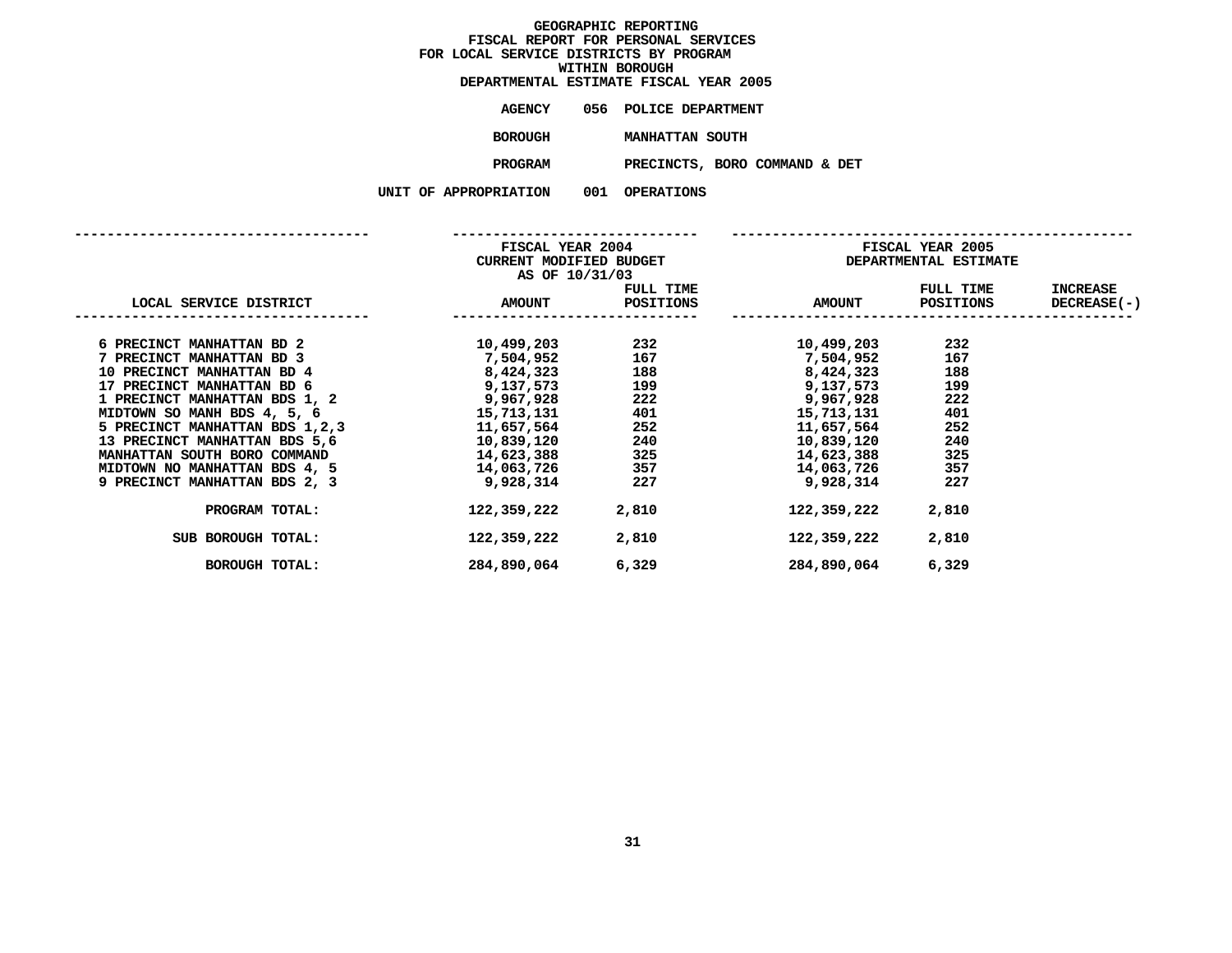|                      |     | DEPARTMENTAL ESTIMATE FISCAL YEAR 2005 |
|----------------------|-----|----------------------------------------|
| <b>AGENCY</b>        |     | 056 POLICE DEPARTMENT                  |
| <b>BOROUGH</b>       |     | <b>OUEENS</b>                          |
| <b>PROGRAM</b>       |     | PRECINCTS, BORO COMMAND & DET          |
| <b>\PPROPRIATION</b> | 001 | <b>OPERATIONS</b>                      |

| ATIUN | UUL | <b>OPERATIO</b> |
|-------|-----|-----------------|
|       |     |                 |

|                                                                   | FISCAL YEAR 2004<br>CURRENT MODIFIED BUDGET<br>AS OF 10/31/03 |                        | FISCAL YEAR 2005<br>DEPARTMENTAL ESTIMATE |                        |                           |
|-------------------------------------------------------------------|---------------------------------------------------------------|------------------------|-------------------------------------------|------------------------|---------------------------|
| LOCAL SERVICE DISTRICT                                            | <b>AMOUNT</b>                                                 | FULL TIME<br>POSITIONS | <b>AMOUNT</b>                             | FULL TIME<br>POSITIONS | INCREASE<br>$DECREASE(-)$ |
| <b>QUEENS DETECTIVE SERVICES</b><br><b>QUEENS BOROUGH COMMAND</b> | 22,766,674<br>20,297,862                                      | 451<br>439             | 22,766,674<br>20,297,862                  | 451<br>439             |                           |
| PROGRAM TOTAL:                                                    | 43,064,536                                                    | 890                    | 43,064,536                                | 890                    |                           |
| SUB BOROUGH TOTAL:                                                | 43,064,536                                                    | 890                    | 43,064,536                                | 890                    |                           |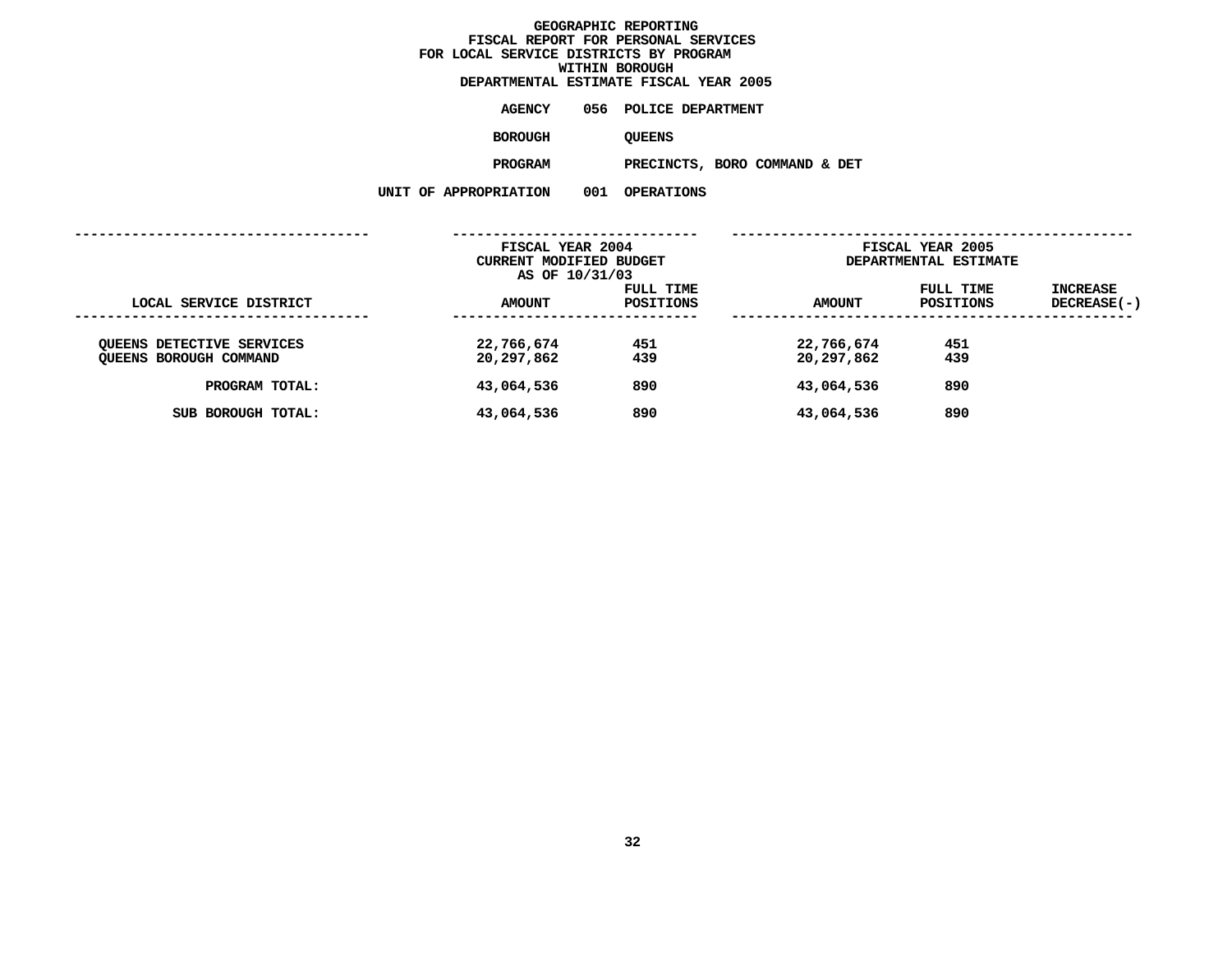|                | DEPARTMENTAL ESTIMATE FISCAL YEAR 2005 |
|----------------|----------------------------------------|
| AGENCY         | 056 POLICE DEPARTMENT                  |
| <b>BOROUGH</b> | <b>OUEENS NORTH</b>                    |
| <b>PROGRAM</b> | PRECINCTS, BORO COMMAND & DET          |
| PPROPRIATION   | 001 OPERATIONS                         |

**UNIT OF APPROPRIATION <sup>001</sup> OPERATIONS**

|                           |               | FISCAL YEAR 2004<br>CURRENT MODIFIED BUDGET<br>AS OF 10/31/03 |               | FISCAL YEAR 2005<br>DEPARTMENTAL ESTIMATE |                                |  |
|---------------------------|---------------|---------------------------------------------------------------|---------------|-------------------------------------------|--------------------------------|--|
| LOCAL SERVICE DISTRICT    | <b>AMOUNT</b> | FULL TIME<br>POSITIONS                                        | <b>AMOUNT</b> | FULL TIME<br>POSITIONS                    | <b>INCREASE</b><br>DECREASE(-) |  |
| 108 PRECINCT QUEENS BD 2  | 8,920,964     | 198                                                           | 8,920,964     | 198                                       |                                |  |
| 104 PRECINCT QUEENS BD 5  | 9,391,227     | 202                                                           | 9,391,227     | 202                                       |                                |  |
| 112 PRECINCT QUEENS BD 6  | 7,922,610     | 168                                                           | 7,922,610     | 168                                       |                                |  |
| 109 PRECINCT QUEENS BD 7  | 11,397,888    | 246                                                           | 11,397,888    | 246                                       |                                |  |
| 111 PRECINCT QUEENS BD 11 | 7,283,145     | 151                                                           | 7,283,145     | 151                                       |                                |  |
| 115 PRECINCT QUEENS BD 3  | 10,129,603    | 228                                                           | 10,129,603    | 228                                       |                                |  |
| 110 PRECINCT QUEENS BD 4  | 9,674,779     | 219                                                           | 9,674,779     | 219                                       |                                |  |
| 114 PRECINCT QUEENS BD 1  | 12,231,711    | 277                                                           | 12,231,711    | 277                                       |                                |  |
| PROGRAM TOTAL:            | 76,951,927    | 1,689                                                         | 76,951,927    | 1,689                                     |                                |  |
| SUB BOROUGH TOTAL:        | 76,951,927    | 1,689                                                         | 76,951,927    | 1,689                                     |                                |  |
|                           |               |                                                               |               |                                           |                                |  |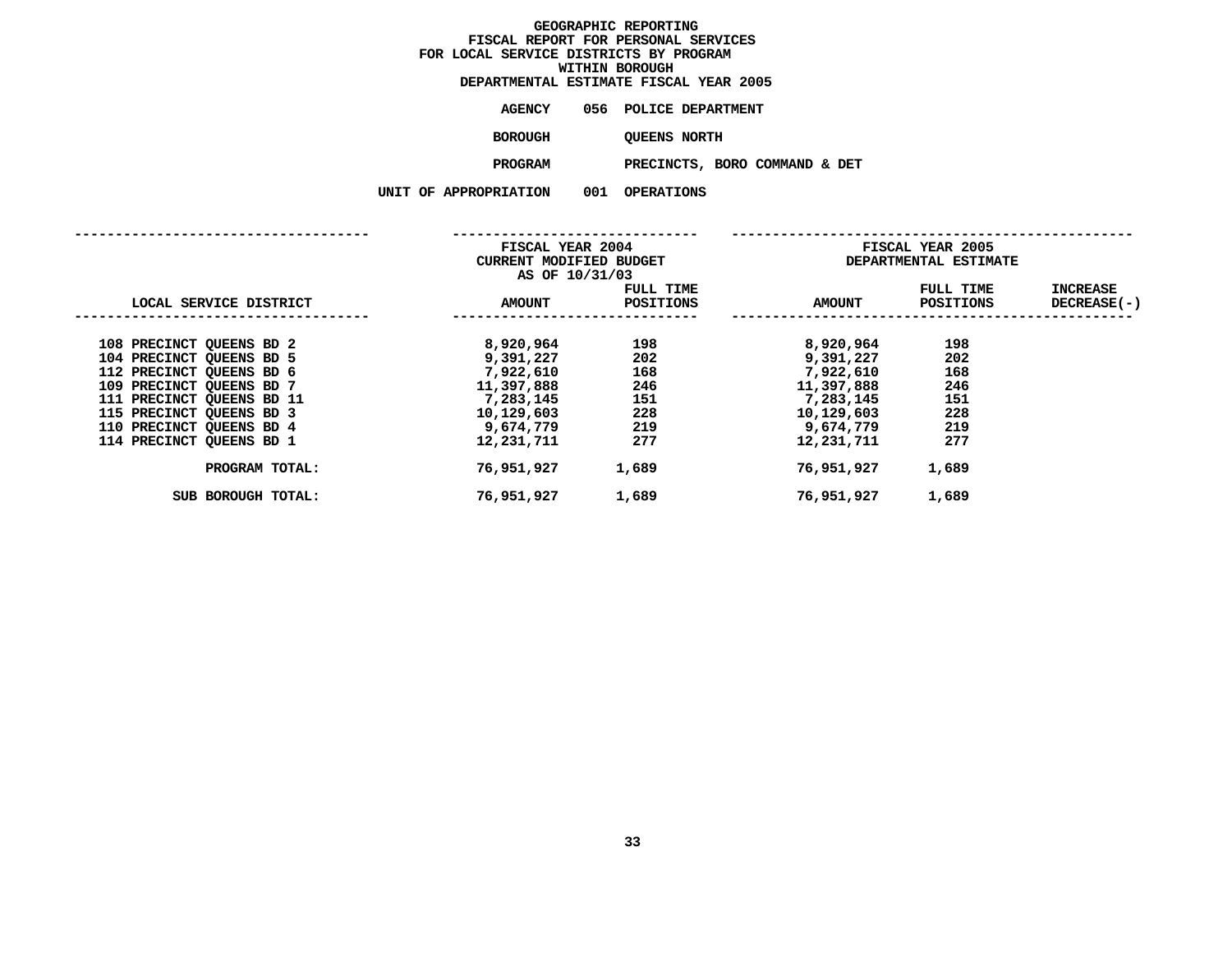|  |                       | DEPARTMENTAL ESTIMATE FISCAL YEAR 2005 |
|--|-----------------------|----------------------------------------|
|  | AGENCY                | 056 POLICE DEPARTMENT                  |
|  | <b>BOROUGH</b>        | <b>QUEENS SOUTH</b>                    |
|  | <b>PROGRAM</b>        | PRECINCTS, BORO COMMAND & DET          |
|  | UNIT OF APPROPRIATION | 001 OPERATIONS                         |
|  |                       |                                        |

|                                                                                                                                                                                                                                    |                                         | FISCAL YEAR 2004<br>CURRENT MODIFIED BUDGET<br>AS OF 10/31/03                                           |                                                      | FISCAL YEAR 2005<br>DEPARTMENTAL ESTIMATE                                                               |                                                      |                         |
|------------------------------------------------------------------------------------------------------------------------------------------------------------------------------------------------------------------------------------|-----------------------------------------|---------------------------------------------------------------------------------------------------------|------------------------------------------------------|---------------------------------------------------------------------------------------------------------|------------------------------------------------------|-------------------------|
| LOCAL SERVICE DISTRICT                                                                                                                                                                                                             |                                         | <b>AMOUNT</b>                                                                                           | FULL TIME<br>POSITIONS                               | <b>AMOUNT</b>                                                                                           | FULL TIME<br>POSITIONS                               | INCREASE<br>DECREASE(-) |
| 107 PRECINCT QUEENS BD 8<br>102 PRECINCT QUEENS BD 9<br>106 PRECINCT QUEENS BD 10<br>103 PRECINCT QUEENS BD 12<br>105 PRECINCT QUEENS BD 13<br>100 PRECINCT QUEENS BD 14<br>113 PRECINCT QUEENS BD 12<br>101 PRECINCT QUEENS BD 14 |                                         | 8,748,488<br>9,070,225<br>9,370,600<br>13,030,596<br>12,501,699<br>6,559,041<br>10,194,248<br>9,666,368 | 191<br>198<br>209<br>296<br>269<br>143<br>239<br>220 | 8,748,488<br>9,070,225<br>9,370,600<br>13,030,596<br>12,501,699<br>6,559,041<br>10,194,248<br>9,666,368 | 191<br>198<br>209<br>296<br>269<br>143<br>239<br>220 |                         |
| SUB BOROUGH TOTAL:                                                                                                                                                                                                                 | PROGRAM TOTAL:<br><b>BOROUGH TOTAL:</b> | 79,141,265<br>79,141,265<br>199,157,728                                                                 | 1,765<br>1,765<br>4,344                              | 79,141,265<br>79,141,265<br>199,157,728                                                                 | 1,765<br>1,765<br>4,344                              |                         |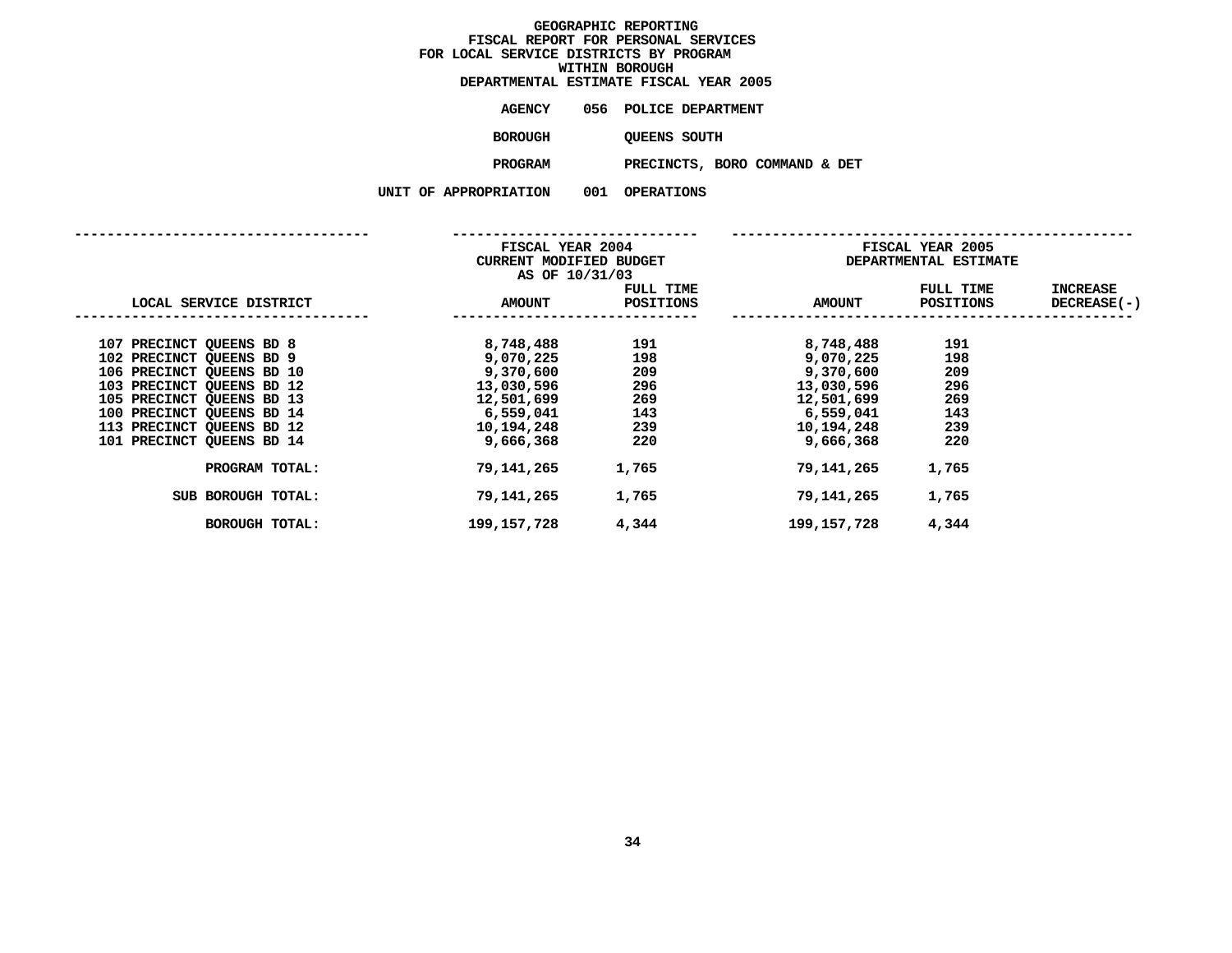|  |                       | DEPARTMENTAL ESTIMATE FISCAL YEAR 2005 |
|--|-----------------------|----------------------------------------|
|  | AGENCY                | 056 POLICE DEPARTMENT                  |
|  | BOROUGH               | STATEN ISLAND                          |
|  | <b>PROGRAM</b>        | PRECINCTS, BORO COMMAND & DET          |
|  | UNIT OF APPROPRIATION | 001 OPERATIONS                         |
|  |                       |                                        |

|                                                                                                                                                                  | FISCAL YEAR 2004<br>CURRENT MODIFIED BUDGET<br>AS OF 10/31/03    |                                | FISCAL YEAR 2005<br>DEPARTMENTAL ESTIMATE                        |                                |                                  |
|------------------------------------------------------------------------------------------------------------------------------------------------------------------|------------------------------------------------------------------|--------------------------------|------------------------------------------------------------------|--------------------------------|----------------------------------|
| LOCAL SERVICE DISTRICT                                                                                                                                           | <b>AMOUNT</b>                                                    | FULL TIME<br>POSITIONS         | <b>AMOUNT</b>                                                    | FULL TIME<br><b>POSITIONS</b>  | <b>INCREASE</b><br>$DECREASE(-)$ |
| STATEN ISLAND DETECTIVE SERVIC<br>120 PRECINCT STATEN ISLAND BD1<br>123 PRECINCT STATEN ISLAND BD3<br>122 PCT ST ISLAND BDS 2,3<br>STATEN ISLAND BOROUGH COMMAND | 3,039,845<br>14,315,607<br>7,045,722<br>10,239,516<br>14,365,527 | 59<br>357<br>148<br>222<br>324 | 3,039,845<br>14,315,607<br>7,045,722<br>10,239,516<br>14,365,527 | 59<br>357<br>148<br>222<br>324 |                                  |
| PROGRAM TOTAL:                                                                                                                                                   | 49,006,217                                                       | 1,110                          | 49,006,217                                                       | 1,110                          |                                  |
| SUB BOROUGH TOTAL:                                                                                                                                               | 49,006,217                                                       | 1,110                          | 49,006,217                                                       | 1,110                          |                                  |
| <b>BOROUGH TOTAL:</b>                                                                                                                                            | 49,006,217                                                       | 1,110                          | 49,006,217                                                       | 1,110                          |                                  |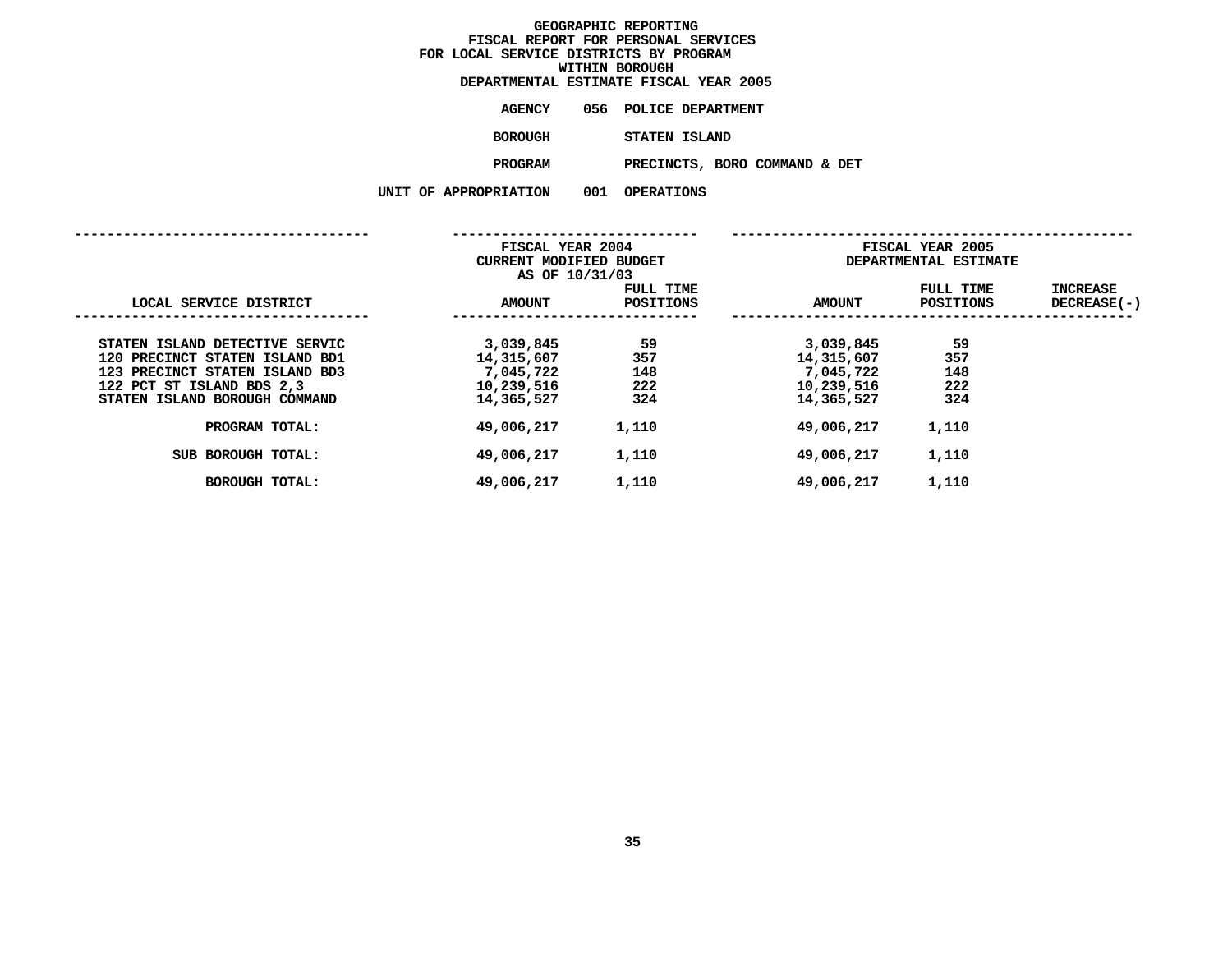## **GEOGRAPHICC REPORTING<br>PERSONAL S<br>ICTS BY PRO FISCAL REPORT FOR PERSONAL SERVICES FOR LOCAL SERVICE DISTRICTS BY PROGRAM WITHIN**

# WITHIN BOROUGH<br>D<mark>EPARTMENTAL ESTIMATE FISC</mark> **ESTIMATE FISCAL YEAR <sup>2005</sup> AGENCY <sup>056</sup> POLICE DEPARTMENT**

|                                            | FISCAL YEAR 2004<br>CURRENT MODIFIED BUDGET<br>AS OF 10/31/03 |                        | FISCAL YEAR 2005<br>DEPARTMENTAL ESTIMATE |                        |                                         |
|--------------------------------------------|---------------------------------------------------------------|------------------------|-------------------------------------------|------------------------|-----------------------------------------|
| LOCAL SERVICE DISTRICT                     | <b>AMOUNT</b><br>----------------                             | FULL TIME<br>POSITIONS | <b>AMOUNT</b>                             | FULL TIME<br>POSITIONS | INCREASE<br>DECREASE(-)<br>------------ |
| AGENCY TOTAL:<br>ALL PROGRAMS ALL BOROUGHS | 1,008,742,128                                                 | 22,479                 | 1,008,742,128                             | 22,479                 |                                         |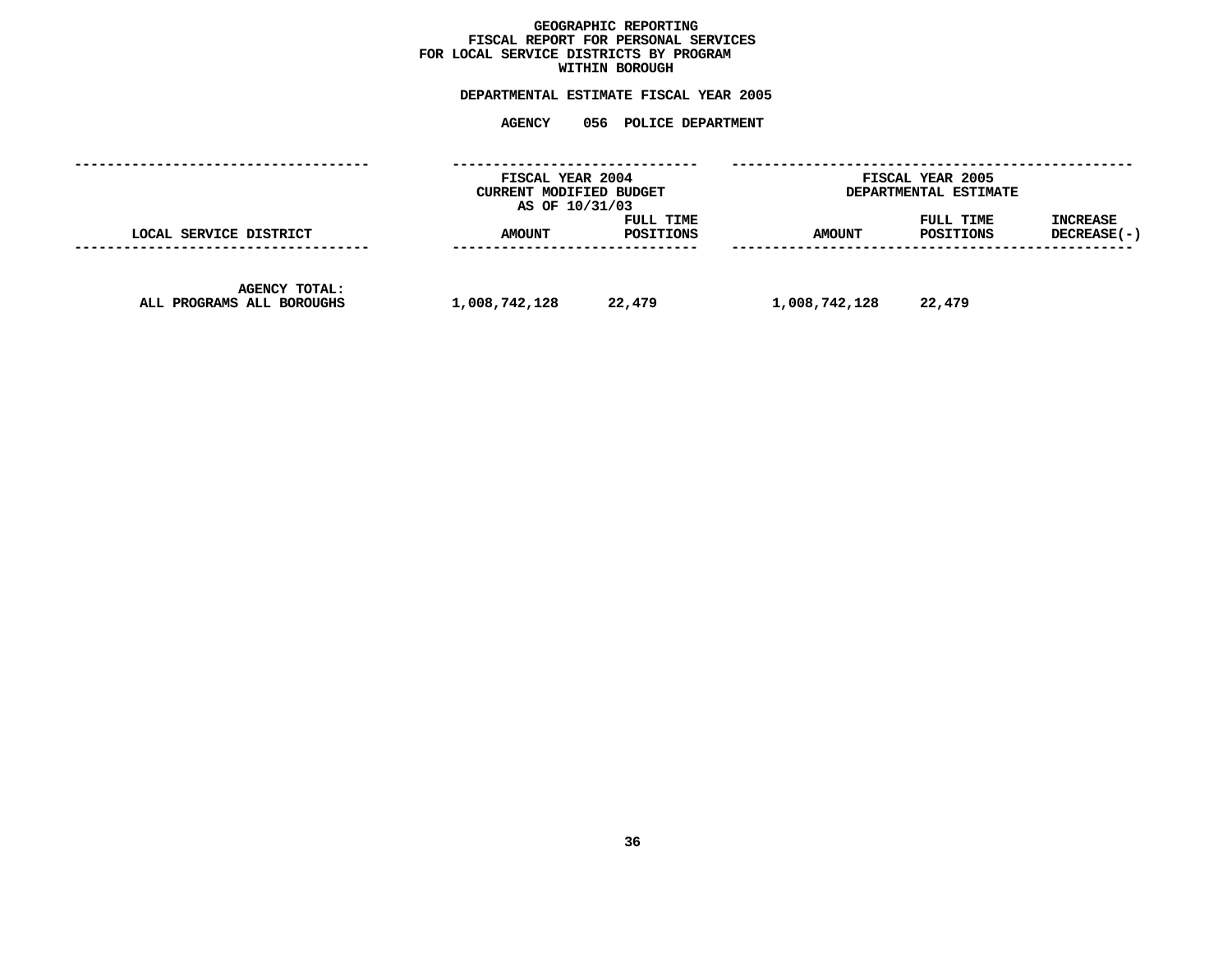|                                                                                                                                   | FISCAL YEAR 2004<br><b>CURRENT MODIFIED BUDGET</b>       | FISCAL YEAR 2005<br>DEPARTMENTAL ESTIMATE |                                                          |
|-----------------------------------------------------------------------------------------------------------------------------------|----------------------------------------------------------|-------------------------------------------|----------------------------------------------------------|
| UNIT OF APPROPRIATION                                                                                                             | AS OF 10/31/03                                           | <b>AMOUNT</b>                             | <b>INCREASE</b><br>DECREASE $(-)$                        |
| 001<br><b>OPERATIONS</b>                                                                                                          |                                                          |                                           |                                                          |
| REGULAR GROSS<br><b>OTHER</b>                                                                                                     | 1,008,742,128                                            | 1,008,742,128                             |                                                          |
| TOTAL REPORTED GEOGRAPHICALLY                                                                                                     | 1,008,742,128                                            | 1,008,742,128                             |                                                          |
| NOT REPORTED GEOGRAPHICALLY                                                                                                       | 1,157,830,645                                            | 1,219,523,220                             | 61,692,575                                               |
| FINANCIAL PLAN SAVINGS                                                                                                            |                                                          |                                           |                                                          |
| <b>APPROPRIATION</b>                                                                                                              | 2,166,572,773                                            | 2,228,265,348                             | 61,692,575                                               |
| FUNDING                                                                                                                           |                                                          |                                           |                                                          |
| <b>CITY</b><br>OTHER CATEGORICAL<br>CAPITAL FUNDS - I.F.A.<br><b>STATE</b><br>FEDERAL - JTPA<br>FEDERAL - C.D.<br>FEDERAL - OTHER | 2, 141, 436, 271<br>2,451,099<br>1,787,808<br>20,897,595 | 2,208,298,534<br>671,621<br>19,295,193    | 66,862,263<br>2,451,099-<br>1, 116, 187-<br>$1,602,402-$ |
| INTRA-CITY SALES                                                                                                                  |                                                          |                                           |                                                          |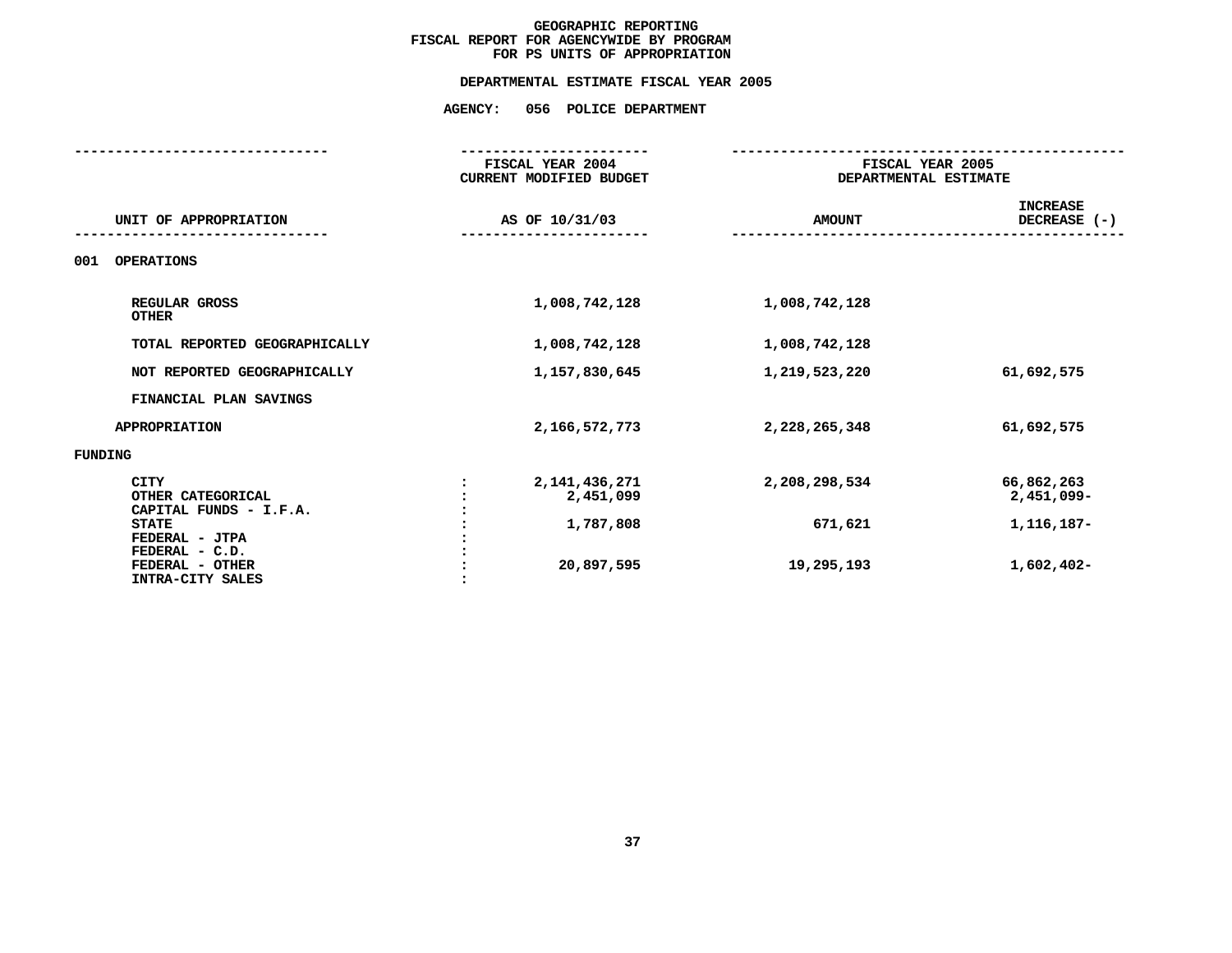| FISCAL YEAR 2004<br>CURRENT MODIFIED BUDGET | FISCAL YEAR 2005<br>DEPARTMENTAL ESTIMATE |                                 |
|---------------------------------------------|-------------------------------------------|---------------------------------|
| AS OF 10/31/03                              | <b>AMOUNT</b>                             | <b>INCREASE</b><br>DECREASE (-) |
|                                             |                                           |                                 |
|                                             |                                           |                                 |
|                                             |                                           |                                 |
| 228,941,874                                 | 228,941,874                               |                                 |
|                                             |                                           |                                 |
| 228,941,874                                 | 228,941,874                               |                                 |
|                                             |                                           |                                 |
| 228,900,874<br>41,000                       | 228,900,874<br>41,000                     |                                 |
|                                             |                                           |                                 |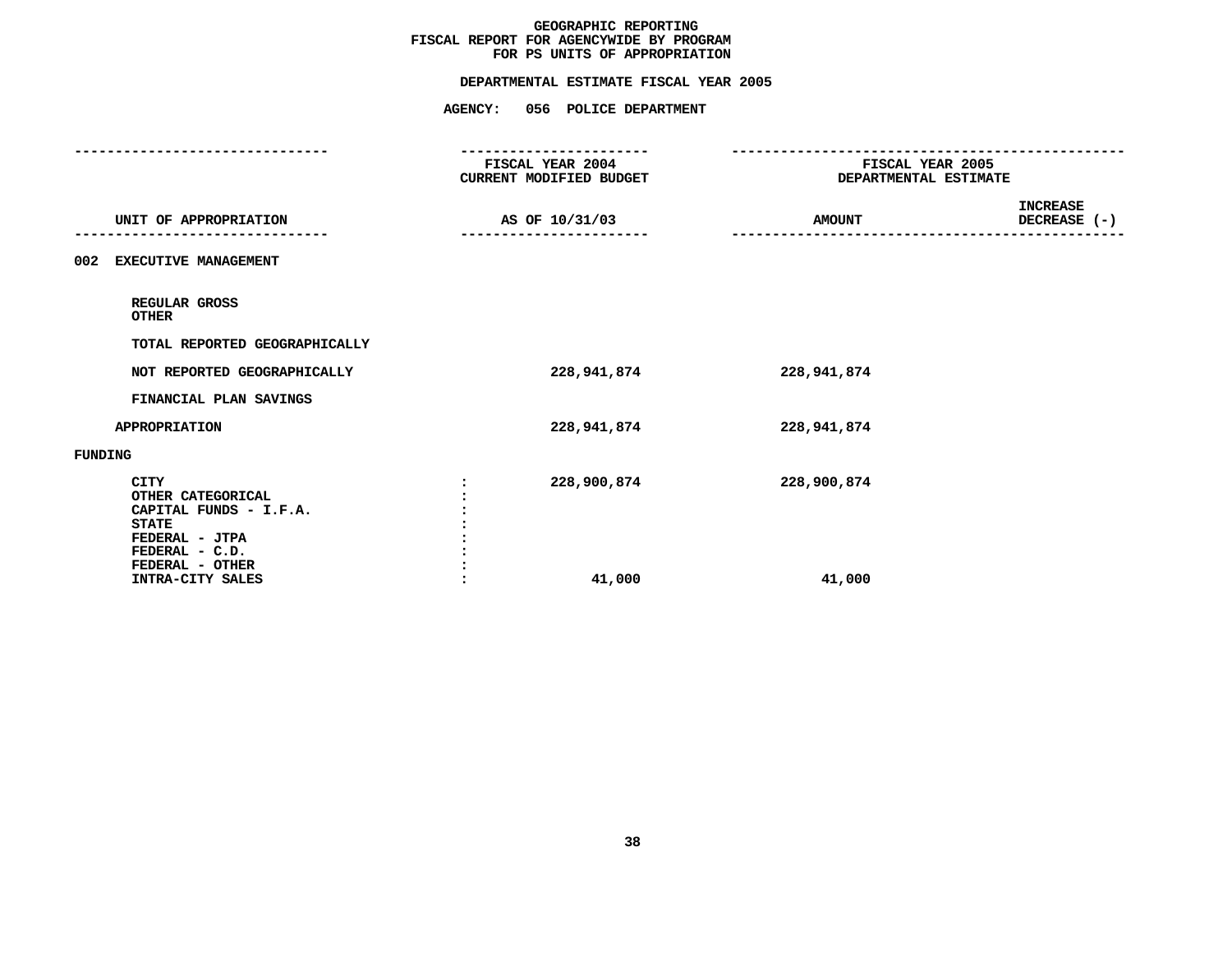## **PS UNITS OF APPROPRIATION DEPARTMENTAL**

|                                                                                                                                                       |                                 | DEPARTMENTAL ESTIMATE FISCAL YEAR 2005                                     |                                                         |                                 |
|-------------------------------------------------------------------------------------------------------------------------------------------------------|---------------------------------|----------------------------------------------------------------------------|---------------------------------------------------------|---------------------------------|
|                                                                                                                                                       |                                 | AGENCY: 056 POLICE DEPARTMENT                                              |                                                         |                                 |
|                                                                                                                                                       |                                 | --------------------<br><b>FISCAL YEAR 2004</b><br>CURRENT MODIFIED BUDGET | <b>FISCAL YEAR 2005</b><br><b>DEPARTMENTAL ESTIMATE</b> |                                 |
| UNIT OF APPROPRIATION                                                                                                                                 |                                 | AS OF 10/31/03                                                             | <b>AMOUNT</b>                                           | <b>INCREASE</b><br>DECREASE (-) |
| 003 SCHOOL SAFETY- P.S.                                                                                                                               |                                 |                                                                            |                                                         |                                 |
| REGULAR GROSS<br><b>OTHER</b>                                                                                                                         |                                 |                                                                            |                                                         |                                 |
| TOTAL REPORTED GEOGRAPHICALLY                                                                                                                         |                                 |                                                                            |                                                         |                                 |
| NOT REPORTED GEOGRAPHICALLY                                                                                                                           |                                 | 135,634,294                                                                | 134,959,021                                             | 675,273-                        |
| FINANCIAL PLAN SAVINGS                                                                                                                                |                                 |                                                                            |                                                         |                                 |
| <b>APPROPRIATION</b>                                                                                                                                  |                                 | 135,634,294                                                                | 134,959,021                                             | 675,273-                        |
| <b>FUNDING</b>                                                                                                                                        |                                 |                                                                            |                                                         |                                 |
| <b>CITY</b><br>OTHER CATEGORICAL<br>CAPITAL FUNDS - I.F.A.<br><b>STATE</b><br>FEDERAL - JTPA<br>FEDERAL - C.D.<br>FEDERAL - OTHER<br>INTRA-CITY SALES | $\cdot$<br>$\ddot{\phantom{a}}$ | 9,673,802<br>125,960,492                                                   | 9,673,802<br>125,285,219                                | 675,273-                        |
|                                                                                                                                                       |                                 |                                                                            |                                                         |                                 |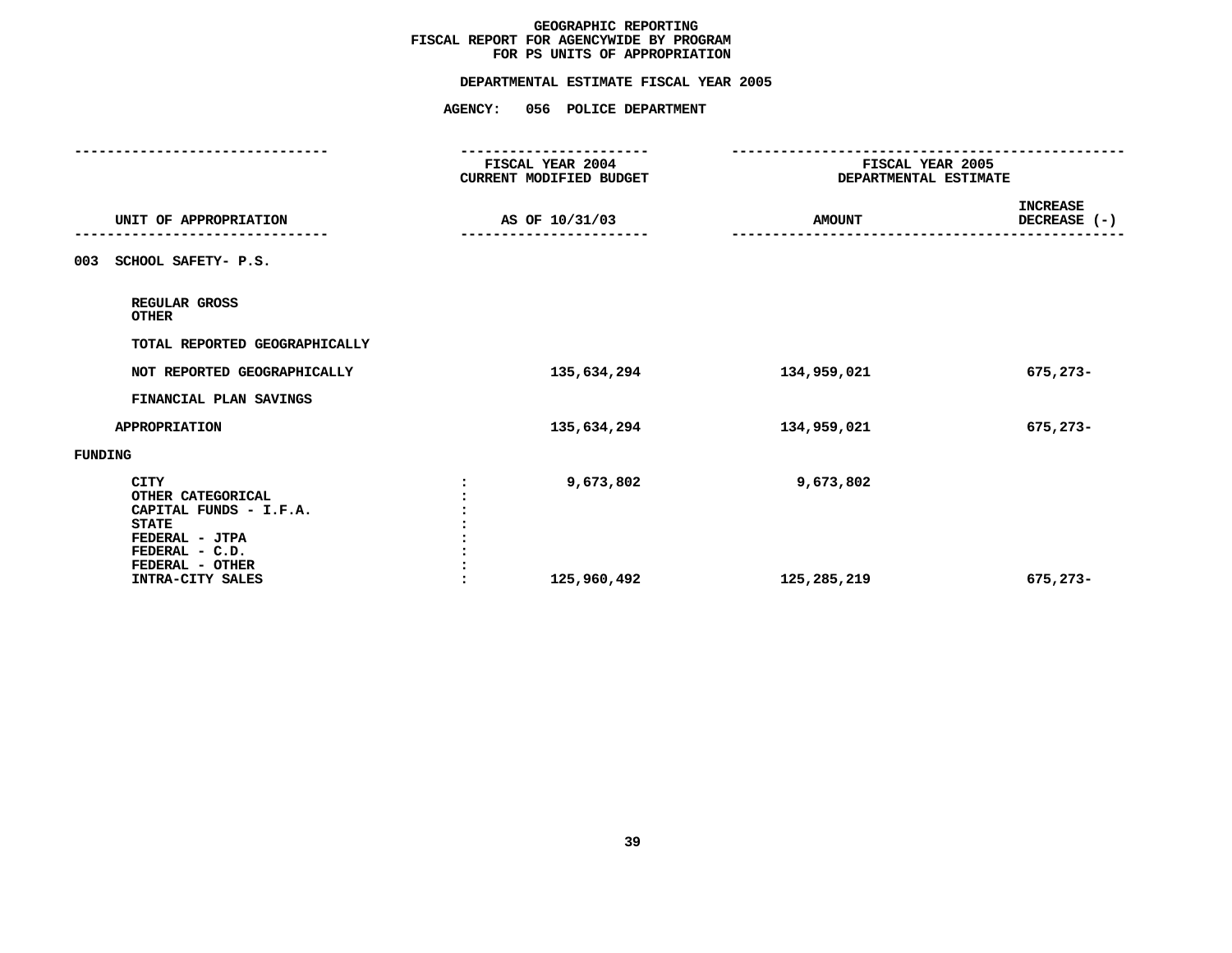|                                                                                                                                                       | FISCAL YEAR 2004<br>CURRENT MODIFIED BUDGET | FISCAL YEAR 2005<br>DEPARTMENTAL ESTIMATE |                                 |
|-------------------------------------------------------------------------------------------------------------------------------------------------------|---------------------------------------------|-------------------------------------------|---------------------------------|
| UNIT OF APPROPRIATION                                                                                                                                 | AS OF 10/31/03                              | <b>AMOUNT</b>                             | <b>INCREASE</b><br>DECREASE (-) |
| ADMINISTRATION-PERSONNEL<br>004                                                                                                                       |                                             |                                           |                                 |
| REGULAR GROSS<br><b>OTHER</b>                                                                                                                         |                                             |                                           |                                 |
| TOTAL REPORTED GEOGRAPHICALLY                                                                                                                         |                                             |                                           |                                 |
| NOT REPORTED GEOGRAPHICALLY                                                                                                                           | 177,272,232                                 | 177,272,232                               |                                 |
| FINANCIAL PLAN SAVINGS                                                                                                                                |                                             |                                           |                                 |
| <b>APPROPRIATION</b>                                                                                                                                  | 177,272,232                                 | 177,272,232                               |                                 |
| <b>FUNDING</b>                                                                                                                                        |                                             |                                           |                                 |
| <b>CITY</b><br>OTHER CATEGORICAL<br>CAPITAL FUNDS - I.F.A.<br><b>STATE</b><br>FEDERAL - JTPA<br>FEDERAL - C.D.<br>FEDERAL - OTHER<br>INTRA-CITY SALES | 177,272,232                                 | 177,272,232                               |                                 |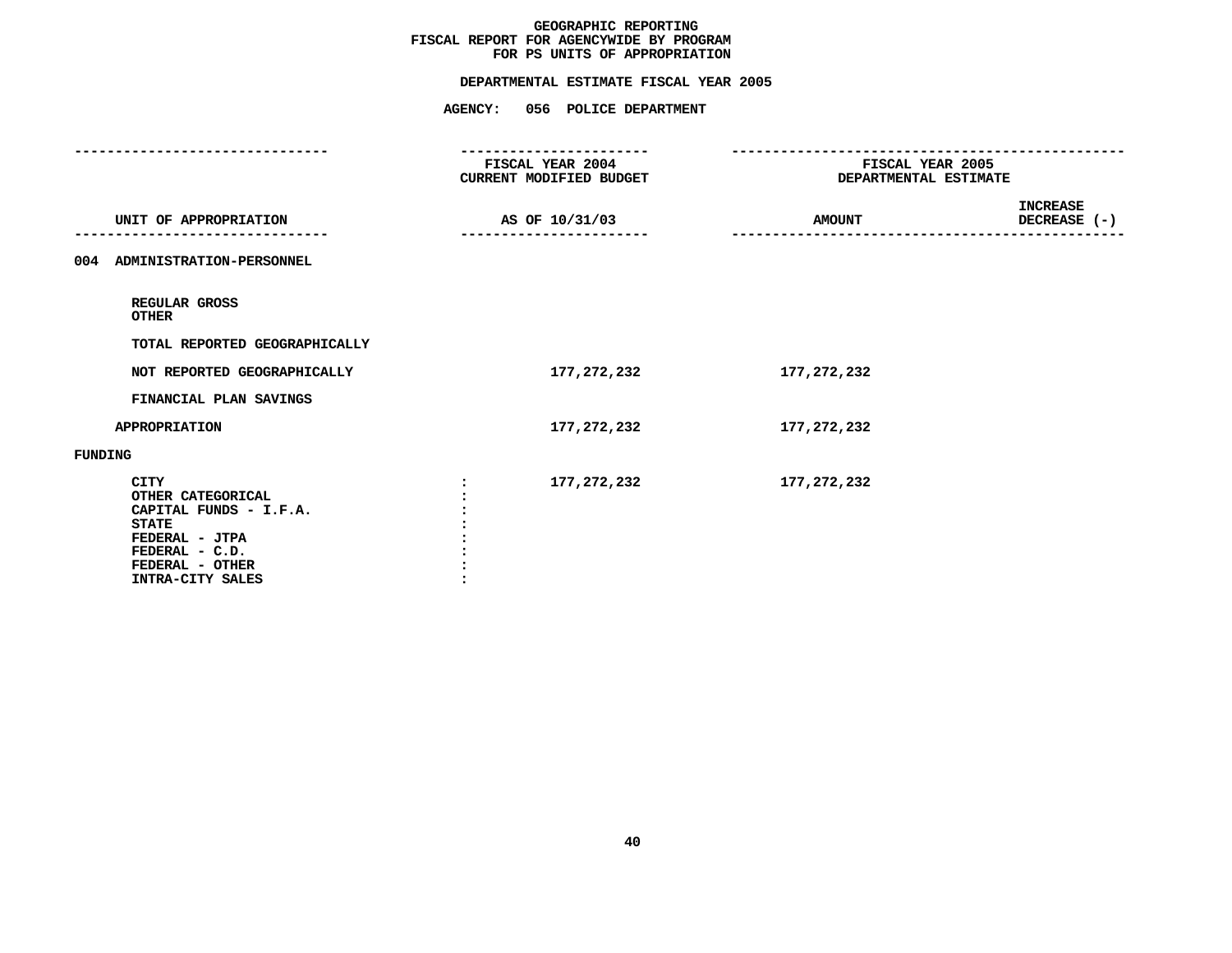|                                                                                                                                                       | FISCAL YEAR 2004<br>CURRENT MODIFIED BUDGET | FISCAL YEAR 2005<br>DEPARTMENTAL ESTIMATE |                                 |  |
|-------------------------------------------------------------------------------------------------------------------------------------------------------|---------------------------------------------|-------------------------------------------|---------------------------------|--|
| UNIT OF APPROPRIATION                                                                                                                                 | AS OF 10/31/03                              | <b>AMOUNT</b>                             | <b>INCREASE</b><br>DECREASE (-) |  |
| CRIMINAL JUSTICE<br>006                                                                                                                               |                                             |                                           |                                 |  |
| REGULAR GROSS<br><b>OTHER</b>                                                                                                                         |                                             |                                           |                                 |  |
| TOTAL REPORTED GEOGRAPHICALLY                                                                                                                         |                                             |                                           |                                 |  |
| NOT REPORTED GEOGRAPHICALLY                                                                                                                           | 93,028,078                                  | 93,028,078                                |                                 |  |
| FINANCIAL PLAN SAVINGS                                                                                                                                |                                             |                                           |                                 |  |
| <b>APPROPRIATION</b>                                                                                                                                  | 93,028,078                                  | 93,028,078                                |                                 |  |
| <b>FUNDING</b>                                                                                                                                        |                                             |                                           |                                 |  |
| <b>CITY</b><br>OTHER CATEGORICAL<br>CAPITAL FUNDS - I.F.A.<br><b>STATE</b><br>FEDERAL - JTPA<br>FEDERAL - C.D.<br>FEDERAL - OTHER<br>INTRA-CITY SALES | 92,984,531<br>43,547                        | 92,984,531<br>43,547                      |                                 |  |
|                                                                                                                                                       |                                             |                                           |                                 |  |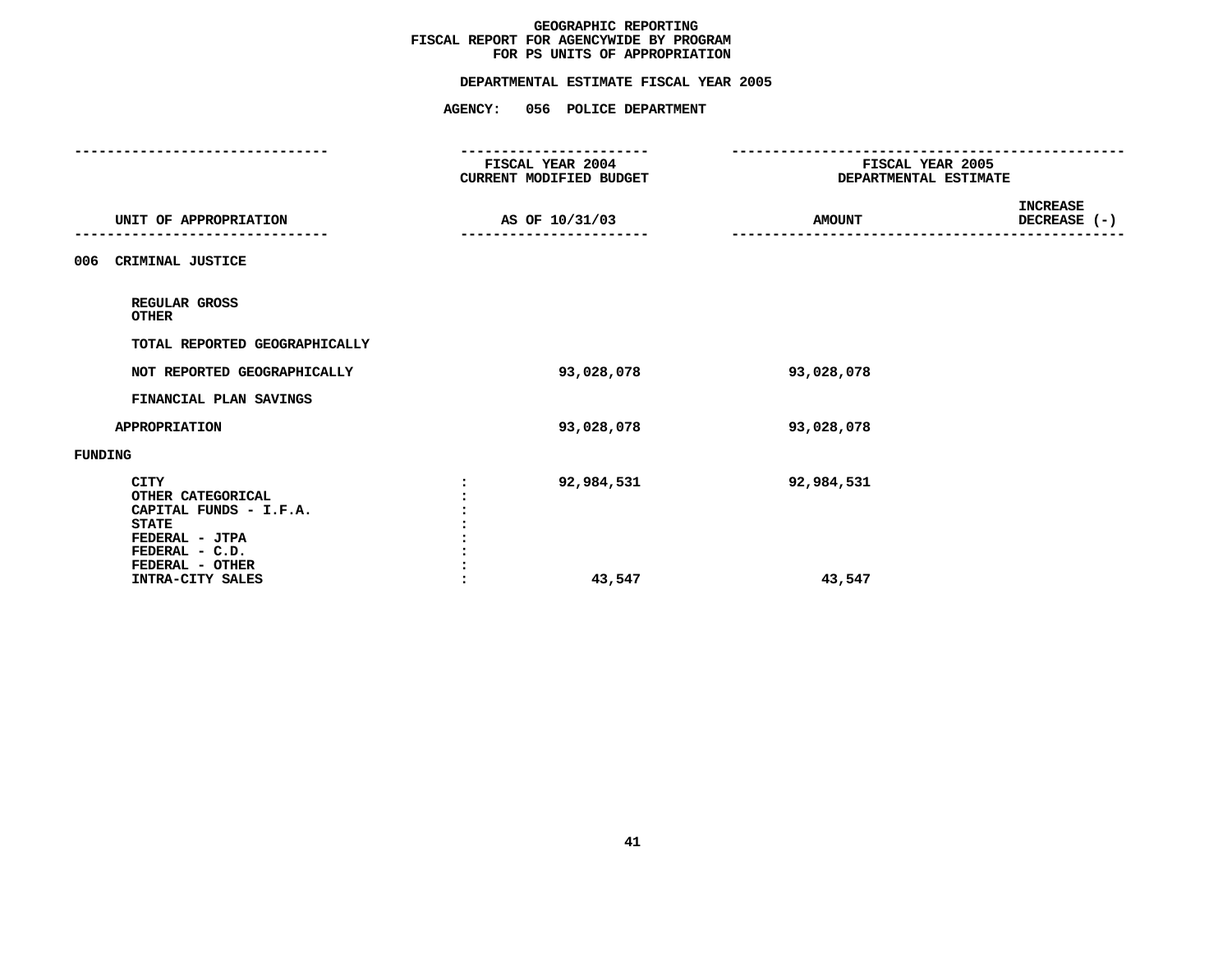## **GEOGRAPHIC**C REPORTING<br>WIDE BY PRO<br>F APPROPRIA FISCAL REPORT FOR AGENCYWIDE BY PROGRAM **REPORT FOR AGENCYWIDE BY PROGRAM FOR**

|  |  | <b>AMOUNT</b>                                                                                                                                         | <b>INCREASE</b><br>DECREASE (-)           |  |
|--|--|-------------------------------------------------------------------------------------------------------------------------------------------------------|-------------------------------------------|--|
|  |  |                                                                                                                                                       |                                           |  |
|  |  |                                                                                                                                                       |                                           |  |
|  |  |                                                                                                                                                       |                                           |  |
|  |  | 75,310,077                                                                                                                                            | 8,991,926-                                |  |
|  |  |                                                                                                                                                       |                                           |  |
|  |  | 75,310,077                                                                                                                                            | 8,991,926-                                |  |
|  |  |                                                                                                                                                       |                                           |  |
|  |  | 73,513,078<br>1,796,999                                                                                                                               | 7,386,180-<br>1,605,746-                  |  |
|  |  | FISCAL YEAR 2004<br><b>CURRENT MODIFIED BUDGET</b><br>AS OF 10/31/03<br>84,302,003<br>84,302,003<br>73,513,078<br>7,386,180<br>1,796,999<br>1,605,746 | FISCAL YEAR 2005<br>DEPARTMENTAL ESTIMATE |  |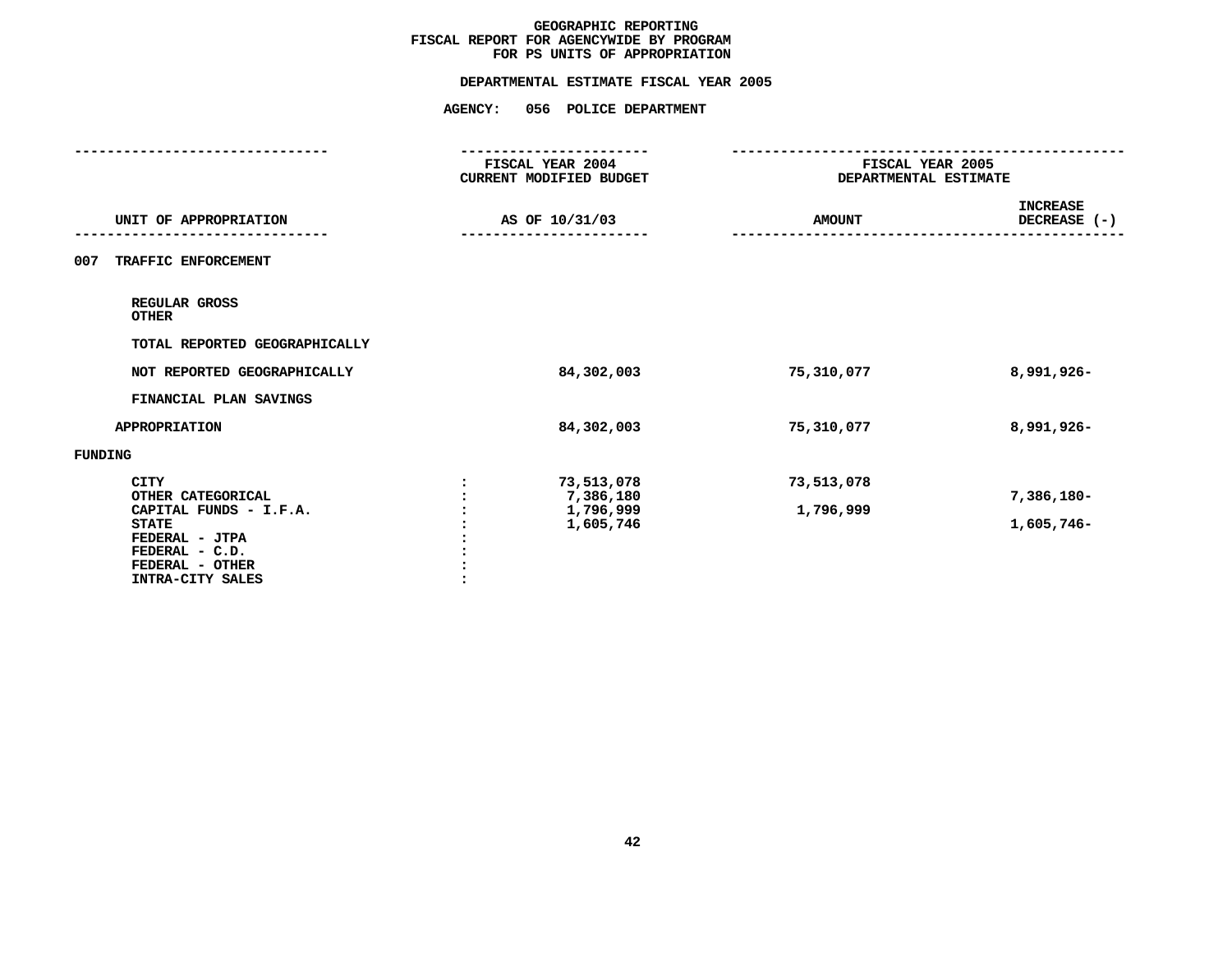## **GEOGRAPHIC**C REPORTING<br>WIDE BY PRO<br>F APPROPRIA FISCAL REPORT FOR AGENCYWIDE BY PROGRAM **REPORT FOR AGENCYWIDE BY PROGRAM FOR**

|                                                                                                                                                       | FISCAL YEAR 2004<br>CURRENT MODIFIED BUDGET | FISCAL YEAR 2005<br>DEPARTMENTAL ESTIMATE |                                 |
|-------------------------------------------------------------------------------------------------------------------------------------------------------|---------------------------------------------|-------------------------------------------|---------------------------------|
| UNIT OF APPROPRIATION                                                                                                                                 | AS OF 10/31/03                              | <b>AMOUNT</b>                             | <b>INCREASE</b><br>DECREASE (-) |
| 008<br>TRANSIT POLICE-PS                                                                                                                              |                                             |                                           |                                 |
| REGULAR GROSS<br><b>OTHER</b>                                                                                                                         |                                             |                                           |                                 |
| TOTAL REPORTED GEOGRAPHICALLY                                                                                                                         |                                             |                                           |                                 |
| NOT REPORTED GEOGRAPHICALLY                                                                                                                           | 180,530,211                                 | 180,530,211                               |                                 |
| FINANCIAL PLAN SAVINGS                                                                                                                                |                                             |                                           |                                 |
| <b>APPROPRIATION</b>                                                                                                                                  | 180,530,211                                 | 180,530,211                               |                                 |
| <b>FUNDING</b>                                                                                                                                        |                                             |                                           |                                 |
| <b>CITY</b><br>OTHER CATEGORICAL<br>CAPITAL FUNDS - I.F.A.<br><b>STATE</b><br>FEDERAL - JTPA<br>FEDERAL - C.D.<br>FEDERAL - OTHER<br>INTRA-CITY SALES | 180,530,211                                 | 180,530,211                               |                                 |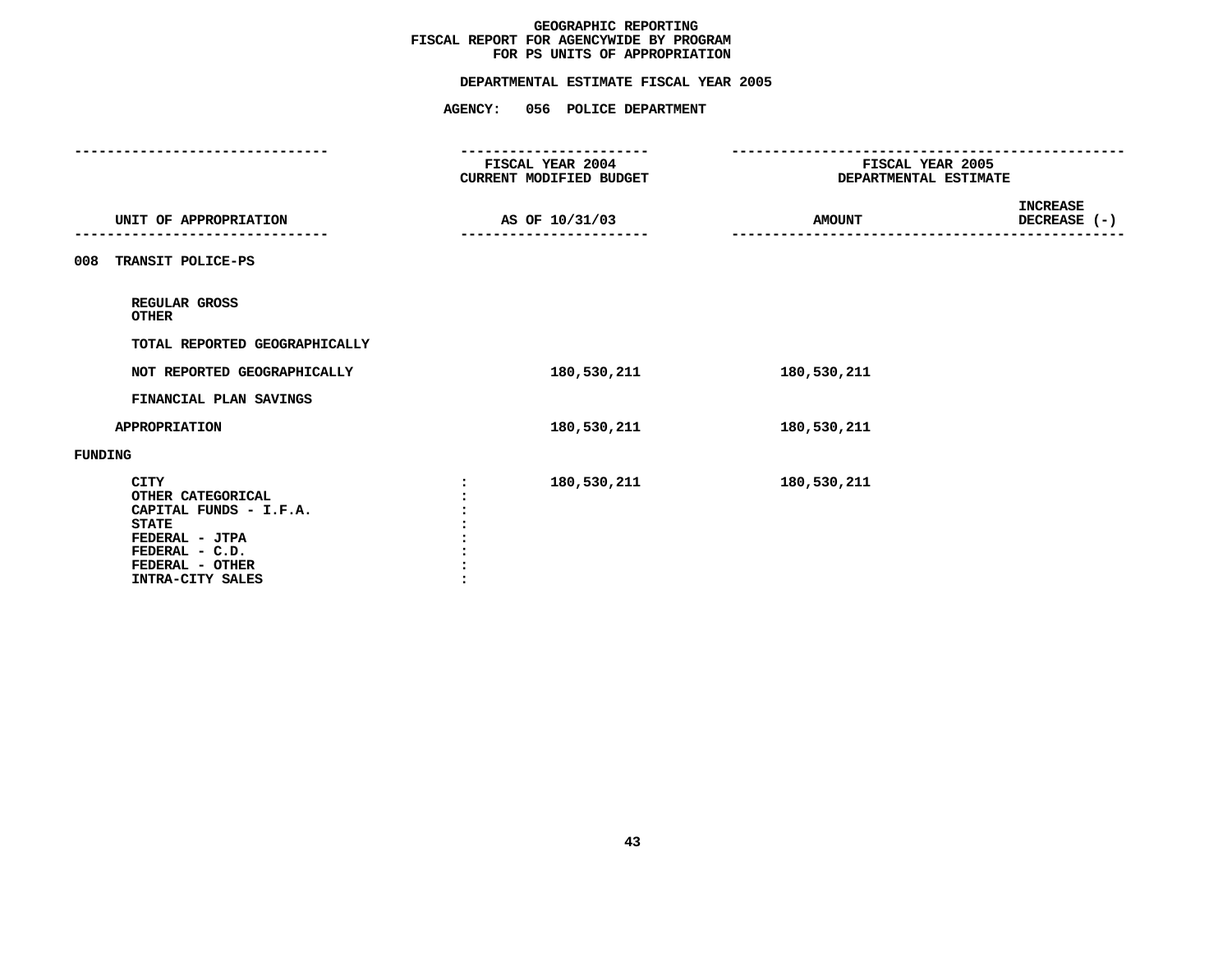## **GEOGRAPHIC**C REPORTING<br>WIDE BY PRO<br>F APPROPRIA FISCAL REPORT FOR AGENCYWIDE BY PROGRAM **REPORT FOR AGENCYWIDE BY PROGRAM FOR**

|                                                                                                                                                       | FISCAL YEAR 2004<br><b>CURRENT MODIFIED BUDGET</b> |                          | FISCAL YEAR 2005<br>DEPARTMENTAL ESTIMATE |  |
|-------------------------------------------------------------------------------------------------------------------------------------------------------|----------------------------------------------------|--------------------------|-------------------------------------------|--|
| UNIT OF APPROPRIATION                                                                                                                                 | AS OF 10/31/03                                     | <b>AMOUNT</b>            | <b>INCREASE</b><br>DECREASE (-)           |  |
| HOUSING POLICE-PS<br>009                                                                                                                              |                                                    |                          |                                           |  |
| REGULAR GROSS<br><b>OTHER</b>                                                                                                                         |                                                    |                          |                                           |  |
| TOTAL REPORTED GEOGRAPHICALLY                                                                                                                         |                                                    |                          |                                           |  |
| NOT REPORTED GEOGRAPHICALLY                                                                                                                           | 126,774,677                                        | 125,634,677              | $1,140,000 -$                             |  |
| FINANCIAL PLAN SAVINGS                                                                                                                                |                                                    |                          |                                           |  |
| <b>APPROPRIATION</b>                                                                                                                                  | 126, 774, 677                                      | 125,634,677              | 1,140,000-                                |  |
| <b>FUNDING</b>                                                                                                                                        |                                                    |                          |                                           |  |
| <b>CITY</b><br>OTHER CATEGORICAL<br>CAPITAL FUNDS - I.F.A.<br><b>STATE</b><br>FEDERAL - JTPA<br>FEDERAL - C.D.<br>FEDERAL - OTHER<br>INTRA-CITY SALES | 53,738,677<br>73,036,000                           | 53,738,677<br>71,896,000 | $1,140,000 -$                             |  |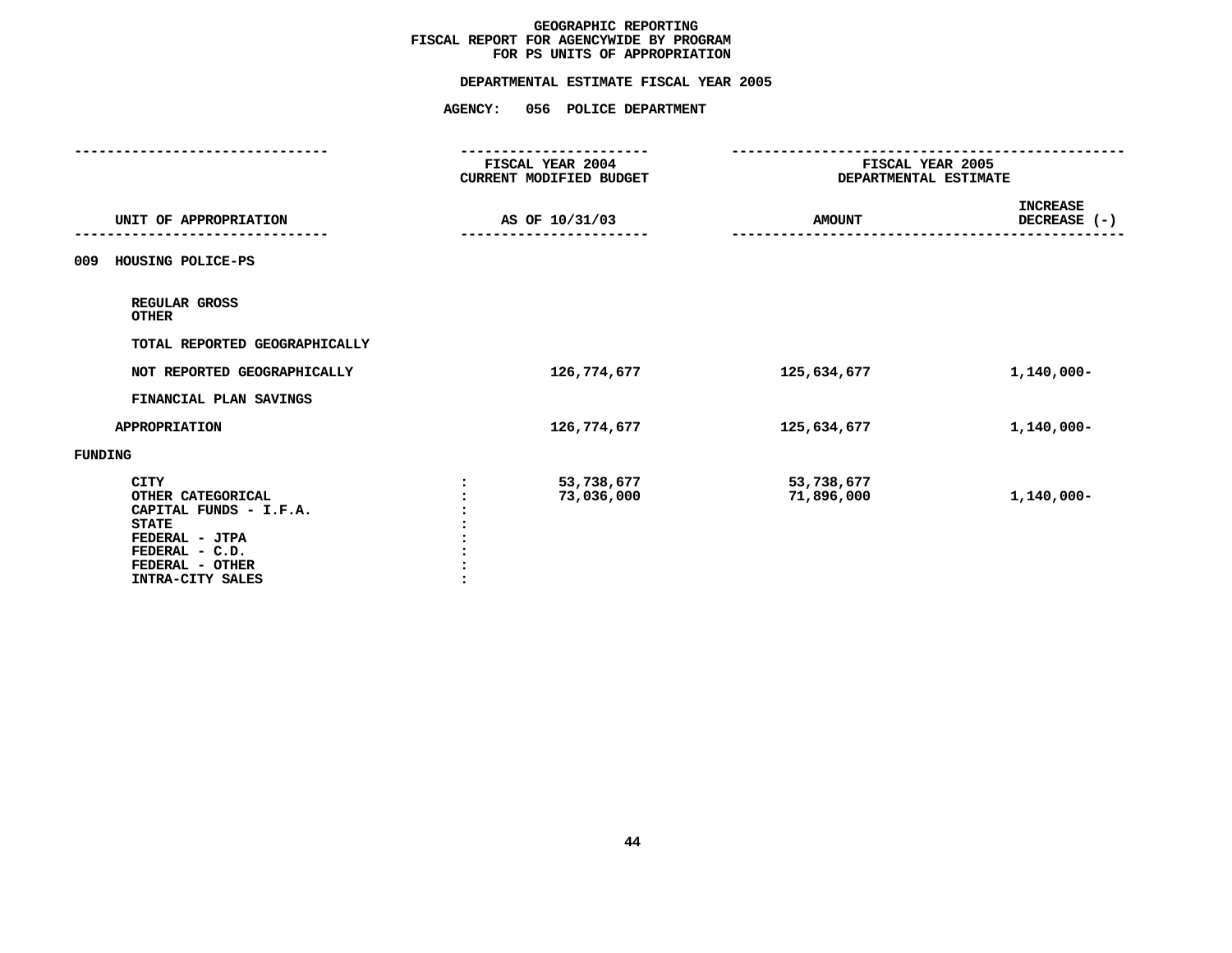|                               | FISCAL YEAR 2004               |              | FISCAL YEAR 2005 |                       |  |
|-------------------------------|--------------------------------|--------------|------------------|-----------------------|--|
|                               | <b>CURRENT MODIFIED BUDGET</b> |              |                  | DEPARTMENTAL ESTIMATE |  |
|                               |                                |              |                  | <b>INCREASE</b>       |  |
| UNIT OF APPROPRIATION         | AS OF 10/31/03                 |              | <b>AMOUNT</b>    | DECREASE (-)          |  |
|                               |                                |              |                  |                       |  |
| <b>OPERATIONS-OTPS</b><br>100 |                                |              |                  |                       |  |
|                               |                                |              |                  |                       |  |
|                               |                                |              |                  |                       |  |
| TOTAL REPORTED GEOGRAPHICALLY |                                |              |                  |                       |  |
| NOT REPORTED GEOGRAPHICALLY   |                                | 63, 145, 668 | 56,601,473       | $6,544,195-$          |  |
|                               |                                |              |                  |                       |  |
| FINANCIAL PLAN SAVINGS        |                                | $3,303,078-$ | $3,303,078-$     |                       |  |
| APPROPRIATION                 |                                | 59,842,590   | 53,298,395       | $6,544,195-$          |  |
|                               |                                |              |                  |                       |  |
| FUNDING                       |                                |              |                  |                       |  |
| <b>CITY</b>                   |                                | 50,814,663   | 49,011,786       | 1,802,877-            |  |
| OTHER CATEGORICAL             |                                | 1,326,975    |                  | 1,326,975-            |  |
| CAPITAL FUNDS - I.F.A.        |                                |              |                  |                       |  |
| <b>STATE</b>                  |                                | 6,770,727    | 4,286,609        | 2,484,118-            |  |
| FEDERAL - JTPA                |                                |              |                  |                       |  |
| FEDERAL - C.D.                |                                |              |                  |                       |  |
| FEDERAL - OTHER               |                                | 930,225      |                  | 930,225-              |  |
| INTRA-CITY SALES              |                                |              |                  |                       |  |
|                               |                                |              |                  |                       |  |
|                               |                                |              |                  |                       |  |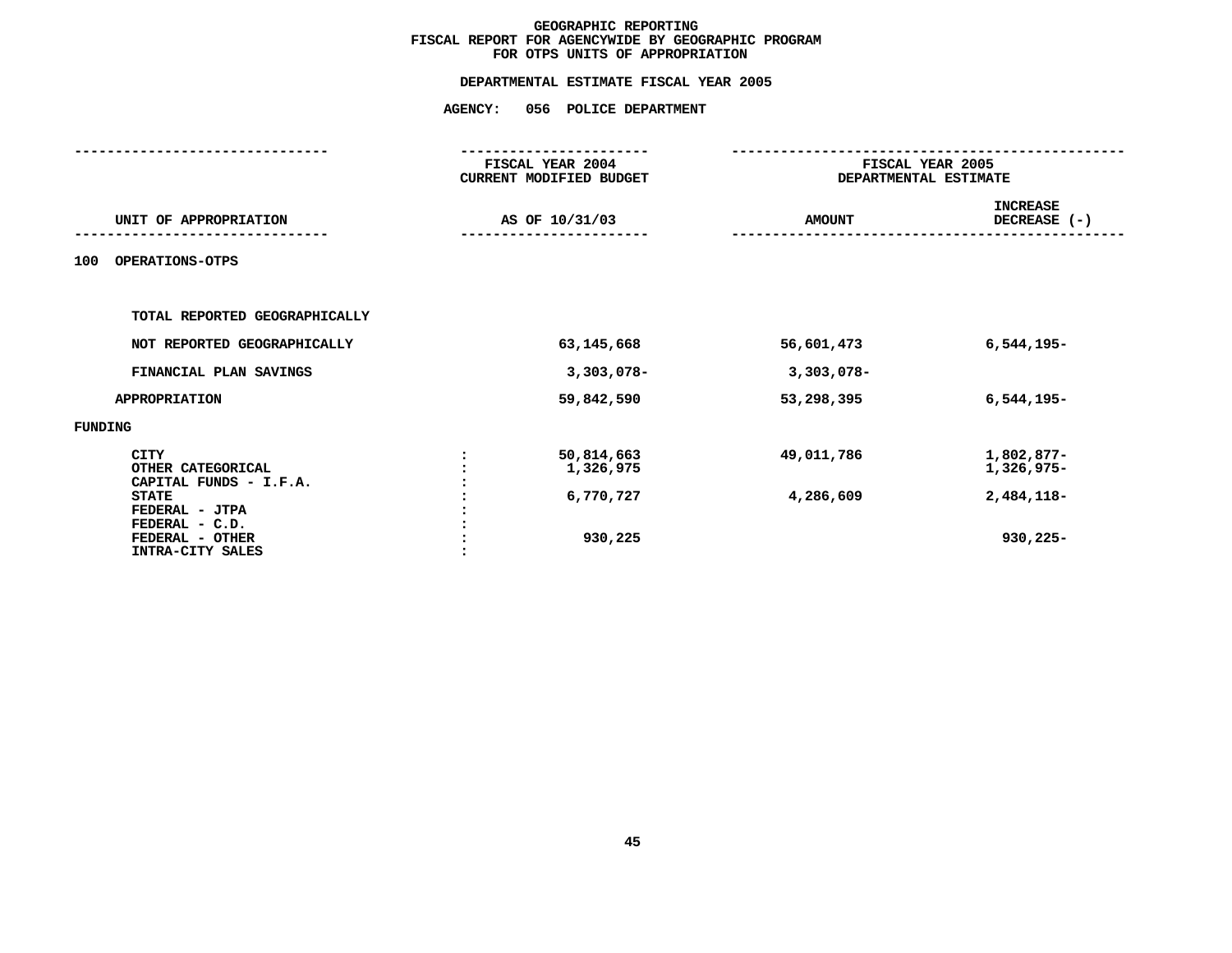|                                  | FISCAL YEAR 2004<br><b>CURRENT MODIFIED BUDGET</b> | FISCAL YEAR 2005<br>DEPARTMENTAL ESTIMATE |                 |
|----------------------------------|----------------------------------------------------|-------------------------------------------|-----------------|
|                                  |                                                    |                                           |                 |
|                                  |                                                    |                                           | <b>INCREASE</b> |
| UNIT OF APPROPRIATION            | AS OF 10/31/03                                     | <b>AMOUNT</b>                             | DECREASE (-)    |
|                                  |                                                    |                                           |                 |
| EXECUTIVE MANAGEMENT-OTPS<br>200 |                                                    |                                           |                 |
|                                  |                                                    |                                           |                 |
|                                  |                                                    |                                           |                 |
| TOTAL REPORTED GEOGRAPHICALLY    |                                                    |                                           |                 |
|                                  |                                                    |                                           |                 |
| NOT REPORTED GEOGRAPHICALLY      | 29,931,280                                         | 10,438,896                                | 19,492,384-     |
| FINANCIAL PLAN SAVINGS           |                                                    |                                           |                 |
| APPROPRIATION                    | 29,931,280                                         | 10,438,896                                | 19,492,384-     |
|                                  |                                                    |                                           |                 |
| FUNDING                          |                                                    |                                           |                 |
| <b>CITY</b>                      | 7,347,897                                          | 7,354,749                                 | 6,852           |
| OTHER CATEGORICAL                | 1,809,270                                          |                                           | $1,809,270-$    |
| CAPITAL FUNDS - I.F.A.           |                                                    |                                           |                 |
| <b>STATE</b>                     | 1,698,586                                          |                                           | 1,698,586-      |
| FEDERAL - JTPA                   |                                                    |                                           |                 |
| FEDERAL - C.D.                   |                                                    |                                           |                 |
| FEDERAL - OTHER                  | 19,072,980                                         | 3,081,600                                 | 15,991,380-     |
| INTRA-CITY SALES                 | 2,547                                              | 2,547                                     |                 |
|                                  |                                                    |                                           |                 |
|                                  |                                                    |                                           |                 |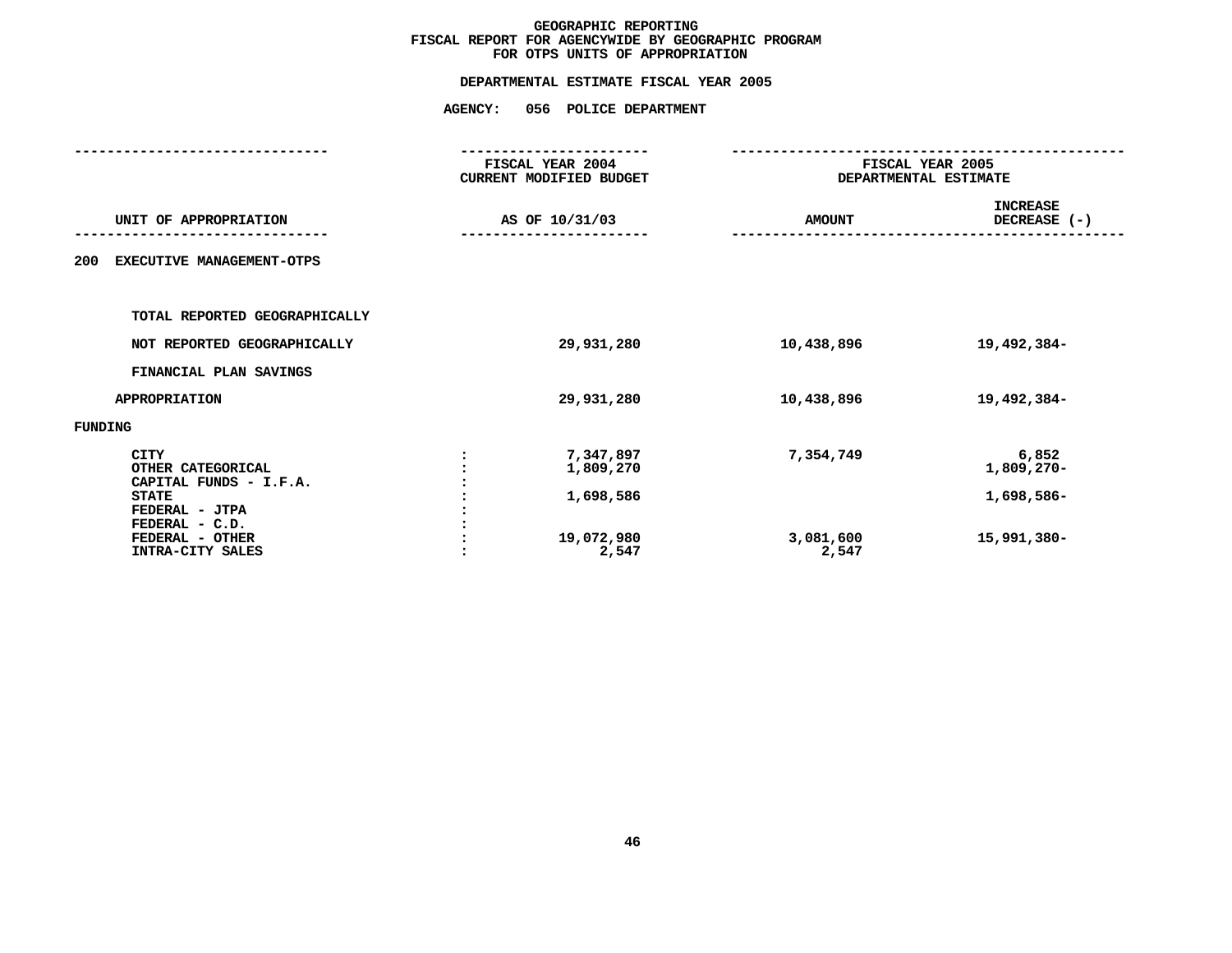| FISCAL YEAR 2004    | FISCAL YEAR 2005<br>DEPARTMENTAL ESTIMATE |                                 |
|---------------------|-------------------------------------------|---------------------------------|
|                     |                                           |                                 |
| AS OF 10/31/03      | <b>AMOUNT</b>                             | <b>INCREASE</b><br>DECREASE (-) |
|                     |                                           |                                 |
|                     |                                           |                                 |
| 3,363,866           | 4,903,848                                 | 1,539,982                       |
|                     |                                           |                                 |
| 3,363,866           | 4,903,848                                 | 1,539,982                       |
|                     |                                           |                                 |
| 17,866<br>3,346,000 | 4,903,848                                 | 17,866-<br>1,557,848            |
|                     | CURRENT MODIFIED BUDGET                   |                                 |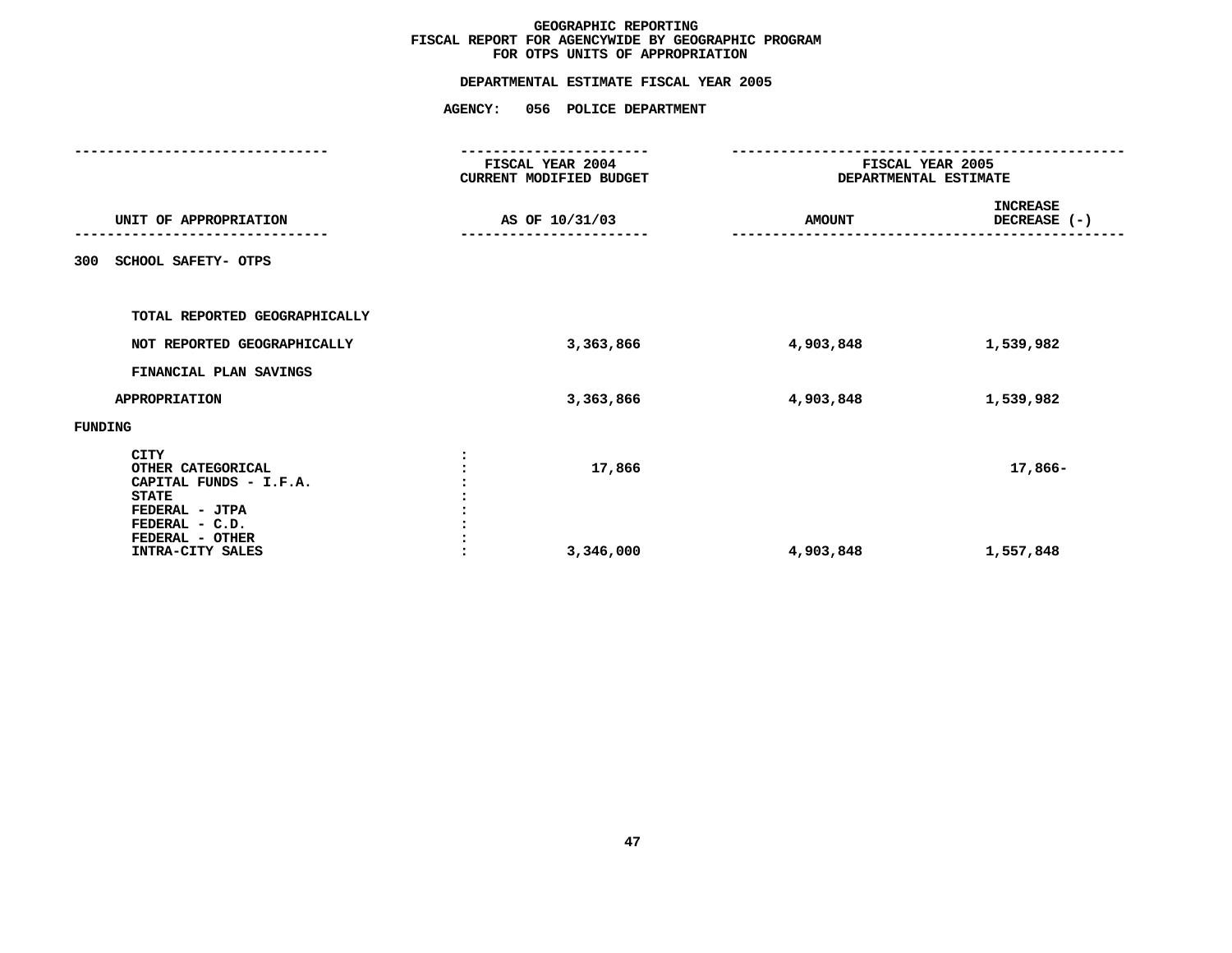|         |                               | FISCAL YEAR 2004               | FISCAL YEAR 2005      |                 |  |
|---------|-------------------------------|--------------------------------|-----------------------|-----------------|--|
|         |                               | <b>CURRENT MODIFIED BUDGET</b> | DEPARTMENTAL ESTIMATE |                 |  |
|         |                               |                                |                       | <b>INCREASE</b> |  |
|         | UNIT OF APPROPRIATION         | AS OF 10/31/03                 | <b>AMOUNT</b>         | DECREASE (-)    |  |
| 400     | ADMINSITRATION-OTPS           |                                |                       |                 |  |
|         | TOTAL REPORTED GEOGRAPHICALLY |                                |                       |                 |  |
|         | NOT REPORTED GEOGRAPHICALLY   | 116,314,224                    | 131,048,987           | 14,734,763      |  |
|         | FINANCIAL PLAN SAVINGS        | 2,974,445-                     | 2,974,445-            |                 |  |
|         | APPROPRIATION                 | 113,339,779                    | 128,074,542           | 14,734,763      |  |
| FUNDING |                               |                                |                       |                 |  |
|         | <b>CITY</b>                   | 106,702,033                    | 128,066,542           | 21,364,509      |  |
|         | OTHER CATEGORICAL             | 4,864,362                      |                       | 4,864,362-      |  |
|         | CAPITAL FUNDS - I.F.A.        |                                |                       |                 |  |
|         | <b>STATE</b>                  | 1,569,739                      |                       | 1,569,739-      |  |
|         | FEDERAL - JTPA                |                                |                       |                 |  |
|         | FEDERAL - C.D.                |                                |                       |                 |  |
|         | FEDERAL - OTHER               | 195,645                        |                       | 195,645-        |  |
|         | INTRA-CITY SALES              | 8,000                          | 8,000                 |                 |  |
|         |                               |                                |                       |                 |  |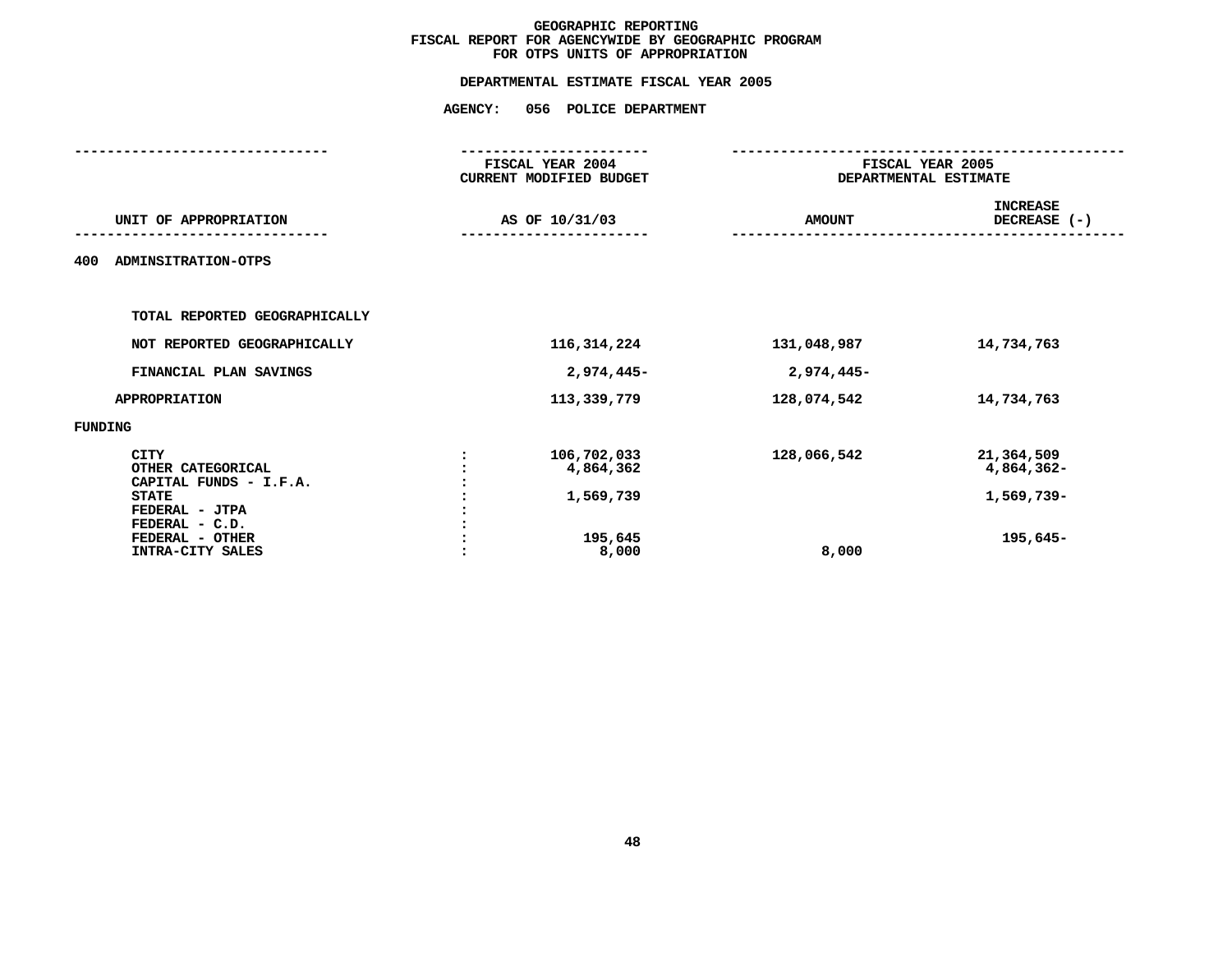|                                                                                                                                                       | FISCAL YEAR 2004<br><b>CURRENT MODIFIED BUDGET</b> | FISCAL YEAR 2005<br>DEPARTMENTAL ESTIMATE |                          |  |
|-------------------------------------------------------------------------------------------------------------------------------------------------------|----------------------------------------------------|-------------------------------------------|--------------------------|--|
| UNIT OF APPROPRIATION                                                                                                                                 | AS OF 10/31/03                                     | <b>AMOUNT</b>                             | INCREASE<br>DECREASE (-) |  |
| CRIMINAL JUSTICE-OTPS<br>600                                                                                                                          |                                                    |                                           |                          |  |
| TOTAL REPORTED GEOGRAPHICALLY                                                                                                                         |                                                    |                                           |                          |  |
| NOT REPORTED GEOGRAPHICALLY                                                                                                                           | 4,634,528                                          | 1,238,082                                 | $3,396,446-$             |  |
| FINANCIAL PLAN SAVINGS                                                                                                                                |                                                    |                                           |                          |  |
| <b>APPROPRIATION</b>                                                                                                                                  | 4,634,528                                          | 1,238,082                                 | $3,396,446-$             |  |
| FUNDING                                                                                                                                               |                                                    |                                           |                          |  |
| <b>CITY</b><br>OTHER CATEGORICAL<br>CAPITAL FUNDS - I.F.A.<br><b>STATE</b><br>FEDERAL - JTPA<br>FEDERAL - C.D.<br>FEDERAL - OTHER<br>INTRA-CITY SALES | 4,634,528                                          | 1,238,082                                 | $3,396,446-$             |  |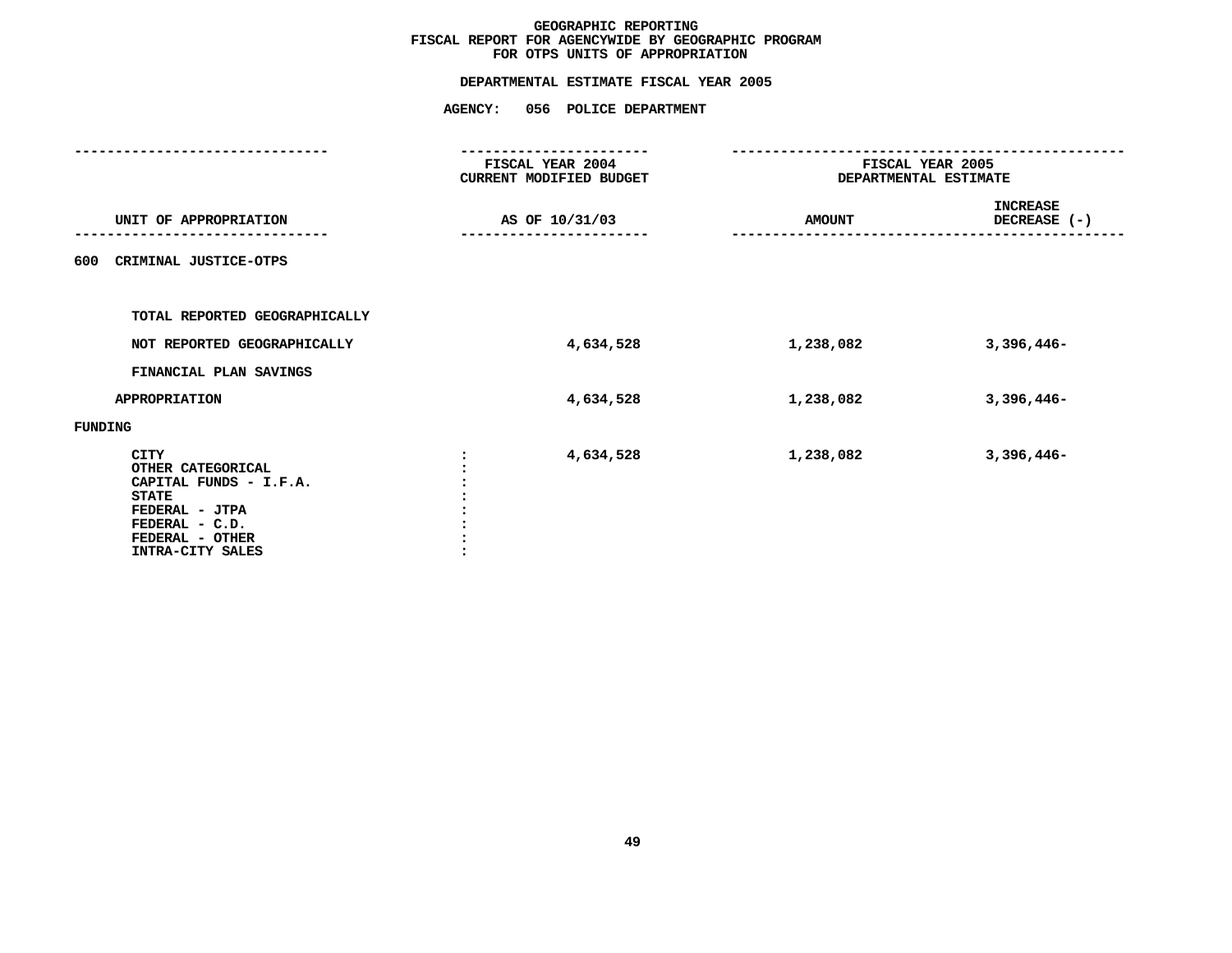|                                                                                                                                                       | FISCAL YEAR 2004<br>CURRENT MODIFIED BUDGET |               | FISCAL YEAR 2005<br>DEPARTMENTAL ESTIMATE         |
|-------------------------------------------------------------------------------------------------------------------------------------------------------|---------------------------------------------|---------------|---------------------------------------------------|
| UNIT OF APPROPRIATION                                                                                                                                 | AS OF 10/31/03                              | <b>AMOUNT</b> | <b>INCREASE</b><br>DECREASE (-)                   |
| TRAFFIC ENFORCEMENT-OTPS<br>700                                                                                                                       |                                             |               |                                                   |
| TOTAL REPORTED GEOGRAPHICALLY                                                                                                                         |                                             |               |                                                   |
| NOT REPORTED GEOGRAPHICALLY                                                                                                                           | 6,415,113                                   | 5,273,659     | 1,141,454-                                        |
| FINANCIAL PLAN SAVINGS                                                                                                                                |                                             |               |                                                   |
| <b>APPROPRIATION</b>                                                                                                                                  | 6,415,113                                   | 5,273,659     | 1,141,454-                                        |
| <b>FUNDING</b>                                                                                                                                        |                                             |               |                                                   |
| <b>CITY</b><br>OTHER CATEGORICAL<br>CAPITAL FUNDS - I.F.A.<br><b>STATE</b><br>FEDERAL - JTPA<br>FEDERAL - C.D.<br>FEDERAL - OTHER<br>INTRA-CITY SALES | 5,793,659<br>9,700<br>252,186<br>359,568    | 5,273,659     | $520,000 -$<br>$9,700-$<br>252,186-<br>$359,568-$ |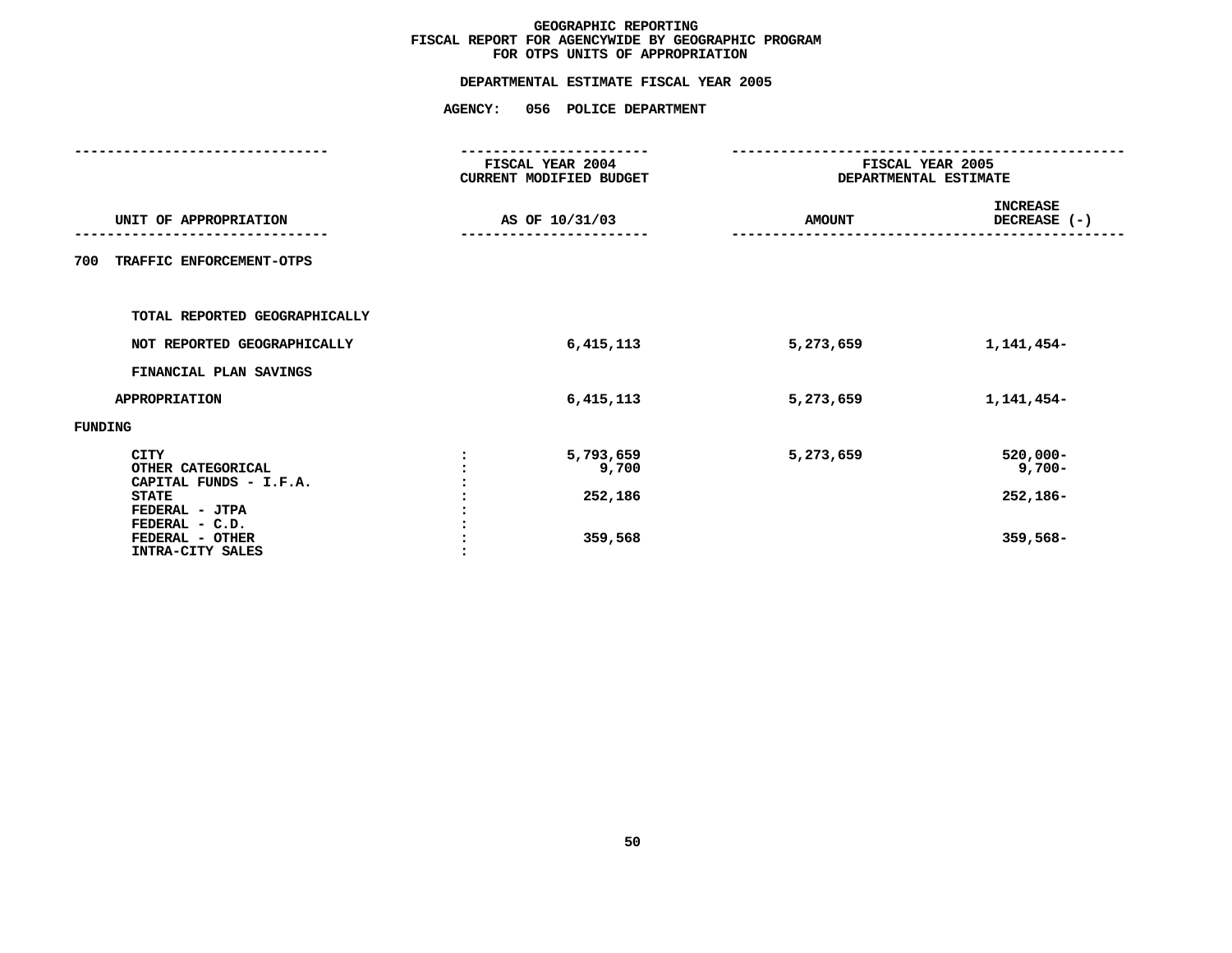## **GEOGRAPHICC REPORTING<br>ENCYWIDE SU<br>-----------FISCAL**

# **REPORT AGENCYWIDE SUMMARY DEPARTMENTAL ESTIMATE FISCAL YEAR <sup>2005</sup>**

## **AGENCY: <sup>056</sup> POLICE DEPARTMENT**

| FISCAL YEAR 2004<br><b>CURRENT MODIFIED BUDGET</b>                                     | FISCAL YEAR 2005<br>DEPARTMENTAL ESTIMATE                                             |                                                                   |
|----------------------------------------------------------------------------------------|---------------------------------------------------------------------------------------|-------------------------------------------------------------------|
| AS OF 10/31/03                                                                         | <b>AMOUNT</b>                                                                         | <b>INCREASE</b><br>DECREASE (-)                                   |
| 1,008,742,128                                                                          | 1,008,742,128                                                                         |                                                                   |
| 1,008,742,128<br>2, 184, 314, 014                                                      | 1,008,742,128<br>2,235,199,390                                                        | 50,885,376                                                        |
| 223,804,679                                                                            | 209,504,945                                                                           | 14,299,734-                                                       |
| $6,277,523-$<br>3,410,583,298                                                          | $6,277,523-$<br>3,447,168,940                                                         | 36,585,642                                                        |
| 3, 133, 342, 456<br>90,901,452<br>1,796,999<br>13,684,792<br>41,456,013<br>129,401,586 | 3, 215, 856, 757<br>71,896,000<br>1,796,999<br>4,958,230<br>22,376,793<br>130,284,161 | 82,514,301<br>19,005,452-<br>8,726,562-<br>19,079,220-<br>882,575 |
|                                                                                        |                                                                                       |                                                                   |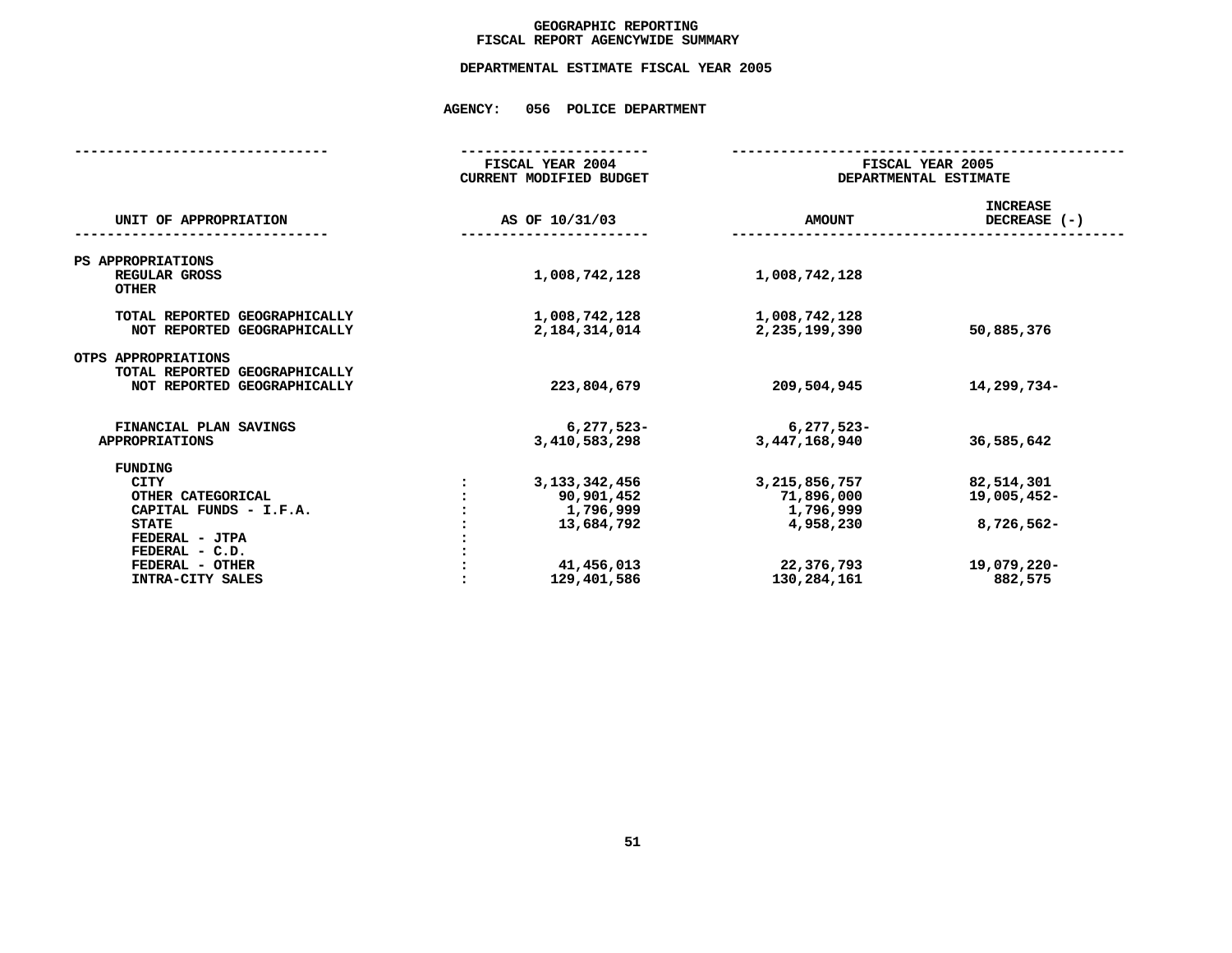**ESTIMATE FISCAL YEAR <sup>2005</sup> AGENCY <sup>057</sup> FIRE DEPARTMENT BOROUGH**BRONX<br>**ENG & LAD CO, BATT, DIV, B C PROGRAMENG & LAD CO, BATT, DIV, <sup>B</sup> <sup>C</sup> UNIT OF APPROPRIATION <sup>002</sup> FIRE EXTING AND EMERG RESP**

|                                | FISCAL YEAR 2004<br>CURRENT MODIFIED BUDGET<br>AS OF 10/31/03 |                        |               | FISCAL YEAR 2005<br>DEPARTMENTAL ESTIMATE |                                       |
|--------------------------------|---------------------------------------------------------------|------------------------|---------------|-------------------------------------------|---------------------------------------|
| LOCAL SERVICE DISTRICT         | <b>AMOUNT</b>                                                 | FULL TIME<br>POSITIONS | <b>AMOUNT</b> | FULL TIME<br>POSITIONS                    | <b>INCREASE</b><br><b>DECREASE(-)</b> |
| BX ENG & LAD CO, BATT, DIV, BC | 113,758,482                                                   | 1,721                  | 115,142,135   | 1,721                                     | 1,383,653                             |
| PROGRAM TOTAL:                 | 113,758,482                                                   | 1,721                  | 115,142,135   | 1,721                                     | 1,383,653                             |
|                                |                                                               |                        |               |                                           |                                       |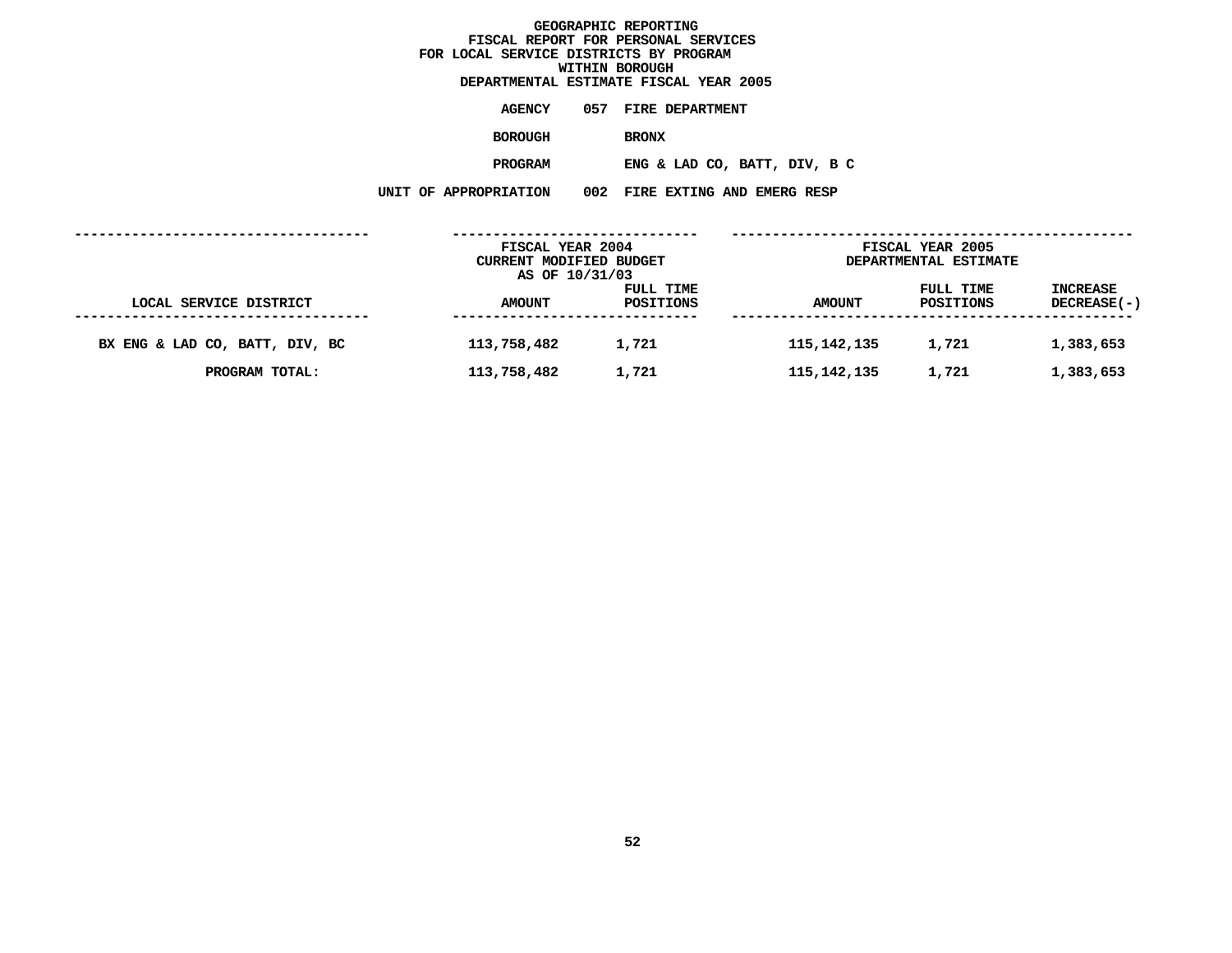**ESTIMATE FISCAL YEAR <sup>2005</sup> AGENCY <sup>057</sup> FIRE DEPARTMENT BOROUGH**BRONX<br>FIRE PREVENTION **PROGRAMFIRE PREVENTION UNIT OF APPROPRIATION <sup>004</sup> FIRE PREVENTION**

|                        | FISCAL YEAR 2004<br>CURRENT MODIFIED BUDGET<br>AS OF 10/31/03 |                        | FISCAL YEAR 2005<br>DEPARTMENTAL ESTIMATE |                        |                           |
|------------------------|---------------------------------------------------------------|------------------------|-------------------------------------------|------------------------|---------------------------|
| LOCAL SERVICE DISTRICT | <b>AMOUNT</b>                                                 | FULL TIME<br>POSITIONS | <b>AMOUNT</b>                             | FULL TIME<br>POSITIONS | INCREASE<br>$DECREASE(-)$ |
| BRONX FIRE PREVENTION  | 900,074                                                       | 24                     | 900,074                                   | 24                     |                           |
| PROGRAM TOTAL:         | 900,074                                                       | 24                     | 900,074                                   | 24                     |                           |
| SUB BOROUGH TOTAL:     | 114,658,556                                                   | 1,745                  | 116,042,209                               | 1,745                  | 1,383,653                 |
| BOROUGH TOTAL:         | 114,658,556                                                   | 1,745                  | 116,042,209                               | 1,745                  | 1,383,653                 |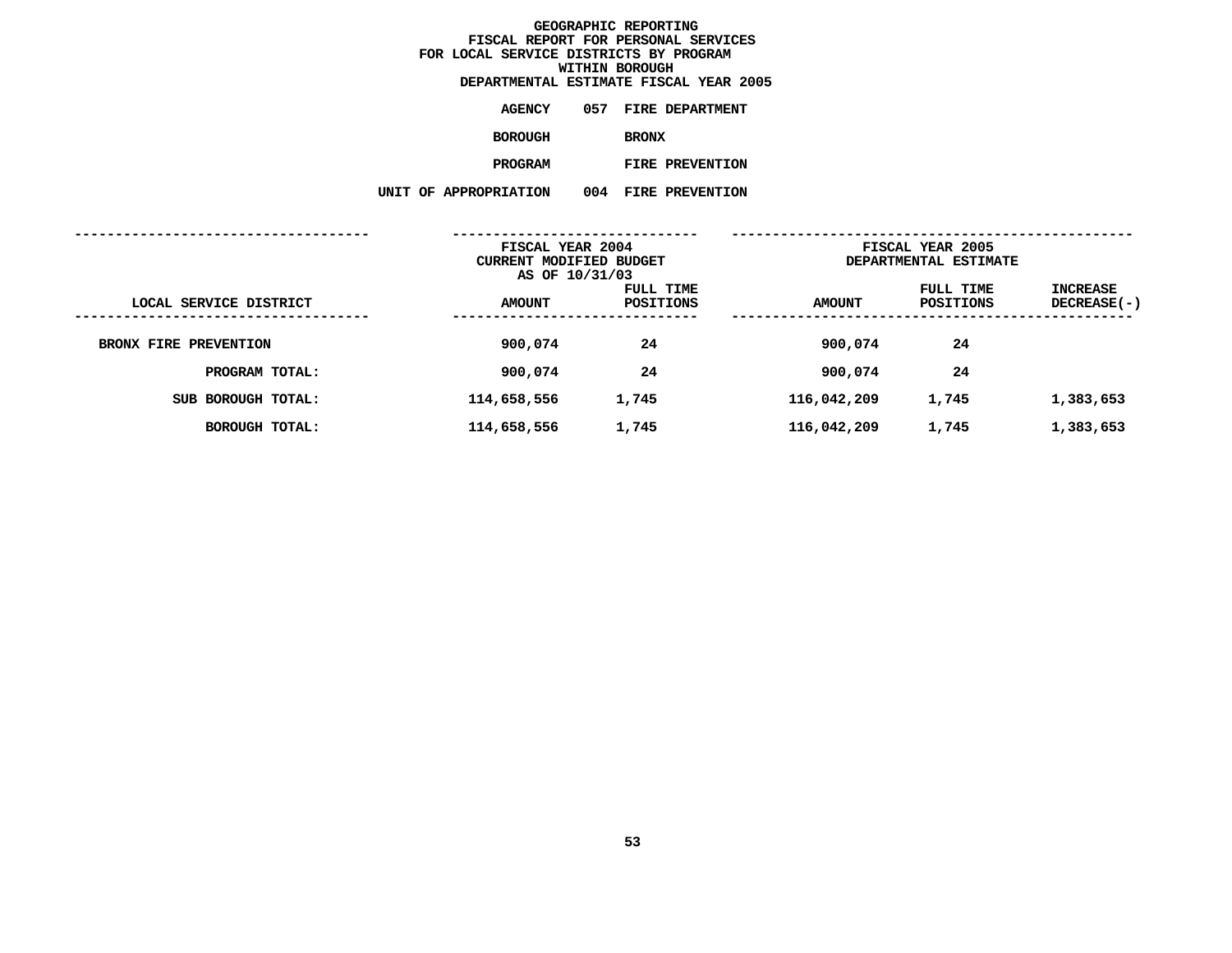**ESTIMATE FISCAL YEAR <sup>2005</sup> AGENCY <sup>057</sup> FIRE DEPARTMENT BOROUGH**BROOKLYN<br>**ENG & LAD CO, BATT, DIV, B C PROGRAMENG & LAD CO, BATT, DIV, <sup>B</sup> <sup>C</sup> UNIT OF APPROPRIATION <sup>002</sup> FIRE EXTING AND EMERG RESP**

|                                | FISCAL YEAR 2004<br>CURRENT MODIFIED BUDGET<br>AS OF 10/31/03 |                        | FISCAL YEAR 2005<br>DEPARTMENTAL ESTIMATE |                        |                                       |  |
|--------------------------------|---------------------------------------------------------------|------------------------|-------------------------------------------|------------------------|---------------------------------------|--|
| LOCAL SERVICE DISTRICT         | <b>AMOUNT</b>                                                 | FULL TIME<br>POSITIONS | <b>AMOUNT</b>                             | FULL TIME<br>POSITIONS | <b>INCREASE</b><br><b>DECREASE(-)</b> |  |
| BK ENG & LAD CO, BATT, DIV, BC | 219,606,358                                                   | 3,210                  | 214,070,871                               | 3,208                  | $5,535,487-$                          |  |
| PROGRAM TOTAL:                 | 219,606,358                                                   | 3,210                  | 214,070,871                               | 3,208                  | $5,535,487-$                          |  |
|                                |                                                               |                        |                                           |                        |                                       |  |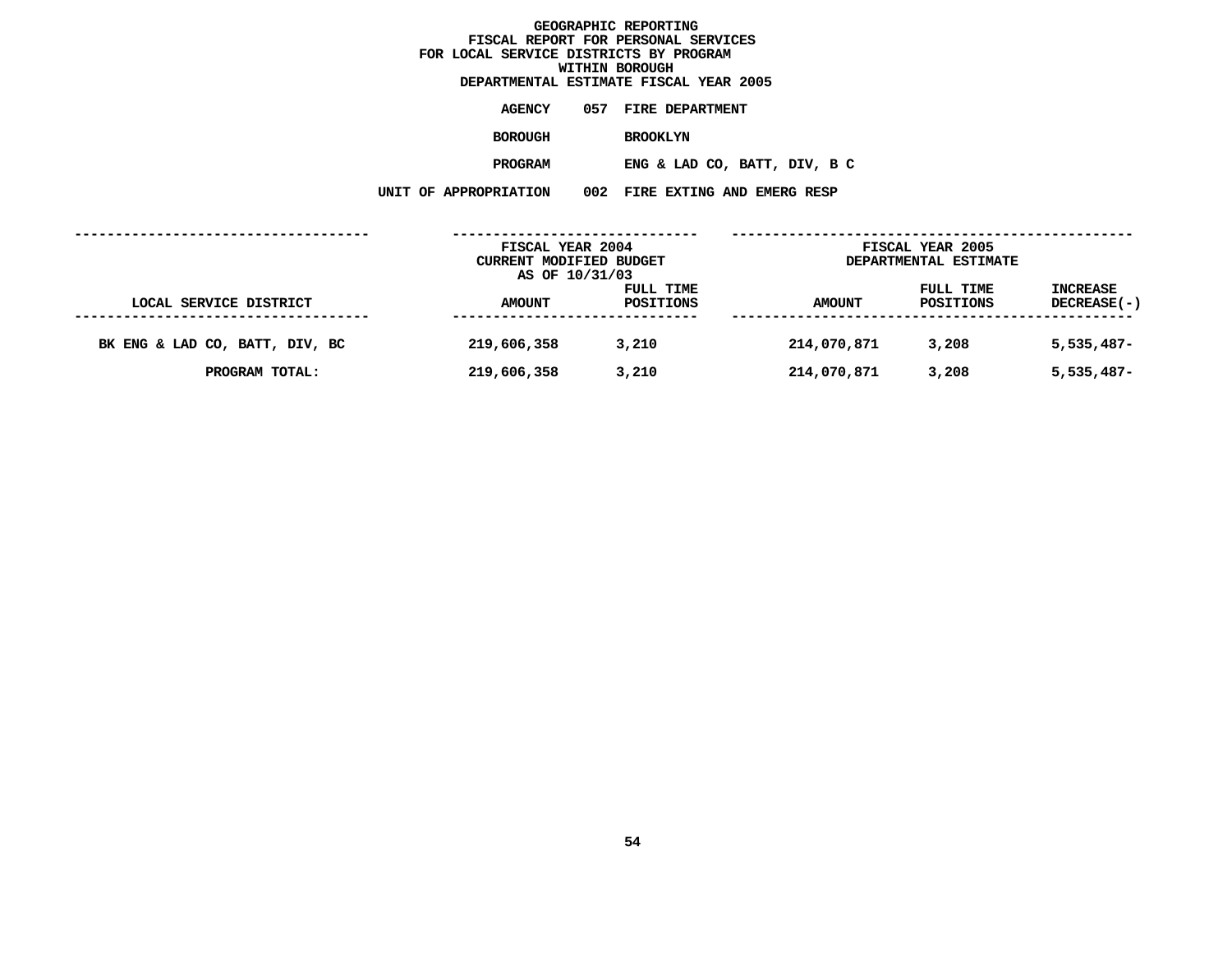**ESTIMATE FISCAL YEAR <sup>2005</sup> AGENCY <sup>057</sup> FIRE DEPARTMENT BOROUGH BROOKLYN PROGRAMFIRE PREVENTION UNIT OF APPROPRIATION <sup>004</sup> FIRE PREVENTION**

|                          | FISCAL YEAR 2004<br>CURRENT MODIFIED BUDGET<br>AS OF 10/31/03 |                        | FISCAL YEAR 2005<br>DEPARTMENTAL ESTIMATE |                        |                           |
|--------------------------|---------------------------------------------------------------|------------------------|-------------------------------------------|------------------------|---------------------------|
| LOCAL SERVICE DISTRICT   | <b>AMOUNT</b>                                                 | FULL TIME<br>POSITIONS | <b>AMOUNT</b>                             | FULL TIME<br>POSITIONS | INCREASE<br>$DECREASE(-)$ |
| BROOKLYN FIRE PREVENTION | 1,952,949                                                     | 49                     | 1,952,949                                 | 49                     |                           |
| PROGRAM TOTAL:           | 1,952,949                                                     | 49                     | 1,952,949                                 | 49                     |                           |
| SUB BOROUGH TOTAL:       | 221,559,307                                                   | 3,259                  | 216,023,820                               | 3,257                  | $5,535,487-$              |
| BOROUGH TOTAL:           | 221,559,307                                                   | 3,259                  | 216,023,820                               | 3,257                  | $5,535,487-$              |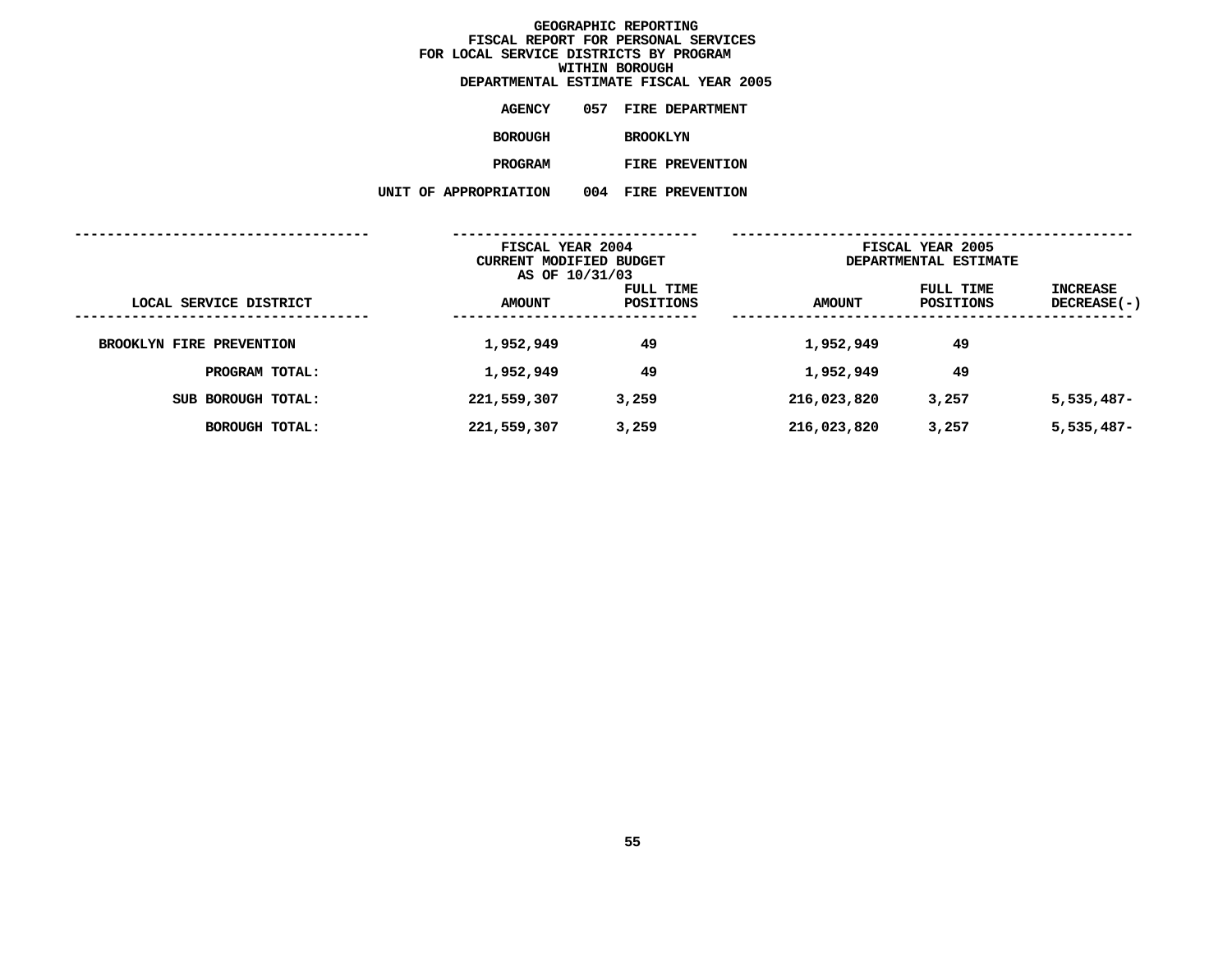**ESTIMATE FISCAL YEAR <sup>2005</sup> AGENCY <sup>057</sup> FIRE DEPARTMENT BOROUGH MANHATTAN PROGRAMENG & LAD CO, BATT, DIV, <sup>B</sup> <sup>C</sup> UNIT OF APPROPRIATION <sup>002</sup> FIRE EXTING AND EMERG RESP**

|                                | FISCAL YEAR 2004<br>CURRENT MODIFIED BUDGET<br>AS OF 10/31/03 |                        | FISCAL YEAR 2005<br>DEPARTMENTAL ESTIMATE |                        |                                       |
|--------------------------------|---------------------------------------------------------------|------------------------|-------------------------------------------|------------------------|---------------------------------------|
| LOCAL SERVICE DISTRICT         | <b>AMOUNT</b>                                                 | FULL TIME<br>POSITIONS | <b>AMOUNT</b>                             | FULL TIME<br>POSITIONS | <b>INCREASE</b><br><b>DECREASE(-)</b> |
| MN ENG & LAD CO, BATT, DIV, BC | 143,214,822                                                   | 2,166                  | 144,957,775                               | 2,166                  | 1,742,953                             |
| PROGRAM TOTAL:                 | 143,214,822                                                   | 2,166                  | 144,957,775                               | 2,166                  | 1,742,953                             |
|                                |                                                               |                        |                                           |                        |                                       |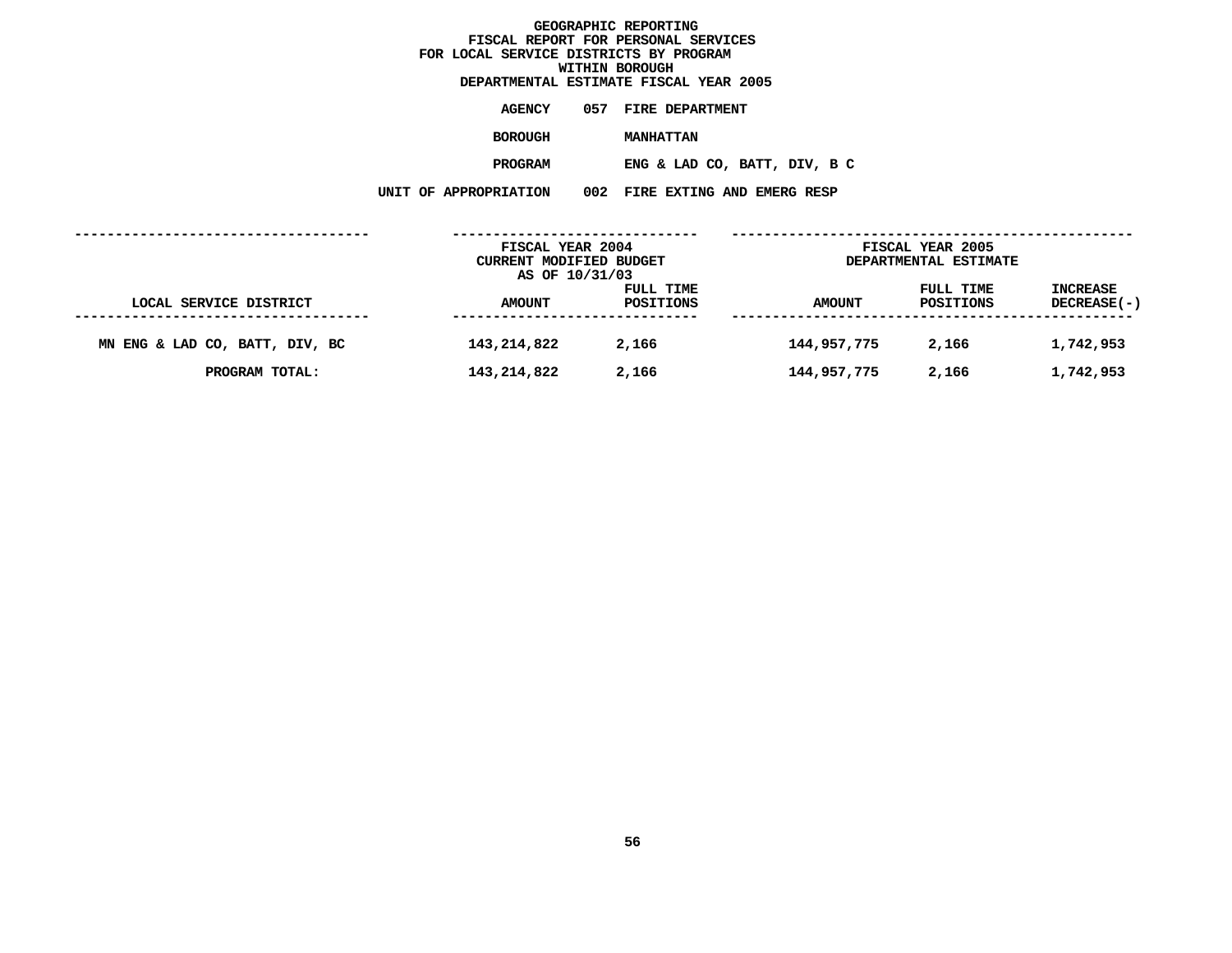**ESTIMATE FISCAL YEAR <sup>2005</sup> AGENCY <sup>057</sup> FIRE DEPARTMENT BOROUGHMANHATTAN<br>FIRE PREVENTION PROGRAMFIRE PREVENTION UNIT OF APPROPRIATION <sup>004</sup> FIRE PREVENTION**

| FISCAL YEAR 2004<br>CURRENT MODIFIED BUDGET |                        | FISCAL YEAR 2005<br>DEPARTMENTAL ESTIMATE |                        |                         |
|---------------------------------------------|------------------------|-------------------------------------------|------------------------|-------------------------|
| <b>AMOUNT</b>                               | FULL TIME<br>POSITIONS | <b>AMOUNT</b>                             | FULL TIME<br>POSITIONS | INCREASE<br>DECREASE(-) |
| 1,329,744                                   | 36                     | 1,329,744                                 | 36                     |                         |
| 1,329,744                                   | 36                     | 1,329,744                                 | 36                     |                         |
| 144,544,566                                 | 2,202                  | 146,287,519                               | 2,202                  | 1,742,953               |
| 144,544,566                                 | 2,202                  | 146,287,519                               | 2,202                  | 1,742,953               |
|                                             |                        | AS OF 10/31/03                            |                        |                         |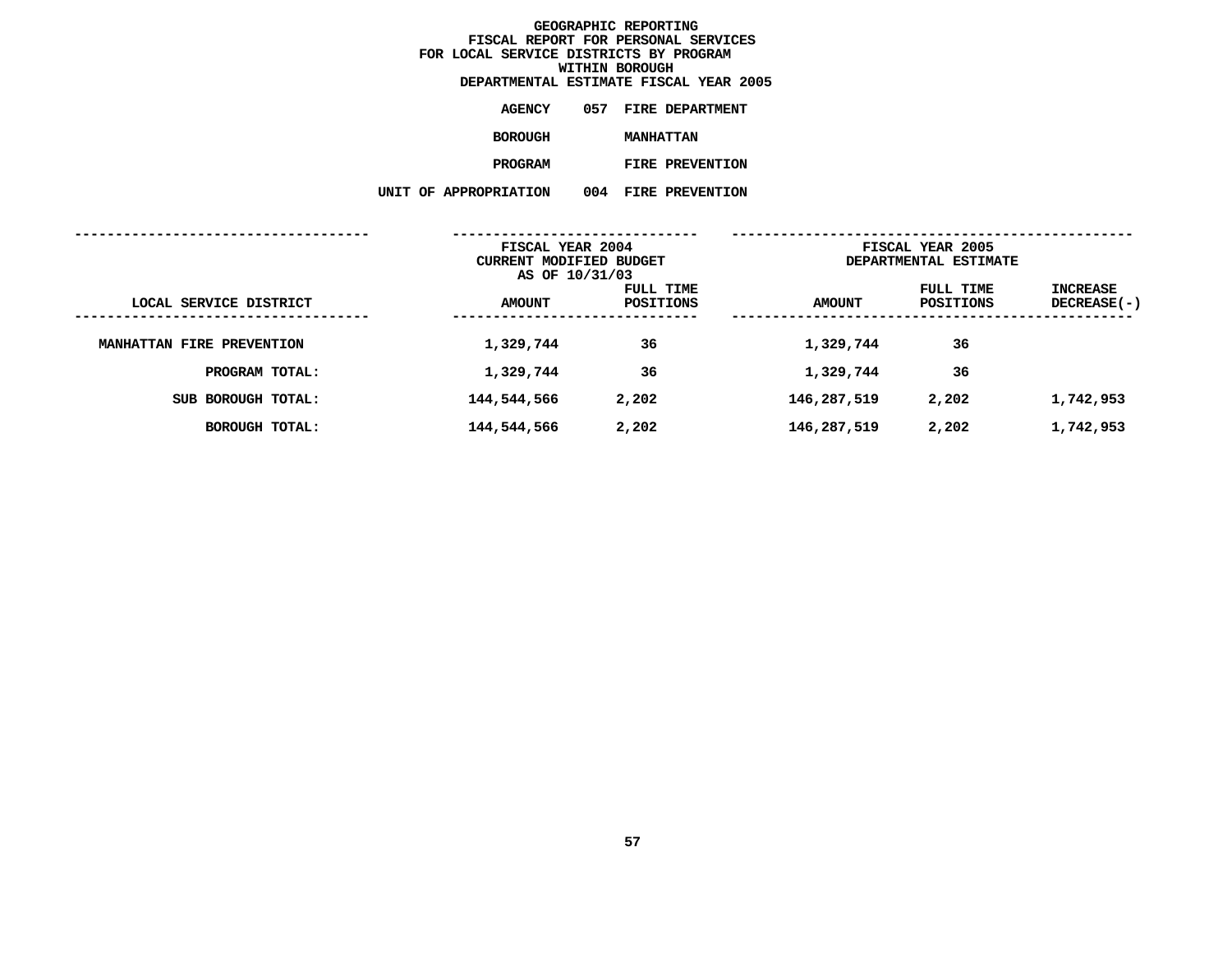|                       | DEPARTMENTAL ESTIMATE FISCAL YEAR 2005 |
|-----------------------|----------------------------------------|
| AGENCY                | 057 FIRE DEPARTMENT                    |
| <b>BOROUGH</b>        | <b>OUEENS</b>                          |
| <b>PROGRAM</b>        | ENG & LAD CO, BATT, DIV, B C           |
| UNIT OF APPROPRIATION | 002 FIRE EXTING AND EMERG RESP         |
|                       |                                        |

|                                | FISCAL YEAR 2004<br>CURRENT MODIFIED BUDGET<br>AS OF 10/31/03 |                        | FISCAL YEAR 2005<br>DEPARTMENTAL ESTIMATE |                        |                                       |
|--------------------------------|---------------------------------------------------------------|------------------------|-------------------------------------------|------------------------|---------------------------------------|
| LOCAL SERVICE DISTRICT         | <b>AMOUNT</b>                                                 | FULL TIME<br>POSITIONS | <b>AMOUNT</b>                             | FULL TIME<br>POSITIONS | <b>INCREASE</b><br><b>DECREASE(-)</b> |
| QN ENG & LAD CO, BATT, DIV, BC | 154,916,087                                                   | 2,348                  | 156,776,014                               | 2,348                  | 1,859,927                             |
| PROGRAM TOTAL:                 | 154,916,087                                                   | 2,348                  | 156,776,014                               | 2,348                  | 1,859,927                             |
|                                |                                                               |                        |                                           |                        |                                       |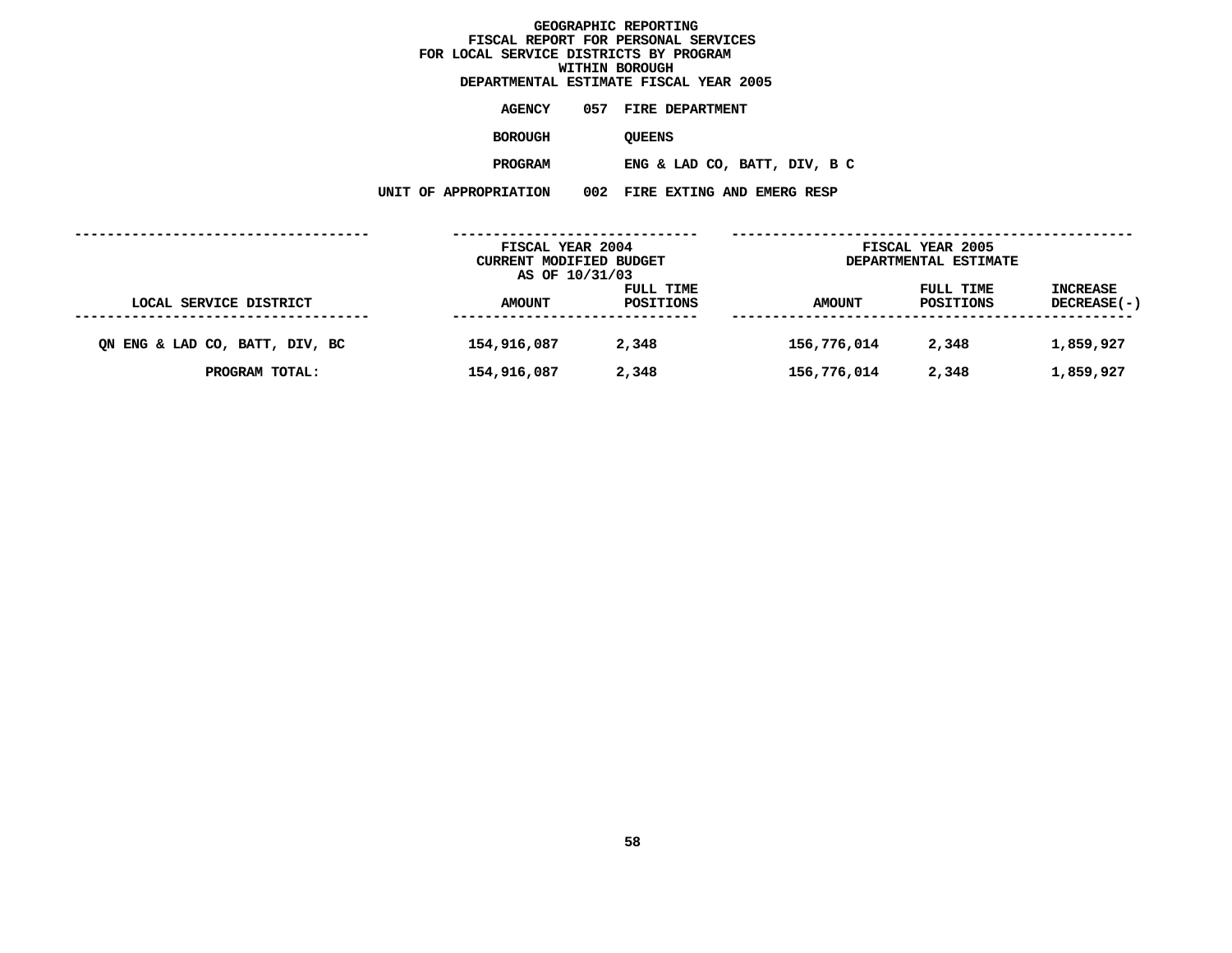**ESTIMATE FISCAL YEAR <sup>2005</sup> AGENCY <sup>057</sup> FIRE DEPARTMENT BOROUGH**QUEENS<br>FIRE PREVENTION **PROGRAMFIRE PREVENTION UNIT OF APPROPRIATION <sup>004</sup> FIRE PREVENTION**

|                               | FISCAL YEAR 2004<br>CURRENT MODIFIED BUDGET<br>AS OF 10/31/03 |                        | FISCAL YEAR 2005<br>DEPARTMENTAL ESTIMATE |                        |                         |
|-------------------------------|---------------------------------------------------------------|------------------------|-------------------------------------------|------------------------|-------------------------|
| LOCAL SERVICE DISTRICT        | <b>AMOUNT</b>                                                 | FULL TIME<br>POSITIONS | <b>AMOUNT</b>                             | FULL TIME<br>POSITIONS | INCREASE<br>DECREASE(-) |
| <b>QUEENS FIRE PREVENTION</b> | 1,231,195                                                     | 32                     | 1,232,239                                 | 32                     | 1,044                   |
| PROGRAM TOTAL:                | 1,231,195                                                     | 32                     | 1,232,239                                 | 32                     | 1,044                   |
| SUB BOROUGH TOTAL:            | 156,147,282                                                   | 2,380                  | 158,008,253                               | 2,380                  | 1,860,971               |
| <b>BOROUGH TOTAL:</b>         | 156,147,282                                                   | 2,380                  | 158,008,253                               | 2,380                  | 1,860,971               |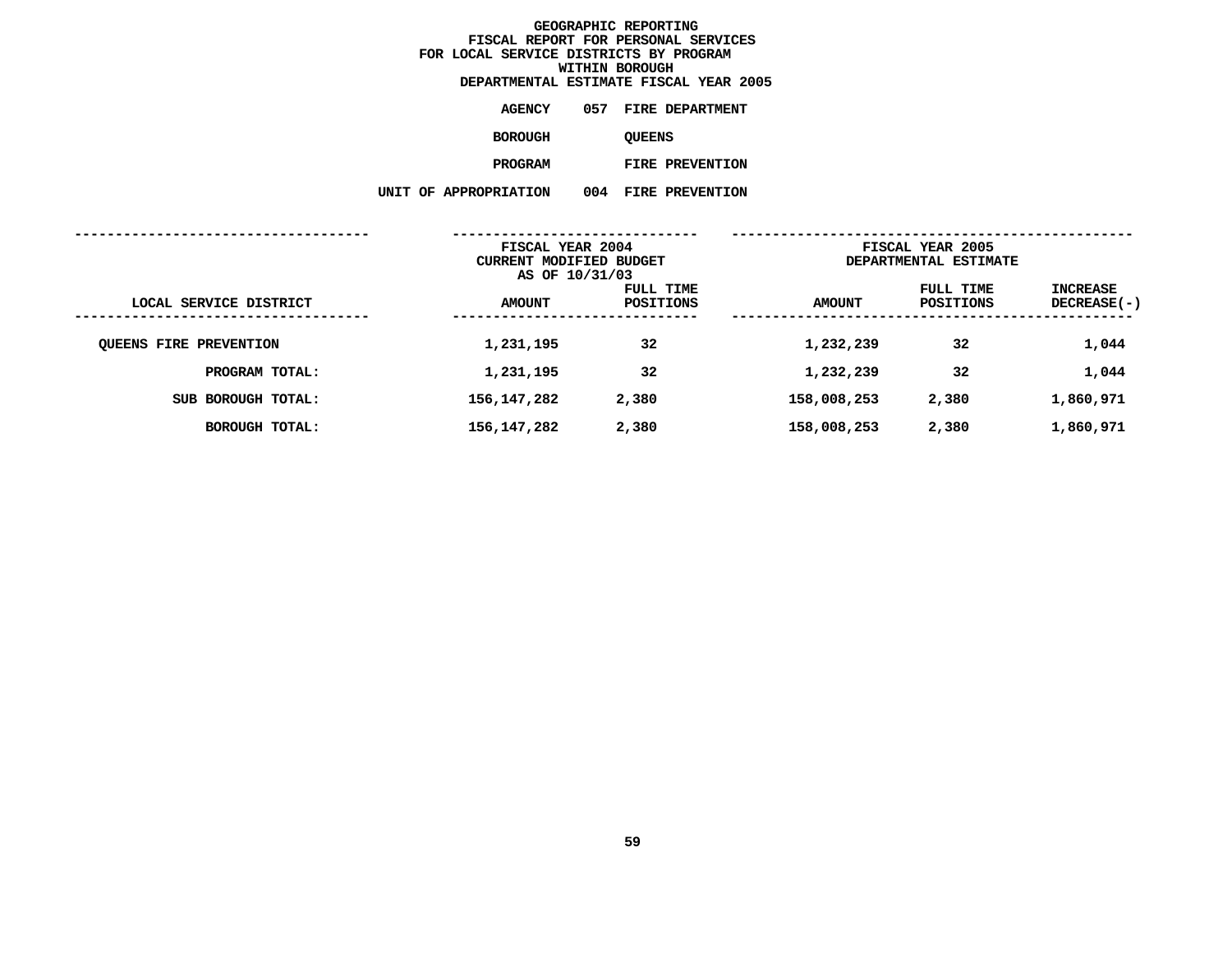|                       | DEPARTMENTAL ESTIMATE FISCAL YEAR 2005 |
|-----------------------|----------------------------------------|
| AGENCY                | 057 FIRE DEPARTMENT                    |
| BOROUGH               | STATEN ISLAND                          |
| PROGRAM               | ENG & LAD CO, BATT, DIV, B C           |
| UNIT OF APPROPRIATION | 002 FIRE EXTING AND EMERG RESP         |
|                       |                                        |

|                                | FISCAL YEAR 2004<br>CURRENT MODIFIED BUDGET |                        | FISCAL YEAR 2005<br>DEPARTMENTAL ESTIMATE |                        |                                       |
|--------------------------------|---------------------------------------------|------------------------|-------------------------------------------|------------------------|---------------------------------------|
| LOCAL SERVICE DISTRICT         | AS OF 10/31/03<br><b>AMOUNT</b>             | FULL TIME<br>POSITIONS | <b>AMOUNT</b>                             | FULL TIME<br>POSITIONS | <b>INCREASE</b><br><b>DECREASE(-)</b> |
| SI ENG & LAD CO, BATT, DIV, BC | 54,855,303                                  | 838                    | 55,516,365                                | 838                    | 661,062                               |
| PROGRAM TOTAL:                 | 54,855,303                                  | 838                    | 55,516,365                                | 838                    | 661,062                               |
|                                |                                             |                        |                                           |                        |                                       |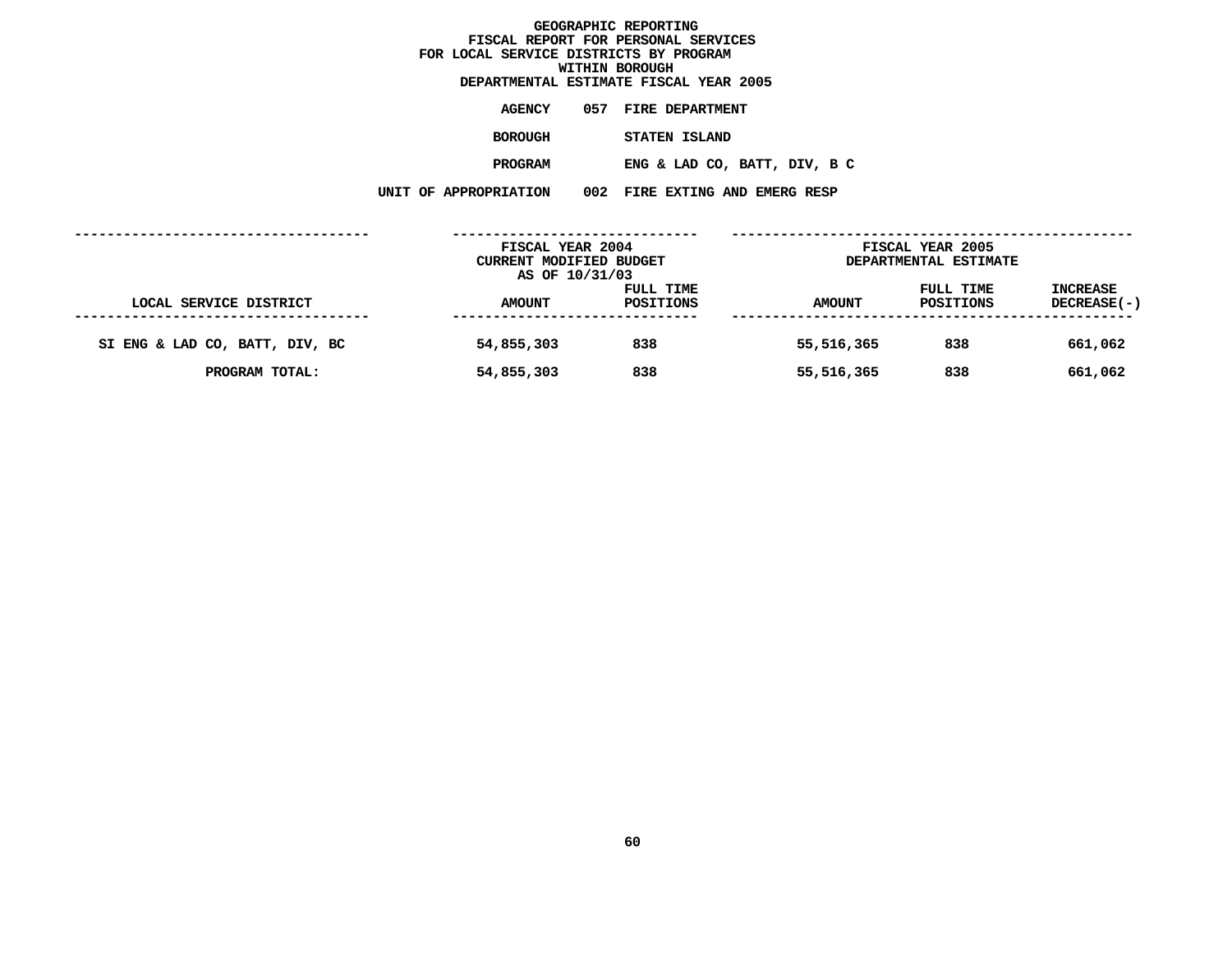**ESTIMATE FISCAL YEAR <sup>2005</sup> AGENCY <sup>057</sup> FIRE DEPARTMENT BOROUGH STATEN ISLAND PROGRAMFIRE PREVENTION UNIT OF APPROPRIATION <sup>004</sup> FIRE PREVENTION**

|                               | FISCAL YEAR 2004<br>CURRENT MODIFIED BUDGET<br>AS OF 10/31/03 |                        | FISCAL YEAR 2005<br>DEPARTMENTAL ESTIMATE |                        |                           |
|-------------------------------|---------------------------------------------------------------|------------------------|-------------------------------------------|------------------------|---------------------------|
| LOCAL SERVICE DISTRICT        | <b>AMOUNT</b>                                                 | FULL TIME<br>POSITIONS | <b>AMOUNT</b>                             | FULL TIME<br>POSITIONS | INCREASE<br>$DECREASE(-)$ |
| STATEN ISLAND FIRE PREVENTION | 269,955                                                       | 7                      | 269,955                                   | 7                      |                           |
| PROGRAM TOTAL:                | 269,955                                                       | 7                      | 269,955                                   | 7                      |                           |
| SUB BOROUGH TOTAL:            | 55,125,258                                                    | 845                    | 55,786,320                                | 845                    | 661,062                   |
| BOROUGH TOTAL:                | 55,125,258                                                    | 845                    | 55,786,320                                | 845                    | 661,062                   |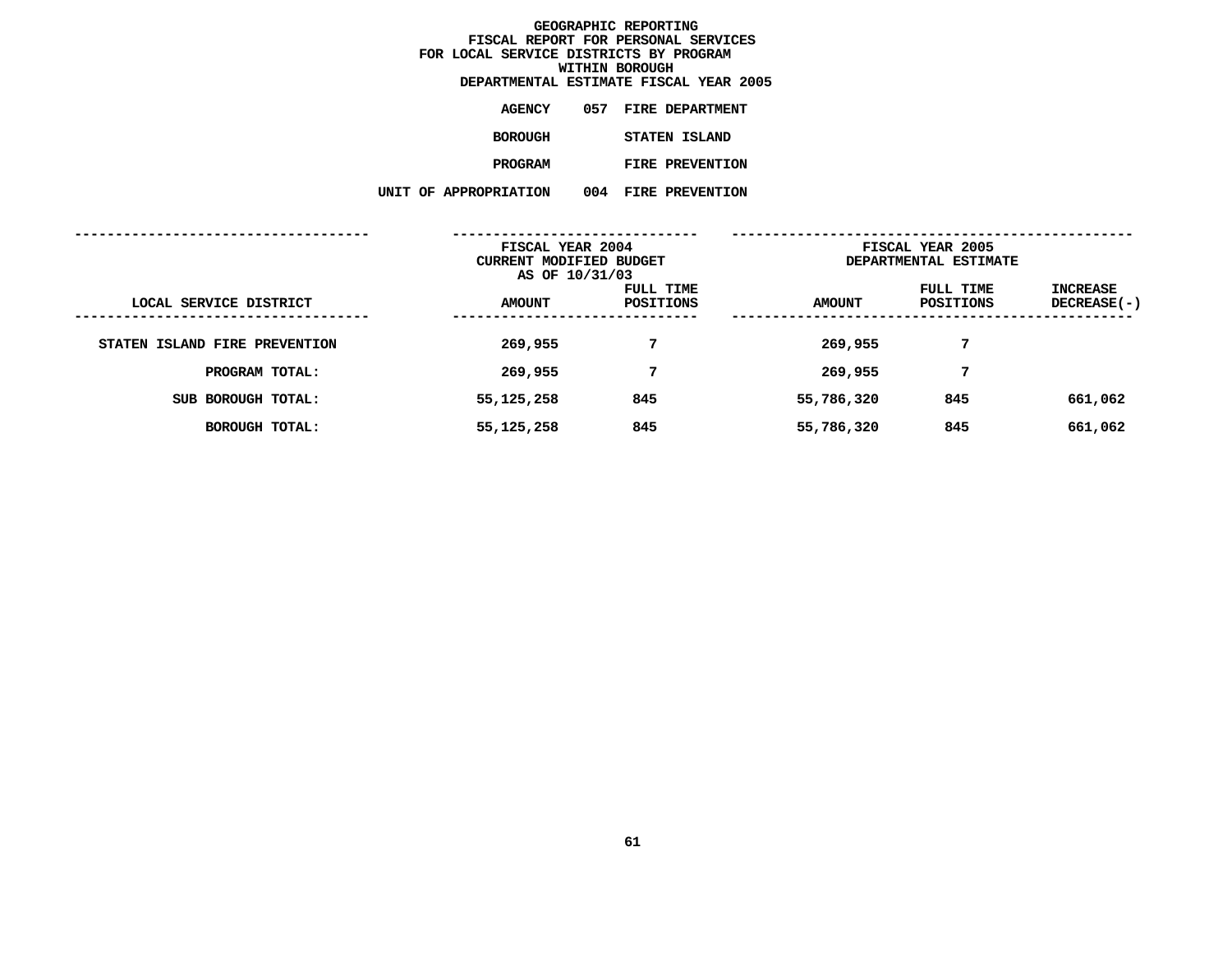## **GEOGRAPHICC REPORTING<br>PERSONAL S<br>ICTS BY PRO FISCAL REPORT FOR PERSONAL SERVICES FOR LOCAL SERVICE DISTRICTS BY PROGRAM WITHIN**

# WITHIN BOROUGH<br>D<mark>EPARTMENTAL ESTIMATE FISC</mark> **ESTIMATE FISCAL YEAR <sup>2005</sup> AGENCY <sup>057</sup> FIRE DEPARTMENT**

|                                                   | FISCAL YEAR 2004<br>CURRENT MODIFIED BUDGET<br>AS OF 10/31/03 |                        | FISCAL YEAR 2005<br>DEPARTMENTAL ESTIMATE |                        |                         |  |
|---------------------------------------------------|---------------------------------------------------------------|------------------------|-------------------------------------------|------------------------|-------------------------|--|
| LOCAL SERVICE DISTRICT                            | <b>AMOUNT</b>                                                 | FULL TIME<br>POSITIONS | <b>AMOUNT</b>                             | FULL TIME<br>POSITIONS | INCREASE<br>DECREASE(-) |  |
| <b>AGENCY TOTAL:</b><br>ALL PROGRAMS ALL BOROUGHS | 692,034,969                                                   | 10,431                 | 692,148,121                               | 10,429                 | 113,152                 |  |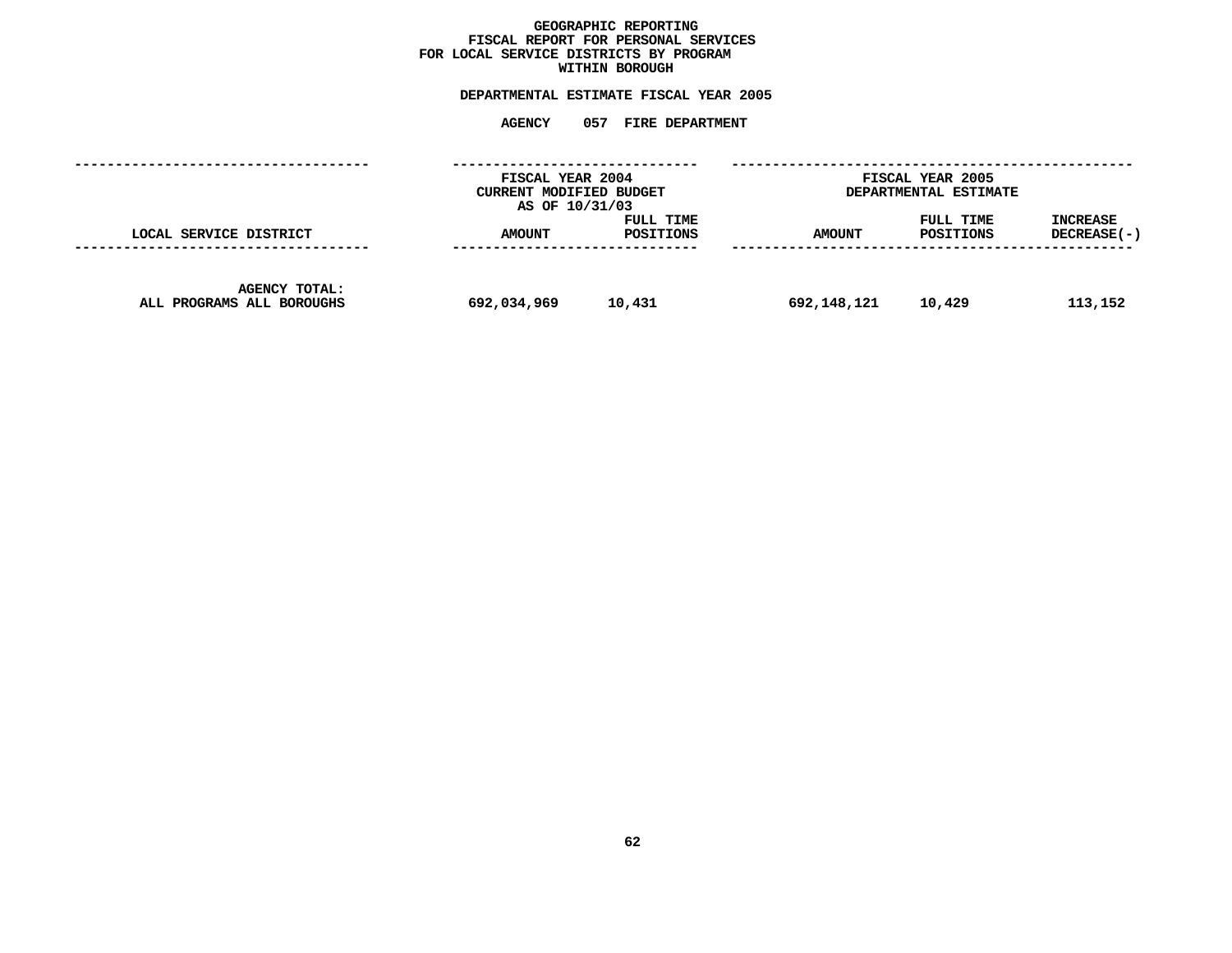# **PS UNITS OF APPROPRIATION DEPARTMENTAL ESTIMATE FISCAL YEAR <sup>2005</sup>**

|                                                                                                                                                       | <b>AGENCY:</b>                              | 057 FIRE DEPARTMENT |                      |                                           |  |
|-------------------------------------------------------------------------------------------------------------------------------------------------------|---------------------------------------------|---------------------|----------------------|-------------------------------------------|--|
|                                                                                                                                                       |                                             | ------------------  | -------------------- |                                           |  |
|                                                                                                                                                       | FISCAL YEAR 2004<br>CURRENT MODIFIED BUDGET |                     |                      | FISCAL YEAR 2005<br>DEPARTMENTAL ESTIMATE |  |
| UNIT OF APPROPRIATION                                                                                                                                 |                                             | AS OF 10/31/03      | <b>AMOUNT</b>        | <b>INCREASE</b><br>DECREASE (-)           |  |
| 001<br><b>EXECUTIVE ADMINISTRATIVE</b>                                                                                                                |                                             |                     |                      |                                           |  |
| REGULAR GROSS<br><b>OTHER</b>                                                                                                                         |                                             |                     |                      |                                           |  |
| TOTAL REPORTED GEOGRAPHICALLY                                                                                                                         |                                             |                     |                      |                                           |  |
| NOT REPORTED GEOGRAPHICALLY                                                                                                                           |                                             | 53,528,474          | 54,417,191           | 888,717                                   |  |
| FINANCIAL PLAN SAVINGS                                                                                                                                |                                             | 7,375,724-          | 7,683,805-           | $308,081 -$                               |  |
| <b>APPROPRIATION</b>                                                                                                                                  |                                             | 46,152,750          | 46,733,386           | 580,636                                   |  |
| <b>FUNDING</b>                                                                                                                                        |                                             |                     |                      |                                           |  |
| <b>CITY</b><br>OTHER CATEGORICAL<br>CAPITAL FUNDS - I.F.A.<br><b>STATE</b><br>FEDERAL - JTPA<br>FEDERAL - C.D.<br>FEDERAL - OTHER<br>INTRA-CITY SALES |                                             | 46,152,750          | 46,733,386           | 580,636                                   |  |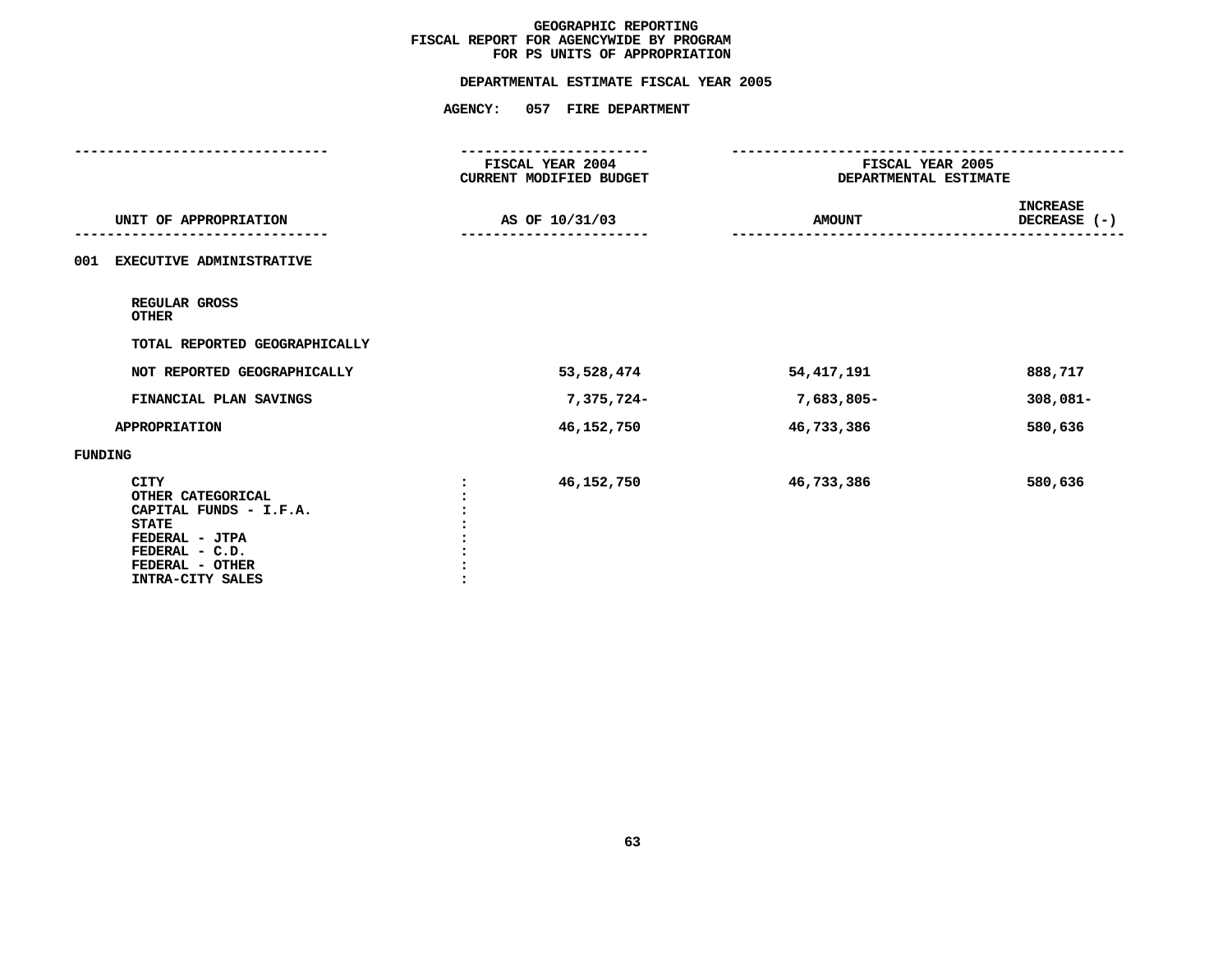# **PS UNITS OF APPROPRIATION DEPARTMENTAL ESTIMATE FISCAL YEAR <sup>2005</sup>**

|                                                            | FISCAL YEAR 2004<br><b>CURRENT MODIFIED BUDGET</b> |                            | FISCAL YEAR 2005<br>DEPARTMENTAL ESTIMATE |  |
|------------------------------------------------------------|----------------------------------------------------|----------------------------|-------------------------------------------|--|
| UNIT OF APPROPRIATION                                      | AS OF 10/31/03                                     | <b>AMOUNT</b>              | <b>INCREASE</b><br>DECREASE $(-)$         |  |
| 002<br>FIRE EXTING AND EMERG RESP                          |                                                    |                            |                                           |  |
| REGULAR GROSS<br><b>OTHER</b>                              | 532,590,072<br>153,760,980                         | 532,930,404<br>153,532,756 | 340,332<br>$228,224-$                     |  |
| TOTAL REPORTED GEOGRAPHICALLY                              | 686,351,052                                        | 686,463,160                | 112,108                                   |  |
| NOT REPORTED GEOGRAPHICALLY                                | 71,782,006                                         | 58,998,105                 | 12,783,901-                               |  |
| FINANCIAL PLAN SAVINGS                                     | 73,050,454                                         | 69,360,324                 | $3,690,130 -$                             |  |
| <b>APPROPRIATION</b>                                       | 831, 183, 512                                      | 814,821,589                | 16,361,923-                               |  |
| FUNDING                                                    |                                                    |                            |                                           |  |
| <b>CITY</b><br>OTHER CATEGORICAL<br>CAPITAL FUNDS - I.F.A. | 817,321,393                                        | 813,971,595                | 3,349,798-                                |  |
| <b>STATE</b><br>FEDERAL - JTPA                             | 792,125                                            | 792,125                    |                                           |  |
| FEDERAL - C.D.<br>FEDERAL - OTHER<br>INTRA-CITY SALES      | 13,069,994                                         | 57,869                     | 13,012,125-                               |  |
|                                                            |                                                    |                            |                                           |  |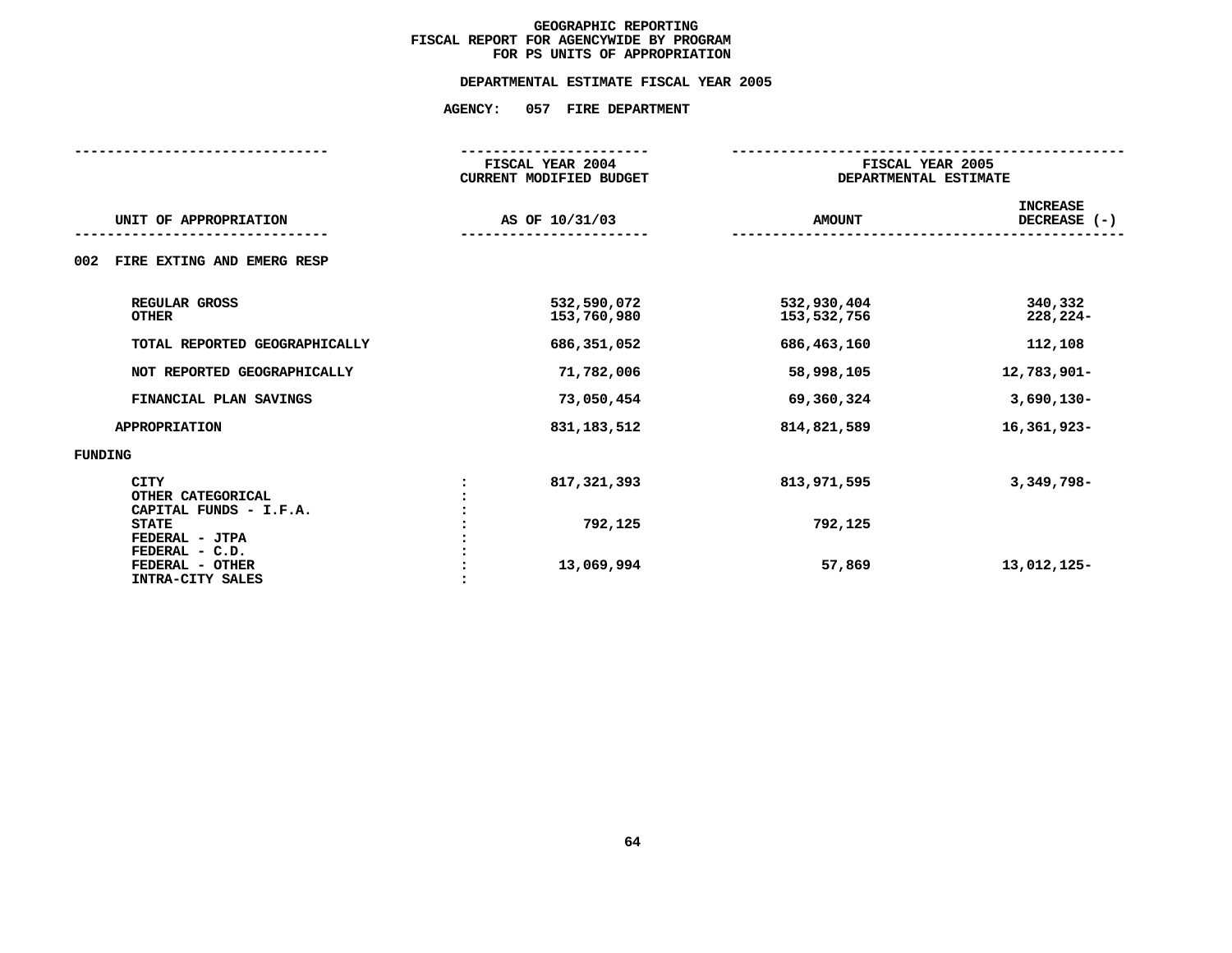# **PS UNITS OF APPROPRIATION DEPARTMENTAL ESTIMATE FISCAL YEAR <sup>2005</sup>**

|                                                                                                                                                       | FISCAL YEAR 2004<br>CURRENT MODIFIED BUDGET | FISCAL YEAR 2005<br>DEPARTMENTAL ESTIMATE |                                 |  |
|-------------------------------------------------------------------------------------------------------------------------------------------------------|---------------------------------------------|-------------------------------------------|---------------------------------|--|
| UNIT OF APPROPRIATION                                                                                                                                 | AS OF 10/31/03<br>-----------------         | <b>AMOUNT</b>                             | <b>INCREASE</b><br>DECREASE (-) |  |
| FIRE INVESTIGATION<br>003                                                                                                                             |                                             |                                           |                                 |  |
| REGULAR GROSS<br><b>OTHER</b>                                                                                                                         |                                             |                                           |                                 |  |
| TOTAL REPORTED GEOGRAPHICALLY                                                                                                                         |                                             |                                           |                                 |  |
| NOT REPORTED GEOGRAPHICALLY                                                                                                                           | 11, 183, 564                                | 10,561,350                                | $622, 214-$                     |  |
| FINANCIAL PLAN SAVINGS                                                                                                                                |                                             |                                           |                                 |  |
| <b>APPROPRIATION</b>                                                                                                                                  | 11, 183, 564                                | 10,561,350                                | $622, 214-$                     |  |
| FUNDING                                                                                                                                               |                                             |                                           |                                 |  |
| <b>CITY</b><br>OTHER CATEGORICAL<br>CAPITAL FUNDS - I.F.A.<br><b>STATE</b><br>FEDERAL - JTPA<br>FEDERAL - C.D.<br>FEDERAL - OTHER<br>INTRA-CITY SALES | 11,183,564<br>$\ddot{\cdot}$                | 10,561,350                                | $622, 214-$                     |  |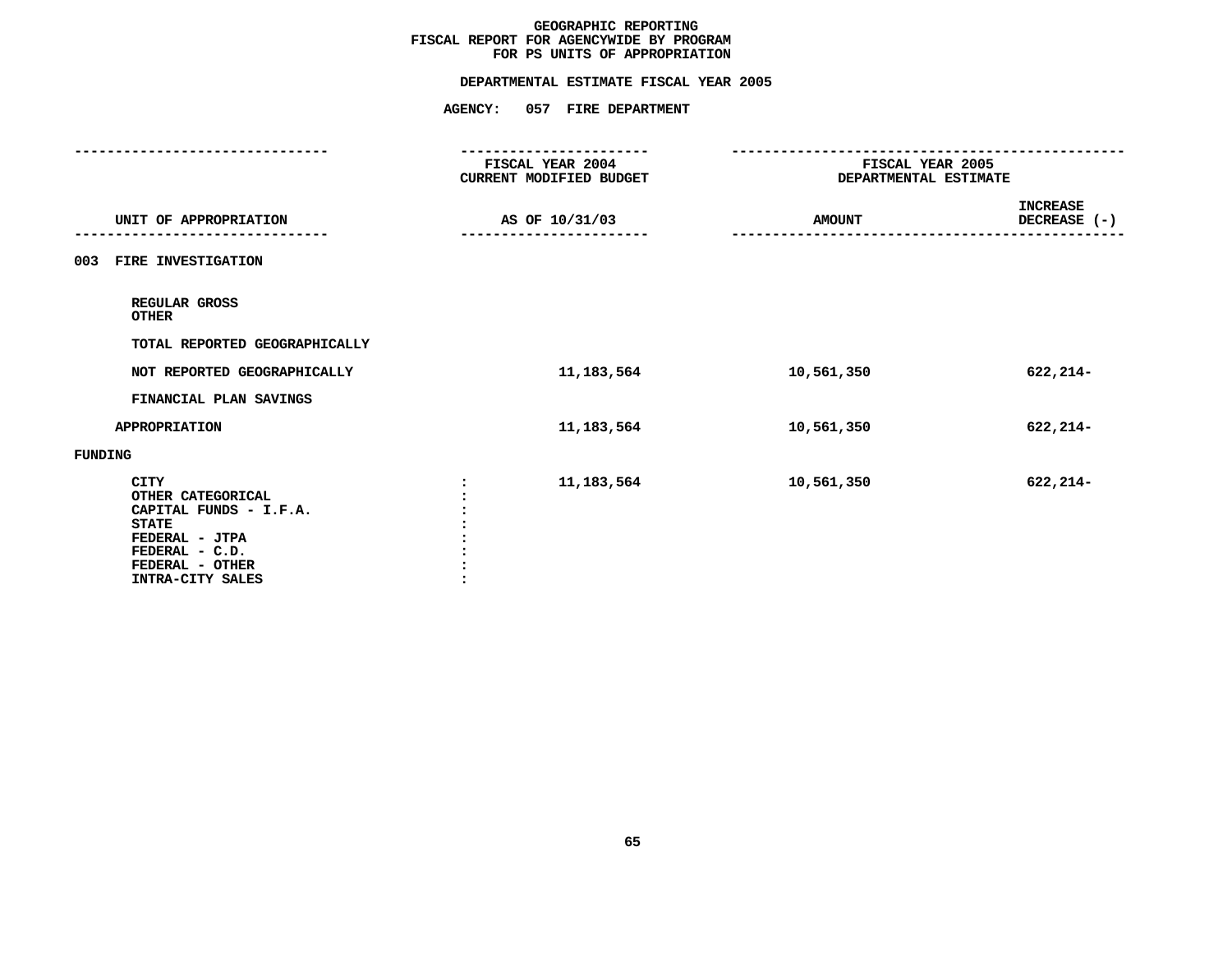# **PS UNITS OF APPROPRIATION DEPARTMENTAL ESTIMATE FISCAL YEAR <sup>2005</sup>**

|                                                                                                                                                       | FISCAL YEAR 2004<br><b>CURRENT MODIFIED BUDGET</b> | FISCAL YEAR 2005<br>DEPARTMENTAL ESTIMATE |                                 |
|-------------------------------------------------------------------------------------------------------------------------------------------------------|----------------------------------------------------|-------------------------------------------|---------------------------------|
| UNIT OF APPROPRIATION                                                                                                                                 | AS OF 10/31/03                                     | <b>AMOUNT</b>                             | <b>INCREASE</b><br>DECREASE (-) |
| 004<br>FIRE PREVENTION                                                                                                                                |                                                    |                                           |                                 |
| REGULAR GROSS<br><b>OTHER</b>                                                                                                                         | 5,633,884<br>50,033                                | 5,633,884<br>51,077                       | 1,044                           |
| TOTAL REPORTED GEOGRAPHICALLY                                                                                                                         | 5,683,917                                          | 5,684,961                                 | 1,044                           |
| NOT REPORTED GEOGRAPHICALLY                                                                                                                           | 13,200,566                                         | 13,289,522                                | 88,956                          |
| FINANCIAL PLAN SAVINGS                                                                                                                                | 299,999-                                           | 203,772-                                  | 96,227                          |
| <b>APPROPRIATION</b>                                                                                                                                  | 18,584,484                                         | 18,770,711                                | 186,227                         |
| <b>FUNDING</b>                                                                                                                                        |                                                    |                                           |                                 |
| <b>CITY</b><br>OTHER CATEGORICAL<br>CAPITAL FUNDS - I.F.A.<br><b>STATE</b><br>FEDERAL - JTPA<br>FEDERAL - C.D.<br>FEDERAL - OTHER<br>INTRA-CITY SALES | 18,584,484                                         | 18,770,711                                | 186,227                         |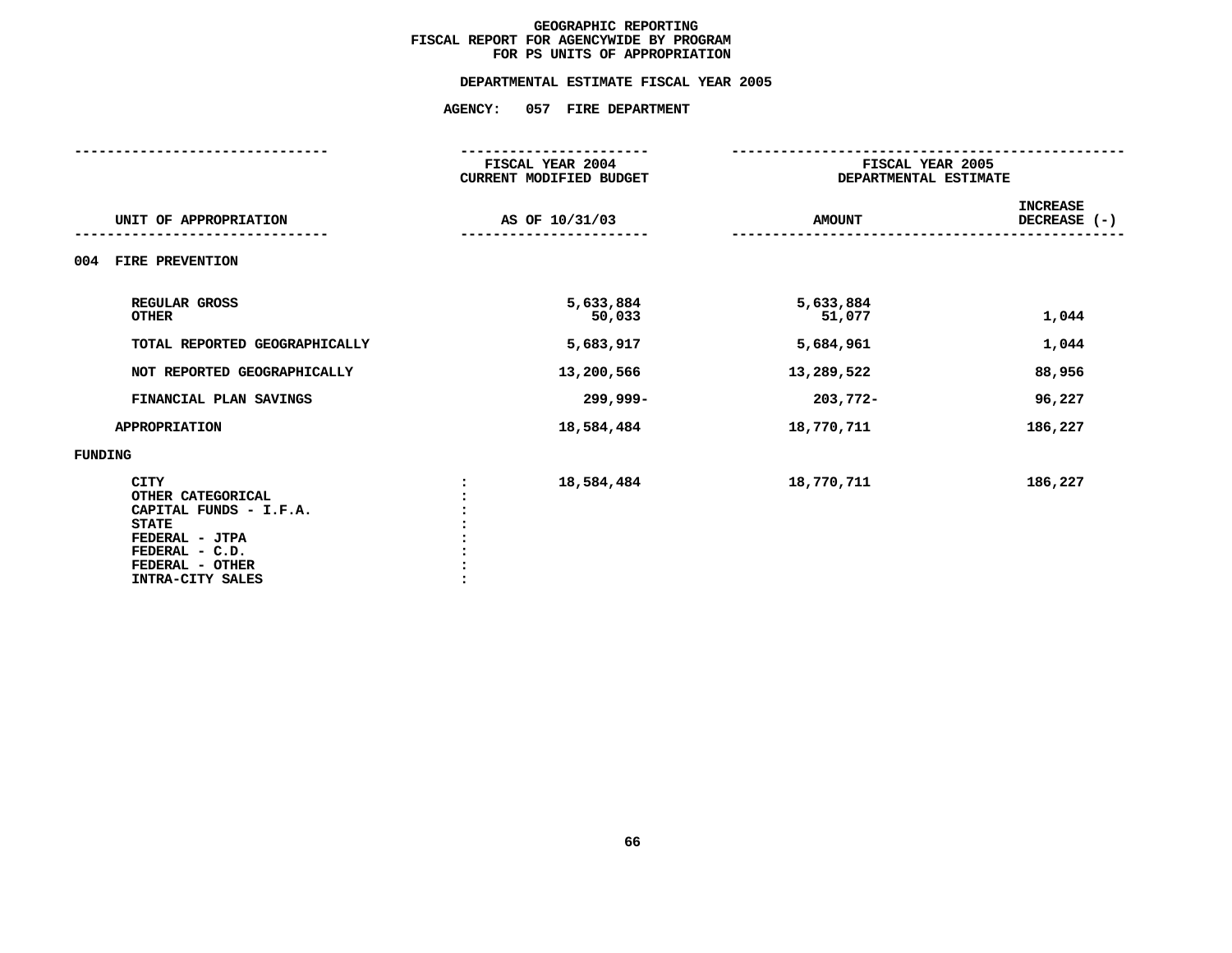# **PS UNITS OF APPROPRIATION DEPARTMENTAL ESTIMATE FISCAL YEAR <sup>2005</sup>**

|                                        | <b>AGENCY:</b> | 057 FIRE DEPARTMENT                                |                  |                                 |  |
|----------------------------------------|----------------|----------------------------------------------------|------------------|---------------------------------|--|
|                                        |                | -----------------                                  |                  |                                 |  |
|                                        |                | FISCAL YEAR 2004<br><b>CURRENT MODIFIED BUDGET</b> | FISCAL YEAR 2005 |                                 |  |
|                                        |                |                                                    |                  | DEPARTMENTAL ESTIMATE           |  |
| UNIT OF APPROPRIATION                  |                | AS OF 10/31/03                                     | <b>AMOUNT</b>    | <b>INCREASE</b><br>DECREASE (-) |  |
|                                        |                |                                                    |                  |                                 |  |
| 009<br>EMERGENCY MEDICAL SERVICES-PS   |                |                                                    |                  |                                 |  |
| REGULAR GROSS<br><b>OTHER</b>          |                |                                                    |                  |                                 |  |
| TOTAL REPORTED GEOGRAPHICALLY          |                |                                                    |                  |                                 |  |
| NOT REPORTED GEOGRAPHICALLY            |                | 135,377,583                                        | 134,963,533      | 414,050-                        |  |
| FINANCIAL PLAN SAVINGS                 |                | 1,088,154-                                         | 1,183,895-       | $95,741-$                       |  |
| <b>APPROPRIATION</b>                   |                | 134,289,429                                        | 133,779,638      | 509,791-                        |  |
| FUNDING                                |                |                                                    |                  |                                 |  |
| <b>CITY</b>                            |                | 39,242,561                                         | 38,967,260       | $275,301-$                      |  |
| OTHER CATEGORICAL                      |                | 92,336,518                                         | 92,336,518       |                                 |  |
| CAPITAL FUNDS - I.F.A.<br><b>STATE</b> |                | 466,987                                            | 466,987          |                                 |  |
| FEDERAL - JTPA                         |                |                                                    |                  |                                 |  |
| FEDERAL - C.D.                         |                |                                                    |                  |                                 |  |
| FEDERAL - OTHER                        |                | 234,490                                            |                  | 234,490-                        |  |
| INTRA-CITY SALES                       |                | 2,008,873                                          | 2,008,873        |                                 |  |
|                                        |                |                                                    |                  |                                 |  |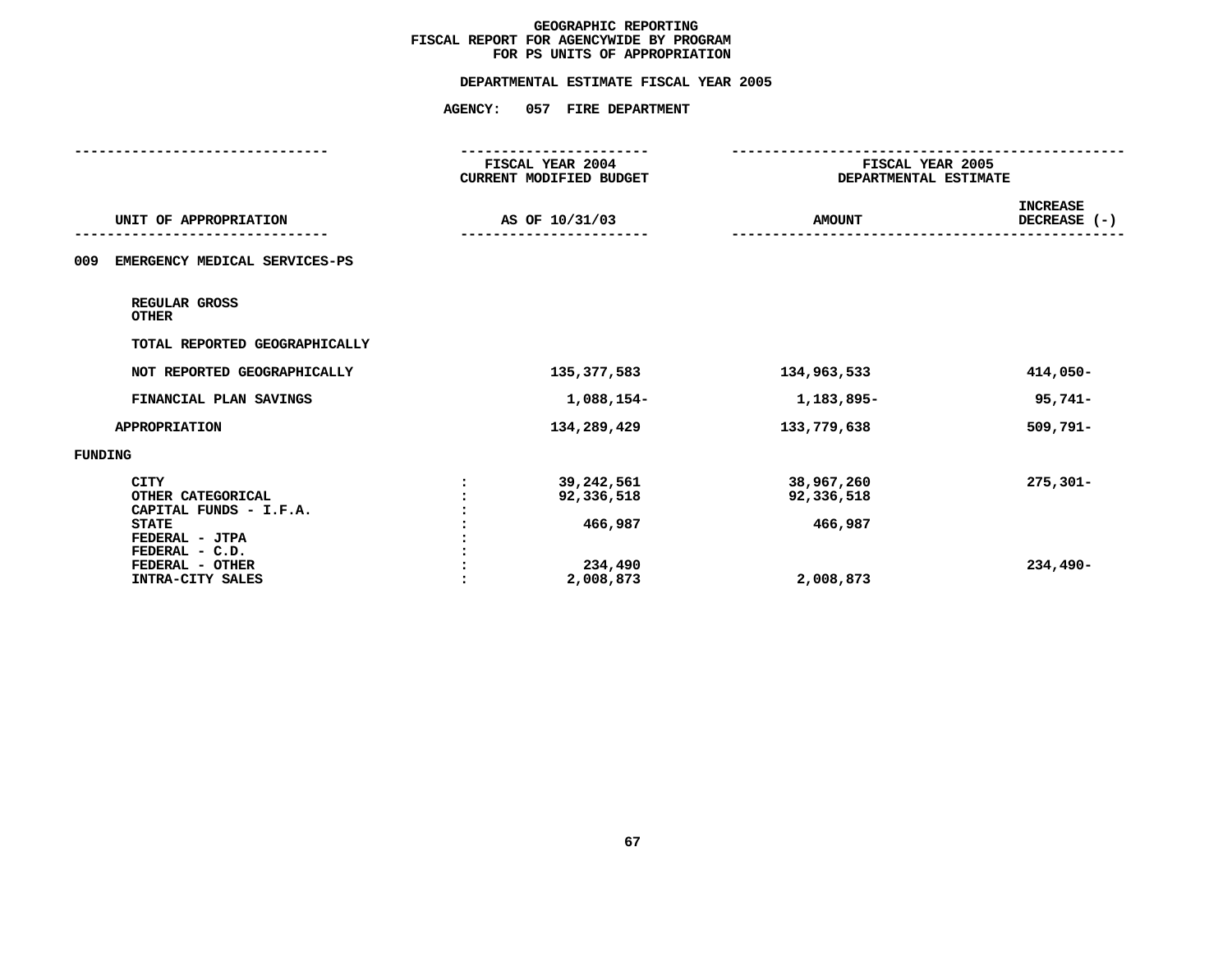# **OTPS UNITS OF APPROPRIATION DEPARTMENTAL ESTIMATE FISCAL YEAR <sup>2005</sup>**

| FISCAL YEAR 2004<br>CURRENT MODIFIED BUDGET | FISCAL YEAR 2005<br>DEPARTMENTAL ESTIMATE |                                 |
|---------------------------------------------|-------------------------------------------|---------------------------------|
| AS OF 10/31/03                              | <b>AMOUNT</b>                             | <b>INCREASE</b><br>DECREASE (-) |
|                                             |                                           |                                 |
|                                             |                                           |                                 |
| 65,747,379                                  | 50,586,527                                | 15,160,852-                     |
|                                             |                                           |                                 |
| 65,747,379                                  | 50,586,527                                | 15,160,852-                     |
|                                             |                                           |                                 |
| 49,653,027<br>16,094,352                    | 50,586,527                                | 933,500<br>16,094,352-          |
|                                             |                                           |                                 |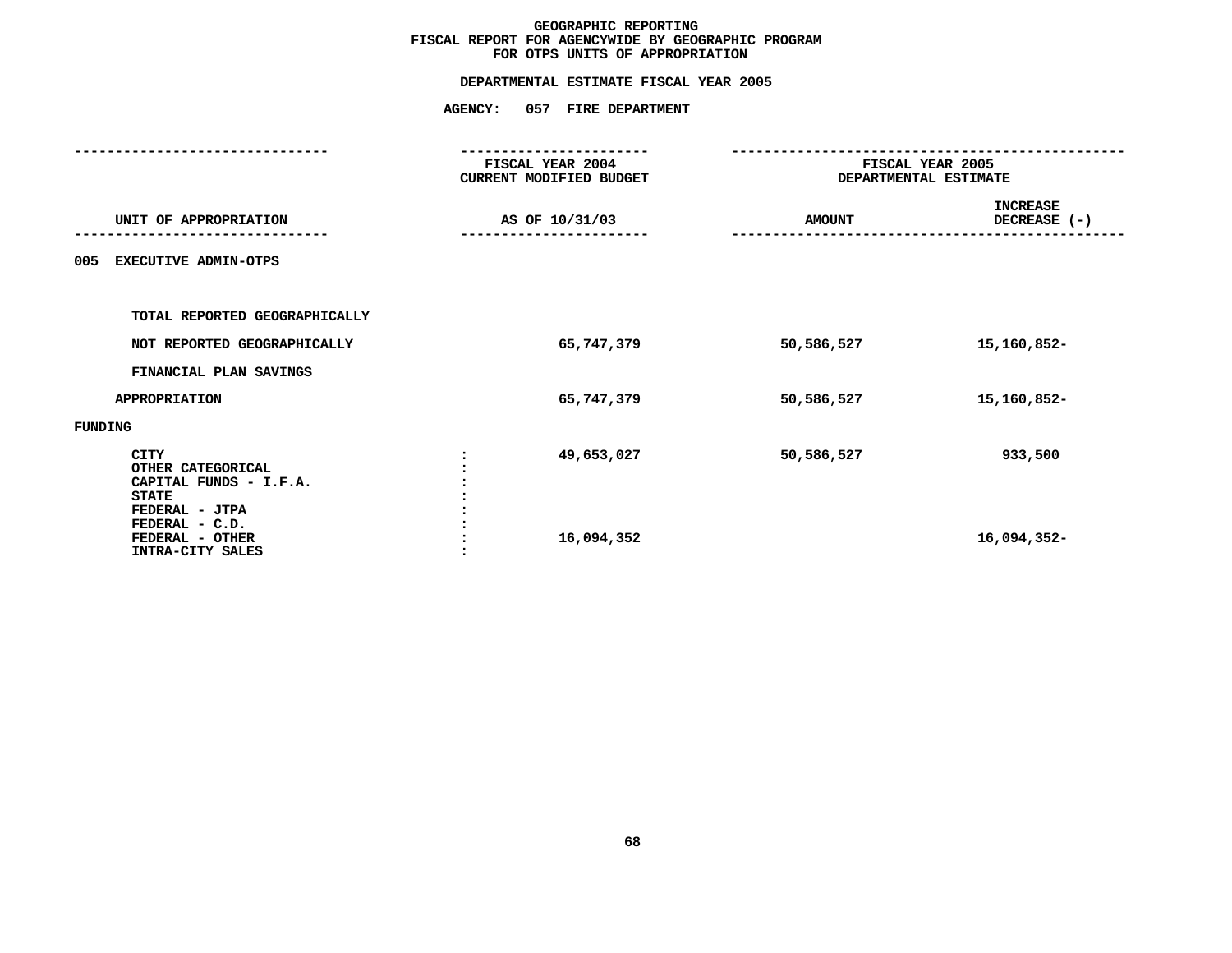# **OTPS UNITS OF APPROPRIATION DEPARTMENTAL ESTIMATE FISCAL YEAR <sup>2005</sup>**

|                                                                            | FISCAL YEAR 2004<br>CURRENT MODIFIED BUDGET | DEPARTMENTAL ESTIMATE | FISCAL YEAR 2005                  |
|----------------------------------------------------------------------------|---------------------------------------------|-----------------------|-----------------------------------|
| UNIT OF APPROPRIATION                                                      | AS OF 10/31/03                              | <b>AMOUNT</b>         | <b>INCREASE</b><br>DECREASE $(-)$ |
| FIRE EXTING & RESP-OTPS<br>006                                             |                                             |                       |                                   |
| TOTAL REPORTED GEOGRAPHICALLY                                              |                                             |                       |                                   |
| NOT REPORTED GEOGRAPHICALLY                                                | 20,866,304                                  | 21,012,326            | 146,022                           |
| FINANCIAL PLAN SAVINGS                                                     | 65,784                                      | 46,440                | 19,344-                           |
| APPROPRIATION                                                              | 20,932,088                                  | 21,058,766            | 126,678                           |
| FUNDING                                                                    |                                             |                       |                                   |
| <b>CITY</b><br>OTHER CATEGORICAL<br>CAPITAL FUNDS - I.F.A.<br><b>STATE</b> | 20,551,726<br>207,875                       | 20,532,382<br>207,875 | 19,344-                           |
| FEDERAL - JTPA<br>FEDERAL - C.D.<br>FEDERAL - OTHER<br>INTRA-CITY SALES    | 172,487                                     | 318,509               | 146,022                           |
|                                                                            |                                             |                       |                                   |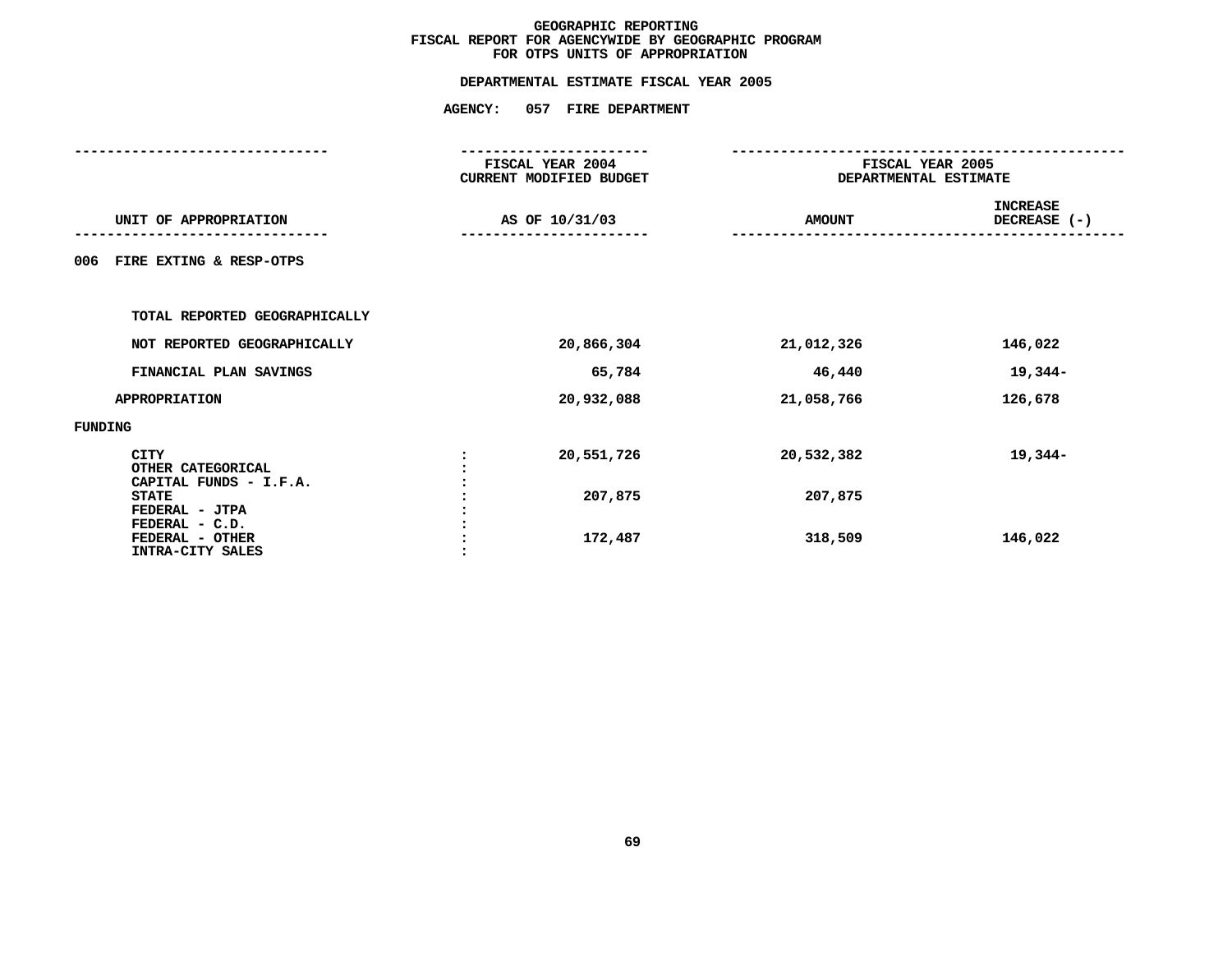# **OTPS UNITS OF APPROPRIATION DEPARTMENTAL ESTIMATE FISCAL YEAR <sup>2005</sup>**

|                                                                                                                                                       | ---------------                             |                                           |                          |  |
|-------------------------------------------------------------------------------------------------------------------------------------------------------|---------------------------------------------|-------------------------------------------|--------------------------|--|
|                                                                                                                                                       | FISCAL YEAR 2004<br>CURRENT MODIFIED BUDGET | FISCAL YEAR 2005<br>DEPARTMENTAL ESTIMATE |                          |  |
| UNIT OF APPROPRIATION                                                                                                                                 | AS OF 10/31/03                              | <b>AMOUNT</b>                             | INCREASE<br>DECREASE (-) |  |
| 007 FIRE INVESTIGATION-OTPS                                                                                                                           |                                             |                                           |                          |  |
| TOTAL REPORTED GEOGRAPHICALLY                                                                                                                         |                                             |                                           |                          |  |
| NOT REPORTED GEOGRAPHICALLY                                                                                                                           | 82,220                                      | 82,220                                    |                          |  |
| FINANCIAL PLAN SAVINGS                                                                                                                                |                                             |                                           |                          |  |
| <b>APPROPRIATION</b>                                                                                                                                  | 82,220                                      | 82,220                                    |                          |  |
| <b>FUNDING</b>                                                                                                                                        |                                             |                                           |                          |  |
| <b>CITY</b><br>OTHER CATEGORICAL<br>CAPITAL FUNDS - I.F.A.<br><b>STATE</b><br>FEDERAL - JTPA<br>FEDERAL - C.D.<br>FEDERAL - OTHER<br>INTRA-CITY SALES | 82,220                                      | 82,220                                    |                          |  |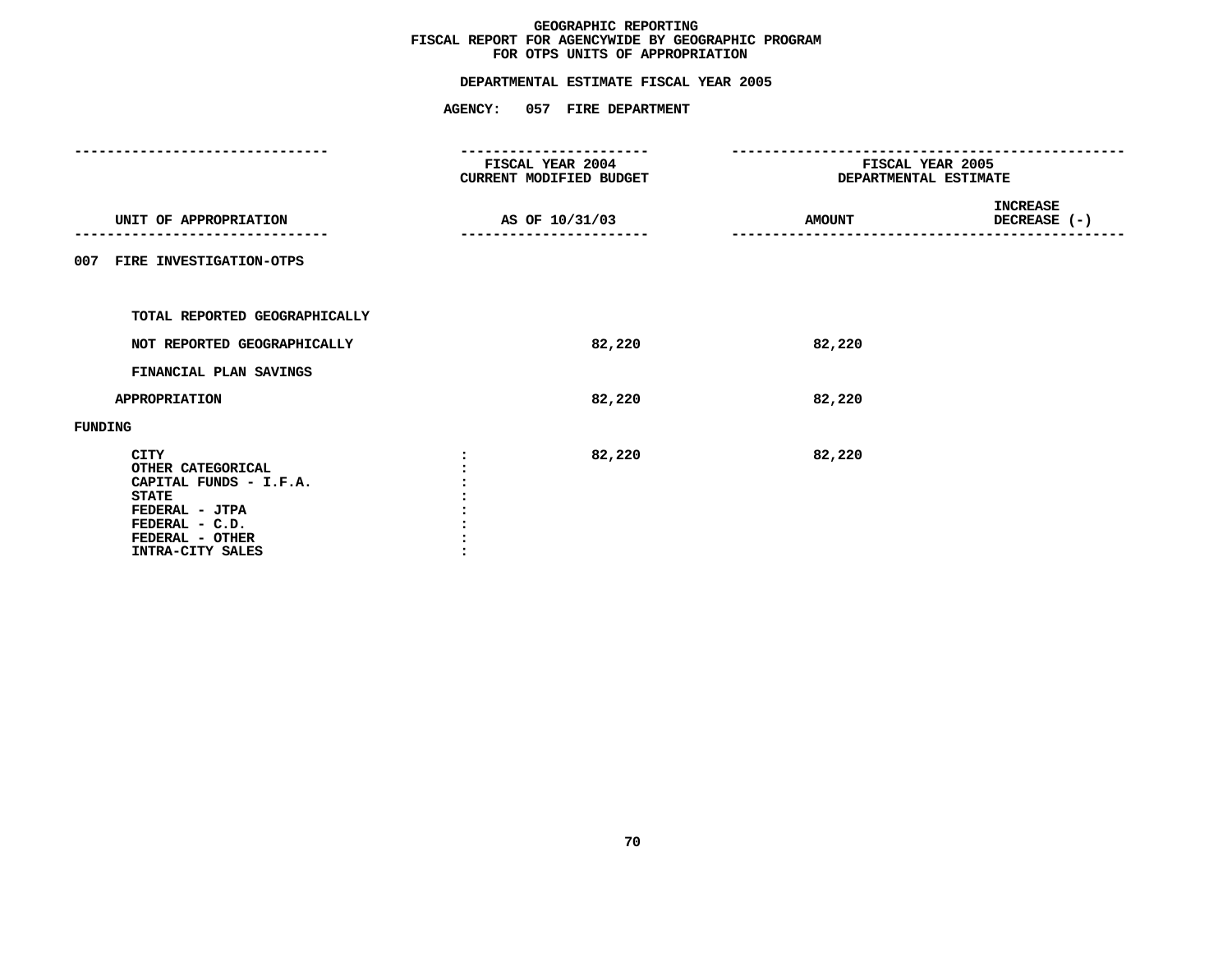# **OTPS UNITS OF APPROPRIATION DEPARTMENTAL ESTIMATE FISCAL YEAR <sup>2005</sup>**

|                                                                                                                                                       | -----------                                 |                                           |                          |
|-------------------------------------------------------------------------------------------------------------------------------------------------------|---------------------------------------------|-------------------------------------------|--------------------------|
|                                                                                                                                                       | FISCAL YEAR 2004<br>CURRENT MODIFIED BUDGET | FISCAL YEAR 2005<br>DEPARTMENTAL ESTIMATE |                          |
| UNIT OF APPROPRIATION                                                                                                                                 | AS OF 10/31/03                              | <b>AMOUNT</b>                             | INCREASE<br>DECREASE (-) |
| 008 FIRE PREVENTION-OTPS                                                                                                                              |                                             |                                           |                          |
| TOTAL REPORTED GEOGRAPHICALLY                                                                                                                         |                                             |                                           |                          |
| NOT REPORTED GEOGRAPHICALLY                                                                                                                           | 521,410                                     | 472,623                                   | 48,787-                  |
| FINANCIAL PLAN SAVINGS                                                                                                                                |                                             |                                           |                          |
| <b>APPROPRIATION</b>                                                                                                                                  | 521,410                                     | 472,623                                   | 48,787-                  |
| <b>FUNDING</b>                                                                                                                                        |                                             |                                           |                          |
| <b>CITY</b><br>OTHER CATEGORICAL<br>CAPITAL FUNDS - I.F.A.<br><b>STATE</b><br>FEDERAL - JTPA<br>FEDERAL - C.D.<br>FEDERAL - OTHER<br>INTRA-CITY SALES | 472,623<br>48,787                           | 472,623                                   | 48,787-                  |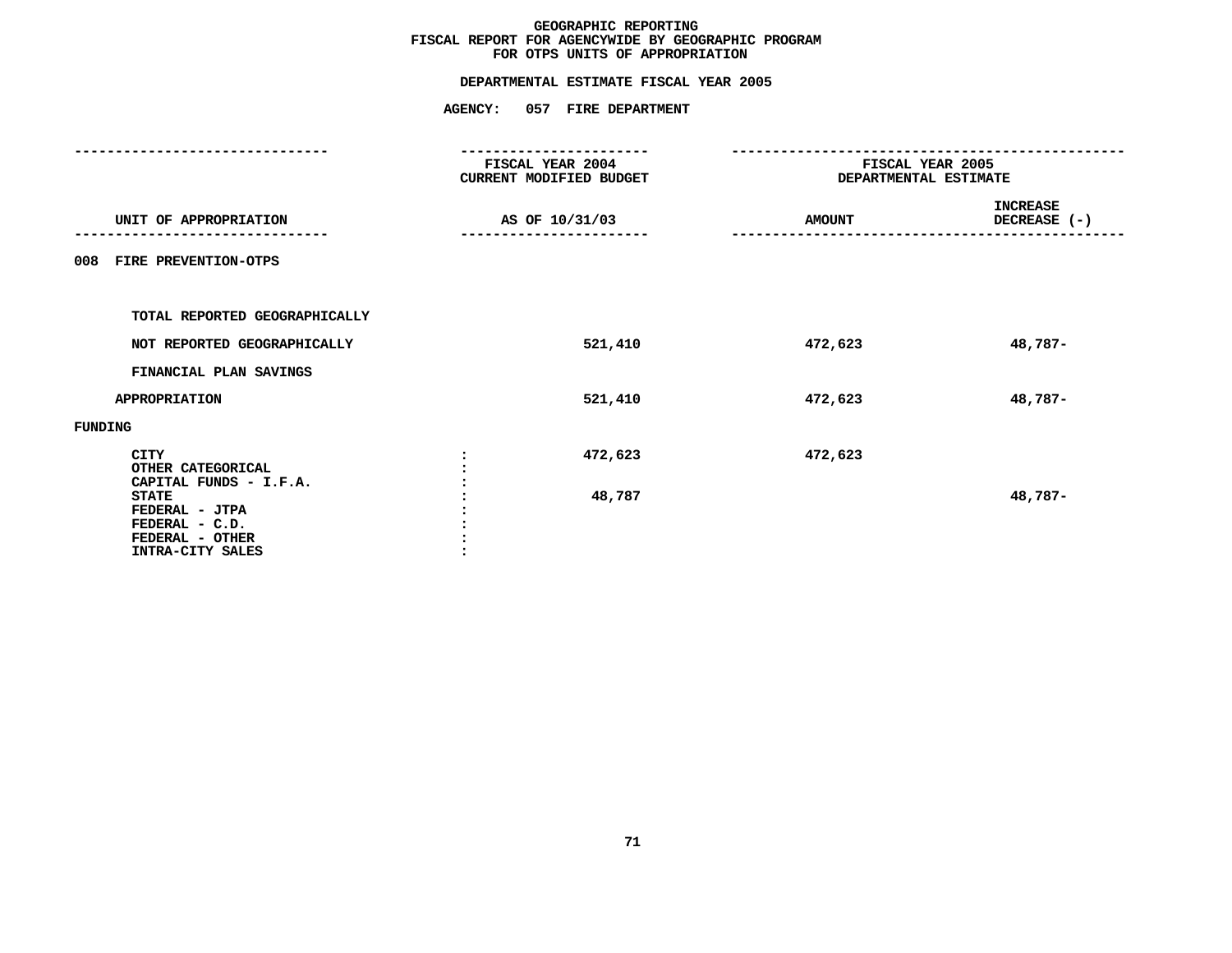### **GEOGRAPHIC**C REPORTING<br>WIDE BY GEO<br>OF APPROPR **FISCAL REPORT FOR AGENCYWIDE BY GEOGRAPHIC PROGRAM** FOR OTPS UNITS OF APPROPRIATION

# **OTPS UNITS OF APPROPRIATION DEPARTMENTAL ESTIMATE FISCAL YEAR <sup>2005</sup>**

|                                        | FISCAL YEAR 2004<br>CURRENT MODIFIED BUDGET |                | FISCAL YEAR 2005<br>DEPARTMENTAL ESTIMATE |                                                  |
|----------------------------------------|---------------------------------------------|----------------|-------------------------------------------|--------------------------------------------------|
| UNIT OF APPROPRIATION                  |                                             | AS OF 10/31/03 | <b>AMOUNT</b>                             | <b>INCREASE</b><br>DECREASE (-)<br>------------- |
| 010 EMERGENCY MEDICAL SERV-OTPS        |                                             |                |                                           |                                                  |
| TOTAL REPORTED GEOGRAPHICALLY          |                                             |                |                                           |                                                  |
| NOT REPORTED GEOGRAPHICALLY            |                                             | 18,731,962     | 18,731,962                                |                                                  |
| FINANCIAL PLAN SAVINGS                 |                                             |                |                                           |                                                  |
| <b>APPROPRIATION</b>                   |                                             | 18,731,962     | 18,731,962                                |                                                  |
| <b>FUNDING</b>                         |                                             |                |                                           |                                                  |
| <b>CITY</b>                            | $\ddot{\phantom{a}}$                        | 14,879,567     | 14,879,567                                |                                                  |
| OTHER CATEGORICAL                      |                                             | 3,453,381      | 3,453,381                                 |                                                  |
| CAPITAL FUNDS - I.F.A.<br><b>STATE</b> |                                             |                |                                           |                                                  |
| FEDERAL - JTPA                         |                                             | 379,014        | 379,014                                   |                                                  |
| FEDERAL - C.D.                         |                                             |                |                                           |                                                  |
| FEDERAL - OTHER                        |                                             |                |                                           |                                                  |
| INTRA-CITY SALES                       |                                             | 20,000         | 20,000                                    |                                                  |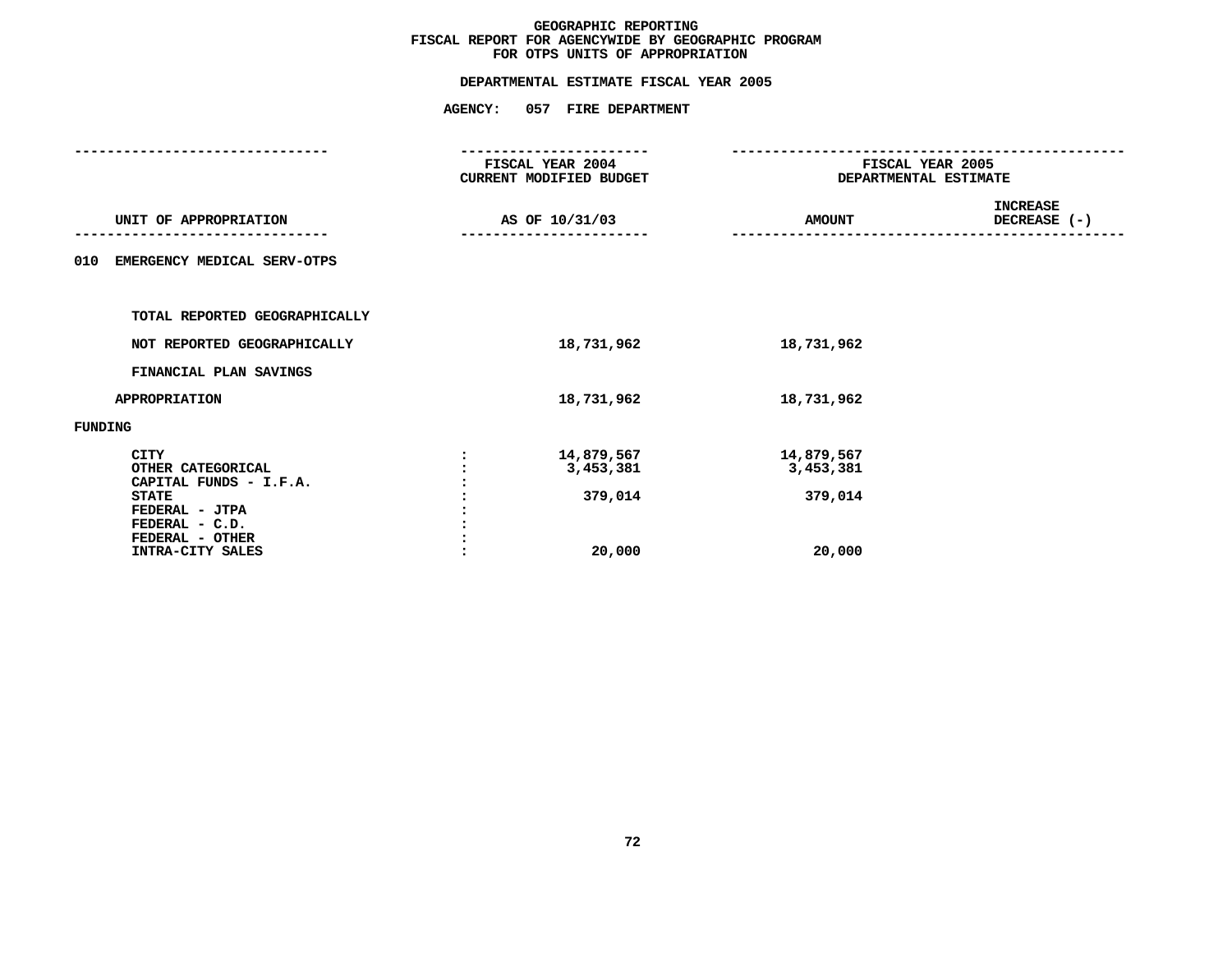### **GEOGRAPHICC REPORTING<br>ENCYWIDE SU<br>-----------FISCAL**

# **REPORT AGENCYWIDE SUMMARY DEPARTMENTAL ESTIMATE FISCAL YEAR <sup>2005</sup>**

|                                                      | FISCAL YEAR 2004<br>CURRENT MODIFIED BUDGET | FISCAL YEAR 2005<br>DEPARTMENTAL ESTIMATE |                                 |  |
|------------------------------------------------------|---------------------------------------------|-------------------------------------------|---------------------------------|--|
| UNIT OF APPROPRIATION                                | AS OF 10/31/03                              | <b>AMOUNT</b>                             | <b>INCREASE</b><br>DECREASE (-) |  |
| PS APPROPRIATIONS                                    |                                             |                                           |                                 |  |
| REGULAR GROSS                                        | 538,223,956                                 | 538,564,288                               | 340,332                         |  |
| <b>OTHER</b>                                         | 153,811,013                                 | 153,583,833                               | 227,180-                        |  |
| TOTAL REPORTED GEOGRAPHICALLY                        | 692,034,969                                 | 692,148,121                               | 113,152                         |  |
| NOT REPORTED GEOGRAPHICALLY                          | 285,072,193                                 | 272,229,701                               | 12,842,492-                     |  |
| OTPS APPROPRIATIONS<br>TOTAL REPORTED GEOGRAPHICALLY |                                             |                                           |                                 |  |
| NOT REPORTED GEOGRAPHICALLY                          | 105,949,275                                 | 90,885,658                                | 15,063,617-                     |  |
|                                                      |                                             |                                           |                                 |  |
| FINANCIAL PLAN SAVINGS                               | 64,352,361                                  | 60,335,292                                | 4,017,069-                      |  |
| <b>APPROPRIATIONS</b>                                | 1, 147, 408, 798                            | 1,115,598,772                             | 31,810,026-                     |  |
| <b>FUNDING</b>                                       |                                             |                                           |                                 |  |
| <b>CITY</b>                                          | 1,018,123,915                               | 1,015,557,621                             | 2,566,294-                      |  |
| OTHER CATEGORICAL                                    | 95,789,899                                  | 95,789,899                                |                                 |  |
| CAPITAL FUNDS - I.F.A.                               |                                             |                                           |                                 |  |
| <b>STATE</b>                                         | 1,894,788                                   | 1,846,001                                 | 48,787-                         |  |
| FEDERAL - JTPA                                       |                                             |                                           |                                 |  |
| FEDERAL - C.D.                                       |                                             |                                           |                                 |  |
| FEDERAL - OTHER                                      | 29,571,323                                  | 376,378                                   | 29, 194, 945-                   |  |
| INTRA-CITY SALES                                     | 2,028,873                                   | 2,028,873                                 |                                 |  |
|                                                      |                                             |                                           |                                 |  |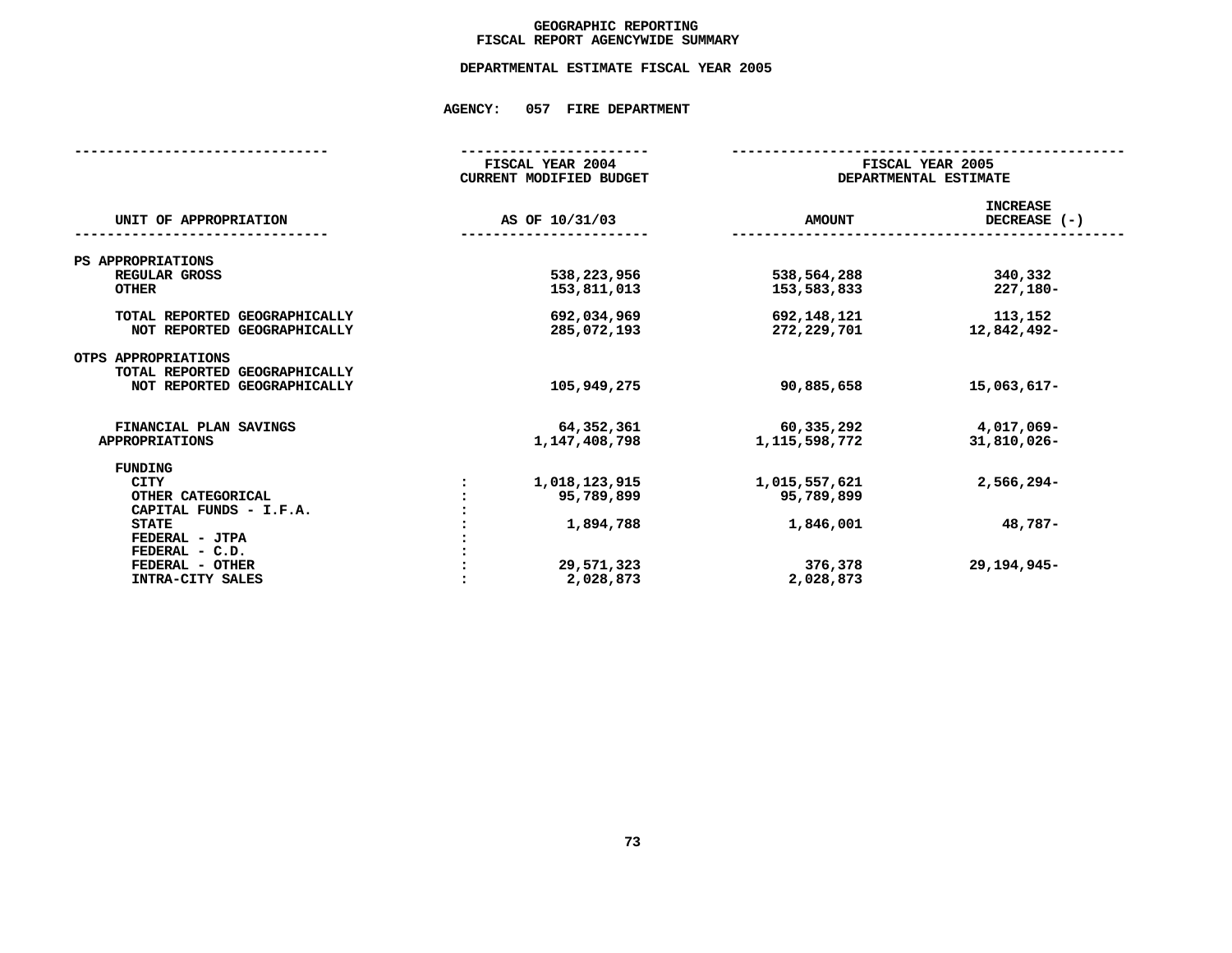|                       |     | DEPARTMENTAL ESTIMATE FISCAL YEAR 2005 |
|-----------------------|-----|----------------------------------------|
| <b>AGENCY</b>         |     | 125 DEPARTMENT FOR THE AGING           |
| <b>BOROUGH</b>        |     | <b>BRONX</b>                           |
| <b>PROGRAM</b>        |     | BOROUGH PROGRAMS                       |
| UNIT OF APPROPRIATION | 002 | COMMUNITY PROGRAMS - PS                |
|                       |     |                                        |

|                        | FISCAL YEAR 2004<br>CURRENT MODIFIED BUDGET<br>AS OF 10/31/03 |                        |               | FISCAL YEAR 2005<br>DEPARTMENTAL ESTIMATE |                         |
|------------------------|---------------------------------------------------------------|------------------------|---------------|-------------------------------------------|-------------------------|
| LOCAL SERVICE DISTRICT | <b>AMOUNT</b>                                                 | FULL TIME<br>POSITIONS | <b>AMOUNT</b> | FULL TIME<br>POSITIONS                    | INCREASE<br>DECREASE(-) |
| BRONX BOROUGH PROGRAMS | 307,202                                                       | 10                     | 307,202       | 10                                        |                         |
| PROGRAM TOTAL:         | 307,202                                                       | 10                     | 307,202       | 10                                        |                         |
| SUB BOROUGH TOTAL:     | 307,202                                                       | 10                     | 307,202       | 10                                        |                         |
| BOROUGH TOTAL:         | 307,202                                                       | 10                     | 307,202       | 10                                        |                         |
|                        |                                                               |                        |               |                                           |                         |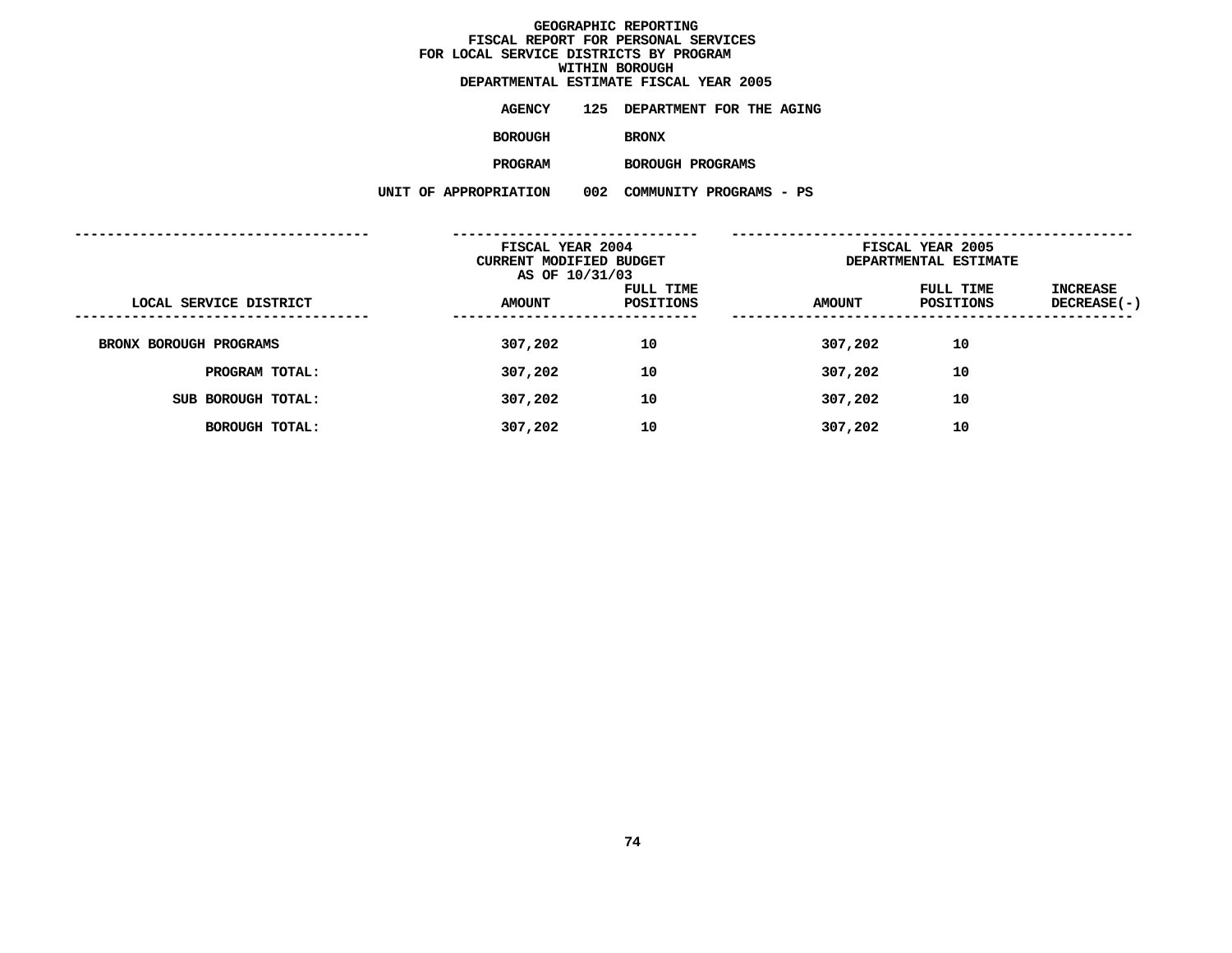|                       |     | DEPARTMENTAL ESTIMATE FISCAL YEAR 2005 |
|-----------------------|-----|----------------------------------------|
| AGENCY                | 125 | DEPARTMENT FOR THE AGING               |
| <b>BOROUGH</b>        |     | <b>BROOKLYN</b>                        |
| <b>PROGRAM</b>        |     | BOROUGH PROGRAMS                       |
| UNIT OF APPROPRIATION | 002 | COMMUNITY PROGRAMS - PS                |
|                       |     |                                        |

|                           | FISCAL YEAR 2004<br>CURRENT MODIFIED BUDGET<br>AS OF 10/31/03 |                        |               | FISCAL YEAR 2005<br>DEPARTMENTAL ESTIMATE |                         |
|---------------------------|---------------------------------------------------------------|------------------------|---------------|-------------------------------------------|-------------------------|
| LOCAL SERVICE DISTRICT    | <b>AMOUNT</b>                                                 | FULL TIME<br>POSITIONS | <b>AMOUNT</b> | FULL TIME<br>POSITIONS                    | INCREASE<br>DECREASE(-) |
| BROOKLYN BOROUGH PROGRAMS | 396,152                                                       | 12                     | 396,152       | 12                                        |                         |
| PROGRAM TOTAL:            | 396,152                                                       | 12                     | 396,152       | 12                                        |                         |
| SUB BOROUGH TOTAL:        | 396,152                                                       | 12                     | 396,152       | 12                                        |                         |
| BOROUGH TOTAL:            | 396,152                                                       | 12                     | 396,152       | 12                                        |                         |
|                           |                                                               |                        |               |                                           |                         |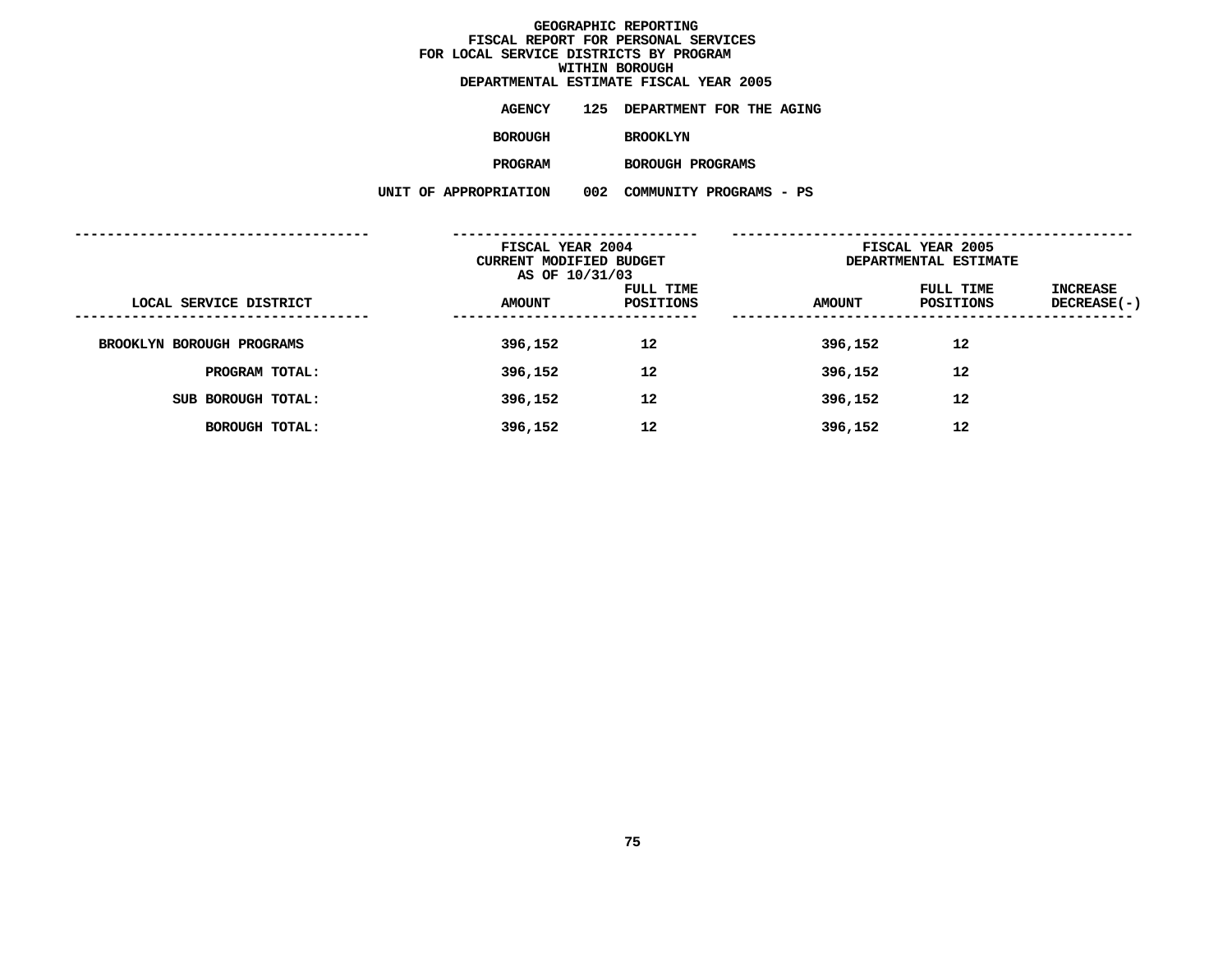|                       |     | DEPARTMENTAL ESTIMATE FISCAL YEAR 2005 |
|-----------------------|-----|----------------------------------------|
| AGENCY                | 125 | DEPARTMENT FOR THE AGING               |
| <b>BOROUGH</b>        |     | <b>MANHATTAN</b>                       |
| <b>PROGRAM</b>        |     | BOROUGH PROGRAMS                       |
| UNIT OF APPROPRIATION | 002 | COMMUNITY PROGRAMS - PS                |
|                       |     |                                        |

| <b>AMOUNT</b> | <b>FULL TIME</b><br>POSITIONS | <b>AMOUNT</b>                                                 | FULL TIME<br>POSITIONS | INCREASE<br>DECREASE(-)                   |
|---------------|-------------------------------|---------------------------------------------------------------|------------------------|-------------------------------------------|
| 481,768       | 13                            | 481,768                                                       | 13                     |                                           |
| 481,768       | 13                            | 481,768                                                       | 13                     |                                           |
| 481,768       | 13                            | 481,768                                                       | 13                     |                                           |
| 481,768       | 13                            | 481,768                                                       | 13                     |                                           |
|               |                               | FISCAL YEAR 2004<br>CURRENT MODIFIED BUDGET<br>AS OF 10/31/03 |                        | FISCAL YEAR 2005<br>DEPARTMENTAL ESTIMATE |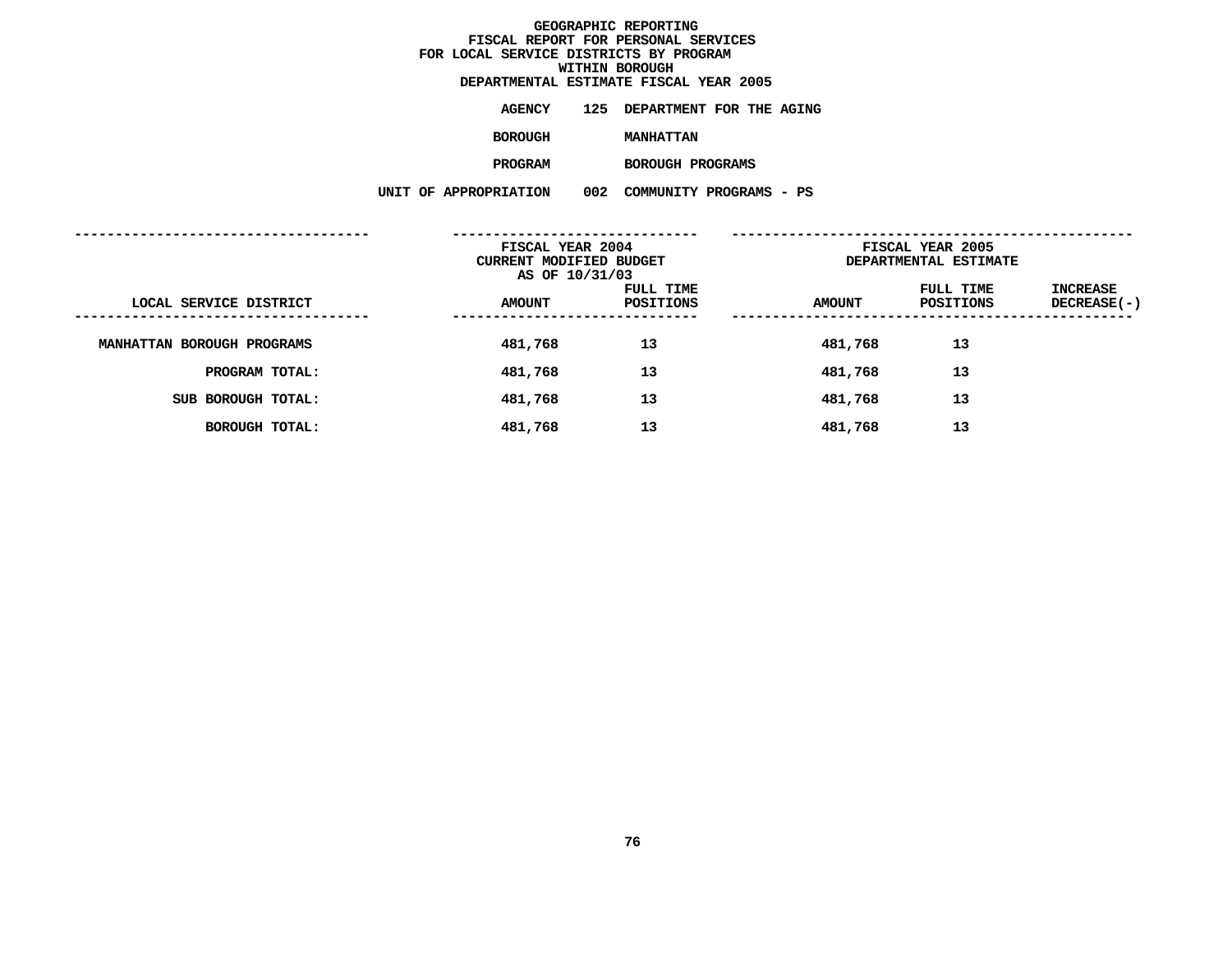|                       |     | DEPARTMENTAL ESTIMATE FISCAL YEAR 2005 |
|-----------------------|-----|----------------------------------------|
| <b>AGENCY</b>         | 125 | DEPARTMENT FOR THE AGING               |
| <b>BOROUGH</b>        |     | <b>QUEENS</b>                          |
| <b>PROGRAM</b>        |     | BOROUGH PROGRAMS                       |
| UNIT OF APPROPRIATION | 002 | COMMUNITY PROGRAMS - PS                |
|                       |     |                                        |

|                                | FISCAL YEAR 2004<br>CURRENT MODIFIED BUDGET<br>AS OF 10/31/03 |                        |               | FISCAL YEAR 2005<br>DEPARTMENTAL ESTIMATE |                                        |
|--------------------------------|---------------------------------------------------------------|------------------------|---------------|-------------------------------------------|----------------------------------------|
| LOCAL SERVICE DISTRICT         | <b>AMOUNT</b>                                                 | FULL TIME<br>POSITIONS | <b>AMOUNT</b> | FULL TIME<br>POSITIONS                    | INCREASE<br>DECREASE(-)<br>----------- |
| <b>QUEENS BOROUGH PROGRAMS</b> | 430,766                                                       | 11                     | 430,766       | 11                                        |                                        |
| PROGRAM TOTAL:                 | 430,766                                                       | 11                     | 430,766       | 11                                        |                                        |
| SUB BOROUGH TOTAL:             | 430,766                                                       | 11                     | 430,766       | 11                                        |                                        |
| BOROUGH TOTAL:                 | 430,766                                                       | 11                     | 430,766       | 11                                        |                                        |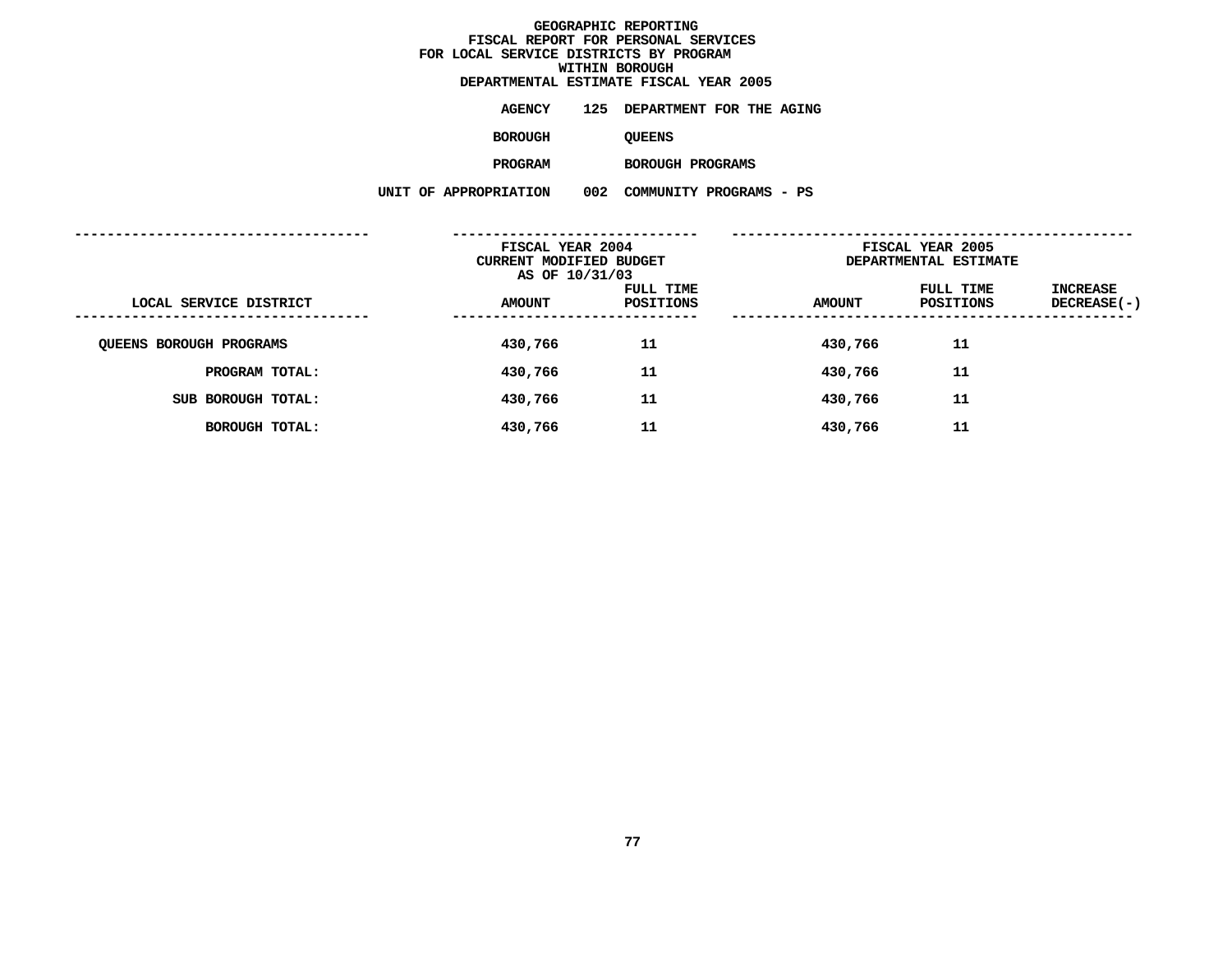| DEPARTMENTAL ESTIMATE FISCAL YEAR 2005 |     |                              |  |
|----------------------------------------|-----|------------------------------|--|
| AGENCY                                 |     | 125 DEPARTMENT FOR THE AGING |  |
| BOROUGH                                |     | STATEN ISLAND                |  |
| <b>PROGRAM</b>                         |     | BOROUGH PROGRAMS             |  |
| UNIT OF APPROPRIATION                  | 002 | COMMUNITY PROGRAMS - PS      |  |
|                                        |     |                              |  |

|                                | FISCAL YEAR 2004<br>CURRENT MODIFIED BUDGET<br>AS OF 10/31/03 |                        |               | FISCAL YEAR 2005<br>DEPARTMENTAL ESTIMATE |                         |
|--------------------------------|---------------------------------------------------------------|------------------------|---------------|-------------------------------------------|-------------------------|
| LOCAL SERVICE DISTRICT         | <b>AMOUNT</b>                                                 | FULL TIME<br>POSITIONS | <b>AMOUNT</b> | FULL TIME<br>POSITIONS                    | INCREASE<br>DECREASE(-) |
| STATEN ISLAND BOROUGH PROGRAMS | 196,691                                                       | 7                      | 196,691       | 7                                         |                         |
| PROGRAM TOTAL:                 | 196,691                                                       | 7                      | 196,691       | 7                                         |                         |
| SUB BOROUGH TOTAL:             | 196,691                                                       | 7                      | 196,691       | 7                                         |                         |
| BOROUGH TOTAL:                 | 196,691                                                       | 7                      | 196,691       | 7                                         |                         |
|                                |                                                               |                        |               |                                           |                         |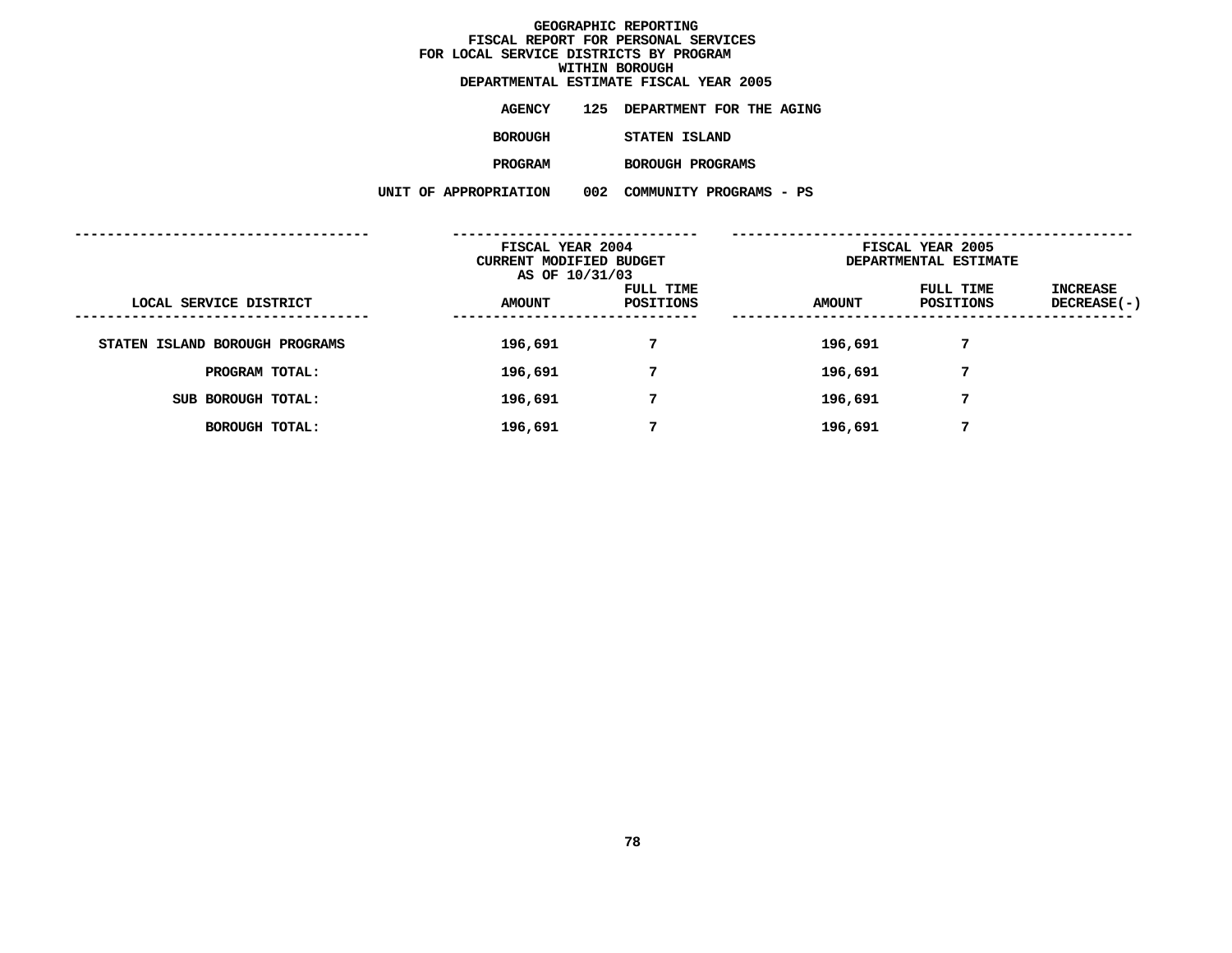### **GEOGRAPHICC REPORTING<br>PERSONAL S<br>ICTS BY PRO FISCAL REPORT FOR PERSONAL SERVICES FOR LOCAL SERVICE DISTRICTS BY PROGRAM WITHIN**

## WITHIN BOROUGH<br>D<mark>EPARTMENTAL ESTIMATE FISC</mark>

# **ESTIMATE FISCAL YEAR <sup>2005</sup> AGENCY <sup>125</sup> DEPARTMENT FOR THE AGING**

|                                            | FISCAL YEAR 2004<br>CURRENT MODIFIED BUDGET<br>AS OF 10/31/03 |                        |               | FISCAL YEAR 2005<br>DEPARTMENTAL ESTIMATE |                                  |
|--------------------------------------------|---------------------------------------------------------------|------------------------|---------------|-------------------------------------------|----------------------------------|
| LOCAL SERVICE DISTRICT                     | <b>AMOUNT</b><br>-------------------                          | FULL TIME<br>POSITIONS | <b>AMOUNT</b> | FULL TIME<br>POSITIONS                    | <b>INCREASE</b><br>$DECREASE(-)$ |
| AGENCY TOTAL:<br>ALL PROGRAMS ALL BOROUGHS | 1,812,579                                                     | 53                     | 1,812,579     | 53                                        |                                  |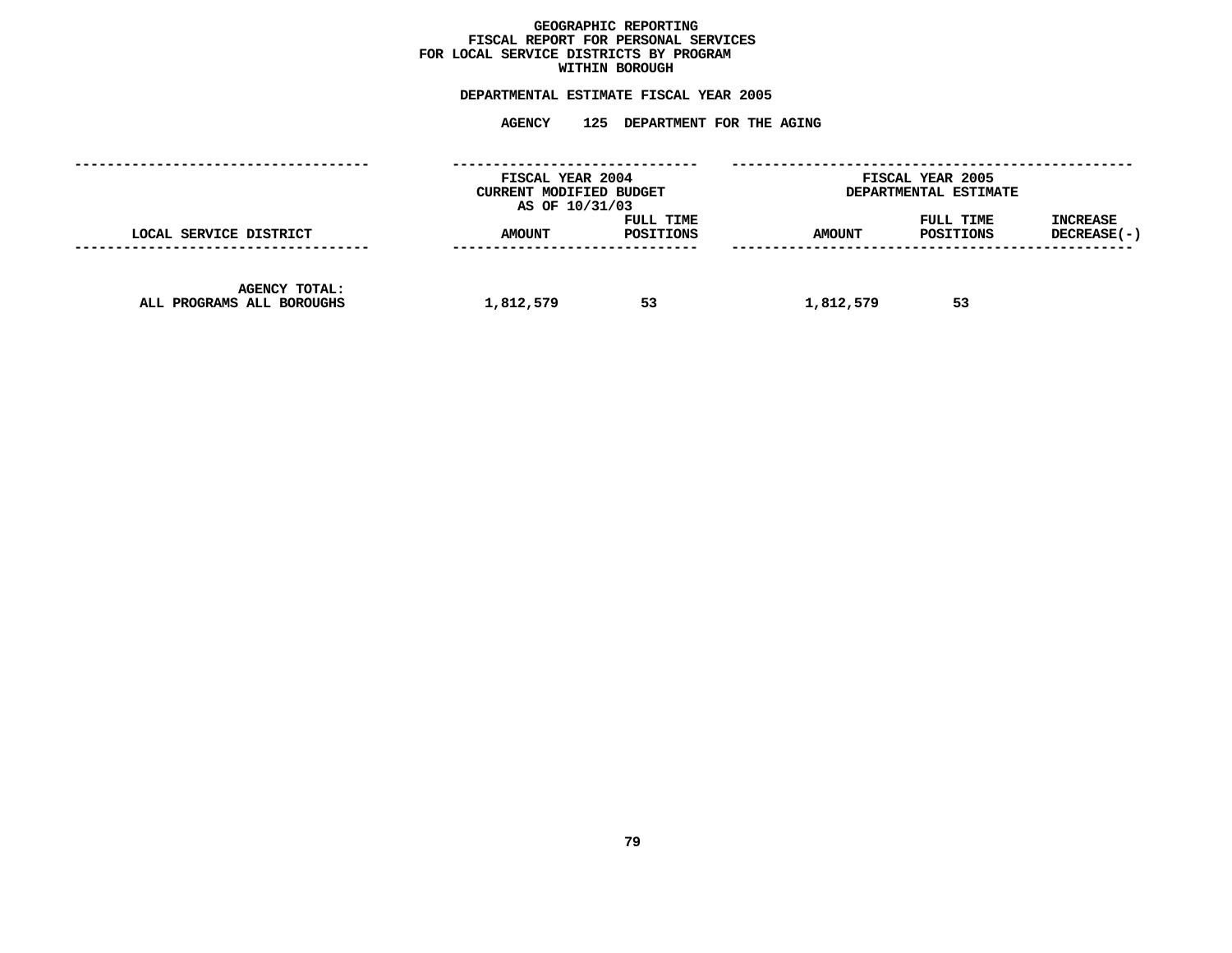## **PS UNITS OF APPROPRIATION DEPARTMENTAL**

|                                                            |                | DEPARTMENTAL ESTIMATE FISCAL YEAR 2005      |                                           |                                 |
|------------------------------------------------------------|----------------|---------------------------------------------|-------------------------------------------|---------------------------------|
|                                                            | <b>AGENCY:</b> | 125 DEPARTMENT FOR THE AGING                |                                           |                                 |
|                                                            |                | -------------------                         |                                           |                                 |
|                                                            |                | FISCAL YEAR 2004<br>CURRENT MODIFIED BUDGET | FISCAL YEAR 2005<br>DEPARTMENTAL ESTIMATE |                                 |
| UNIT OF APPROPRIATION                                      |                | AS OF 10/31/03                              | <b>AMOUNT</b>                             | <b>INCREASE</b><br>DECREASE (-) |
| 001 EXECUTIVE & ADMIN MGMT - PS                            |                |                                             |                                           |                                 |
| REGULAR GROSS<br><b>OTHER</b>                              |                |                                             |                                           |                                 |
| TOTAL REPORTED GEOGRAPHICALLY                              |                |                                             |                                           |                                 |
| NOT REPORTED GEOGRAPHICALLY                                |                | 5,791,552                                   | 5,531,552                                 | $260,000 -$                     |
| FINANCIAL PLAN SAVINGS                                     |                | $950,000 -$                                 | 950,000-                                  |                                 |
| <b>APPROPRIATION</b>                                       |                | 4,841,552                                   | 4,581,552                                 | $260,000 -$                     |
| <b>FUNDING</b>                                             |                |                                             |                                           |                                 |
| <b>CITY</b><br>OTHER CATEGORICAL<br>CAPITAL FUNDS - I.F.A. | $\ddot{\cdot}$ | 3,546,404                                   | 3,271,404                                 | $275,000 -$                     |
| <b>STATE</b><br>FEDERAL - JTPA                             |                | 217,105                                     | 224,933                                   | 7,828                           |
| FEDERAL - C.D.<br>FEDERAL - OTHER<br>INTRA-CITY SALES      |                | 97,344<br>980,699                           | 112,344<br>972,871                        | 15,000<br>7,828-                |
|                                                            |                |                                             |                                           |                                 |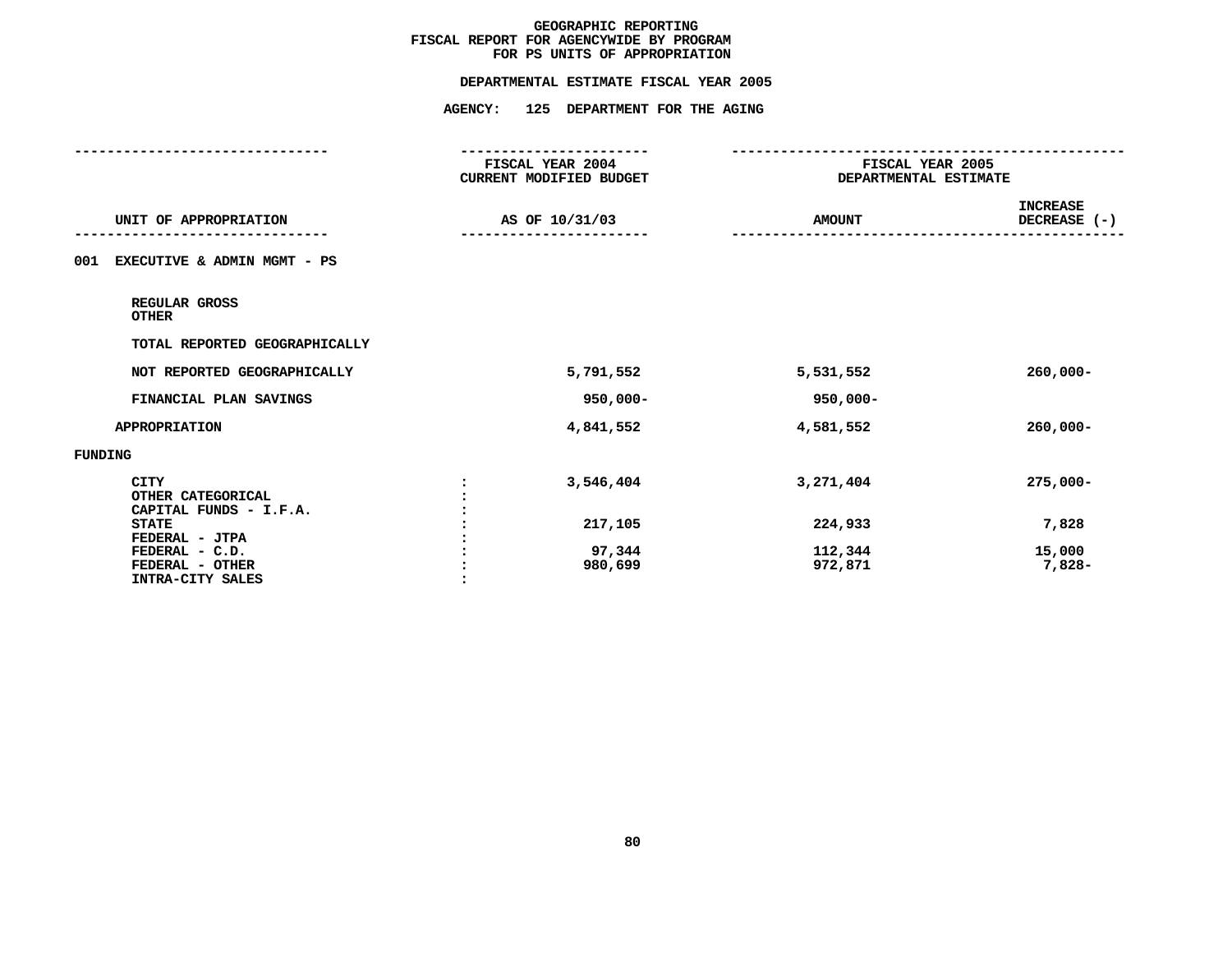## **PS UNITS OF APPROPRIATION DEPARTMENTAL**

# **ESTIMATE FISCAL YEAR <sup>2005</sup> AGENCY: <sup>125</sup> DEPARTMENT FOR THE AGING**

| .                                                          |                                                    |                                           |                                 |  |
|------------------------------------------------------------|----------------------------------------------------|-------------------------------------------|---------------------------------|--|
|                                                            | FISCAL YEAR 2004<br><b>CURRENT MODIFIED BUDGET</b> | FISCAL YEAR 2005<br>DEPARTMENTAL ESTIMATE |                                 |  |
| UNIT OF APPROPRIATION                                      | AS OF 10/31/03                                     | <b>AMOUNT</b>                             | <b>INCREASE</b><br>DECREASE (-) |  |
| 002<br>COMMUNITY PROGRAMS - PS                             |                                                    |                                           |                                 |  |
| REGULAR GROSS<br><b>OTHER</b>                              | 1,806,962<br>5,617                                 | 1,806,962<br>5,617                        |                                 |  |
| TOTAL REPORTED GEOGRAPHICALLY                              | 1,812,579                                          | 1,812,579                                 |                                 |  |
| NOT REPORTED GEOGRAPHICALLY                                | 14, 165, 045                                       | 13,040,922                                | 1,124,123-                      |  |
| FINANCIAL PLAN SAVINGS                                     | 3,563,322-                                         | 3,563,322-                                |                                 |  |
| <b>APPROPRIATION</b>                                       | 12,414,302                                         | 11,290,179                                | 1,124,123-                      |  |
| <b>FUNDING</b>                                             |                                                    |                                           |                                 |  |
| <b>CITY</b><br>OTHER CATEGORICAL<br>CAPITAL FUNDS - I.F.A. | 55,458                                             | $169,542-$                                | $225,000 -$                     |  |
| <b>STATE</b><br>FEDERAL - JTPA<br>FEDERAL - C.D.           | 1,726,253                                          | 1,315,489                                 | 410,764-                        |  |
| FEDERAL - OTHER<br>INTRA-CITY SALES                        | 9,761,091<br>871,500                               | 9,973,057<br>171,175                      | 211,966<br>$700, 325 -$         |  |
|                                                            |                                                    |                                           |                                 |  |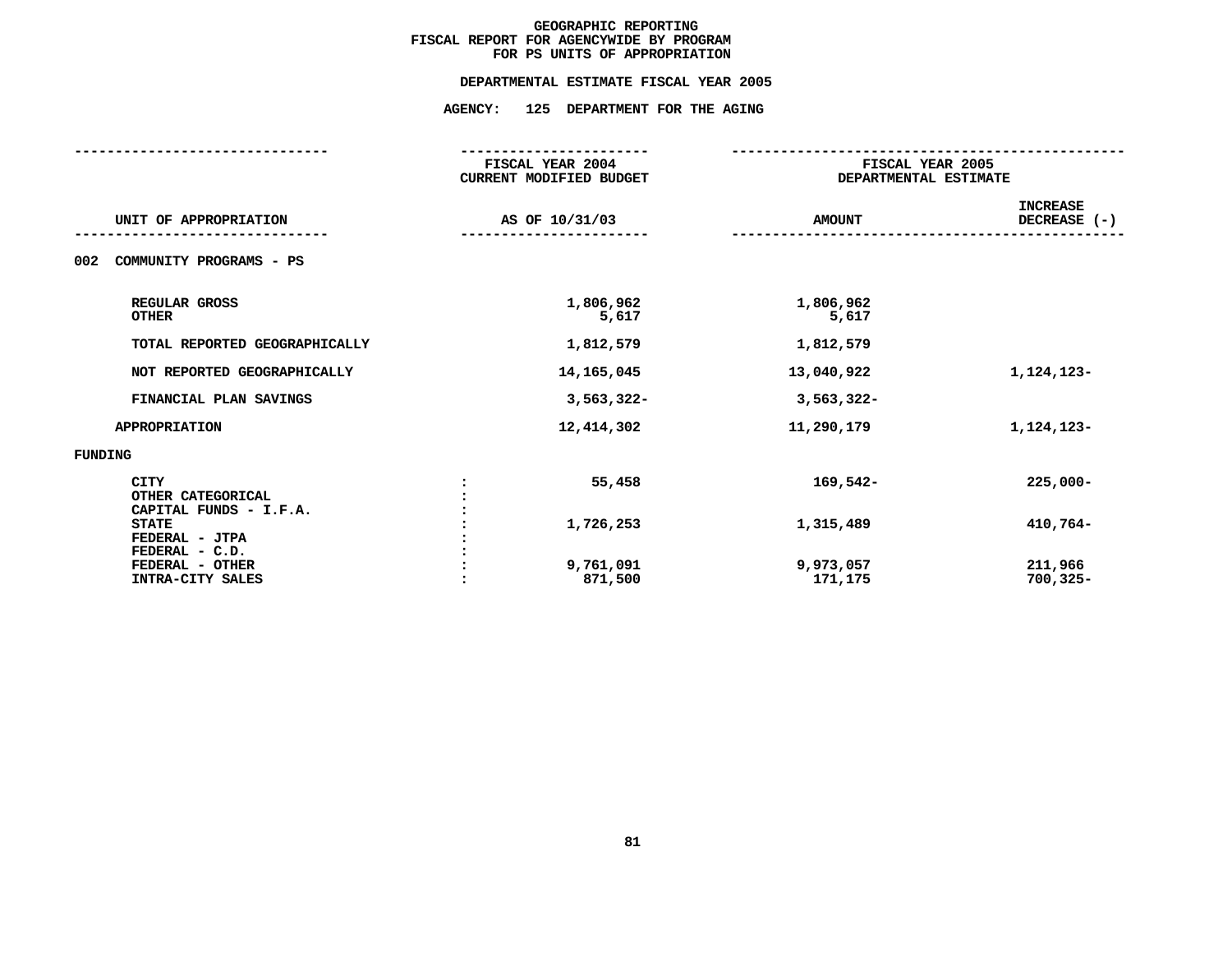## **OTPS UNITS OF APPROPRIATION DEPARTMENTAL**

# **ESTIMATE FISCAL YEAR <sup>2005</sup> AGENCY: <sup>125</sup> DEPARTMENT FOR THE AGING**

|                                                                            | FISCAL YEAR 2004<br><b>CURRENT MODIFIED BUDGET</b> | FISCAL YEAR 2005<br>DEPARTMENTAL ESTIMATE |                                    |
|----------------------------------------------------------------------------|----------------------------------------------------|-------------------------------------------|------------------------------------|
| UNIT OF APPROPRIATION                                                      | AS OF 10/31/03                                     | <b>AMOUNT</b>                             | <b>INCREASE</b><br>DECREASE (-)    |
| COMMUNITY PROGRAMS - OTPS<br>003                                           |                                                    |                                           |                                    |
| TOTAL REPORTED GEOGRAPHICALLY                                              | 730,000                                            | 730,000                                   |                                    |
| NOT REPORTED GEOGRAPHICALLY                                                | 197,178,821                                        | 181, 185, 886                             | 15,992,935-                        |
| FINANCIAL PLAN SAVINGS                                                     | $730,000 -$                                        | $730,000 -$                               |                                    |
| <b>APPROPRIATION</b>                                                       | 197,178,821                                        | 181, 185, 886                             | 15,992,935-                        |
| FUNDING                                                                    |                                                    |                                           |                                    |
| <b>CITY</b><br>OTHER CATEGORICAL<br>CAPITAL FUNDS - I.F.A.<br><b>STATE</b> | 76,826,434<br>29,400,000<br>18,107,828             | 64,663,718<br>29,400,000<br>18,040,128    | 12, 162, 716-<br>$67,700 -$        |
| FEDERAL - JTPA<br>FEDERAL - C.D.<br>FEDERAL - OTHER<br>INTRA-CITY SALES    | 6,891,575<br>65,353,309<br>599,675                 | 4,362,000<br>64,420,040<br>300,000        | 2,529,575-<br>933,269-<br>299,675- |
|                                                                            |                                                    |                                           |                                    |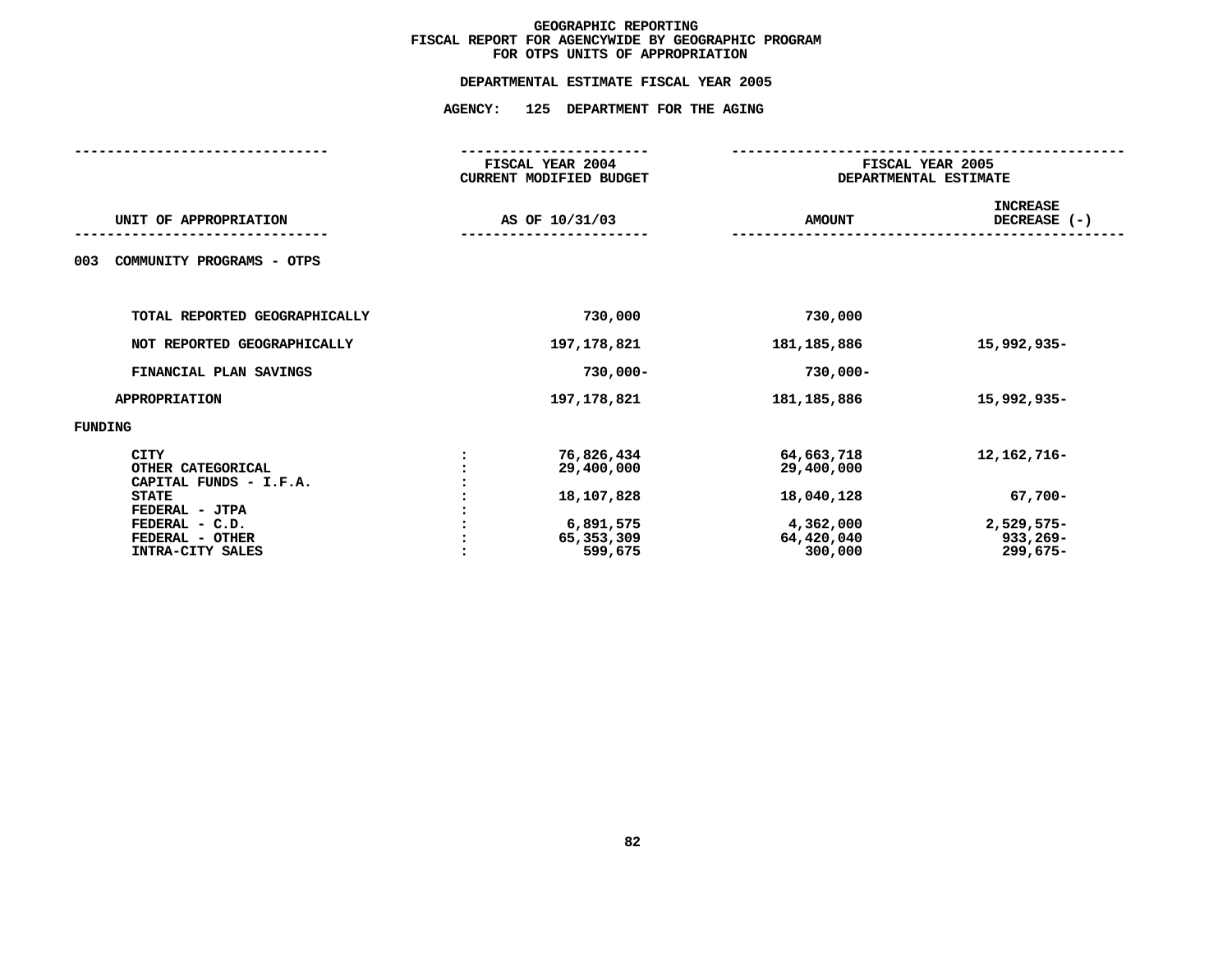## **OTPS UNITS OF APPROPRIATION DEPARTMENTAL**

# **ESTIMATE FISCAL YEAR <sup>2005</sup> AGENCY: <sup>125</sup> DEPARTMENT FOR THE AGING**

|                                                                     | FISCAL YEAR 2004<br><b>CURRENT MODIFIED BUDGET</b> | FISCAL YEAR 2005<br>DEPARTMENTAL ESTIMATE |                          |  |
|---------------------------------------------------------------------|----------------------------------------------------|-------------------------------------------|--------------------------|--|
| UNIT OF APPROPRIATION                                               | AS OF 10/31/03                                     | <b>AMOUNT</b>                             | INCREASE<br>DECREASE (-) |  |
| EXECUTIVE & ADMIN MGMT-OTPS<br>004                                  |                                                    |                                           |                          |  |
| TOTAL REPORTED GEOGRAPHICALLY                                       |                                                    |                                           |                          |  |
| NOT REPORTED GEOGRAPHICALLY                                         | 2,315,088                                          | 2,219,186                                 | $95,902 -$               |  |
| FINANCIAL PLAN SAVINGS                                              |                                                    |                                           |                          |  |
| <b>APPROPRIATION</b>                                                | 2,315,088                                          | 2,219,186                                 | $95,902 -$               |  |
| FUNDING                                                             |                                                    |                                           |                          |  |
| CITY<br>OTHER CATEGORICAL<br>CAPITAL FUNDS - I.F.A.<br><b>STATE</b> | 2,059,428<br>13,510                                | 2,059,428<br>28,567                       | 15,057                   |  |
| FEDERAL - JTPA<br>FEDERAL - C.D.<br>FEDERAL - OTHER                 | 240,900                                            | 129,941                                   | 110,959-                 |  |
| INTRA-CITY SALES                                                    | 1,250                                              | 1,250                                     |                          |  |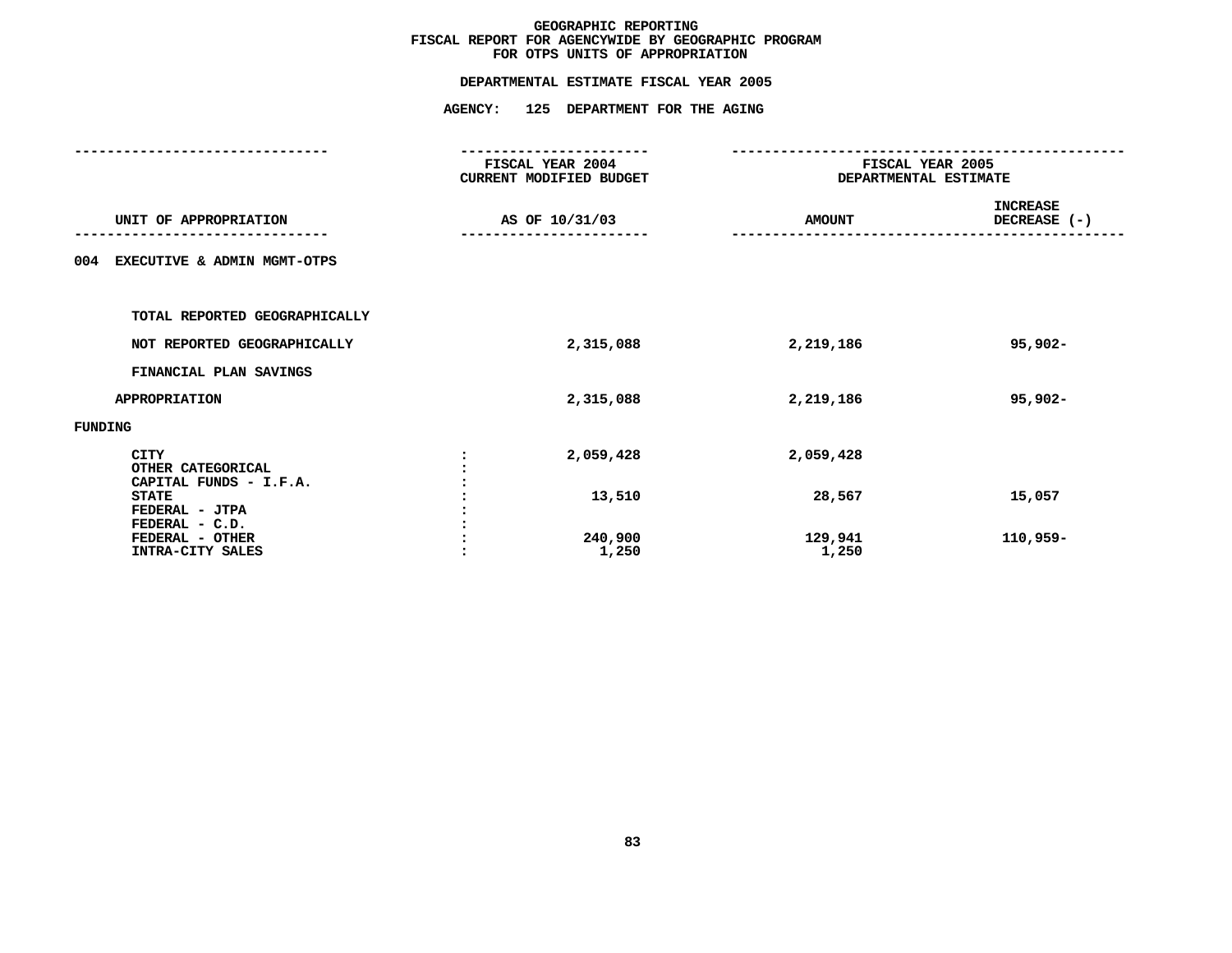### **GEOGRAPHICC REPORTING<br>ENCYWIDE SU<br>-----------FISCAL**

# **REPORT AGENCYWIDE SUMMARY DEPARTMENTAL ESTIMATE FISCAL YEAR <sup>2005</sup>**

## **AGENCY: <sup>125</sup> DEPARTMENT FOR THE AGING**

|                                                              | FISCAL YEAR 2004<br>CURRENT MODIFIED BUDGET | FISCAL YEAR 2005<br>DEPARTMENTAL ESTIMATE |                                 |  |  |
|--------------------------------------------------------------|---------------------------------------------|-------------------------------------------|---------------------------------|--|--|
| UNIT OF APPROPRIATION                                        | AS OF 10/31/03                              | <b>AMOUNT</b>                             | <b>INCREASE</b><br>DECREASE (-) |  |  |
| PS APPROPRIATIONS                                            |                                             |                                           |                                 |  |  |
| REGULAR GROSS<br><b>OTHER</b>                                | 1,806,962<br>5,617                          | 1,806,962<br>5,617                        |                                 |  |  |
| TOTAL REPORTED GEOGRAPHICALLY<br>NOT REPORTED GEOGRAPHICALLY | 1,812,579<br>19,956,597                     | 1,812,579<br>18,572,474                   | 1,384,123-                      |  |  |
| OTPS APPROPRIATIONS                                          |                                             |                                           |                                 |  |  |
| TOTAL REPORTED GEOGRAPHICALLY                                | 730,000                                     | 730,000                                   |                                 |  |  |
| NOT REPORTED GEOGRAPHICALLY                                  | 199,493,909                                 | 183,405,072                               | 16,088,837-                     |  |  |
| FINANCIAL PLAN SAVINGS                                       | $5,243,322-$                                | 5,243,322-                                |                                 |  |  |
| <b>APPROPRIATIONS</b>                                        | 216,749,763                                 | 199,276,803                               | 17,472,960-                     |  |  |
| <b>FUNDING</b>                                               |                                             |                                           |                                 |  |  |
| <b>CITY</b>                                                  | 82,487,724                                  | 69,825,008                                | 12,662,716-                     |  |  |
| OTHER CATEGORICAL                                            | 29,400,000                                  | 29,400,000                                |                                 |  |  |
| CAPITAL FUNDS - I.F.A.                                       |                                             |                                           |                                 |  |  |
| <b>STATE</b>                                                 | 20,064,696                                  | 19,609,117                                | 455,579-                        |  |  |
| FEDERAL - JTPA                                               |                                             |                                           |                                 |  |  |
| FEDERAL - C.D.                                               | 6,988,919                                   | 4,474,344                                 | 2,514,575-                      |  |  |
| FEDERAL - OTHER                                              | 76,335,999                                  | 75,495,909                                | 840,090-                        |  |  |
| INTRA-CITY SALES                                             | 1,472,425                                   | 472,425                                   | $1,000,000 -$                   |  |  |
|                                                              |                                             |                                           |                                 |  |  |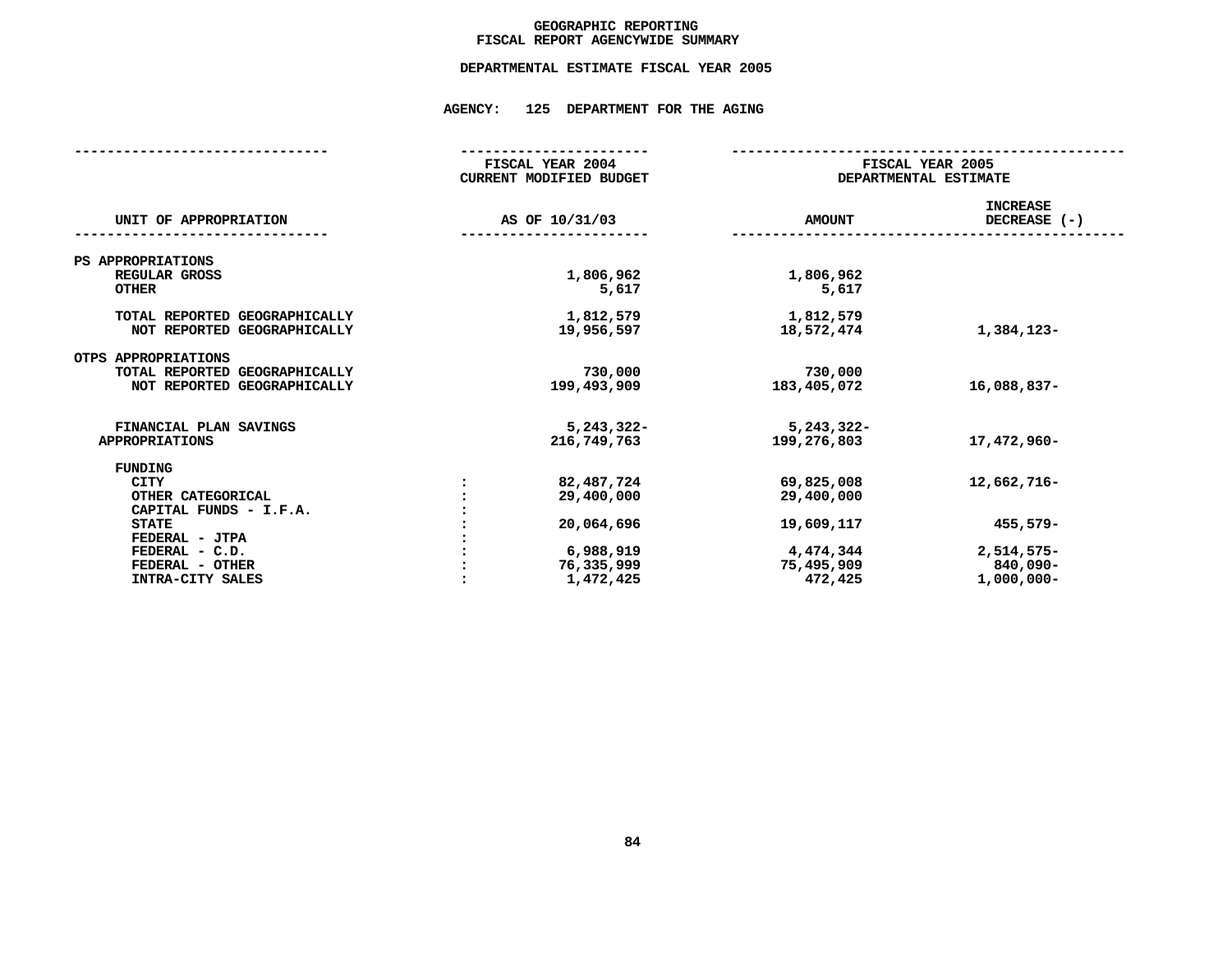## **PS UNITS OF APPROPRIATION DEPARTMENTAL**

|                                        |                      | DEPARTMENTAL ESTIMATE FISCAL YEAR 2005             |                                           |                                 |
|----------------------------------------|----------------------|----------------------------------------------------|-------------------------------------------|---------------------------------|
|                                        | <b>AGENCY:</b>       | 126 DEPARTMENT OF CULTURAL AFFAIRS                 |                                           |                                 |
|                                        |                      |                                                    |                                           |                                 |
|                                        |                      | <b>FISCAL YEAR 2004</b><br>CURRENT MODIFIED BUDGET | FISCAL YEAR 2005<br>DEPARTMENTAL ESTIMATE |                                 |
| UNIT OF APPROPRIATION                  |                      | AS OF 10/31/03                                     | <b>AMOUNT</b>                             | <b>INCREASE</b><br>DECREASE (-) |
| 001 OFFICE OF COMMISSIONER-PS          |                      |                                                    |                                           |                                 |
| REGULAR GROSS<br><b>OTHER</b>          |                      |                                                    |                                           |                                 |
| TOTAL REPORTED GEOGRAPHICALLY          |                      |                                                    |                                           |                                 |
| NOT REPORTED GEOGRAPHICALLY            |                      | 2,477,002                                          | 2,370,915                                 | $106,087-$                      |
| FINANCIAL PLAN SAVINGS                 |                      | 2                                                  | 2                                         |                                 |
| <b>APPROPRIATION</b>                   |                      | 2,477,004                                          | 2,370,917                                 | $106,087-$                      |
| <b>FUNDING</b>                         |                      |                                                    |                                           |                                 |
| <b>CITY</b><br>OTHER CATEGORICAL       | $\ddot{\phantom{a}}$ | 2,036,429<br>120,000                               | 2,037,029                                 | 600<br>$120,000 -$              |
| CAPITAL FUNDS - I.F.A.<br><b>STATE</b> |                      | 41,200                                             | 54,513                                    | 13,313                          |
| FEDERAL - JTPA<br>FEDERAL - C.D.       |                      | 99,375                                             | 99,375                                    |                                 |
| FEDERAL - OTHER                        |                      |                                                    |                                           |                                 |
| INTRA-CITY SALES                       |                      | 180,000                                            | 180,000                                   |                                 |
|                                        |                      |                                                    |                                           |                                 |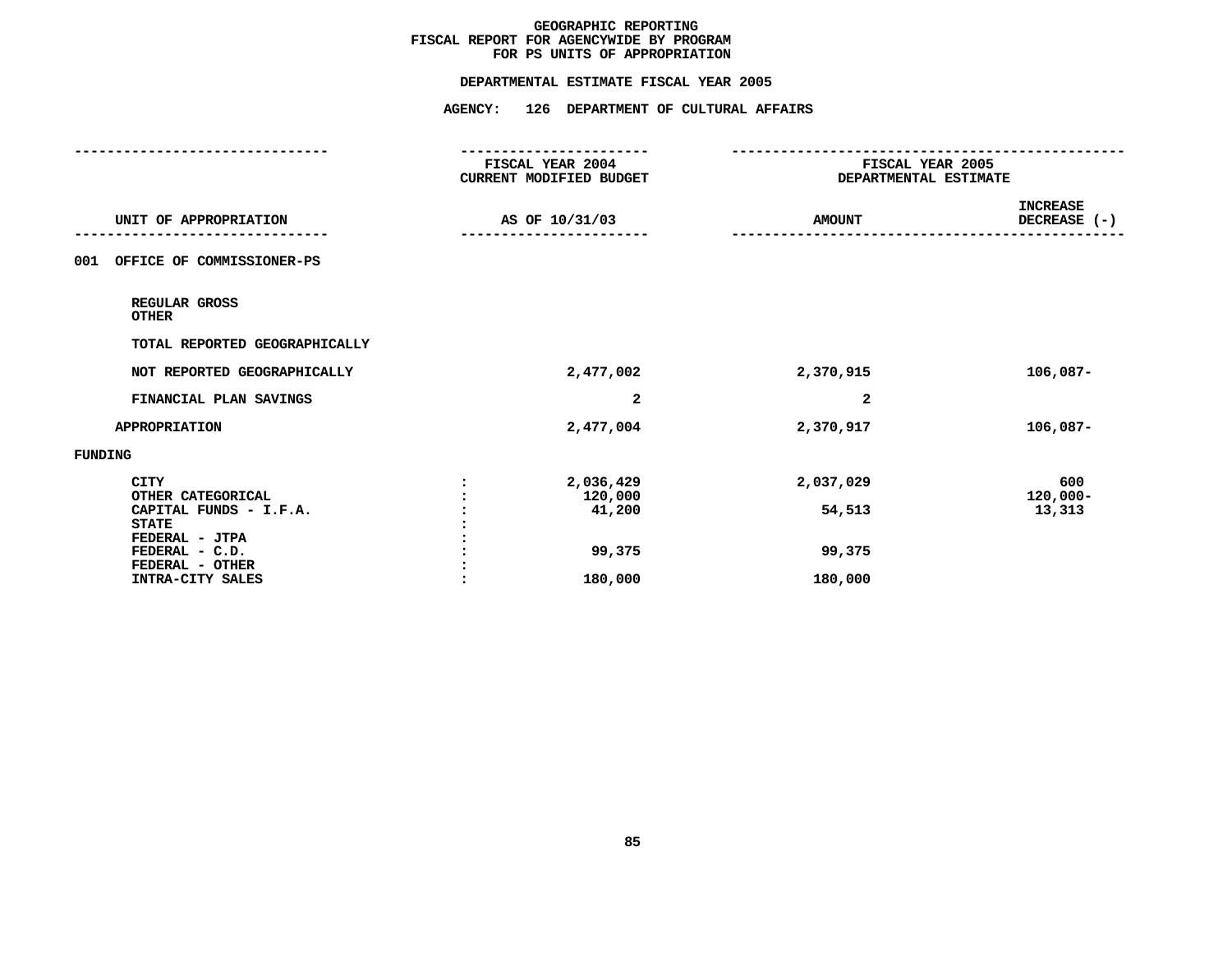## **OTPS UNITS OF APPROPRIATION DEPARTMENTAL**

|                                                                                                                                                       | DEPARTMENTAL ESTIMATE FISCAL YEAR 2005                                    |                                           |                                 |
|-------------------------------------------------------------------------------------------------------------------------------------------------------|---------------------------------------------------------------------------|-------------------------------------------|---------------------------------|
|                                                                                                                                                       | AGENCY: 126 DEPARTMENT OF CULTURAL AFFAIRS                                |                                           |                                 |
|                                                                                                                                                       | -------------------<br><b>FISCAL YEAR 2004</b><br>CURRENT MODIFIED BUDGET | FISCAL YEAR 2005<br>DEPARTMENTAL ESTIMATE |                                 |
| UNIT OF APPROPRIATION                                                                                                                                 | AS OF 10/31/03                                                            | <b>AMOUNT</b>                             | <b>INCREASE</b><br>DECREASE (-) |
| 002 OFFICE OF COMMISSIONER - OTPS                                                                                                                     |                                                                           |                                           |                                 |
| TOTAL REPORTED GEOGRAPHICALLY                                                                                                                         |                                                                           |                                           |                                 |
| NOT REPORTED GEOGRAPHICALLY                                                                                                                           | 1,203,823                                                                 | 1,203,823                                 |                                 |
| FINANCIAL PLAN SAVINGS                                                                                                                                |                                                                           |                                           |                                 |
| <b>APPROPRIATION</b>                                                                                                                                  | 1,203,823                                                                 | 1,203,823                                 |                                 |
| <b>FUNDING</b>                                                                                                                                        |                                                                           |                                           |                                 |
| <b>CITY</b><br>OTHER CATEGORICAL<br>CAPITAL FUNDS - I.F.A.<br><b>STATE</b><br>FEDERAL - JTPA<br>FEDERAL - C.D.<br>FEDERAL - OTHER<br>INTRA-CITY SALES | 1,203,823                                                                 | 1,203,823                                 |                                 |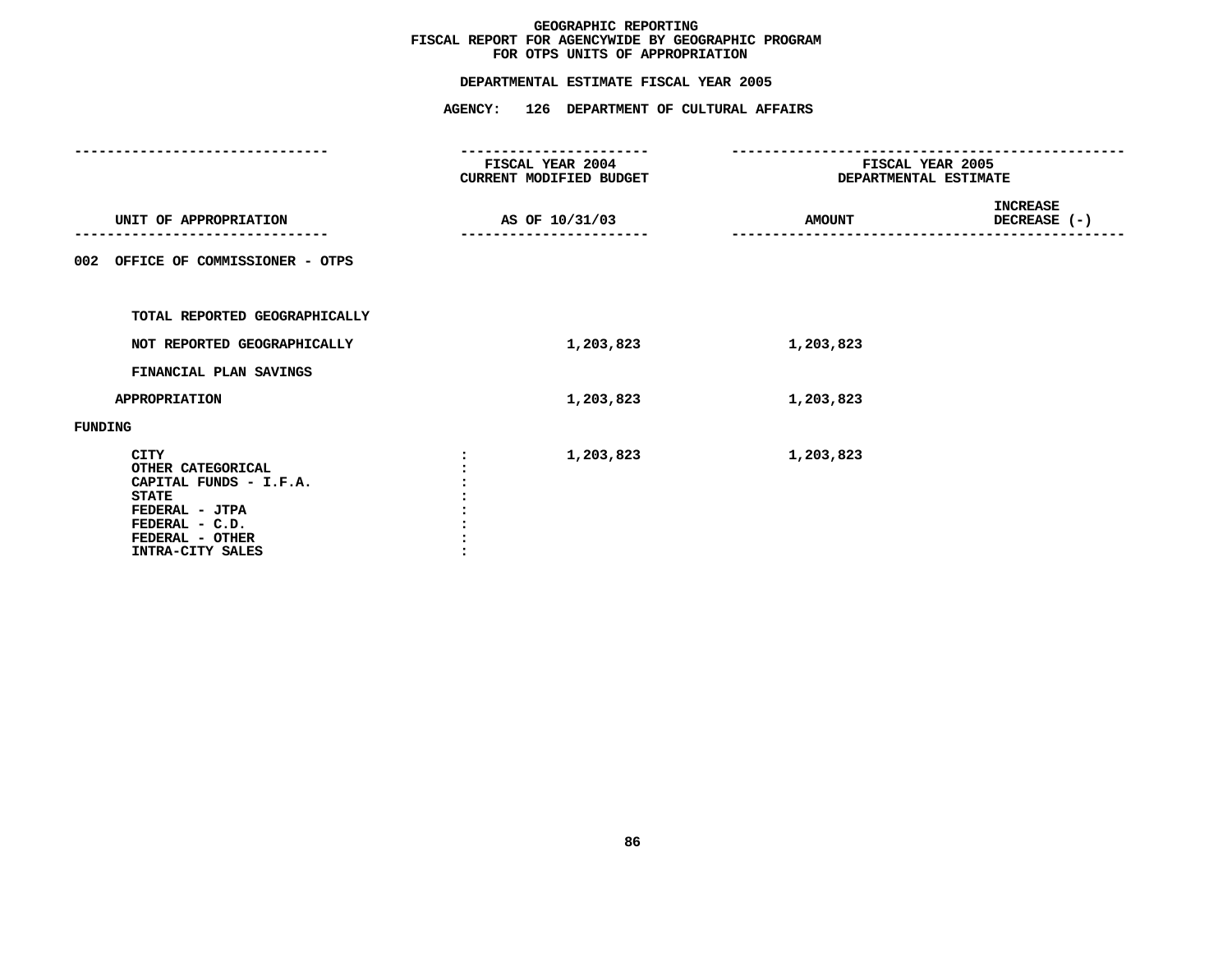## **OTPS UNITS OF APPROPRIATION DEPARTMENTAL**

|                                                                                                                                                       | FISCAL YEAR 2004<br>CURRENT MODIFIED BUDGET | FISCAL YEAR 2005<br>DEPARTMENTAL ESTIMATE |                                     |
|-------------------------------------------------------------------------------------------------------------------------------------------------------|---------------------------------------------|-------------------------------------------|-------------------------------------|
| UNIT OF APPROPRIATION                                                                                                                                 | AS OF 10/31/03                              | <b>AMOUNT</b>                             | <b>INCREASE</b><br>DECREASE (-)     |
| CULTURAL PROGRAMS<br>003                                                                                                                              |                                             |                                           |                                     |
| TOTAL REPORTED GEOGRAPHICALLY                                                                                                                         | 7,690,690                                   | 5,370,300                                 | $2,320,390 -$                       |
| NOT REPORTED GEOGRAPHICALLY                                                                                                                           | 10,529,419                                  | 5,842,777                                 | 4,686,642-                          |
| FINANCIAL PLAN SAVINGS                                                                                                                                |                                             |                                           |                                     |
| <b>APPROPRIATION</b>                                                                                                                                  | 18,220,109                                  | 11,213,077                                | 7,007,032-                          |
| FUNDING                                                                                                                                               |                                             |                                           |                                     |
| <b>CITY</b><br>OTHER CATEGORICAL<br>CAPITAL FUNDS - I.F.A.<br><b>STATE</b><br>FEDERAL - JTPA<br>FEDERAL - C.D.<br>FEDERAL - OTHER<br>INTRA-CITY SALES | 17,554,763<br>608,834<br>43,012<br>13,500   | 11,061,577<br>138,000<br>13,500           | $6,493,186-$<br>470,834-<br>43,012- |
|                                                                                                                                                       |                                             |                                           |                                     |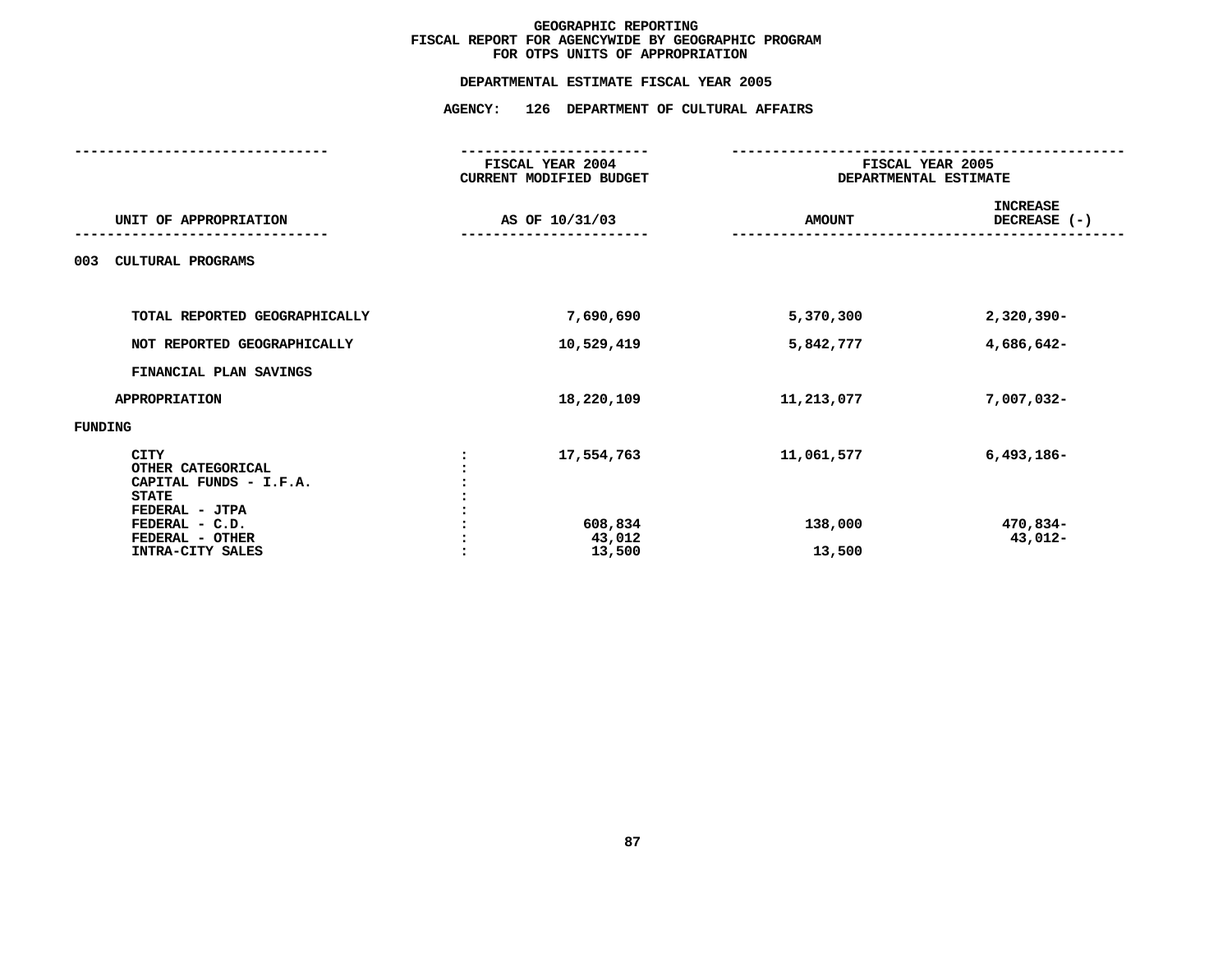## **OTPS UNITS OF APPROPRIATION DEPARTMENTAL**

|                                                                                                                                                       | FISCAL YEAR 2004<br>CURRENT MODIFIED BUDGET | FISCAL YEAR 2005<br>DEPARTMENTAL ESTIMATE |                                 |
|-------------------------------------------------------------------------------------------------------------------------------------------------------|---------------------------------------------|-------------------------------------------|---------------------------------|
| UNIT OF APPROPRIATION                                                                                                                                 | AS OF 10/31/03                              | <b>AMOUNT</b>                             | <b>INCREASE</b><br>DECREASE (-) |
| 004 METROPOLITAN MUSEUM OF ART                                                                                                                        |                                             |                                           |                                 |
| TOTAL REPORTED GEOGRAPHICALLY<br>NOT REPORTED GEOGRAPHICALLY                                                                                          | 20,442,807                                  | 17,558,160                                | 2,884,647-                      |
| FINANCIAL PLAN SAVINGS                                                                                                                                | 1                                           | 1                                         |                                 |
| <b>APPROPRIATION</b>                                                                                                                                  | 20,442,808                                  | 17,558,161                                | 2,884,647-                      |
| <b>FUNDING</b>                                                                                                                                        |                                             |                                           |                                 |
| <b>CITY</b><br>OTHER CATEGORICAL<br>CAPITAL FUNDS - I.F.A.<br><b>STATE</b><br>FEDERAL - JTPA<br>FEDERAL - C.D.<br>FEDERAL - OTHER<br>INTRA-CITY SALES | 20,442,808                                  | 17,558,161                                | 2,884,647-                      |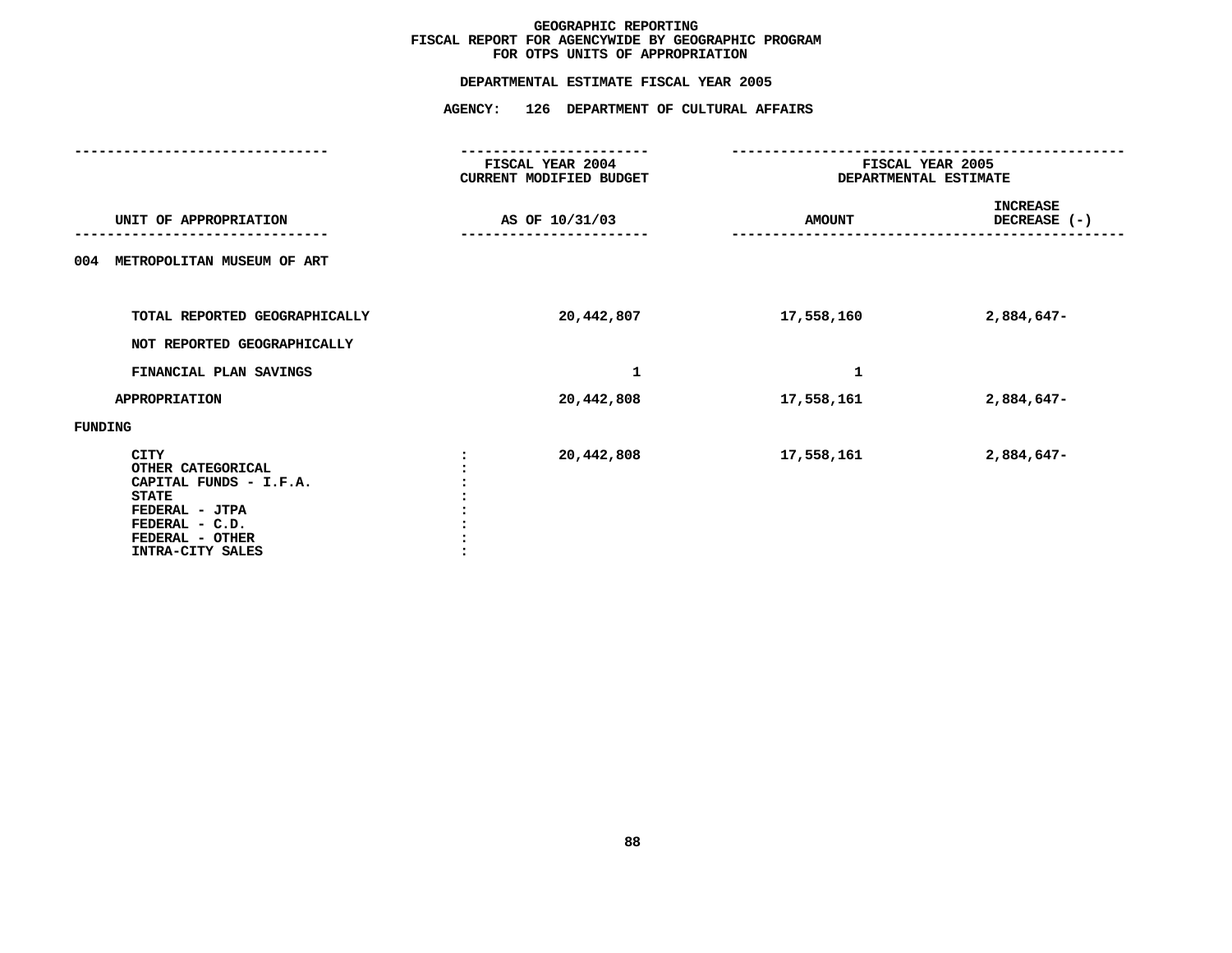## **OTPS UNITS OF APPROPRIATION DEPARTMENTAL**

|         |                                                                                                                                                       | FISCAL YEAR 2004<br>CURRENT MODIFIED BUDGET | FISCAL YEAR 2005<br>DEPARTMENTAL ESTIMATE |                                 |
|---------|-------------------------------------------------------------------------------------------------------------------------------------------------------|---------------------------------------------|-------------------------------------------|---------------------------------|
|         | UNIT OF APPROPRIATION                                                                                                                                 | AS OF 10/31/03                              | <b>AMOUNT</b>                             | <b>INCREASE</b><br>DECREASE (-) |
|         | 005 NY BOTANICAL GARDEN                                                                                                                               |                                             |                                           |                                 |
|         | TOTAL REPORTED GEOGRAPHICALLY                                                                                                                         |                                             |                                           |                                 |
|         | NOT REPORTED GEOGRAPHICALLY                                                                                                                           | 5,802,878                                   | 4,700,114                                 | 1,102,764-                      |
|         | FINANCIAL PLAN SAVINGS                                                                                                                                |                                             |                                           |                                 |
|         | <b>APPROPRIATION</b>                                                                                                                                  | 5,802,878                                   | 4,700,114                                 | 1,102,764-                      |
| FUNDING |                                                                                                                                                       |                                             |                                           |                                 |
|         | <b>CITY</b><br>OTHER CATEGORICAL<br>CAPITAL FUNDS - I.F.A.<br><b>STATE</b><br>FEDERAL - JTPA<br>FEDERAL - C.D.<br>FEDERAL - OTHER<br>INTRA-CITY SALES | 5,802,878                                   | 4,700,114                                 | 1,102,764-                      |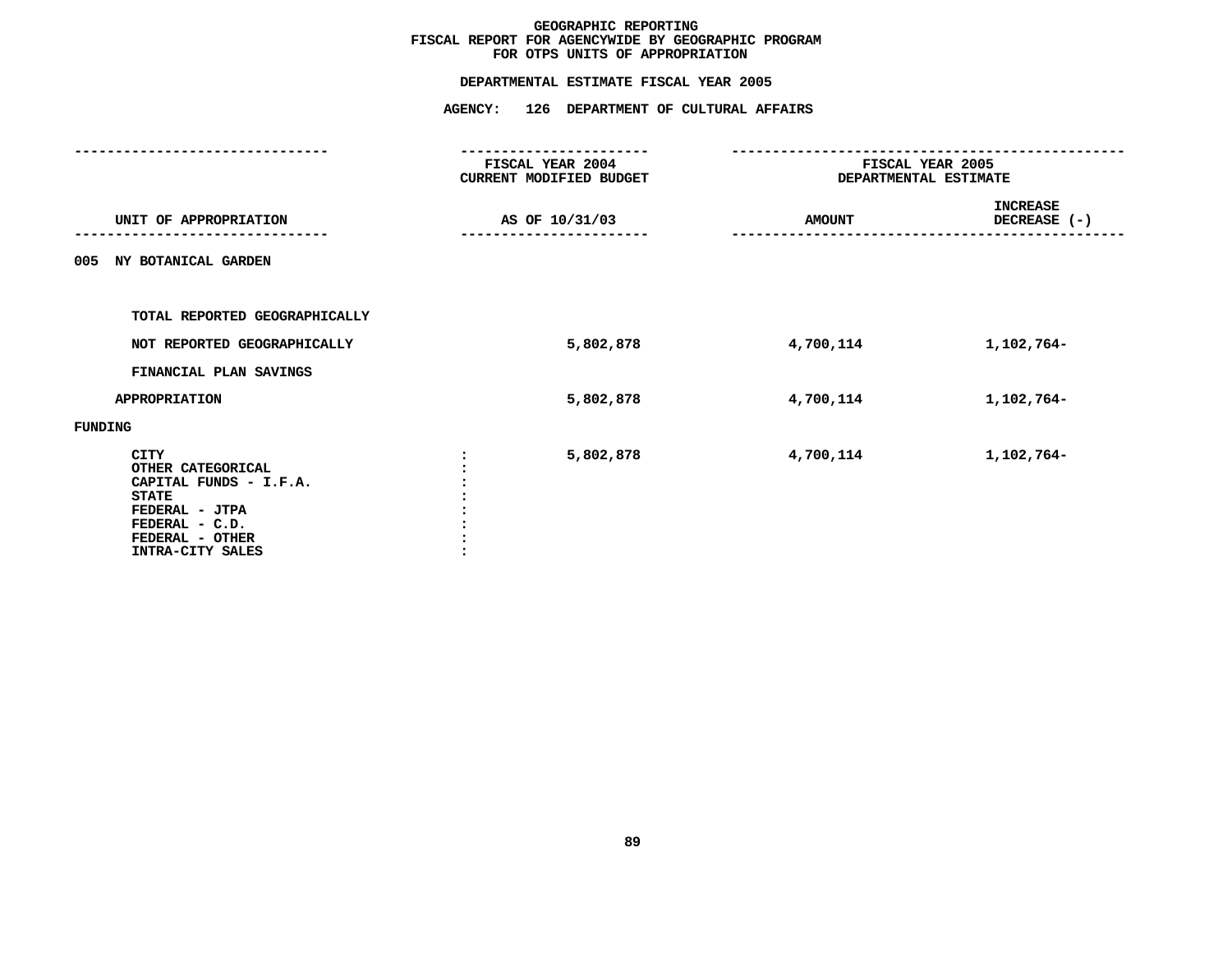## **OTPS UNITS OF APPROPRIATION DEPARTMENTAL**

|                                                                                                                                                       | FISCAL YEAR 2004<br>CURRENT MODIFIED BUDGET | DEPARTMENTAL ESTIMATE | FISCAL YEAR 2005                |
|-------------------------------------------------------------------------------------------------------------------------------------------------------|---------------------------------------------|-----------------------|---------------------------------|
| UNIT OF APPROPRIATION                                                                                                                                 | AS OF 10/31/03                              | <b>AMOUNT</b>         | <b>INCREASE</b><br>DECREASE (-) |
| AMER MUSEUM NATURAL HISTORY<br>006                                                                                                                    |                                             |                       |                                 |
| TOTAL REPORTED GEOGRAPHICALLY<br>NOT REPORTED GEOGRAPHICALLY                                                                                          | 14,756,564                                  | 11,946,174            | 2,810,390-                      |
| FINANCIAL PLAN SAVINGS                                                                                                                                |                                             |                       |                                 |
| <b>APPROPRIATION</b>                                                                                                                                  | 14,756,564                                  | 11,946,174            | 2,810,390-                      |
| <b>FUNDING</b>                                                                                                                                        |                                             |                       |                                 |
| <b>CITY</b><br>OTHER CATEGORICAL<br>CAPITAL FUNDS - I.F.A.<br><b>STATE</b><br>FEDERAL - JTPA<br>FEDERAL - C.D.<br>FEDERAL - OTHER<br>INTRA-CITY SALES | 14,756,564                                  | 11,946,174            | 2,810,390-                      |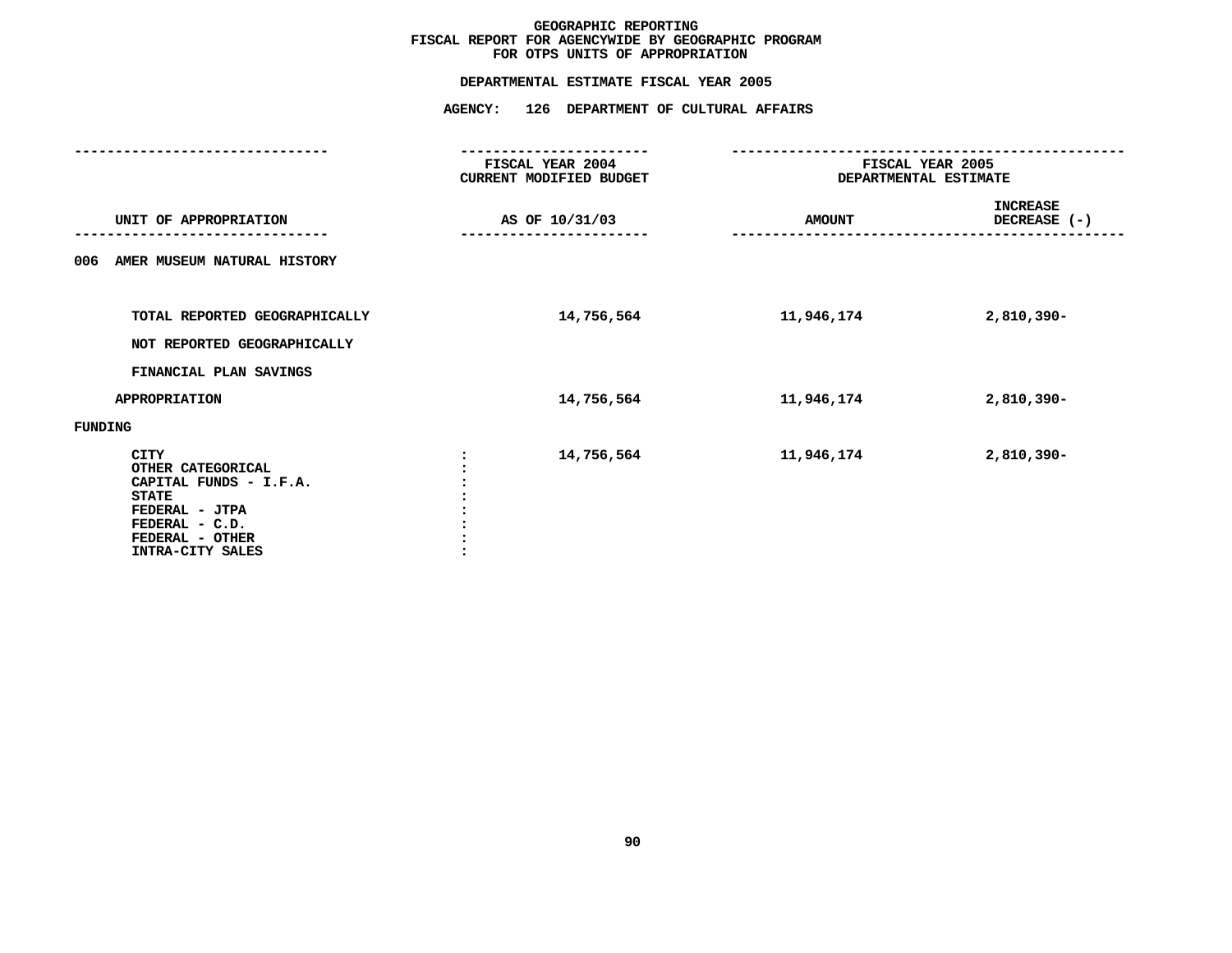## **OTPS UNITS OF APPROPRIATION DEPARTMENTAL**

|                                                                                                                                                       | FISCAL YEAR 2004<br>CURRENT MODIFIED BUDGET |               | FISCAL YEAR 2005<br>DEPARTMENTAL ESTIMATE |
|-------------------------------------------------------------------------------------------------------------------------------------------------------|---------------------------------------------|---------------|-------------------------------------------|
| UNIT OF APPROPRIATION                                                                                                                                 | AS OF 10/31/03                              | <b>AMOUNT</b> | INCREASE<br>DECREASE (-)                  |
| THE WILDLIFE CONSERVATION SOC.<br>007                                                                                                                 |                                             |               |                                           |
| TOTAL REPORTED GEOGRAPHICALLY                                                                                                                         | 13,044,812                                  | 10,465,033    | 2,579,779-                                |
| NOT REPORTED GEOGRAPHICALLY                                                                                                                           | 541,063                                     | 541,063       |                                           |
| FINANCIAL PLAN SAVINGS                                                                                                                                |                                             |               |                                           |
| <b>APPROPRIATION</b>                                                                                                                                  | 13,585,875                                  | 11,006,096    | 2,579,779-                                |
| FUNDING                                                                                                                                               |                                             |               |                                           |
| <b>CITY</b><br>OTHER CATEGORICAL<br>CAPITAL FUNDS - I.F.A.<br><b>STATE</b><br>FEDERAL - JTPA<br>FEDERAL - C.D.<br>FEDERAL - OTHER<br>INTRA-CITY SALES | 13,585,875                                  | 11,006,096    | 2,579,779-                                |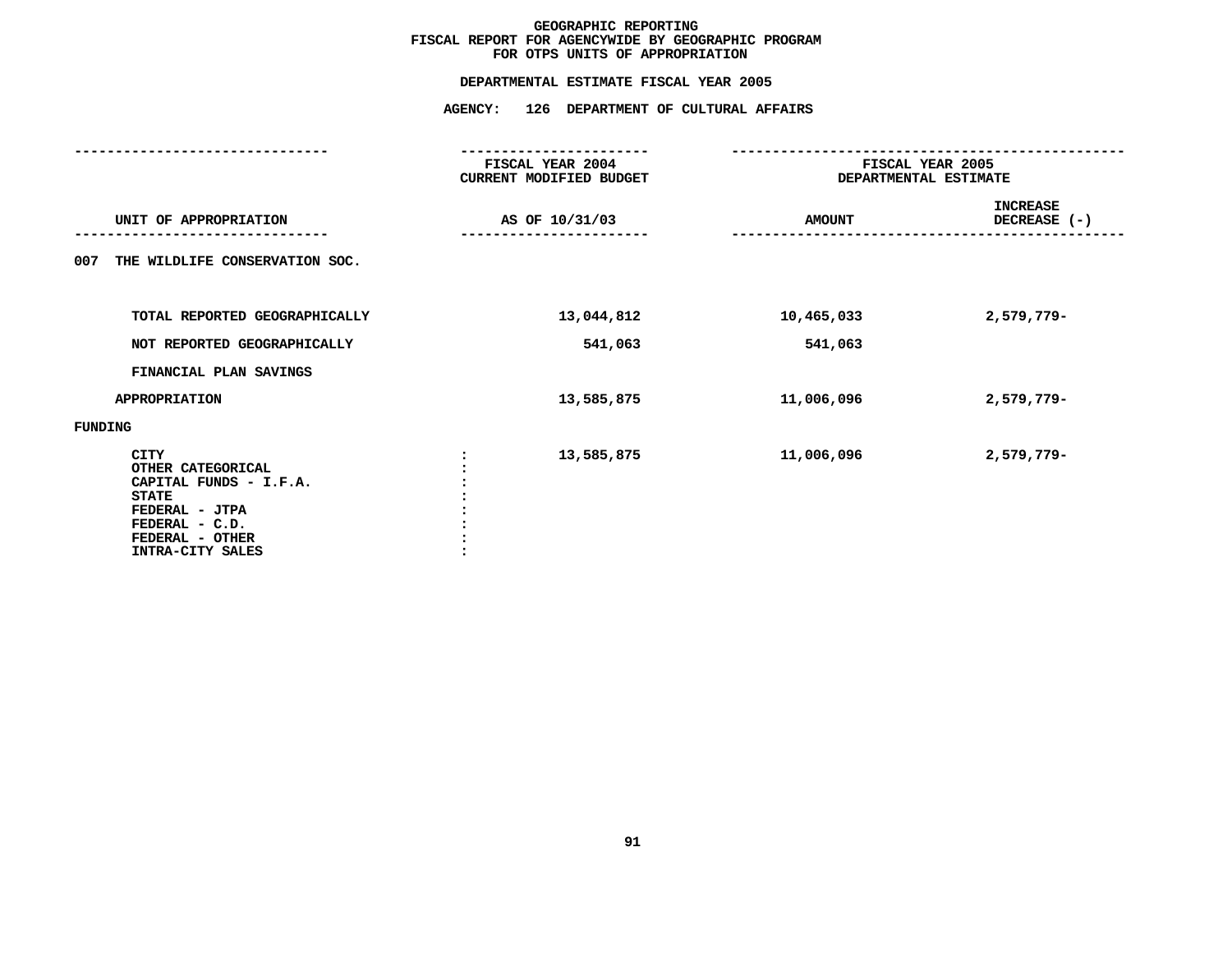## **OTPS UNITS OF APPROPRIATION DEPARTMENTAL**

|                                                                                                                                                       | FISCAL YEAR 2004<br>CURRENT MODIFIED BUDGET | DEPARTMENTAL ESTIMATE | FISCAL YEAR 2005                |
|-------------------------------------------------------------------------------------------------------------------------------------------------------|---------------------------------------------|-----------------------|---------------------------------|
| UNIT OF APPROPRIATION                                                                                                                                 | AS OF 10/31/03                              | <b>AMOUNT</b>         | <b>INCREASE</b><br>DECREASE (-) |
| <b>BROOKLYN MUSEUM</b><br>008                                                                                                                         |                                             |                       |                                 |
| TOTAL REPORTED GEOGRAPHICALLY<br>NOT REPORTED GEOGRAPHICALLY                                                                                          | 7,581,140                                   | 6,040,164             | 1,540,976-                      |
| FINANCIAL PLAN SAVINGS                                                                                                                                |                                             |                       |                                 |
| <b>APPROPRIATION</b>                                                                                                                                  | 7,581,140                                   | 6,040,164             | 1,540,976-                      |
| <b>FUNDING</b>                                                                                                                                        |                                             |                       |                                 |
| <b>CITY</b><br>OTHER CATEGORICAL<br>CAPITAL FUNDS - I.F.A.<br><b>STATE</b><br>FEDERAL - JTPA<br>FEDERAL - C.D.<br>FEDERAL - OTHER<br>INTRA-CITY SALES | 7,581,140                                   | 6,040,164             | 1,540,976-                      |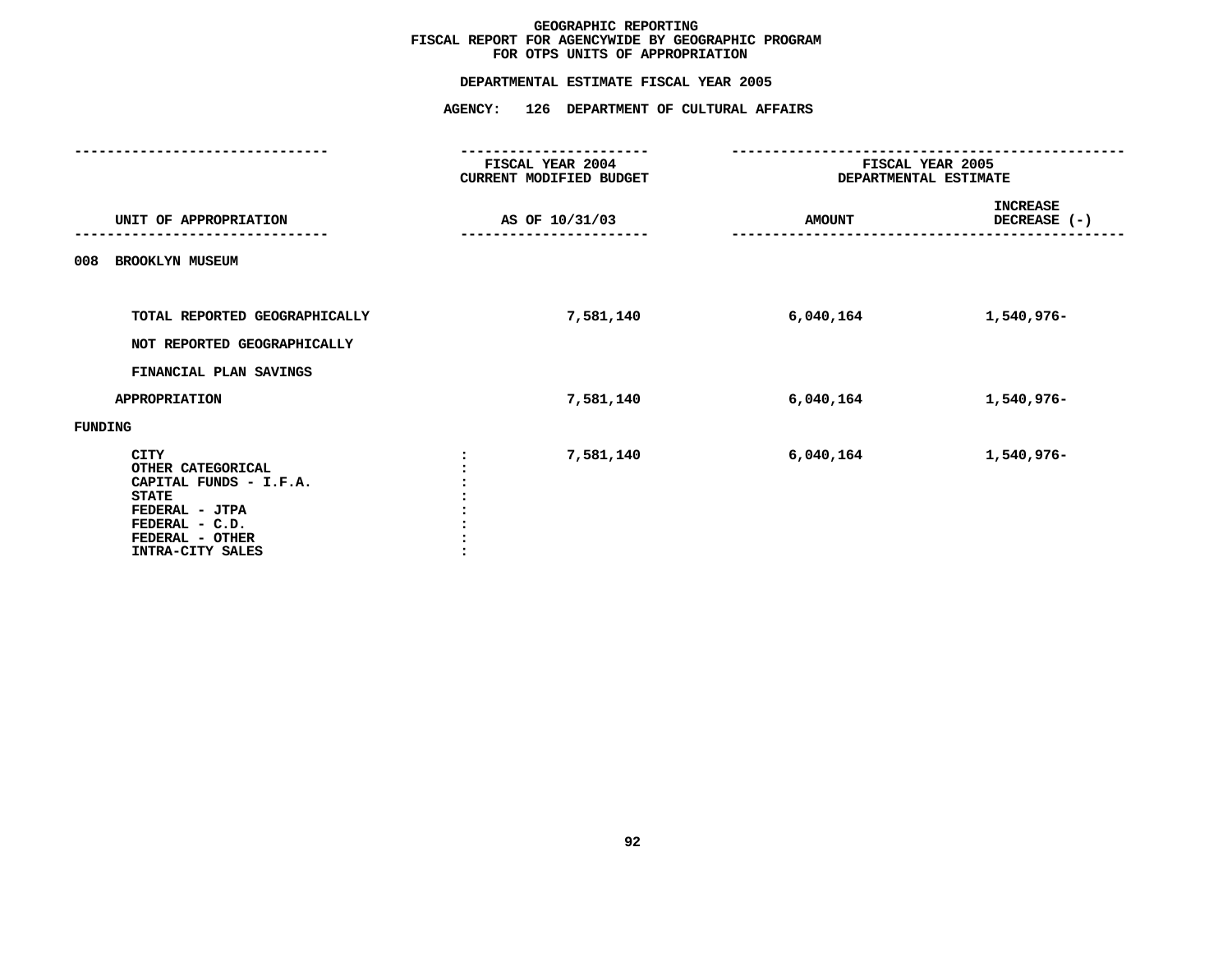## **OTPS UNITS OF APPROPRIATION DEPARTMENTAL**

|                                                                                                                                                       | FISCAL YEAR 2004<br><b>CURRENT MODIFIED BUDGET</b> | FISCAL YEAR 2005      |                                 |
|-------------------------------------------------------------------------------------------------------------------------------------------------------|----------------------------------------------------|-----------------------|---------------------------------|
|                                                                                                                                                       |                                                    | DEPARTMENTAL ESTIMATE |                                 |
| UNIT OF APPROPRIATION                                                                                                                                 | AS OF 10/31/03                                     | <b>AMOUNT</b>         | <b>INCREASE</b><br>DECREASE (-) |
| 009 BKLYN CHILDRENS MUSEUM                                                                                                                            |                                                    |                       |                                 |
| TOTAL REPORTED GEOGRAPHICALLY                                                                                                                         |                                                    |                       |                                 |
| NOT REPORTED GEOGRAPHICALLY                                                                                                                           | 1,945,932                                          | 1,689,490             | $256,442-$                      |
| FINANCIAL PLAN SAVINGS                                                                                                                                |                                                    |                       |                                 |
| <b>APPROPRIATION</b>                                                                                                                                  | 1,945,932                                          | 1,689,490             | $256,442-$                      |
| FUNDING                                                                                                                                               |                                                    |                       |                                 |
| <b>CITY</b><br>OTHER CATEGORICAL<br>CAPITAL FUNDS - I.F.A.<br><b>STATE</b><br>FEDERAL - JTPA<br>FEDERAL - C.D.<br>FEDERAL - OTHER<br>INTRA-CITY SALES | 1,945,932                                          | 1,689,490             | $256,442-$                      |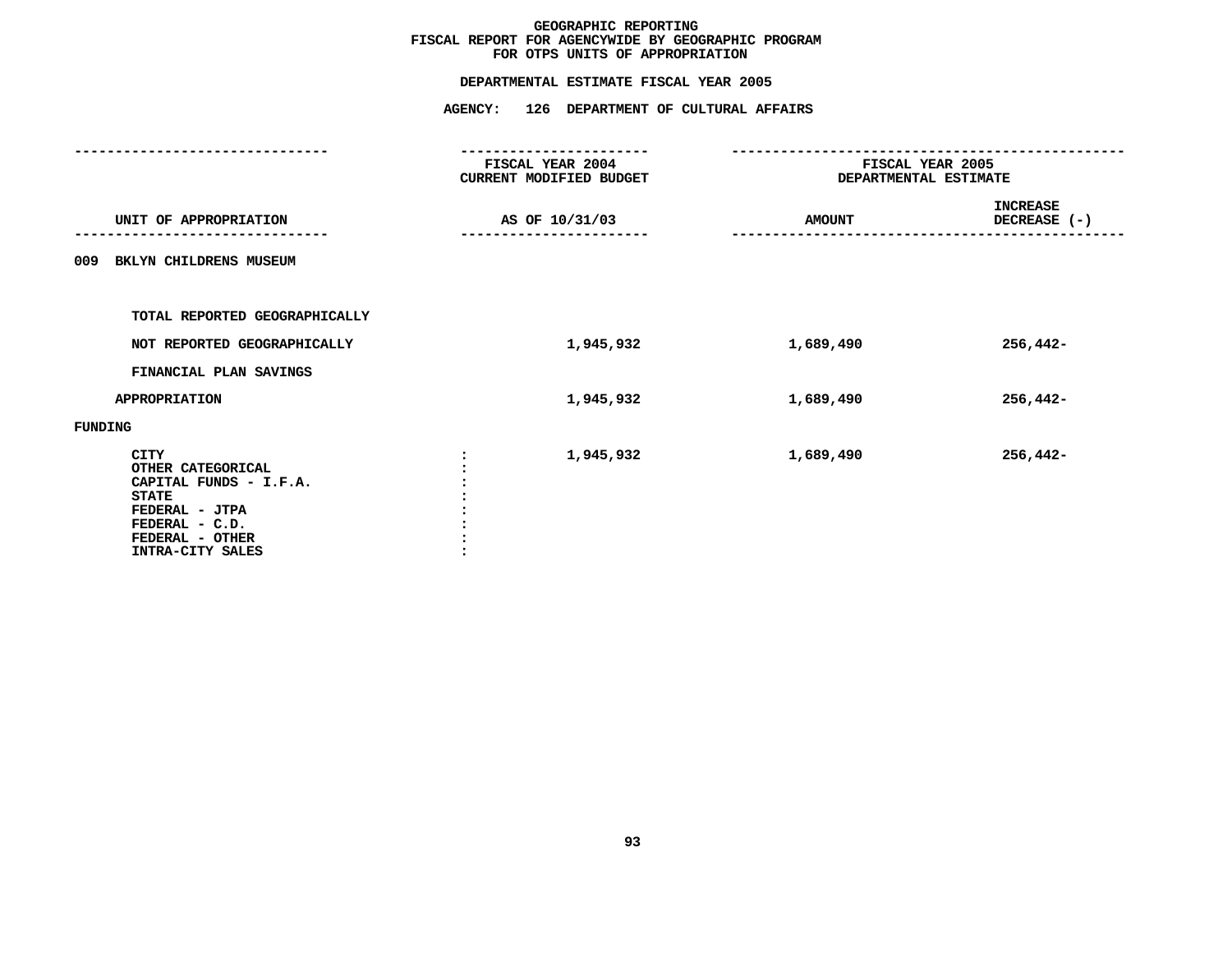## **OTPS UNITS OF APPROPRIATION DEPARTMENTAL**

|                                                                                                                                                | FISCAL YEAR 2004<br>CURRENT MODIFIED BUDGET | FISCAL YEAR 2005<br>DEPARTMENTAL ESTIMATE |                                 |
|------------------------------------------------------------------------------------------------------------------------------------------------|---------------------------------------------|-------------------------------------------|---------------------------------|
| UNIT OF APPROPRIATION                                                                                                                          | AS OF 10/31/03                              | <b>AMOUNT</b>                             | <b>INCREASE</b><br>DECREASE (-) |
| 010 BROOKLYN BOTANIC GARDEN                                                                                                                    |                                             |                                           |                                 |
| TOTAL REPORTED GEOGRAPHICALLY                                                                                                                  |                                             |                                           |                                 |
| NOT REPORTED GEOGRAPHICALLY                                                                                                                    | 3,533,585                                   | 2,672,256                                 | 861,329-                        |
| FINANCIAL PLAN SAVINGS                                                                                                                         |                                             |                                           |                                 |
| <b>APPROPRIATION</b>                                                                                                                           | 3,533,585                                   | 2,672,256                                 | 861,329-                        |
| FUNDING                                                                                                                                        |                                             |                                           |                                 |
| CITY<br>OTHER CATEGORICAL<br>CAPITAL FUNDS - I.F.A.<br><b>STATE</b><br>FEDERAL - JTPA<br>FEDERAL - C.D.<br>FEDERAL - OTHER<br>INTRA-CITY SALES | 3,533,585                                   | 2,672,256                                 | 861,329-                        |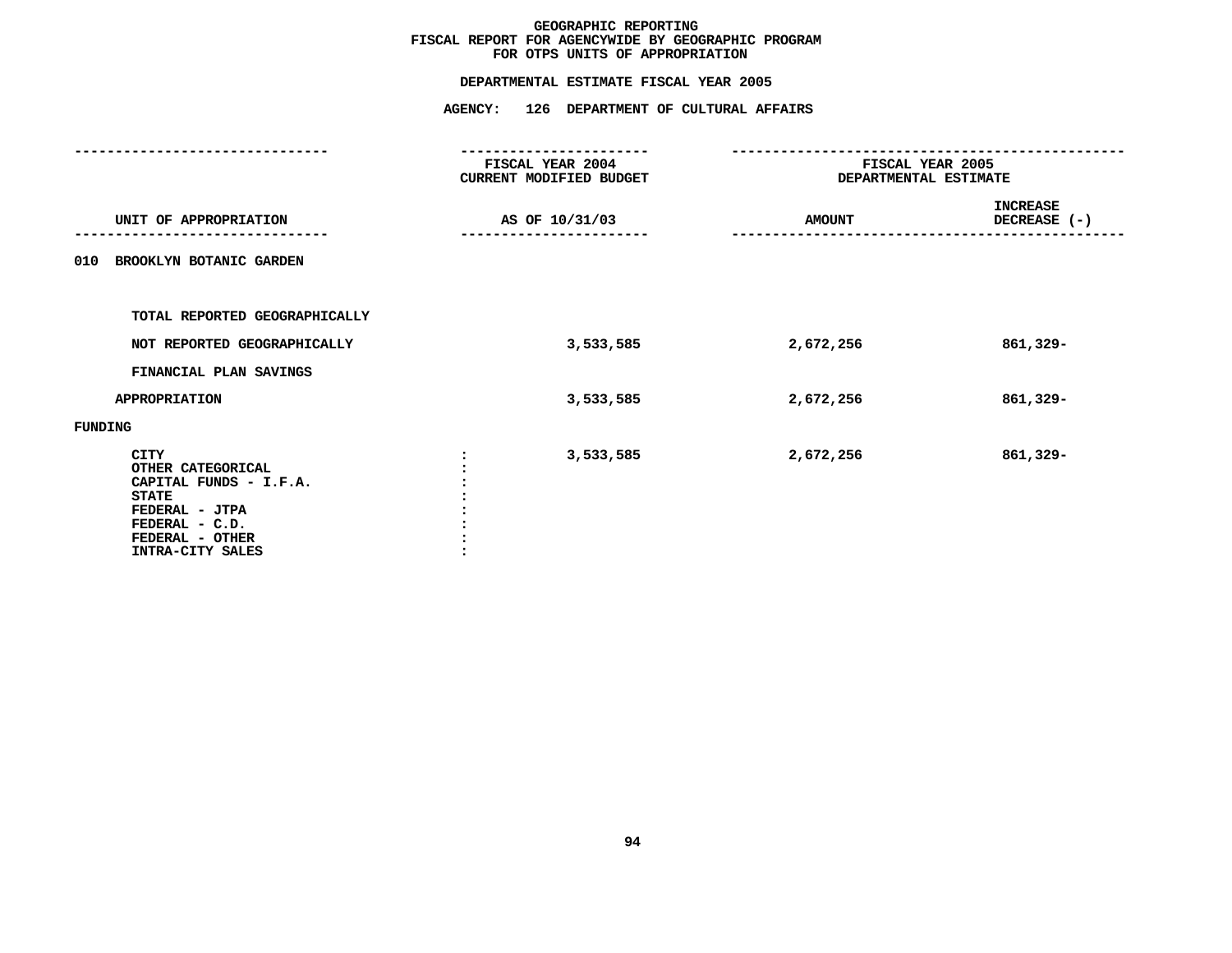## **OTPS UNITS OF APPROPRIATION DEPARTMENTAL**

|                                                                                                                                                | FISCAL YEAR 2004<br>CURRENT MODIFIED BUDGET | FISCAL YEAR 2005<br>DEPARTMENTAL ESTIMATE |                                                   |
|------------------------------------------------------------------------------------------------------------------------------------------------|---------------------------------------------|-------------------------------------------|---------------------------------------------------|
| UNIT OF APPROPRIATION                                                                                                                          | AS OF 10/31/03                              | <b>AMOUNT</b>                             | <b>INCREASE</b><br>DECREASE (-)<br>-------------- |
| 011 QUEENS BOTANICAL GARDEN                                                                                                                    |                                             |                                           |                                                   |
| TOTAL REPORTED GEOGRAPHICALLY                                                                                                                  |                                             |                                           |                                                   |
| NOT REPORTED GEOGRAPHICALLY                                                                                                                    | 1,066,733                                   | 834,478                                   | 232,255-                                          |
| FINANCIAL PLAN SAVINGS                                                                                                                         |                                             |                                           |                                                   |
| <b>APPROPRIATION</b>                                                                                                                           | 1,066,733                                   | 834,478                                   | $232,255-$                                        |
| FUNDING                                                                                                                                        |                                             |                                           |                                                   |
| CITY<br>OTHER CATEGORICAL<br>CAPITAL FUNDS - I.F.A.<br><b>STATE</b><br>FEDERAL - JTPA<br>FEDERAL - C.D.<br>FEDERAL - OTHER<br>INTRA-CITY SALES | 1,066,733                                   | 834,478                                   | 232,255-                                          |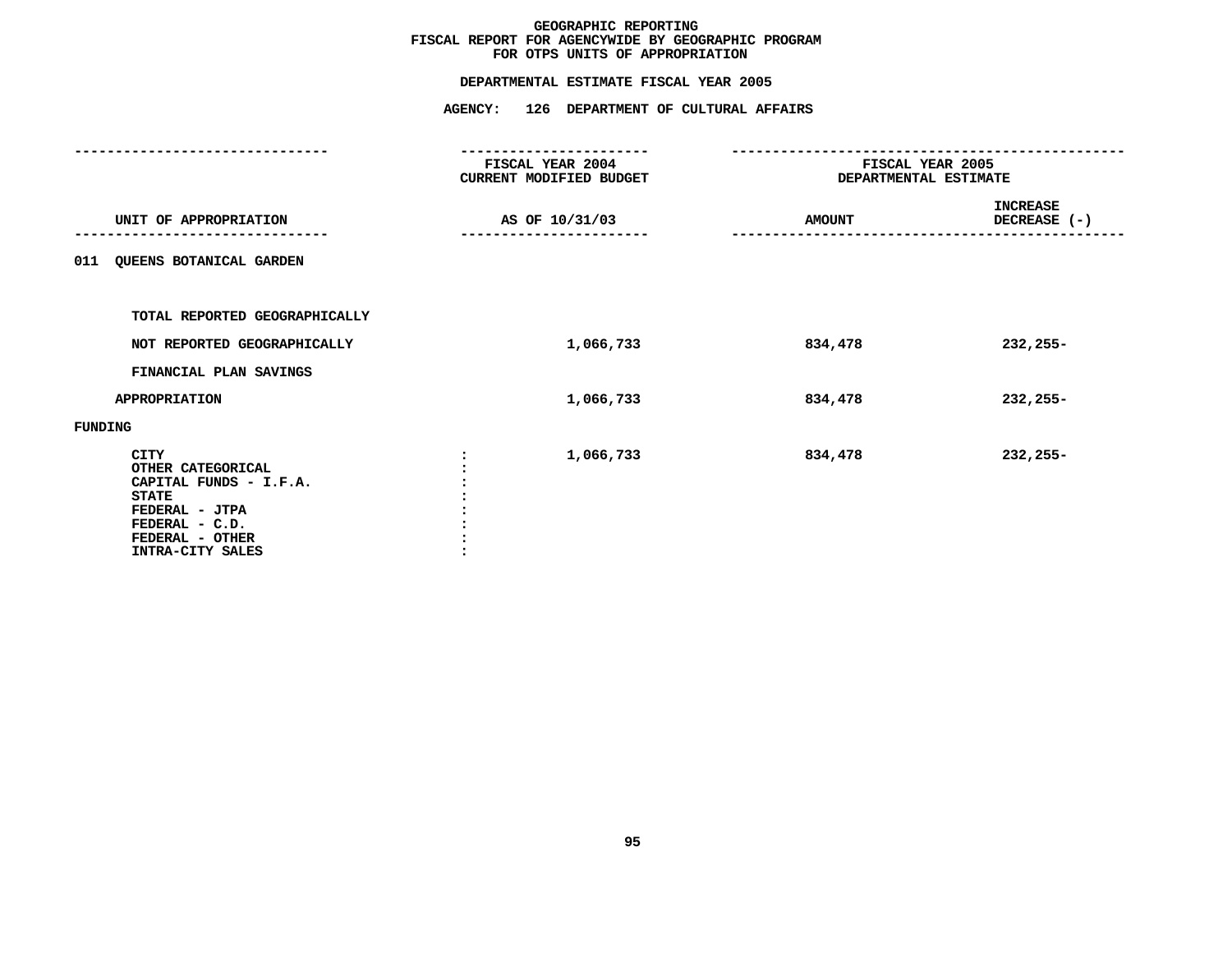## **OTPS UNITS OF APPROPRIATION DEPARTMENTAL**

|         |                                                                                                                                                       | FISCAL YEAR 2004<br><b>CURRENT MODIFIED BUDGET</b> | FISCAL YEAR 2005<br>DEPARTMENTAL ESTIMATE |                                 |
|---------|-------------------------------------------------------------------------------------------------------------------------------------------------------|----------------------------------------------------|-------------------------------------------|---------------------------------|
|         | UNIT OF APPROPRIATION                                                                                                                                 | AS OF 10/31/03                                     | <b>AMOUNT</b>                             | <b>INCREASE</b><br>DECREASE (-) |
|         | 012 NY HALL OF SCIENCE                                                                                                                                |                                                    |                                           |                                 |
|         | TOTAL REPORTED GEOGRAPHICALLY                                                                                                                         |                                                    |                                           |                                 |
|         | NOT REPORTED GEOGRAPHICALLY                                                                                                                           | 1,681,156                                          | 1,299,474                                 | 381,682-                        |
|         | FINANCIAL PLAN SAVINGS                                                                                                                                |                                                    |                                           |                                 |
|         | <b>APPROPRIATION</b>                                                                                                                                  | 1,681,156                                          | 1,299,474                                 | 381,682-                        |
| FUNDING |                                                                                                                                                       |                                                    |                                           |                                 |
|         | <b>CITY</b><br>OTHER CATEGORICAL<br>CAPITAL FUNDS - I.F.A.<br><b>STATE</b><br>FEDERAL - JTPA<br>FEDERAL - C.D.<br>FEDERAL - OTHER<br>INTRA-CITY SALES | 1,681,156                                          | 1,299,474                                 | 381,682-                        |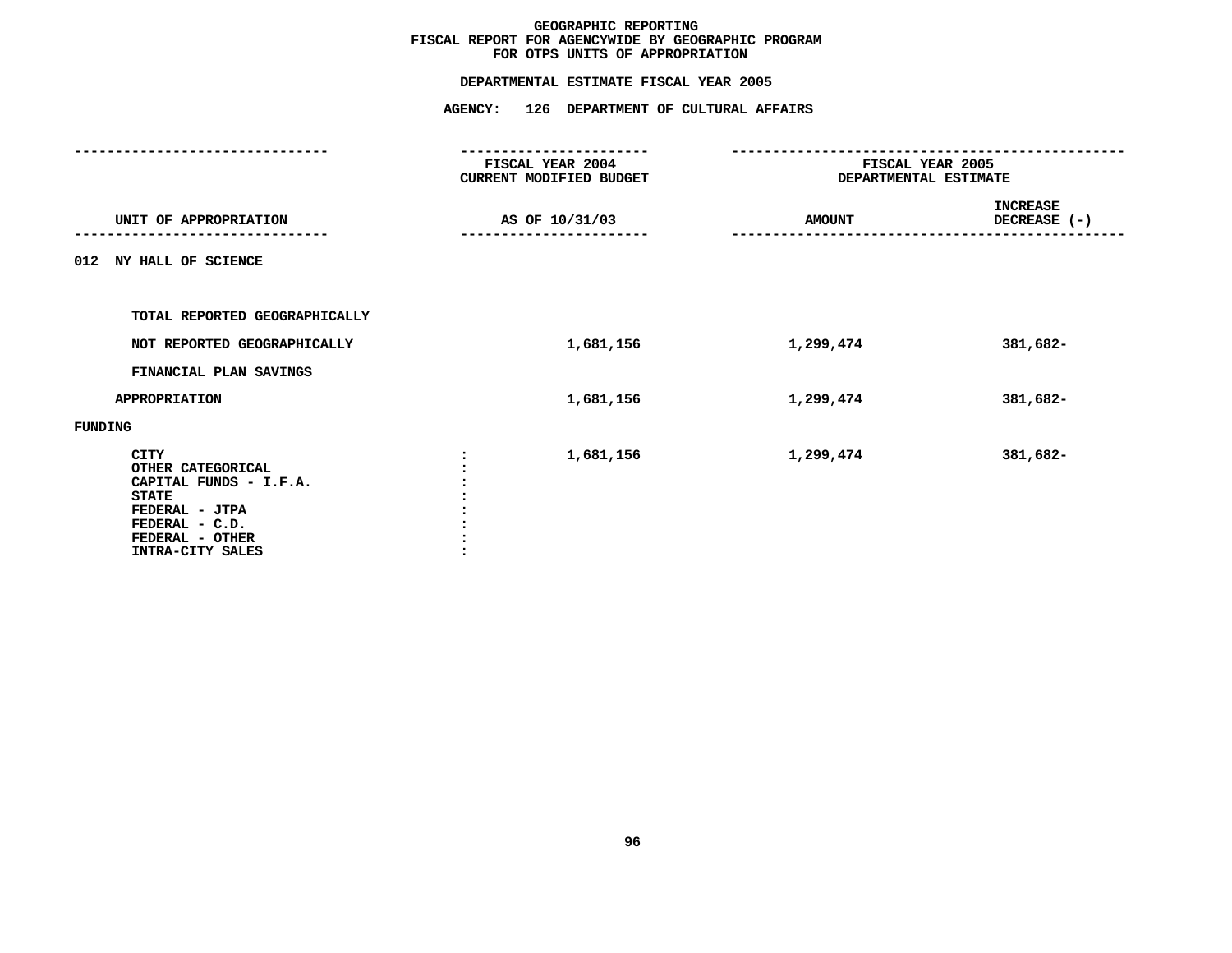## **OTPS UNITS OF APPROPRIATION DEPARTMENTAL**

|                                                                                                                                                       | ------------                                |                                           |                                 |
|-------------------------------------------------------------------------------------------------------------------------------------------------------|---------------------------------------------|-------------------------------------------|---------------------------------|
|                                                                                                                                                       | FISCAL YEAR 2004<br>CURRENT MODIFIED BUDGET | FISCAL YEAR 2005<br>DEPARTMENTAL ESTIMATE |                                 |
| UNIT OF APPROPRIATION                                                                                                                                 | AS OF 10/31/03                              | <b>AMOUNT</b>                             | <b>INCREASE</b><br>DECREASE (-) |
| 013 SI INSTITUTE ARTS & SCIENCES                                                                                                                      |                                             |                                           |                                 |
| TOTAL REPORTED GEOGRAPHICALLY<br>NOT REPORTED GEOGRAPHICALLY                                                                                          | 822,098                                     | 721,600                                   | $100,498-$                      |
| FINANCIAL PLAN SAVINGS                                                                                                                                |                                             |                                           |                                 |
| <b>APPROPRIATION</b>                                                                                                                                  | 822,098                                     | 721,600                                   | 100,498-                        |
| FUNDING                                                                                                                                               |                                             |                                           |                                 |
| <b>CITY</b><br>OTHER CATEGORICAL<br>CAPITAL FUNDS - I.F.A.<br><b>STATE</b><br>FEDERAL - JTPA<br>FEDERAL - C.D.<br>FEDERAL - OTHER<br>INTRA-CITY SALES | 822,098                                     | 721,600                                   | 100,498-                        |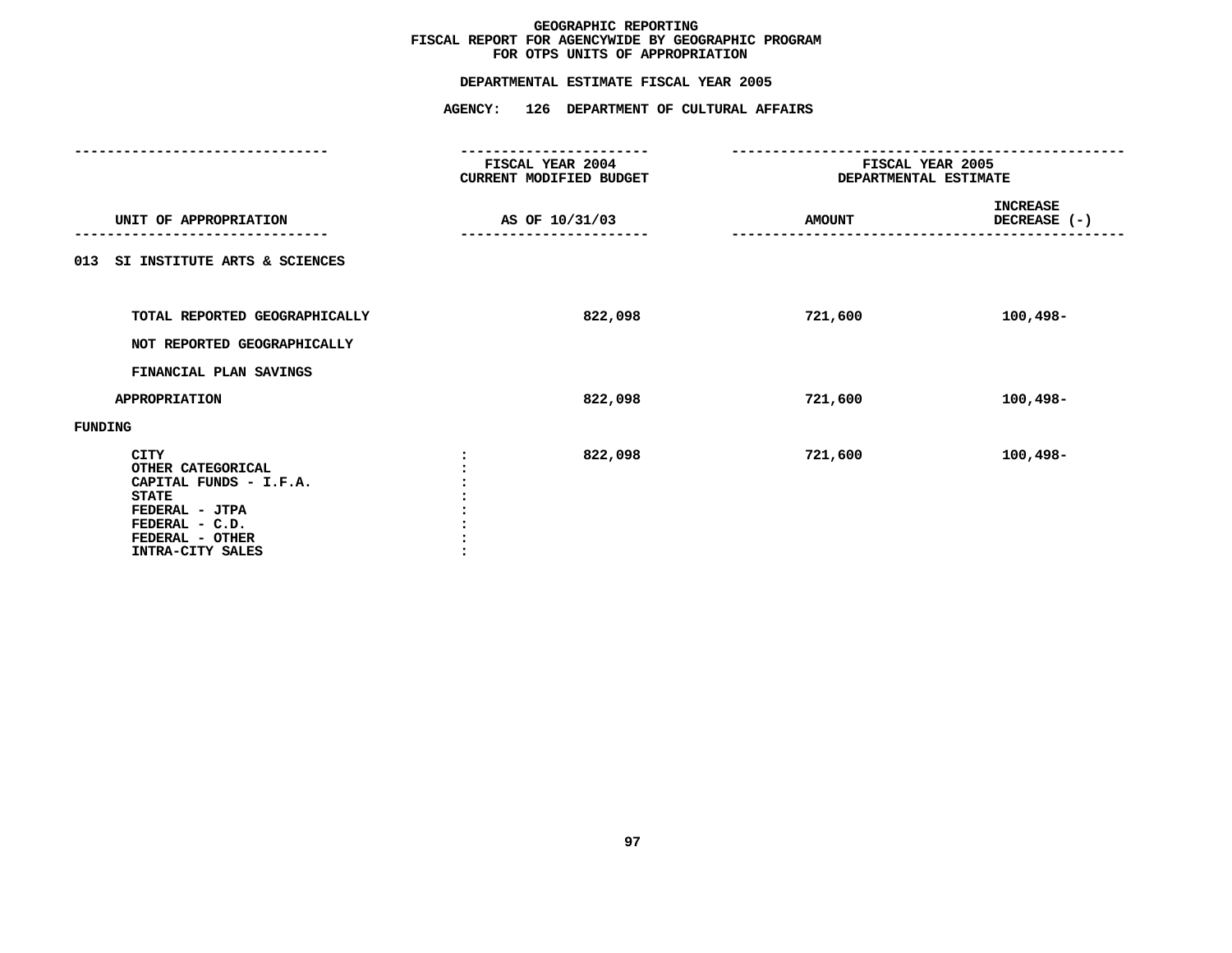## **OTPS UNITS OF APPROPRIATION DEPARTMENTAL**

|                                                                                                                                                | FISCAL YEAR 2004<br><b>CURRENT MODIFIED BUDGET</b> | FISCAL YEAR 2005<br>DEPARTMENTAL ESTIMATE |                                 |
|------------------------------------------------------------------------------------------------------------------------------------------------|----------------------------------------------------|-------------------------------------------|---------------------------------|
| UNIT OF APPROPRIATION                                                                                                                          | AS OF 10/31/03                                     | <b>AMOUNT</b>                             | <b>INCREASE</b><br>DECREASE (-) |
| 014 S.I. ZOOLOGICAL SOCIETY                                                                                                                    |                                                    |                                           |                                 |
| TOTAL REPORTED GEOGRAPHICALLY                                                                                                                  |                                                    |                                           |                                 |
| NOT REPORTED GEOGRAPHICALLY                                                                                                                    | 1,405,365                                          | 1,112,015                                 | 293,350-                        |
| FINANCIAL PLAN SAVINGS                                                                                                                         |                                                    |                                           |                                 |
| <b>APPROPRIATION</b>                                                                                                                           | 1,405,365                                          | 1,112,015                                 | $293,350-$                      |
| <b>FUNDING</b>                                                                                                                                 |                                                    |                                           |                                 |
| CITY<br>OTHER CATEGORICAL<br>CAPITAL FUNDS - I.F.A.<br><b>STATE</b><br>FEDERAL - JTPA<br>FEDERAL - C.D.<br>FEDERAL - OTHER<br>INTRA-CITY SALES | 1,405,365                                          | 1,112,015                                 | $293,350-$                      |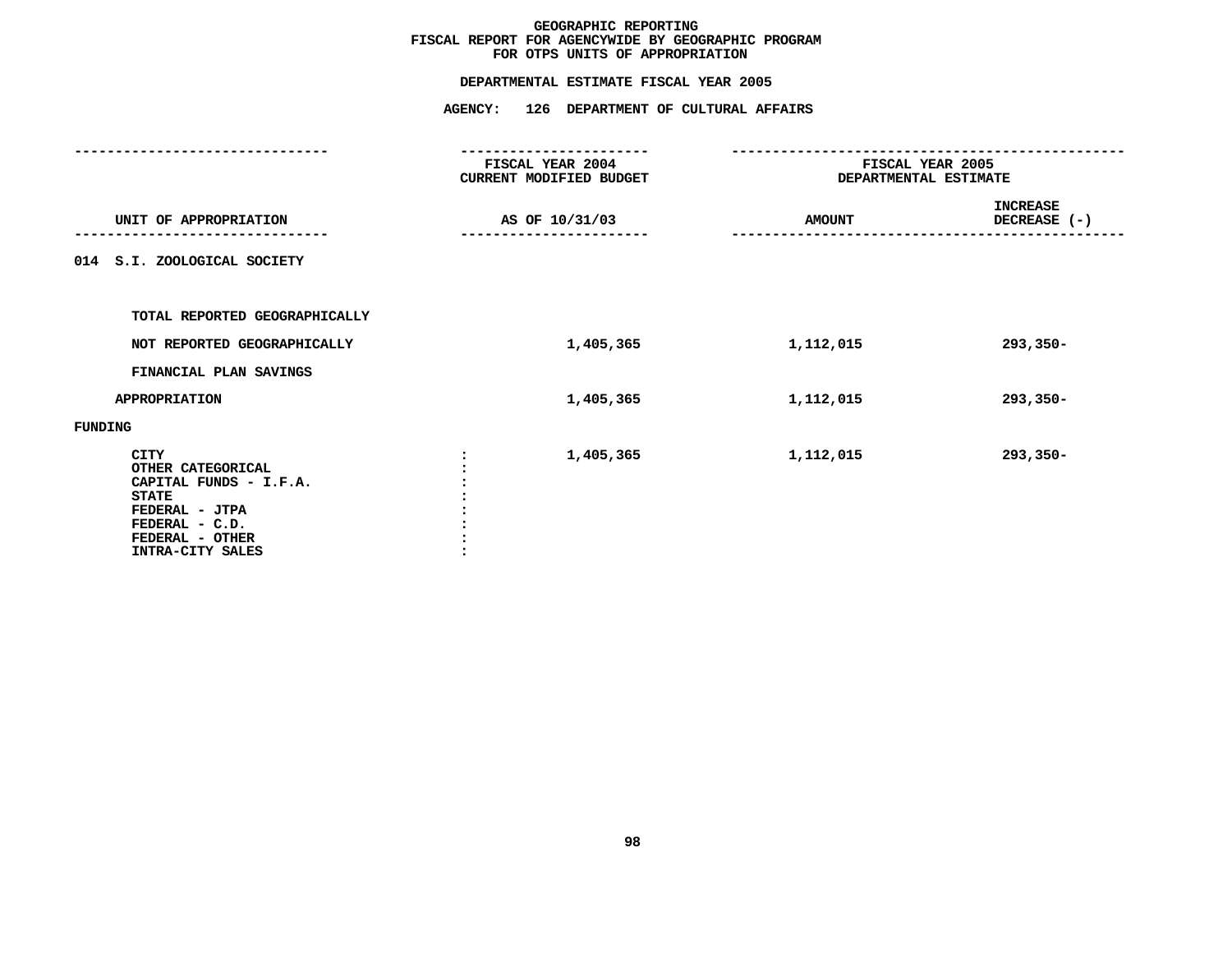## **OTPS UNITS OF APPROPRIATION DEPARTMENTAL**

|                                                                                                                                                       | <b>FISCAL YEAR 2004</b><br>CURRENT MODIFIED BUDGET | FISCAL YEAR 2005<br>DEPARTMENTAL ESTIMATE |                                          |
|-------------------------------------------------------------------------------------------------------------------------------------------------------|----------------------------------------------------|-------------------------------------------|------------------------------------------|
| UNIT OF APPROPRIATION                                                                                                                                 | AS OF 10/31/03                                     | <b>AMOUNT</b>                             | INCREASE<br>DECREASE (-)<br>------------ |
| 015 S I HISTORICAL SOCIETY                                                                                                                            |                                                    |                                           |                                          |
| TOTAL REPORTED GEOGRAPHICALLY                                                                                                                         |                                                    |                                           |                                          |
| NOT REPORTED GEOGRAPHICALLY                                                                                                                           | 694,706                                            | 608,789                                   | 85,917-                                  |
| FINANCIAL PLAN SAVINGS                                                                                                                                |                                                    |                                           |                                          |
| <b>APPROPRIATION</b>                                                                                                                                  | 694,706                                            | 608,789                                   | $85,917-$                                |
| FUNDING                                                                                                                                               |                                                    |                                           |                                          |
| <b>CITY</b><br>OTHER CATEGORICAL<br>CAPITAL FUNDS - I.F.A.<br><b>STATE</b><br>FEDERAL - JTPA<br>FEDERAL - C.D.<br>FEDERAL - OTHER<br>INTRA-CITY SALES | 694,706                                            | 608,789                                   | 85,917-                                  |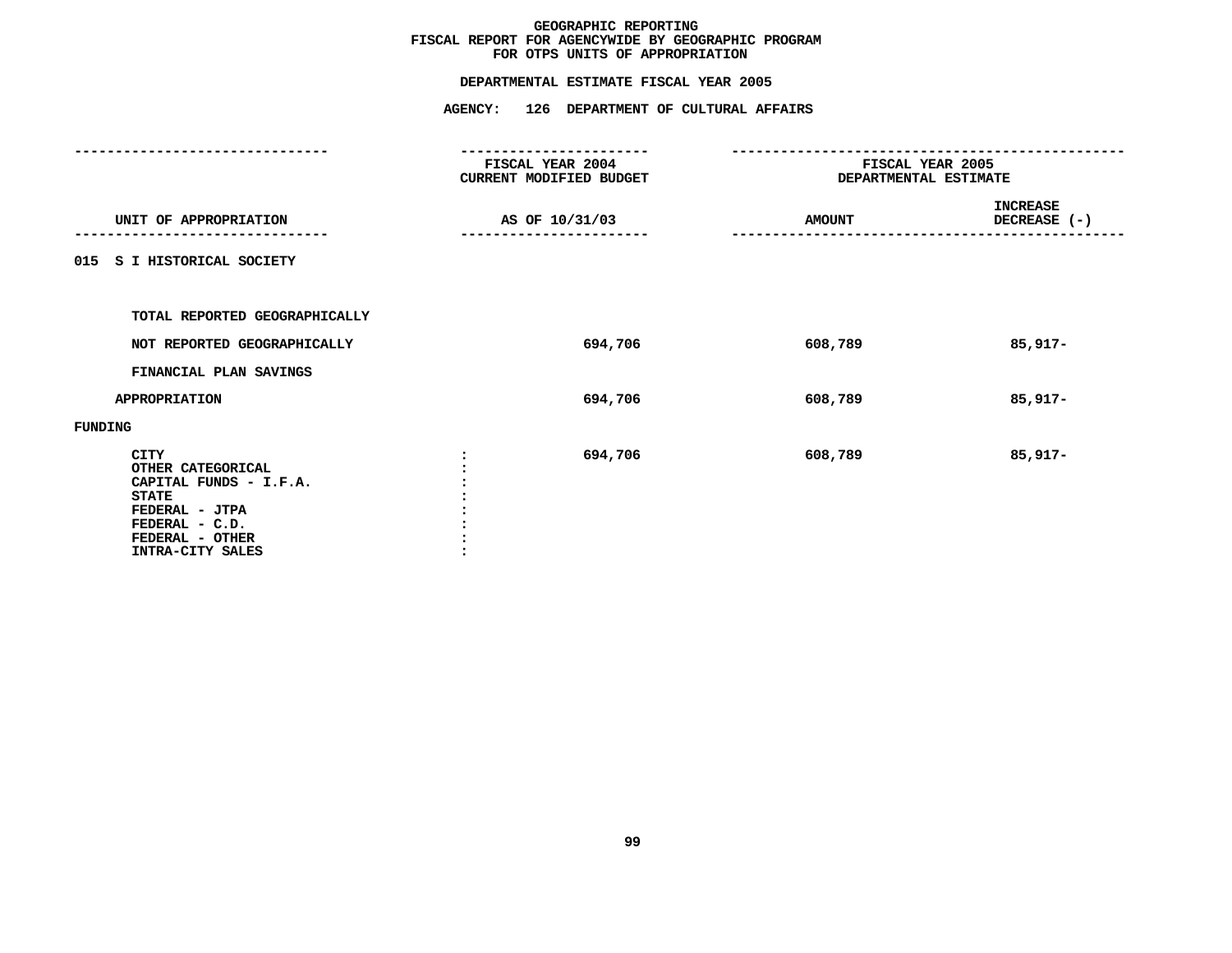## **OTPS UNITS OF APPROPRIATION DEPARTMENTAL**

|                                                                                                                                                       | FISCAL YEAR 2004<br>CURRENT MODIFIED BUDGET | FISCAL YEAR 2005<br>DEPARTMENTAL ESTIMATE |                                 |
|-------------------------------------------------------------------------------------------------------------------------------------------------------|---------------------------------------------|-------------------------------------------|---------------------------------|
| UNIT OF APPROPRIATION                                                                                                                                 | AS OF 10/31/03                              | <b>AMOUNT</b>                             | <b>INCREASE</b><br>DECREASE (-) |
| MUSEUM OF THE CITY OF NY<br>016                                                                                                                       |                                             |                                           |                                 |
| TOTAL REPORTED GEOGRAPHICALLY<br>NOT REPORTED GEOGRAPHICALLY                                                                                          | 1,231,973                                   | 1,085,173                                 | 146,800-                        |
| FINANCIAL PLAN SAVINGS                                                                                                                                |                                             |                                           |                                 |
| <b>APPROPRIATION</b>                                                                                                                                  | 1,231,973                                   | 1,085,173                                 | 146,800-                        |
| <b>FUNDING</b>                                                                                                                                        |                                             |                                           |                                 |
| <b>CITY</b><br>OTHER CATEGORICAL<br>CAPITAL FUNDS - I.F.A.<br><b>STATE</b><br>FEDERAL - JTPA<br>FEDERAL - C.D.<br>FEDERAL - OTHER<br>INTRA-CITY SALES | 1,231,973                                   | 1,085,173                                 | 146,800-                        |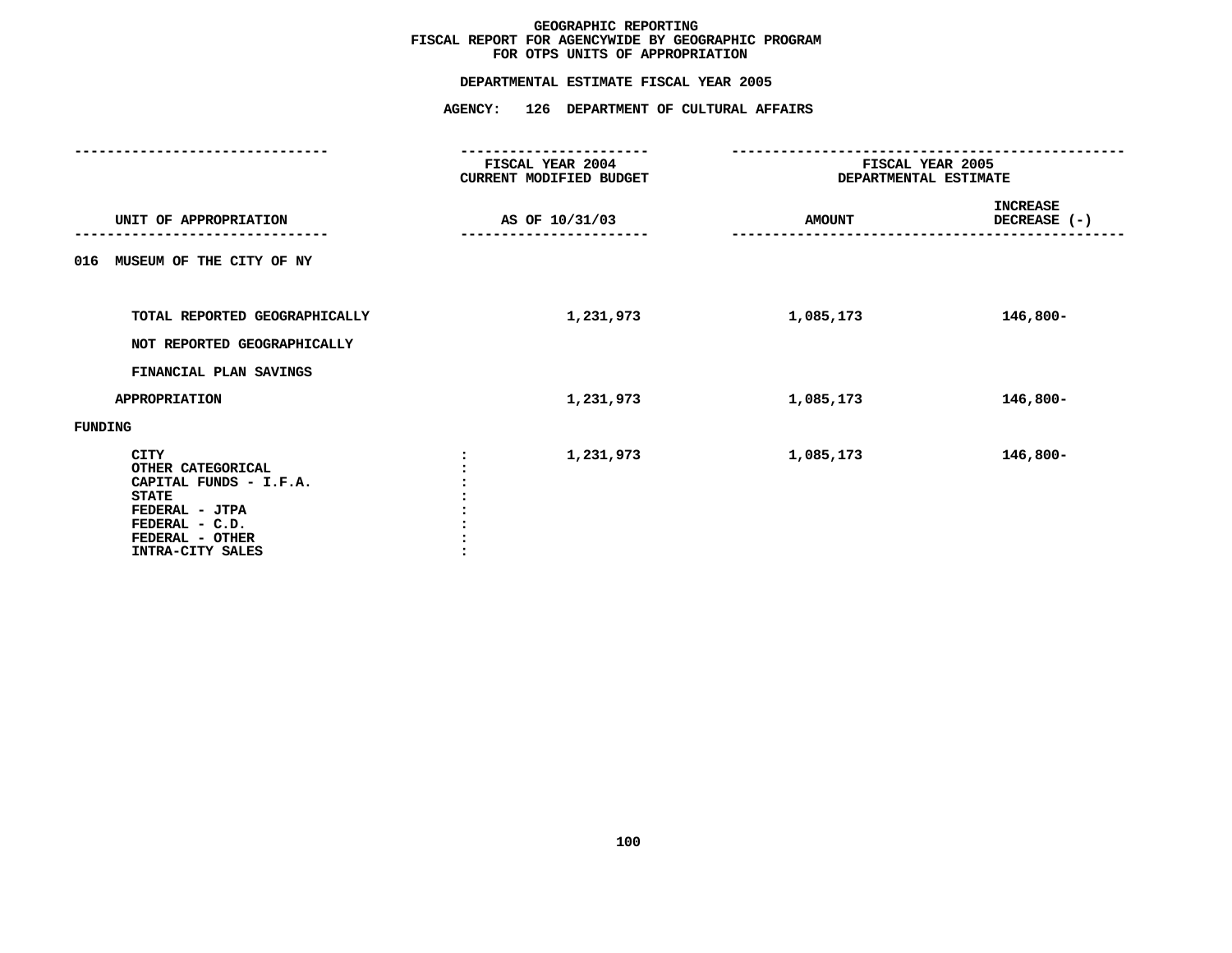## **OTPS UNITS OF APPROPRIATION DEPARTMENTAL**

|                                                                                                                                                       | <b>FISCAL YEAR 2004</b><br>CURRENT MODIFIED BUDGET |         | FISCAL YEAR 2005<br>DEPARTMENTAL ESTIMATE |                                             |
|-------------------------------------------------------------------------------------------------------------------------------------------------------|----------------------------------------------------|---------|-------------------------------------------|---------------------------------------------|
| UNIT OF APPROPRIATION                                                                                                                                 | AS OF 10/31/03                                     |         | <b>AMOUNT</b>                             | INCREASE<br>DECREASE (-)<br>--------------- |
| 017 WAVE HILL                                                                                                                                         |                                                    |         |                                           |                                             |
| TOTAL REPORTED GEOGRAPHICALLY                                                                                                                         |                                                    |         |                                           |                                             |
| NOT REPORTED GEOGRAPHICALLY                                                                                                                           |                                                    | 936,963 | 830,285                                   | 106,678-                                    |
| FINANCIAL PLAN SAVINGS                                                                                                                                |                                                    |         |                                           |                                             |
| <b>APPROPRIATION</b>                                                                                                                                  |                                                    | 936,963 | 830,285                                   | 106,678-                                    |
| FUNDING                                                                                                                                               |                                                    |         |                                           |                                             |
| <b>CITY</b><br>OTHER CATEGORICAL<br>CAPITAL FUNDS - I.F.A.<br><b>STATE</b><br>FEDERAL - JTPA<br>FEDERAL - C.D.<br>FEDERAL - OTHER<br>INTRA-CITY SALES |                                                    | 936,963 | 830,285                                   | 106,678-                                    |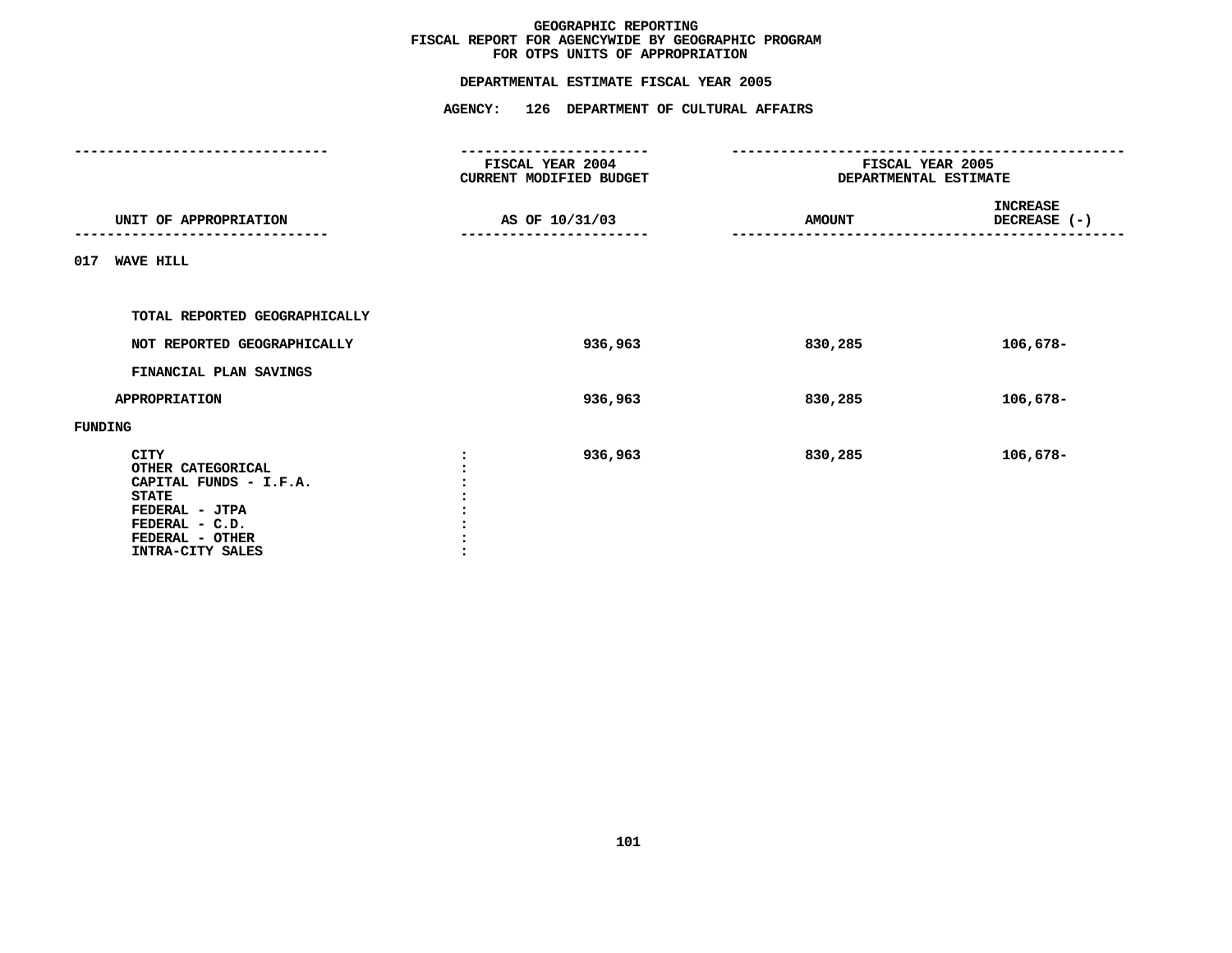## **OTPS UNITS OF APPROPRIATION DEPARTMENTAL**

|                                                                                                                                                       | FISCAL YEAR 2004<br><b>CURRENT MODIFIED BUDGET</b> | FISCAL YEAR 2005<br><b>DEPARTMENTAL ESTIMATE</b> |                                 |
|-------------------------------------------------------------------------------------------------------------------------------------------------------|----------------------------------------------------|--------------------------------------------------|---------------------------------|
| UNIT OF APPROPRIATION                                                                                                                                 | AS OF 10/31/03                                     | <b>AMOUNT</b>                                    | <b>INCREASE</b><br>DECREASE (-) |
| BROOKLYN ACADEMY OF MUSIC<br>019                                                                                                                      |                                                    |                                                  |                                 |
| TOTAL REPORTED GEOGRAPHICALLY<br>NOT REPORTED GEOGRAPHICALLY                                                                                          | 3,130,984                                          | 2,248,932                                        | 882,052-                        |
| FINANCIAL PLAN SAVINGS                                                                                                                                |                                                    |                                                  |                                 |
| <b>APPROPRIATION</b>                                                                                                                                  | 3,130,984                                          | 2,248,932                                        | 882,052-                        |
| FUNDING                                                                                                                                               |                                                    |                                                  |                                 |
| <b>CITY</b><br>OTHER CATEGORICAL<br>CAPITAL FUNDS - I.F.A.<br><b>STATE</b><br>FEDERAL - JTPA<br>FEDERAL - C.D.<br>FEDERAL - OTHER<br>INTRA-CITY SALES | 3,130,984                                          | 2,248,932                                        | 882,052-                        |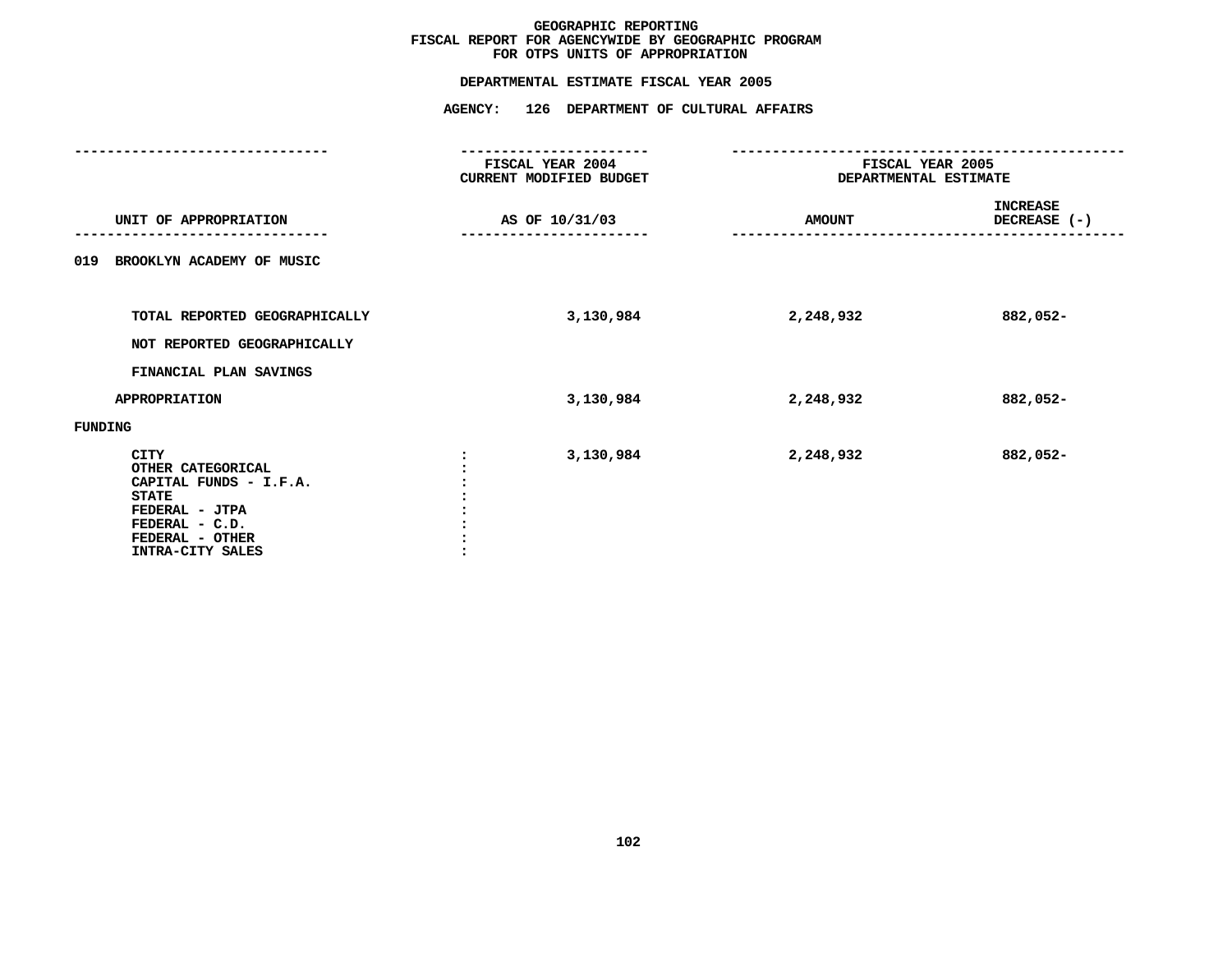## **OTPS UNITS OF APPROPRIATION DEPARTMENTAL**

|                                                                                                                                                       | FISCAL YEAR 2004<br>CURRENT MODIFIED BUDGET | FISCAL YEAR 2005<br>DEPARTMENTAL ESTIMATE |                                 |
|-------------------------------------------------------------------------------------------------------------------------------------------------------|---------------------------------------------|-------------------------------------------|---------------------------------|
| UNIT OF APPROPRIATION                                                                                                                                 | AS OF 10/31/03                              | <b>AMOUNT</b>                             | <b>INCREASE</b><br>DECREASE (-) |
| SNUG HARBOR CULTURAL CENTER<br>020                                                                                                                    |                                             |                                           |                                 |
| TOTAL REPORTED GEOGRAPHICALLY                                                                                                                         | 1,448,594                                   | 1,232,958                                 | $215,636-$                      |
| NOT REPORTED GEOGRAPHICALLY                                                                                                                           | 267,290                                     | 221,021                                   | 46,269-                         |
| FINANCIAL PLAN SAVINGS                                                                                                                                |                                             |                                           |                                 |
| APPROPRIATION                                                                                                                                         | 1,715,884                                   | 1,453,979                                 | $261,905 -$                     |
| <b>FUNDING</b>                                                                                                                                        |                                             |                                           |                                 |
| <b>CITY</b><br>OTHER CATEGORICAL<br>CAPITAL FUNDS - I.F.A.<br><b>STATE</b><br>FEDERAL - JTPA<br>FEDERAL - C.D.<br>FEDERAL - OTHER<br>INTRA-CITY SALES | 1,715,884                                   | 1,453,979                                 | $261,905 -$                     |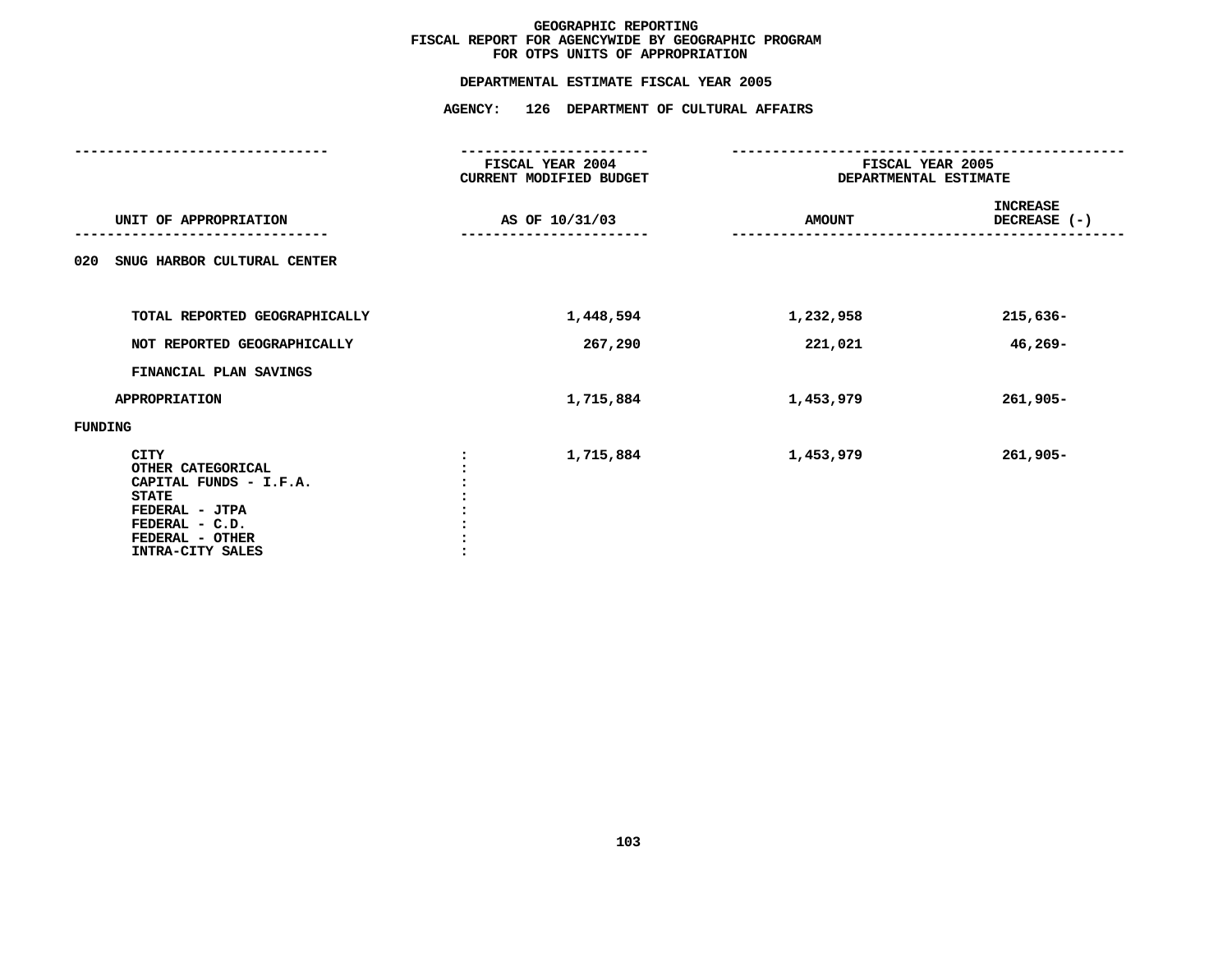## **OTPS UNITS OF APPROPRIATION DEPARTMENTAL**

|                                                                                                                                                       | ------------                                |                                                  |                                 |
|-------------------------------------------------------------------------------------------------------------------------------------------------------|---------------------------------------------|--------------------------------------------------|---------------------------------|
|                                                                                                                                                       | FISCAL YEAR 2004<br>CURRENT MODIFIED BUDGET | FISCAL YEAR 2005<br><b>DEPARTMENTAL ESTIMATE</b> |                                 |
| UNIT OF APPROPRIATION                                                                                                                                 | AS OF 10/31/03                              | <b>AMOUNT</b>                                    | <b>INCREASE</b><br>DECREASE (-) |
| STUDIO MUSEUM IN HARLEM<br>021                                                                                                                        |                                             |                                                  |                                 |
| TOTAL REPORTED GEOGRAPHICALLY<br>NOT REPORTED GEOGRAPHICALLY                                                                                          | 782,661                                     | 698,098                                          | 84,563-                         |
| FINANCIAL PLAN SAVINGS                                                                                                                                |                                             |                                                  |                                 |
| <b>APPROPRIATION</b>                                                                                                                                  | 782,661                                     | 698,098                                          | 84,563-                         |
| <b>FUNDING</b>                                                                                                                                        |                                             |                                                  |                                 |
| <b>CITY</b><br>OTHER CATEGORICAL<br>CAPITAL FUNDS - I.F.A.<br><b>STATE</b><br>FEDERAL - JTPA<br>FEDERAL - C.D.<br>FEDERAL - OTHER<br>INTRA-CITY SALES | 782,661                                     | 698,098                                          | 84,563-                         |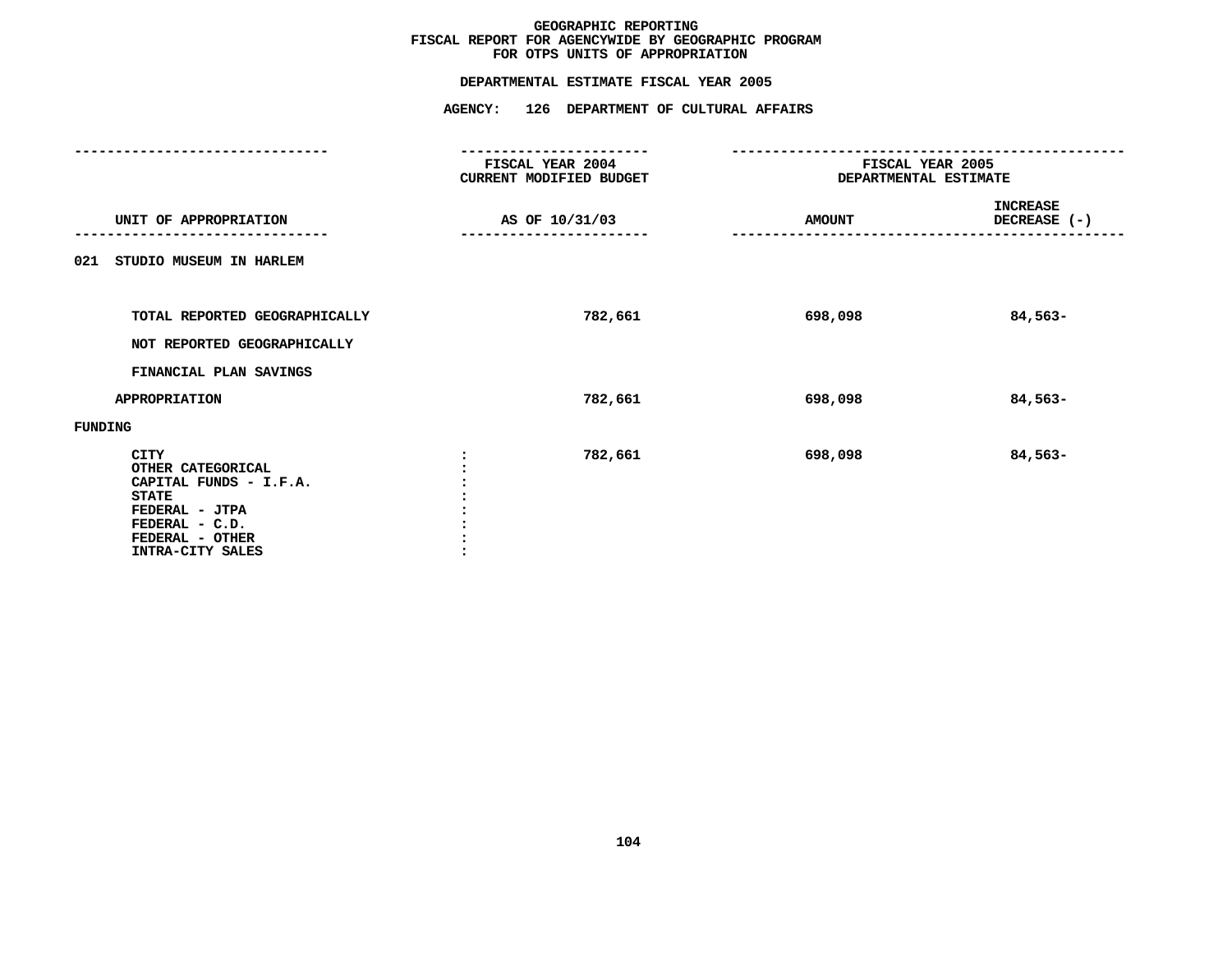# **OTPS UNITS OF APPROPRIATION DEPARTMENTAL**

# **ESTIMATE FISCAL YEAR <sup>2005</sup> AGENCY: <sup>126</sup> DEPARTMENT OF CULTURAL AFFAIRS**

|                                                                                                                                                       | FISCAL YEAR 2004<br>CURRENT MODIFIED BUDGET | FISCAL YEAR 2005<br>DEPARTMENTAL ESTIMATE |                          |
|-------------------------------------------------------------------------------------------------------------------------------------------------------|---------------------------------------------|-------------------------------------------|--------------------------|
| UNIT OF APPROPRIATION                                                                                                                                 | AS OF 10/31/03                              | <b>AMOUNT</b>                             | INCREASE<br>DECREASE (-) |
| OTHER CULTURAL INSTITUTIONS<br>022                                                                                                                    |                                             |                                           |                          |
| TOTAL REPORTED GEOGRAPHICALLY                                                                                                                         | 8,459,222                                   | 6,823,318                                 | 1,635,904-               |
| NOT REPORTED GEOGRAPHICALLY                                                                                                                           | 6,916,563                                   | 5,200,238                                 | 1,716,325-               |
| FINANCIAL PLAN SAVINGS                                                                                                                                |                                             |                                           |                          |
| APPROPRIATION                                                                                                                                         | 15,375,785                                  | 12,023,556                                | 3,352,229-               |
| FUNDING                                                                                                                                               |                                             |                                           |                          |
| <b>CITY</b><br>OTHER CATEGORICAL<br>CAPITAL FUNDS - I.F.A.<br><b>STATE</b><br>FEDERAL - JTPA<br>FEDERAL - C.D.<br>FEDERAL - OTHER<br>INTRA-CITY SALES | 15,375,785                                  | 12,023,556                                | $3,352,229-$             |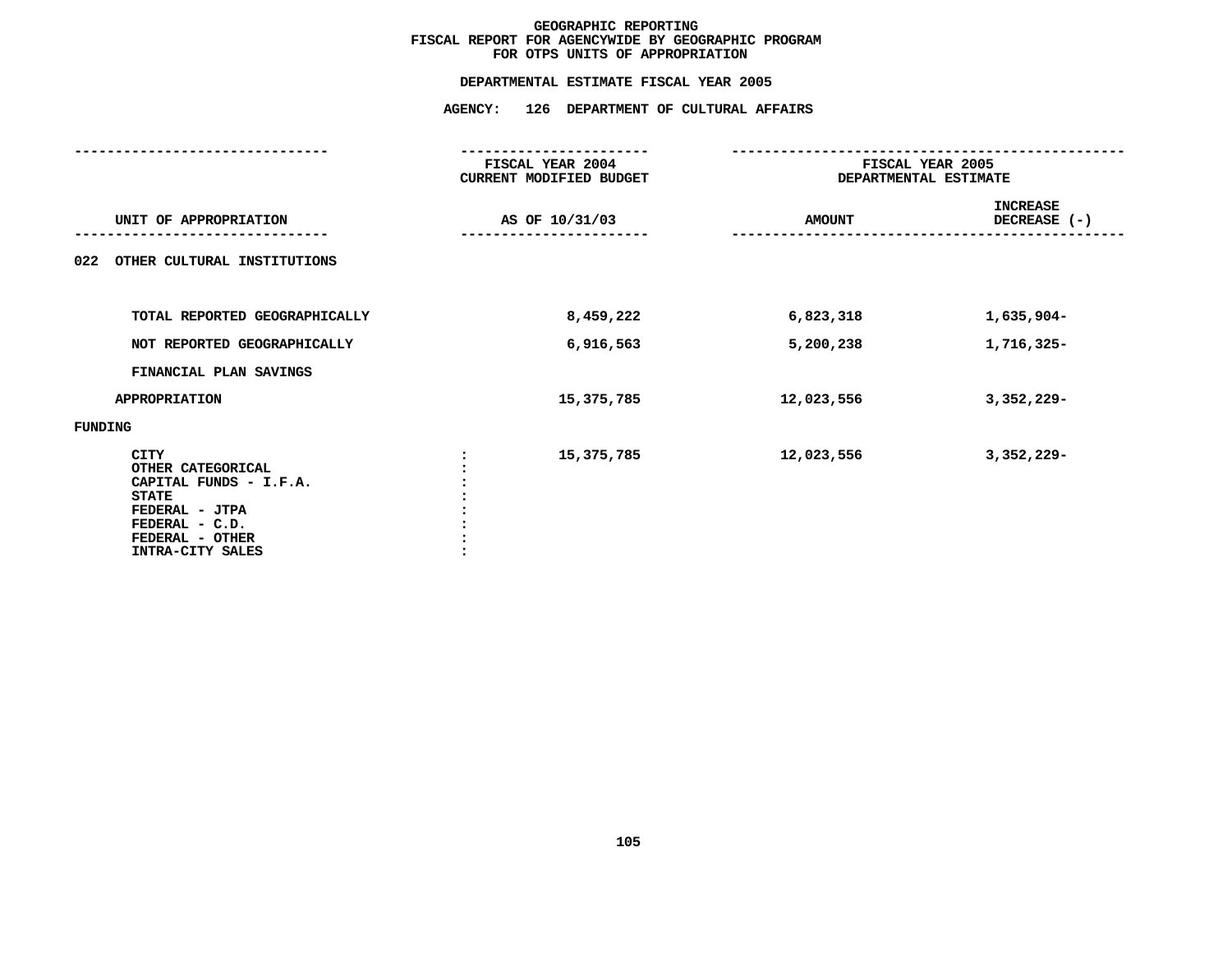# **OTPS UNITS OF APPROPRIATION DEPARTMENTAL**

# **ESTIMATE FISCAL YEAR <sup>2005</sup> AGENCY: <sup>126</sup> DEPARTMENT OF CULTURAL AFFAIRS**

|                                                                                                                                                       | ------------                                |                                           |                                 |
|-------------------------------------------------------------------------------------------------------------------------------------------------------|---------------------------------------------|-------------------------------------------|---------------------------------|
|                                                                                                                                                       | FISCAL YEAR 2004<br>CURRENT MODIFIED BUDGET | FISCAL YEAR 2005<br>DEPARTMENTAL ESTIMATE |                                 |
| UNIT OF APPROPRIATION                                                                                                                                 | AS OF 10/31/03                              | <b>AMOUNT</b>                             | <b>INCREASE</b><br>DECREASE (-) |
| 024 N.Y. SHAKESPEARE FESTIVAL                                                                                                                         |                                             |                                           |                                 |
| TOTAL REPORTED GEOGRAPHICALLY<br>NOT REPORTED GEOGRAPHICALLY                                                                                          | 1,071,579                                   | 763,651                                   | 307,928-                        |
| FINANCIAL PLAN SAVINGS                                                                                                                                |                                             |                                           |                                 |
| <b>APPROPRIATION</b>                                                                                                                                  | 1,071,579                                   | 763,651                                   | 307,928-                        |
| FUNDING                                                                                                                                               |                                             |                                           |                                 |
| <b>CITY</b><br>OTHER CATEGORICAL<br>CAPITAL FUNDS - I.F.A.<br><b>STATE</b><br>FEDERAL - JTPA<br>FEDERAL - C.D.<br>FEDERAL - OTHER<br>INTRA-CITY SALES | 1,071,579                                   | 763,651                                   | 307,928-                        |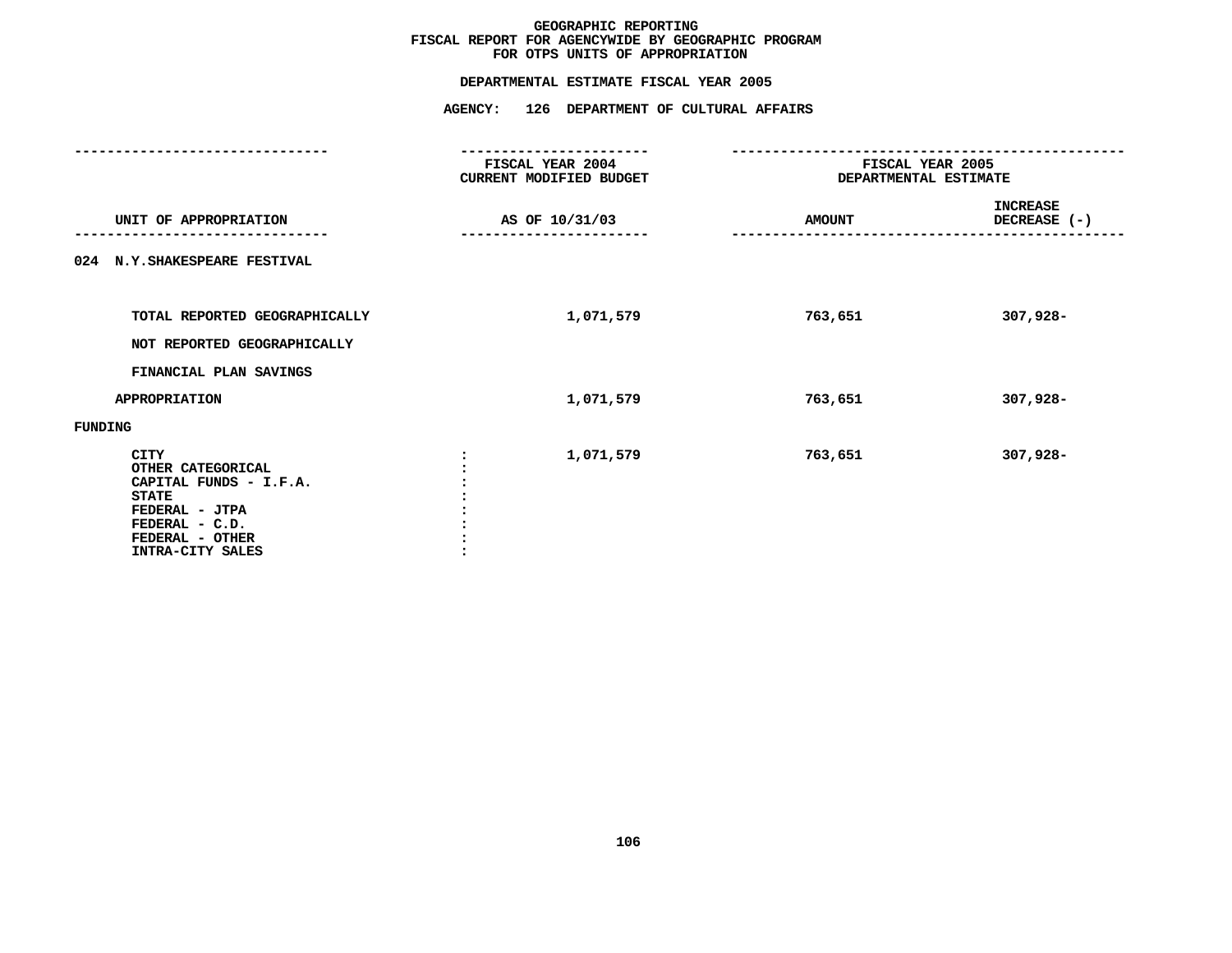# **GEOGRAPHICC REPORTING<br>ENCYWIDE SU<br>-----------FISCAL**

# **REPORT AGENCYWIDE SUMMARY DEPARTMENTAL ESTIMATE FISCAL YEAR <sup>2005</sup>**

# **AGENCY: <sup>126</sup> DEPARTMENT OF CULTURAL AFFAIRS**

|                                                                                                                                                                         | FISCAL YEAR 2004<br><b>CURRENT MODIFIED BUDGET</b>                 | FISCAL YEAR 2005<br>DEPARTMENTAL ESTIMATE  |                                                             |
|-------------------------------------------------------------------------------------------------------------------------------------------------------------------------|--------------------------------------------------------------------|--------------------------------------------|-------------------------------------------------------------|
| UNIT OF APPROPRIATION                                                                                                                                                   | AS OF 10/31/03                                                     | <b>AMOUNT</b>                              | <b>INCREASE</b><br>DECREASE (-)                             |
| PS APPROPRIATIONS<br>REGULAR GROSS<br><b>OTHER</b>                                                                                                                      |                                                                    |                                            |                                                             |
| TOTAL REPORTED GEOGRAPHICALLY<br>NOT REPORTED GEOGRAPHICALLY                                                                                                            | 2,477,002                                                          | 2,370,915                                  | $106,087-$                                                  |
| OTPS APPROPRIATIONS<br>TOTAL REPORTED GEOGRAPHICALLY<br>NOT REPORTED GEOGRAPHICALLY                                                                                     | 80,463,124<br>36,525,476                                           | 64,953,561<br>26,755,823                   | 15,509,563-<br>$9,769,653-$                                 |
| FINANCIAL PLAN SAVINGS<br><b>APPROPRIATIONS</b>                                                                                                                         | 3<br>119,465,605                                                   | 3<br>94,080,302                            | $25,385,303 -$                                              |
| <b>FUNDING</b><br><b>CITY</b><br>OTHER CATEGORICAL<br>CAPITAL FUNDS - I.F.A.<br><b>STATE</b><br>FEDERAL - JTPA<br>FEDERAL - C.D.<br>FEDERAL - OTHER<br>INTRA-CITY SALES | 118, 359, 684<br>120,000<br>41,200<br>708,209<br>43,012<br>193,500 | 93,594,914<br>54,513<br>237,375<br>193,500 | 24,764,770-<br>$120,000 -$<br>13,313<br>470,834-<br>43,012- |
|                                                                                                                                                                         |                                                                    |                                            |                                                             |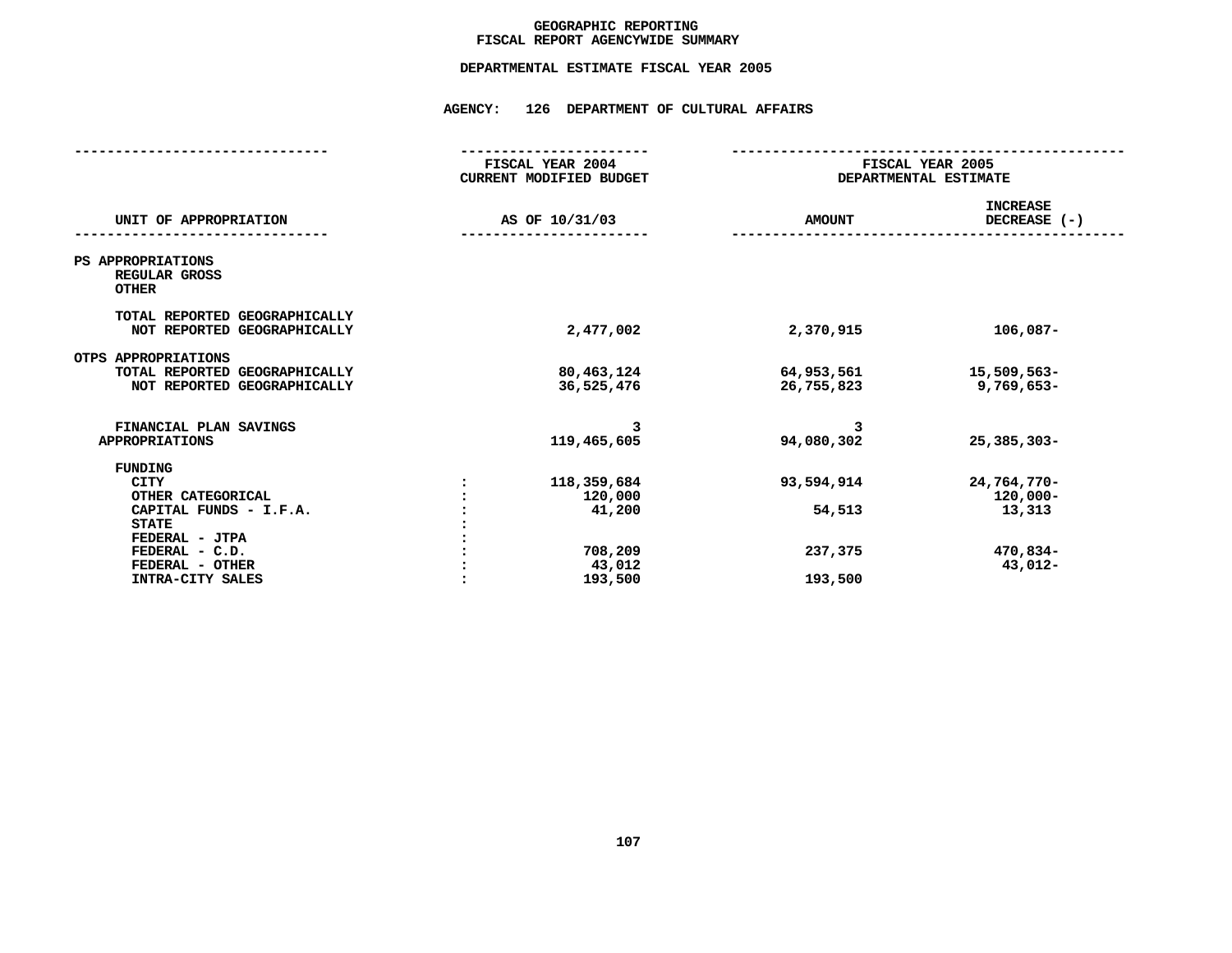# **PS UNITS OF APPROPRIATION DEPARTMENTAL**

|                                                            | FISCAL YEAR 2004<br><b>CURRENT MODIFIED BUDGET</b> | FISCAL YEAR 2005<br>DEPARTMENTAL ESTIMATE |                                 |
|------------------------------------------------------------|----------------------------------------------------|-------------------------------------------|---------------------------------|
| UNIT OF APPROPRIATION                                      | AS OF 10/31/03                                     | <b>AMOUNT</b>                             | <b>INCREASE</b><br>DECREASE (-) |
| 002<br>COMMUNITY DEVELOPMENT PS                            |                                                    |                                           |                                 |
| REGULAR GROSS<br><b>OTHER</b>                              |                                                    |                                           |                                 |
| TOTAL REPORTED GEOGRAPHICALLY                              |                                                    |                                           |                                 |
| NOT REPORTED GEOGRAPHICALLY                                | 8,657,805                                          | 8,451,905                                 | $205,900 -$                     |
| FINANCIAL PLAN SAVINGS                                     |                                                    |                                           |                                 |
| <b>APPROPRIATION</b>                                       | 8,657,805                                          | 8,451,905                                 | $205,900 -$                     |
| FUNDING                                                    |                                                    |                                           |                                 |
| <b>CITY</b><br>OTHER CATEGORICAL<br>CAPITAL FUNDS - I.F.A. | 2,246,487                                          | 2,246,487                                 |                                 |
| <b>STATE</b><br>FEDERAL - JTPA<br>FEDERAL - C.D.           | 574,700                                            |                                           | $574,700 -$                     |
| FEDERAL - OTHER<br>INTRA-CITY SALES                        | 5,836,618                                          | 6,205,418                                 | 368,800                         |
|                                                            |                                                    |                                           |                                 |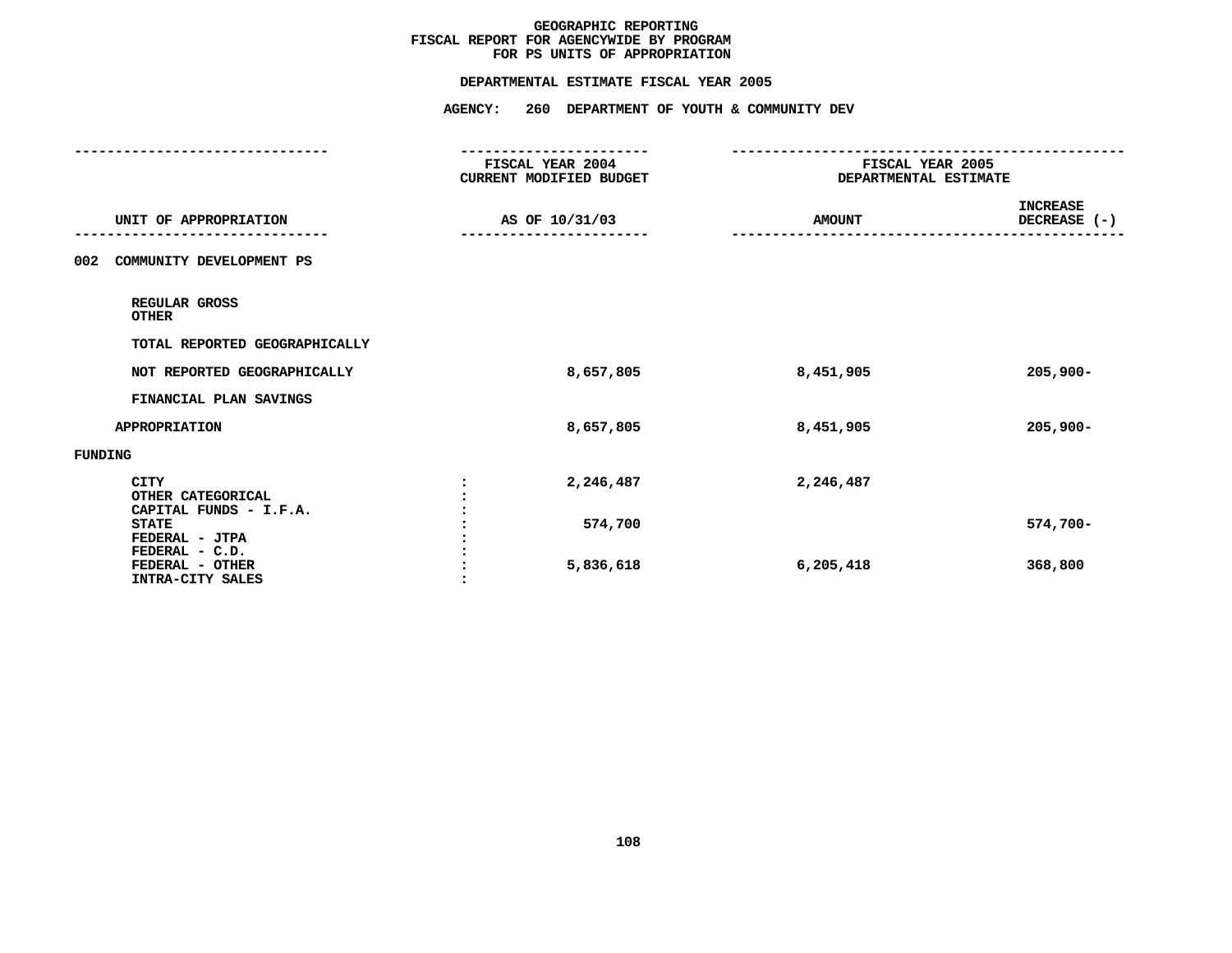# **PS UNITS OF APPROPRIATION DEPARTMENTAL**

| --------------------                                                                                                                                  |                                             |                                           |                                      |
|-------------------------------------------------------------------------------------------------------------------------------------------------------|---------------------------------------------|-------------------------------------------|--------------------------------------|
|                                                                                                                                                       | FISCAL YEAR 2004<br>CURRENT MODIFIED BUDGET | FISCAL YEAR 2005<br>DEPARTMENTAL ESTIMATE |                                      |
| UNIT OF APPROPRIATION                                                                                                                                 | AS OF 10/31/03                              | <b>AMOUNT</b>                             | <b>INCREASE</b><br>DECREASE (-)      |
| PERSONAL SERVICES<br>311                                                                                                                              |                                             |                                           |                                      |
| REGULAR GROSS<br><b>OTHER</b>                                                                                                                         |                                             |                                           |                                      |
| TOTAL REPORTED GEOGRAPHICALLY                                                                                                                         |                                             |                                           |                                      |
| NOT REPORTED GEOGRAPHICALLY                                                                                                                           | 11,372,973                                  | 9,459,926                                 | 1,913,047-                           |
| FINANCIAL PLAN SAVINGS                                                                                                                                |                                             |                                           |                                      |
| <b>APPROPRIATION</b>                                                                                                                                  | 11,372,973                                  | 9,459,926                                 | 1,913,047-                           |
| <b>FUNDING</b>                                                                                                                                        |                                             |                                           |                                      |
| <b>CITY</b><br>OTHER CATEGORICAL<br>CAPITAL FUNDS - I.F.A.<br><b>STATE</b><br>FEDERAL - JTPA<br>FEDERAL - C.D.<br>FEDERAL - OTHER<br>INTRA-CITY SALES | 3,635,260<br>16,000<br>500,000<br>7,221,713 | 3,505,585<br>500,000<br>5,454,341         | 129,675-<br>$16,000 -$<br>1,767,372- |
|                                                                                                                                                       |                                             |                                           |                                      |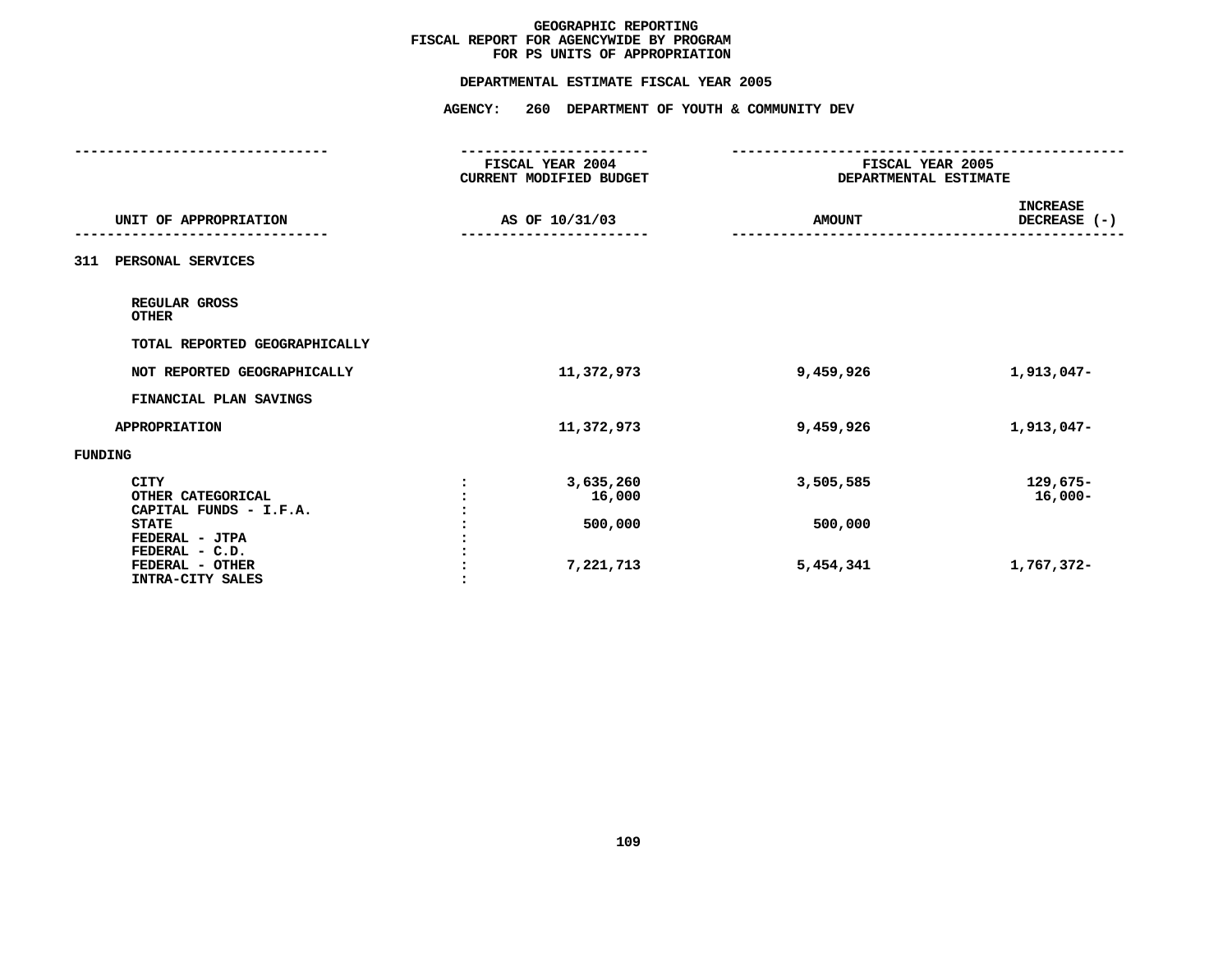# **OTPS UNITS OF APPROPRIATION DEPARTMENTAL**

|                                                                                                                                   | FISCAL YEAR 2004<br><b>CURRENT MODIFIED BUDGET</b> | FISCAL YEAR 2005<br>DEPARTMENTAL ESTIMATE |                                          |
|-----------------------------------------------------------------------------------------------------------------------------------|----------------------------------------------------|-------------------------------------------|------------------------------------------|
| UNIT OF APPROPRIATION                                                                                                             | AS OF 10/31/03                                     | <b>AMOUNT</b>                             | <b>INCREASE</b><br>DECREASE $(-)$        |
| COMMUNITY DEVELOPMENT OTPS<br>005                                                                                                 |                                                    |                                           |                                          |
| TOTAL REPORTED GEOGRAPHICALLY                                                                                                     |                                                    |                                           |                                          |
| NOT REPORTED GEOGRAPHICALLY                                                                                                       | 46,230,014                                         | 28,175,919                                | 18,054,095-                              |
| FINANCIAL PLAN SAVINGS                                                                                                            | 157,416-                                           | 157,416-                                  |                                          |
| <b>APPROPRIATION</b>                                                                                                              | 46,072,598                                         | 28,018,503                                | 18,054,095-                              |
| FUNDING                                                                                                                           |                                                    |                                           |                                          |
| <b>CITY</b><br>OTHER CATEGORICAL<br>CAPITAL FUNDS - I.F.A.<br><b>STATE</b><br>FEDERAL - JTPA<br>FEDERAL - C.D.<br>FEDERAL - OTHER | 11,367,836<br>175,000<br>34,086,479                | 4,687,650<br>22,887,570                   | $6,680,186 -$<br>175,000-<br>11,198,909- |
| INTRA-CITY SALES                                                                                                                  | 443,283                                            | 443,283                                   |                                          |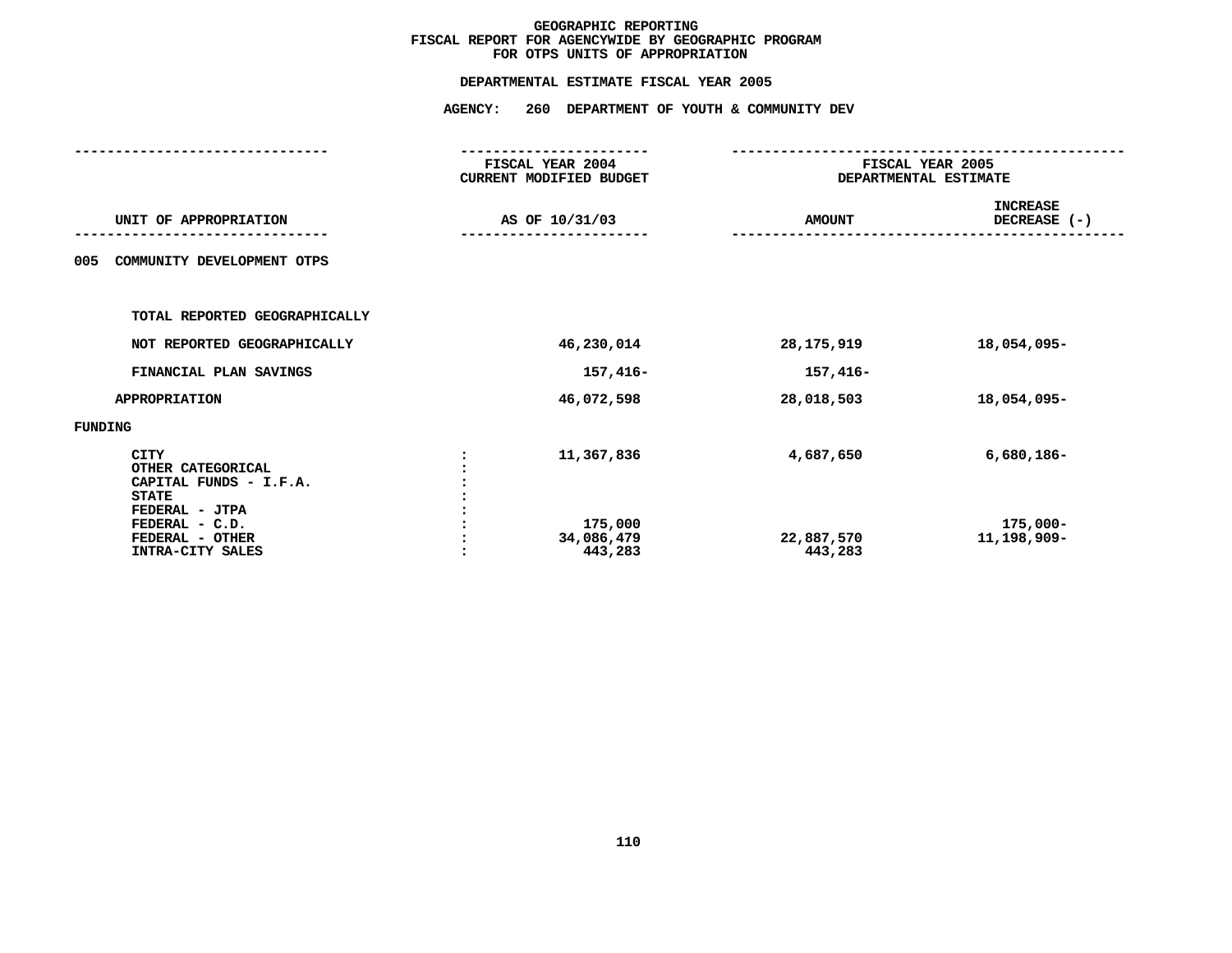# **OTPS UNITS OF APPROPRIATION DEPARTMENTAL**

|                                                                                                                                                | FISCAL YEAR 2004<br><b>CURRENT MODIFIED BUDGET</b>                           | FISCAL YEAR 2005<br>DEPARTMENTAL ESTIMATE                        |                                                                                |
|------------------------------------------------------------------------------------------------------------------------------------------------|------------------------------------------------------------------------------|------------------------------------------------------------------|--------------------------------------------------------------------------------|
| UNIT OF APPROPRIATION                                                                                                                          | AS OF 10/31/03                                                               | <b>AMOUNT</b>                                                    | <b>INCREASE</b><br>DECREASE $(-)$                                              |
| OTHER THAN PERSONAL SERVICES<br>312                                                                                                            |                                                                              |                                                                  |                                                                                |
| TOTAL REPORTED GEOGRAPHICALLY                                                                                                                  | 5,459,152                                                                    |                                                                  | $5,459,152-$                                                                   |
| NOT REPORTED GEOGRAPHICALLY                                                                                                                    | 199,179,727                                                                  | 142,726,783                                                      | 56,452,944-                                                                    |
| FINANCIAL PLAN SAVINGS                                                                                                                         |                                                                              |                                                                  |                                                                                |
| <b>APPROPRIATION</b>                                                                                                                           | 204,638,879                                                                  | 142,726,783                                                      | 61,912,096-                                                                    |
| FUNDING                                                                                                                                        |                                                                              |                                                                  |                                                                                |
| CITY<br>OTHER CATEGORICAL<br>CAPITAL FUNDS - I.F.A.<br><b>STATE</b><br>FEDERAL - JTPA<br>FEDERAL - C.D.<br>FEDERAL - OTHER<br>INTRA-CITY SALES | 125,578,345<br>666,503<br>13,492,952<br>6,750,000<br>49,722,079<br>8,429,000 | 90,652,353<br>13,451,798<br>6,300,000<br>29,790,632<br>2,532,000 | 34,925,992-<br>666,503-<br>41,154-<br>450,000-<br>19,931,447-<br>$5,897,000 -$ |
|                                                                                                                                                |                                                                              |                                                                  |                                                                                |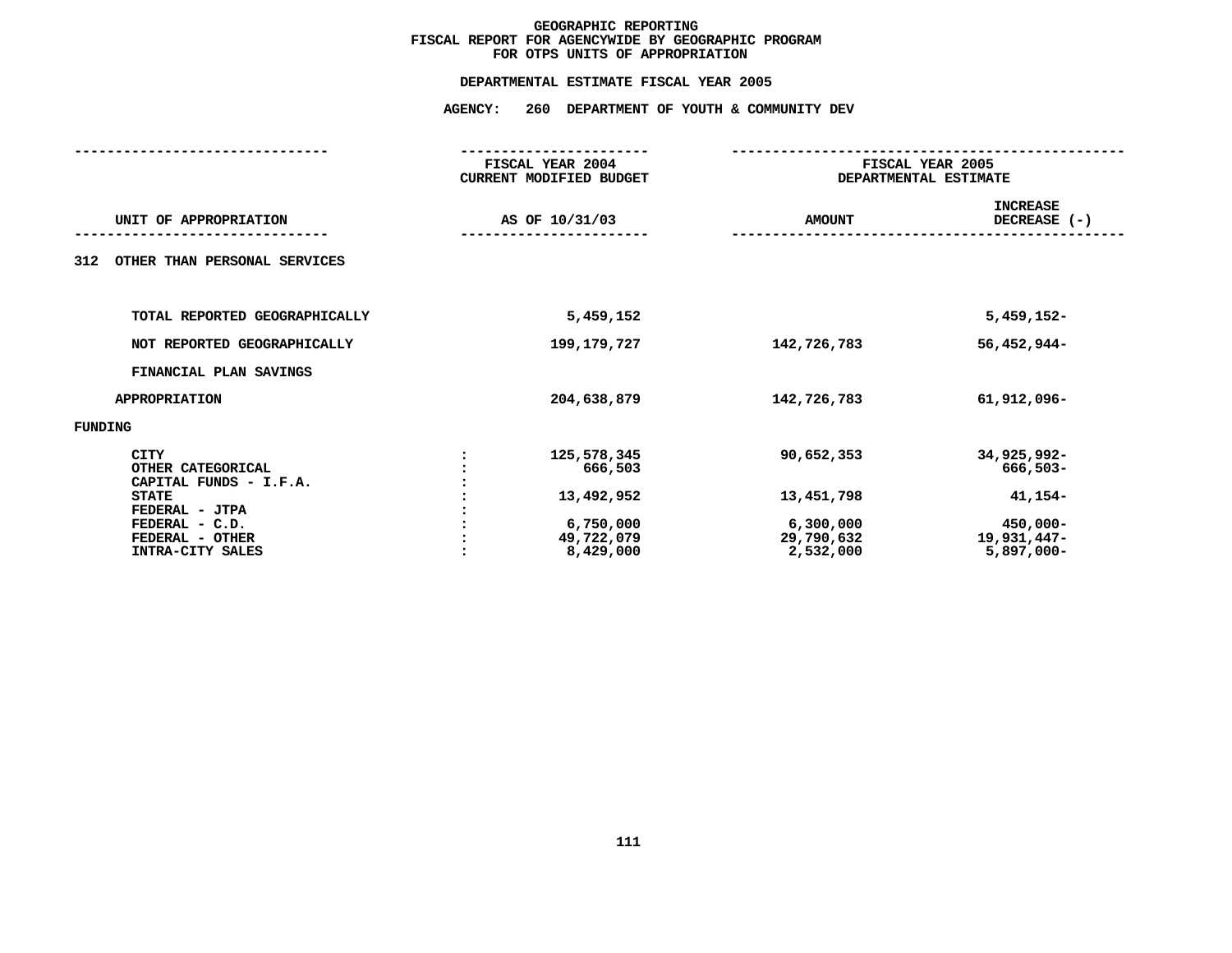# **GEOGRAPHICC REPORTING<br>ENCYWIDE SU<br>-----------FISCAL**

# **REPORT AGENCYWIDE SUMMARY DEPARTMENTAL ESTIMATE FISCAL YEAR <sup>2005</sup>**

# **AGENCY: <sup>260</sup> DEPARTMENT OF YOUTH & COMMUNITY DEV**

|                                                                                                                                                                         | FISCAL YEAR 2004<br><b>CURRENT MODIFIED BUDGET</b>                           | FISCAL YEAR 2005<br>DEPARTMENTAL ESTIMATE                         |                                                                                    |
|-------------------------------------------------------------------------------------------------------------------------------------------------------------------------|------------------------------------------------------------------------------|-------------------------------------------------------------------|------------------------------------------------------------------------------------|
| UNIT OF APPROPRIATION                                                                                                                                                   | AS OF 10/31/03                                                               | <b>AMOUNT</b>                                                     | <b>INCREASE</b><br>DECREASE (-)                                                    |
| PS APPROPRIATIONS<br>REGULAR GROSS<br><b>OTHER</b>                                                                                                                      |                                                                              |                                                                   |                                                                                    |
| TOTAL REPORTED GEOGRAPHICALLY<br>NOT REPORTED GEOGRAPHICALLY                                                                                                            | 20,030,778                                                                   | 17,911,831                                                        | 2,118,947-                                                                         |
| OTPS APPROPRIATIONS<br>TOTAL REPORTED GEOGRAPHICALLY<br>NOT REPORTED GEOGRAPHICALLY                                                                                     | 5,459,152<br>245,409,741                                                     | 170,902,702                                                       | $5,459,152-$<br>74,507,039-                                                        |
| FINANCIAL PLAN SAVINGS<br><b>APPROPRIATIONS</b>                                                                                                                         | 157,416-<br>270,742,255                                                      | 157,416-<br>188,657,117                                           | 82,085,138-                                                                        |
| <b>FUNDING</b><br><b>CITY</b><br>OTHER CATEGORICAL<br>CAPITAL FUNDS - I.F.A.<br><b>STATE</b><br>FEDERAL - JTPA<br>FEDERAL - C.D.<br>FEDERAL - OTHER<br>INTRA-CITY SALES | 142,827,928<br>682,503<br>14,567,652<br>6,925,000<br>96,866,889<br>8,872,283 | 101,092,075<br>13,951,798<br>6,300,000<br>64,337,961<br>2,975,283 | 41,735,853-<br>682,503-<br>615,854-<br>$625,000 -$<br>32,528,928-<br>$5,897,000 -$ |
|                                                                                                                                                                         |                                                                              |                                                                   |                                                                                    |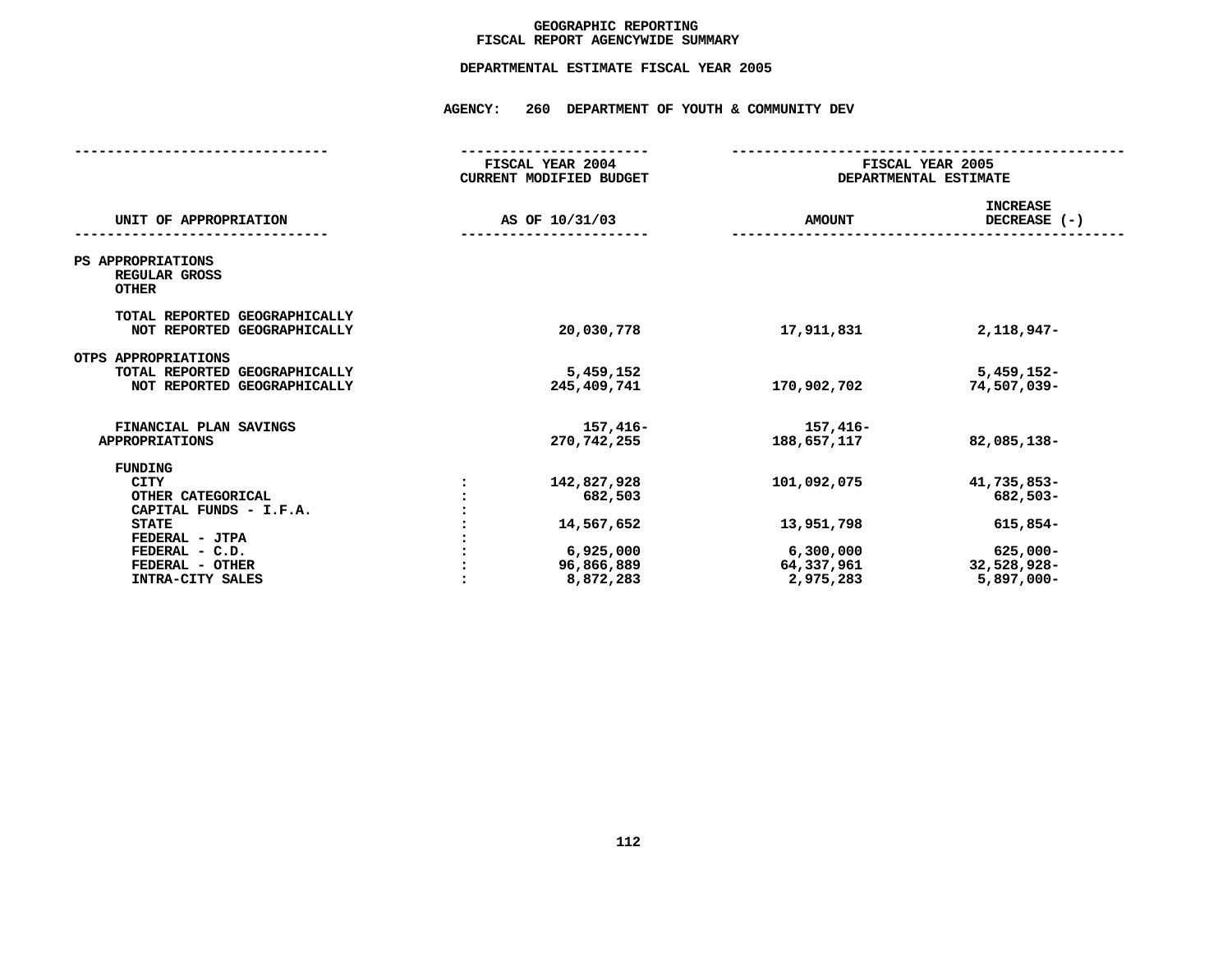# **PS UNITS OF APPROPRIATION DEPARTMENTAL**

|                                                                                                                                   | FISCAL YEAR 2004<br><b>CURRENT MODIFIED BUDGET</b> |                                 | FISCAL YEAR 2005<br>DEPARTMENTAL ESTIMATE |
|-----------------------------------------------------------------------------------------------------------------------------------|----------------------------------------------------|---------------------------------|-------------------------------------------|
| UNIT OF APPROPRIATION                                                                                                             | AS OF 10/31/03                                     | <b>AMOUNT</b>                   | <b>INCREASE</b><br>DECREASE (-)           |
| DEPT. OF BUSINESS P.S.<br>001                                                                                                     |                                                    |                                 |                                           |
| REGULAR GROSS<br><b>OTHER</b>                                                                                                     |                                                    |                                 |                                           |
| TOTAL REPORTED GEOGRAPHICALLY                                                                                                     |                                                    |                                 |                                           |
| NOT REPORTED GEOGRAPHICALLY                                                                                                       | 4,643,920                                          | 4,431,728                       | 212,192-                                  |
| FINANCIAL PLAN SAVINGS                                                                                                            |                                                    |                                 |                                           |
| <b>APPROPRIATION</b>                                                                                                              | 4,643,920                                          | 4,431,728                       | 212,192-                                  |
| FUNDING                                                                                                                           |                                                    |                                 |                                           |
| <b>CITY</b><br>OTHER CATEGORICAL<br>CAPITAL FUNDS - I.F.A.<br><b>STATE</b><br>FEDERAL - JTPA<br>FEDERAL - C.D.<br>FEDERAL - OTHER | 3,507,570<br>:<br>406,060<br>720,435               | 3,284,070<br>417,368<br>720,435 | $223,500-$<br>11,308                      |
| INTRA-CITY SALES                                                                                                                  | 9,855                                              | 9,855                           |                                           |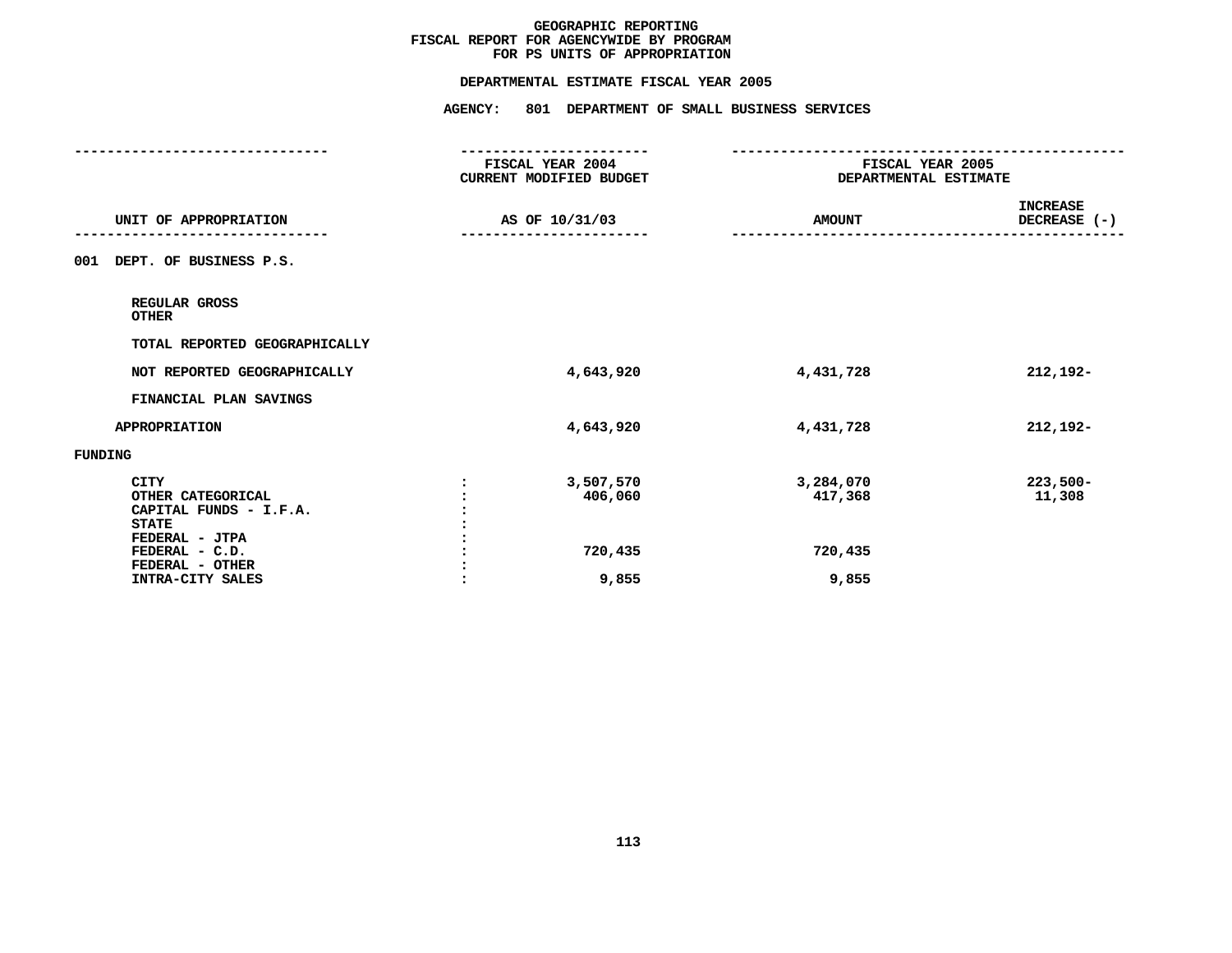|                                                                                                                                                       | DEPARTMENTAL ESTIMATE FISCAL YEAR 2005                                  |                                                         |                          |
|-------------------------------------------------------------------------------------------------------------------------------------------------------|-------------------------------------------------------------------------|---------------------------------------------------------|--------------------------|
|                                                                                                                                                       | AGENCY: 801 DEPARTMENT OF SMALL BUSINESS SERVICES                       |                                                         |                          |
|                                                                                                                                                       | -----------------<br><b>FISCAL YEAR 2004</b><br>CURRENT MODIFIED BUDGET | <b>FISCAL YEAR 2005</b><br><b>DEPARTMENTAL ESTIMATE</b> |                          |
| UNIT OF APPROPRIATION                                                                                                                                 | AS OF 10/31/03<br>-----------------------                               | <b>AMOUNT</b><br>-----------                            | INCREASE<br>DECREASE (-) |
| 004 CONTRACT COMP & BUS. OPP - PS                                                                                                                     |                                                                         |                                                         |                          |
| REGULAR GROSS<br><b>OTHER</b>                                                                                                                         |                                                                         |                                                         |                          |
| TOTAL REPORTED GEOGRAPHICALLY                                                                                                                         |                                                                         |                                                         |                          |
| NOT REPORTED GEOGRAPHICALLY                                                                                                                           | 613,181                                                                 | 613,181                                                 |                          |
| FINANCIAL PLAN SAVINGS                                                                                                                                |                                                                         |                                                         |                          |
| <b>APPROPRIATION</b>                                                                                                                                  | 613,181                                                                 | 613,181                                                 |                          |
| <b>FUNDING</b>                                                                                                                                        |                                                                         |                                                         |                          |
| <b>CITY</b><br>OTHER CATEGORICAL<br>CAPITAL FUNDS - I.F.A.<br><b>STATE</b><br>FEDERAL - JTPA<br>FEDERAL - C.D.<br>FEDERAL - OTHER<br>INTRA-CITY SALES | 613,181<br>$\ddot{\cdot}$                                               | 613,181                                                 |                          |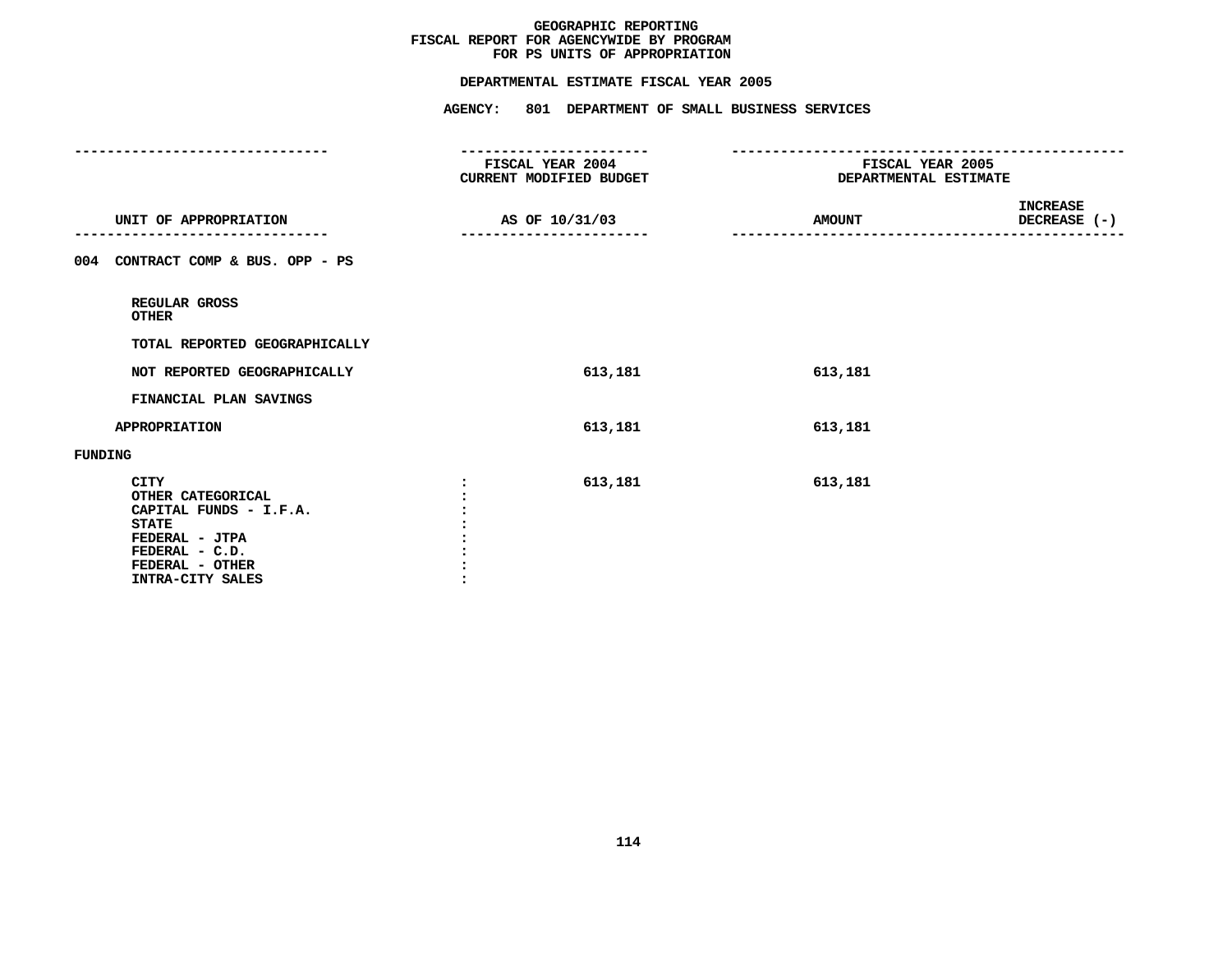# **PS UNITS OF APPROPRIATION DEPARTMENTAL**

|                                                                                                                                                       | FISCAL YEAR 2004<br>CURRENT MODIFIED BUDGET | FISCAL YEAR 2005<br>DEPARTMENTAL ESTIMATE |                                 |
|-------------------------------------------------------------------------------------------------------------------------------------------------------|---------------------------------------------|-------------------------------------------|---------------------------------|
| UNIT OF APPROPRIATION                                                                                                                                 | AS OF 10/31/03                              | <b>AMOUNT</b>                             | <b>INCREASE</b><br>DECREASE (-) |
| ECONOMIC PLANNING/FILM - PS<br>008                                                                                                                    |                                             |                                           |                                 |
| REGULAR GROSS<br>OTHER                                                                                                                                |                                             |                                           |                                 |
| TOTAL REPORTED GEOGRAPHICALLY                                                                                                                         |                                             |                                           |                                 |
| NOT REPORTED GEOGRAPHICALLY                                                                                                                           | 853,411                                     | 1,003,411                                 | 150,000                         |
| FINANCIAL PLAN SAVINGS                                                                                                                                |                                             |                                           |                                 |
| <b>APPROPRIATION</b>                                                                                                                                  | 853,411                                     | 1,003,411                                 | 150,000                         |
| FUNDING                                                                                                                                               |                                             |                                           |                                 |
| <b>CITY</b><br>OTHER CATEGORICAL<br>CAPITAL FUNDS - I.F.A.<br><b>STATE</b><br>FEDERAL - JTPA<br>FEDERAL - C.D.<br>FEDERAL - OTHER<br>INTRA-CITY SALES | 853,411                                     | 1,003,411                                 | 150,000                         |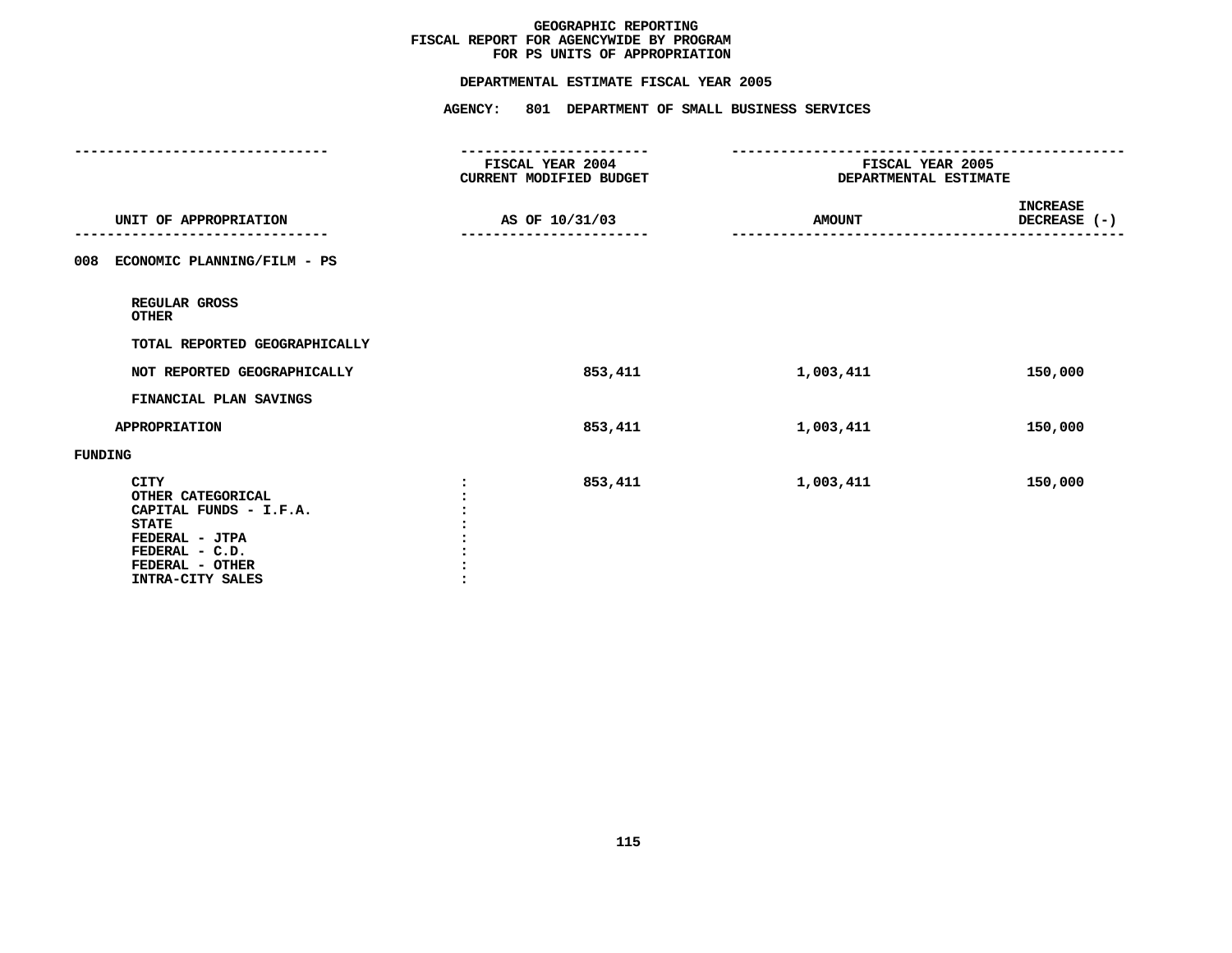|                                                                                                                                                       | DEPARTMENTAL ESTIMATE FISCAL YEAR 2005             |                                                         |                                 |
|-------------------------------------------------------------------------------------------------------------------------------------------------------|----------------------------------------------------|---------------------------------------------------------|---------------------------------|
|                                                                                                                                                       | AGENCY: 801 DEPARTMENT OF SMALL BUSINESS SERVICES  |                                                         |                                 |
|                                                                                                                                                       | <b>FISCAL YEAR 2004</b><br>CURRENT MODIFIED BUDGET | <b>FISCAL YEAR 2005</b><br><b>DEPARTMENTAL ESTIMATE</b> |                                 |
| UNIT OF APPROPRIATION                                                                                                                                 | AS OF 10/31/03                                     | <b>AMOUNT</b>                                           | <b>INCREASE</b><br>DECREASE (-) |
| 010 WORKFORCE INVESTMENT ACT - PS                                                                                                                     |                                                    |                                                         |                                 |
| REGULAR GROSS<br><b>OTHER</b>                                                                                                                         |                                                    |                                                         |                                 |
| TOTAL REPORTED GEOGRAPHICALLY                                                                                                                         |                                                    |                                                         |                                 |
| NOT REPORTED GEOGRAPHICALLY                                                                                                                           | 4,704,494                                          | 6,372,404                                               | 1,667,910                       |
| FINANCIAL PLAN SAVINGS                                                                                                                                |                                                    |                                                         |                                 |
| APPROPRIATION                                                                                                                                         | 4,704,494                                          | 6,372,404                                               | 1,667,910                       |
| <b>FUNDING</b>                                                                                                                                        |                                                    |                                                         |                                 |
| <b>CITY</b><br>OTHER CATEGORICAL<br>CAPITAL FUNDS - I.F.A.<br><b>STATE</b><br>FEDERAL - JTPA<br>FEDERAL - C.D.<br>FEDERAL - OTHER<br>INTRA-CITY SALES | 4,704,494                                          | 6,372,404                                               | 1,667,910                       |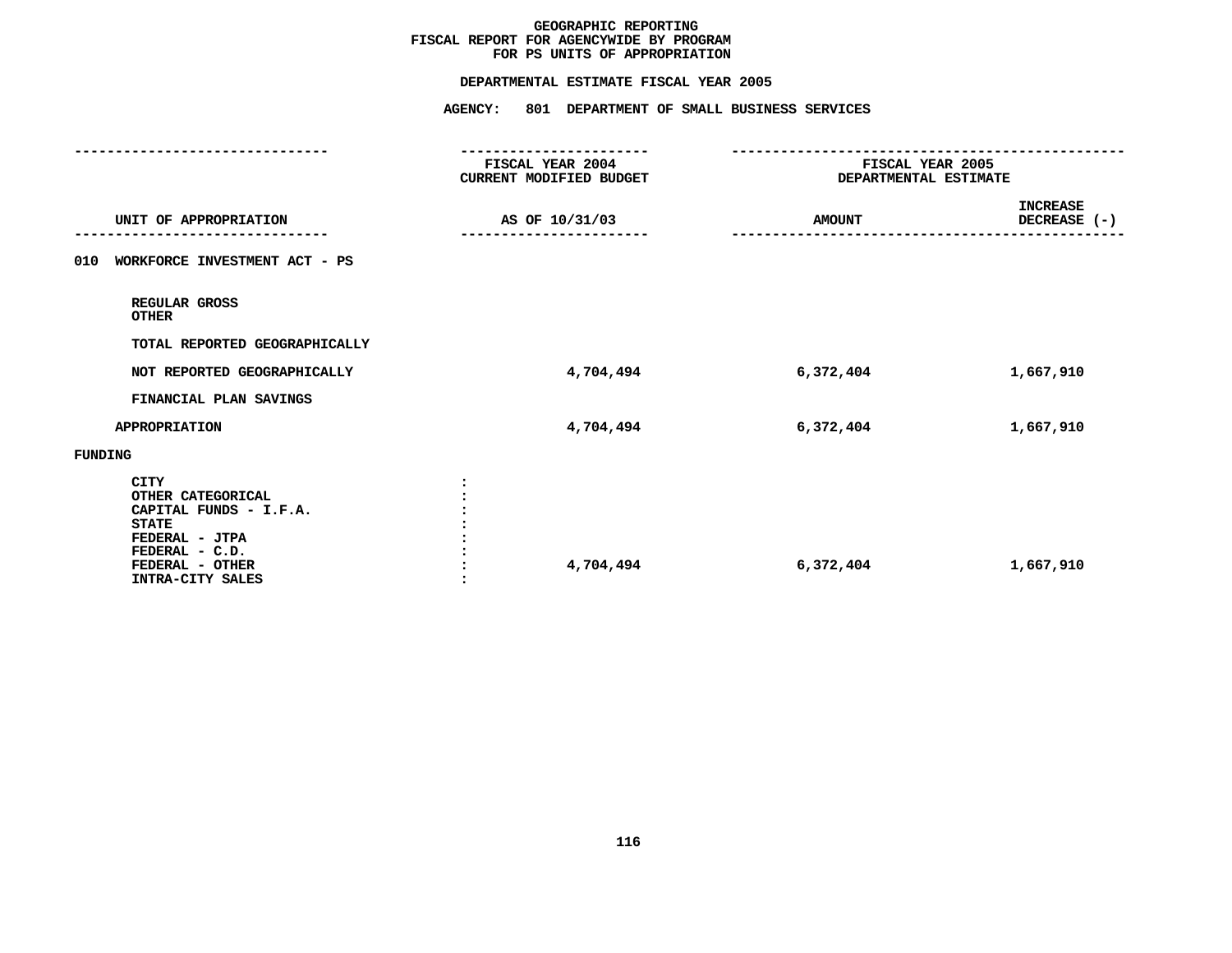# **OTPS UNITS OF APPROPRIATION DEPARTMENTAL**

| FISCAL YEAR 2004<br>CURRENT MODIFIED BUDGET | FISCAL YEAR 2005<br>DEPARTMENTAL ESTIMATE |                                     |  |
|---------------------------------------------|-------------------------------------------|-------------------------------------|--|
| AS OF 10/31/03                              | <b>AMOUNT</b>                             | <b>INCREASE</b><br>DECREASE (-)     |  |
|                                             |                                           |                                     |  |
|                                             |                                           |                                     |  |
| 22,717,158                                  | 16,375,338                                | $6,341,820 -$                       |  |
|                                             |                                           |                                     |  |
| 22,717,158                                  | 16,375,338                                | $6,341,820 -$                       |  |
|                                             |                                           |                                     |  |
| 20,186,063<br>155,461<br>2,375,634          | 14,293,338<br>85,000<br>1,997,000         | 5,892,725-<br>$70,461-$<br>378,634- |  |
|                                             |                                           |                                     |  |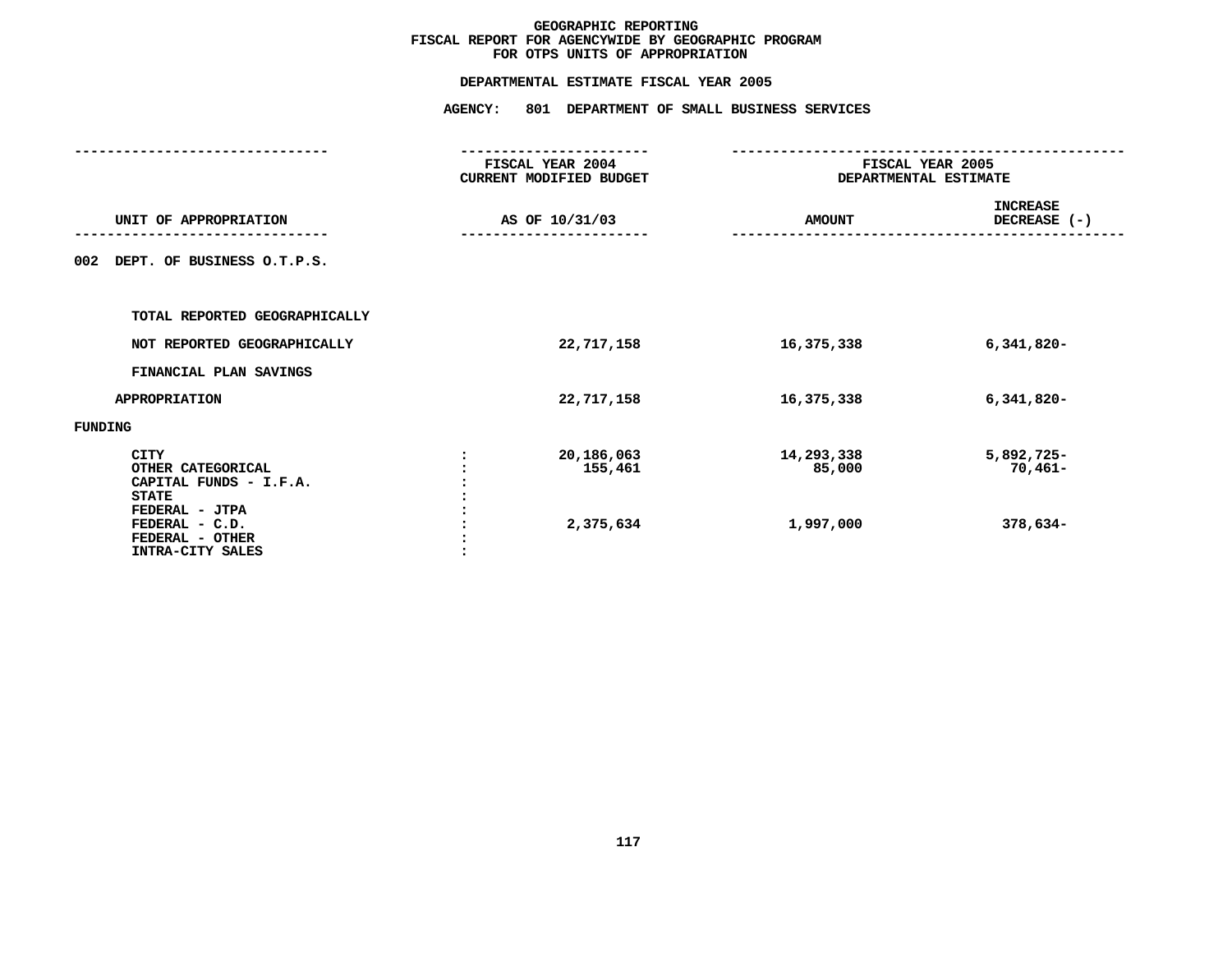| ------------------<br><b>FISCAL YEAR 2004</b><br>CURRENT MODIFIED BUDGET |               |                                                                                                                                                               |
|--------------------------------------------------------------------------|---------------|---------------------------------------------------------------------------------------------------------------------------------------------------------------|
| AS OF 10/31/03                                                           | <b>AMOUNT</b> | <b>INCREASE</b><br>DECREASE (-)                                                                                                                               |
|                                                                          |               |                                                                                                                                                               |
|                                                                          |               |                                                                                                                                                               |
| 56,557                                                                   | 56,557        |                                                                                                                                                               |
|                                                                          |               |                                                                                                                                                               |
| 56,557                                                                   | 56,557        |                                                                                                                                                               |
|                                                                          |               |                                                                                                                                                               |
| 56,557                                                                   | 56,557        |                                                                                                                                                               |
|                                                                          |               | DEPARTMENTAL ESTIMATE FISCAL YEAR 2005<br>AGENCY: 801 DEPARTMENT OF SMALL BUSINESS SERVICES<br>-----------------<br>FISCAL YEAR 2005<br>DEPARTMENTAL ESTIMATE |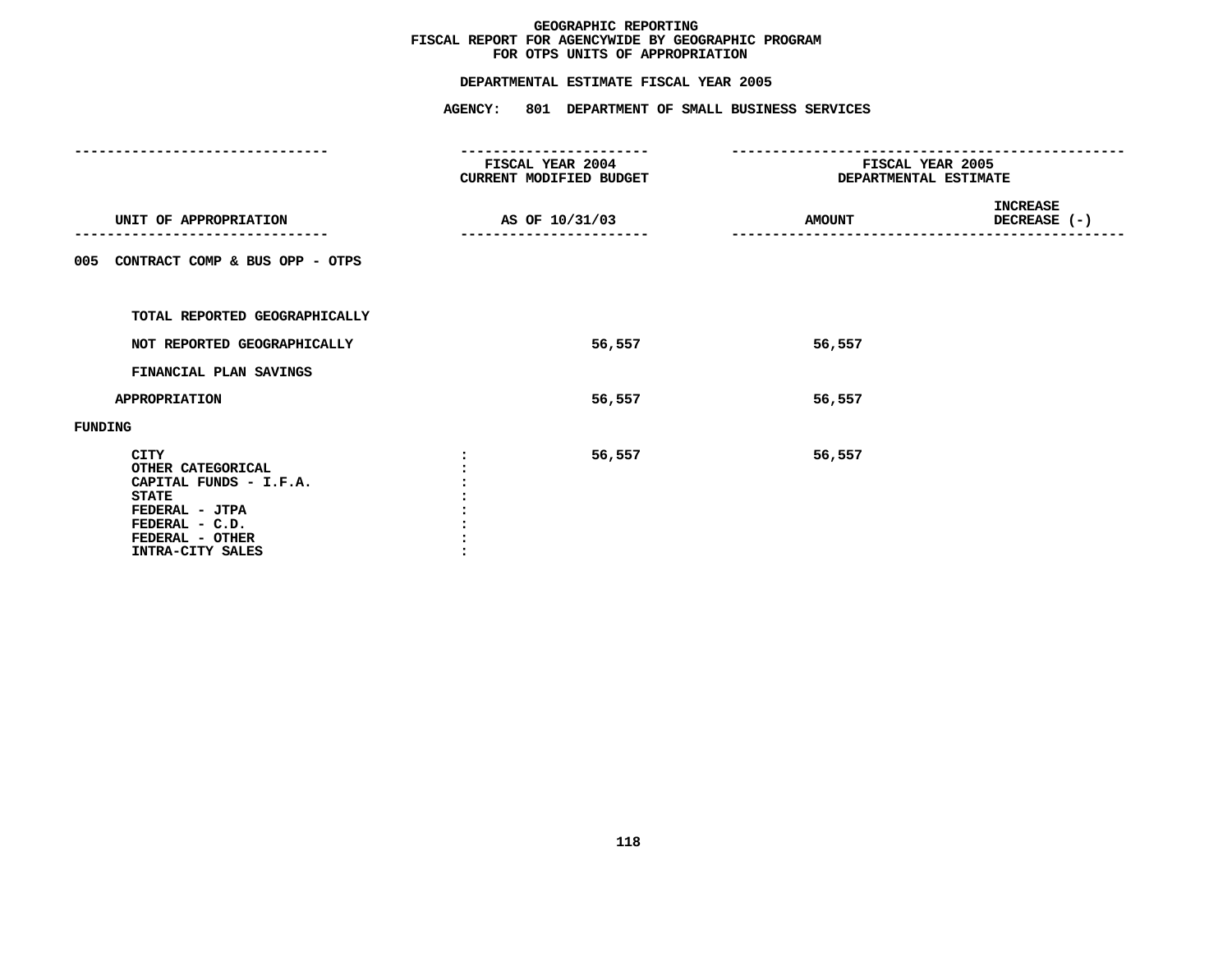# **OTPS UNITS OF APPROPRIATION DEPARTMENTAL**

|                                                                            | FISCAL YEAR 2004<br><b>CURRENT MODIFIED BUDGET</b> |                      | FISCAL YEAR 2005<br>DEPARTMENTAL ESTIMATE |
|----------------------------------------------------------------------------|----------------------------------------------------|----------------------|-------------------------------------------|
| UNIT OF APPROPRIATION                                                      | AS OF 10/31/03                                     | <b>AMOUNT</b>        | <b>INCREASE</b><br>DECREASE (-)           |
| ECONOMIC DEVELOPMENT CORP.<br>006                                          |                                                    |                      |                                           |
| TOTAL REPORTED GEOGRAPHICALLY                                              |                                                    |                      |                                           |
| NOT REPORTED GEOGRAPHICALLY                                                | 20,918,264                                         | 8,818,009            | 12,100,255-                               |
| FINANCIAL PLAN SAVINGS                                                     |                                                    |                      |                                           |
| <b>APPROPRIATION</b>                                                       | 20,918,264                                         | 8,818,009            | 12,100,255-                               |
| FUNDING                                                                    |                                                    |                      |                                           |
| <b>CITY</b><br>OTHER CATEGORICAL<br>CAPITAL FUNDS - I.F.A.<br><b>STATE</b> | 11,585,457                                         | 5,504,657            | $6,080,800 -$                             |
| FEDERAL - JTPA<br>FEDERAL - C.D.<br>FEDERAL - OTHER<br>INTRA-CITY SALES    | 4,539,099<br>3,754,476<br>1,039,232                | 2,563,352<br>750,000 | 1,975,747-<br>3,754,476-<br>289,232-      |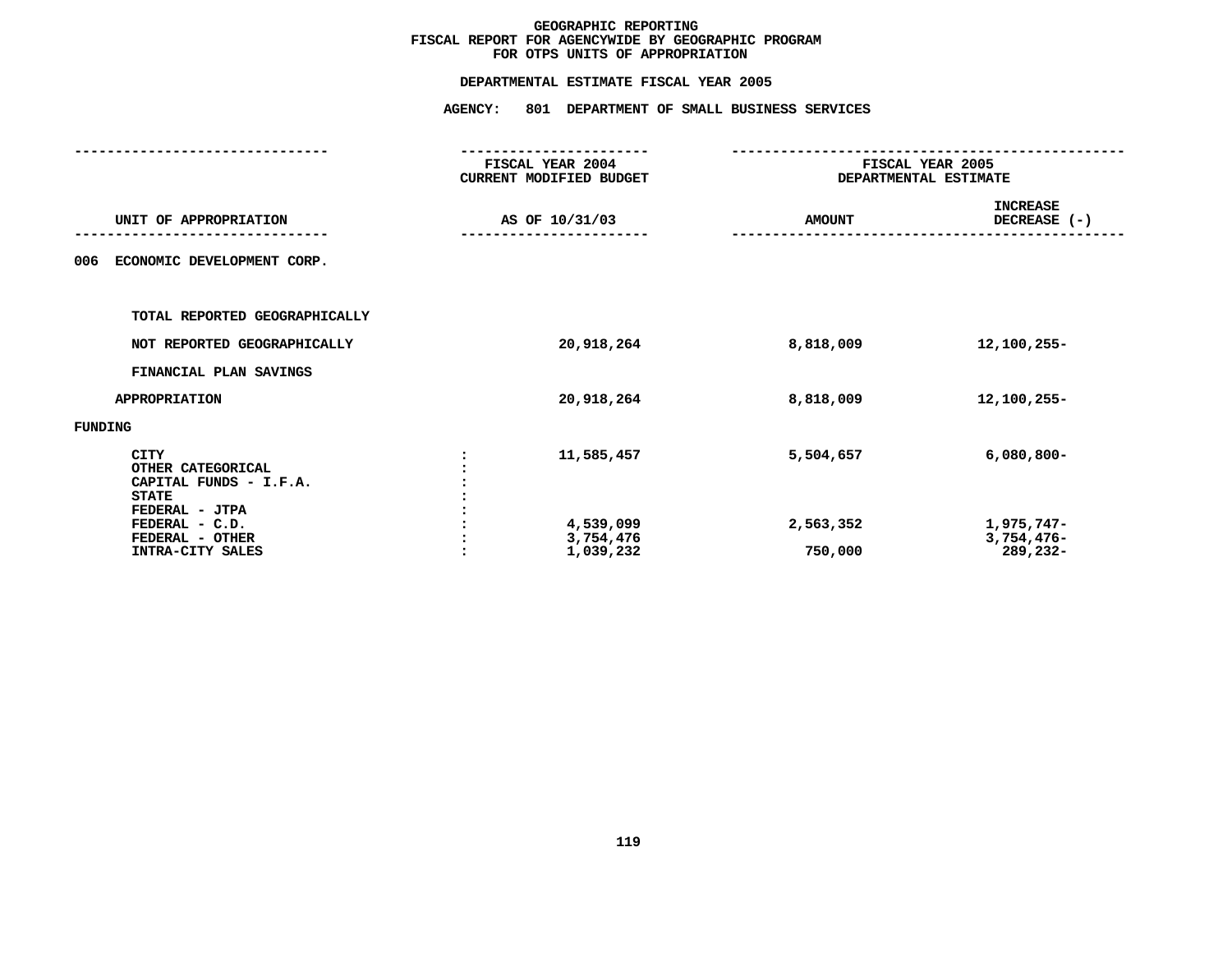# **OTPS UNITS OF APPROPRIATION DEPARTMENTAL**

|                                                                                                                                                       | FISCAL YEAR 2004<br>CURRENT MODIFIED BUDGET |               | FISCAL YEAR 2005<br>DEPARTMENTAL ESTIMATE |  |
|-------------------------------------------------------------------------------------------------------------------------------------------------------|---------------------------------------------|---------------|-------------------------------------------|--|
| UNIT OF APPROPRIATION                                                                                                                                 | AS OF 10/31/03                              | <b>AMOUNT</b> | INCREASE<br>DECREASE (-)<br>---------     |  |
| 009 ECONOMIC PLANNING/FILM - OTPS                                                                                                                     |                                             |               |                                           |  |
| TOTAL REPORTED GEOGRAPHICALLY                                                                                                                         |                                             |               |                                           |  |
| NOT REPORTED GEOGRAPHICALLY                                                                                                                           | 184,766                                     | 63,356        | 121,410-                                  |  |
| FINANCIAL PLAN SAVINGS                                                                                                                                |                                             |               |                                           |  |
| <b>APPROPRIATION</b>                                                                                                                                  | 184,766                                     | 63,356        | 121,410-                                  |  |
| FUNDING                                                                                                                                               |                                             |               |                                           |  |
| <b>CITY</b><br>OTHER CATEGORICAL<br>CAPITAL FUNDS - I.F.A.<br><b>STATE</b><br>FEDERAL - JTPA<br>FEDERAL - C.D.<br>FEDERAL - OTHER<br>INTRA-CITY SALES | 184,766                                     | 63,356        | 121,410-                                  |  |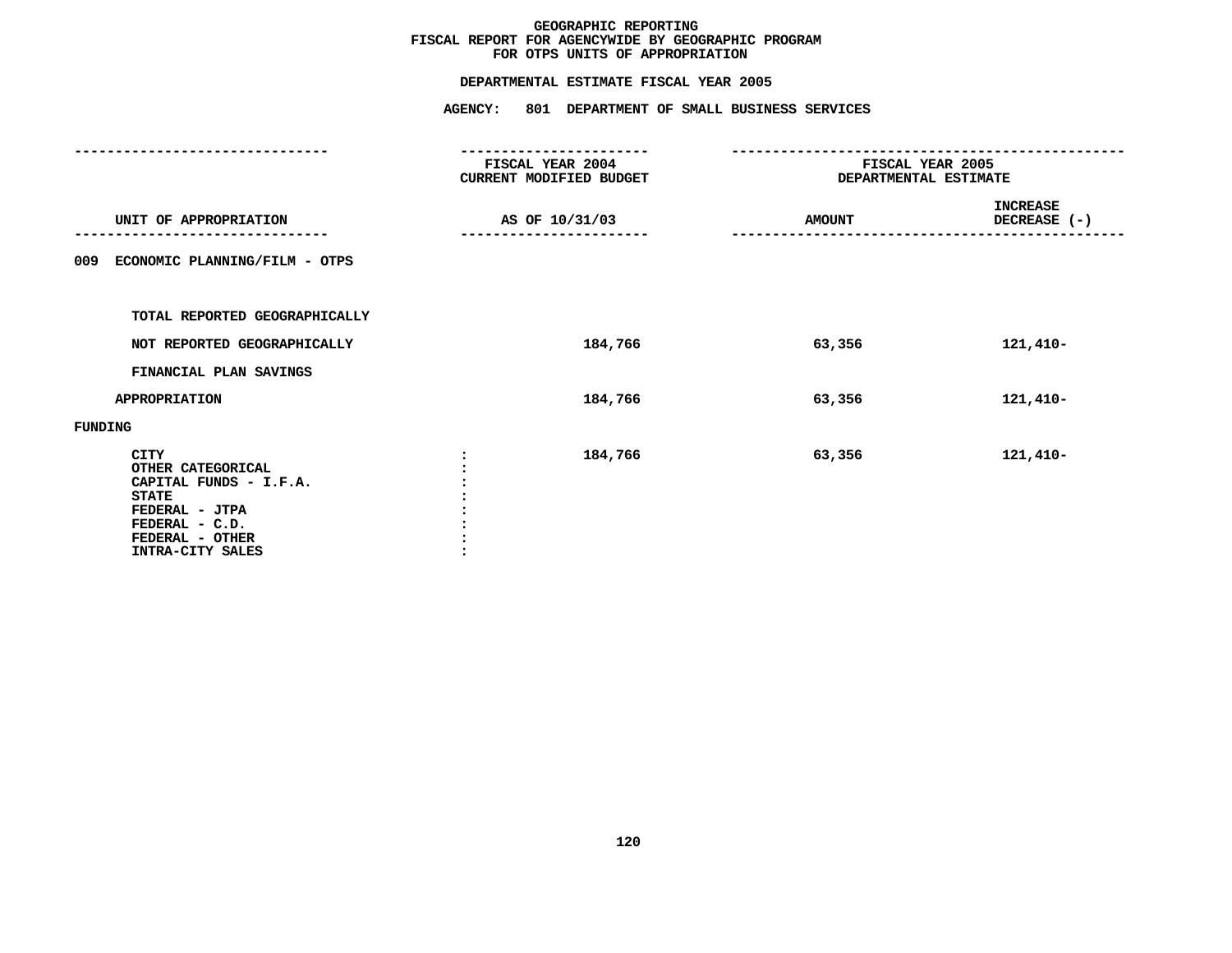# **OTPS UNITS OF APPROPRIATION DEPARTMENTAL**

|                                                                            | FISCAL YEAR 2004<br><b>CURRENT MODIFIED BUDGET</b> | FISCAL YEAR 2005<br>DEPARTMENTAL ESTIMATE |                                 |  |
|----------------------------------------------------------------------------|----------------------------------------------------|-------------------------------------------|---------------------------------|--|
| UNIT OF APPROPRIATION                                                      | AS OF 10/31/03                                     | <b>AMOUNT</b>                             | <b>INCREASE</b><br>DECREASE (-) |  |
| WORKFORCE INVESTMENT ACT - OTPS<br>011                                     |                                                    |                                           |                                 |  |
| TOTAL REPORTED GEOGRAPHICALLY                                              |                                                    |                                           |                                 |  |
| NOT REPORTED GEOGRAPHICALLY                                                | 60,566,538                                         | 49,664,130                                | 10,902,408-                     |  |
| FINANCIAL PLAN SAVINGS                                                     |                                                    |                                           |                                 |  |
| <b>APPROPRIATION</b>                                                       | 60,566,538                                         | 49,664,130                                | 10,902,408-                     |  |
| FUNDING                                                                    |                                                    |                                           |                                 |  |
| <b>CITY</b><br>OTHER CATEGORICAL<br>CAPITAL FUNDS - I.F.A.<br><b>STATE</b> |                                                    | $100,000 -$                               | $100,000 -$                     |  |
| FEDERAL - JTPA<br>FEDERAL - C.D.<br>FEDERAL - OTHER<br>INTRA-CITY SALES    | 59,709,166<br>857,372                              | 48,906,758<br>857,372                     | 10,802,408-                     |  |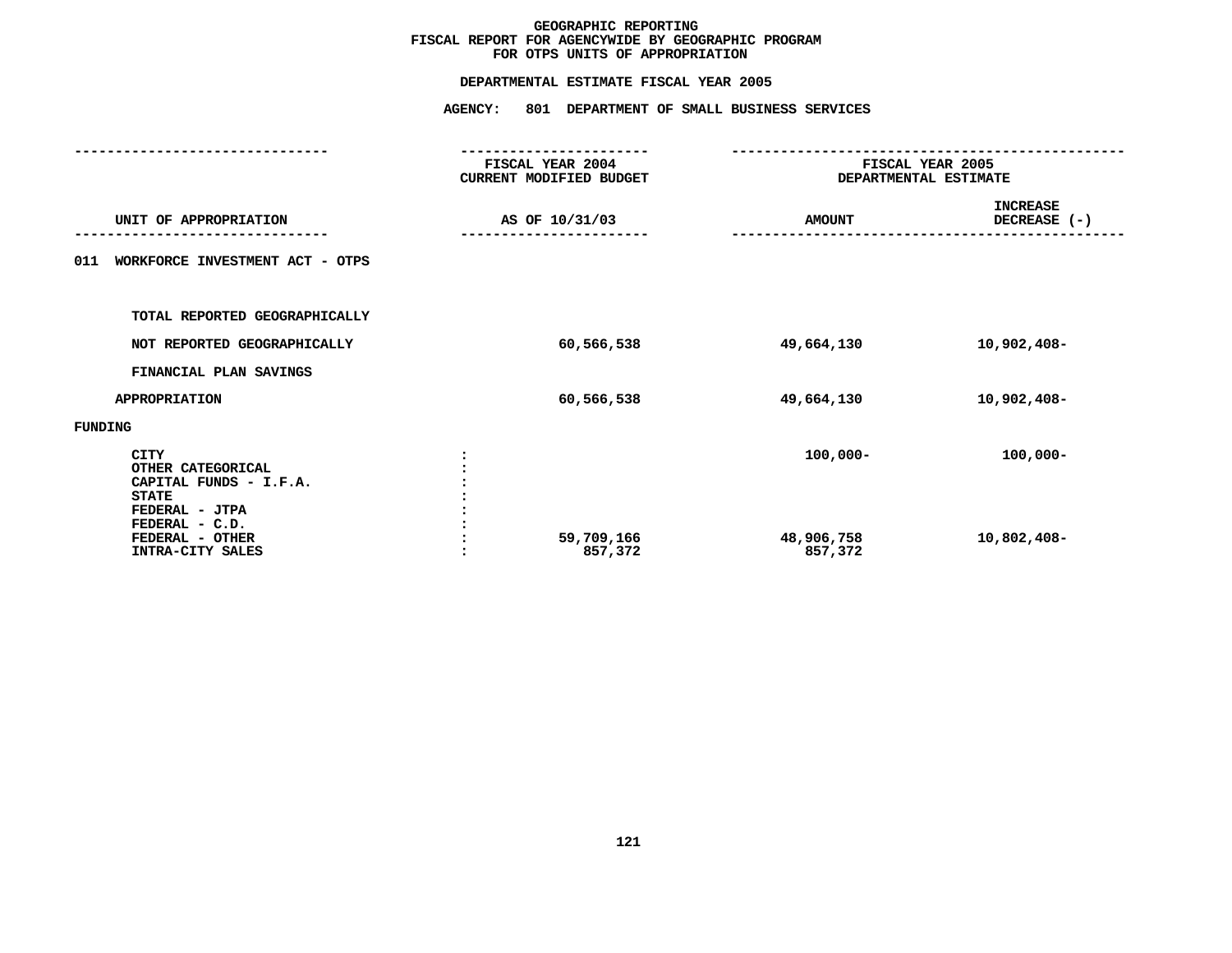# **GEOGRAPHICC REPORTING<br>ENCYWIDE SU<br>-----------FISCAL**

# **REPORT AGENCYWIDE SUMMARY DEPARTMENTAL ESTIMATE FISCAL YEAR <sup>2005</sup>**

# **AGENCY: <sup>801</sup> DEPARTMENT OF SMALL BUSINESS SERVICES**

| FISCAL YEAR 2004<br><b>CURRENT MODIFIED BUDGET</b>            | FISCAL YEAR 2005<br>DEPARTMENTAL ESTIMATE                     |                                                                   |  |
|---------------------------------------------------------------|---------------------------------------------------------------|-------------------------------------------------------------------|--|
| AS OF 10/31/03                                                | <b>AMOUNT</b>                                                 | <b>INCREASE</b><br>DECREASE (-)                                   |  |
|                                                               |                                                               |                                                                   |  |
| 10,815,006                                                    | 12,420,724                                                    | 1,605,718                                                         |  |
| 104,443,283                                                   | 74,977,390                                                    | 29,465,893-                                                       |  |
| 115,258,289                                                   | 87,398,114                                                    | 27,860,175-                                                       |  |
| 36,987,005<br>561,521<br>7,635,168<br>68,168,136<br>1,906,459 | 24,718,570<br>502,368<br>5,280,787<br>55,279,162<br>1,617,227 | 12,268,435-<br>$59,153-$<br>2,354,381-<br>12,888,974-<br>289,232- |  |
|                                                               |                                                               |                                                                   |  |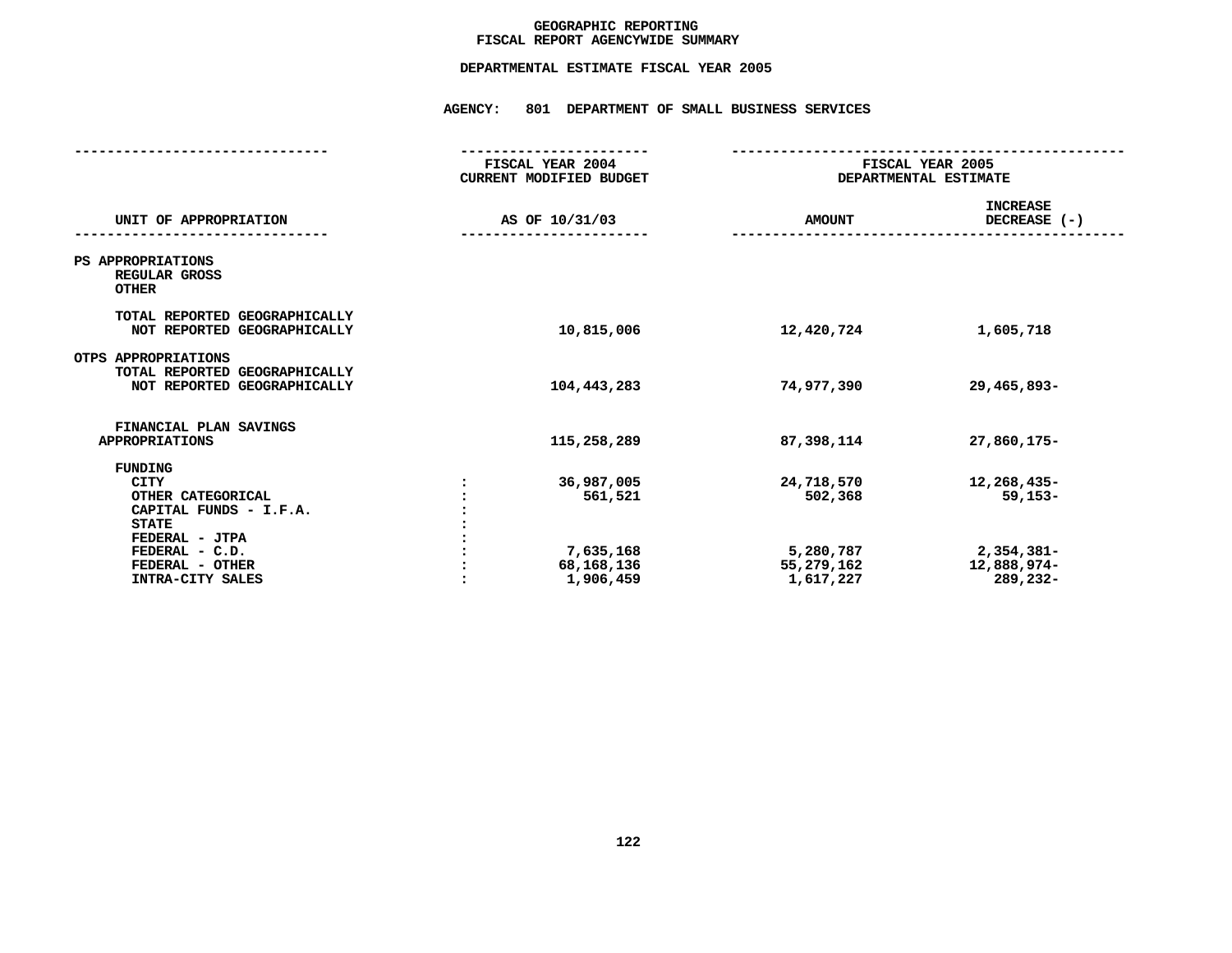### **GEOGRAPHICC REPORTING<br>PERSONAL S<br>ICTS BY PRO FISCAL REPORT FOR PERSONAL SERVICES FOR LOCAL SERVICE DISTRICTS BY PROGRAM WITHINN BOROUGH<br>MATE FISC<br>----------DEPARTMENTAL**

**ESTIMATE FISCAL YEAR <sup>2005</sup> AGENCY <sup>806</sup> HOUSING PRESERVATION AND DEVELOPMENT**

**BOROUGH**

BRONX<br>CODE ENFORCEMENT OFFICES **PROGRAM**

|                                | FISCAL YEAR 2004<br>CURRENT MODIFIED BUDGET<br>AS OF 10/31/03 |                        | FISCAL YEAR 2005<br>DEPARTMENTAL ESTIMATE |                        |                         |
|--------------------------------|---------------------------------------------------------------|------------------------|-------------------------------------------|------------------------|-------------------------|
| LOCAL SERVICE DISTRICT         | <b>AMOUNT</b>                                                 | FULL TIME<br>POSITIONS | <b>AMOUNT</b>                             | FULL TIME<br>POSITIONS | INCREASE<br>DECREASE(-) |
| BX BOR & FIELD OFFICES, SUP UN | 3,105,510                                                     | 69                     | 3,105,510                                 | 65                     |                         |
| PROGRAM TOTAL:                 | 3,105,510                                                     | 69                     | 3,105,510                                 | 65                     |                         |
| SUB BOROUGH TOTAL:             | 3,105,510                                                     | 69                     | 3,105,510                                 | 65                     |                         |
| BOROUGH TOTAL:                 | 3,105,510                                                     | 69                     | 3,105,510                                 | 65                     |                         |
|                                |                                                               |                        |                                           |                        |                         |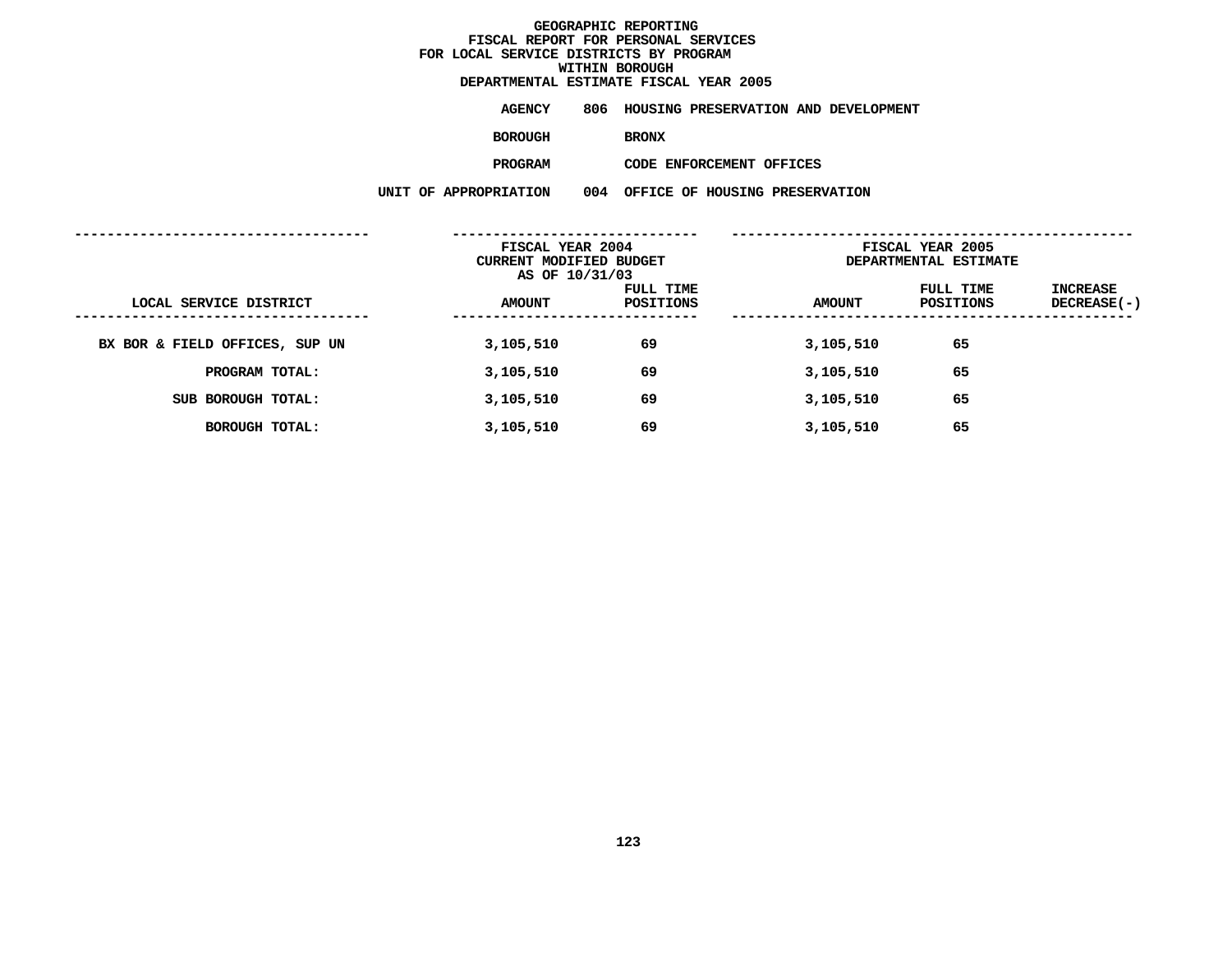### **GEOGRAPHICC REPORTING<br>PERSONAL S<br>ICTS BY PRO FISCAL REPORT FOR PERSONAL SERVICES FOR LOCAL SERVICE DISTRICTS BY PROGRAM WITHINN BOROUGH<br>MATE FISC<br>----------DEPARTMENTAL**

**ESTIMATE FISCAL YEAR <sup>2005</sup> AGENCY <sup>806</sup> HOUSING PRESERVATION AND DEVELOPMENT**

**BOROUGH**

BROOKLYN<br>CODE ENFORCEMENT OFFICES

**PROGRAM**

|                                | FISCAL YEAR 2004<br>CURRENT MODIFIED BUDGET<br>AS OF 10/31/03 |                        | FISCAL YEAR 2005<br>DEPARTMENTAL ESTIMATE |                        |                         |
|--------------------------------|---------------------------------------------------------------|------------------------|-------------------------------------------|------------------------|-------------------------|
| LOCAL SERVICE DISTRICT         | <b>AMOUNT</b>                                                 | FULL TIME<br>POSITIONS | <b>AMOUNT</b>                             | FULL TIME<br>POSITIONS | INCREASE<br>DECREASE(-) |
| BK BOR & FIELD OFFICES, SUP UN | 4,289,083                                                     | 88                     | 4,829,083                                 | 94                     | 540,000                 |
| PROGRAM TOTAL:                 | 4,289,083                                                     | 88                     | 4,829,083                                 | 94                     | 540,000                 |
| SUB BOROUGH TOTAL:             | 4,289,083                                                     | 88                     | 4,829,083                                 | 94                     | 540,000                 |
| BOROUGH TOTAL:                 | 4,289,083                                                     | 88                     | 4,829,083                                 | 94                     | 540,000                 |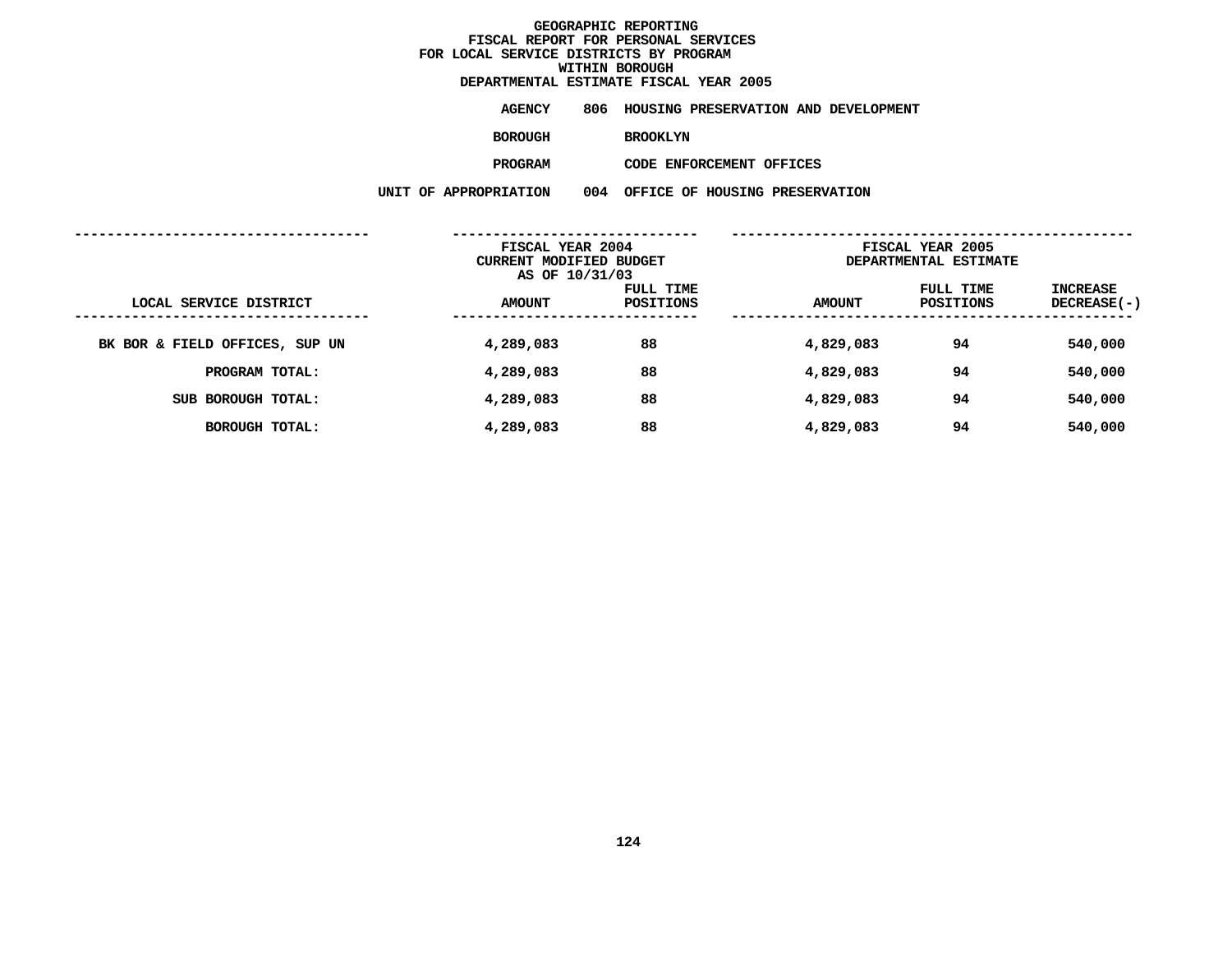### **GEOGRAPHICC REPORTING<br>PERSONAL S<br>ICTS BY PRO FISCAL REPORT FOR PERSONAL SERVICES FOR LOCAL SERVICE DISTRICTS BY PROGRAM WITHINN BOROUGH<br>MATE FISC<br>----------**

# **DEPARTMENTAL**

**ESTIMATE FISCAL YEAR <sup>2005</sup> AGENCY <sup>806</sup> HOUSING PRESERVATION AND DEVELOPMENT**

**BOROUGH**

 **MANHATTAN PROGRAM**

|                                | FISCAL YEAR 2004<br>CURRENT MODIFIED BUDGET<br>AS OF 10/31/03 |                        | FISCAL YEAR 2005<br>DEPARTMENTAL ESTIMATE |                        |                         |
|--------------------------------|---------------------------------------------------------------|------------------------|-------------------------------------------|------------------------|-------------------------|
| LOCAL SERVICE DISTRICT         | <b>AMOUNT</b>                                                 | FULL TIME<br>POSITIONS | <b>AMOUNT</b>                             | FULL TIME<br>POSITIONS | INCREASE<br>DECREASE(-) |
| MN BOR & FIELD OFFICES, SUP UN | 2,538,406                                                     | 61                     | 2,538,406                                 | 48                     |                         |
| PROGRAM TOTAL:                 | 2,538,406                                                     | 61                     | 2,538,406                                 | 48                     |                         |
| SUB BOROUGH TOTAL:             | 2,538,406                                                     | 61                     | 2,538,406                                 | 48                     |                         |
| <b>BOROUGH TOTAL:</b>          | 2,538,406                                                     | 61                     | 2,538,406                                 | 48                     |                         |
|                                |                                                               |                        |                                           |                        |                         |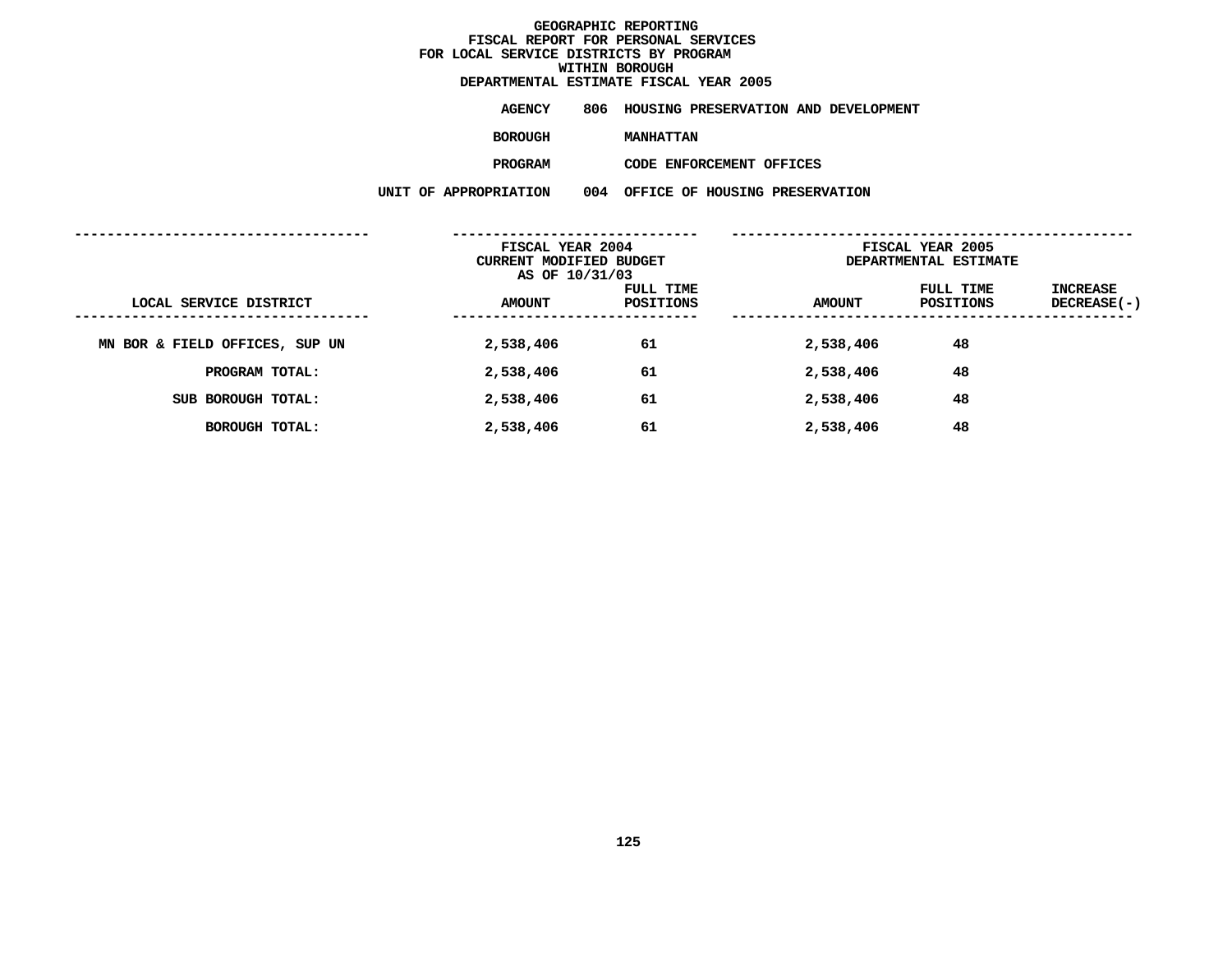### **GEOGRAPHICC REPORTING<br>PERSONAL S<br>ICTS BY PRO FISCAL REPORT FOR PERSONAL SERVICES FOR LOCAL SERVICE DISTRICTS BY PROGRAM WITHINN BOROUGH<br>MATE FISC<br>----------DEPARTMENTAL**

**ESTIMATE FISCAL YEAR <sup>2005</sup> AGENCY <sup>806</sup> HOUSING PRESERVATION AND DEVELOPMENT**

**BOROUGH**

QUEENS<br>CODE ENFORCEMENT OFFICES **PROGRAM**

|                                | FISCAL YEAR 2004<br>CURRENT MODIFIED BUDGET<br>AS OF 10/31/03 |                        | FISCAL YEAR 2005<br>DEPARTMENTAL ESTIMATE |                        |                         |
|--------------------------------|---------------------------------------------------------------|------------------------|-------------------------------------------|------------------------|-------------------------|
| LOCAL SERVICE DISTRICT         | <b>AMOUNT</b>                                                 | FULL TIME<br>POSITIONS | <b>AMOUNT</b>                             | FULL TIME<br>POSITIONS | INCREASE<br>DECREASE(-) |
| ON BOR & FIELD OFFICES, SUP UN | 1,977,886                                                     | 52                     | 1,977,886                                 | 48                     |                         |
| PROGRAM TOTAL:                 | 1,977,886                                                     | 52                     | 1,977,886                                 | 48                     |                         |
| SUB BOROUGH TOTAL:             | 1,977,886                                                     | 52                     | 1,977,886                                 | 48                     |                         |
| BOROUGH TOTAL:                 | 1,977,886                                                     | 52                     | 1,977,886                                 | 48                     |                         |
|                                |                                                               |                        |                                           |                        |                         |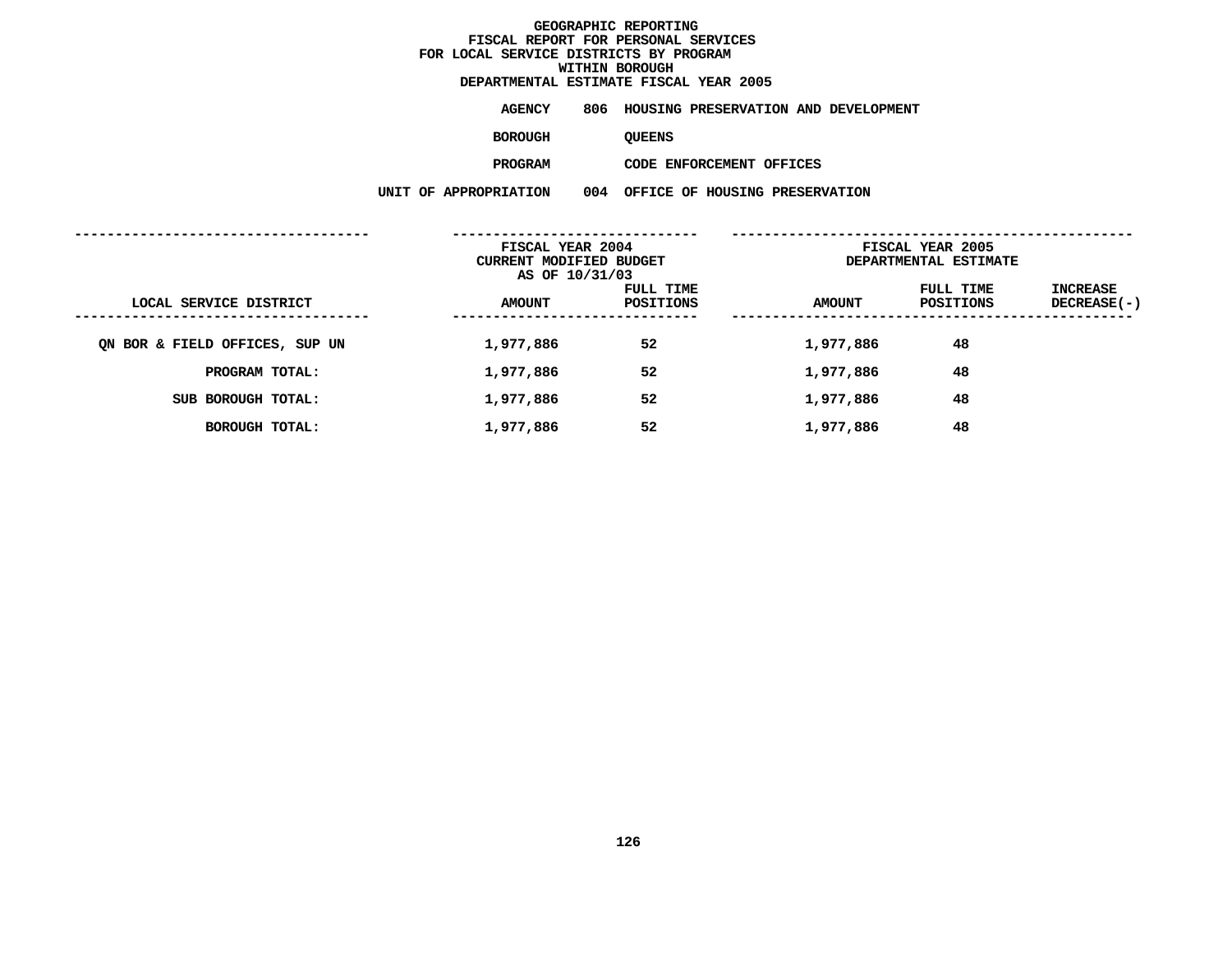### **GEOGRAPHICC REPORTING<br>PERSONAL S<br>ICTS BY PRO FISCAL REPORT FOR PERSONAL SERVICES FOR LOCAL SERVICE DISTRICTS BY PROGRAM WITHINN BOROUGH<br>MATE FISC<br>----------**

## **DEPARTMENTAL**

**ESTIMATE FISCAL YEAR <sup>2005</sup> AGENCY <sup>806</sup> HOUSING PRESERVATION AND DEVELOPMENT**

**BOROUGH**

 **STATEN ISLAND PROGRAM**

| FISCAL YEAR 2004<br>CURRENT MODIFIED BUDGET |               | AS OF 10/31/03                |               |                        |                         | FISCAL YEAR 2005<br>DEPARTMENTAL ESTIMATE |  |
|---------------------------------------------|---------------|-------------------------------|---------------|------------------------|-------------------------|-------------------------------------------|--|
| LOCAL SERVICE DISTRICT                      | <b>AMOUNT</b> | <b>FULL TIME</b><br>POSITIONS | <b>AMOUNT</b> | FULL TIME<br>POSITIONS | INCREASE<br>DECREASE(-) |                                           |  |
| SI BOR & FIELD OFFICES, SUP UN              | 54,000        |                               | 54,000        | 1                      |                         |                                           |  |
| PROGRAM TOTAL:                              | 54,000        | 1                             | 54,000        | 1                      |                         |                                           |  |
| SUB BOROUGH TOTAL:                          | 54,000        |                               | 54,000        | 1                      |                         |                                           |  |
| BOROUGH TOTAL:                              | 54,000        | 1                             | 54,000        | 1                      |                         |                                           |  |
|                                             |               |                               |               |                        |                         |                                           |  |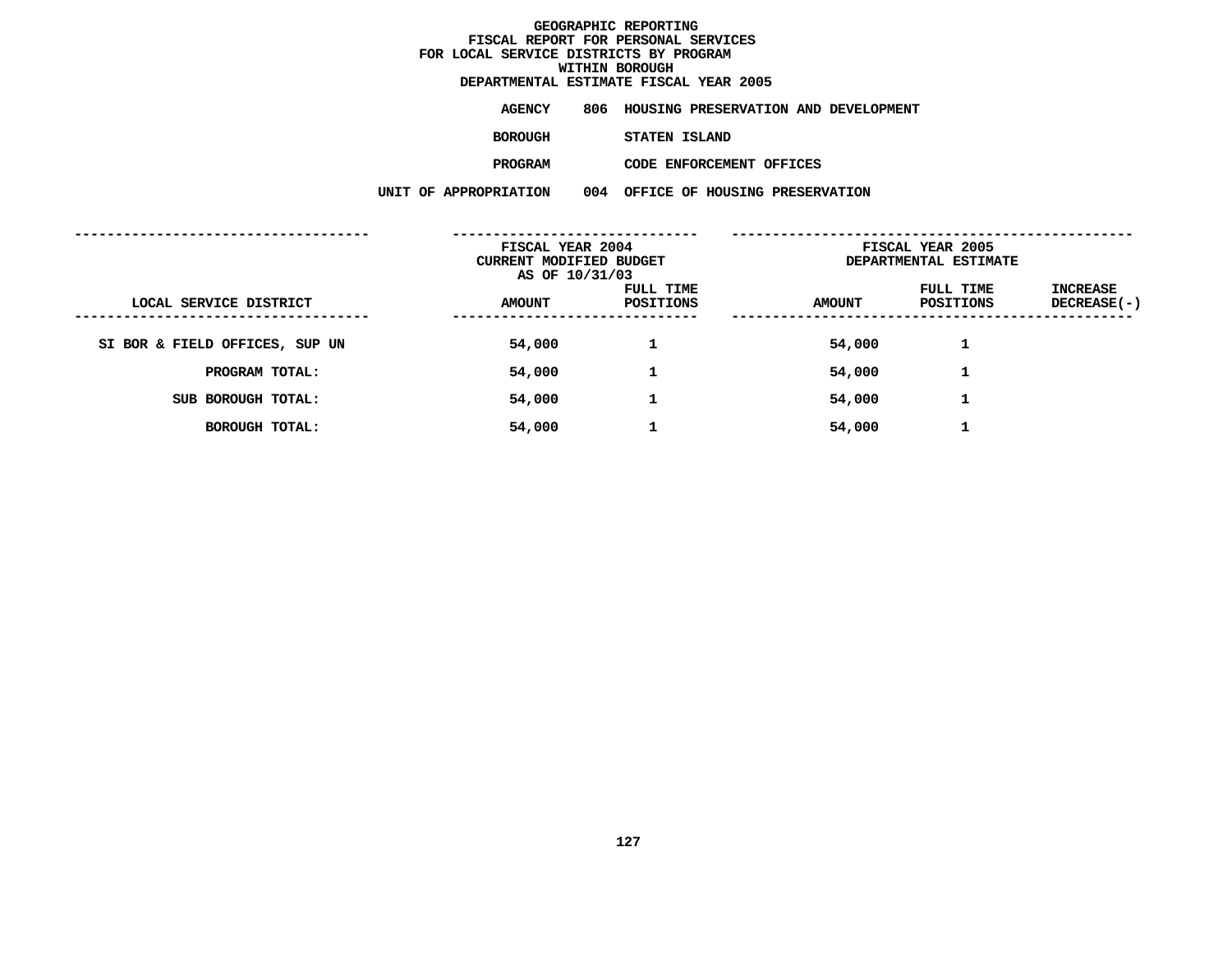## **GEOGRAPHICC REPORTING<br>PERSONAL S<br>ICTS BY PRO FISCAL REPORT FOR PERSONAL SERVICES FOR LOCAL SERVICE DISTRICTS BY PROGRAM WITHIN**

# WITHIN BOROUGH<br>D<mark>EPARTMENTAL ESTIMATE FISC</mark>

# **ESTIMATE FISCAL YEAR <sup>2005</sup> AGENCY <sup>806</sup> HOUSING PRESERVATION AND DEVELOPMENT**

|                                                   | FISCAL YEAR 2004<br>CURRENT MODIFIED BUDGET<br>AS OF 10/31/03 |                        |               | FISCAL YEAR 2005<br>DEPARTMENTAL ESTIMATE |                                |
|---------------------------------------------------|---------------------------------------------------------------|------------------------|---------------|-------------------------------------------|--------------------------------|
| LOCAL SERVICE DISTRICT                            | <b>AMOUNT</b>                                                 | FULL TIME<br>POSITIONS | <b>AMOUNT</b> | FULL TIME<br>POSITIONS                    | <b>INCREASE</b><br>DECREASE(-) |
| <b>AGENCY TOTAL:</b><br>ALL PROGRAMS ALL BOROUGHS | 11,964,885                                                    | 271                    | 12,504,885    | 256                                       | 540,000                        |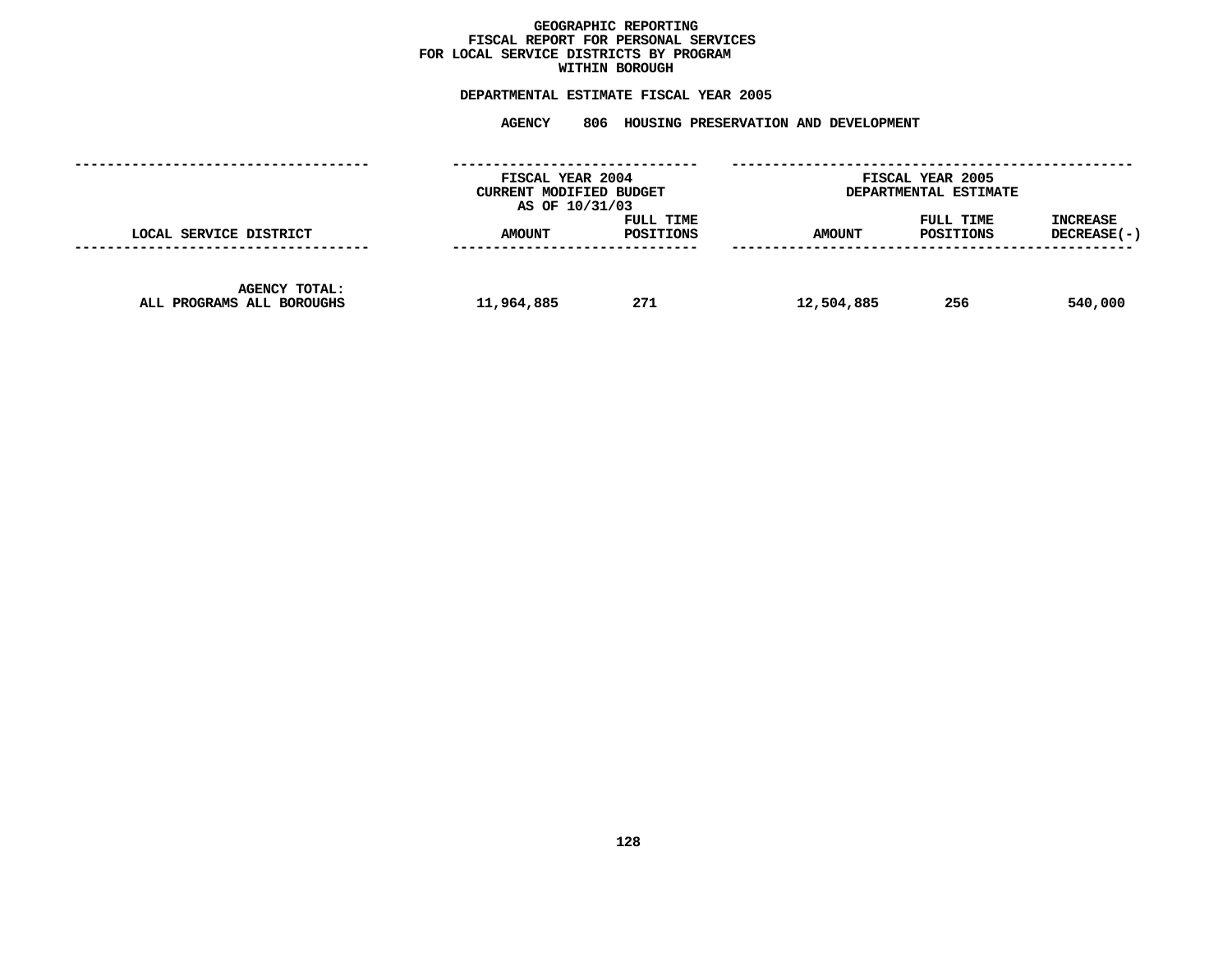|                                        | DEPARTMENTAL ESTIMATE FISCAL YEAR 2005             |                                           |                                 |
|----------------------------------------|----------------------------------------------------|-------------------------------------------|---------------------------------|
|                                        | AGENCY: 806 HOUSING PRESERVATION AND DEVELOPMENT   |                                           |                                 |
|                                        |                                                    |                                           |                                 |
|                                        | <b>FISCAL YEAR 2004</b><br>CURRENT MODIFIED BUDGET | FISCAL YEAR 2005<br>DEPARTMENTAL ESTIMATE |                                 |
| UNIT OF APPROPRIATION                  | AS OF 10/31/03                                     | <b>AMOUNT</b>                             | <b>INCREASE</b><br>DECREASE (-) |
| 001 OFFICE OF ADMINISTRATION           |                                                    |                                           |                                 |
| REGULAR GROSS<br><b>OTHER</b>          |                                                    |                                           |                                 |
| TOTAL REPORTED GEOGRAPHICALLY          |                                                    |                                           |                                 |
| NOT REPORTED GEOGRAPHICALLY            | 19,683,824                                         | 19,324,935                                | 358,889-                        |
| FINANCIAL PLAN SAVINGS                 | 358,889-                                           |                                           | 358,889                         |
| <b>APPROPRIATION</b>                   | 19,324,935                                         | 19,324,935                                |                                 |
| FUNDING                                |                                                    |                                           |                                 |
| <b>CITY</b><br>OTHER CATEGORICAL       | 10,985,774                                         | 10,985,774                                |                                 |
| CAPITAL FUNDS - I.F.A.<br><b>STATE</b> | 1,249,694                                          | 1,249,694                                 |                                 |
| FEDERAL - JTPA                         |                                                    |                                           |                                 |
| FEDERAL - C.D.                         | 4,043,382                                          | 4,043,382                                 |                                 |
| FEDERAL - OTHER<br>INTRA-CITY SALES    | 2,977,424<br>68,661                                | 2,977,424<br>68,661                       |                                 |
|                                        |                                                    |                                           |                                 |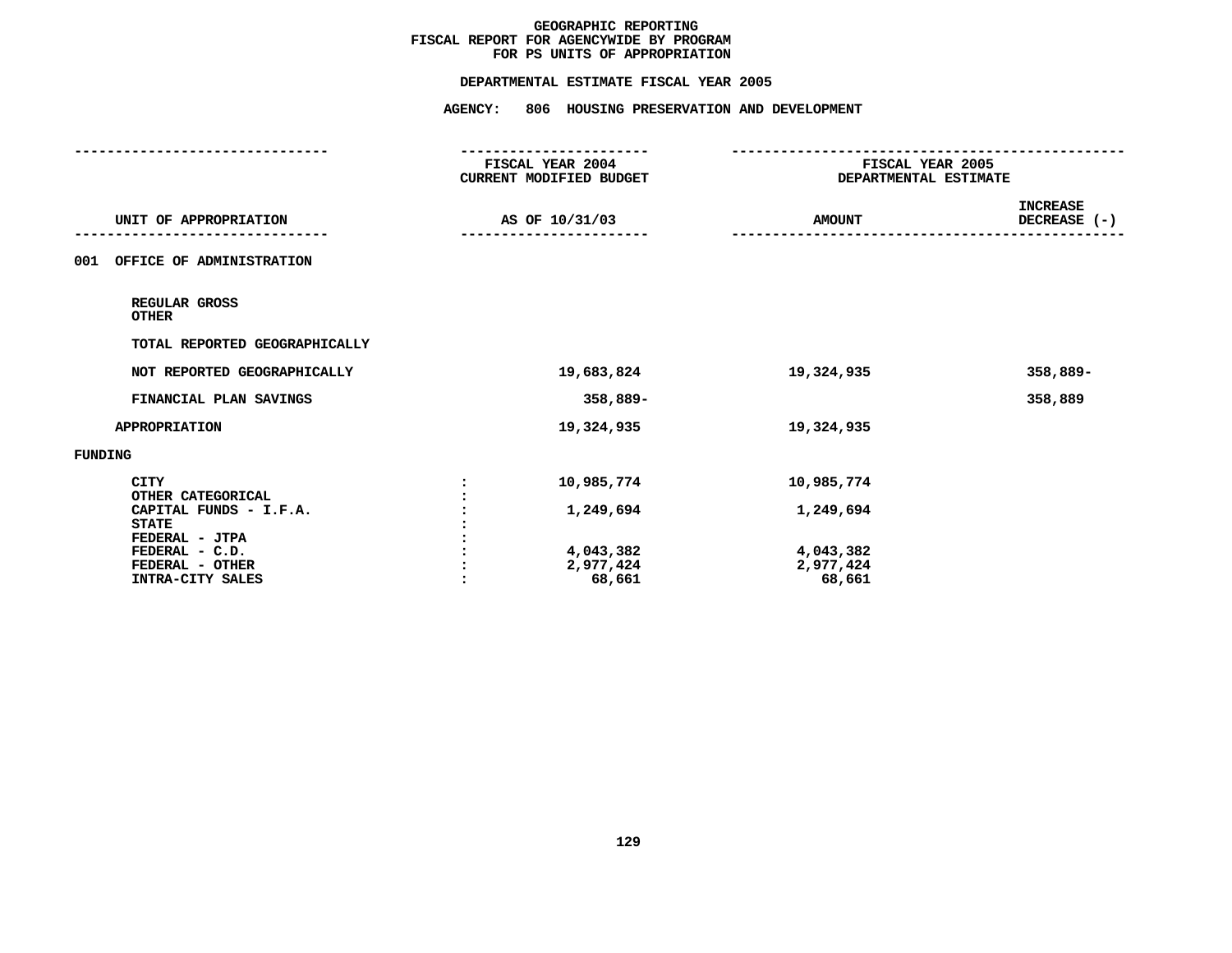|                                                                         |                | DEPARTMENTAL ESTIMATE FISCAL YEAR 2005             |                                           |                                 |
|-------------------------------------------------------------------------|----------------|----------------------------------------------------|-------------------------------------------|---------------------------------|
|                                                                         |                | AGENCY: 806 HOUSING PRESERVATION AND DEVELOPMENT   |                                           |                                 |
|                                                                         |                | <b>FISCAL YEAR 2004</b><br>CURRENT MODIFIED BUDGET | FISCAL YEAR 2005<br>DEPARTMENTAL ESTIMATE |                                 |
| UNIT OF APPROPRIATION                                                   |                | AS OF 10/31/03                                     | <b>AMOUNT</b>                             | <b>INCREASE</b><br>DECREASE (-) |
| 002 OFFICE OF DEVELOPMENT                                               |                |                                                    |                                           |                                 |
| REGULAR GROSS<br><b>OTHER</b>                                           |                |                                                    |                                           |                                 |
| TOTAL REPORTED GEOGRAPHICALLY                                           |                |                                                    |                                           |                                 |
| NOT REPORTED GEOGRAPHICALLY                                             |                | 13,538,877                                         | 13,538,877                                |                                 |
| FINANCIAL PLAN SAVINGS                                                  |                | 367,228-                                           |                                           | 367,228                         |
| APPROPRIATION                                                           |                | 13,171,649                                         | 13,538,877                                | 367,228                         |
| FUNDING                                                                 |                |                                                    |                                           |                                 |
| <b>CITY</b><br>OTHER CATEGORICAL                                        | $\ddot{\cdot}$ | 1,417,206                                          | 1,694,434                                 | 277,228                         |
| CAPITAL FUNDS - I.F.A.<br><b>STATE</b>                                  |                | 1,397,223                                          | 1,397,223                                 |                                 |
| FEDERAL - JTPA<br>FEDERAL - C.D.<br>FEDERAL - OTHER<br>INTRA-CITY SALES |                | 791,318<br>9,565,902                               | 881,318<br>9,565,902                      | 90,000                          |
|                                                                         |                |                                                    |                                           |                                 |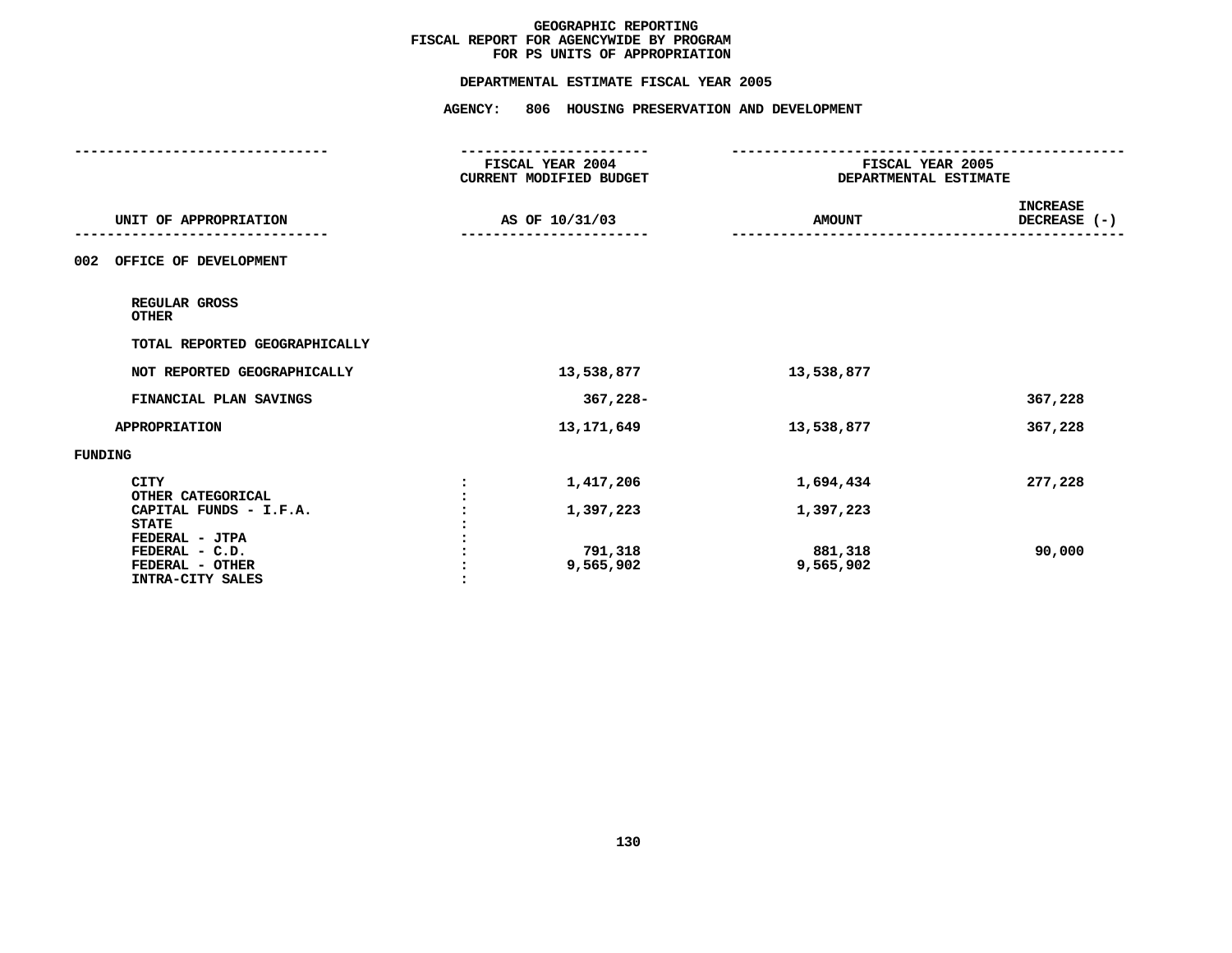# **PS UNITS OF APPROPRIATION DEPARTMENTAL**

# **ESTIMATE FISCAL YEAR <sup>2005</sup> AGENCY: <sup>806</sup> HOUSING PRESERVATION AND DEVELOPMENT**

|                                                                                                                                                       | FISCAL YEAR 2004<br><b>CURRENT MODIFIED BUDGET</b>                  | FISCAL YEAR 2005<br>DEPARTMENTAL ESTIMATE                           |                                 |  |
|-------------------------------------------------------------------------------------------------------------------------------------------------------|---------------------------------------------------------------------|---------------------------------------------------------------------|---------------------------------|--|
| UNIT OF APPROPRIATION                                                                                                                                 | AS OF 10/31/03                                                      | <b>AMOUNT</b>                                                       | <b>INCREASE</b><br>DECREASE (-) |  |
| OFFICE OF HOUSING PRESERVATION<br>004                                                                                                                 |                                                                     |                                                                     |                                 |  |
| REGULAR GROSS<br><b>OTHER</b>                                                                                                                         | 11, 139, 243<br>825,642                                             | 11,679,243<br>825,642                                               | 540,000                         |  |
| TOTAL REPORTED GEOGRAPHICALLY                                                                                                                         | 11,964,885                                                          | 12,504,885                                                          | 540,000                         |  |
| NOT REPORTED GEOGRAPHICALLY                                                                                                                           | 33,985,043                                                          | 32,879,976                                                          | 1,105,067-                      |  |
| FINANCIAL PLAN SAVINGS                                                                                                                                | 147,239-                                                            |                                                                     | 147,239                         |  |
| <b>APPROPRIATION</b>                                                                                                                                  | 45,802,689                                                          | 45,384,861                                                          | 417,828-                        |  |
| <b>FUNDING</b>                                                                                                                                        |                                                                     |                                                                     |                                 |  |
| <b>CITY</b><br>OTHER CATEGORICAL<br>CAPITAL FUNDS - I.F.A.<br><b>STATE</b><br>FEDERAL - JTPA<br>FEDERAL - C.D.<br>FEDERAL - OTHER<br>INTRA-CITY SALES | 11,496,038<br>82,767<br>770,340<br>32,103,231<br>910,313<br>440,000 | 11,128,810<br>82,767<br>770,340<br>32,103,231<br>910,313<br>389,400 | 367,228-<br>$50,600 -$          |  |
|                                                                                                                                                       |                                                                     |                                                                     |                                 |  |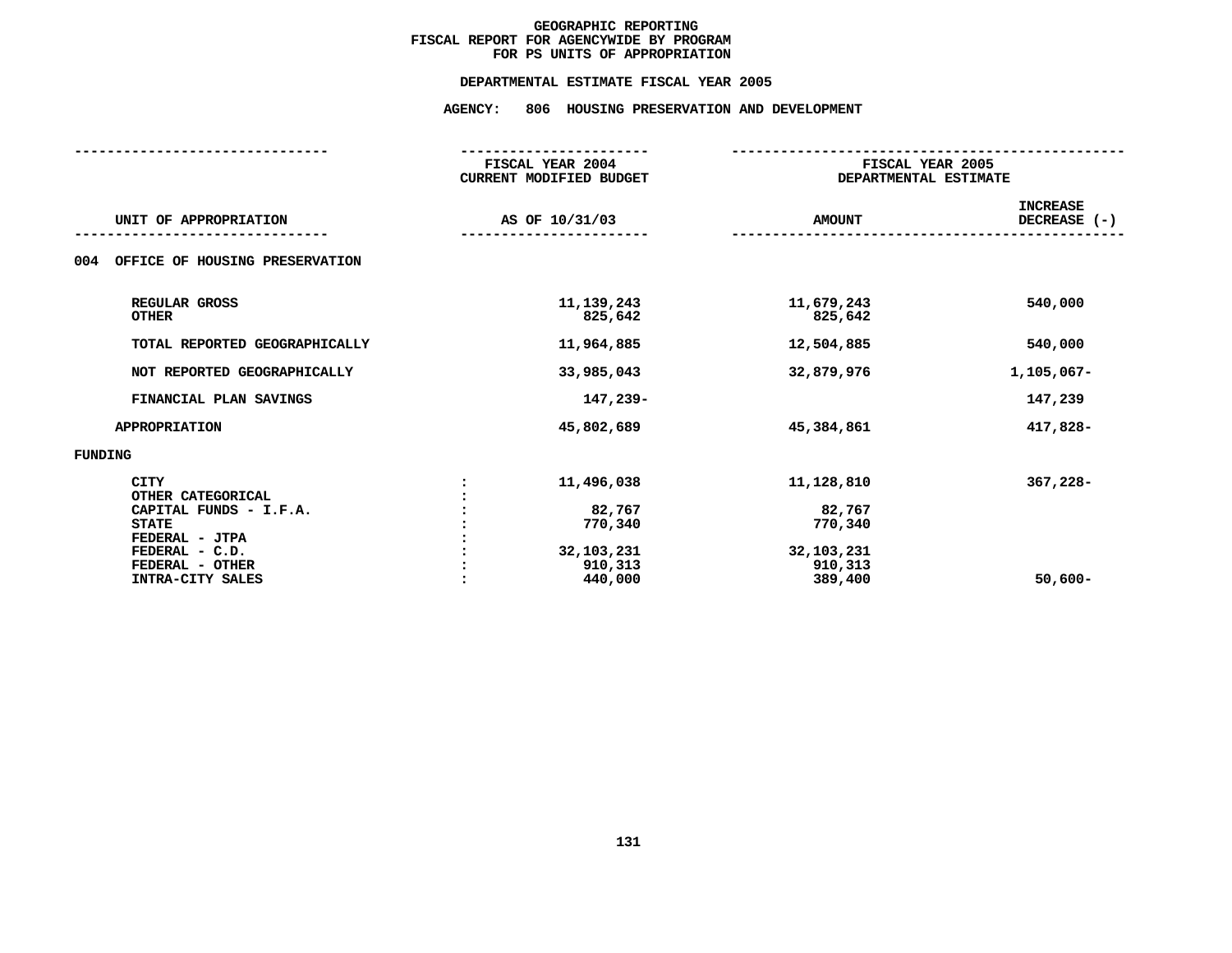|                                                     |                | DEPARTMENTAL ESTIMATE FISCAL YEAR 2005      |                                           |                                 |
|-----------------------------------------------------|----------------|---------------------------------------------|-------------------------------------------|---------------------------------|
|                                                     | <b>AGENCY:</b> | 806 HOUSING PRESERVATION AND DEVELOPMENT    |                                           |                                 |
|                                                     |                |                                             |                                           |                                 |
|                                                     |                | FISCAL YEAR 2004<br>CURRENT MODIFIED BUDGET | FISCAL YEAR 2005<br>DEPARTMENTAL ESTIMATE |                                 |
| UNIT OF APPROPRIATION                               |                | AS OF 10/31/03                              | <b>AMOUNT</b>                             | <b>INCREASE</b><br>DECREASE (-) |
| 006 HOUSING MAINTENANCE AND SALES                   |                |                                             |                                           |                                 |
| REGULAR GROSS<br><b>OTHER</b>                       |                |                                             |                                           |                                 |
| TOTAL REPORTED GEOGRAPHICALLY                       |                |                                             |                                           |                                 |
| NOT REPORTED GEOGRAPHICALLY                         |                | 37,977,438                                  | 37,664,577                                | $312,861-$                      |
| FINANCIAL PLAN SAVINGS                              |                | 222,861-                                    |                                           | 222,861                         |
| APPROPRIATION                                       |                | 37,754,577                                  | 37,664,577                                | $90,000 -$                      |
| <b>FUNDING</b>                                      |                |                                             |                                           |                                 |
| <b>CITY</b><br>OTHER CATEGORICAL                    | $\ddot{\cdot}$ | 2,746,628                                   | 2,746,628                                 |                                 |
| CAPITAL FUNDS - I.F.A.<br><b>STATE</b>              |                | 11,888,867                                  | 11,888,867                                |                                 |
| FEDERAL - JTPA<br>FEDERAL - C.D.<br>FEDERAL - OTHER |                | 18,560,832<br>4,558,250                     | 18,470,832<br>4,558,250                   | $90,000 -$                      |
| INTRA-CITY SALES                                    |                |                                             |                                           |                                 |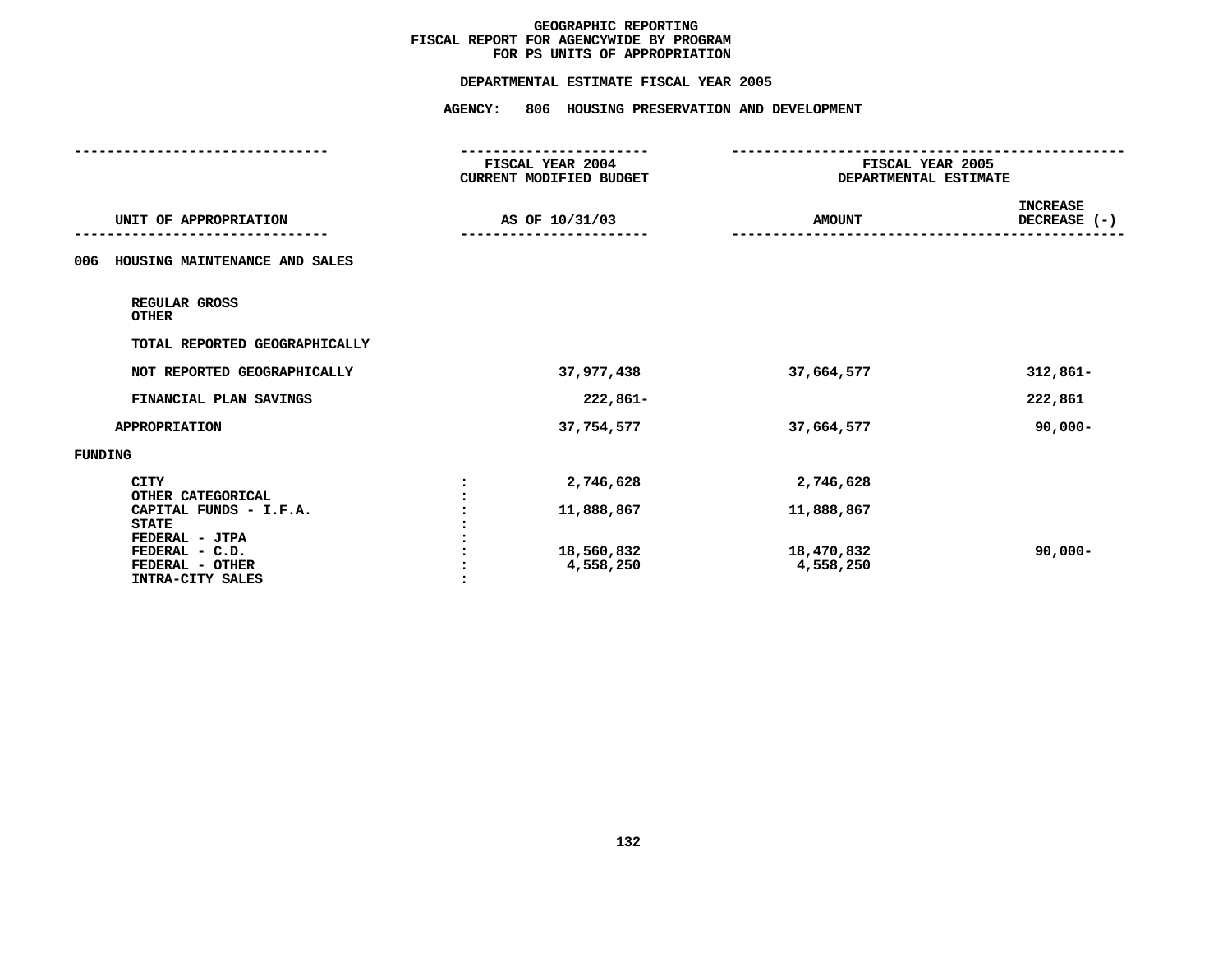# **OTPS UNITS OF APPROPRIATION DEPARTMENTAL**

# **ESTIMATE FISCAL YEAR <sup>2005</sup> AGENCY: <sup>806</sup> HOUSING PRESERVATION AND DEVELOPMENT**

|                                                                                                                                                       | FISCAL YEAR 2004<br>CURRENT MODIFIED BUDGET     | FISCAL YEAR 2005<br>DEPARTMENTAL ESTIMATE       |                                 |
|-------------------------------------------------------------------------------------------------------------------------------------------------------|-------------------------------------------------|-------------------------------------------------|---------------------------------|
|                                                                                                                                                       |                                                 |                                                 |                                 |
| UNIT OF APPROPRIATION                                                                                                                                 | AS OF 10/31/03                                  | <b>AMOUNT</b>                                   | <b>INCREASE</b><br>DECREASE (-) |
| OFFICE OF ADMINISTRATION OTPS<br>008                                                                                                                  |                                                 |                                                 |                                 |
| TOTAL REPORTED GEOGRAPHICALLY                                                                                                                         |                                                 |                                                 |                                 |
| NOT REPORTED GEOGRAPHICALLY                                                                                                                           | 27, 113, 509                                    | 26,609,607                                      | $503,902 -$                     |
| FINANCIAL PLAN SAVINGS                                                                                                                                |                                                 |                                                 |                                 |
| APPROPRIATION                                                                                                                                         | 27, 113, 509                                    | 26,609,607                                      | $503,902 -$                     |
| FUNDING                                                                                                                                               |                                                 |                                                 |                                 |
| <b>CITY</b><br>OTHER CATEGORICAL<br>CAPITAL FUNDS - I.F.A.<br><b>STATE</b><br>FEDERAL - JTPA<br>FEDERAL - C.D.<br>FEDERAL - OTHER<br>INTRA-CITY SALES | 8,872,424<br>1,230,442<br>16,898,924<br>111,719 | 8,914,529<br>1,230,442<br>15,884,000<br>580,636 | 42,105<br>1,014,924-<br>468,917 |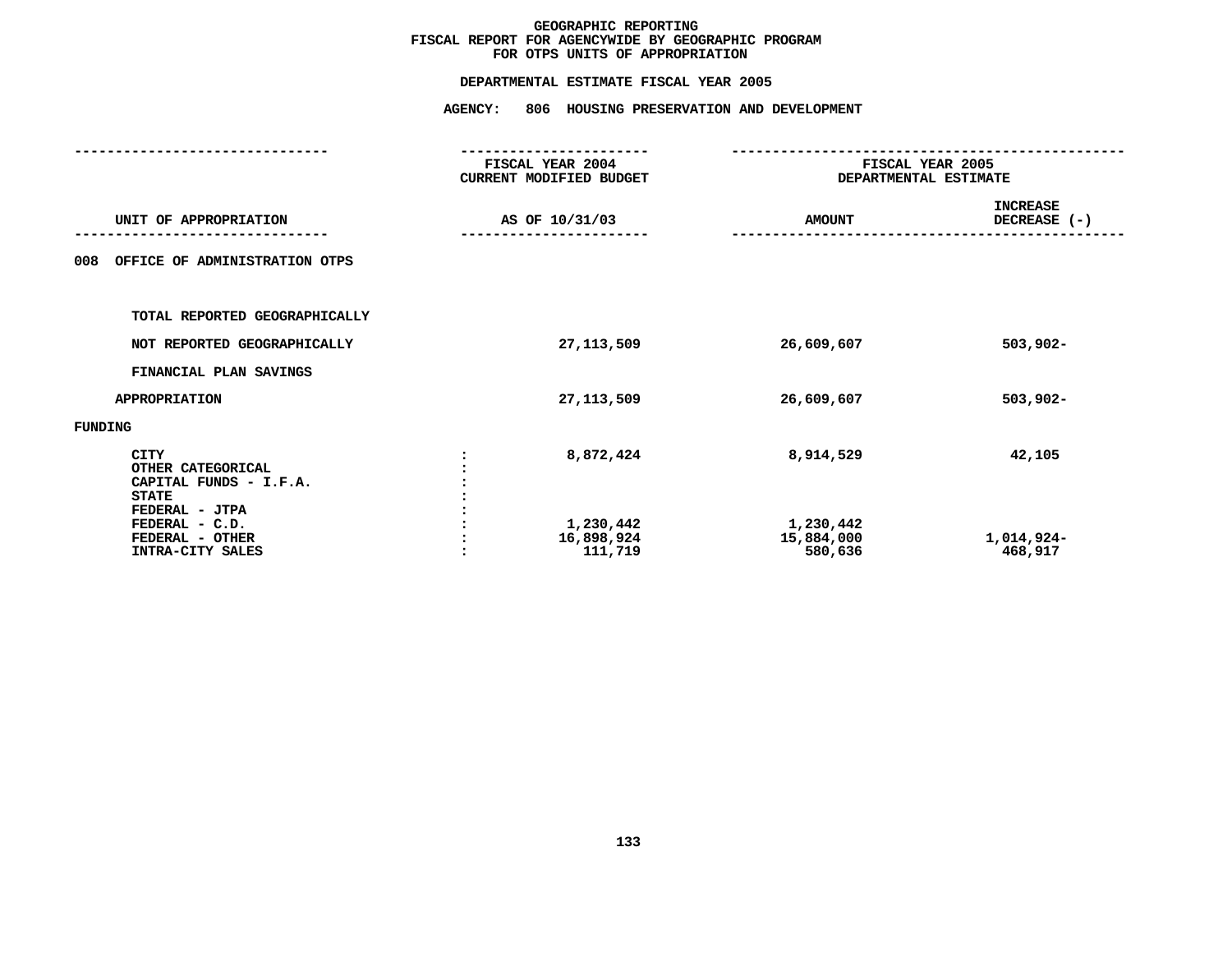|                                                                                                                                                       | DEPARTMENTAL ESTIMATE FISCAL YEAR 2005                               |                                          |                                                      |  |  |
|-------------------------------------------------------------------------------------------------------------------------------------------------------|----------------------------------------------------------------------|------------------------------------------|------------------------------------------------------|--|--|
|                                                                                                                                                       | <b>AGENCY:</b>                                                       | 806 HOUSING PRESERVATION AND DEVELOPMENT |                                                      |  |  |
|                                                                                                                                                       | --------------<br>FISCAL YEAR 2004<br><b>CURRENT MODIFIED BUDGET</b> |                                          | FISCAL YEAR 2005<br>DEPARTMENTAL ESTIMATE            |  |  |
| UNIT OF APPROPRIATION                                                                                                                                 | AS OF 10/31/03                                                       | <b>AMOUNT</b>                            | <b>INCREASE</b><br>DECREASE (-)                      |  |  |
| OFFICE OF DEVELOPMENT OTPS<br>009                                                                                                                     |                                                                      |                                          |                                                      |  |  |
| TOTAL REPORTED GEOGRAPHICALLY                                                                                                                         |                                                                      |                                          |                                                      |  |  |
| NOT REPORTED GEOGRAPHICALLY                                                                                                                           | 174,288,363                                                          | 153,589,973                              | $20,698,390 -$                                       |  |  |
| FINANCIAL PLAN SAVINGS                                                                                                                                | $79,000 -$                                                           |                                          | 79,000                                               |  |  |
| <b>APPROPRIATION</b>                                                                                                                                  | 174,209,363                                                          | 153,589,973                              | 20,619,390-                                          |  |  |
| FUNDING                                                                                                                                               |                                                                      |                                          |                                                      |  |  |
| <b>CITY</b><br>OTHER CATEGORICAL<br>CAPITAL FUNDS - I.F.A.<br><b>STATE</b><br>FEDERAL - JTPA<br>FEDERAL - C.D.<br>FEDERAL - OTHER<br>INTRA-CITY SALES | 4,480,754<br>1,943,022<br>18,433,259<br>149,352,328                  | 2,027,149<br>9,699,208<br>141,863,616    | 2,453,605-<br>1,943,022-<br>8,734,051-<br>7,488,712- |  |  |
|                                                                                                                                                       |                                                                      |                                          |                                                      |  |  |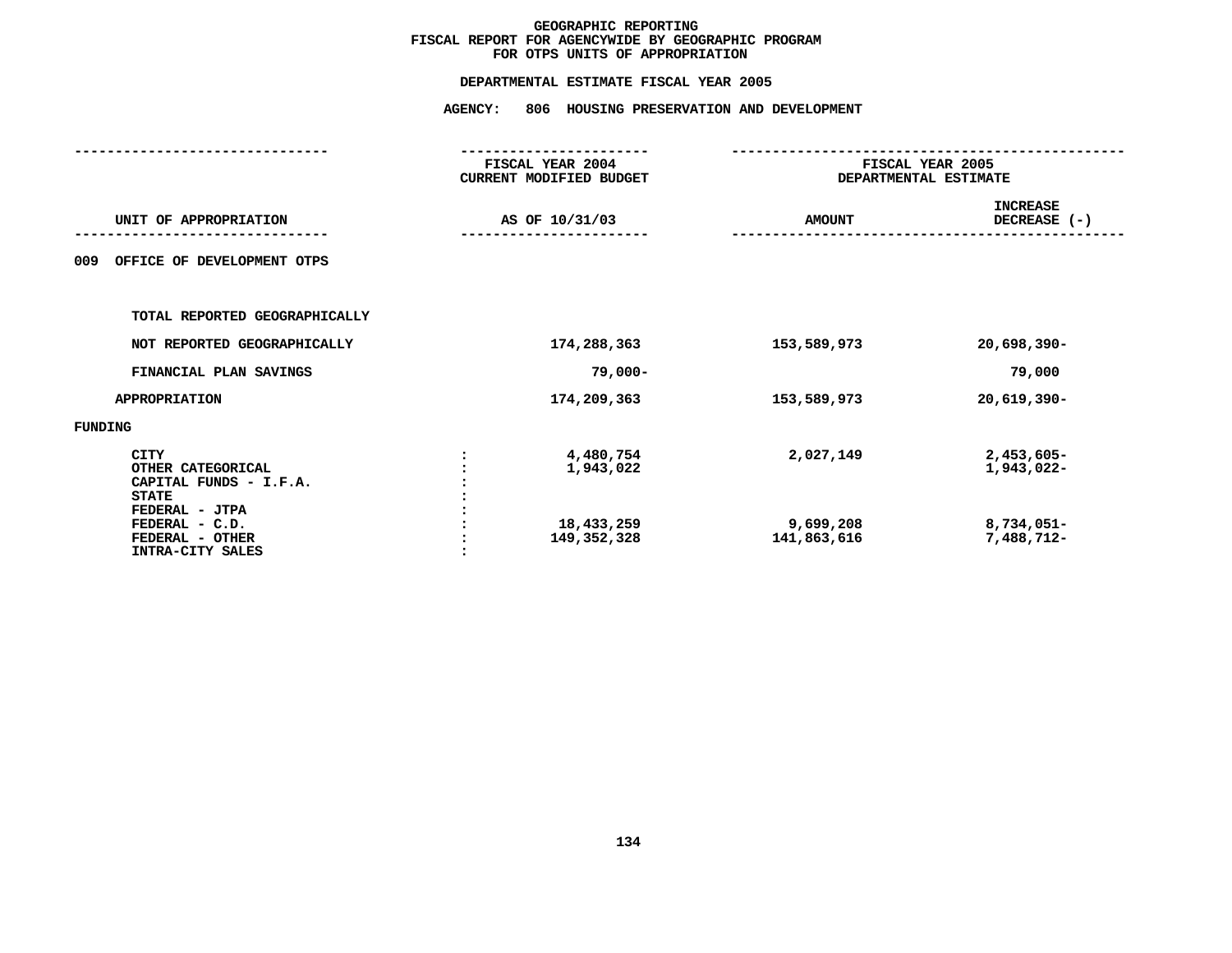|                                                                                       | DEPARTMENTAL ESTIMATE FISCAL YEAR 2005                                    |                       |                                 |
|---------------------------------------------------------------------------------------|---------------------------------------------------------------------------|-----------------------|---------------------------------|
|                                                                                       | AGENCY: 806 HOUSING PRESERVATION AND DEVELOPMENT                          |                       |                                 |
|                                                                                       | -------------------<br>FISCAL YEAR 2004<br><b>CURRENT MODIFIED BUDGET</b> | DEPARTMENTAL ESTIMATE | FISCAL YEAR 2005                |
| UNIT OF APPROPRIATION                                                                 | AS OF 10/31/03                                                            | <b>AMOUNT</b>         | <b>INCREASE</b><br>DECREASE (-) |
| 010 HOUSING MANAGEMENT AND SALES                                                      |                                                                           |                       |                                 |
| TOTAL REPORTED GEOGRAPHICALLY                                                         |                                                                           |                       |                                 |
| NOT REPORTED GEOGRAPHICALLY                                                           | 46,923,578                                                                | 43,724,003            | $3,199,575-$                    |
| FINANCIAL PLAN SAVINGS                                                                |                                                                           |                       |                                 |
| <b>APPROPRIATION</b>                                                                  | 46,923,578                                                                | 43,724,003            | $3,199,575-$                    |
| FUNDING                                                                               |                                                                           |                       |                                 |
| CITY<br>OTHER CATEGORICAL<br>CAPITAL FUNDS - I.F.A.<br><b>STATE</b><br>FEDERAL - JTPA | 1,852,929                                                                 | 1,852,929             |                                 |
| FEDERAL - C.D.<br>FEDERAL - OTHER<br>INTRA-CITY SALES                                 | 45,070,649                                                                | 41,871,074            | $3,199,575-$                    |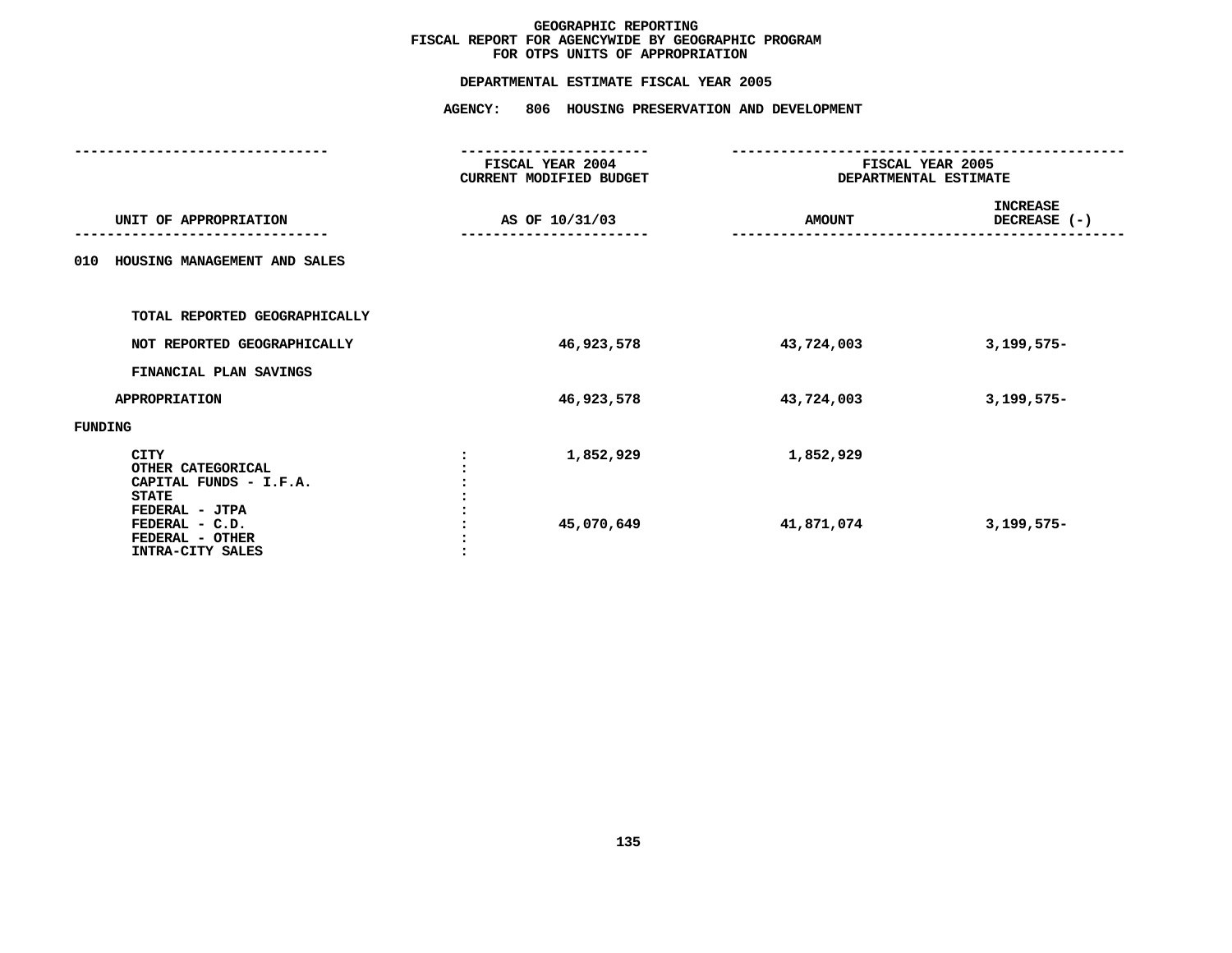|                                                            | DEPARTMENTAL ESTIMATE FISCAL YEAR 2005                            |                                          |                                           |
|------------------------------------------------------------|-------------------------------------------------------------------|------------------------------------------|-------------------------------------------|
|                                                            | <b>AGENCY:</b>                                                    | 806 HOUSING PRESERVATION AND DEVELOPMENT |                                           |
|                                                            | ------------------<br>FISCAL YEAR 2004<br>CURRENT MODIFIED BUDGET |                                          | FISCAL YEAR 2005<br>DEPARTMENTAL ESTIMATE |
| UNIT OF APPROPRIATION                                      | AS OF 10/31/03                                                    | <b>AMOUNT</b>                            | <b>INCREASE</b><br>DECREASE (-)           |
| 011<br>OFFICE OF HOUSING PRESERVATION                      |                                                                   |                                          |                                           |
| TOTAL REPORTED GEOGRAPHICALLY                              |                                                                   |                                          |                                           |
| NOT REPORTED GEOGRAPHICALLY                                | 58,395,480                                                        | 56,123,988                               | 2,271,492-                                |
| FINANCIAL PLAN SAVINGS                                     |                                                                   |                                          |                                           |
| <b>APPROPRIATION</b>                                       | 58,395,480                                                        | 56,123,988                               | 2,271,492-                                |
| FUNDING                                                    |                                                                   |                                          |                                           |
| <b>CITY</b><br>OTHER CATEGORICAL<br>CAPITAL FUNDS - I.F.A. | 16,553,183                                                        | 15,807,328                               | 745,855-                                  |
| <b>STATE</b><br>FEDERAL - JTPA                             | 106,661                                                           | 106,661                                  |                                           |
| FEDERAL - C.D.<br>FEDERAL - OTHER                          | 32,946,899<br>154,233                                             | 31,599,726<br>154,233                    | 1,347,173-                                |
| INTRA-CITY SALES                                           | 8,634,504                                                         | 8,456,040                                | 178,464-                                  |
|                                                            |                                                                   |                                          |                                           |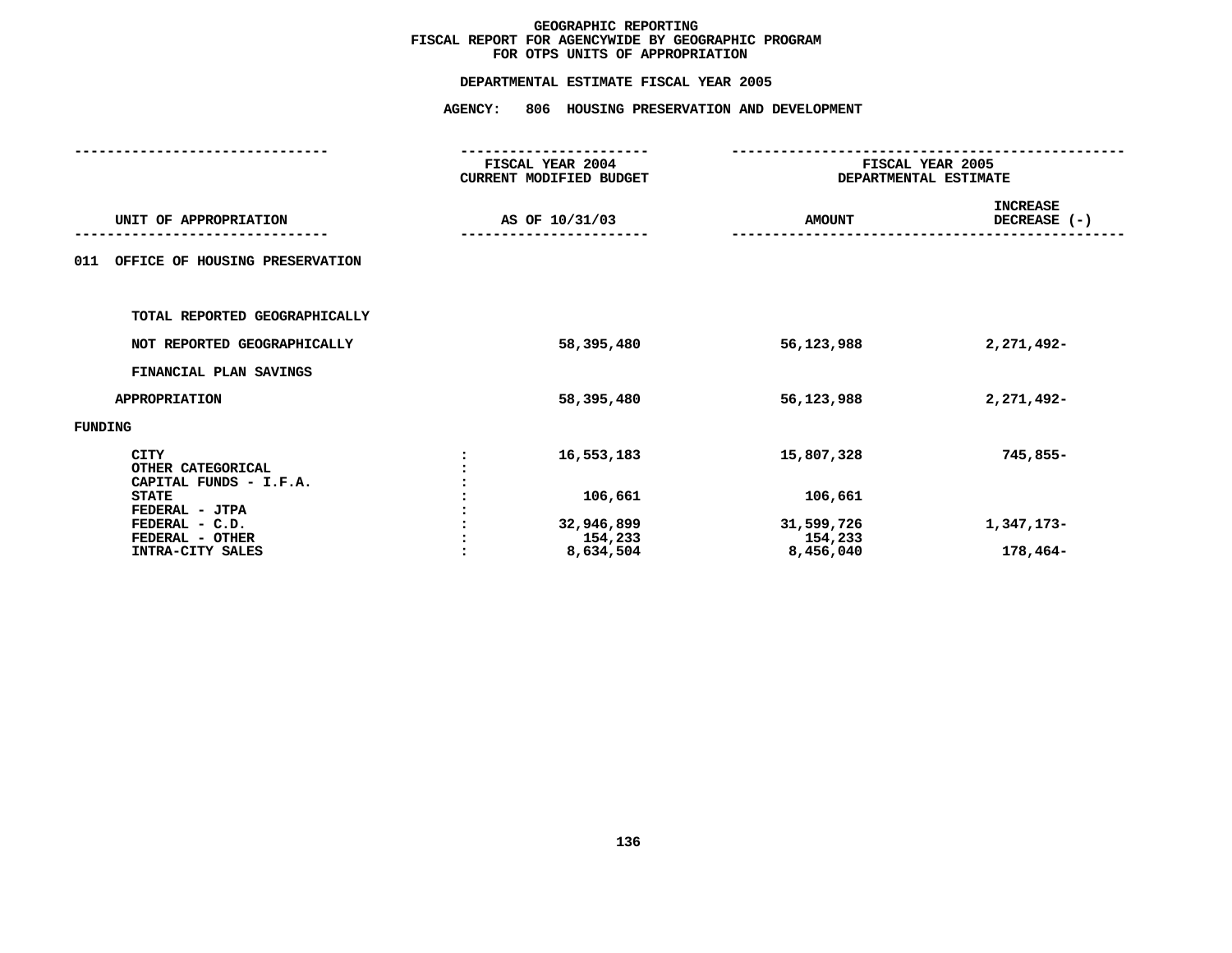# **GEOGRAPHICC REPORTING<br>ENCYWIDE SU<br>-----------FISCAL**

# **REPORT AGENCYWIDE SUMMARY DEPARTMENTAL ESTIMATE FISCAL YEAR <sup>2005</sup>**

# **AGENCY: <sup>806</sup> HOUSING PRESERVATION AND DEVELOPMENT**

|                               | FISCAL YEAR 2004<br><b>CURRENT MODIFIED BUDGET</b> | FISCAL YEAR 2005<br>DEPARTMENTAL ESTIMATE |                                   |
|-------------------------------|----------------------------------------------------|-------------------------------------------|-----------------------------------|
| UNIT OF APPROPRIATION         | AS OF 10/31/03                                     | <b>AMOUNT</b>                             | <b>INCREASE</b><br>DECREASE $(-)$ |
| PS APPROPRIATIONS             |                                                    |                                           |                                   |
| REGULAR GROSS                 | 11, 139, 243                                       | 11,679,243                                | 540,000                           |
| <b>OTHER</b>                  | 825,642                                            | 825,642                                   |                                   |
|                               |                                                    |                                           |                                   |
| TOTAL REPORTED GEOGRAPHICALLY | 11,964,885                                         | 12,504,885                                | 540,000                           |
| NOT REPORTED GEOGRAPHICALLY   | 105, 185, 182                                      | 103,408,365                               | 1,776,817-                        |
|                               |                                                    |                                           |                                   |
| OTPS APPROPRIATIONS           |                                                    |                                           |                                   |
| TOTAL REPORTED GEOGRAPHICALLY |                                                    |                                           |                                   |
| NOT REPORTED GEOGRAPHICALLY   | 306,720,930                                        | 280,047,571                               | $26,673,359-$                     |
| FINANCIAL PLAN SAVINGS        | 1,175,217-                                         |                                           | 1,175,217                         |
| <b>APPROPRIATIONS</b>         | 422,695,780                                        | 395,960,821                               | 26,734,959-                       |
|                               |                                                    |                                           |                                   |
| <b>FUNDING</b>                |                                                    |                                           |                                   |
| CITY                          | 58,404,936                                         | 55, 157, 581                              | $3,247,355-$                      |
| OTHER CATEGORICAL             | 1,943,022                                          |                                           | 1,943,022-                        |
| CAPITAL FUNDS - I.F.A.        | 14,618,551                                         | 14,618,551                                |                                   |
| <b>STATE</b>                  | 877,001                                            | 877,001                                   |                                   |
| FEDERAL - JTPA                |                                                    |                                           |                                   |
| FEDERAL - C.D.                | 153,180,012                                        | 139,899,213                               | 13,280,799-                       |
| FEDERAL - OTHER               | 184, 417, 374                                      | 175,913,738                               | 8,503,636-                        |
| INTRA-CITY SALES              | 9,254,884                                          | 9,494,737                                 | 239,853                           |
|                               |                                                    |                                           |                                   |
|                               |                                                    |                                           |                                   |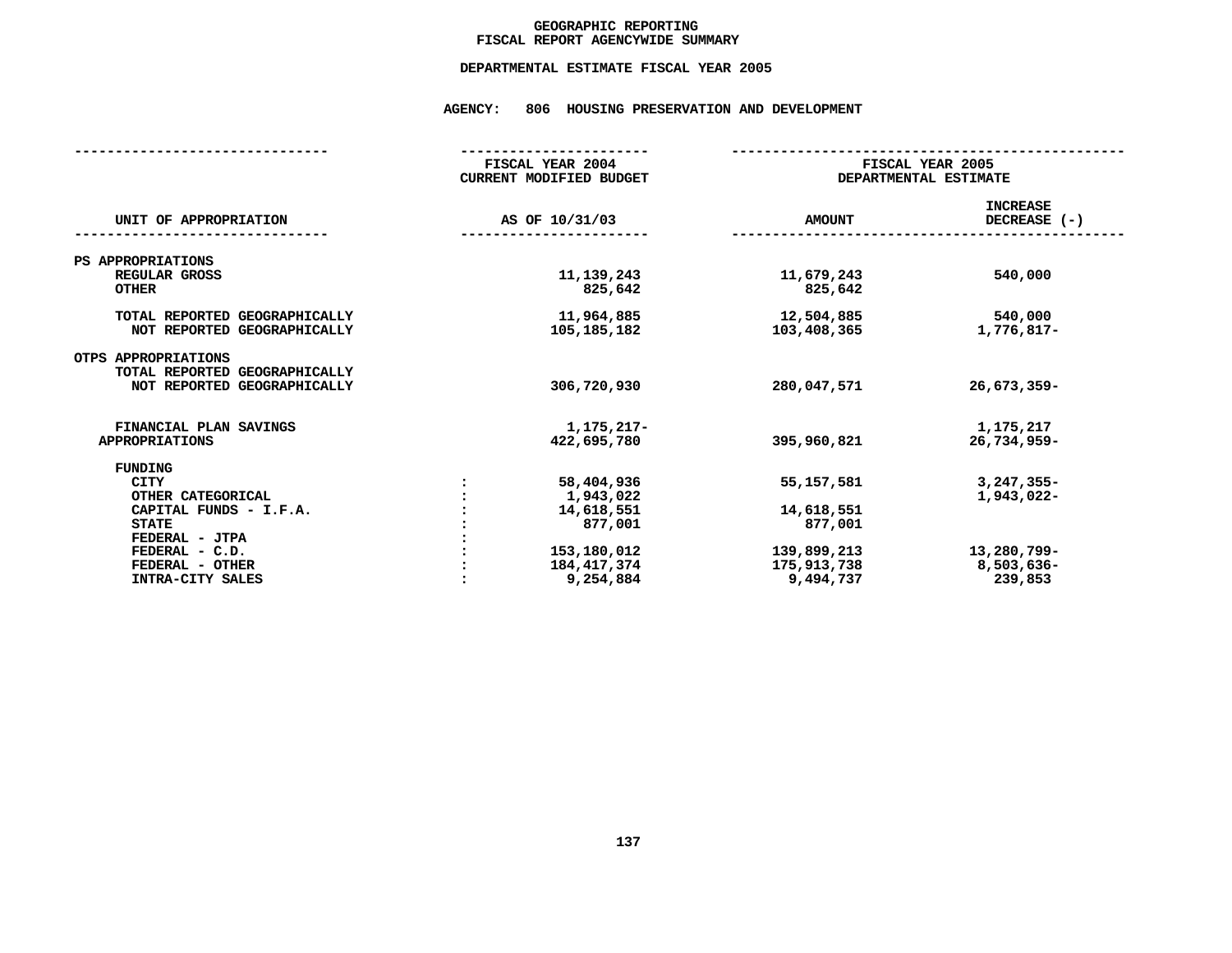### **GEOGRAPHICC REPORTING<br>PERSONAL S<br>ICTS BY PRO FISCAL REPORT FOR PERSONAL SERVICES FOR LOCAL SERVICE DISTRICTS BY PROGRAM WITHINN BOROUGH<br>MATE FISC<br>A DIRISIE DEPARTMENTAL**

**ESTIMATE FISCAL YEAR <sup>2005</sup> AGENCY <sup>810</sup> DEPARTMENT OF BUILDINGS**

**BOROUGH**

BRONX<br>PLAN EXAMINATION & INSPECTIONS **PROGRAMPLAN EXAMINATION & INSPECTIONS UNIT OF APPROPRIATION <sup>001</sup> PERSONAL SERVICES**

|                                                                                                                                     | FISCAL YEAR 2004                                        |                         | FISCAL YEAR 2005                                        |                          |                                                   |
|-------------------------------------------------------------------------------------------------------------------------------------|---------------------------------------------------------|-------------------------|---------------------------------------------------------|--------------------------|---------------------------------------------------|
|                                                                                                                                     | CURRENT MODIFIED BUDGET                                 |                         |                                                         | DEPARTMENTAL ESTIMATE    |                                                   |
|                                                                                                                                     | AS OF 10/31/03                                          |                         |                                                         |                          |                                                   |
|                                                                                                                                     |                                                         | FULL TIME               |                                                         | FULL TIME                | <b>INCREASE</b>                                   |
|                                                                                                                                     |                                                         |                         |                                                         |                          |                                                   |
| LOCAL SERVICE DISTRICT                                                                                                              | <b>AMOUNT</b>                                           | POSITIONS               | <b>AMOUNT</b>                                           | <b>POSITIONS</b>         | DECREASE(-)                                       |
| BRONX PLAN EXAMINATION<br>BX CONSTRUCTION INSPECTION<br>BRONX PLUMBING INSPECTION<br>PROGRAM TOTAL:<br><b>BOROUGH TOTAL:</b><br>SUB | 376,246<br>767,518<br>111,204<br>1,254,968<br>1,254,968 | 8<br>6<br>3<br>17<br>17 | 436,246<br>959,518<br>159,204<br>1,554,968<br>1,554,968 | 9<br>10<br>4<br>23<br>23 | 60,000<br>192,000<br>48,000<br>300,000<br>300,000 |
|                                                                                                                                     |                                                         | 17                      |                                                         | 23                       |                                                   |
| <b>BOROUGH TOTAL:</b>                                                                                                               | 1,254,968                                               |                         | 1,554,968                                               |                          | 300,000                                           |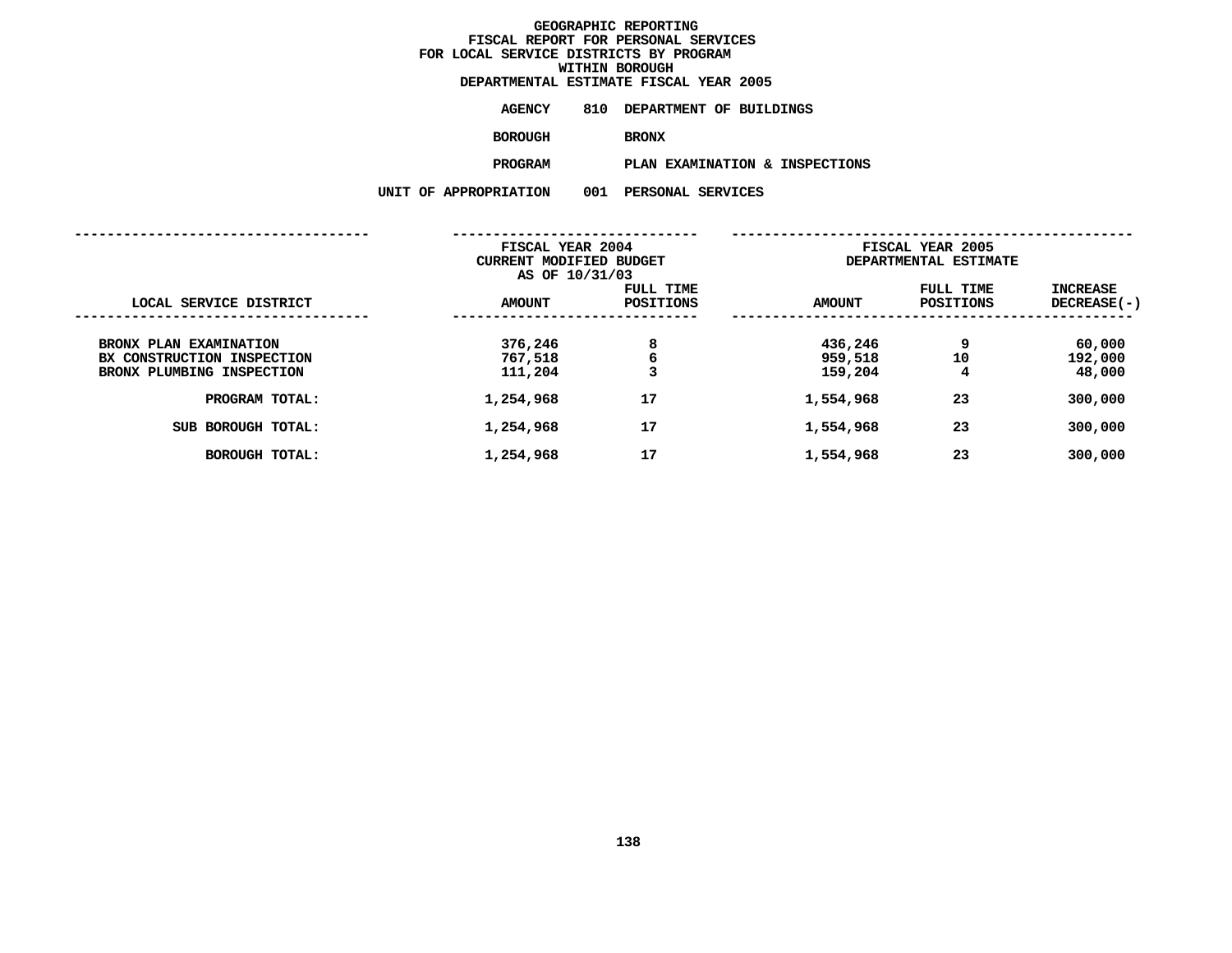### **GEOGRAPHICC REPORTING<br>PERSONAL S<br>ICTS BY PRO FISCAL REPORT FOR PERSONAL SERVICES FOR LOCAL SERVICE DISTRICTS BY PROGRAM WITHINN BOROUGH<br>MATE FISC<br>A DIRISIE DEPARTMENTAL**

**ESTIMATE FISCAL YEAR <sup>2005</sup> AGENCY <sup>810</sup> DEPARTMENT OF BUILDINGS**

**BOROUGH**

BROOKLYN<br>PLAN EXAMINATION & INSPECTIONS **PROGRAM**

**PLAN EXAMINATION & INSPECTIONS UNIT OF APPROPRIATION <sup>001</sup> PERSONAL SERVICES**

|                                                                                      | FISCAL YEAR 2004<br>CURRENT MODIFIED BUDGET<br>AS OF 10/31/03 |                               | FISCAL YEAR 2005<br>DEPARTMENTAL ESTIMATE |                        |                                |
|--------------------------------------------------------------------------------------|---------------------------------------------------------------|-------------------------------|-------------------------------------------|------------------------|--------------------------------|
| LOCAL SERVICE DISTRICT                                                               | <b>AMOUNT</b>                                                 | FULL TIME<br><b>POSITIONS</b> | <b>AMOUNT</b>                             | FULL TIME<br>POSITIONS | <b>INCREASE</b><br>DECREASE(-) |
| BROOKLYN PLAN EXAMINATION<br>BK CONSTRUCTION INSPECTION<br>BROOK PLUMBING INSPECTION | 635,635<br>1,095,940<br>187,995                               | 13<br>15<br>5                 | 695,635<br>1,287,940<br>235,995           | 14<br>19<br>6          | 60,000<br>192,000<br>48,000    |
| PROGRAM TOTAL:                                                                       | 1,919,570                                                     | 33                            | 2,219,570                                 | 39                     | 300,000                        |
| <b>BOROUGH TOTAL:</b><br>SUB                                                         | 1,919,570                                                     | 33                            | 2,219,570                                 | 39                     | 300,000                        |
| <b>BOROUGH TOTAL:</b>                                                                | 1,919,570                                                     | 33                            | 2,219,570                                 | 39                     | 300,000                        |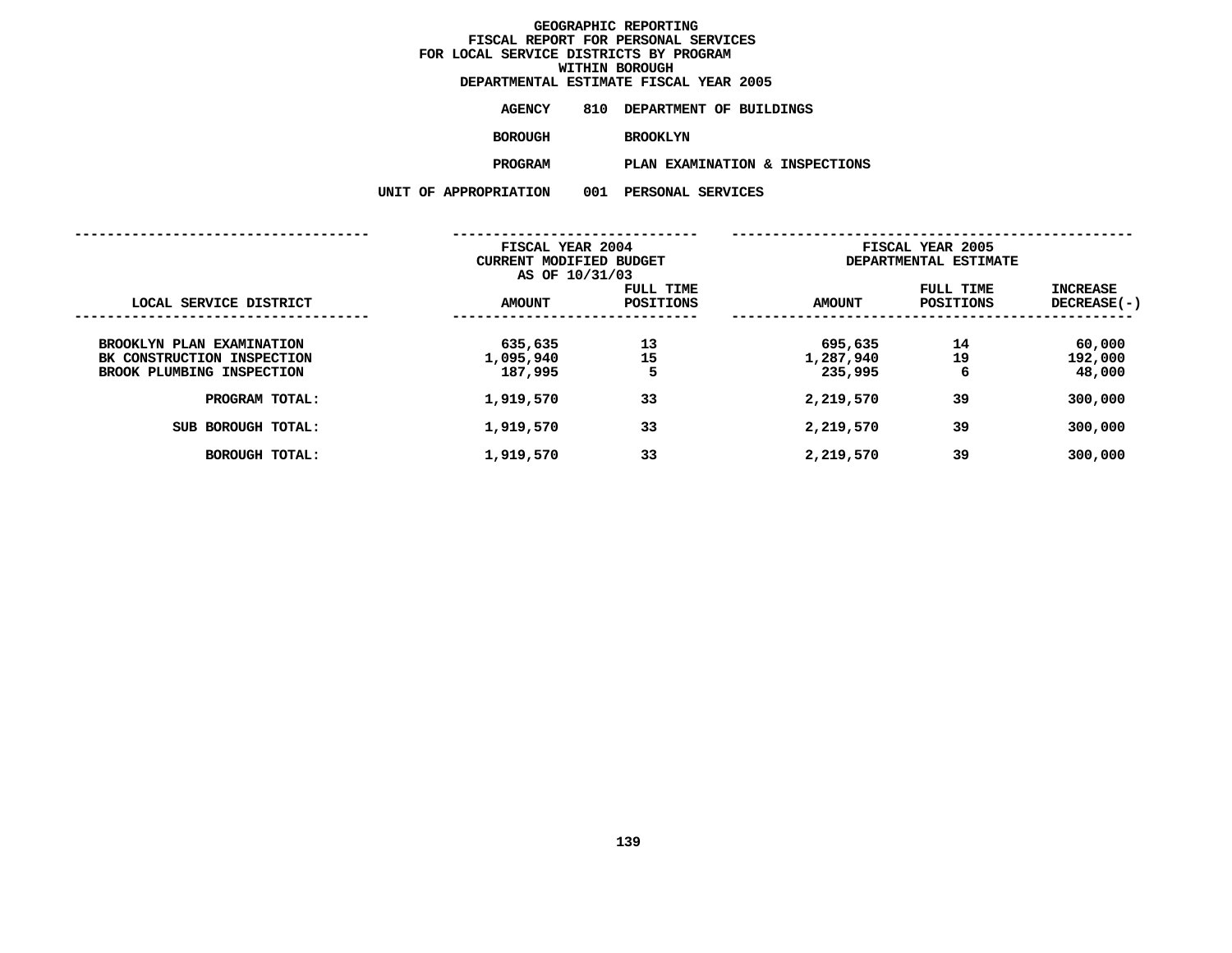### **GEOGRAPHICC REPORTING<br>PERSONAL S<br>ICTS BY PRO FISCAL REPORT FOR PERSONAL SERVICES FOR LOCAL SERVICE DISTRICTS BY PROGRAM WITHINN BOROUGH<br>MATE FISC<br>A DIRISIE DEPARTMENTAL**

**ESTIMATE FISCAL YEAR <sup>2005</sup> AGENCY <sup>810</sup> DEPARTMENT OF BUILDINGS**

**BOROUGH**

 **MANHATTAN PROGRAM**

**PLAN EXAMINATION & INSPECTIONS UNIT OF APPROPRIATION <sup>001</sup> PERSONAL SERVICES**

|                                                                                     | FISCAL YEAR 2004<br>CURRENT MODIFIED BUDGET |                        | FISCAL YEAR 2005<br>DEPARTMENTAL ESTIMATE |                               |                                |
|-------------------------------------------------------------------------------------|---------------------------------------------|------------------------|-------------------------------------------|-------------------------------|--------------------------------|
| LOCAL SERVICE DISTRICT                                                              | AS OF 10/31/03<br><b>AMOUNT</b>             | FULL TIME<br>POSITIONS | <b>AMOUNT</b>                             | FULL TIME<br><b>POSITIONS</b> | <b>INCREASE</b><br>DECREASE(-) |
| MANHATTAN PLAN EXAMINATION<br>MANH CONSTRUCT INSPECTION<br>MANH PLUMBING INSPECTION | 1,458,023<br>2,609,421<br>587,174           | 31<br>44<br>16         | 1,518,023<br>2,801,421<br>587,174         | 32<br>48<br>16                | 60,000<br>192,000              |
| PROGRAM TOTAL:                                                                      | 4,654,618                                   | 91                     | 4,906,618                                 | 96                            | 252,000                        |
| <b>BOROUGH TOTAL:</b><br>SUB                                                        | 4,654,618                                   | 91                     | 4,906,618                                 | 96                            | 252,000                        |
| <b>BOROUGH TOTAL:</b>                                                               | 4,654,618                                   | 91                     | 4,906,618                                 | 96                            | 252,000                        |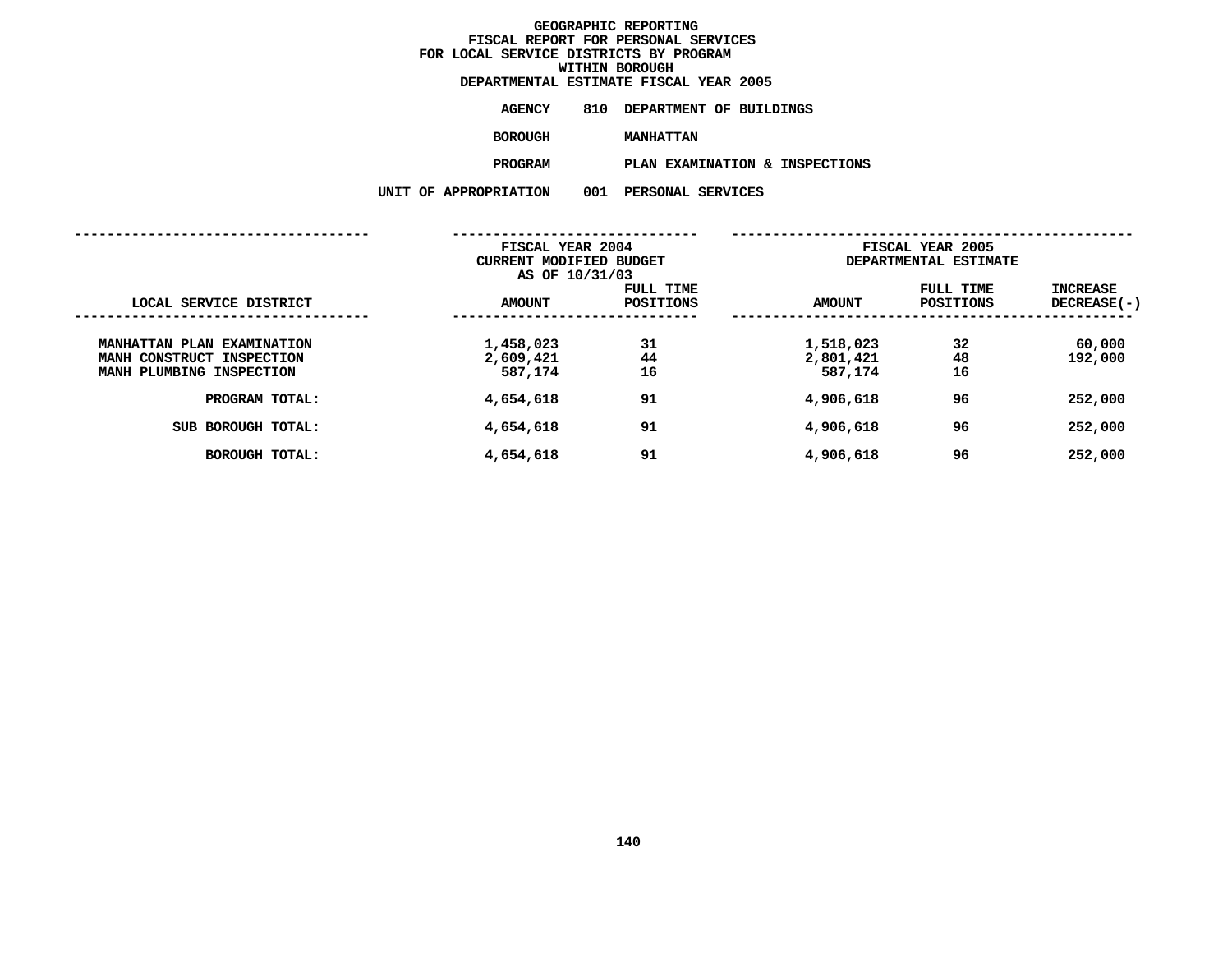**ESTIMATE FISCAL YEAR <sup>2005</sup> AGENCY <sup>810</sup> DEPARTMENT OF BUILDINGS**

**BOROUGH**

QUEENS<br>PLAN EXAMINATION & INSPECTIONS **PROGRAMPLAN EXAMINATION & INSPECTIONS UNIT OF APPROPRIATION <sup>001</sup> PERSONAL SERVICES**

|                                                                                         | FISCAL YEAR 2004<br>CURRENT MODIFIED BUDGET<br>AS OF 10/31/03 |                               | FISCAL YEAR 2005<br>DEPARTMENTAL ESTIMATE |                               |                                |
|-----------------------------------------------------------------------------------------|---------------------------------------------------------------|-------------------------------|-------------------------------------------|-------------------------------|--------------------------------|
| LOCAL SERVICE DISTRICT                                                                  | <b>AMOUNT</b>                                                 | FULL TIME<br><b>POSITIONS</b> | <b>AMOUNT</b>                             | FULL TIME<br><b>POSITIONS</b> | <b>INCREASE</b><br>DECREASE(-) |
| OUEENS PLAN EXAMINATION<br>QUEENS CONSTRUCTION INSPECTION<br>QUEENS PLUMBING INSPECTION | 446,113<br>1,007,349<br>227,302                               | 10<br>12<br>6                 | 506,113<br>1,199,349<br>275,302           | 11<br>16<br>7                 | 60,000<br>192,000<br>48,000    |
| PROGRAM TOTAL:                                                                          | 1,680,764                                                     | 28                            | 1,980,764                                 | 34                            | 300,000                        |
| SUB BOROUGH TOTAL:                                                                      | 1,680,764                                                     | 28                            | 1,980,764                                 | 34                            | 300,000                        |
| <b>BOROUGH TOTAL:</b>                                                                   | 1,680,764                                                     | 28                            | 1,980,764                                 | 34                            | 300,000                        |
|                                                                                         |                                                               |                               |                                           |                               |                                |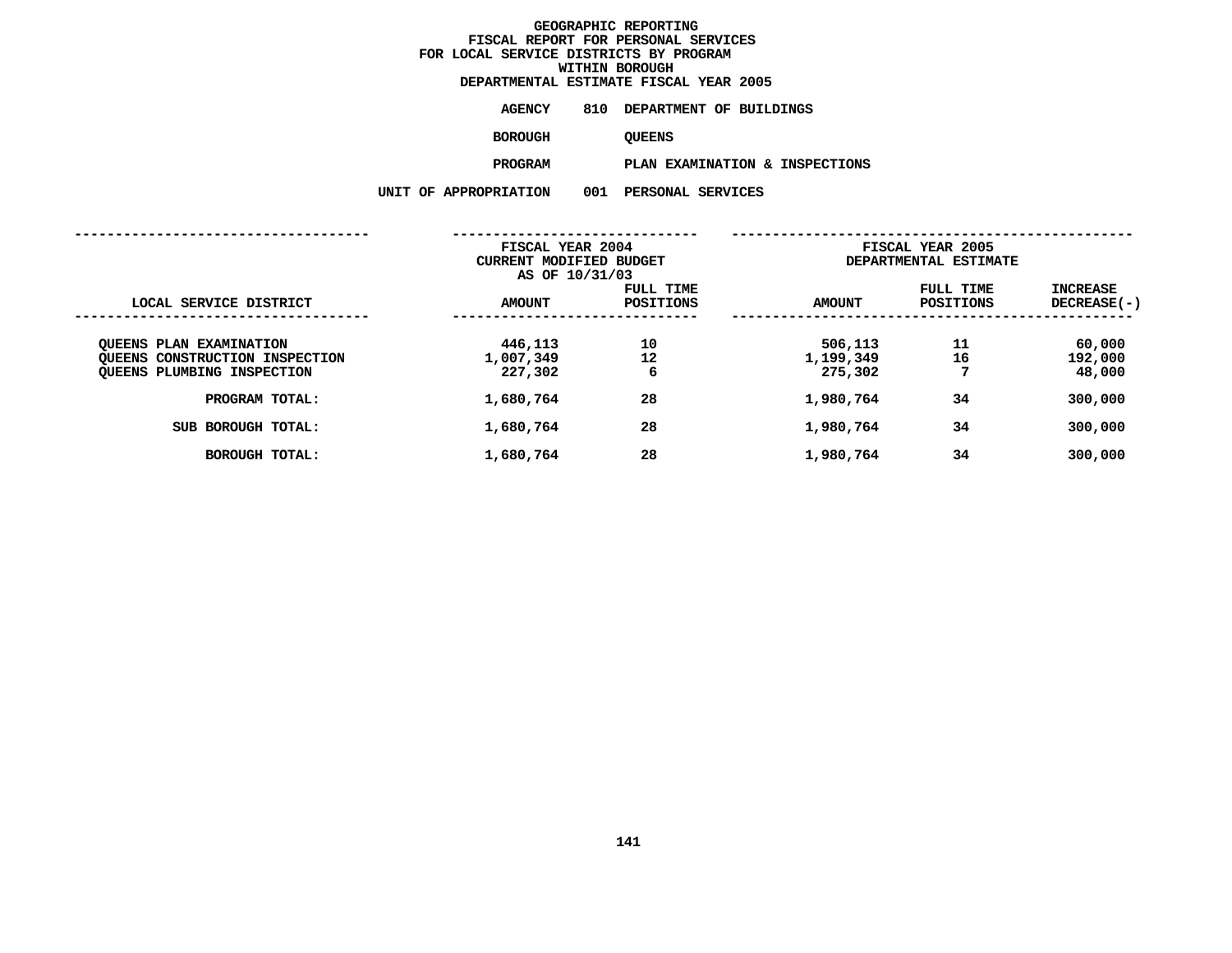|  |                       | DEPARTMENTAL ESTIMATE FISCAL YEAR 2005 |
|--|-----------------------|----------------------------------------|
|  | AGENCY                | 810 DEPARTMENT OF BUILDINGS            |
|  | <b>BOROUGH</b>        | STATEN ISLAND                          |
|  | <b>PROGRAM</b>        | PLAN EXAMINATION & INSPECTIONS         |
|  | UNIT OF APPROPRIATION | 001 PERSONAL SERVICES                  |
|  |                       |                                        |

|                                                                                                  | FISCAL YEAR 2004<br>CURRENT MODIFIED BUDGET<br>AS OF 10/31/03 |                        | FISCAL YEAR 2005<br>DEPARTMENTAL ESTIMATE |                        |                             |
|--------------------------------------------------------------------------------------------------|---------------------------------------------------------------|------------------------|-------------------------------------------|------------------------|-----------------------------|
| LOCAL SERVICE DISTRICT                                                                           | <b>AMOUNT</b>                                                 | FULL TIME<br>POSITIONS | <b>AMOUNT</b>                             | FULL TIME<br>POSITIONS | INCREASE<br>DECREASE(-)     |
| STATEN ISLAND PLAN EXAMINATION<br>STATEN ISLAND CONSTR INSPECT<br>STATEN ISLAND PLUMBING INSPECT | 160,124<br>728,112<br>112,409                                 | 3<br>5<br>3            | 220,124<br>920,112<br>160,409             | 4<br>9<br>4            | 60,000<br>192,000<br>48,000 |
| PROGRAM TOTAL:                                                                                   | 1,000,645                                                     | 11                     | 1,300,645                                 | 17                     | 300,000                     |
| SUB BOROUGH TOTAL:                                                                               | 1,000,645                                                     | 11                     | 1,300,645                                 | 17                     | 300,000                     |
| <b>BOROUGH TOTAL:</b>                                                                            | 1,000,645                                                     | 11                     | 1,300,645                                 | 17                     | 300,000                     |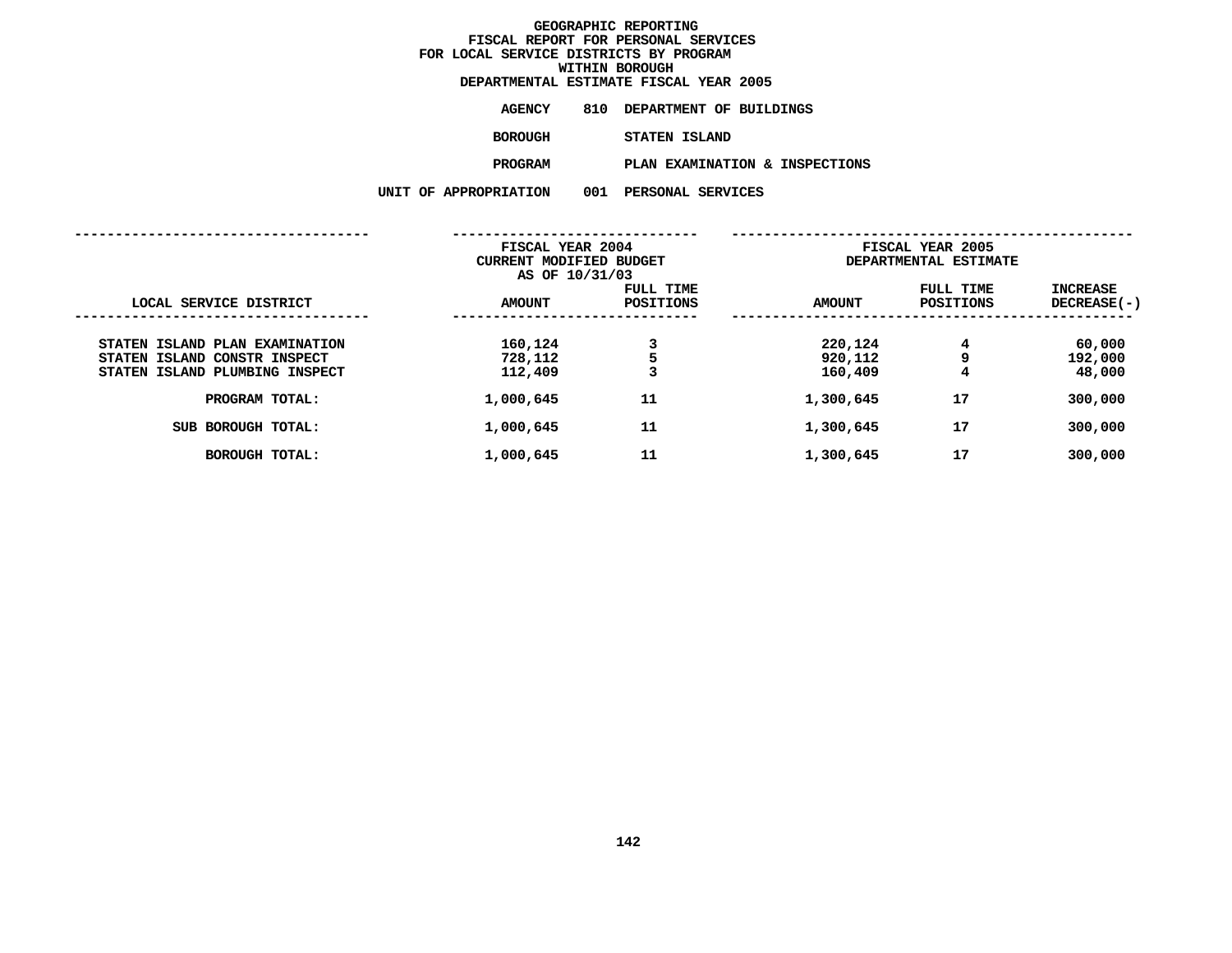### **GEOGRAPHICC REPORTING<br>PERSONAL S<br>ICTS BY PRO FISCAL REPORT FOR PERSONAL SERVICES FOR LOCAL SERVICE DISTRICTS BY PROGRAM WITHIN**

### WITHIN BOROUGH<br>D<mark>EPARTMENTAL ESTIMATE FISC</mark>

# **ESTIMATE FISCAL YEAR <sup>2005</sup> AGENCY <sup>810</sup> DEPARTMENT OF BUILDINGS**

|                                                   | FISCAL YEAR 2004<br>CURRENT MODIFIED BUDGET<br>AS OF 10/31/03 |                        | FISCAL YEAR 2005<br>DEPARTMENTAL ESTIMATE |                        |                         |
|---------------------------------------------------|---------------------------------------------------------------|------------------------|-------------------------------------------|------------------------|-------------------------|
| LOCAL SERVICE DISTRICT                            | <b>AMOUNT</b>                                                 | FULL TIME<br>POSITIONS | <b>AMOUNT</b>                             | FULL TIME<br>POSITIONS | INCREASE<br>DECREASE(-) |
| <b>AGENCY TOTAL:</b><br>ALL PROGRAMS ALL BOROUGHS | 10,510,565                                                    | 180                    | 11,962,565                                | 209                    | 1,452,000               |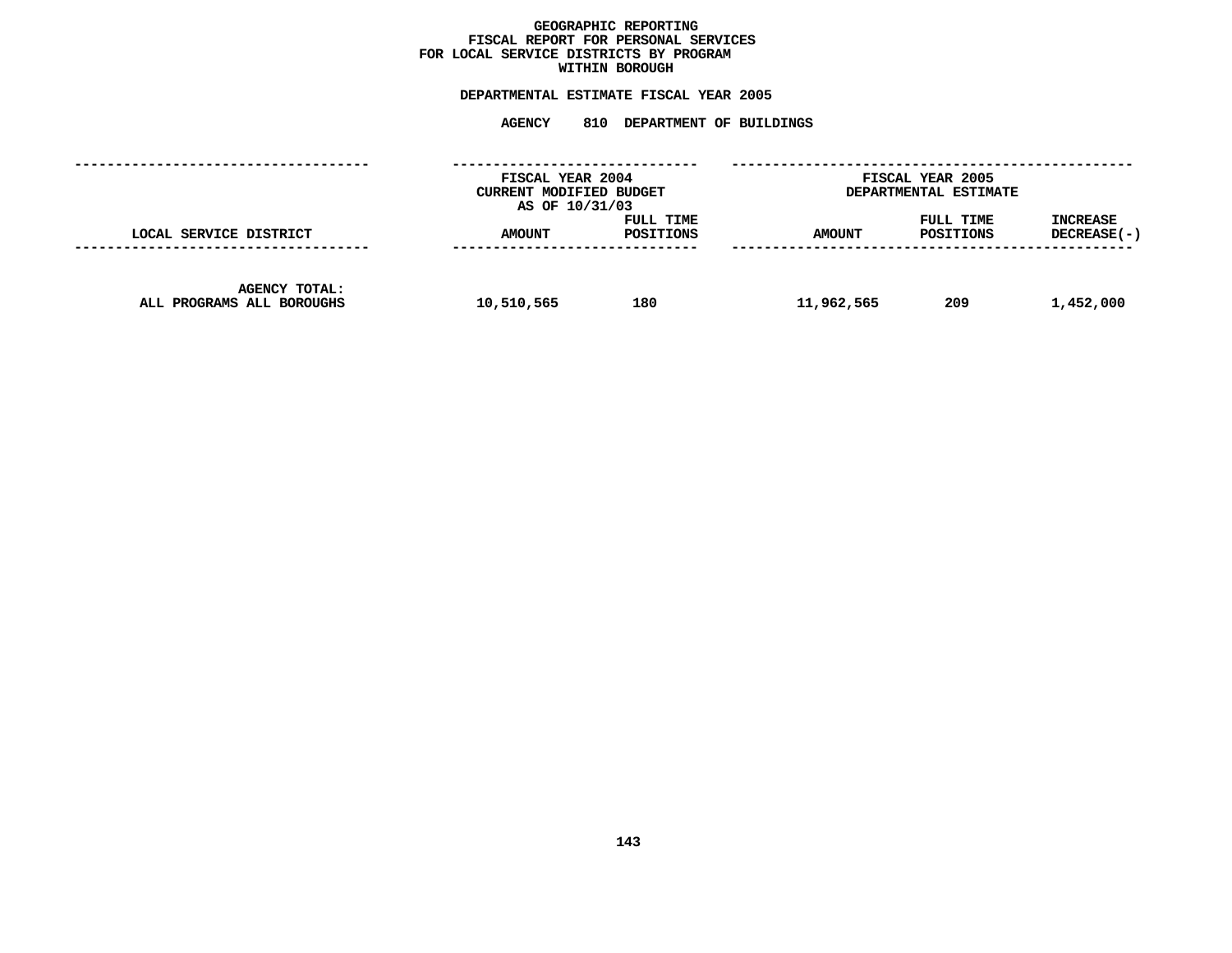## **PS UNITS OF APPROPRIATION DEPARTMENTALESTIMATE FISCAL YEAR <sup>2005</sup> AGENCY: <sup>810</sup> DEPARTMENT OF BUILDINGS**

|                                                                                                                                                       | FISCAL YEAR 2004<br>CURRENT MODIFIED BUDGET | FISCAL YEAR 2005<br>DEPARTMENTAL ESTIMATE |                                   |
|-------------------------------------------------------------------------------------------------------------------------------------------------------|---------------------------------------------|-------------------------------------------|-----------------------------------|
| UNIT OF APPROPRIATION                                                                                                                                 | AS OF 10/31/03                              | <b>AMOUNT</b>                             | <b>INCREASE</b><br>DECREASE $(-)$ |
| 001<br>PERSONAL SERVICES                                                                                                                              |                                             |                                           |                                   |
| REGULAR GROSS<br><b>OTHER</b>                                                                                                                         | 7,623,129<br>2,887,436                      | 9,075,129<br>2,887,436                    | 1,452,000                         |
| TOTAL REPORTED GEOGRAPHICALLY                                                                                                                         | 10,510,565                                  | 11,962,565                                | 1,452,000                         |
| NOT REPORTED GEOGRAPHICALLY                                                                                                                           | 34,025,544                                  | 34,415,544                                | 390,000                           |
| FINANCIAL PLAN SAVINGS                                                                                                                                | 108,712                                     | 108,712                                   |                                   |
| <b>APPROPRIATION</b>                                                                                                                                  | 44,644,821                                  | 46,486,821                                | 1,842,000                         |
| FUNDING                                                                                                                                               |                                             |                                           |                                   |
| <b>CITY</b><br>OTHER CATEGORICAL<br>CAPITAL FUNDS - I.F.A.<br><b>STATE</b><br>FEDERAL - JTPA<br>FEDERAL - C.D.<br>FEDERAL - OTHER<br>INTRA-CITY SALES | 44,644,821                                  | 46,486,821                                | 1,842,000                         |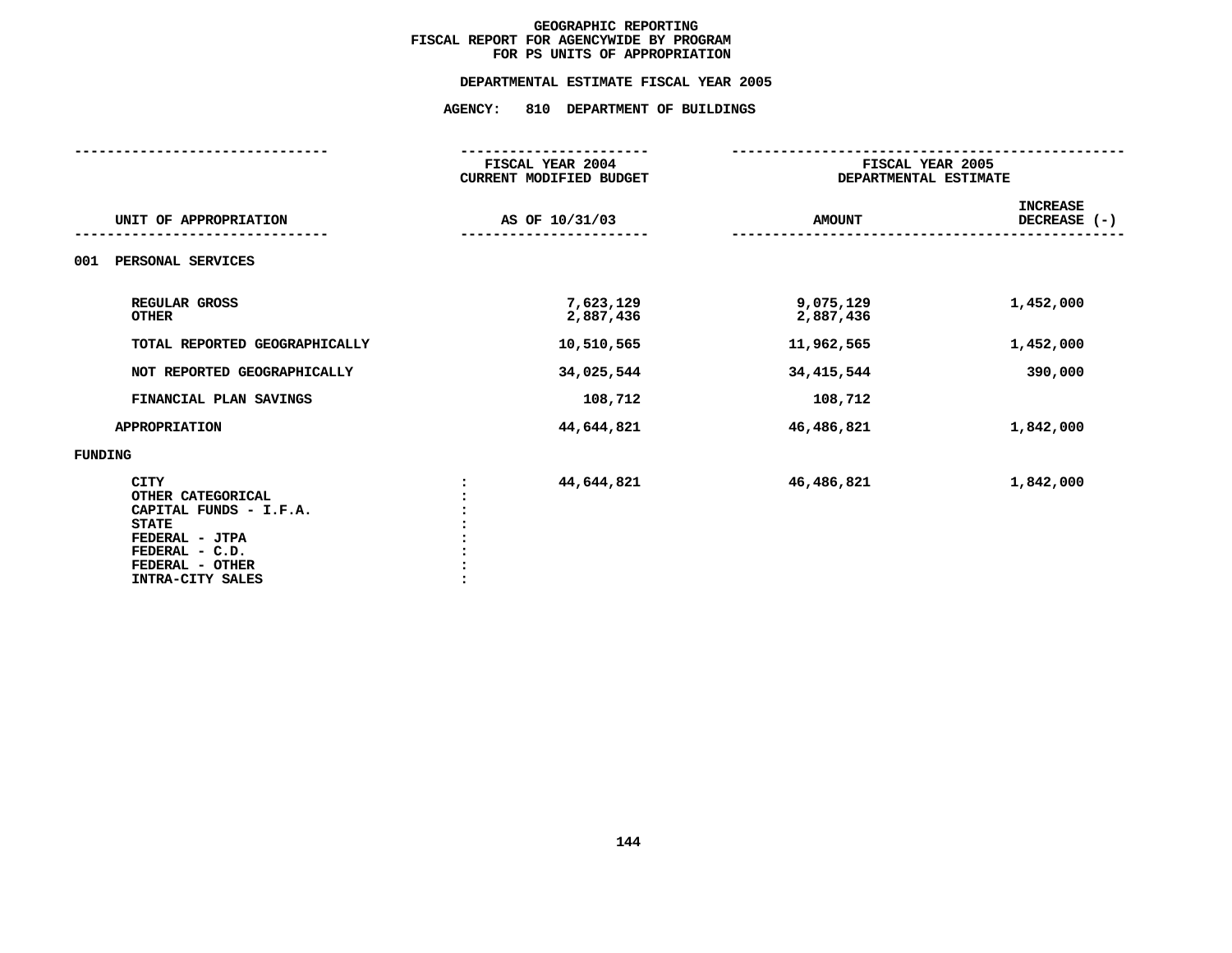### **GEOGRAPHIC**C REPORTING<br>WIDE BY GEO<br>OF APPROPR **FISCAL REPORT FOR AGENCYWIDE BY GEOGRAPHIC PROGRAM** FOR OTPS UNITS OF APPROPRIATION

### **OTPS UNITS OF APPROPRIATION DEPARTMENTAL**

# **ESTIMATE FISCAL YEAR <sup>2005</sup> AGENCY: <sup>810</sup> DEPARTMENT OF BUILDINGS**

|         |                                   | FISCAL YEAR 2004        |           |               | FISCAL YEAR 2005      |
|---------|-----------------------------------|-------------------------|-----------|---------------|-----------------------|
|         |                                   | CURRENT MODIFIED BUDGET |           |               | DEPARTMENTAL ESTIMATE |
|         |                                   |                         |           |               | <b>INCREASE</b>       |
|         | UNIT OF APPROPRIATION             | AS OF 10/31/03          |           | <b>AMOUNT</b> | DECREASE (-)          |
| 002     | OTHER THAN PERSONAL SERVICES      |                         |           |               |                       |
|         | TOTAL REPORTED GEOGRAPHICALLY     |                         |           |               |                       |
|         | NOT REPORTED GEOGRAPHICALLY       |                         | 9,523,765 | 6,783,995     | 2,739,770-            |
|         | FINANCIAL PLAN SAVINGS            |                         | 14,501    |               | 14,501-               |
|         | <b>APPROPRIATION</b>              |                         | 9,538,266 | 6,783,995     | $2,754,271-$          |
| FUNDING |                                   |                         |           |               |                       |
|         | <b>CITY</b>                       |                         | 9,237,468 | 6,525,468     | $2,712,000 -$         |
|         | OTHER CATEGORICAL                 |                         |           |               |                       |
|         | CAPITAL FUNDS - I.F.A.            |                         |           |               |                       |
|         | <b>STATE</b>                      |                         | 49,600    |               | 49,600-               |
|         | FEDERAL - JTPA                    |                         |           |               |                       |
|         | FEDERAL - C.D.<br>FEDERAL - OTHER |                         |           |               |                       |
|         | INTRA-CITY SALES                  |                         | 251,198   | 258,527       | 7,329                 |
|         |                                   |                         |           |               |                       |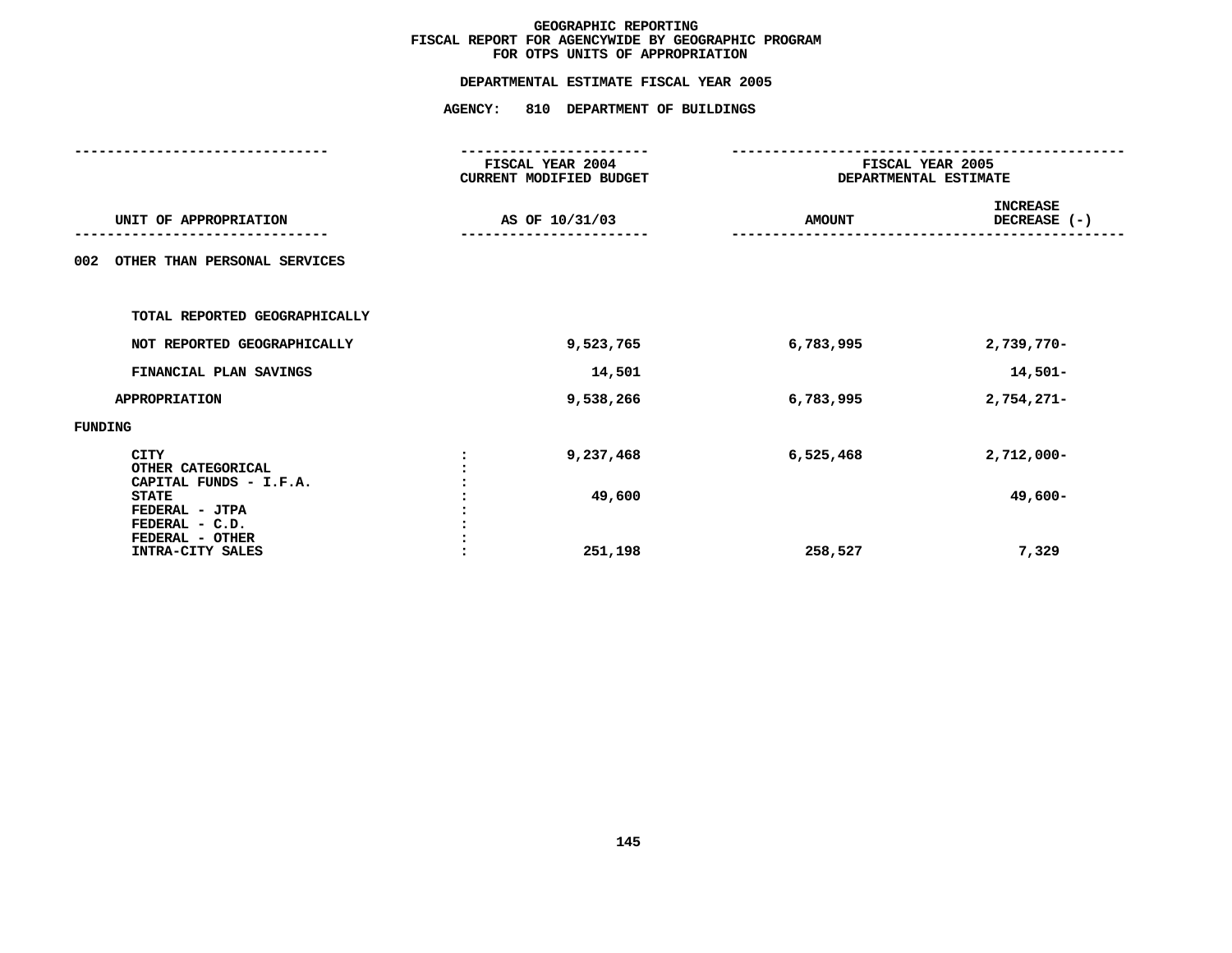### **GEOGRAPHICC REPORTING<br>ENCYWIDE SU<br>--- ------**-**FISCAL**

# **REPORT AGENCYWIDE SUMMARY DEPARTMENTAL ESTIMATE FISCAL YEAR <sup>2005</sup>**

## **AGENCY: <sup>810</sup> DEPARTMENT OF BUILDINGS**

|                                                                                     | FISCAL YEAR 2004<br><b>CURRENT MODIFIED BUDGET</b> | FISCAL YEAR 2005<br>DEPARTMENTAL ESTIMATE |                                 |  |  |
|-------------------------------------------------------------------------------------|----------------------------------------------------|-------------------------------------------|---------------------------------|--|--|
| UNIT OF APPROPRIATION                                                               | AS OF 10/31/03                                     | <b>AMOUNT</b>                             | <b>INCREASE</b><br>DECREASE (-) |  |  |
| PS APPROPRIATIONS                                                                   |                                                    |                                           |                                 |  |  |
| REGULAR GROSS<br><b>OTHER</b>                                                       | 7,623,129<br>2,887,436                             | 9,075,129<br>2,887,436                    | 1,452,000                       |  |  |
| TOTAL REPORTED GEOGRAPHICALLY<br>NOT REPORTED GEOGRAPHICALLY                        | 10,510,565<br>34,025,544                           | 11,962,565<br>34, 415, 544                | 1,452,000<br>390,000            |  |  |
| OTPS APPROPRIATIONS<br>TOTAL REPORTED GEOGRAPHICALLY<br>NOT REPORTED GEOGRAPHICALLY | 9,523,765                                          | 6,783,995                                 | 2,739,770-                      |  |  |
| FINANCIAL PLAN SAVINGS<br><b>APPROPRIATIONS</b>                                     | 123,213<br>54,183,087                              | 108,712<br>53,270,816                     | $14,501-$<br>$912,271-$         |  |  |
| <b>FUNDING</b><br><b>CITY</b><br>OTHER CATEGORICAL                                  | 53,882,289                                         | 53,012,289                                | $870,000 -$                     |  |  |
| CAPITAL FUNDS - I.F.A.<br><b>STATE</b><br>FEDERAL - JTPA<br>FEDERAL - C.D.          | 49,600                                             |                                           | 49,600-                         |  |  |
| FEDERAL - OTHER<br>INTRA-CITY SALES                                                 | 251,198                                            | 258,527                                   | 7,329                           |  |  |
|                                                                                     |                                                    |                                           |                                 |  |  |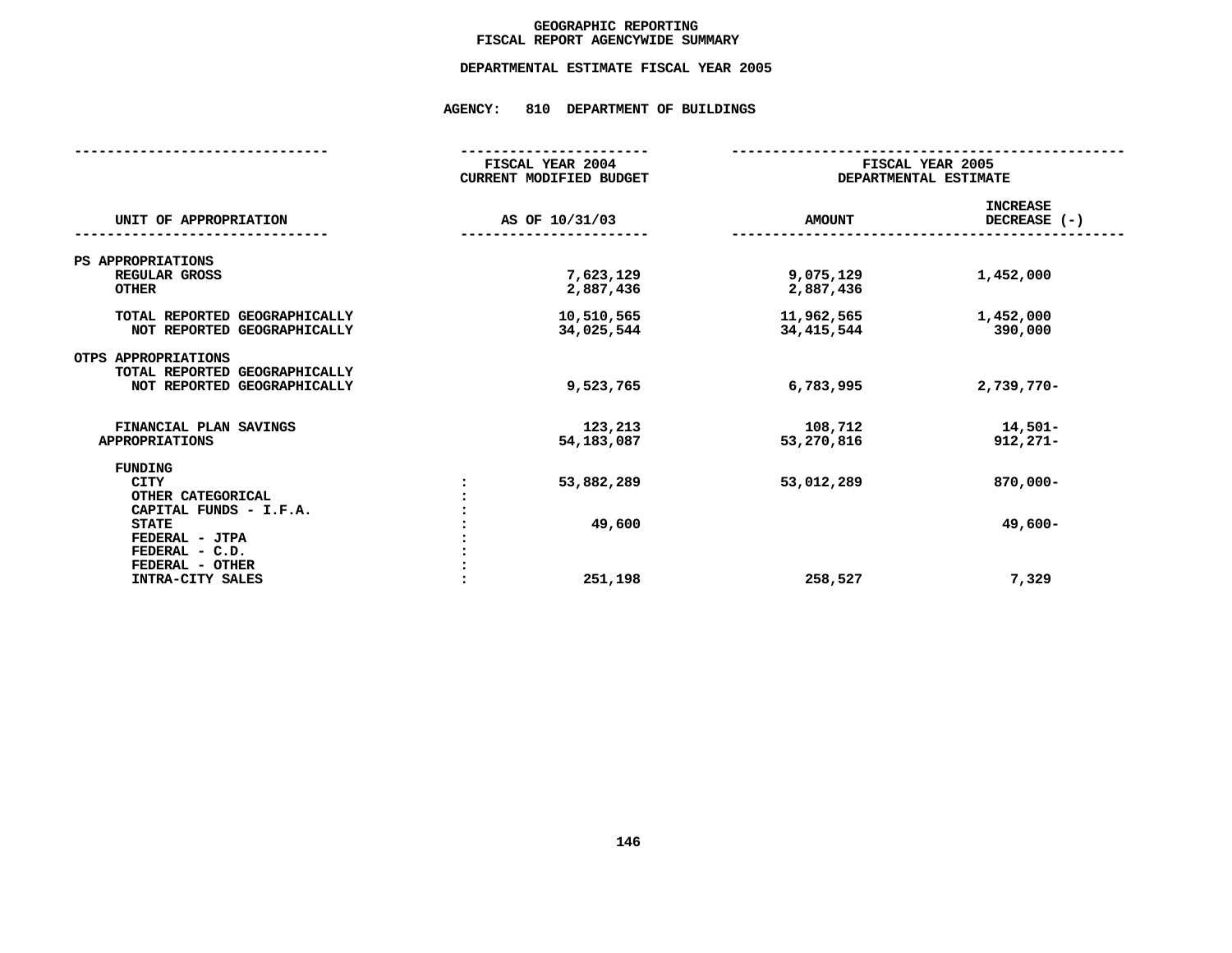### **DEPARTMENTAL**

**ESTIMATE FISCAL YEAR <sup>2005</sup> AGENCY <sup>816</sup> DEPARTMENT OF HEALTH AND MENTAL HYGIENE**

**BOROUGH**

BRONX<br>HEALTH RELATED SERVICES **PROGRAM**

**HEALTH RELATED SERVICES UNIT OF APPROPRIATION <sup>102</sup> DISEASE CONTROL AND EPIDEMIOLOGY - PS**

| LOCAL SERVICE DISTRICT                     | FISCAL YEAR 2004<br>CURRENT MODIFIED BUDGET<br>AS OF 10/31/03 |                        | FISCAL YEAR 2005<br>DEPARTMENTAL ESTIMATE |                        |                         |
|--------------------------------------------|---------------------------------------------------------------|------------------------|-------------------------------------------|------------------------|-------------------------|
|                                            | <b>AMOUNT</b>                                                 | FULL TIME<br>POSITIONS | <b>AMOUNT</b>                             | FULL TIME<br>POSITIONS | INCREASE<br>DECREASE(-) |
| BRONX STD                                  | 508,277                                                       | 8                      | 508,277                                   | 8                      |                         |
| BRONX STD FED<br><b>BRONX TUBERCULOSIS</b> | 385,641<br>567,744                                            | 11<br>17               | 385,641<br>567,744                        | 11<br>17               |                         |
| BRONX TUBERCULOSIS FEDERAL                 | 1,236,962                                                     | 35                     | 1,236,962                                 | 35                     |                         |
| PROGRAM TOTAL:                             | 2,698,624                                                     | 71                     | 2,698,624                                 | 71                     |                         |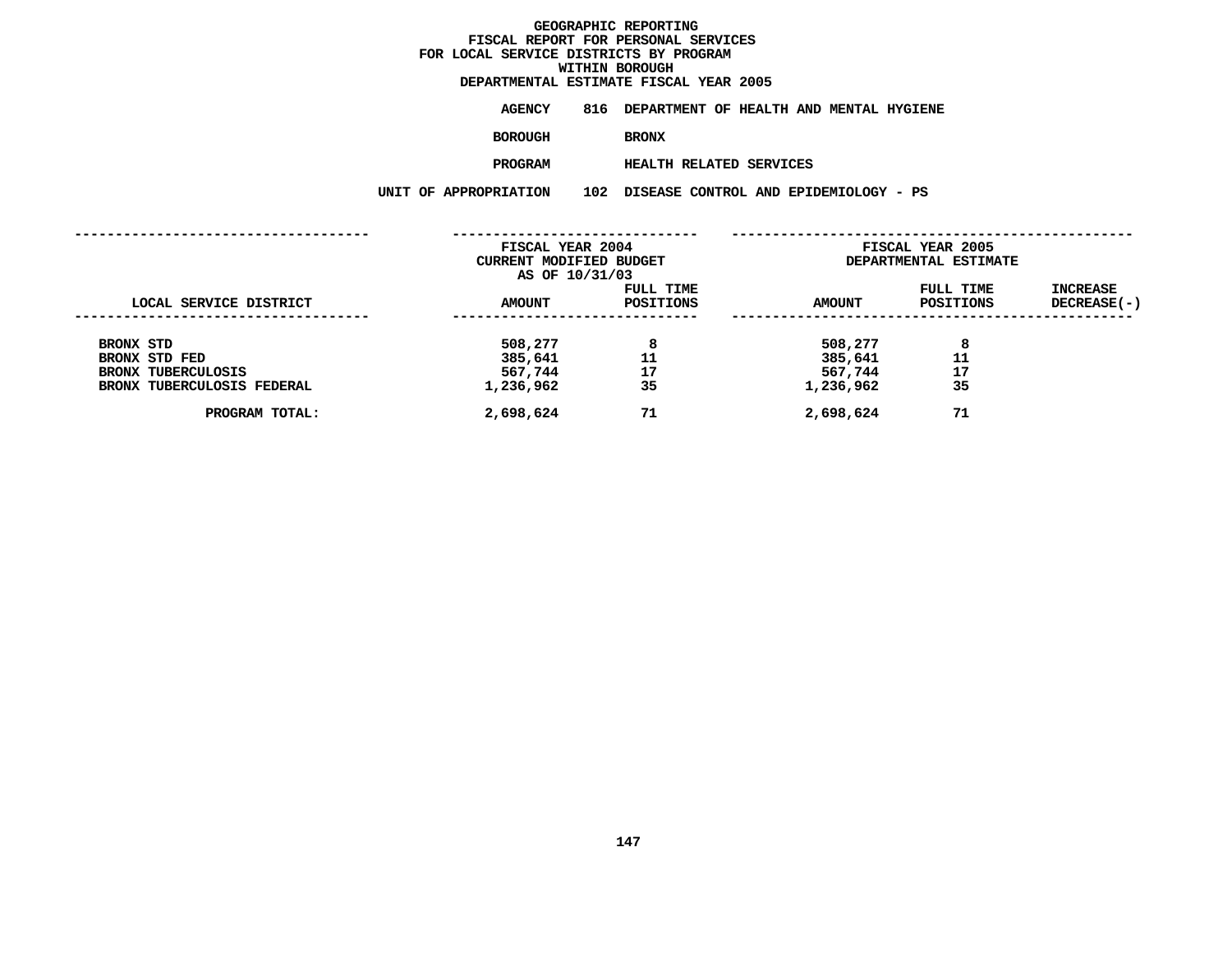**ESTIMATE FISCAL YEAR <sup>2005</sup> AGENCY <sup>816</sup> DEPARTMENT OF HEALTH AND MENTAL HYGIENE**

**BOROUGH**

 **BRONX PROGRAM**

**RODENT CONTROL UNIT OF APPROPRIATION <sup>104</sup> ENVIRONMENTAL HEALTH - PS**

|                         | FISCAL YEAR 2004<br>CURRENT MODIFIED BUDGET<br>AS OF 10/31/03 |                        |               | FISCAL YEAR 2005<br>DEPARTMENTAL ESTIMATE |                                       |  |
|-------------------------|---------------------------------------------------------------|------------------------|---------------|-------------------------------------------|---------------------------------------|--|
| LOCAL SERVICE DISTRICT  | <b>AMOUNT</b>                                                 | FULL TIME<br>POSITIONS | <b>AMOUNT</b> | FULL TIME<br>POSITIONS                    | <b>INCREASE</b><br><b>DECREASE(-)</b> |  |
| BX RODENT CONTROL 50/50 | 480,979                                                       | 15                     | 342,624       | 15                                        | $138,355-$                            |  |
| PROGRAM TOTAL:          | 480,979                                                       | 15                     | 342,624       | 15                                        | $138,355-$                            |  |
|                         |                                                               |                        |               |                                           |                                       |  |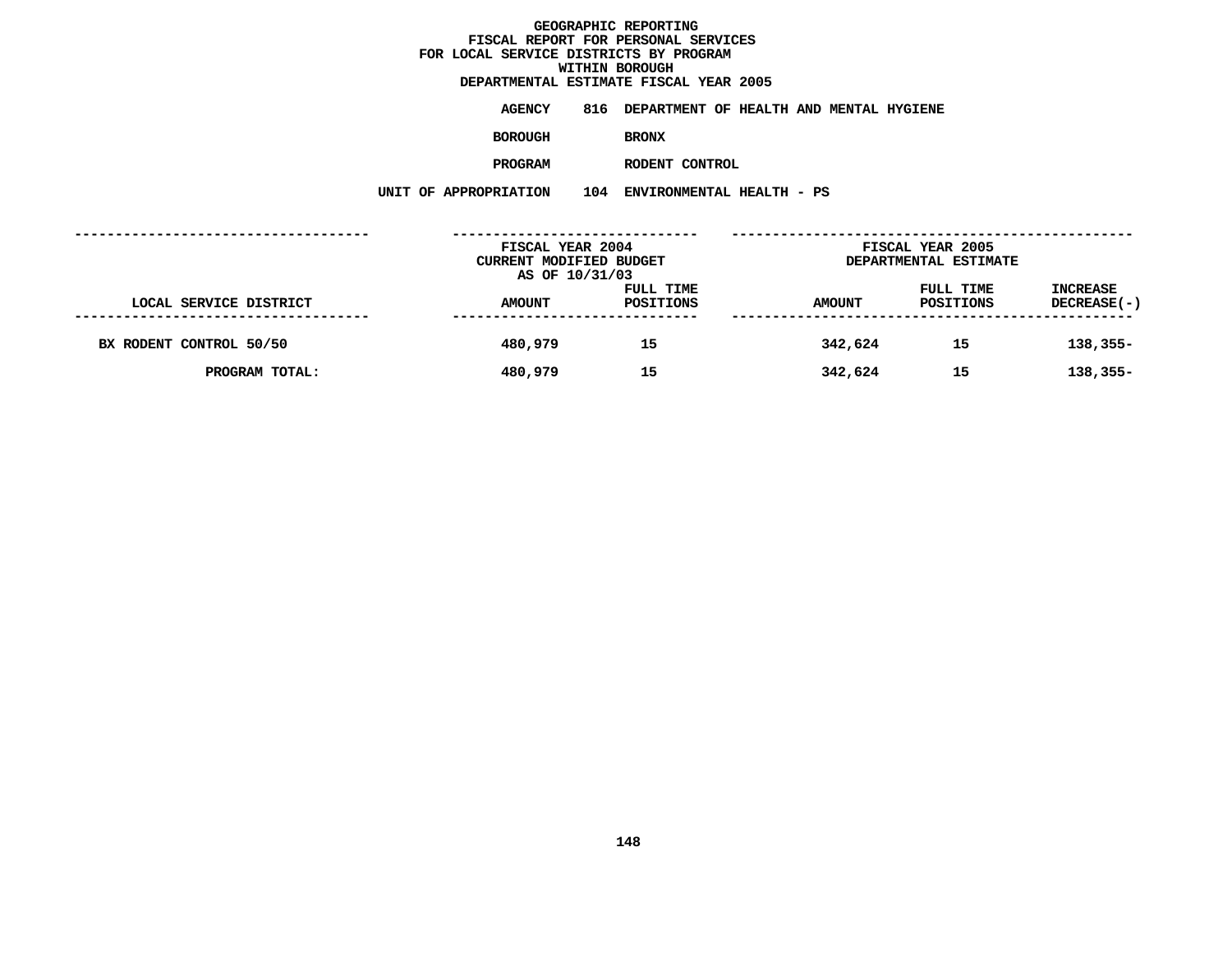**ESTIMATE FISCAL YEAR <sup>2005</sup> AGENCY <sup>816</sup> DEPARTMENT OF HEALTH AND MENTAL HYGIENE**

**BOROUGH**

 **BRONX PROGRAM**

**SCHOOL CHILD HEALTH UNIT OF APPROPRIATION <sup>103</sup> HEALTH PROMOTION AND DISEASE PREVEN.- PS**

|                           | FISCAL YEAR 2004<br>CURRENT MODIFIED BUDGET<br>AS OF 10/31/03 |                        | FISCAL YEAR 2005<br>DEPARTMENTAL ESTIMATE |                        |                         |
|---------------------------|---------------------------------------------------------------|------------------------|-------------------------------------------|------------------------|-------------------------|
| LOCAL SERVICE DISTRICT    | <b>AMOUNT</b>                                                 | FULL TIME<br>POSITIONS | <b>AMOUNT</b>                             | FULL TIME<br>POSITIONS | INCREASE<br>DECREASE(-) |
| BRONX SCHOOL CHILD HEALTH | 10,027,403                                                    | 33                     | 10,023,435                                | 33                     | $3,968-$                |
| PROGRAM TOTAL:            | 10,027,403                                                    | 33                     | 10,023,435                                | 33                     | $3,968-$                |
| SUB BOROUGH TOTAL:        | 13,207,006                                                    | 119                    | 13,064,683                                | 119                    | 142,323-                |
| BOROUGH TOTAL:            | 13,207,006                                                    | 119                    | 13,064,683                                | 119                    | 142,323-                |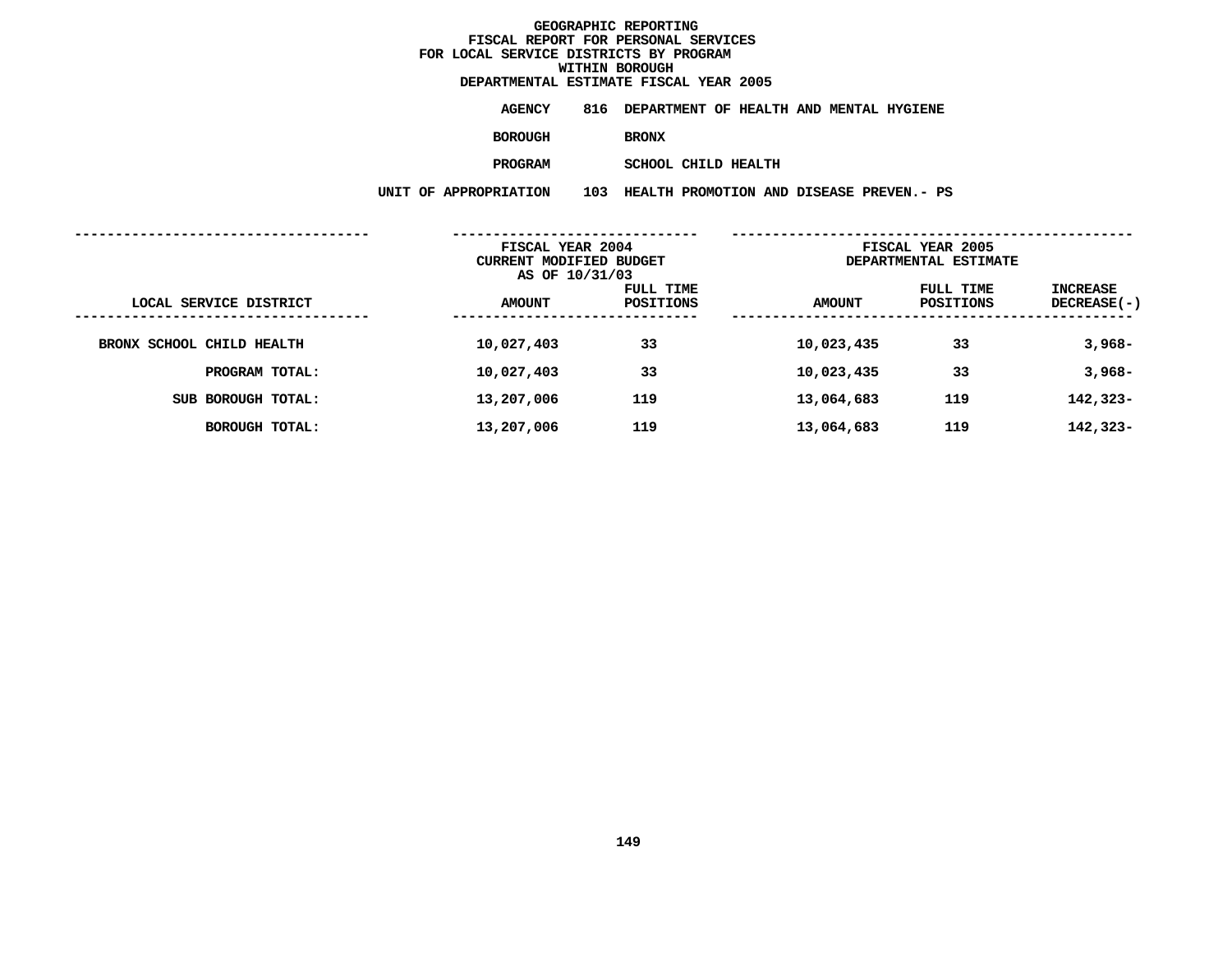**ESTIMATE FISCAL YEAR <sup>2005</sup> AGENCY <sup>816</sup> DEPARTMENT OF HEALTH AND MENTAL HYGIENE**

**BOROUGH**

 **BROOKLYN PROGRAM**

**RODENT CONTROL UNIT OF APPROPRIATION <sup>104</sup> ENVIRONMENTAL HEALTH - PS**

|                         | FISCAL YEAR 2004<br>CURRENT MODIFIED BUDGET<br>AS OF 10/31/03 |                        | FISCAL YEAR 2005<br>DEPARTMENTAL ESTIMATE |                        |                                |
|-------------------------|---------------------------------------------------------------|------------------------|-------------------------------------------|------------------------|--------------------------------|
| LOCAL SERVICE DISTRICT  | <b>AMOUNT</b>                                                 | FULL TIME<br>POSITIONS | <b>AMOUNT</b>                             | FULL TIME<br>POSITIONS | <b>INCREASE</b><br>DECREASE(-) |
| BK RODENT CONTROL 50/50 | 1,195,913                                                     | 22                     | 975,693                                   | 22                     | $220,220 -$                    |
| PROGRAM TOTAL:          | 1,195,913                                                     | 22                     | 975,693                                   | 22                     | $220,220 -$                    |
| SUB BOROUGH TOTAL:      | 1,195,913                                                     | 22                     | 975,693                                   | 22                     | $220,220 -$                    |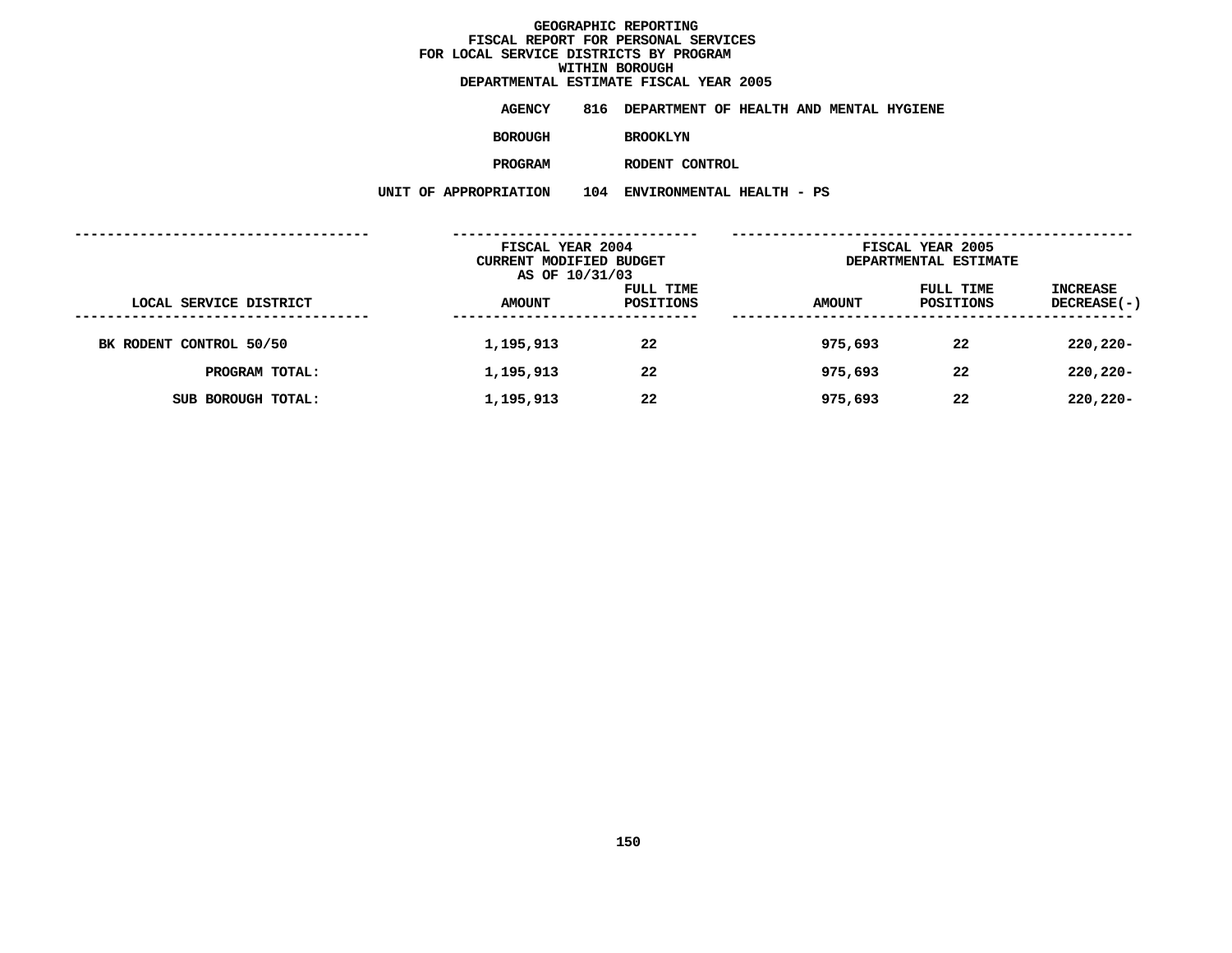#### **DEPARTMENTAL**

**ESTIMATE FISCAL YEAR <sup>2005</sup> AGENCY <sup>816</sup> DEPARTMENT OF HEALTH AND MENTAL HYGIENE**

**BOROUGH**

 **BROOKLYN EAST PROGRAM**

**HEALTH RELATED SERVICES UNIT OF APPROPRIATION <sup>102</sup> DISEASE CONTROL AND EPIDEMIOLOGY - PS**

|                                                                                                 | FISCAL YEAR 2004<br>CURRENT MODIFIED BUDGET<br>AS OF 10/31/03 |                        |                             | FISCAL YEAR 2005<br>DEPARTMENTAL ESTIMATE |                         |  |
|-------------------------------------------------------------------------------------------------|---------------------------------------------------------------|------------------------|-----------------------------|-------------------------------------------|-------------------------|--|
| LOCAL SERVICE DISTRICT                                                                          | <b>AMOUNT</b>                                                 | FULL TIME<br>POSITIONS | <b>AMOUNT</b>               | FULL TIME<br>POSITIONS                    | INCREASE<br>DECREASE(-) |  |
| <b>BROOKLYN EAST STD</b><br><b>BROOKLYN EAST TUBERCULOSIS</b><br>BROOKLYN EAST TUBERCULOSIS FED | 4,468<br>212,101<br>367,842                                   | 6<br>10                | 4,468<br>451,101<br>367,842 | 6<br>10                                   | 239,000                 |  |
| PROGRAM TOTAL:                                                                                  | 584,411                                                       | 16                     | 823,411                     | 16                                        | 239,000                 |  |
|                                                                                                 |                                                               |                        |                             |                                           |                         |  |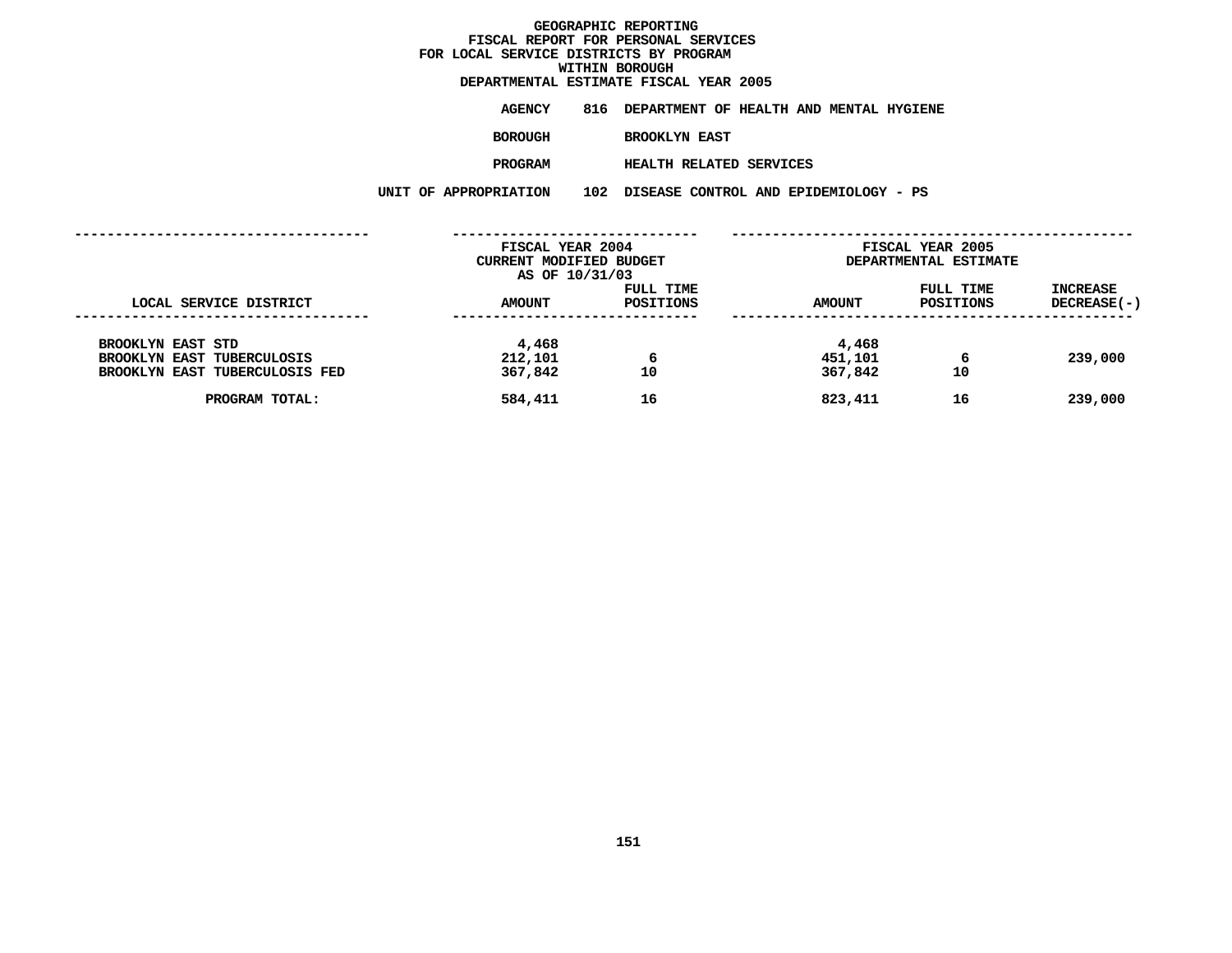**ESTIMATE FISCAL YEAR <sup>2005</sup> AGENCY <sup>816</sup> DEPARTMENT OF HEALTH AND MENTAL HYGIENE BOROUGH**

 **BROOKLYN EAST PROGRAM**

**SCHOOL CHILD HEALTH UNIT OF APPROPRIATION <sup>103</sup> HEALTH PROMOTION AND DISEASE PREVEN.- PS**

|                                | FISCAL YEAR 2004<br>CURRENT MODIFIED BUDGET<br>AS OF 10/31/03 |                        | FISCAL YEAR 2005<br>DEPARTMENTAL ESTIMATE |                        |                                |
|--------------------------------|---------------------------------------------------------------|------------------------|-------------------------------------------|------------------------|--------------------------------|
| LOCAL SERVICE DISTRICT         | <b>AMOUNT</b>                                                 | FULL TIME<br>POSITIONS | <b>AMOUNT</b>                             | FULL TIME<br>POSITIONS | <b>INCREASE</b><br>DECREASE(-) |
| BKLYN EAST SCHOOL CHILD HEALTH | 9,606,294                                                     | 31                     | 9,602,568                                 | 31                     | $3,726-$                       |
| PROGRAM TOTAL:                 | 9,606,294                                                     | 31                     | 9,602,568                                 | 31                     | $3,726-$                       |
| SUB BOROUGH TOTAL:             | 10,190,705                                                    | 47                     | 10,425,979                                | 47                     | 235,274                        |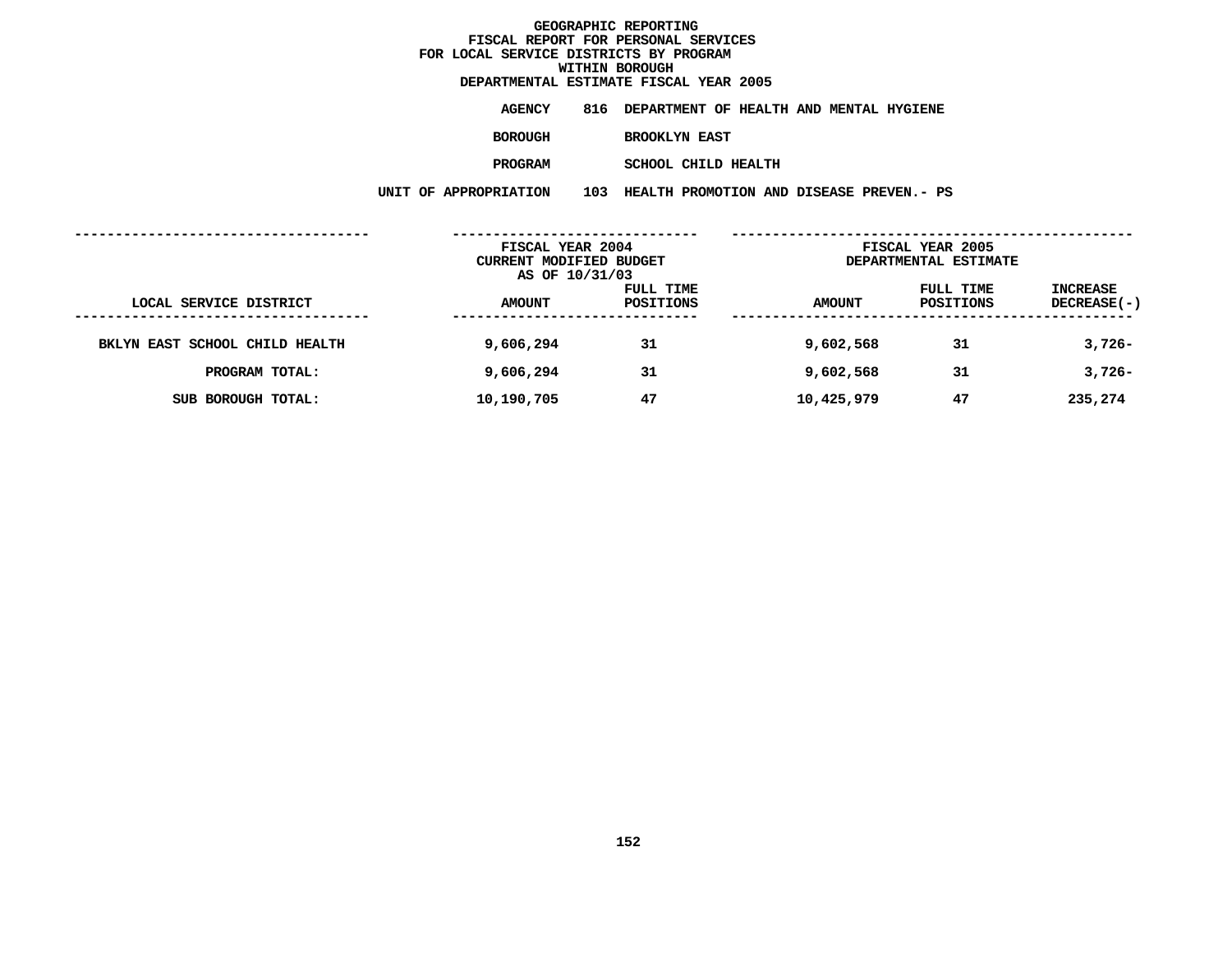**ESTIMATE FISCAL YEAR <sup>2005</sup> AGENCY <sup>816</sup> DEPARTMENT OF HEALTH AND MENTAL HYGIENE**

**BOROUGH**

 **BROOKLYN WEST PROGRAM**

**SCHOOL CHILD HEALTH UNIT OF APPROPRIATION <sup>103</sup> HEALTH PROMOTION AND DISEASE PREVEN.- PS**

|                                | FISCAL YEAR 2004<br>CURRENT MODIFIED BUDGET<br>AS OF 10/31/03 |                        | FISCAL YEAR 2005<br>DEPARTMENTAL ESTIMATE |                        |                         |
|--------------------------------|---------------------------------------------------------------|------------------------|-------------------------------------------|------------------------|-------------------------|
| LOCAL SERVICE DISTRICT         | <b>AMOUNT</b>                                                 | FULL TIME<br>POSITIONS | <b>AMOUNT</b>                             | FULL TIME<br>POSITIONS | INCREASE<br>DECREASE(-) |
| BKLYN WEST SCHOOL CHILD HEALTH | 11,501,261                                                    | 38                     | 11,497,188                                | 38                     | $4,073-$                |
| PROGRAM TOTAL:                 | 11,501,261                                                    | 38                     | 11,497,188                                | 38                     | $4,073-$                |
| SUB BOROUGH TOTAL:             | 11,501,261                                                    | 38                     | 11,497,188                                | 38                     | $4,073-$                |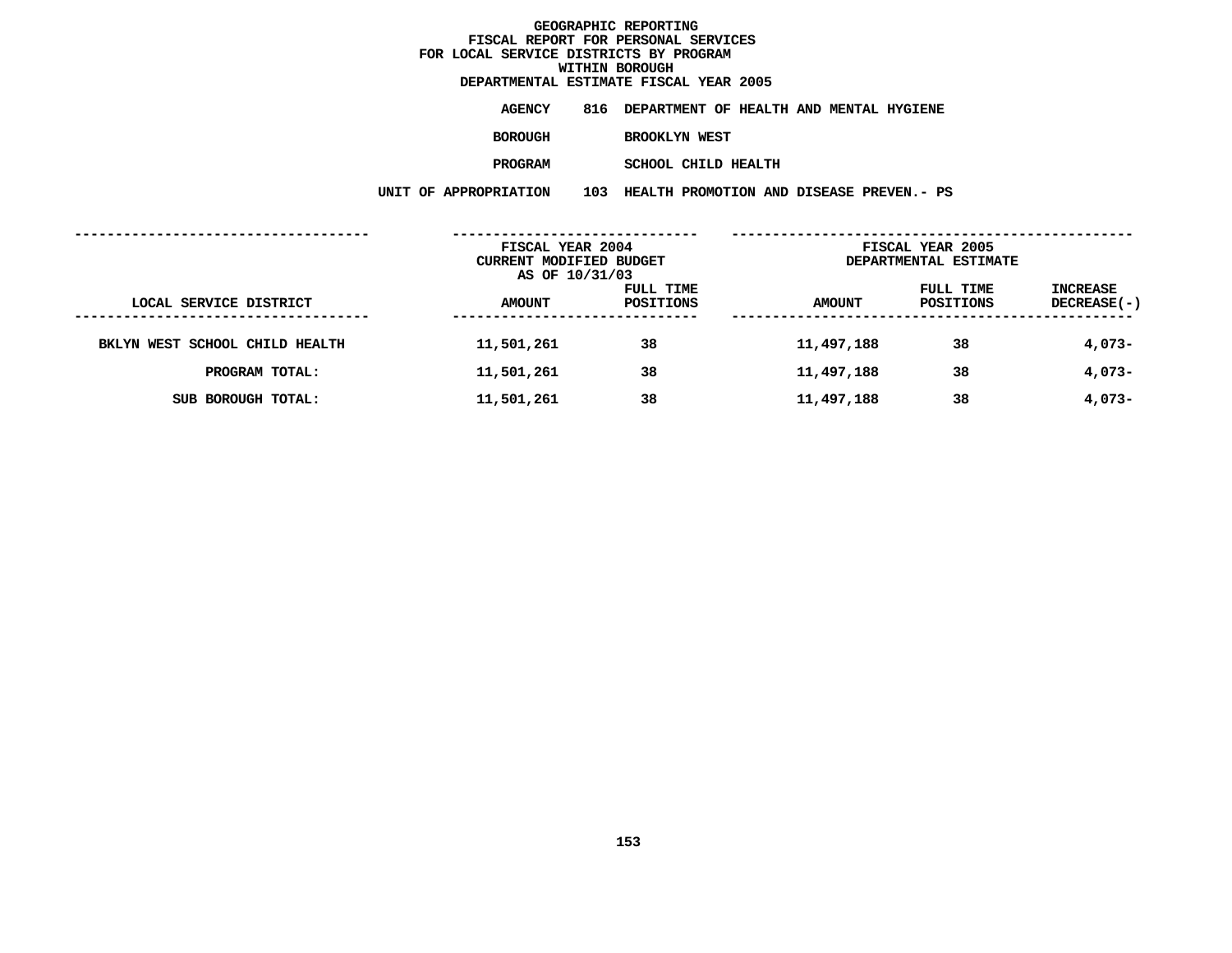|                       | DEPARTMENTAL ESTIMATE FISCAL YEAR 2005      |
|-----------------------|---------------------------------------------|
| AGENCY                | 816 DEPARTMENT OF HEALTH AND MENTAL HYGIENE |
| BOROUGH               | BROOKLYN WEST - STATEN ISLAND               |
| PROGRAM               | <b>HEALTH RELATED SERVICES</b>              |
| UNIT OF APPROPRIATION | 102 DISEASE CONTROL AND EPIDEMIOLOGY - PS   |
|                       |                                             |

|                                                                                                                              | FISCAL YEAR 2004<br>CURRENT MODIFIED BUDGET<br>AS OF 10/31/03 |                        | FISCAL YEAR 2005<br>DEPARTMENTAL ESTIMATE    |                               |                           |
|------------------------------------------------------------------------------------------------------------------------------|---------------------------------------------------------------|------------------------|----------------------------------------------|-------------------------------|---------------------------|
| LOCAL SERVICE DISTRICT                                                                                                       | <b>AMOUNT</b>                                                 | FULL TIME<br>POSITIONS | <b>AMOUNT</b>                                | FULL TIME<br><b>POSITIONS</b> | INCREASE<br>$DECREASE(-)$ |
| BROOKLYN W.-STATEN ISLAND STD<br>BROOKLYN WEST-SI STD FED<br>BROOKLYN WEST-SI TUBERCULOSIS<br>BKLYN WEST-ST TUBERCULOSIS FED | 963,394<br>597,687<br>1,696,255<br>2,017,830                  | 12<br>18<br>36<br>54   | 963,394<br>597,687<br>1,696,255<br>2,017,830 | 12<br>18<br>36<br>54          |                           |
| PROGRAM TOTAL:                                                                                                               | 5,275,166                                                     | 120                    | 5,275,166                                    | 120                           |                           |
| SUB BOROUGH TOTAL:                                                                                                           | 5,275,166                                                     | 120                    | 5,275,166                                    | 120                           |                           |
| <b>BOROUGH TOTAL:</b>                                                                                                        | 28,163,045                                                    | 227                    | 28,174,026                                   | 227                           | 10,981                    |
|                                                                                                                              |                                                               |                        |                                              |                               |                           |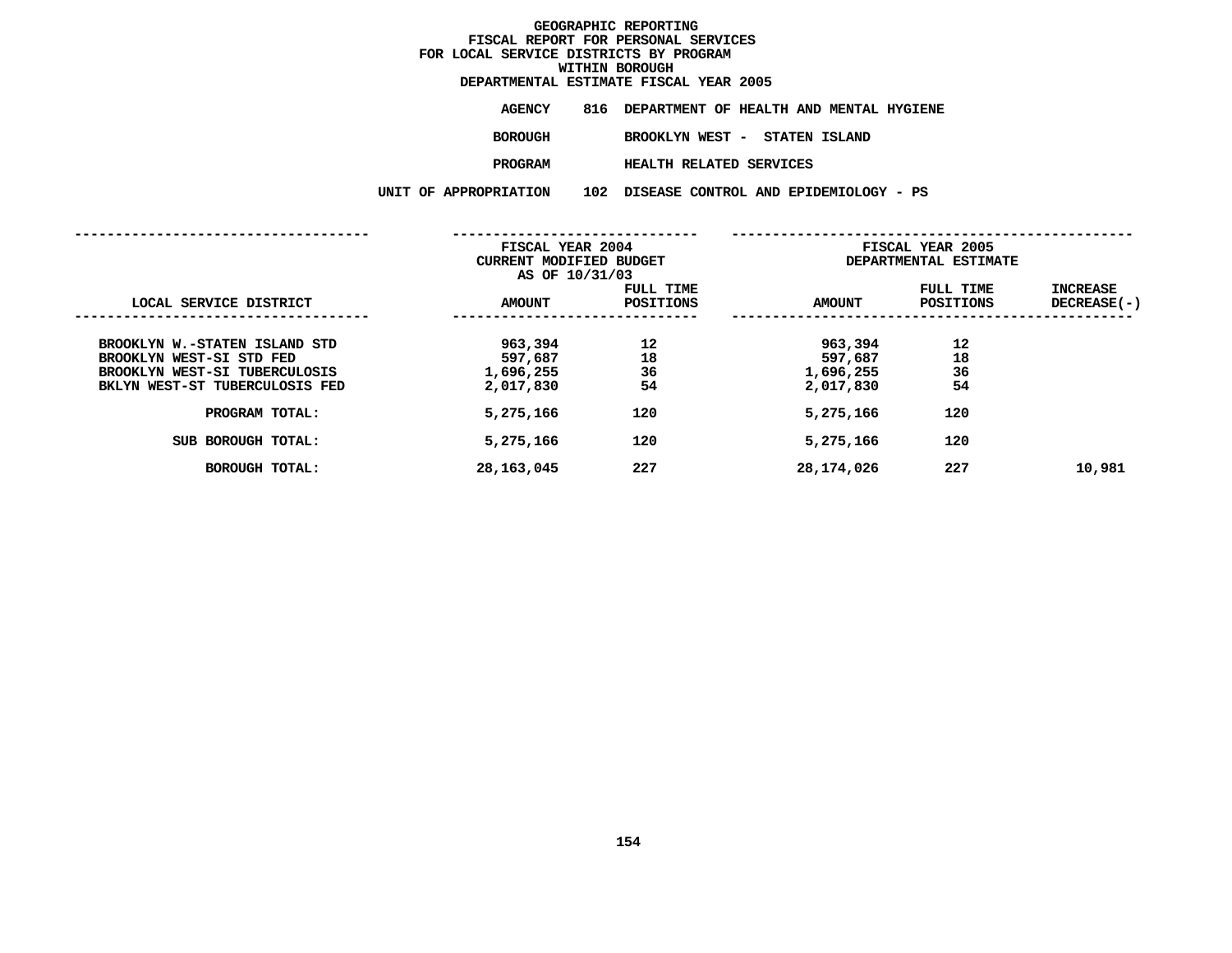### **DEPARTMENTAL**

**ESTIMATE FISCAL YEAR <sup>2005</sup> AGENCY <sup>816</sup> DEPARTMENT OF HEALTH AND MENTAL HYGIENE**

**BOROUGH**

MANHATTAN<br>HEALTH RELATED SERVICES **PROGRAM**

**HEALTH RELATED SERVICES UNIT OF APPROPRIATION <sup>102</sup> DISEASE CONTROL AND EPIDEMIOLOGY - PS**

|                                                          | FISCAL YEAR 2004<br>CURRENT MODIFIED BUDGET<br>AS OF 10/31/03 |                        | FISCAL YEAR 2005<br>DEPARTMENTAL ESTIMATE |                        |                           |  |
|----------------------------------------------------------|---------------------------------------------------------------|------------------------|-------------------------------------------|------------------------|---------------------------|--|
| LOCAL SERVICE DISTRICT                                   | <b>AMOUNT</b>                                                 | FULL TIME<br>POSITIONS | <b>AMOUNT</b>                             | FULL TIME<br>POSITIONS | INCREASE<br>$DECREASE(-)$ |  |
| <b>MANHATTAN STD</b><br>MANHATTAN STD FED                | 1,448,882<br>997,945                                          | 18<br>22               | 1,448,882<br>997,945                      | 18<br>22               |                           |  |
| MANHATTAN TUBERCULOSIS<br>MANHATTAN TUBERCULOSIS FEDERAL | 878,309<br>1,922,205                                          | 25<br>52               | 1,431,309<br>1,922,205                    | 25<br>52               | 553,000                   |  |
| PROGRAM TOTAL:                                           | 5,247,341                                                     | 117                    | 5,800,341                                 | 117                    | 553,000                   |  |
|                                                          |                                                               |                        |                                           |                        |                           |  |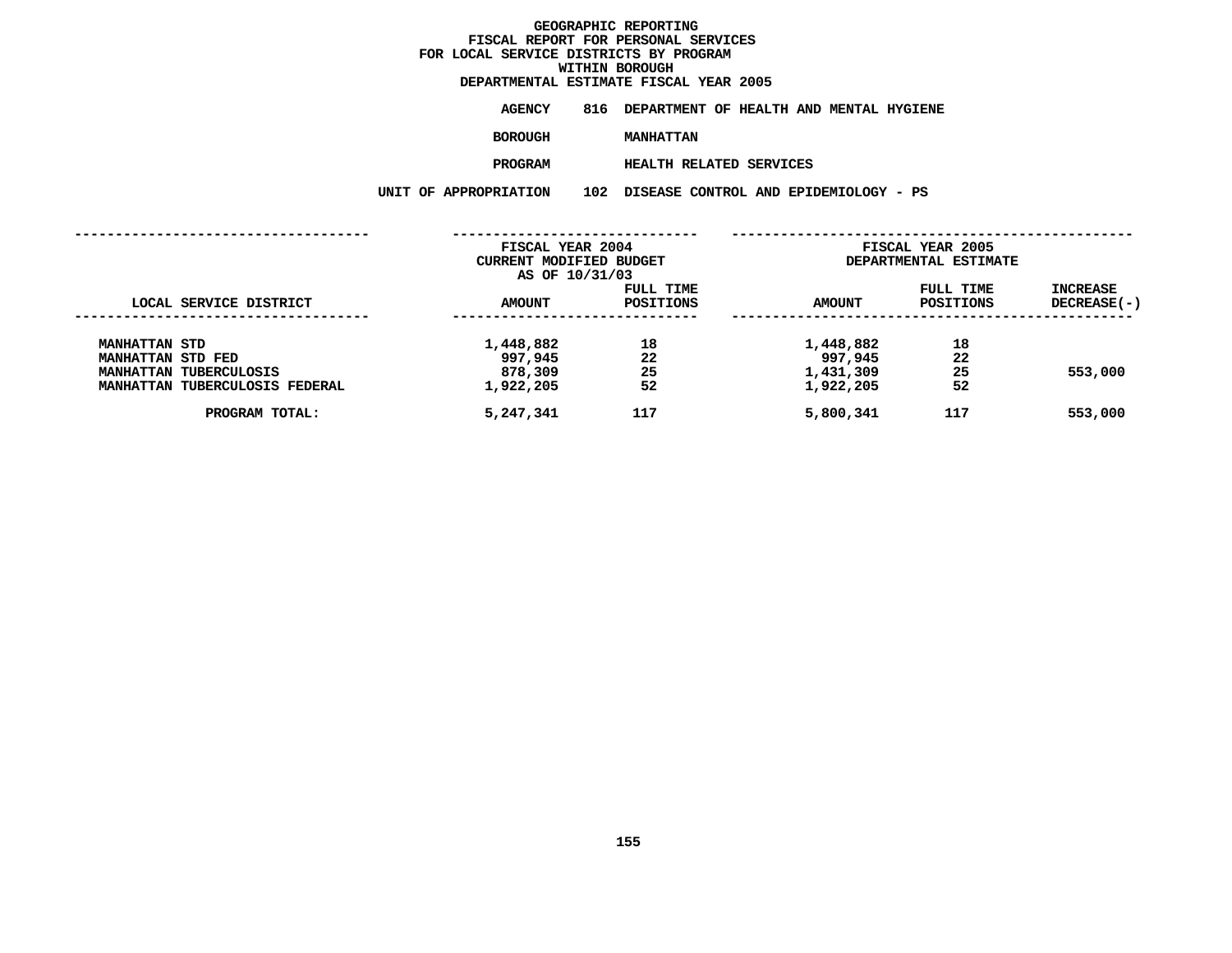**ESTIMATE FISCAL YEAR <sup>2005</sup> AGENCY <sup>816</sup> DEPARTMENT OF HEALTH AND MENTAL HYGIENE**

**BOROUGH**

 **MANHATTAN PROGRAM**

**RODENT CONTROL UNIT OF APPROPRIATION <sup>104</sup> ENVIRONMENTAL HEALTH - PS**

|                         | FISCAL YEAR 2004<br>CURRENT MODIFIED BUDGET<br>AS OF 10/31/03 |                        | FISCAL YEAR 2005<br>DEPARTMENTAL ESTIMATE |                        |                         |
|-------------------------|---------------------------------------------------------------|------------------------|-------------------------------------------|------------------------|-------------------------|
| LOCAL SERVICE DISTRICT  | <b>AMOUNT</b>                                                 | FULL TIME<br>POSITIONS | <b>AMOUNT</b>                             | FULL TIME<br>POSITIONS | INCREASE<br>DECREASE(-) |
| MN RODENT CONTROL 50/50 | 947,846                                                       | 12                     | 674,822                                   | 12                     | $273,024-$              |
| PROGRAM TOTAL:          | 947,846                                                       | 12                     | 674,822                                   | 12                     | $273,024-$              |
| SUB BOROUGH TOTAL:      | 6,195,187                                                     | 129                    | 6,475,163                                 | 129                    | 279,976                 |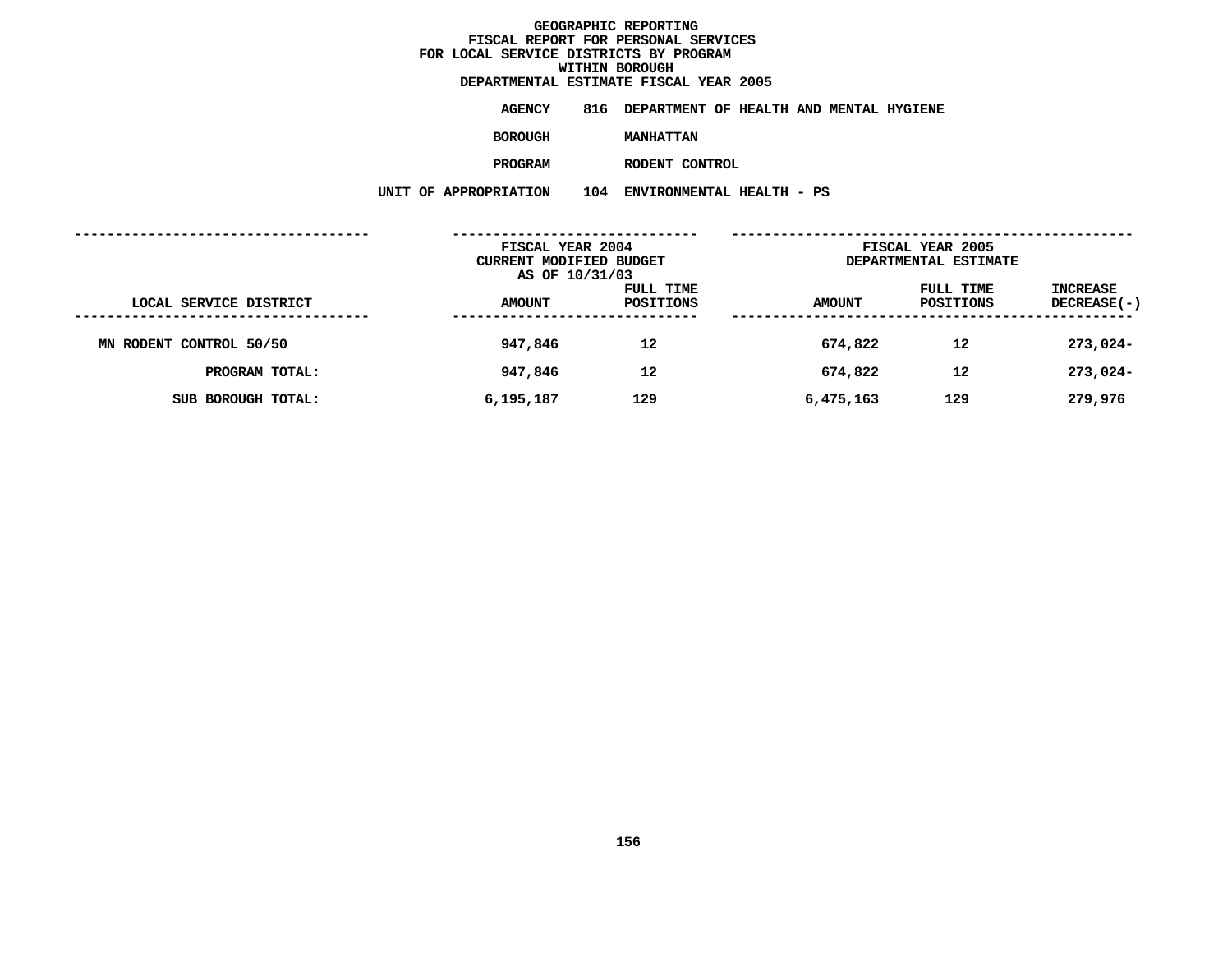|                       | DEPARTMENTAL ESTIMATE FISCAL YEAR 2005       |
|-----------------------|----------------------------------------------|
| AGENCY                | 816 DEPARTMENT OF HEALTH AND MENTAL HYGIENE  |
| BOROUGH               | MANHATTAN + SI COMBINED                      |
| <b>PROGRAM</b>        | SCHOOL CHILD HEALTH                          |
| UNIT OF APPROPRIATION | 103 HEALTH PROMOTION AND DISEASE PREVEN.- PS |
|                       |                                              |

|                               | FISCAL YEAR 2004<br>CURRENT MODIFIED BUDGET<br>AS OF 10/31/03 |                        | FISCAL YEAR 2005<br>DEPARTMENTAL ESTIMATE |                        |                                |  |
|-------------------------------|---------------------------------------------------------------|------------------------|-------------------------------------------|------------------------|--------------------------------|--|
| LOCAL SERVICE DISTRICT        | <b>AMOUNT</b>                                                 | FULL TIME<br>POSITIONS | <b>AMOUNT</b>                             | FULL TIME<br>POSITIONS | <b>INCREASE</b><br>DECREASE(-) |  |
| MANH + SI SCHOOL CHILD HEALTH | 7,162,385                                                     | 25                     | 7,159,523                                 | 25                     | $2,862-$                       |  |
| PROGRAM TOTAL:                | 7,162,385                                                     | 25                     | 7,159,523                                 | 25                     | $2,862-$                       |  |
| SUB BOROUGH TOTAL:            | 7,162,385                                                     | 25                     | 7,159,523                                 | 25                     | $2,862-$                       |  |
| <b>BOROUGH TOTAL:</b>         | 13,357,572                                                    | 154                    | 13,634,686                                | 154                    | 277,114                        |  |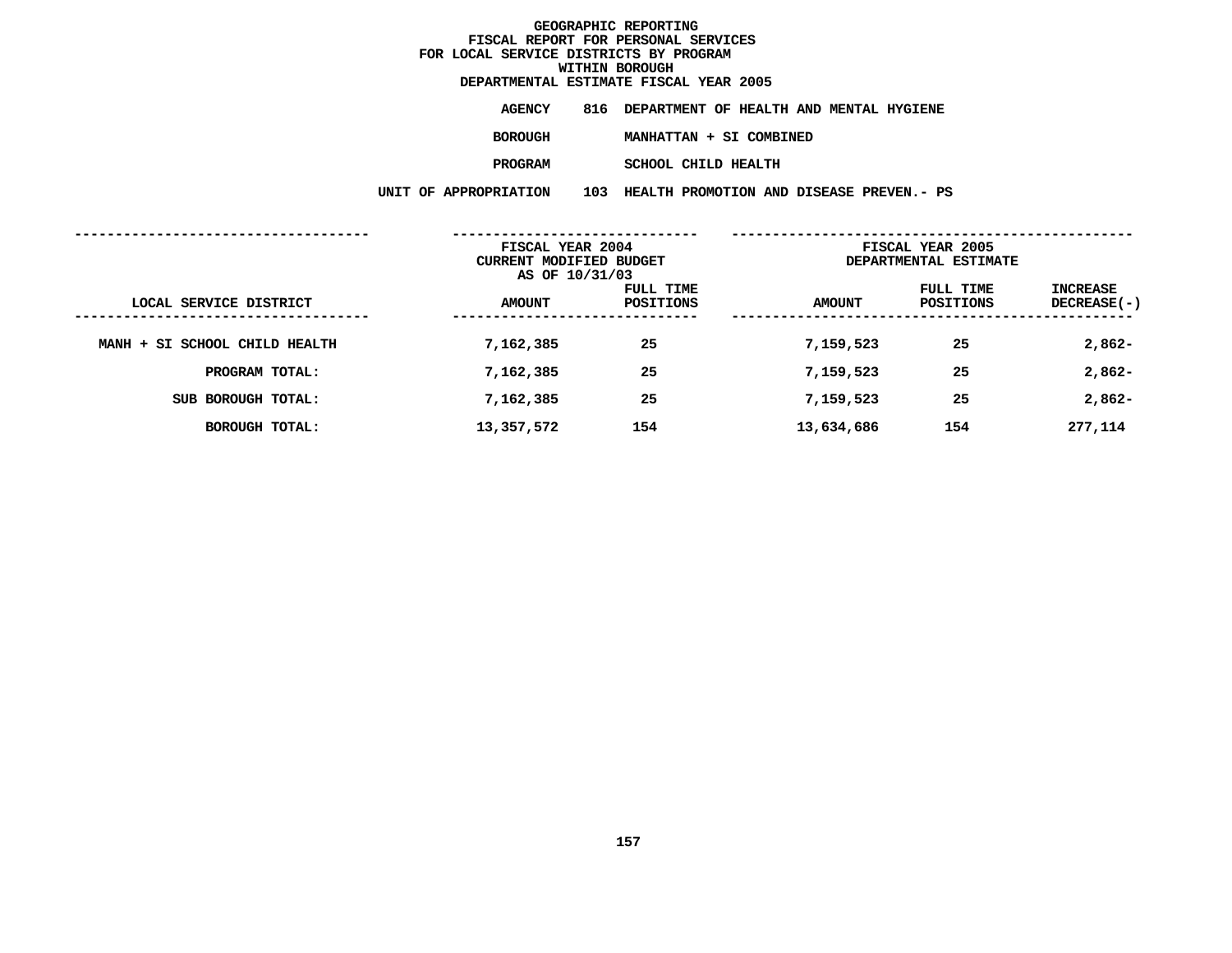### **DEPARTMENTAL**

**ESTIMATE FISCAL YEAR <sup>2005</sup> AGENCY <sup>816</sup> DEPARTMENT OF HEALTH AND MENTAL HYGIENE**

**BOROUGH**

QUEENS<br>HEALTH RELATED SERVICES **PROGRAM**

**HEALTH RELATED SERVICES UNIT OF APPROPRIATION <sup>102</sup> DISEASE CONTROL AND EPIDEMIOLOGY - PS**

|                                                           | FISCAL YEAR 2004<br>CURRENT MODIFIED BUDGET<br>AS OF 10/31/03 |                               | FISCAL YEAR 2005<br>DEPARTMENTAL ESTIMATE |                        |                                  |  |
|-----------------------------------------------------------|---------------------------------------------------------------|-------------------------------|-------------------------------------------|------------------------|----------------------------------|--|
| LOCAL SERVICE DISTRICT                                    | <b>AMOUNT</b>                                                 | <b>FULL TIME</b><br>POSITIONS | <b>AMOUNT</b>                             | FULL TIME<br>POSITIONS | <b>INCREASE</b><br>$DECREASE(-)$ |  |
| <b>QUEENS STD</b><br>OUEENS STD FED                       | 677,136<br>387,050                                            | 11<br>8                       | 677,136<br>387,050                        | 11<br>8                |                                  |  |
| <b>QUEENS TUBERCULOSIS</b><br>QUEENS TUBERCULOSIS FEDERAL | 542,301<br>1,194,893                                          | 14<br>36                      | 1,017,301<br>1,194,893                    | 14<br>36               | 475,000                          |  |
| PROGRAM TOTAL:                                            | 2,801,380                                                     | 69                            | 3,276,380                                 | 69                     | 475,000                          |  |
|                                                           |                                                               |                               |                                           |                        |                                  |  |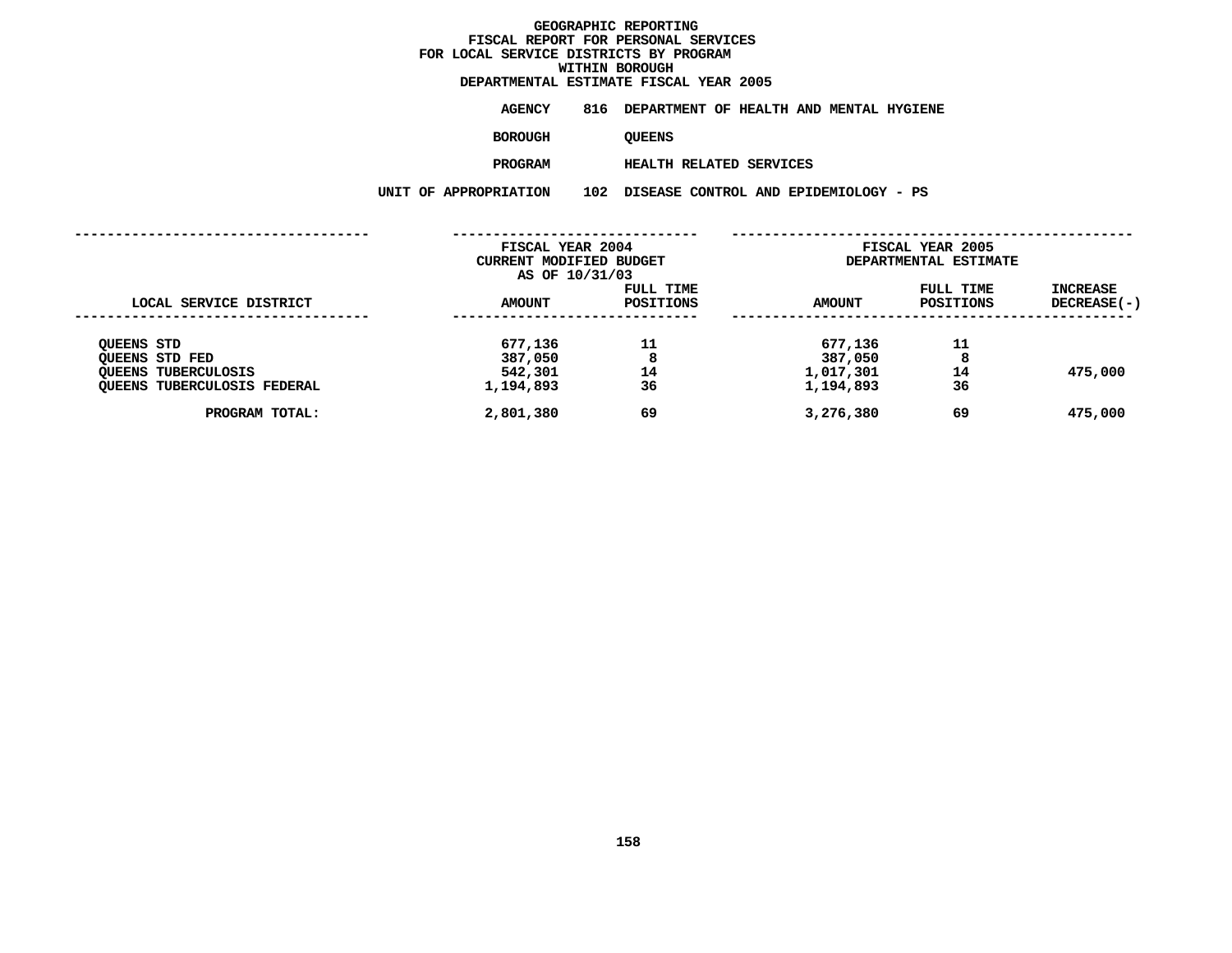**ESTIMATE FISCAL YEAR <sup>2005</sup> AGENCY <sup>816</sup> DEPARTMENT OF HEALTH AND MENTAL HYGIENE**

**BOROUGH**

QUEENS<br>RODENT CONTROL **PROGRAM**

**RODENT CONTROL UNIT OF APPROPRIATION <sup>104</sup> ENVIRONMENTAL HEALTH - PS**

|                          | FISCAL YEAR 2004<br>CURRENT MODIFIED BUDGET<br>AS OF 10/31/03 |                        | FISCAL YEAR 2005<br>DEPARTMENTAL ESTIMATE |                        |                                       |
|--------------------------|---------------------------------------------------------------|------------------------|-------------------------------------------|------------------------|---------------------------------------|
| LOCAL SERVICE DISTRICT   | <b>AMOUNT</b>                                                 | FULL TIME<br>POSITIONS | <b>AMOUNT</b>                             | FULL TIME<br>POSITIONS | <b>INCREASE</b><br><b>DECREASE(-)</b> |
| ONS RODENT CONTROL 50/50 | 2,153,980                                                     | 13                     | 1,708,312                                 | 13                     | 445,668-                              |
| PROGRAM TOTAL:           | 2,153,980                                                     | 13                     | 1,708,312                                 | 13                     | 445,668-                              |
|                          |                                                               |                        |                                           |                        |                                       |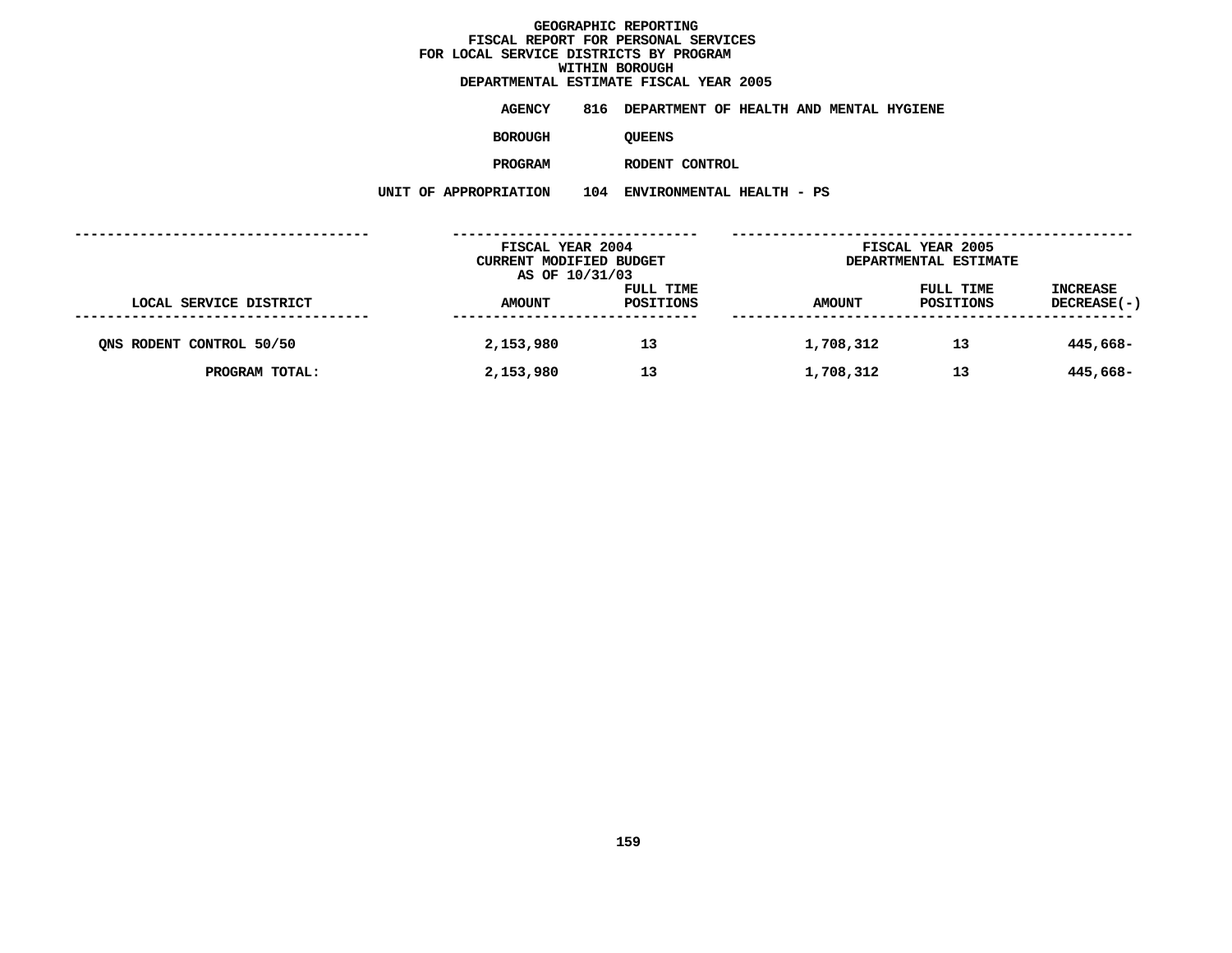**ESTIMATE FISCAL YEAR <sup>2005</sup> AGENCY <sup>816</sup> DEPARTMENT OF HEALTH AND MENTAL HYGIENE**

**BOROUGH**

QUEENS<br>SCHOOL CHILD HEALTH **PROGRAM**

**SCHOOL CHILD HEALTH UNIT OF APPROPRIATION <sup>103</sup> HEALTH PROMOTION AND DISEASE PREVEN.- PS**

|                            | FISCAL YEAR 2004<br>CURRENT MODIFIED BUDGET<br>AS OF 10/31/03 |                        | FISCAL YEAR 2005<br>DEPARTMENTAL ESTIMATE |                        |                         |
|----------------------------|---------------------------------------------------------------|------------------------|-------------------------------------------|------------------------|-------------------------|
| LOCAL SERVICE DISTRICT     | <b>AMOUNT</b>                                                 | FULL TIME<br>POSITIONS | <b>AMOUNT</b>                             | FULL TIME<br>POSITIONS | INCREASE<br>DECREASE(-) |
| QUEENS SCHOOL CHILD HEALTH | 11,699,423                                                    | 42                     | 11,694,910                                | 42                     | $4,513-$                |
| PROGRAM TOTAL:             | 11,699,423                                                    | 42                     | 11,694,910                                | 42                     | $4,513-$                |
| SUB BOROUGH TOTAL:         | 16,654,783                                                    | 124                    | 16,679,602                                | 124                    | 24,819                  |
| BOROUGH TOTAL:             | 16,654,783                                                    | 124                    | 16,679,602                                | 124                    | 24,819                  |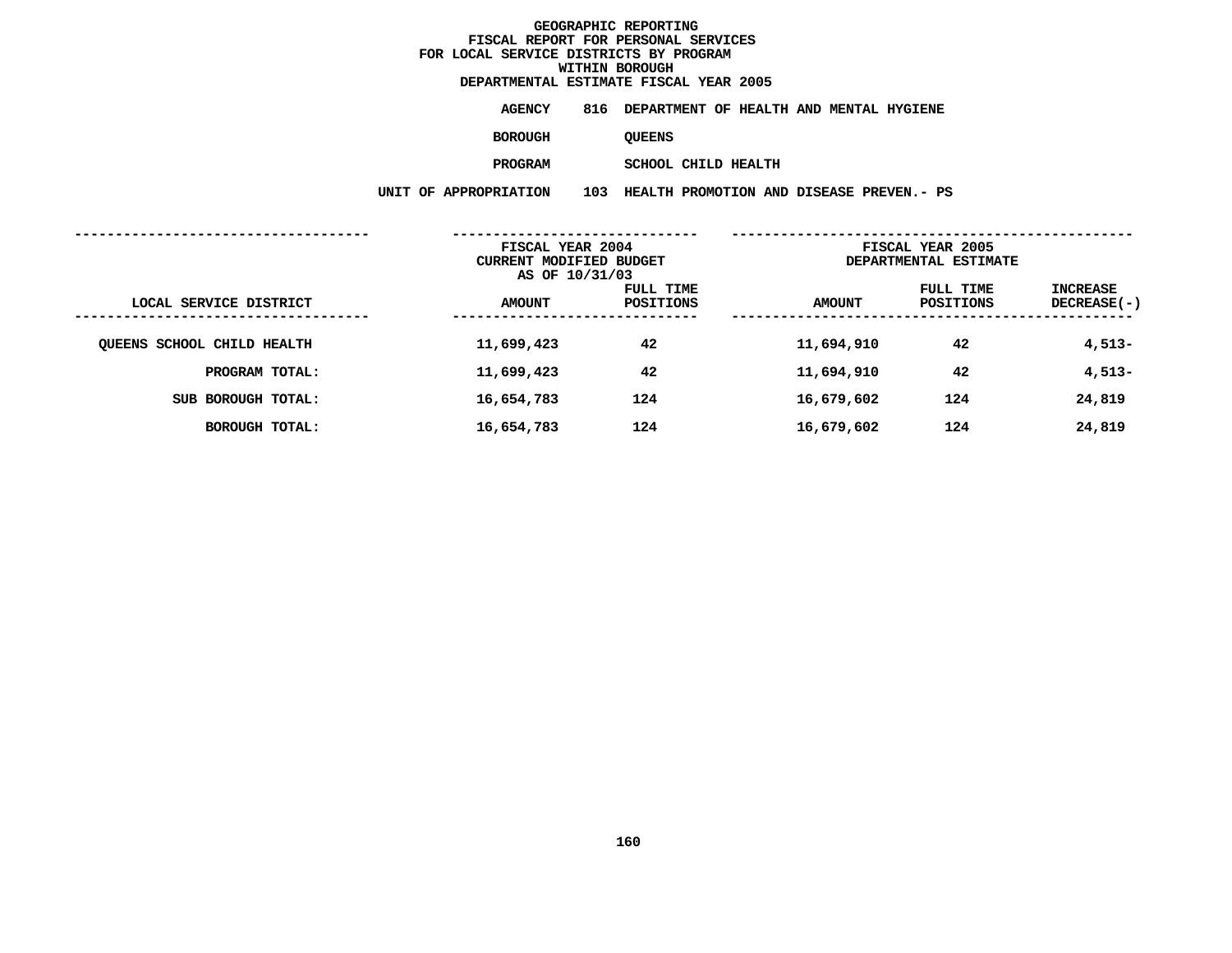### **GEOGRAPHICC REPORTING<br>PERSONAL S<br>ICTS BY PRO FISCAL REPORT FOR PERSONAL SERVICES FOR LOCAL SERVICE DISTRICTS BY PROGRAM WITHIN**

### WITHIN BOROUGH<br>D<mark>EPARTMENTAL ESTIMATE FISC</mark>

|                                                   | FISCAL YEAR 2004<br>CURRENT MODIFIED BUDGET<br>AS OF 10/31/03 |                        | FISCAL YEAR 2005<br>DEPARTMENTAL ESTIMATE |                        |                                |
|---------------------------------------------------|---------------------------------------------------------------|------------------------|-------------------------------------------|------------------------|--------------------------------|
| LOCAL SERVICE DISTRICT                            | <b>AMOUNT</b>                                                 | FULL TIME<br>POSITIONS | <b>AMOUNT</b>                             | FULL TIME<br>POSITIONS | <b>INCREASE</b><br>DECREASE(-) |
| <b>AGENCY TOTAL:</b><br>ALL PROGRAMS ALL BOROUGHS | 71,382,406                                                    | 624                    | 71,552,997                                | 624                    | 170,591                        |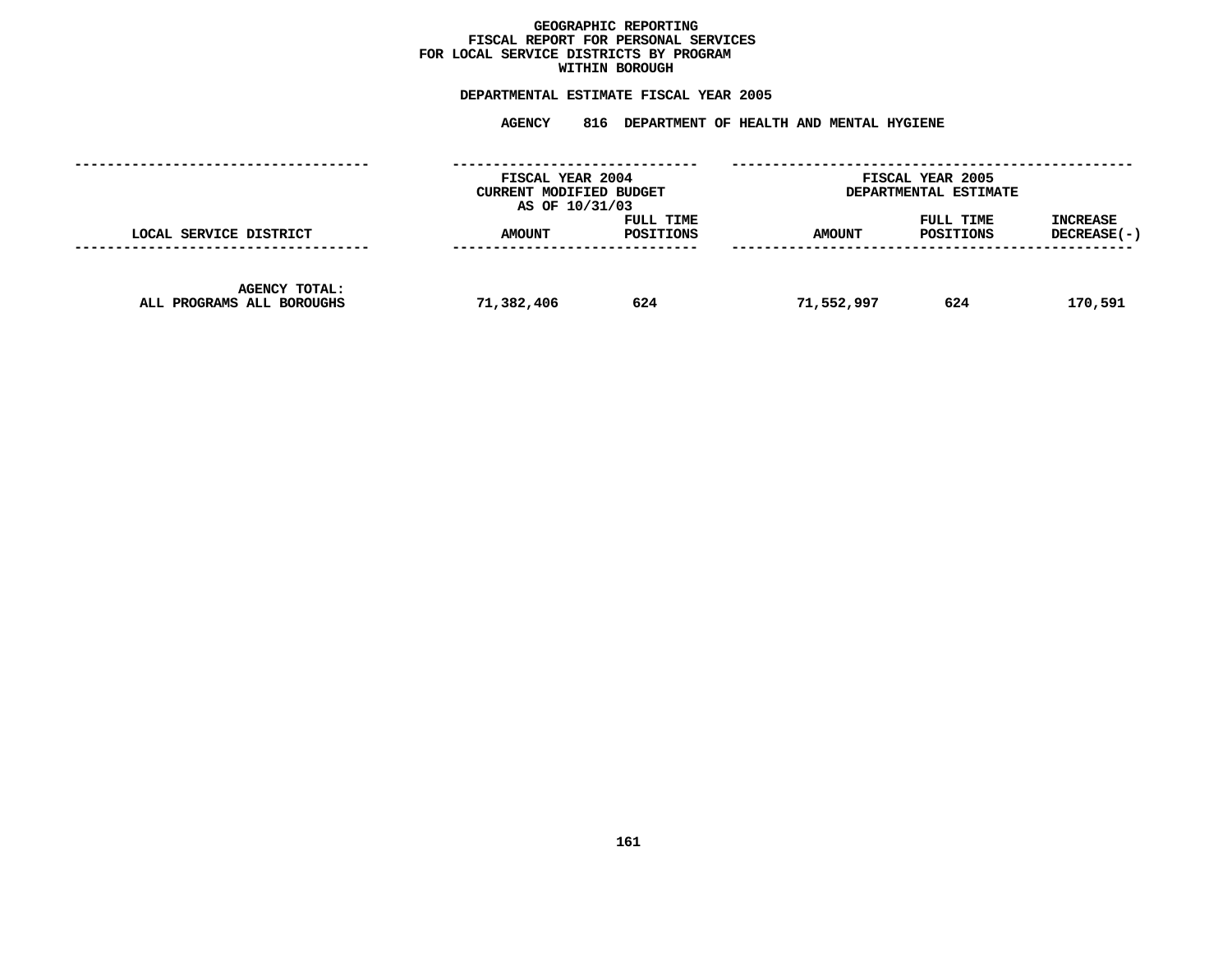### **PS UNITS OF APPROPRIATION DEPARTMENTAL**

| DEPARTMENTAL ESTIMATE FISCAL YEAR 2005                     |                |                                             |                                           |                                 |
|------------------------------------------------------------|----------------|---------------------------------------------|-------------------------------------------|---------------------------------|
|                                                            | <b>AGENCY:</b> | 816 DEPARTMENT OF HEALTH AND MENTAL HYGIENE |                                           |                                 |
|                                                            |                |                                             |                                           |                                 |
|                                                            |                | FISCAL YEAR 2004<br>CURRENT MODIFIED BUDGET | FISCAL YEAR 2005<br>DEPARTMENTAL ESTIMATE |                                 |
| UNIT OF APPROPRIATION                                      |                | AS OF 10/31/03                              | <b>AMOUNT</b>                             | <b>INCREASE</b><br>DECREASE (-) |
| 101 HEALTH ADMINSTRATION - PS                              |                |                                             |                                           |                                 |
| REGULAR GROSS<br><b>OTHER</b>                              |                |                                             |                                           |                                 |
| TOTAL REPORTED GEOGRAPHICALLY                              |                |                                             |                                           |                                 |
| NOT REPORTED GEOGRAPHICALLY                                |                | 23,645,787                                  | 21,263,094                                | 2,382,693-                      |
| FINANCIAL PLAN SAVINGS                                     |                | $4,200-$                                    |                                           | 4,200                           |
| APPROPRIATION                                              |                | 23,641,587                                  | 21,263,094                                | 2,378,493-                      |
| FUNDING                                                    |                |                                             |                                           |                                 |
| <b>CITY</b><br>OTHER CATEGORICAL<br>CAPITAL FUNDS - I.F.A. | $\ddot{\cdot}$ | 14,754,898                                  | 14,907,457                                | 152,559                         |
| <b>STATE</b><br>FEDERAL - JTPA                             |                | 6,380,709                                   | 6,232,157                                 | 148,552-                        |
| FEDERAL - C.D.<br>FEDERAL - OTHER<br>INTRA-CITY SALES      |                | 2,382,500<br>123,480                        | 123,480                                   | $2,382,500 -$                   |
|                                                            |                |                                             |                                           |                                 |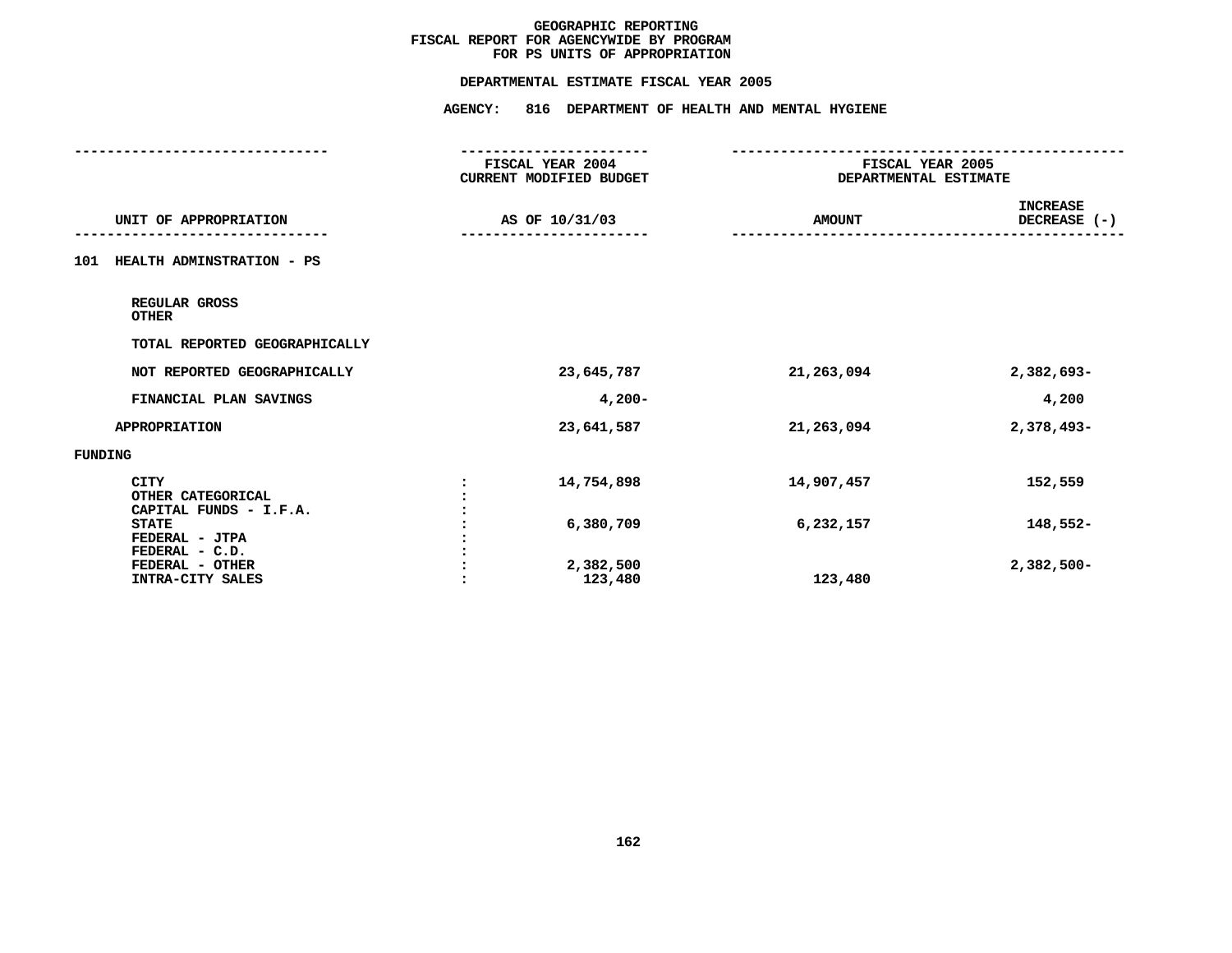### **PS UNITS OF APPROPRIATION DEPARTMENTAL**

| FISCAL YEAR 2004                                               |                                                                |                                                   |
|----------------------------------------------------------------|----------------------------------------------------------------|---------------------------------------------------|
| <b>CURRENT MODIFIED BUDGET</b>                                 | FISCAL YEAR 2005<br>DEPARTMENTAL ESTIMATE                      |                                                   |
| AS OF 10/31/03                                                 | <b>AMOUNT</b>                                                  | <b>INCREASE</b><br>DECREASE (-)                   |
|                                                                |                                                                |                                                   |
| 15,674,547<br>932,375                                          | 17,526,978<br>346,944                                          | 1,852,431<br>$585,431-$                           |
| 16,606,922                                                     | 17,873,922                                                     | 1,267,000                                         |
| 68,005,384                                                     | 57,970,768                                                     | 10,034,616-                                       |
| $933,233 -$                                                    | 70,536                                                         | 1,003,769                                         |
| 83,679,073                                                     | 75,915,226                                                     | 7,763,847-                                        |
|                                                                |                                                                |                                                   |
| 31,022,851<br>3,702,995<br>12,123,692<br>36,426,350<br>403,185 | 28,046,059<br>3,636,282<br>10,286,818<br>33,542,882<br>403,185 | 2,976,792-<br>66,713-<br>1,836,874-<br>2,883,468- |
|                                                                |                                                                |                                                   |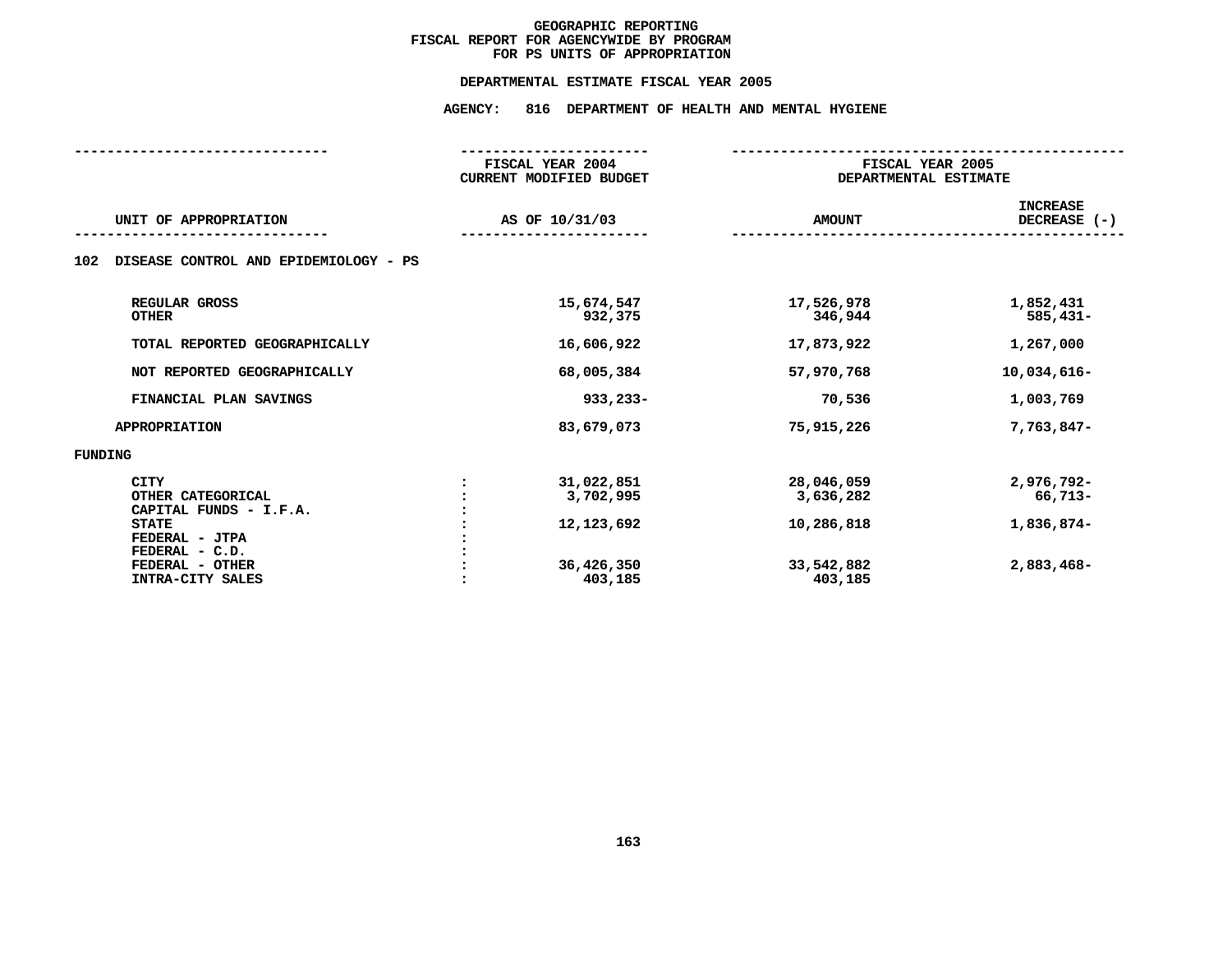### **PS UNITS OF APPROPRIATION DEPARTMENTAL**

| FISCAL YEAR 2004<br><b>CURRENT MODIFIED BUDGET</b> | FISCAL YEAR 2005<br>DEPARTMENTAL ESTIMATE       |                                                     |  |  |
|----------------------------------------------------|-------------------------------------------------|-----------------------------------------------------|--|--|
| AS OF 10/31/03                                     | <b>AMOUNT</b>                                   | <b>INCREASE</b><br>DECREASE (-)                     |  |  |
|                                                    |                                                 |                                                     |  |  |
| 46,066,268<br>3,930,498                            | 49,977,624                                      | 3,911,356<br>$3,930,498 -$                          |  |  |
| 49,996,766                                         | 49,977,624                                      | 19,142-                                             |  |  |
| 26,493,314                                         | 20,666,952                                      | $5,826,362 -$                                       |  |  |
| 43,198-                                            |                                                 | 43,198                                              |  |  |
| 76,446,882                                         | 70,644,576                                      | $5,802,306 -$                                       |  |  |
|                                                    |                                                 |                                                     |  |  |
| 43,531,424<br>6,979,217<br>24,289,861<br>1,646,380 | 40,963,152<br>6,861,102<br>22,721,113<br>99,209 | 2,568,272-<br>118, 115-<br>1,568,748-<br>1,547,171- |  |  |
|                                                    | HEALTH PROMOTION AND DISEASE PREVEN.- PS        |                                                     |  |  |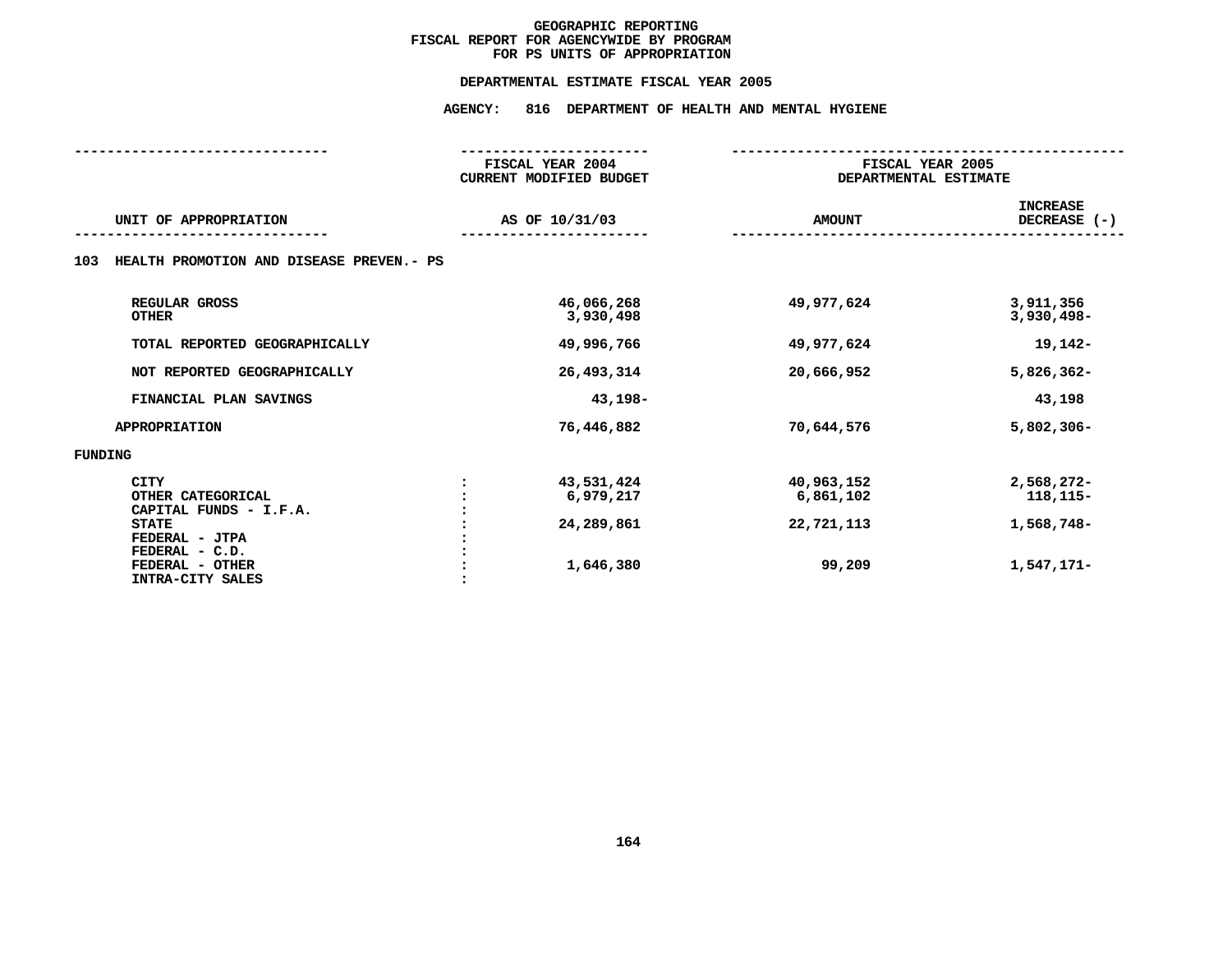### **PS UNITS OF APPROPRIATION DEPARTMENTAL**

|                                                              | FISCAL YEAR 2004<br><b>CURRENT MODIFIED BUDGET</b> | FISCAL YEAR 2005<br>DEPARTMENTAL ESTIMATE |                                 |
|--------------------------------------------------------------|----------------------------------------------------|-------------------------------------------|---------------------------------|
| UNIT OF APPROPRIATION                                        | AS OF 10/31/03                                     | <b>AMOUNT</b>                             | <b>INCREASE</b><br>DECREASE (-) |
| ENVIRONMENTAL HEALTH - PS<br>104                             |                                                    |                                           |                                 |
| REGULAR GROSS<br><b>OTHER</b>                                | 4,355,451<br>423,267                               | 3,701,451                                 | 654,000-<br>$423, 267 -$        |
| TOTAL REPORTED GEOGRAPHICALLY                                | 4,778,718                                          | 3,701,451                                 | 1,077,267-                      |
| NOT REPORTED GEOGRAPHICALLY                                  | 28,777,590                                         | 25, 128, 195                              | $3,649,395 -$                   |
| FINANCIAL PLAN SAVINGS                                       | 5,833,415-                                         | $6,600-$                                  | 5,826,815                       |
| <b>APPROPRIATION</b>                                         | 27,722,893                                         | 28,823,046                                | 1,100,153                       |
| FUNDING                                                      |                                                    |                                           |                                 |
| <b>CITY</b><br>OTHER CATEGORICAL<br>CAPITAL FUNDS - I.F.A.   | 19,900,806                                         | 22,780,536                                | 2,879,730                       |
| <b>STATE</b><br>FEDERAL - JTPA                               | 4,197,661                                          | 4,277,483                                 | 79,822                          |
| FEDERAL - C.D.<br>FEDERAL - OTHER<br><b>INTRA-CITY SALES</b> | 3,624,426                                          | 1,765,027                                 | 1,859,399-                      |
|                                                              |                                                    |                                           |                                 |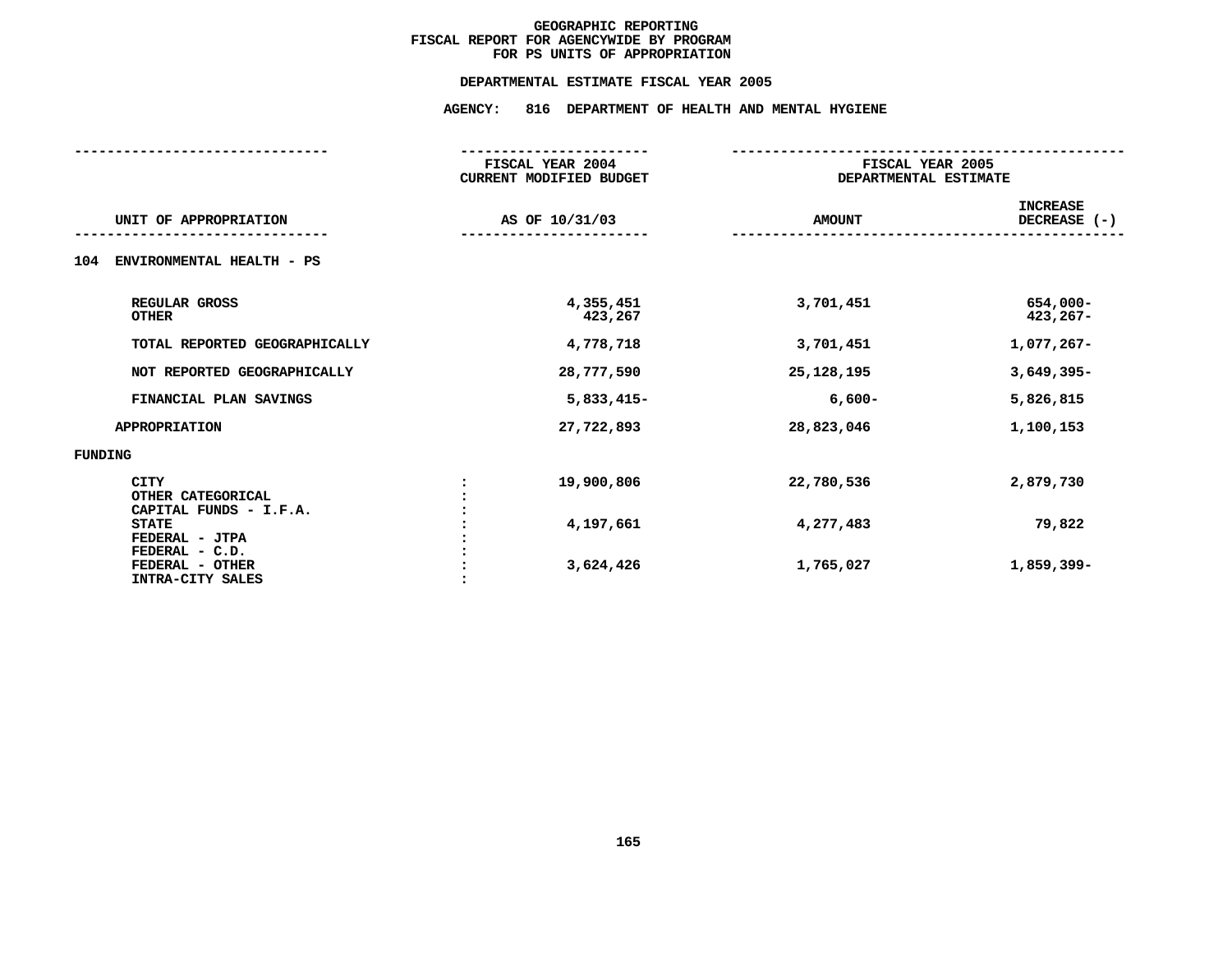### **PS UNITS OF APPROPRIATION DEPARTMENTAL**

|                                                                                                | FISCAL YEAR 2004<br>CURRENT MODIFIED BUDGET | FISCAL YEAR 2005<br>DEPARTMENTAL ESTIMATE |                                 |
|------------------------------------------------------------------------------------------------|---------------------------------------------|-------------------------------------------|---------------------------------|
| UNIT OF APPROPRIATION                                                                          | AS OF 10/31/03                              | <b>AMOUNT</b>                             | <b>INCREASE</b><br>DECREASE (-) |
| OFFICE OF CHIEF MEDICAL EXAMINER - PS<br>106                                                   |                                             |                                           |                                 |
| REGULAR GROSS<br><b>OTHER</b>                                                                  |                                             |                                           |                                 |
| TOTAL REPORTED GEOGRAPHICALLY                                                                  |                                             |                                           |                                 |
| NOT REPORTED GEOGRAPHICALLY                                                                    | 19,492,783                                  | 41,427,810                                | 21,935,027                      |
| FINANCIAL PLAN SAVINGS                                                                         |                                             |                                           |                                 |
| <b>APPROPRIATION</b>                                                                           | 19,492,783                                  | 41,427,810                                | 21,935,027                      |
| FUNDING                                                                                        |                                             |                                           |                                 |
| CITY<br>OTHER CATEGORICAL<br>CAPITAL FUNDS - I.F.A.                                            | 15,304,952<br>:                             | 37,721,661                                | 22,416,709                      |
| <b>STATE</b><br>FEDERAL - JTPA<br>FEDERAL - C.D.<br>FEDERAL - OTHER<br><b>INTRA-CITY SALES</b> | 4,187,831                                   | 3,706,149                                 | 481,682-                        |
|                                                                                                |                                             |                                           |                                 |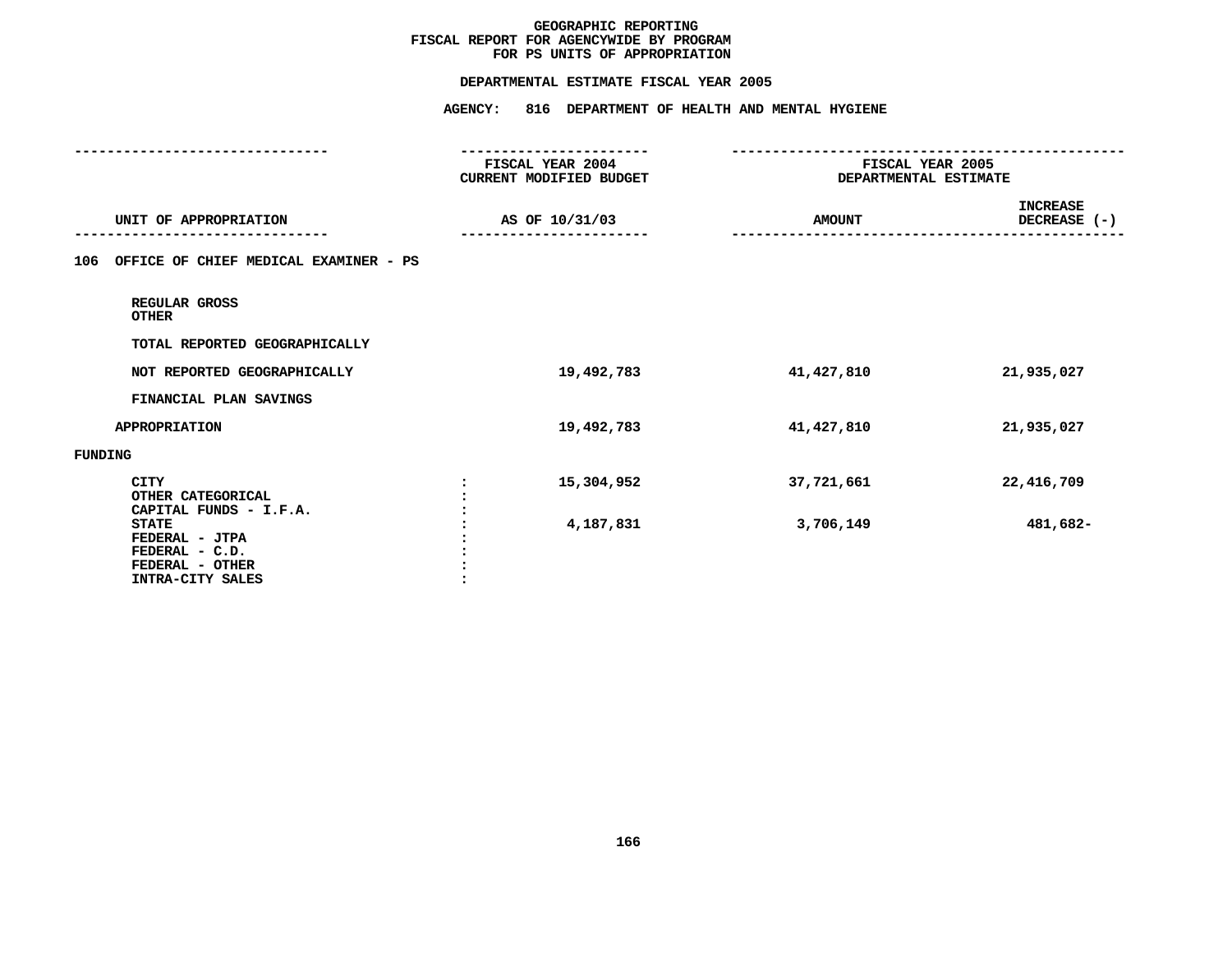### **PS UNITS OF APPROPRIATION DEPARTMENTAL**

|                                                            | FISCAL YEAR 2004<br>CURRENT MODIFIED BUDGET | FISCAL YEAR 2005<br>DEPARTMENTAL ESTIMATE |                                 |
|------------------------------------------------------------|---------------------------------------------|-------------------------------------------|---------------------------------|
| UNIT OF APPROPRIATION                                      | AS OF 10/31/03                              | <b>AMOUNT</b>                             | <b>INCREASE</b><br>DECREASE (-) |
| HEALTH CARE ACCESS AND IMPROVEMENT - PS<br>107             |                                             |                                           |                                 |
| REGULAR GROSS<br><b>OTHER</b>                              |                                             |                                           |                                 |
| TOTAL REPORTED GEOGRAPHICALLY                              |                                             |                                           |                                 |
| NOT REPORTED GEOGRAPHICALLY                                | 23,637,700                                  | 20,806,573                                | 2,831,127-                      |
| FINANCIAL PLAN SAVINGS                                     |                                             |                                           |                                 |
| <b>APPROPRIATION</b>                                       | 23,637,700                                  | 20,806,573                                | 2,831,127-                      |
| FUNDING                                                    |                                             |                                           |                                 |
| <b>CITY</b><br>OTHER CATEGORICAL<br>CAPITAL FUNDS - I.F.A. | 15,716,450<br>:                             | 14,478,212                                | 1,238,238-                      |
| <b>STATE</b><br>FEDERAL - JTPA<br>FEDERAL - C.D.           | 6,286,072                                   | 4,731,214                                 | 1,554,858-                      |
| FEDERAL - OTHER<br><b>INTRA-CITY SALES</b>                 | 1,297,244<br>337,934                        | 1,259,213<br>337,934                      | $38,031-$                       |
|                                                            |                                             |                                           |                                 |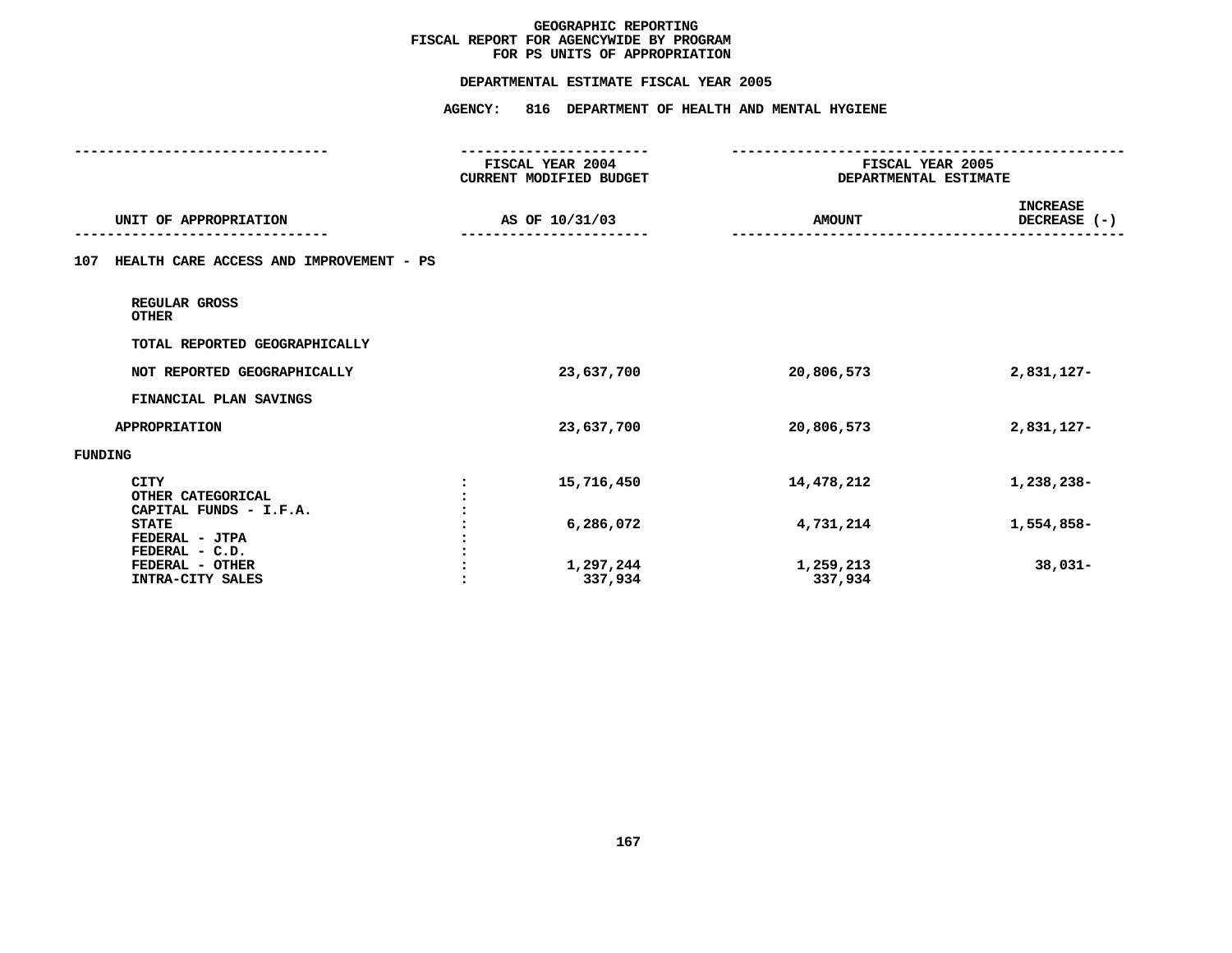### **PS UNITS OF APPROPRIATION DEPARTMENTAL**

|                                                            | FISCAL YEAR 2004<br>CURRENT MODIFIED BUDGET | FISCAL YEAR 2005<br>DEPARTMENTAL ESTIMATE |                                 |
|------------------------------------------------------------|---------------------------------------------|-------------------------------------------|---------------------------------|
| UNIT OF APPROPRIATION                                      | AS OF 10/31/03                              | <b>AMOUNT</b>                             | <b>INCREASE</b><br>DECREASE (-) |
| MENTAL HYGIENE MANAGEMENT SERVICES - PS<br>108             |                                             |                                           |                                 |
| REGULAR GROSS<br><b>OTHER</b>                              |                                             |                                           |                                 |
| TOTAL REPORTED GEOGRAPHICALLY                              |                                             |                                           |                                 |
| NOT REPORTED GEOGRAPHICALLY                                | 15,169,078                                  | 17,979,381                                | 2,810,303                       |
| FINANCIAL PLAN SAVINGS                                     |                                             |                                           |                                 |
| <b>APPROPRIATION</b>                                       | 15, 169, 078                                | 17,979,381                                | 2,810,303                       |
| FUNDING                                                    |                                             |                                           |                                 |
| <b>CITY</b><br>OTHER CATEGORICAL<br>CAPITAL FUNDS - I.F.A. | 677,833                                     | 3,507,648                                 | 2,829,815                       |
| <b>STATE</b><br>FEDERAL - JTPA<br>FEDERAL - C.D.           | 8,888,485                                   | 10,609,973                                | 1,721,488                       |
| FEDERAL - OTHER<br><b>INTRA-CITY SALES</b>                 | 5,602,760                                   | 3,861,760                                 | $1,741,000 -$                   |
|                                                            |                                             |                                           |                                 |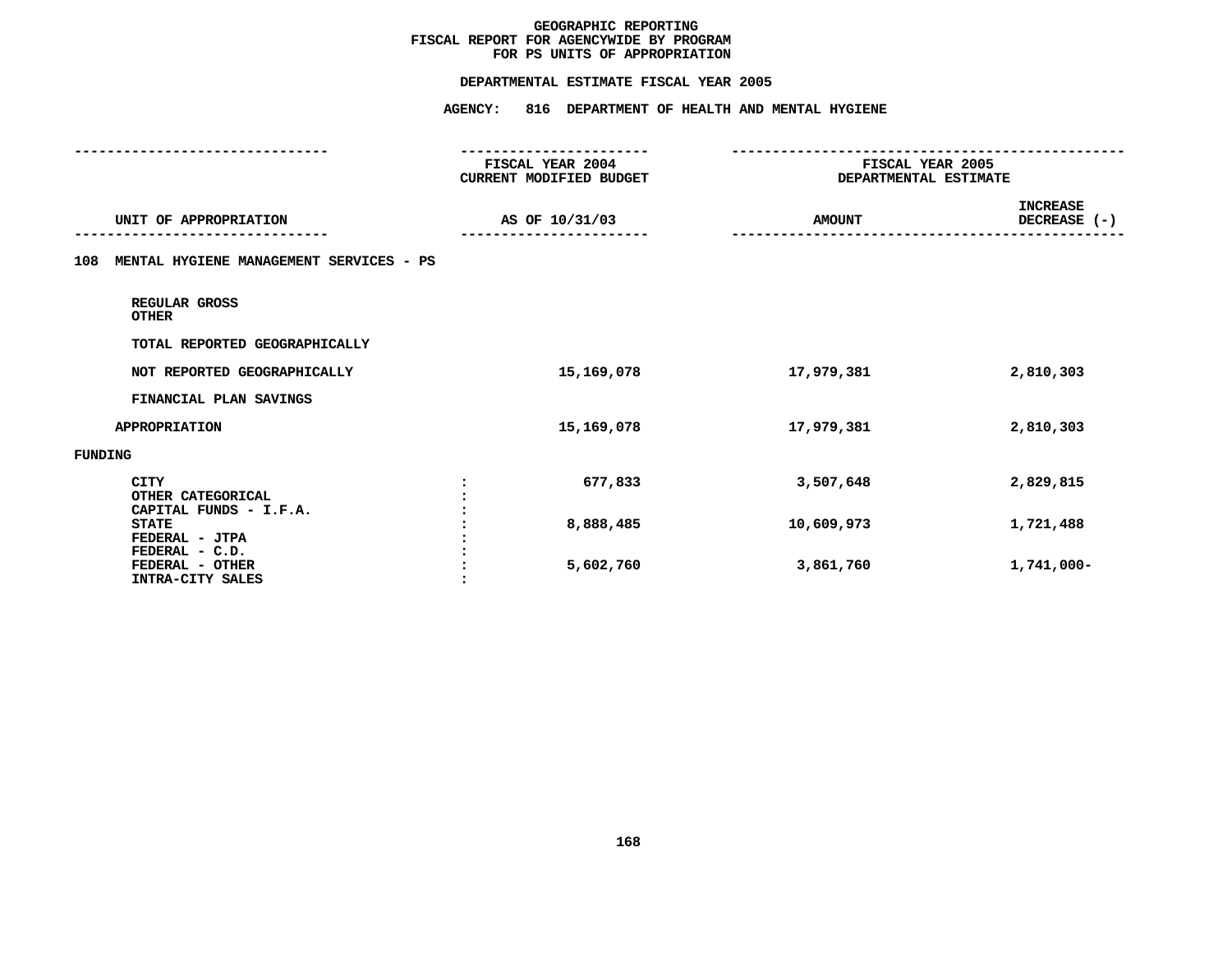### **OTPS UNITS OF APPROPRIATION DEPARTMENTAL**

|         |                               | FISCAL YEAR 2004               | FISCAL YEAR 2005      |                                 |
|---------|-------------------------------|--------------------------------|-----------------------|---------------------------------|
|         |                               | <b>CURRENT MODIFIED BUDGET</b> | DEPARTMENTAL ESTIMATE |                                 |
|         | UNIT OF APPROPRIATION         | AS OF 10/31/03                 | <b>AMOUNT</b>         | <b>INCREASE</b><br>DECREASE (-) |
|         |                               |                                |                       |                                 |
| 111     | HEALTH ADMINSTRATION - OTPS   |                                |                       |                                 |
|         | TOTAL REPORTED GEOGRAPHICALLY |                                |                       |                                 |
|         | NOT REPORTED GEOGRAPHICALLY   | 26,493,548                     | 25,350,990            | 1,142,558-                      |
|         | FINANCIAL PLAN SAVINGS        |                                |                       |                                 |
|         | <b>APPROPRIATION</b>          | 26,493,548                     | 25,350,990            | 1,142,558-                      |
| FUNDING |                               |                                |                       |                                 |
|         | <b>CITY</b>                   | 18,269,992                     | 17,873,651            | $396,341 -$                     |
|         | OTHER CATEGORICAL             | 11,557                         |                       | $11,557-$                       |
|         | CAPITAL FUNDS - I.F.A.        |                                |                       |                                 |
|         | <b>STATE</b>                  | 7,466,231                      | 7,335,139             | 131,092-                        |
|         | FEDERAL - JTPA                |                                |                       |                                 |
|         | FEDERAL - C.D.                |                                |                       |                                 |
|         | FEDERAL - OTHER               | 566,901                        |                       | $566,901 -$                     |
|         | INTRA-CITY SALES              | 178,867                        | 142,200               | 36,667-                         |
|         |                               |                                |                       |                                 |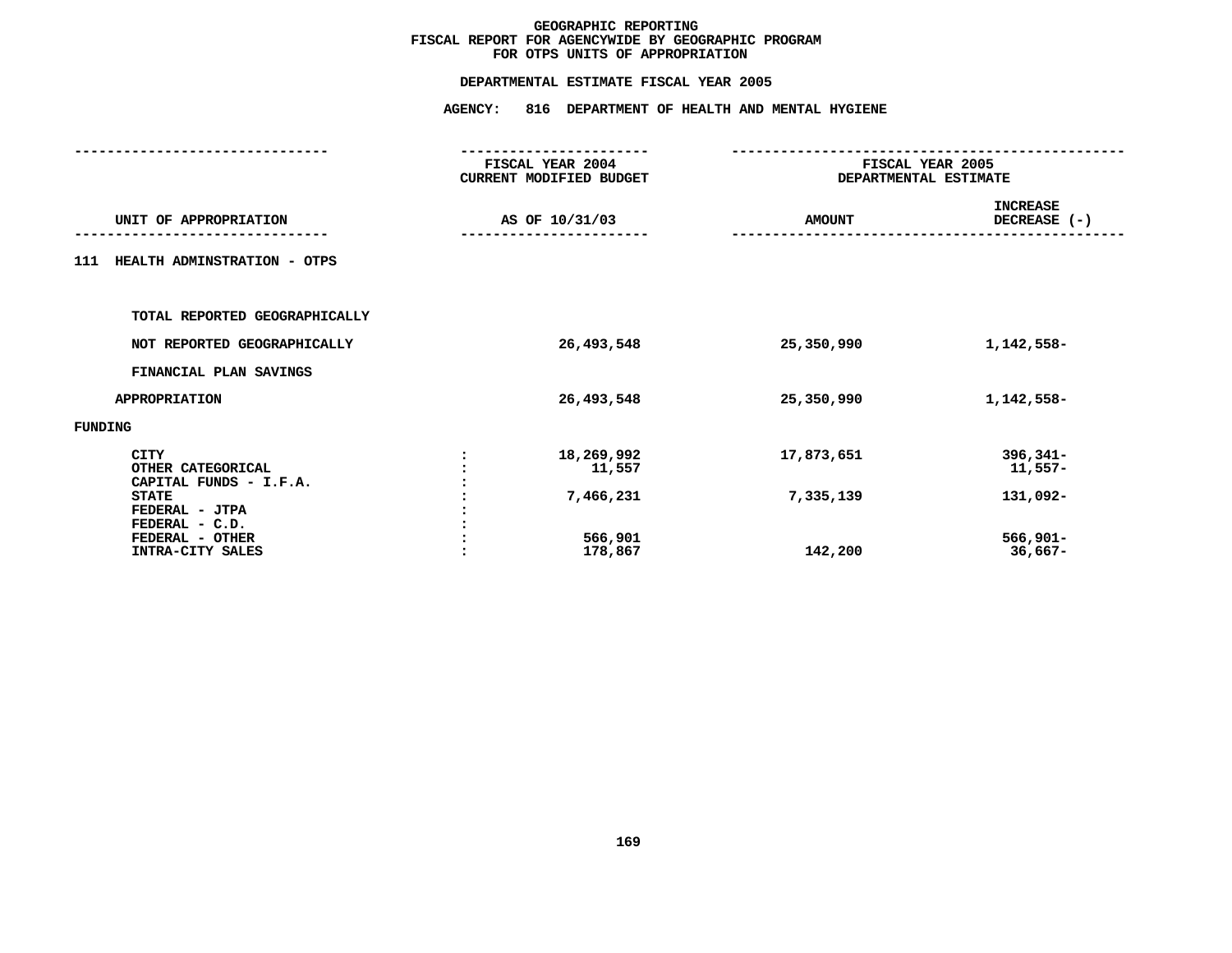### **OTPS UNITS OF APPROPRIATION DEPARTMENTAL**

|                |                                         | FISCAL YEAR 2004        | FISCAL YEAR 2005      |                 |
|----------------|-----------------------------------------|-------------------------|-----------------------|-----------------|
|                |                                         | CURRENT MODIFIED BUDGET | DEPARTMENTAL ESTIMATE |                 |
|                |                                         |                         |                       | <b>INCREASE</b> |
|                | UNIT OF APPROPRIATION                   | AS OF 10/31/03          | <b>AMOUNT</b>         | DECREASE $(-)$  |
|                |                                         |                         |                       |                 |
| 112            | DISEASE CONTROL AND EPIDEMIOLOGY - OTPS |                         |                       |                 |
|                |                                         |                         |                       |                 |
|                |                                         |                         |                       |                 |
|                | TOTAL REPORTED GEOGRAPHICALLY           |                         |                       |                 |
|                | NOT REPORTED GEOGRAPHICALLY             | 147,504,496             | 52,770,058            | 94,734,438-     |
|                |                                         |                         |                       |                 |
|                | FINANCIAL PLAN SAVINGS                  | 2,567,998-              |                       | 2,567,998       |
|                | <b>APPROPRIATION</b>                    | 144,936,498             | 52,770,058            | 92,166,440-     |
|                |                                         |                         |                       |                 |
| <b>FUNDING</b> |                                         |                         |                       |                 |
|                | <b>CITY</b>                             | 13,242,406              | 7,463,217             | 5,779,189-      |
|                | OTHER CATEGORICAL                       | 389,894                 | 269,993               | 119,901-        |
|                | CAPITAL FUNDS - I.F.A.                  |                         |                       |                 |
|                | <b>STATE</b>                            | 10,494,787              | 7,584,721             | 2,910,066-      |
|                | FEDERAL - JTPA                          |                         |                       |                 |
|                | FEDERAL - C.D.                          |                         |                       |                 |
|                | FEDERAL - OTHER                         | 120,657,843             | 37,300,559            | 83,357,284-     |
|                | INTRA-CITY SALES                        | 151,568                 | 151,568               |                 |
|                |                                         |                         |                       |                 |
|                |                                         |                         |                       |                 |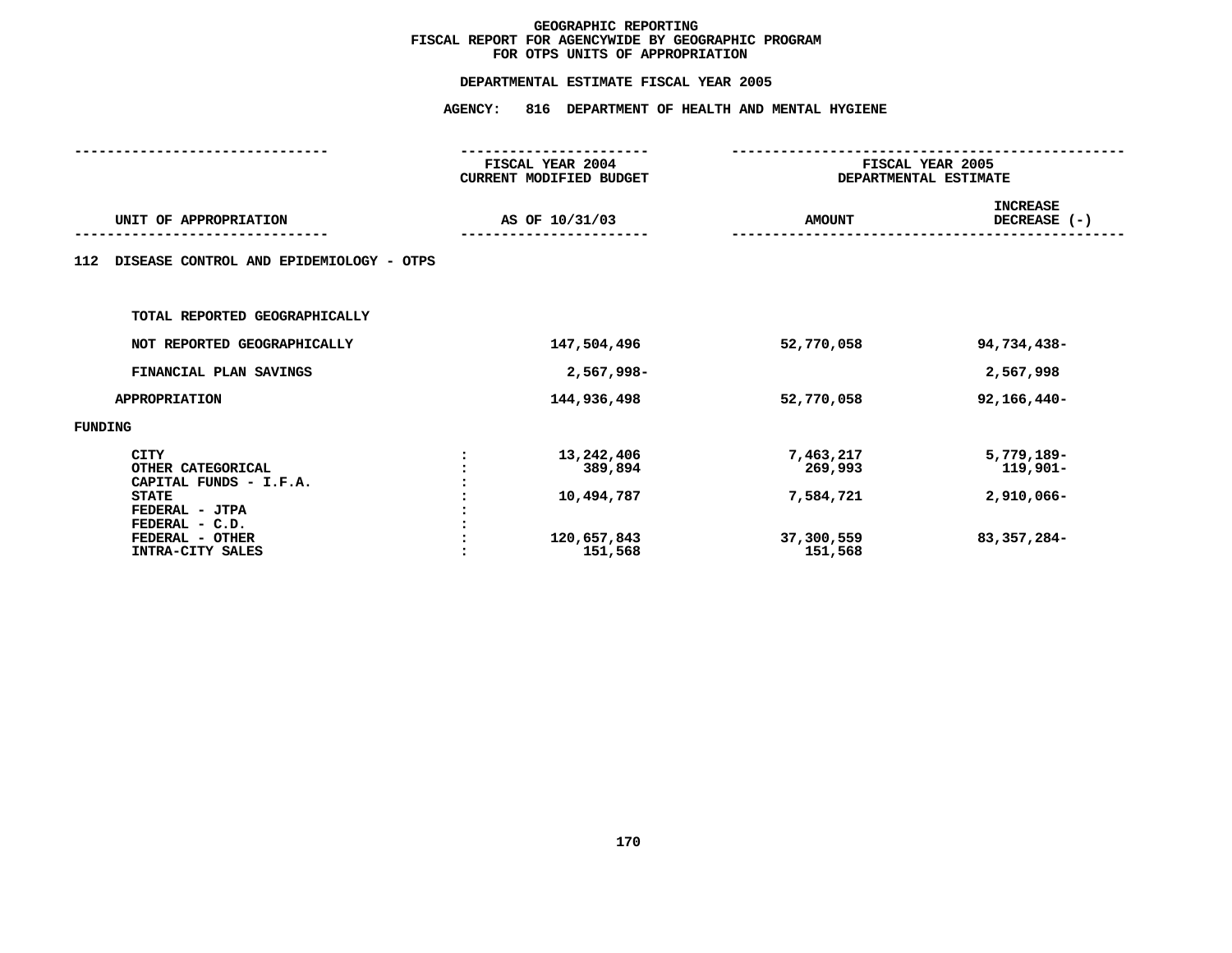### **OTPS UNITS OF APPROPRIATION DEPARTMENTAL**

| DEPARTMENTAL ESTIMATE FISCAL YEAR 2005                                     |                                                                        |                                             |                                           |  |
|----------------------------------------------------------------------------|------------------------------------------------------------------------|---------------------------------------------|-------------------------------------------|--|
|                                                                            | <b>AGENCY:</b>                                                         | 816 DEPARTMENT OF HEALTH AND MENTAL HYGIENE |                                           |  |
|                                                                            | ----------------<br>FISCAL YEAR 2004<br><b>CURRENT MODIFIED BUDGET</b> |                                             | FISCAL YEAR 2005<br>DEPARTMENTAL ESTIMATE |  |
| UNIT OF APPROPRIATION                                                      | AS OF 10/31/03                                                         | <b>AMOUNT</b>                               | <b>INCREASE</b><br>DECREASE (-)           |  |
| HEALTH PROMOTION AND DISEASE PREV.-OTPS<br>113                             |                                                                        |                                             |                                           |  |
| TOTAL REPORTED GEOGRAPHICALLY                                              |                                                                        |                                             |                                           |  |
| NOT REPORTED GEOGRAPHICALLY                                                | 553,975,066                                                            | 583,306,755                                 | 29,331,689                                |  |
| FINANCIAL PLAN SAVINGS                                                     | 400                                                                    | 400                                         |                                           |  |
| <b>APPROPRIATION</b>                                                       | 553,975,466                                                            | 583,307,155                                 | 29,331,689                                |  |
| <b>FUNDING</b>                                                             |                                                                        |                                             |                                           |  |
| <b>CITY</b><br>OTHER CATEGORICAL<br>CAPITAL FUNDS - I.F.A.<br><b>STATE</b> | 169,493,145<br>200,496,234<br>182,897,929                              | 185,758,198<br>208, 415, 969<br>189,111,747 | 16,265,053<br>7,919,735<br>6,213,818      |  |
| FEDERAL - JTPA<br>FEDERAL - C.D.<br>FEDERAL - OTHER<br>INTRA-CITY SALES    | 1,088,158                                                              | 21,241                                      | 1,066,917-                                |  |
|                                                                            |                                                                        |                                             |                                           |  |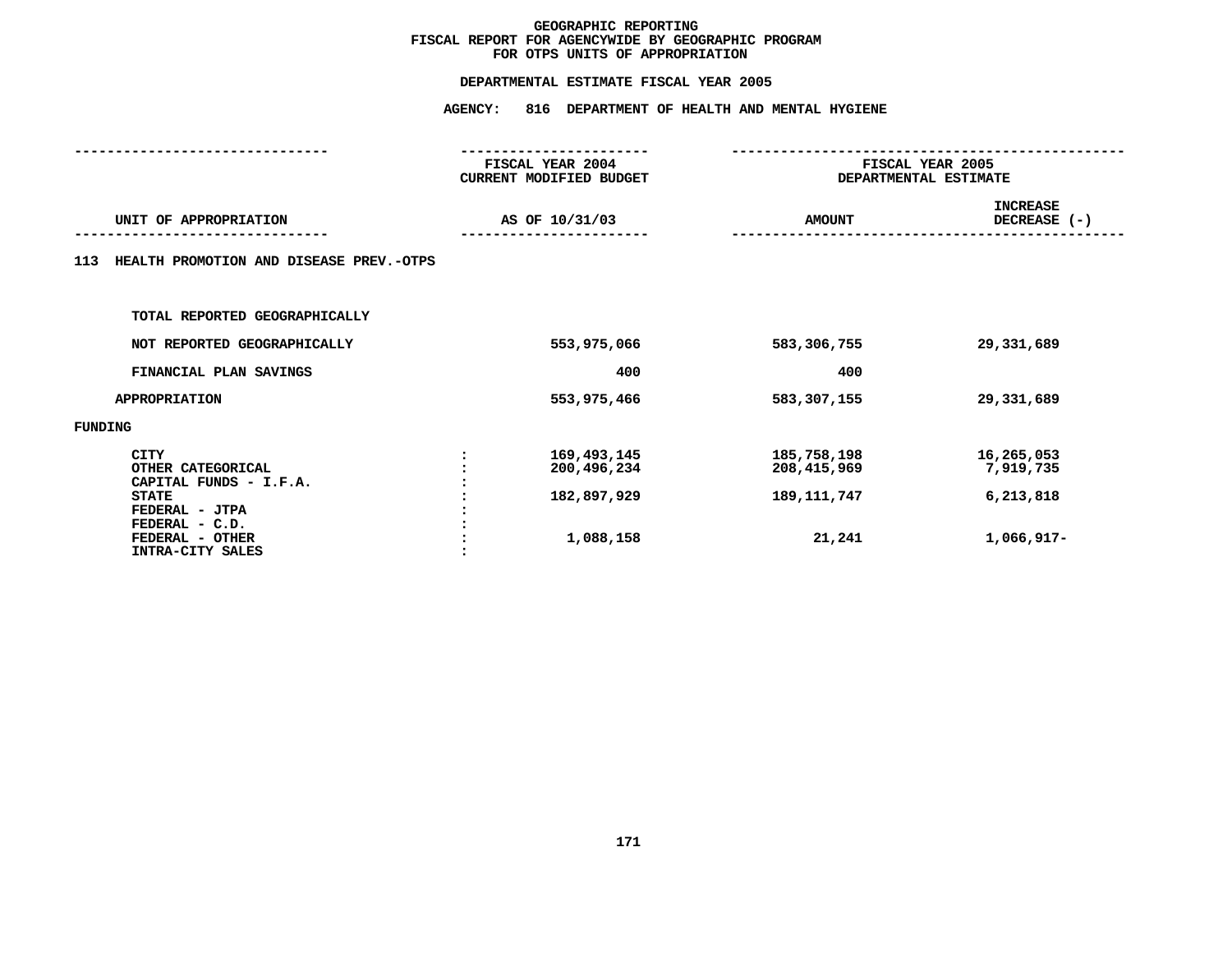### **OTPS UNITS OF APPROPRIATION DEPARTMENTAL**

| DEPARTMENTAL ESTIMATE FISCAL YEAR 2005                     |                                                               |                       |                                 |
|------------------------------------------------------------|---------------------------------------------------------------|-----------------------|---------------------------------|
|                                                            | <b>AGENCY:</b><br>816 DEPARTMENT OF HEALTH AND MENTAL HYGIENE |                       |                                 |
|                                                            | FISCAL YEAR 2004<br>CURRENT MODIFIED BUDGET                   | DEPARTMENTAL ESTIMATE | FISCAL YEAR 2005                |
| UNIT OF APPROPRIATION                                      | AS OF 10/31/03                                                | <b>AMOUNT</b>         | <b>INCREASE</b><br>DECREASE (-) |
| 114 ENVIRONMENTAL HEALTH - OTPS                            |                                                               |                       |                                 |
| TOTAL REPORTED GEOGRAPHICALLY                              |                                                               |                       |                                 |
| NOT REPORTED GEOGRAPHICALLY                                | 24,560,225                                                    | 21,328,121            | $3,232,104-$                    |
| FINANCIAL PLAN SAVINGS                                     |                                                               |                       |                                 |
| APPROPRIATION                                              | 24,560,225                                                    | 21,328,121            | $3,232,104-$                    |
| FUNDING                                                    |                                                               |                       |                                 |
| <b>CITY</b><br>OTHER CATEGORICAL<br>CAPITAL FUNDS - I.F.A. | 16,542,886                                                    | 15,377,646            | 1,165,240-                      |
| <b>STATE</b><br>FEDERAL - JTPA<br>FEDERAL - C.D.           | 6,064,883                                                     | 5,288,693             | 776,190-                        |
| FEDERAL - OTHER<br>INTRA-CITY SALES                        | 1,361,406<br>591,050                                          | 661,782               | 699,624-<br>$591,050-$          |
|                                                            |                                                               |                       |                                 |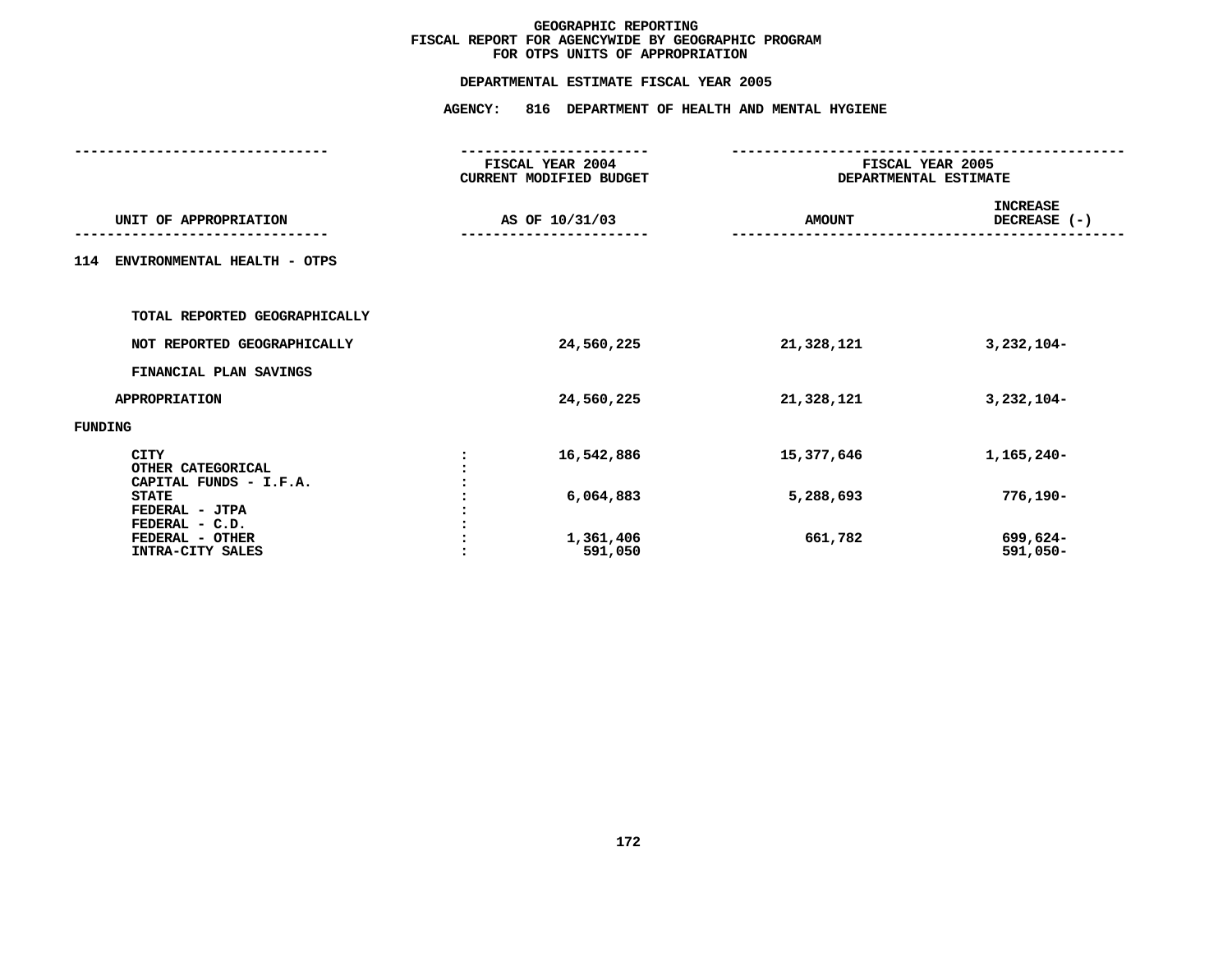### **OTPS UNITS OF APPROPRIATION DEPARTMENTAL**

| DEPARTMENTAL ESTIMATE FISCAL YEAR 2005                                                                            |                                                                   |                                           |                                 |
|-------------------------------------------------------------------------------------------------------------------|-------------------------------------------------------------------|-------------------------------------------|---------------------------------|
|                                                                                                                   | AGENCY: 816 DEPARTMENT OF HEALTH AND MENTAL HYGIENE               |                                           |                                 |
|                                                                                                                   | ------------------<br>FISCAL YEAR 2004<br>CURRENT MODIFIED BUDGET | FISCAL YEAR 2005<br>DEPARTMENTAL ESTIMATE |                                 |
| UNIT OF APPROPRIATION                                                                                             | AS OF 10/31/03                                                    | <b>AMOUNT</b>                             | <b>INCREASE</b><br>DECREASE (-) |
| 115 HHC TRANSFER PROGRAMS                                                                                         |                                                                   |                                           |                                 |
| TOTAL REPORTED GEOGRAPHICALLY                                                                                     |                                                                   |                                           |                                 |
| NOT REPORTED GEOGRAPHICALLY                                                                                       | 45,985                                                            |                                           | 45,985-                         |
| FINANCIAL PLAN SAVINGS                                                                                            |                                                                   |                                           |                                 |
| APPROPRIATION                                                                                                     | 45,985                                                            |                                           | 45,985-                         |
| FUNDING                                                                                                           |                                                                   |                                           |                                 |
| <b>CITY</b><br>OTHER CATEGORICAL                                                                                  | 29,430                                                            |                                           | $29,430-$                       |
| CAPITAL FUNDS - I.F.A.<br><b>STATE</b><br>FEDERAL - JTPA<br>FEDERAL - C.D.<br>FEDERAL - OTHER<br>INTRA-CITY SALES | 16,555                                                            |                                           | $16,555-$                       |
|                                                                                                                   |                                                                   |                                           |                                 |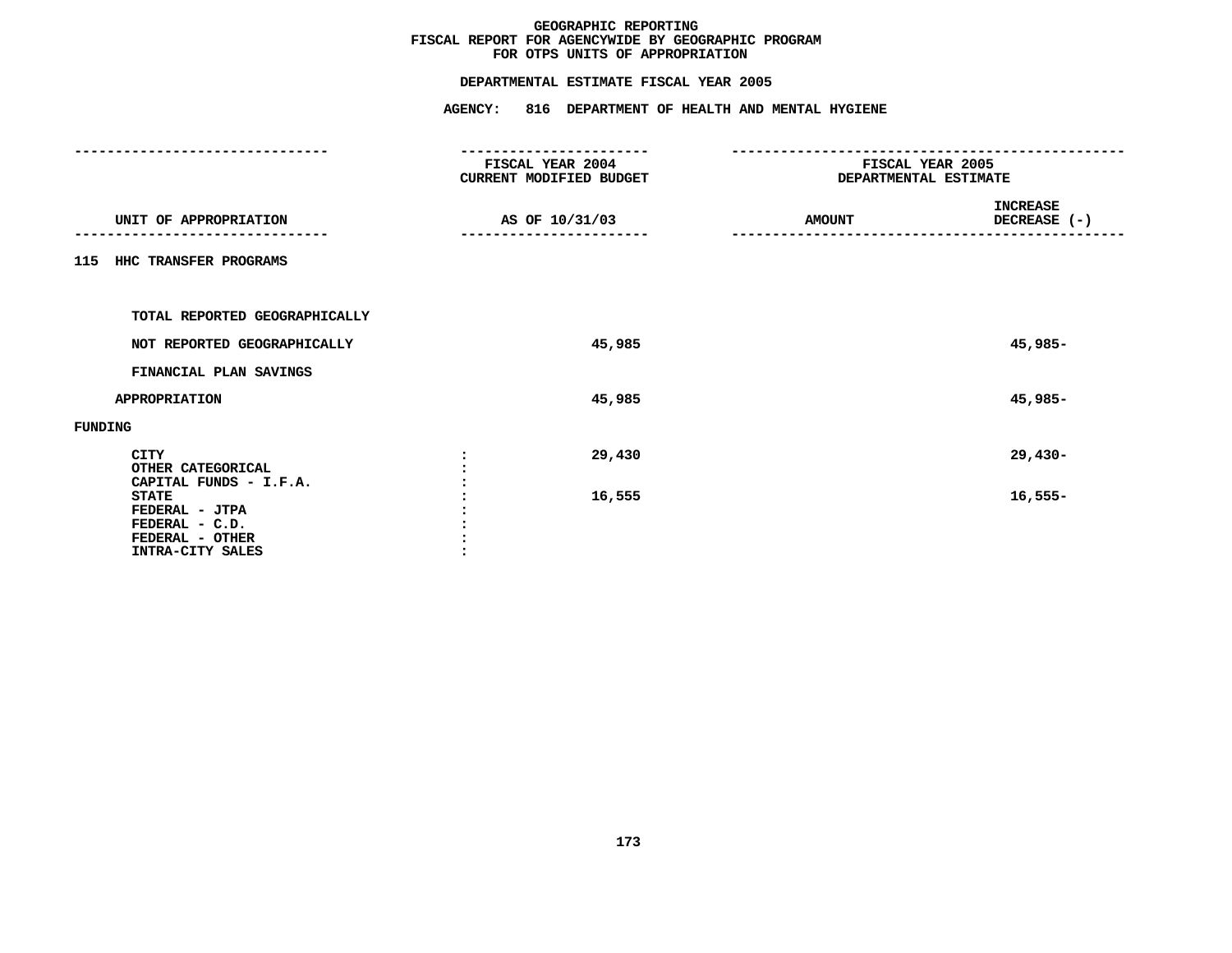### **OTPS UNITS OF APPROPRIATION DEPARTMENTAL**

|                                                                                                                   | FISCAL YEAR 2004<br>CURRENT MODIFIED BUDGET | FISCAL YEAR 2005<br>DEPARTMENTAL ESTIMATE |                                 |
|-------------------------------------------------------------------------------------------------------------------|---------------------------------------------|-------------------------------------------|---------------------------------|
| UNIT OF APPROPRIATION                                                                                             | AS OF 10/31/03                              | <b>AMOUNT</b>                             | <b>INCREASE</b><br>DECREASE (-) |
| 116 OFFICE OF CHIEF MEDICAL EXAMINER - OTPS                                                                       |                                             |                                           |                                 |
| TOTAL REPORTED GEOGRAPHICALLY                                                                                     |                                             |                                           |                                 |
| NOT REPORTED GEOGRAPHICALLY                                                                                       | 17,827,140                                  | 14,949,845                                | 2,877,295-                      |
| FINANCIAL PLAN SAVINGS                                                                                            |                                             |                                           |                                 |
| <b>APPROPRIATION</b>                                                                                              | 17,827,140                                  | 14,949,845                                | 2,877,295-                      |
| FUNDING                                                                                                           |                                             |                                           |                                 |
| <b>CITY</b><br>OTHER CATEGORICAL                                                                                  | 13,657,255                                  | 11,703,099                                | 1,954,156-                      |
| CAPITAL FUNDS - I.F.A.<br><b>STATE</b><br>FEDERAL - JTPA<br>FEDERAL - C.D.<br>FEDERAL - OTHER<br>INTRA-CITY SALES | 4,169,885                                   | 3,246,746                                 | 923,139-                        |
|                                                                                                                   |                                             |                                           |                                 |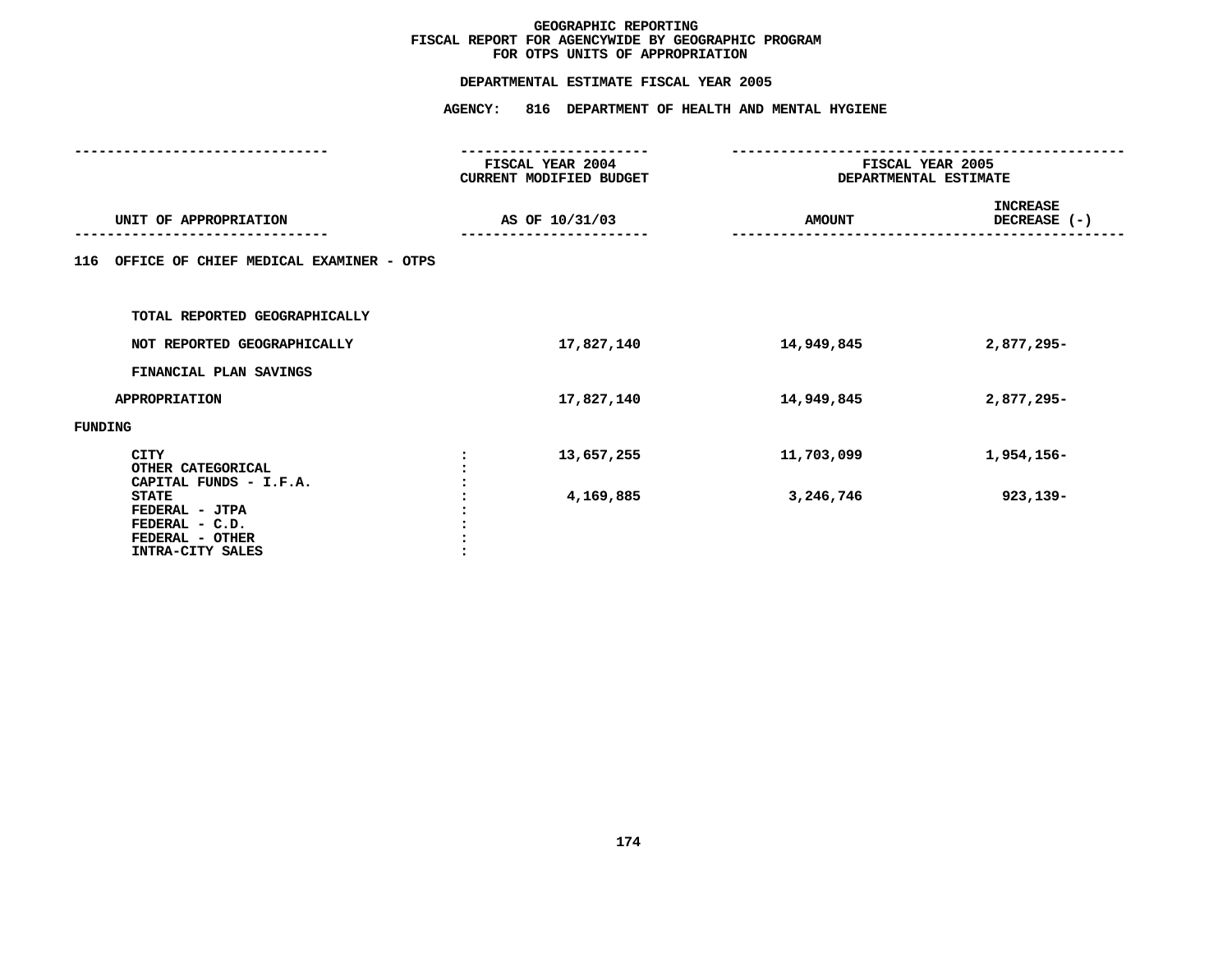### **OTPS UNITS OF APPROPRIATION DEPARTMENTAL**

|                                                            | FISCAL YEAR 2004<br>CURRENT MODIFIED BUDGET | FISCAL YEAR 2005<br>DEPARTMENTAL ESTIMATE |                                   |
|------------------------------------------------------------|---------------------------------------------|-------------------------------------------|-----------------------------------|
| UNIT OF APPROPRIATION                                      | AS OF 10/31/03                              | <b>AMOUNT</b>                             | <b>INCREASE</b><br>DECREASE $(-)$ |
| HEALTH CARE ACCESS AND IMPROVEMENT- OTPS<br>117            |                                             |                                           |                                   |
| TOTAL REPORTED GEOGRAPHICALLY                              |                                             |                                           |                                   |
| NOT REPORTED GEOGRAPHICALLY                                | 120,793,186                                 | 108,028,219                               | 12,764,967-                       |
| FINANCIAL PLAN SAVINGS                                     | 990,000-                                    |                                           | 990,000                           |
| <b>APPROPRIATION</b>                                       | 119,803,186                                 | 108,028,219                               | 11,774,967-                       |
| FUNDING                                                    |                                             |                                           |                                   |
| <b>CITY</b><br>OTHER CATEGORICAL<br>CAPITAL FUNDS - I.F.A. | 99,417,789                                  | 92,505,427                                | $6,912,362-$                      |
| <b>STATE</b><br>FEDERAL - JTPA                             | 15,051,356                                  | 12,294,939                                | $2,756,417-$                      |
| FEDERAL - C.D.<br>FEDERAL - OTHER<br>INTRA-CITY SALES      | 371,975<br>4,962,066                        | 365,787<br>2,862,066                      | 6,188-<br>$2,100,000 -$           |
|                                                            |                                             |                                           |                                   |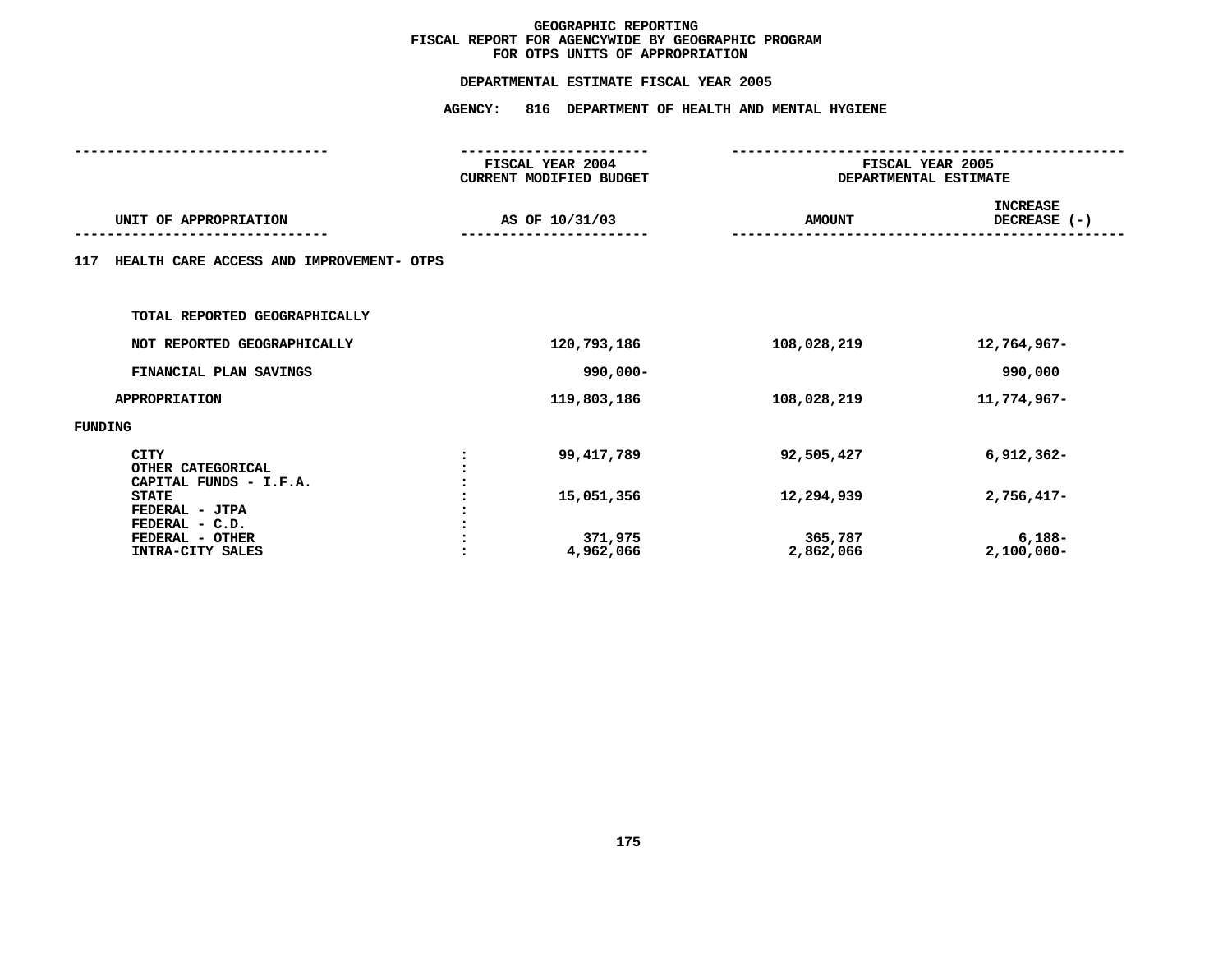### **OTPS UNITS OF APPROPRIATION DEPARTMENTAL**

|         |                                                       | FISCAL YEAR 2004<br>CURRENT MODIFIED BUDGET | FISCAL YEAR 2005<br>DEPARTMENTAL ESTIMATE |                                 |
|---------|-------------------------------------------------------|---------------------------------------------|-------------------------------------------|---------------------------------|
|         | UNIT OF APPROPRIATION                                 | AS OF 10/31/03                              | <b>AMOUNT</b>                             | <b>INCREASE</b><br>DECREASE (-) |
|         | 118 MENTAL HYGIENE MANAGEMENT SERVICES- OTPS          |                                             |                                           |                                 |
|         | TOTAL REPORTED GEOGRAPHICALLY                         | 1,255,695                                   | 1,255,695                                 |                                 |
|         | NOT REPORTED GEOGRAPHICALLY                           | 4,300,384                                   | 4,300,384                                 |                                 |
|         | FINANCIAL PLAN SAVINGS                                |                                             |                                           |                                 |
|         | <b>APPROPRIATION</b>                                  | 5,556,079                                   | 5,556,079                                 |                                 |
| FUNDING |                                                       |                                             |                                           |                                 |
|         | CITY<br>OTHER CATEGORICAL<br>CAPITAL FUNDS - I.F.A.   | 3,069,666                                   | 3,009,666                                 | $60,000 -$                      |
|         | <b>STATE</b><br>FEDERAL - JTPA                        | 2,486,413                                   | 2,486,413                                 |                                 |
|         | FEDERAL - C.D.<br>FEDERAL - OTHER<br>INTRA-CITY SALES |                                             | 60,000                                    | 60,000                          |
|         |                                                       |                                             |                                           |                                 |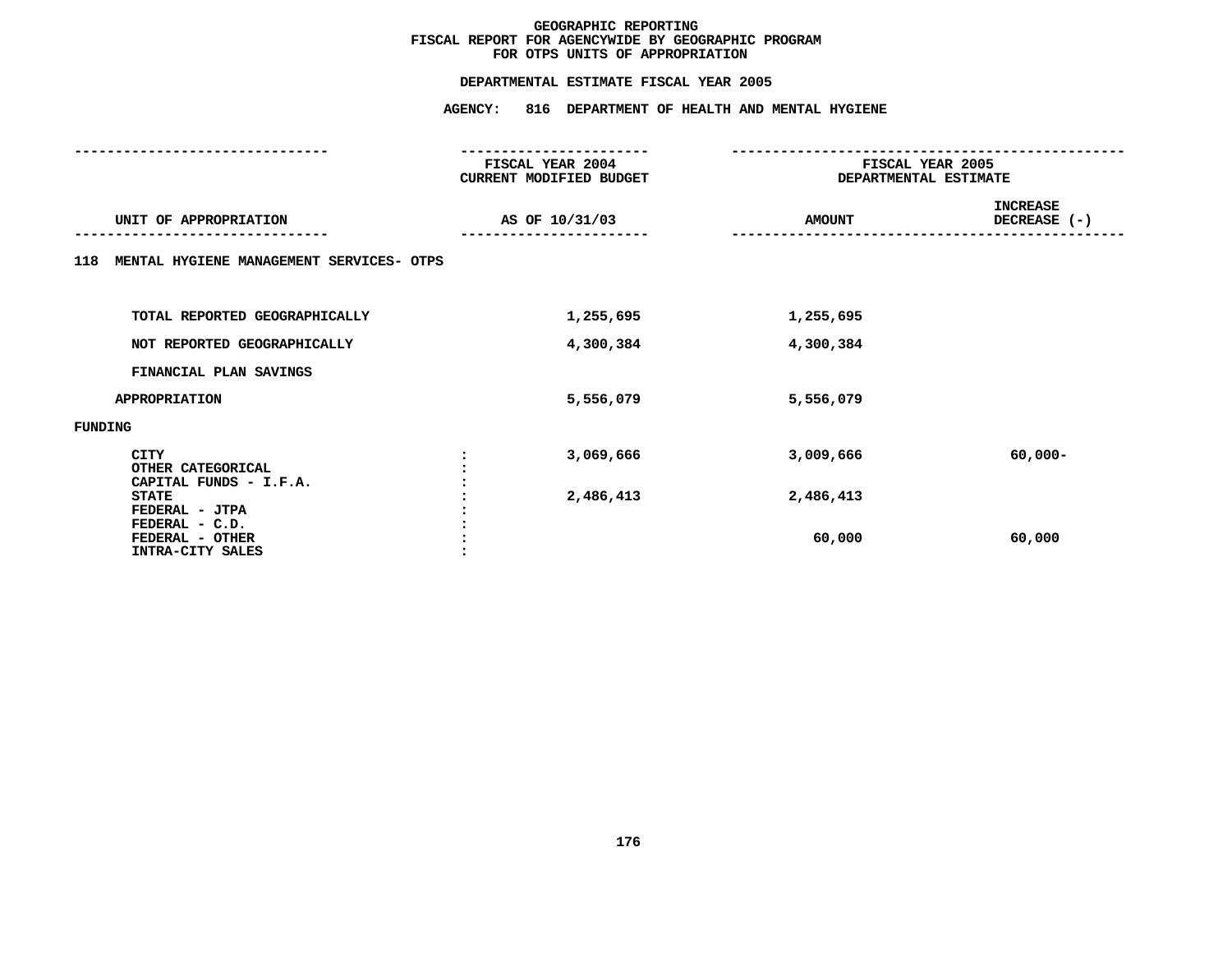# **OTPS UNITS OF APPROPRIATION DEPARTMENTAL**

# **ESTIMATE FISCAL YEAR <sup>2005</sup> AGENCY: <sup>816</sup> DEPARTMENT OF HEALTH AND MENTAL HYGIENE**

|                                                            | FISCAL YEAR 2004        |                       | FISCAL YEAR 2005                |  |  |
|------------------------------------------------------------|-------------------------|-----------------------|---------------------------------|--|--|
|                                                            | CURRENT MODIFIED BUDGET |                       | DEPARTMENTAL ESTIMATE           |  |  |
| UNIT OF APPROPRIATION                                      | AS OF 10/31/03          | <b>AMOUNT</b>         | <b>INCREASE</b><br>DECREASE (-) |  |  |
| 120<br><b>MENTAL HEALTH</b>                                |                         |                       |                                 |  |  |
| TOTAL REPORTED GEOGRAPHICALLY                              | 191,669,024             | 187,984,013           | $3,685,011-$                    |  |  |
| NOT REPORTED GEOGRAPHICALLY                                | 990,266                 | 990,266               |                                 |  |  |
| FINANCIAL PLAN SAVINGS                                     |                         |                       |                                 |  |  |
| APPROPRIATION                                              | 192,659,290             | 188,974,279           | $3,685,011-$                    |  |  |
| FUNDING                                                    |                         |                       |                                 |  |  |
| <b>CITY</b><br>OTHER CATEGORICAL<br>CAPITAL FUNDS - I.F.A. | 45,209,632              | 41,445,884            | 3,763,748-                      |  |  |
| <b>STATE</b><br>FEDERAL - JTPA                             | 129,736,039             | 130,446,309           | 710,270                         |  |  |
| FEDERAL - C.D.<br>FEDERAL - OTHER<br>INTRA-CITY SALES      | 553,000<br>17,160,619   | 553,000<br>16,529,086 | 631,533-                        |  |  |
|                                                            |                         |                       |                                 |  |  |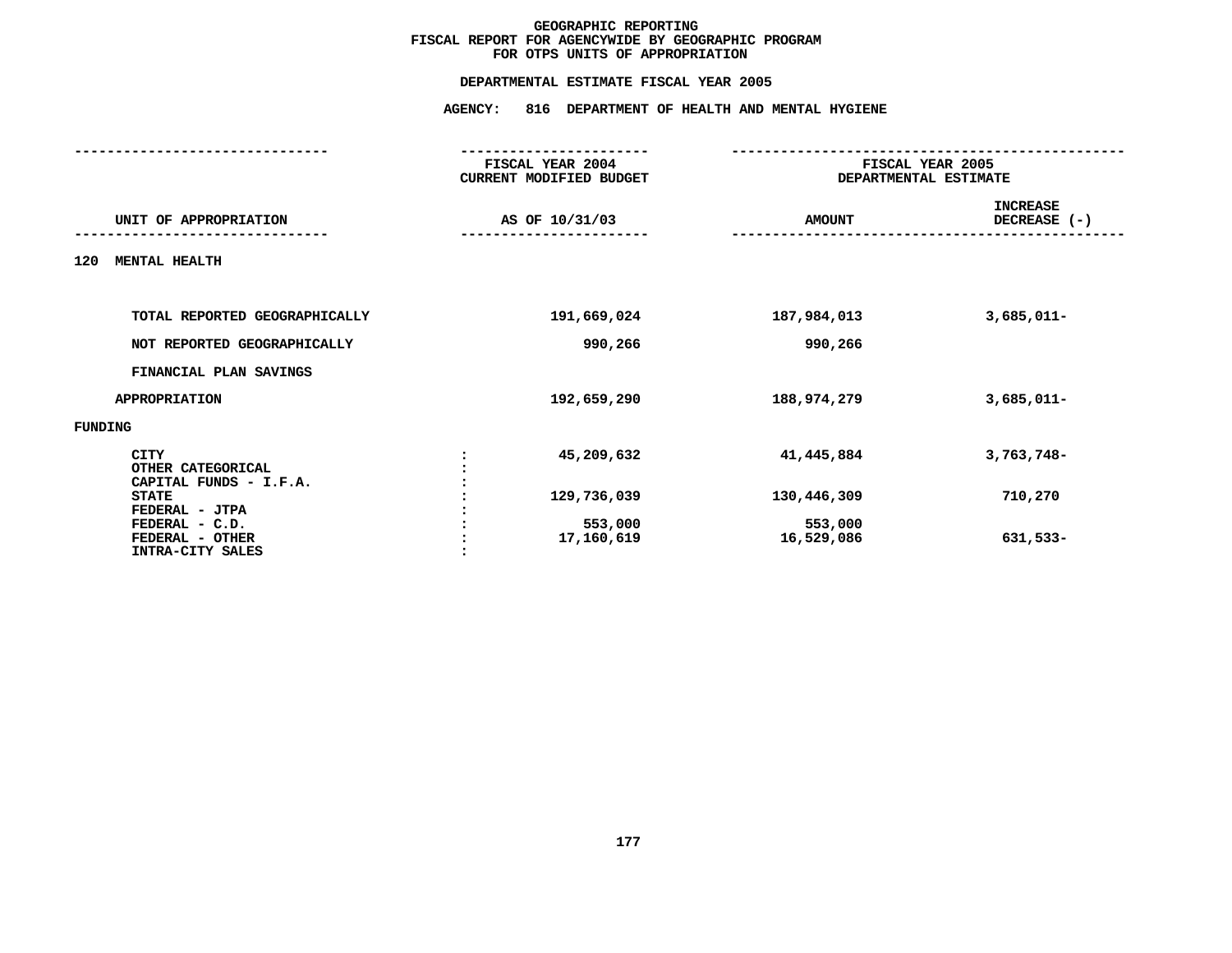# **OTPS UNITS OF APPROPRIATION DEPARTMENTAL**

**ESTIMATE FISCAL YEAR <sup>2005</sup> AGENCY: <sup>816</sup> DEPARTMENT OF HEALTH AND MENTAL HYGIENE**

|                |                                                                                         | FISCAL YEAR 2004<br>CURRENT MODIFIED BUDGET | FISCAL YEAR 2005<br>DEPARTMENTAL ESTIMATE |                                 |  |
|----------------|-----------------------------------------------------------------------------------------|---------------------------------------------|-------------------------------------------|---------------------------------|--|
|                | UNIT OF APPROPRIATION                                                                   | AS OF 10/31/03                              | <b>AMOUNT</b>                             | <b>INCREASE</b><br>DECREASE (-) |  |
|                | 121 MENTAL RETARDATION AND DEVELOPMENTAL DIS                                            |                                             |                                           |                                 |  |
|                | TOTAL REPORTED GEOGRAPHICALLY<br>NOT REPORTED GEOGRAPHICALLY                            | 36,675,640                                  | 34,748,415                                | 1,927,225-                      |  |
|                | FINANCIAL PLAN SAVINGS                                                                  |                                             |                                           |                                 |  |
|                | <b>APPROPRIATION</b>                                                                    | 36,675,640                                  | 34,748,415                                | 1,927,225-                      |  |
| <b>FUNDING</b> |                                                                                         |                                             |                                           |                                 |  |
|                | <b>CITY</b><br>OTHER CATEGORICAL<br>CAPITAL FUNDS - I.F.A.                              | 13,360,163                                  | 11,432,938                                | 1,927,225-                      |  |
|                | <b>STATE</b><br>FEDERAL - JTPA<br>FEDERAL - C.D.<br>FEDERAL - OTHER<br>INTRA-CITY SALES | 23, 315, 477                                | 23, 315, 477                              |                                 |  |
|                |                                                                                         |                                             |                                           |                                 |  |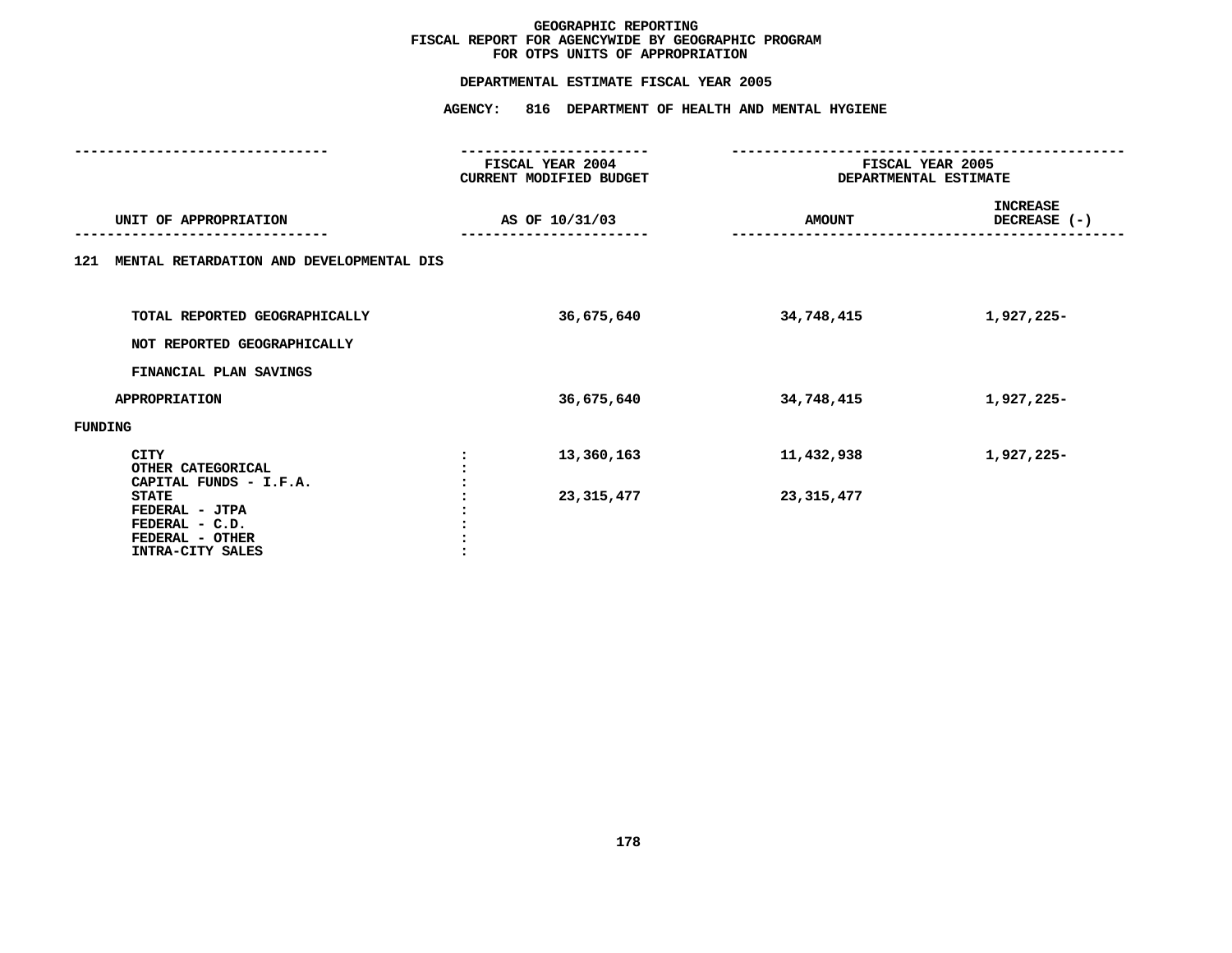# **OTPS UNITS OF APPROPRIATION DEPARTMENTAL**

**ESTIMATE FISCAL YEAR <sup>2005</sup> AGENCY: <sup>816</sup> DEPARTMENT OF HEALTH AND MENTAL HYGIENE**

|                                                            | FISCAL YEAR 2004<br><b>CURRENT MODIFIED BUDGET</b> | FISCAL YEAR 2005<br>DEPARTMENTAL ESTIMATE |                                 |  |
|------------------------------------------------------------|----------------------------------------------------|-------------------------------------------|---------------------------------|--|
| UNIT OF APPROPRIATION                                      | AS OF 10/31/03                                     | <b>AMOUNT</b>                             | <b>INCREASE</b><br>DECREASE (-) |  |
| CHEMICAL DEPENDENCY AND HEALTH PROMOTION<br>122            |                                                    |                                           |                                 |  |
| TOTAL REPORTED GEOGRAPHICALLY                              | 37,287,706                                         | 35,693,023                                | 1,594,683-                      |  |
| NOT REPORTED GEOGRAPHICALLY<br>FINANCIAL PLAN SAVINGS      |                                                    |                                           |                                 |  |
| <b>APPROPRIATION</b>                                       | 37,287,706                                         | 35,693,023                                | 1,594,683-                      |  |
| FUNDING                                                    |                                                    |                                           |                                 |  |
| <b>CITY</b><br>OTHER CATEGORICAL<br>CAPITAL FUNDS - I.F.A. | 14,449,911                                         | 13,276,254                                | 1,173,657-                      |  |
| <b>STATE</b><br>FEDERAL - JTPA                             | 21,937,518                                         | 22,416,769                                | 479,251                         |  |
| FEDERAL - C.D.<br>FEDERAL - OTHER<br>INTRA-CITY SALES      | 900,277                                            |                                           | $900, 277 -$                    |  |
|                                                            |                                                    |                                           |                                 |  |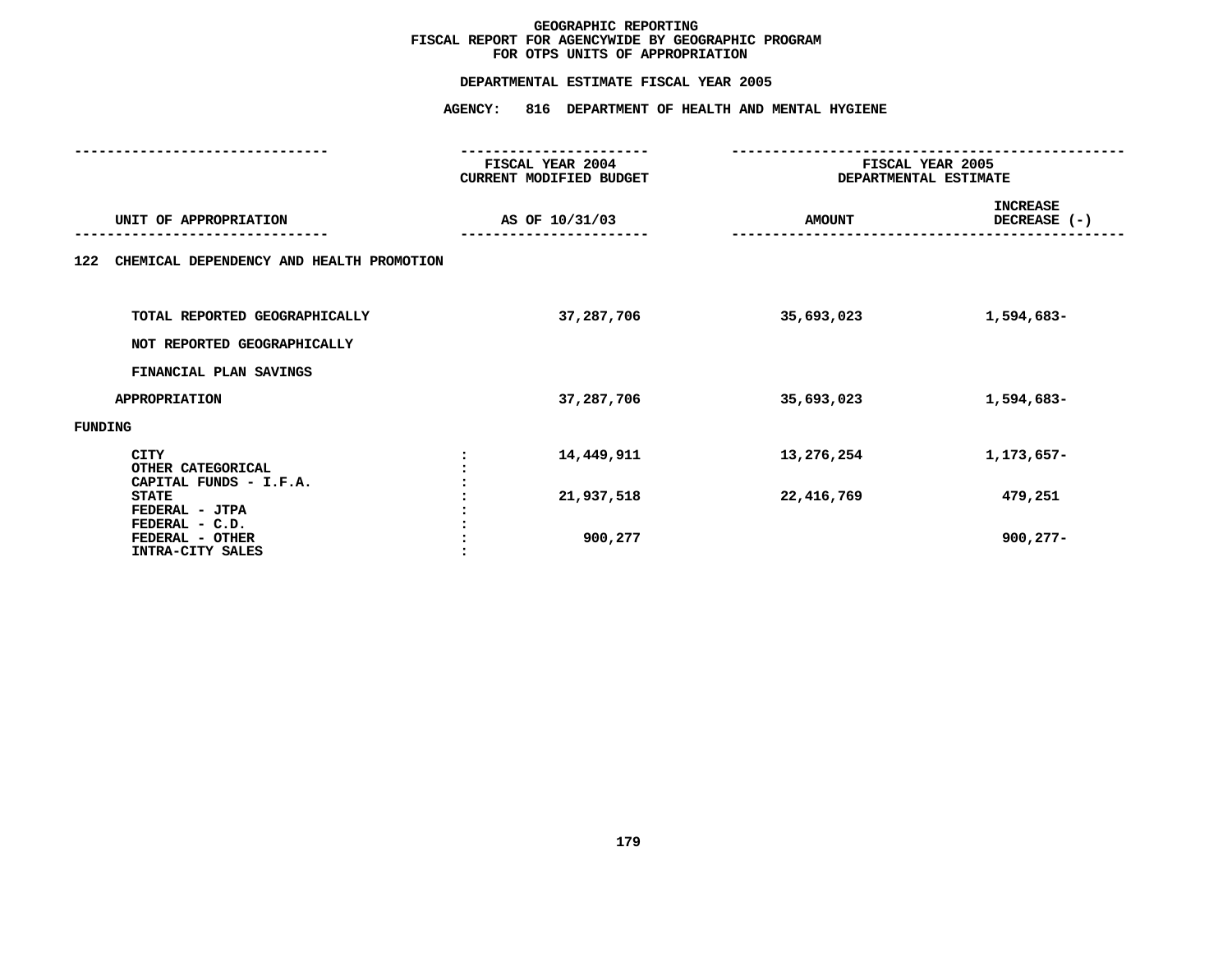# **GEOGRAPHICC REPORTING<br>ENCYWIDE SU<br>--- ------**-**FISCAL**

# **REPORT AGENCYWIDE SUMMARY DEPARTMENTAL ESTIMATE FISCAL YEAR <sup>2005</sup>**

# **AGENCY: <sup>816</sup> DEPARTMENT OF HEALTH AND MENTAL HYGIENE**

|                               | FISCAL YEAR 2004<br>CURRENT MODIFIED BUDGET |                | FISCAL YEAR 2005<br>DEPARTMENTAL ESTIMATE |                                   |  |
|-------------------------------|---------------------------------------------|----------------|-------------------------------------------|-----------------------------------|--|
| UNIT OF APPROPRIATION         |                                             | AS OF 10/31/03 | <b>AMOUNT</b>                             | <b>INCREASE</b><br>DECREASE $(-)$ |  |
| PS APPROPRIATIONS             |                                             |                |                                           |                                   |  |
| REGULAR GROSS                 |                                             | 66,096,266     | 71,206,053                                | 5,109,787                         |  |
| <b>OTHER</b>                  |                                             | 5,286,140      | 346,944                                   | 4,939,196-                        |  |
| TOTAL REPORTED GEOGRAPHICALLY |                                             | 71,382,406     | 71,552,997                                | 170,591                           |  |
| NOT REPORTED GEOGRAPHICALLY   |                                             | 205, 221, 636  | 205, 242, 773                             | 21,137                            |  |
| OTPS APPROPRIATIONS           |                                             |                |                                           |                                   |  |
| TOTAL REPORTED GEOGRAPHICALLY |                                             | 266,888,065    | 259,681,146                               | $7,206,919-$                      |  |
| NOT REPORTED GEOGRAPHICALLY   |                                             | 896,490,296    | 811,024,638                               | 85,465,658-                       |  |
| FINANCIAL PLAN SAVINGS        |                                             | 10,371,644-    | 64,336                                    | 10,435,980                        |  |
| <b>APPROPRIATIONS</b>         |                                             | 1,429,610,759  | 1,347,565,890                             | $82,044,869-$                     |  |
| FUNDING                       |                                             |                |                                           |                                   |  |
| <b>CITY</b>                   |                                             | 547,651,489    | 562,250,705                               | 14,599,216                        |  |
| OTHER CATEGORICAL             |                                             | 211,579,897    | 219, 183, 346                             | 7,603,449                         |  |
| CAPITAL FUNDS - I.F.A.        |                                             |                |                                           |                                   |  |
| <b>STATE</b>                  |                                             | 469,991,384    | 466,091,860                               | $3,899,524-$                      |  |
| FEDERAL - JTPA                |                                             |                |                                           |                                   |  |
| $FEDERAL - C.D.$              |                                             | 553,000        | 553,000                                   |                                   |  |
| FEDERAL - OTHER               |                                             | 193,086,839    | 95,466,546                                | 97,620,293-                       |  |
| INTRA-CITY SALES              |                                             | 6,748,150      | 4,020,433                                 | 2,727,717-                        |  |
|                               |                                             |                |                                           |                                   |  |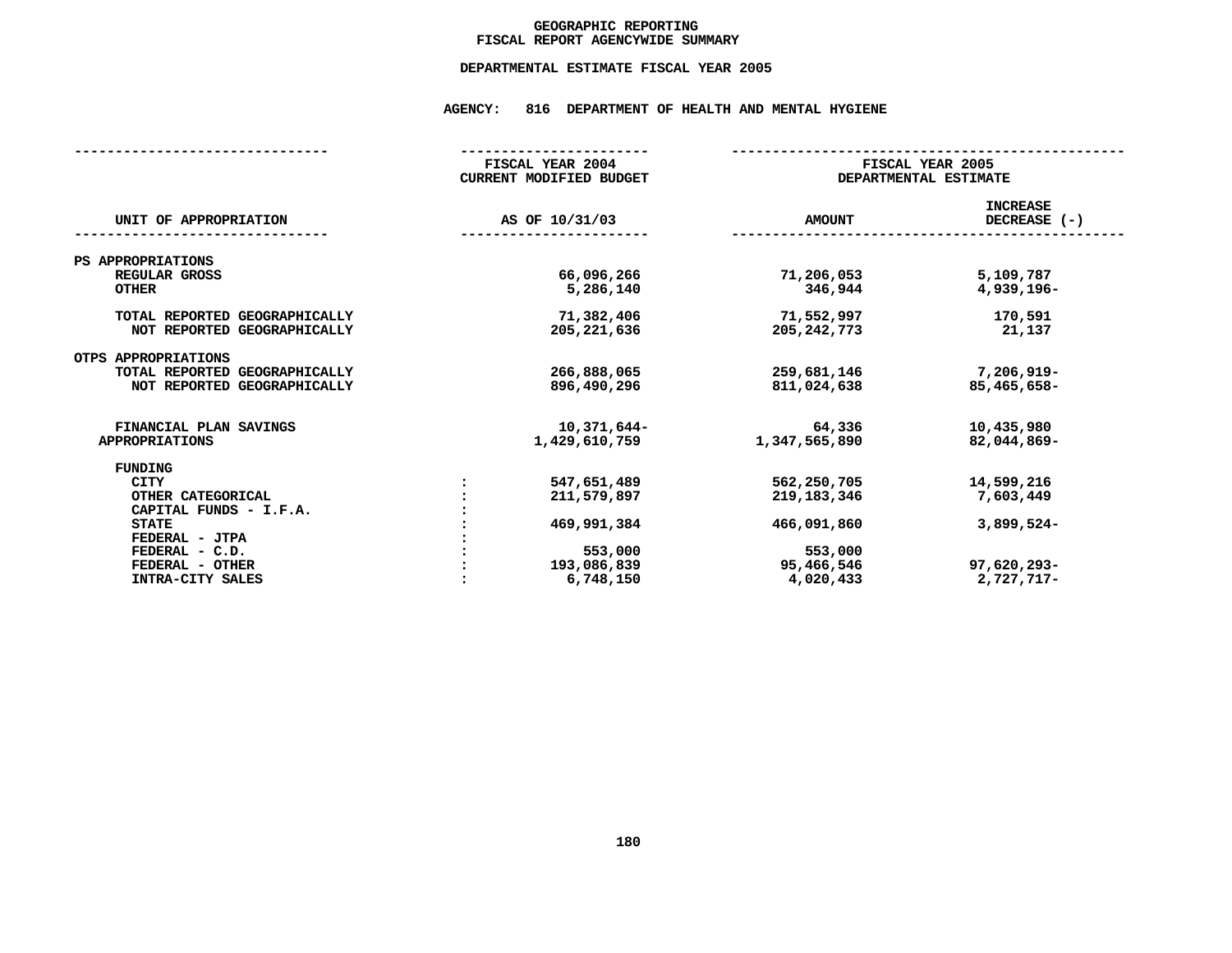**ESTIMATE FISCAL YEAR <sup>2005</sup> AGENCY <sup>826</sup> DEPARTMENT OF ENVIRONMENTAL PROTECT.**

**BOROUGH**

BRONX<br>SEWER MAINTENANCE **PROGRAM**

**SEWER MAINTENANCE UNIT OF APPROPRIATION <sup>003</sup> WATER SUP. & WASTEWATER COLL**

|                               | FISCAL YEAR 2004<br>CURRENT MODIFIED BUDGET<br>AS OF 10/31/03 |                        | FISCAL YEAR 2005<br>DEPARTMENTAL ESTIMATE |                        |                                       |
|-------------------------------|---------------------------------------------------------------|------------------------|-------------------------------------------|------------------------|---------------------------------------|
| LOCAL SERVICE DISTRICT        | <b>AMOUNT</b>                                                 | FULL TIME<br>POSITIONS | <b>AMOUNT</b>                             | FULL TIME<br>POSITIONS | <b>INCREASE</b><br><b>DECREASE(-)</b> |
| BRONX SEWER MAINT YD BDS 1-12 | 1,007,658                                                     | 21                     | 1,007,658                                 | 21                     |                                       |
| PROGRAM TOTAL:                | 1,007,658                                                     | 21                     | 1,007,658                                 | 21                     |                                       |
|                               |                                                               |                        |                                           |                        |                                       |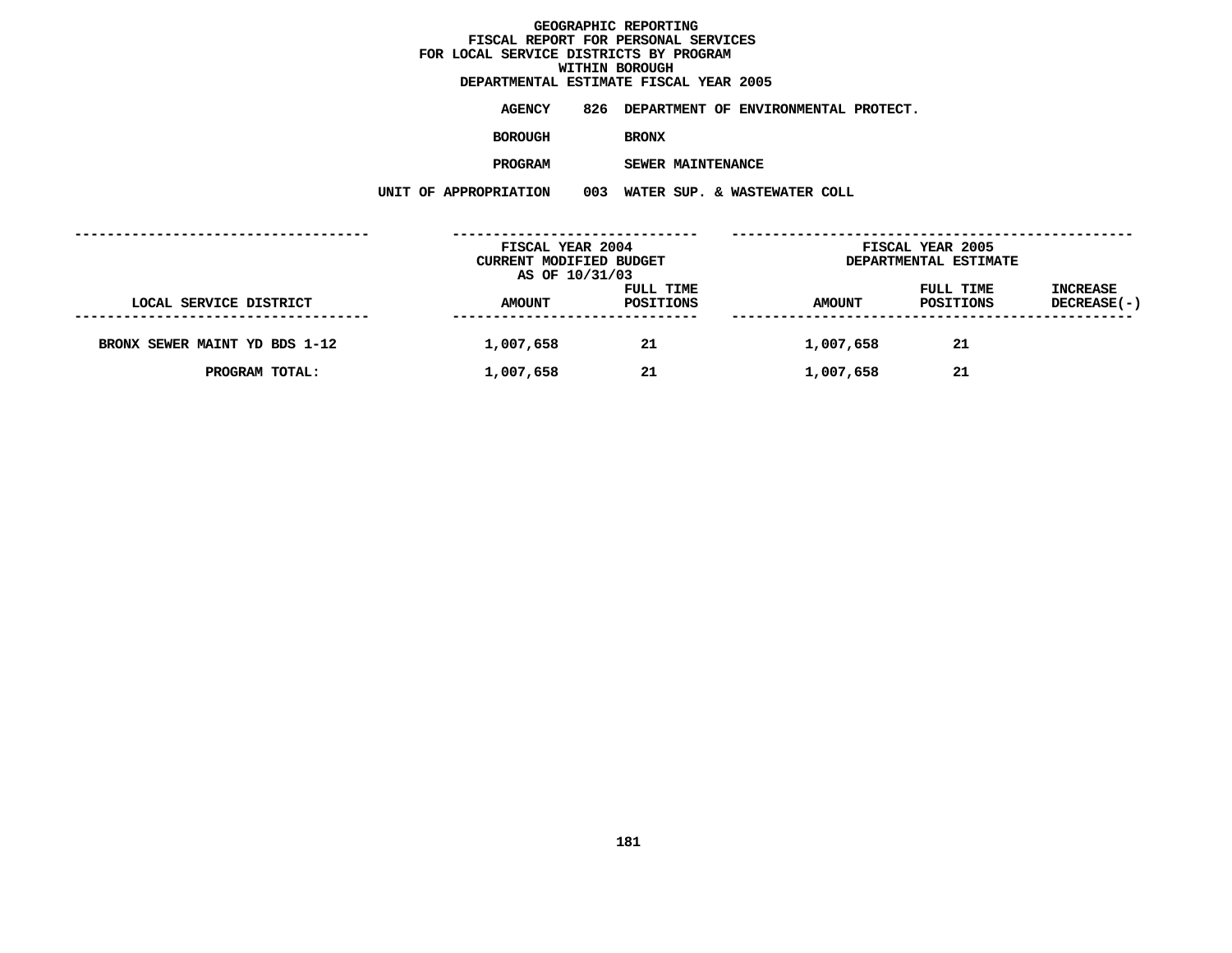**ESTIMATE FISCAL YEAR <sup>2005</sup> AGENCY <sup>826</sup> DEPARTMENT OF ENVIRONMENTAL PROTECT.**

**BOROUGH**

BRONX<br>WASTEWATER TREATMENT **PROGRAM**

**WASTEWATER TREATMENT UNIT OF APPROPRIATION <sup>008</sup> WASTEWATER TREATMENT**

|                               | FISCAL YEAR 2004<br>CURRENT MODIFIED BUDGET<br>AS OF 10/31/03 |                        | FISCAL YEAR 2005<br>DEPARTMENTAL ESTIMATE |                        |                                       |
|-------------------------------|---------------------------------------------------------------|------------------------|-------------------------------------------|------------------------|---------------------------------------|
| LOCAL SERVICE DISTRICT        | <b>AMOUNT</b>                                                 | FULL TIME<br>POSITIONS | <b>AMOUNT</b>                             | FULL TIME<br>POSITIONS | <b>INCREASE</b><br><b>DECREASE(-)</b> |
| HUNTS PT WAT POLLUT CON PLANT | 5,720,473                                                     | 113                    | 5,610,964                                 | 111                    | $109,509-$                            |
| PROGRAM TOTAL:                | 5,720,473                                                     | 113                    | 5,610,964                                 | 111                    | $109,509-$                            |
|                               |                                                               |                        |                                           |                        |                                       |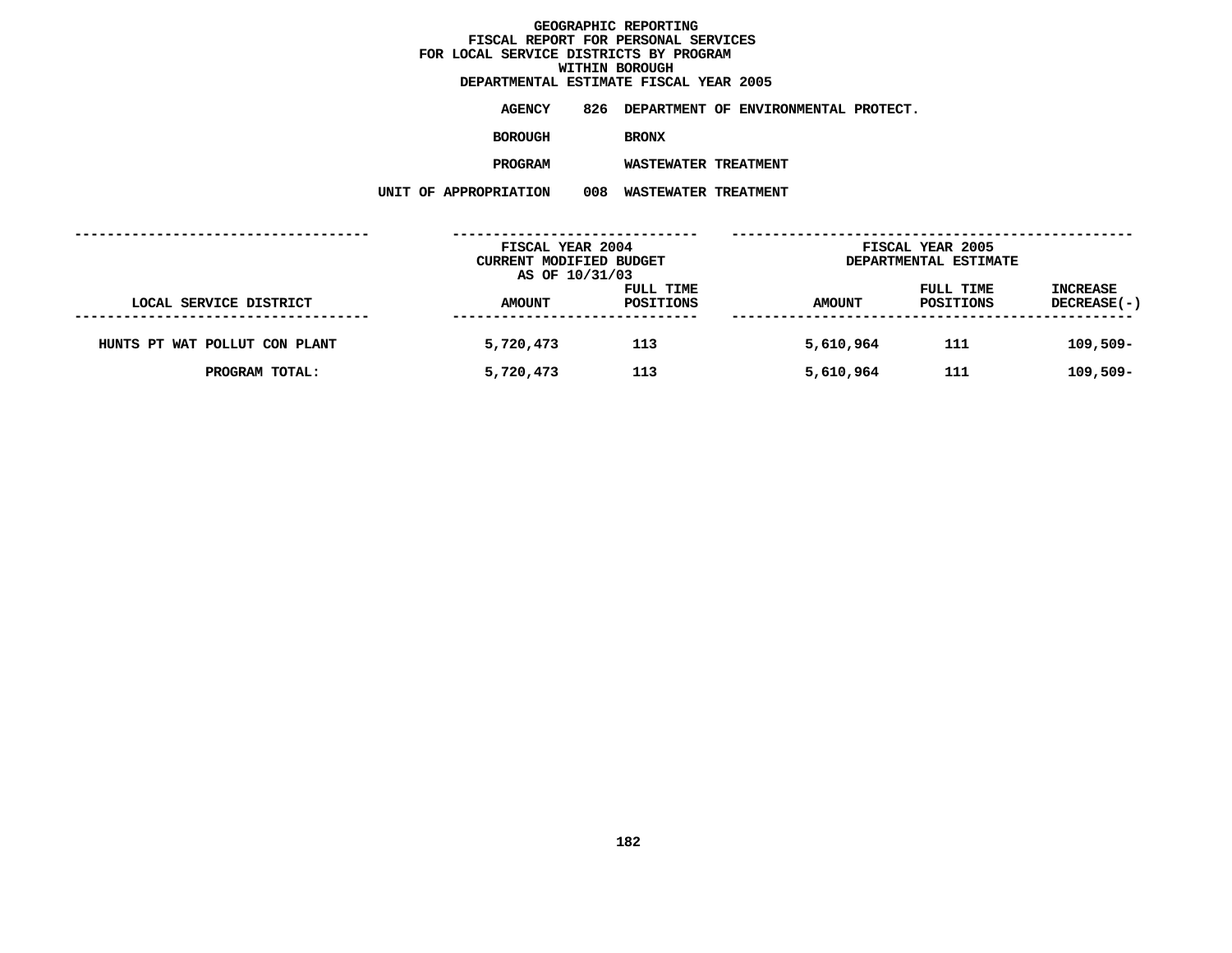**ESTIMATE FISCAL YEAR <sup>2005</sup> AGENCY <sup>826</sup> DEPARTMENT OF ENVIRONMENTAL PROTECT.**

**BOROUGH**

BRONX<br>WATER SUPPLY

**PROGRAM**

**WATER SUPPLY UNIT OF APPROPRIATION <sup>003</sup> WATER SUP. & WASTEWATER COLL**

|                           | FISCAL YEAR 2004<br>CURRENT MODIFIED BUDGET<br>AS OF 10/31/03 |                        | FISCAL YEAR 2005<br>DEPARTMENTAL ESTIMATE |                        |                           |
|---------------------------|---------------------------------------------------------------|------------------------|-------------------------------------------|------------------------|---------------------------|
| LOCAL SERVICE DISTRICT    | <b>AMOUNT</b>                                                 | FULL TIME<br>POSITIONS | <b>AMOUNT</b>                             | FULL TIME<br>POSITIONS | INCREASE<br>$DECREASE(-)$ |
| <b>BRONX WATER SUPPLY</b> | 2,889,989                                                     | 62                     | 2,889,989                                 | 62                     |                           |
| PROGRAM TOTAL:            | 2,889,989                                                     | 62                     | 2,889,989                                 | 62                     |                           |
| SUB BOROUGH TOTAL:        | 9,618,120                                                     | 196                    | 9,508,611                                 | 194                    | $109,509-$                |
| BOROUGH TOTAL:            | 9,618,120                                                     | 196                    | 9,508,611                                 | 194                    | $109,509-$                |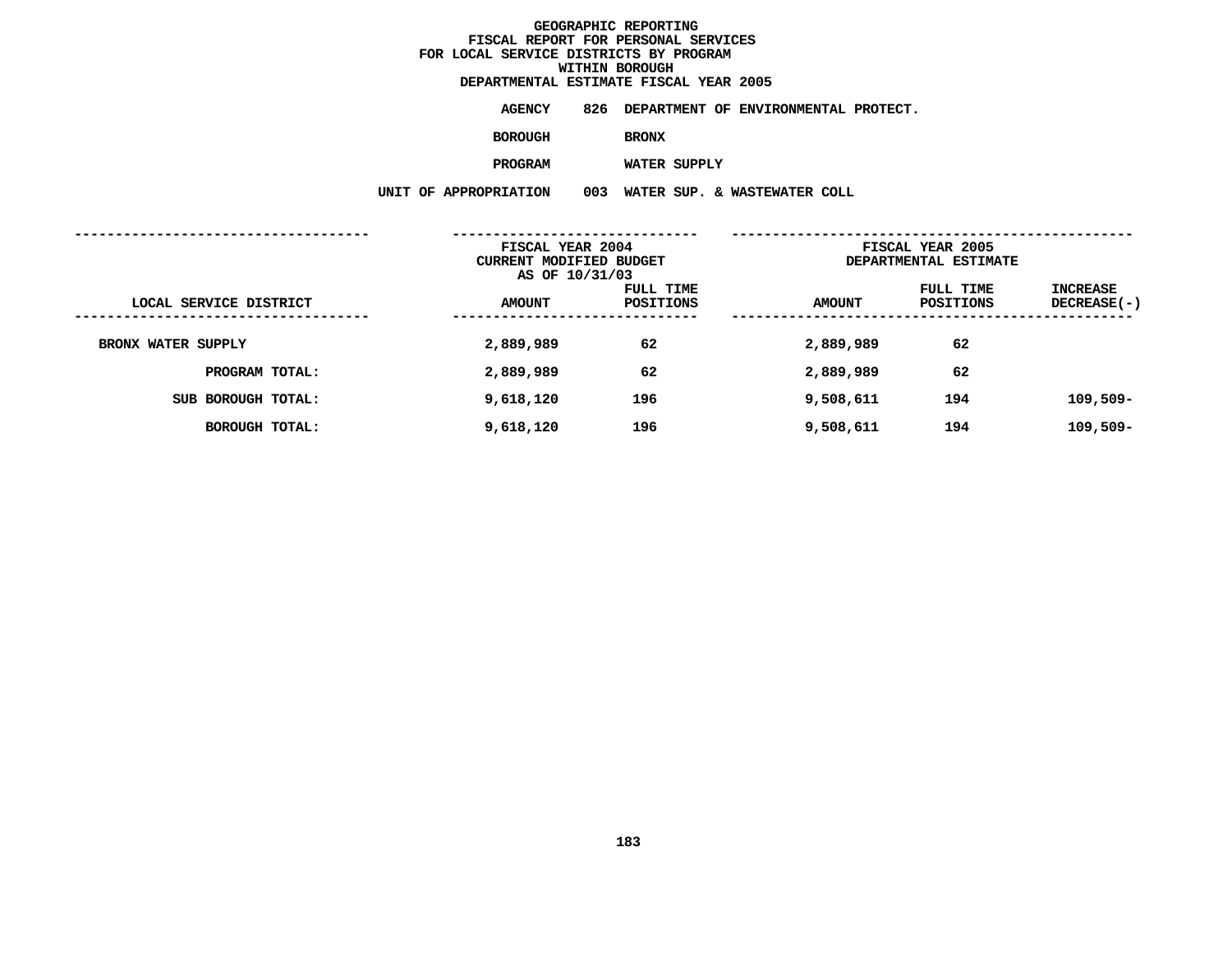## **DEPARTMENTAL**

**ESTIMATE FISCAL YEAR <sup>2005</sup> AGENCY <sup>826</sup> DEPARTMENT OF ENVIRONMENTAL PROTECT.**

**BOROUGH**

BROOKLYN<br>SEWER MAINTENANCE **PROGRAM**

**SEWER MAINTENANCE UNIT OF APPROPRIATION <sup>003</sup> WATER SUP. & WASTEWATER COLL**

|                                                                    | FISCAL YEAR 2004        |           |                        | FISCAL YEAR 2005      |             |  |
|--------------------------------------------------------------------|-------------------------|-----------|------------------------|-----------------------|-------------|--|
|                                                                    | CURRENT MODIFIED BUDGET |           |                        | DEPARTMENTAL ESTIMATE |             |  |
|                                                                    | AS OF 10/31/03          |           |                        |                       |             |  |
|                                                                    |                         | FULL TIME |                        | FULL TIME             | INCREASE    |  |
| LOCAL SERVICE DISTRICT                                             | <b>AMOUNT</b>           | POSITIONS | AMOUNT                 | POSITIONS             | DECREASE(-) |  |
| BK SEWER MNT YD BOS1-4,6-10,17<br>BK SEWER MNT YD BDS 5, 11-16, 18 | 1,055,946<br>1,252,335  | 22<br>24  | 1,055,946<br>1,252,335 | 22<br>24              |             |  |
| PROGRAM TOTAL:                                                     | 2,308,281               | 46        | 2,308,281              | 46                    |             |  |
|                                                                    |                         |           |                        |                       |             |  |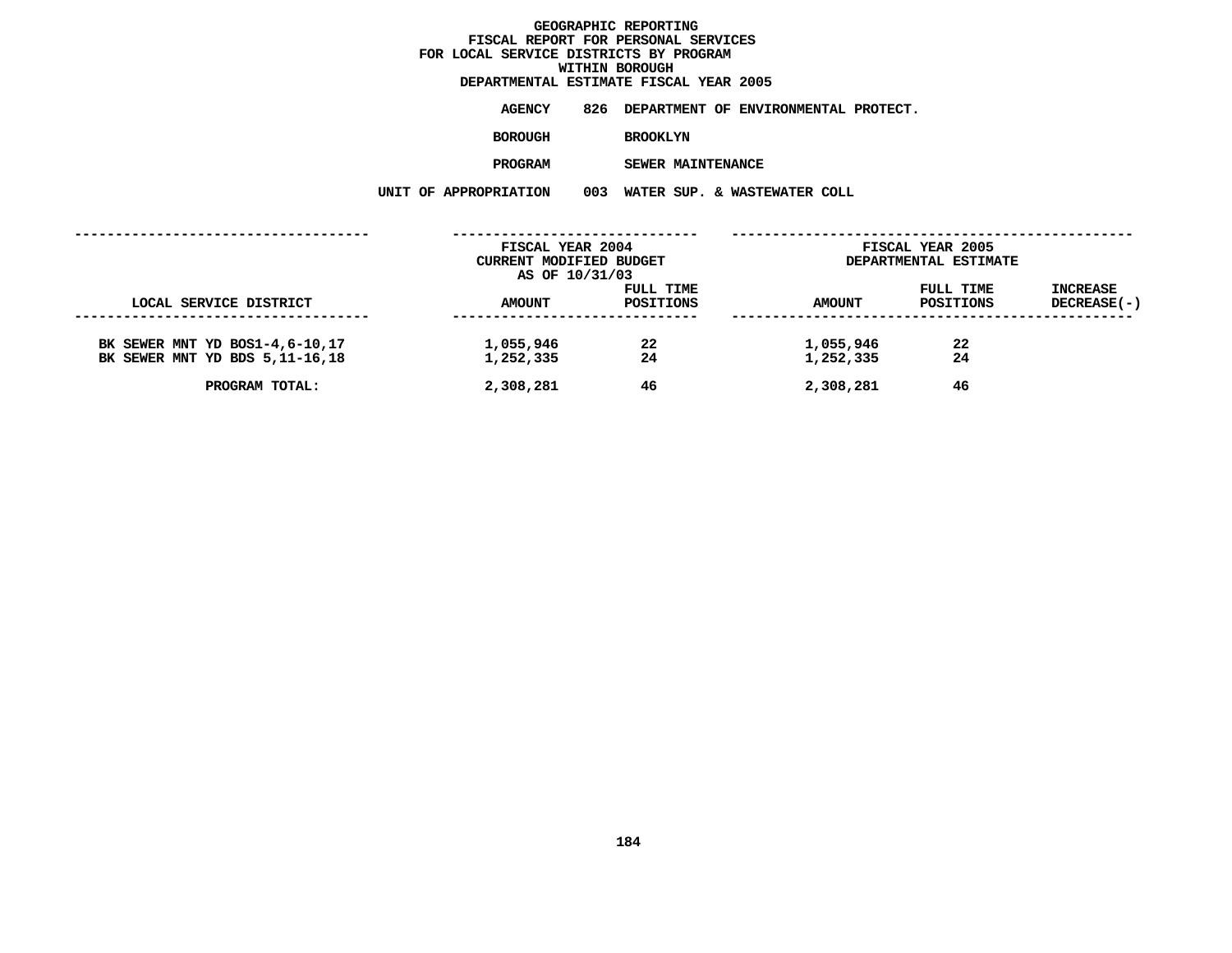## **DEPARTMENTAL**

**ESTIMATE FISCAL YEAR <sup>2005</sup> AGENCY <sup>826</sup> DEPARTMENT OF ENVIRONMENTAL PROTECT.**

**BOROUGH**

BROOKLYN<br>WASTEWATER TREATMENT **PROGRAM**

**WASTEWATER TREATMENT UNIT OF APPROPRIATION <sup>008</sup> WASTEWATER TREATMENT**

|                                                                | FISCAL YEAR 2004<br>CURRENT MODIFIED BUDGET<br>AS OF 10/31/03 |                        | FISCAL YEAR 2005<br>DEPARTMENTAL ESTIMATE |                               |                         |
|----------------------------------------------------------------|---------------------------------------------------------------|------------------------|-------------------------------------------|-------------------------------|-------------------------|
| LOCAL SERVICE DISTRICT                                         | <b>AMOUNT</b>                                                 | FULL TIME<br>POSITIONS | <b>AMOUNT</b>                             | FULL TIME<br><b>POSITIONS</b> | INCREASE<br>DECREASE(-) |
| CON ISL WAT POLLUT CON PLANT<br>OWLS HEAD WAT POLLUT CON PLANT | 3,774,277<br>3,590,994                                        | 72<br>66               | 3,676,561<br>3,590,994                    | 69<br>66                      | $97,716 -$              |
| NEWTOWN CREEK WA POLL CON PLAN<br>26 WARD WAT POLLUT CON PLANT | 4,818,687<br>4,877,431                                        | 92<br>96               | 4,772,308<br>4,877,431                    | 90<br>96                      | 46,379-                 |
| RED HOOK WAT POLL CON PLANT                                    | 3,425,881                                                     | 59                     | 3,335,098                                 | 56                            | $90,783 -$              |
| PROGRAM TOTAL:                                                 | 20,487,270                                                    | 385                    | 20,252,392                                | 377                           | 234,878-                |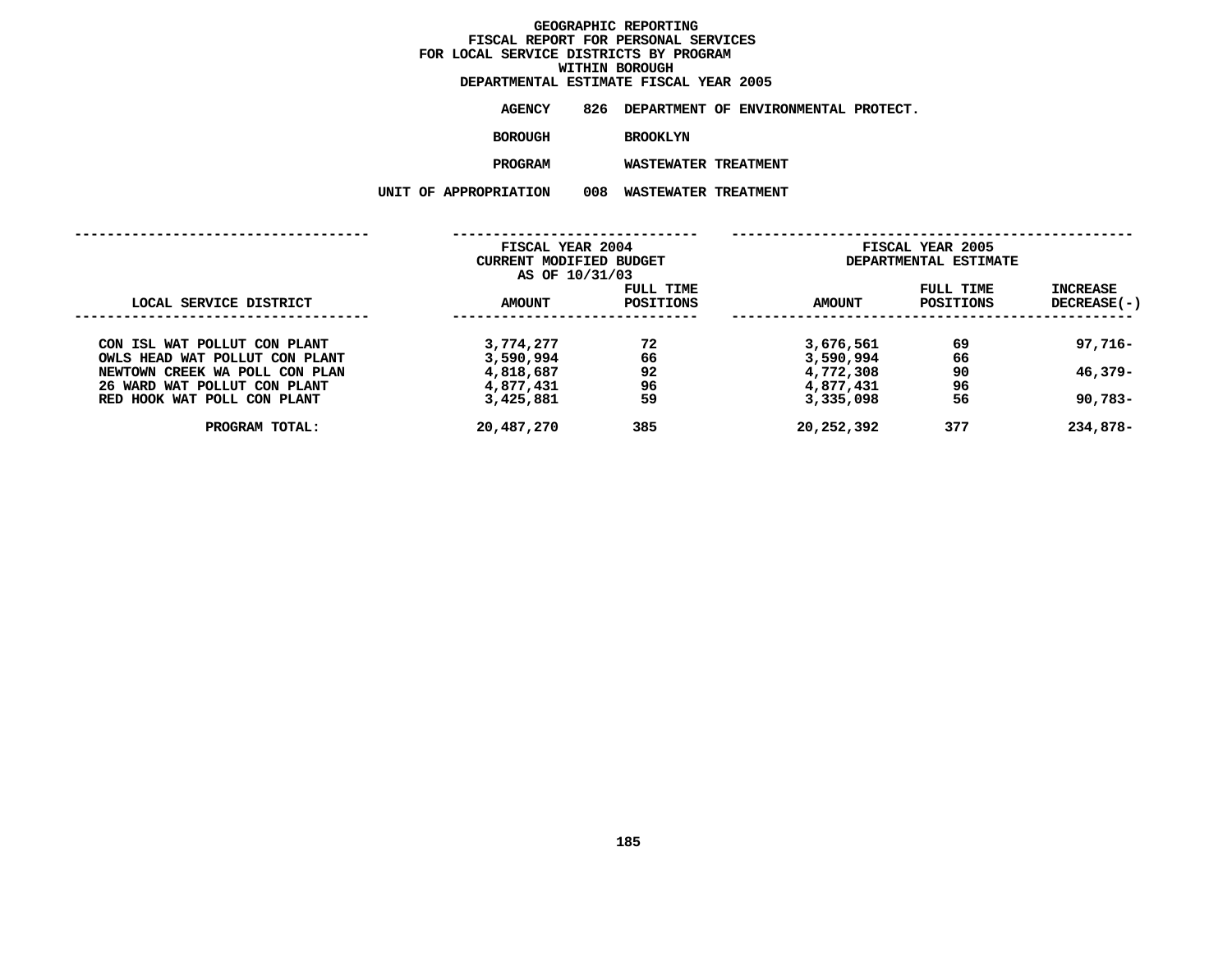**ESTIMATE FISCAL YEAR <sup>2005</sup> AGENCY <sup>826</sup> DEPARTMENT OF ENVIRONMENTAL PROTECT.**

**BOROUGH**

**BROOKLYN**

**PROGRAM**

**WATER SUPPLY UNIT OF APPROPRIATION <sup>003</sup> WATER SUP. & WASTEWATER COLL**

|                        | FISCAL YEAR 2004<br>CURRENT MODIFIED BUDGET<br>AS OF 10/31/03 |                        | FISCAL YEAR 2005<br>DEPARTMENTAL ESTIMATE |                        |                           |
|------------------------|---------------------------------------------------------------|------------------------|-------------------------------------------|------------------------|---------------------------|
| LOCAL SERVICE DISTRICT | <b>AMOUNT</b>                                                 | FULL TIME<br>POSITIONS | <b>AMOUNT</b>                             | FULL TIME<br>POSITIONS | INCREASE<br>$DECREASE(-)$ |
| BROOKLYN WATER SUPPLY  | 5,647,541                                                     | 120                    | 5,647,541                                 | 120                    |                           |
| PROGRAM TOTAL:         | 5,647,541                                                     | 120                    | 5,647,541                                 | 120                    |                           |
| SUB BOROUGH TOTAL:     | 28,443,092                                                    | 551                    | 28,208,214                                | 543                    | 234,878-                  |
| BOROUGH TOTAL:         | 28,443,092                                                    | 551                    | 28,208,214                                | 543                    | 234,878-                  |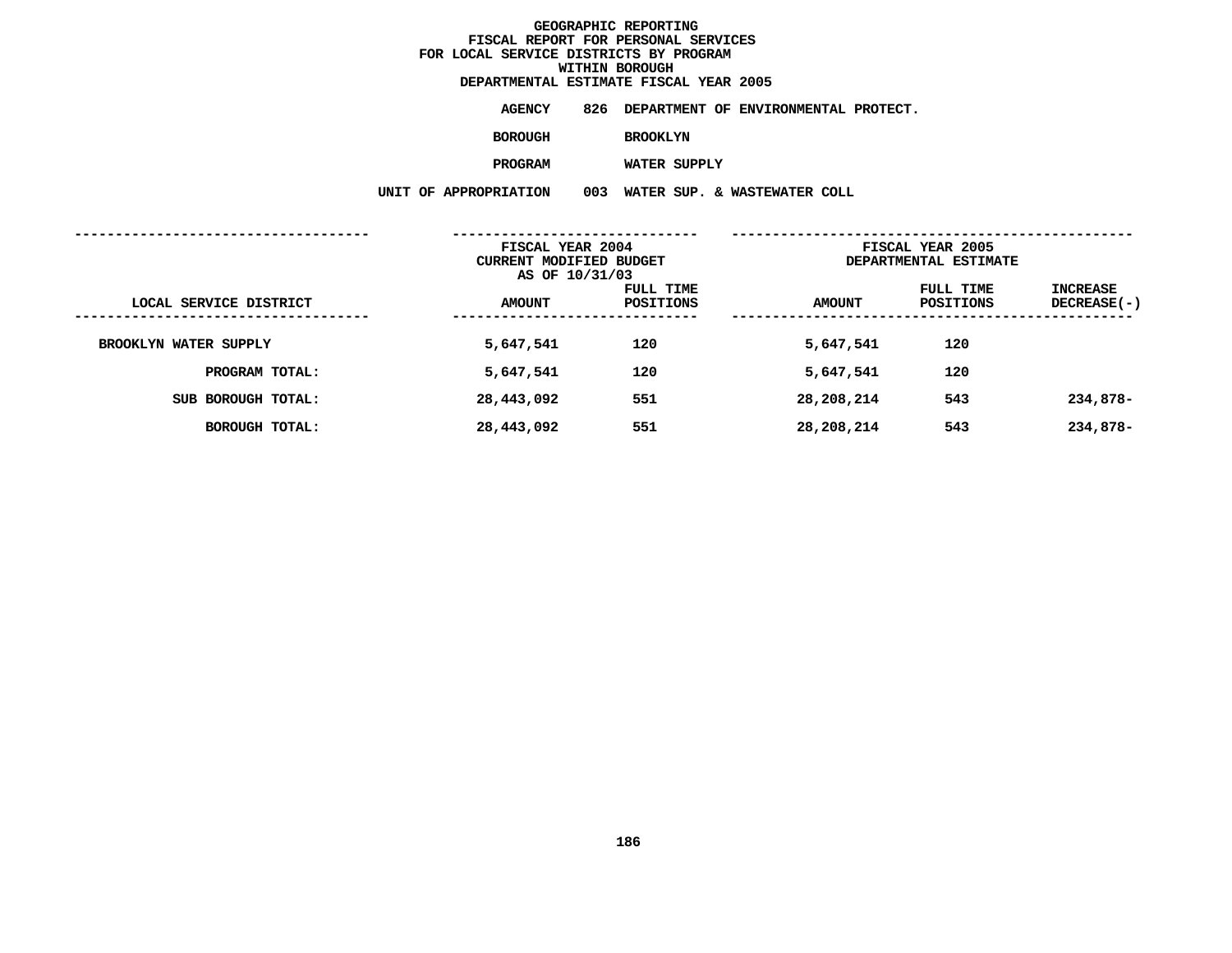**ESTIMATE FISCAL YEAR <sup>2005</sup> AGENCY <sup>826</sup> DEPARTMENT OF ENVIRONMENTAL PROTECT.**

**BOROUGH**

 **MANHATTAN PROGRAM**

**SEWER MAINTENANCE UNIT OF APPROPRIATION <sup>003</sup> WATER SUP. & WASTEWATER COLL**

|                              | FISCAL YEAR 2004<br>CURRENT MODIFIED BUDGET<br>AS OF 10/31/03 |                        | FISCAL YEAR 2005<br>DEPARTMENTAL ESTIMATE |                        |                                |
|------------------------------|---------------------------------------------------------------|------------------------|-------------------------------------------|------------------------|--------------------------------|
| LOCAL SERVICE DISTRICT       | <b>AMOUNT</b>                                                 | FULL TIME<br>POSITIONS | <b>AMOUNT</b>                             | FULL TIME<br>POSITIONS | <b>INCREASE</b><br>DECREASE(-) |
| MANH SEWER MAINT YD BDS 1-12 | 1,055,952                                                     | 22                     | 1,055,952                                 | 22                     |                                |
| PROGRAM TOTAL:               | 1,055,952                                                     | 22                     | 1,055,952                                 | 22                     |                                |
|                              |                                                               |                        |                                           |                        |                                |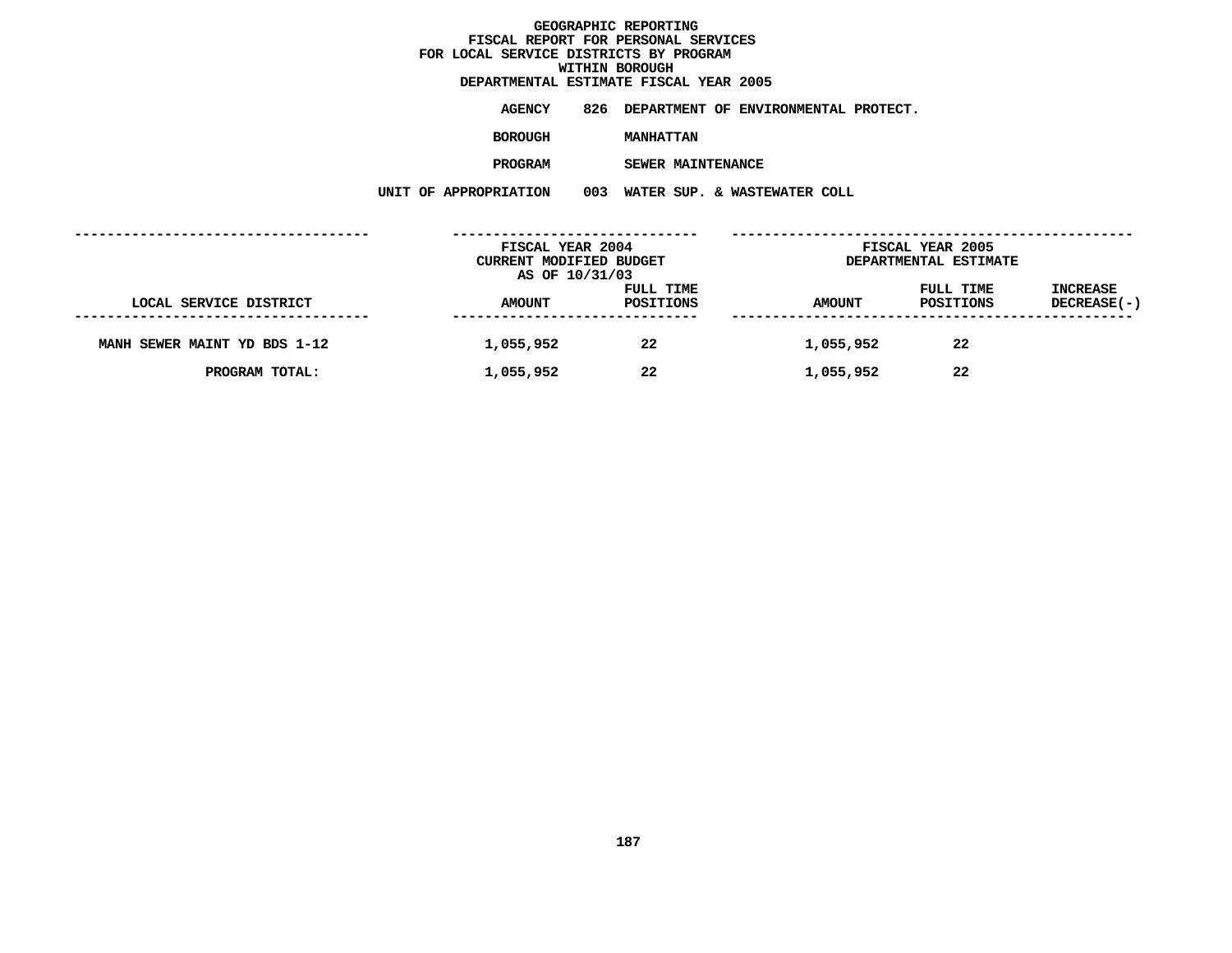**ESTIMATE FISCAL YEAR <sup>2005</sup> AGENCY <sup>826</sup> DEPARTMENT OF ENVIRONMENTAL PROTECT.**

**BOROUGH**

MANHATTAN<br>WASTEWATER TREATMENT **PROGRAM**

**WASTEWATER TREATMENT UNIT OF APPROPRIATION <sup>008</sup> WASTEWATER TREATMENT**

| FISCAL YEAR 2004<br>CURRENT MODIFIED BUDGET |                        | FISCAL YEAR 2005<br>DEPARTMENTAL ESTIMATE |                        |                                       |
|---------------------------------------------|------------------------|-------------------------------------------|------------------------|---------------------------------------|
| <b>AMOUNT</b>                               | FULL TIME<br>POSITIONS | <b>AMOUNT</b>                             | FULL TIME<br>POSITIONS | <b>INCREASE</b><br><b>DECREASE(-)</b> |
| 6,795,266<br>5,540,489                      | 121<br>109             | 6,878,616<br>5,610,640                    | 123<br>110             | 83,350<br>70,151                      |
| 12,335,755                                  | 230                    | 12,489,256                                | 233                    | 153,501                               |
|                                             |                        | AS OF 10/31/03                            |                        |                                       |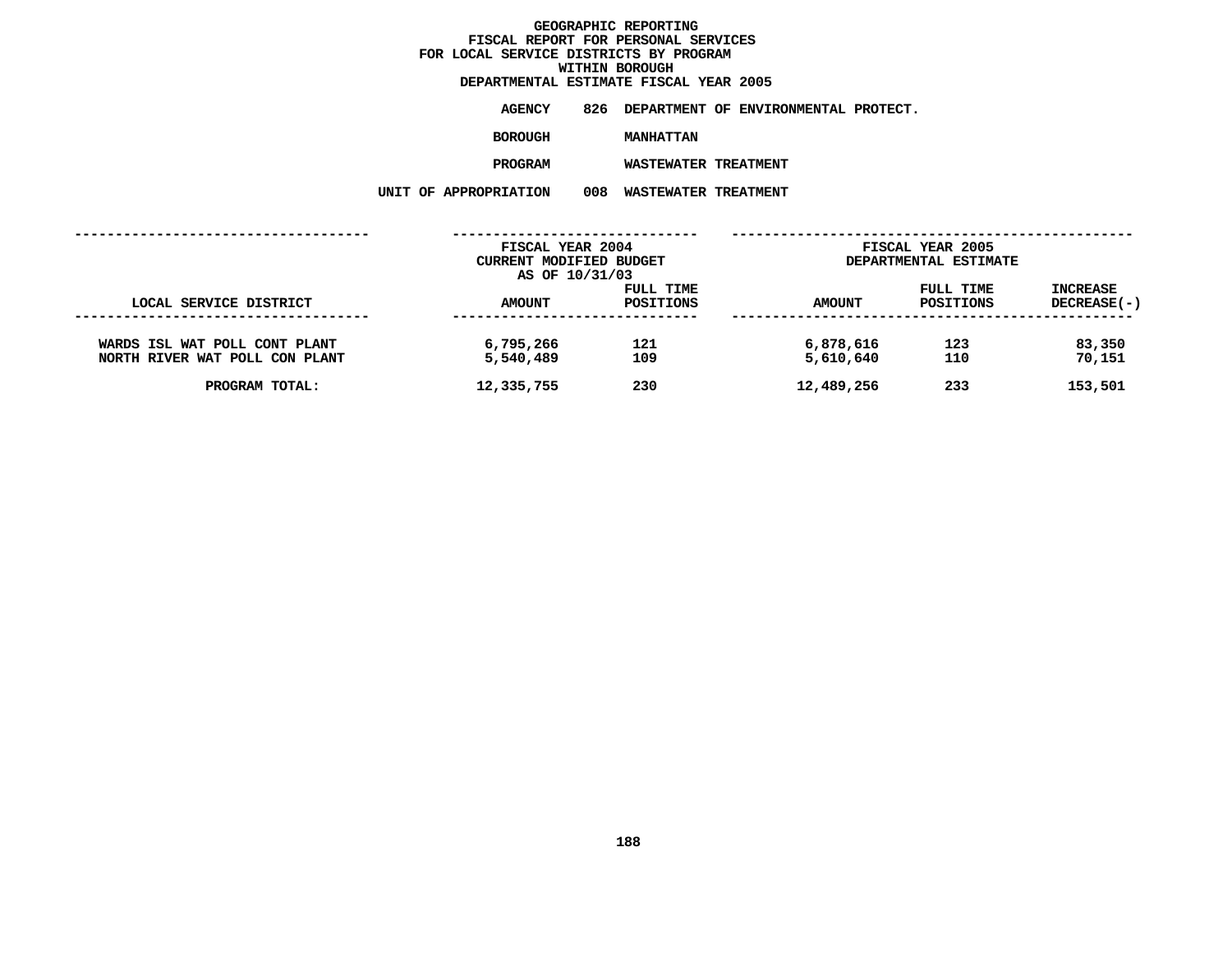**ESTIMATE FISCAL YEAR <sup>2005</sup> AGENCY <sup>826</sup> DEPARTMENT OF ENVIRONMENTAL PROTECT.**

**BOROUGH**

 **MANHATTAN PROGRAM**

**WATER SUPPLY UNIT OF APPROPRIATION <sup>003</sup> WATER SUP. & WASTEWATER COLL**

|                        | FISCAL YEAR 2004<br>CURRENT MODIFIED BUDGET<br>AS OF 10/31/03 |                        | FISCAL YEAR 2005<br>DEPARTMENTAL ESTIMATE |                        |                         |
|------------------------|---------------------------------------------------------------|------------------------|-------------------------------------------|------------------------|-------------------------|
| LOCAL SERVICE DISTRICT | <b>AMOUNT</b>                                                 | FULL TIME<br>POSITIONS | <b>AMOUNT</b>                             | FULL TIME<br>POSITIONS | INCREASE<br>DECREASE(-) |
| MANHATTAN WATER SUPPLY | 6,627,426                                                     | 141                    | 6,627,426                                 | 141                    |                         |
| PROGRAM TOTAL:         | 6,627,426                                                     | 141                    | 6,627,426                                 | 141                    |                         |
| SUB BOROUGH TOTAL:     | 20,019,133                                                    | 393                    | 20,172,634                                | 396                    | 153,501                 |
| BOROUGH TOTAL:         | 20,019,133                                                    | 393                    | 20,172,634                                | 396                    | 153,501                 |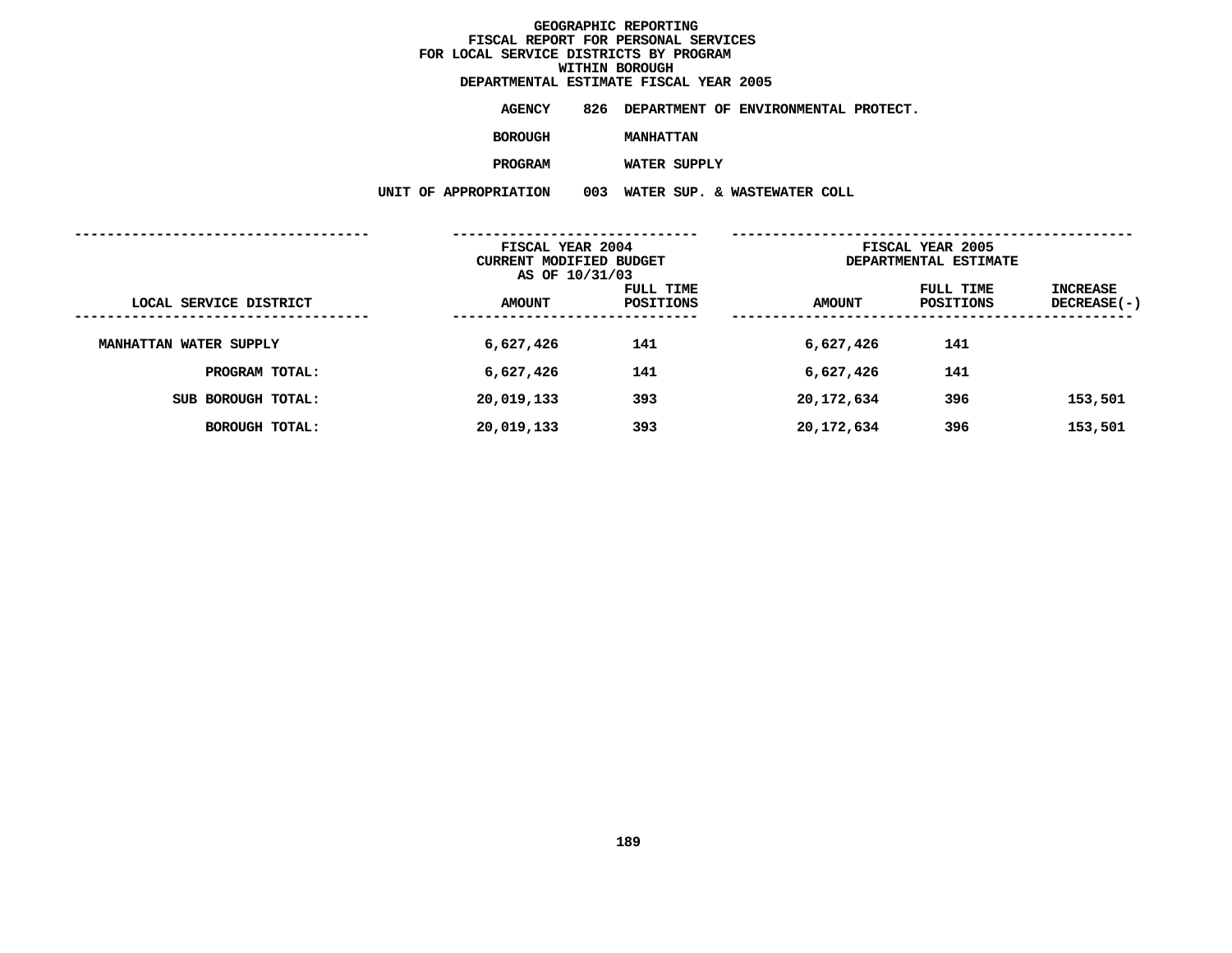# **DEPARTMENTAL**

**ESTIMATE FISCAL YEAR <sup>2005</sup> AGENCY <sup>826</sup> DEPARTMENT OF ENVIRONMENTAL PROTECT.**

**BOROUGH**

QUEENS<br>SEWER MAINTENANCE **PROGRAM**

**SEWER MAINTENANCE UNIT OF APPROPRIATION <sup>003</sup> WATER SUP. & WASTEWATER COLL**

|                                | FISCAL YEAR 2004        |           |               | FISCAL YEAR 2005      |                    |  |
|--------------------------------|-------------------------|-----------|---------------|-----------------------|--------------------|--|
|                                | CURRENT MODIFIED BUDGET |           |               | DEPARTMENTAL ESTIMATE |                    |  |
|                                | AS OF 10/31/03          |           |               |                       |                    |  |
|                                |                         | FULL TIME |               | FULL TIME             | INCREASE           |  |
| LOCAL SERVICE DISTRICT         | <b>AMOUNT</b>           | POSITIONS | <b>AMOUNT</b> | POSITIONS             | <b>DECREASE(-)</b> |  |
|                                |                         |           |               |                       |                    |  |
| ON SEWER MNT YD BDS 9,10,12-14 | 1,293,050               | 23        | 1,293,050     | 23                    |                    |  |
| ONS SEWER MAINT YD BDS 1-8,11  | 1,313,347               | 24        | 1,313,347     | 24                    |                    |  |
| PROGRAM TOTAL:                 | 2,606,397               | 47        | 2,606,397     | 47                    |                    |  |
|                                |                         |           |               |                       |                    |  |
|                                |                         |           |               |                       |                    |  |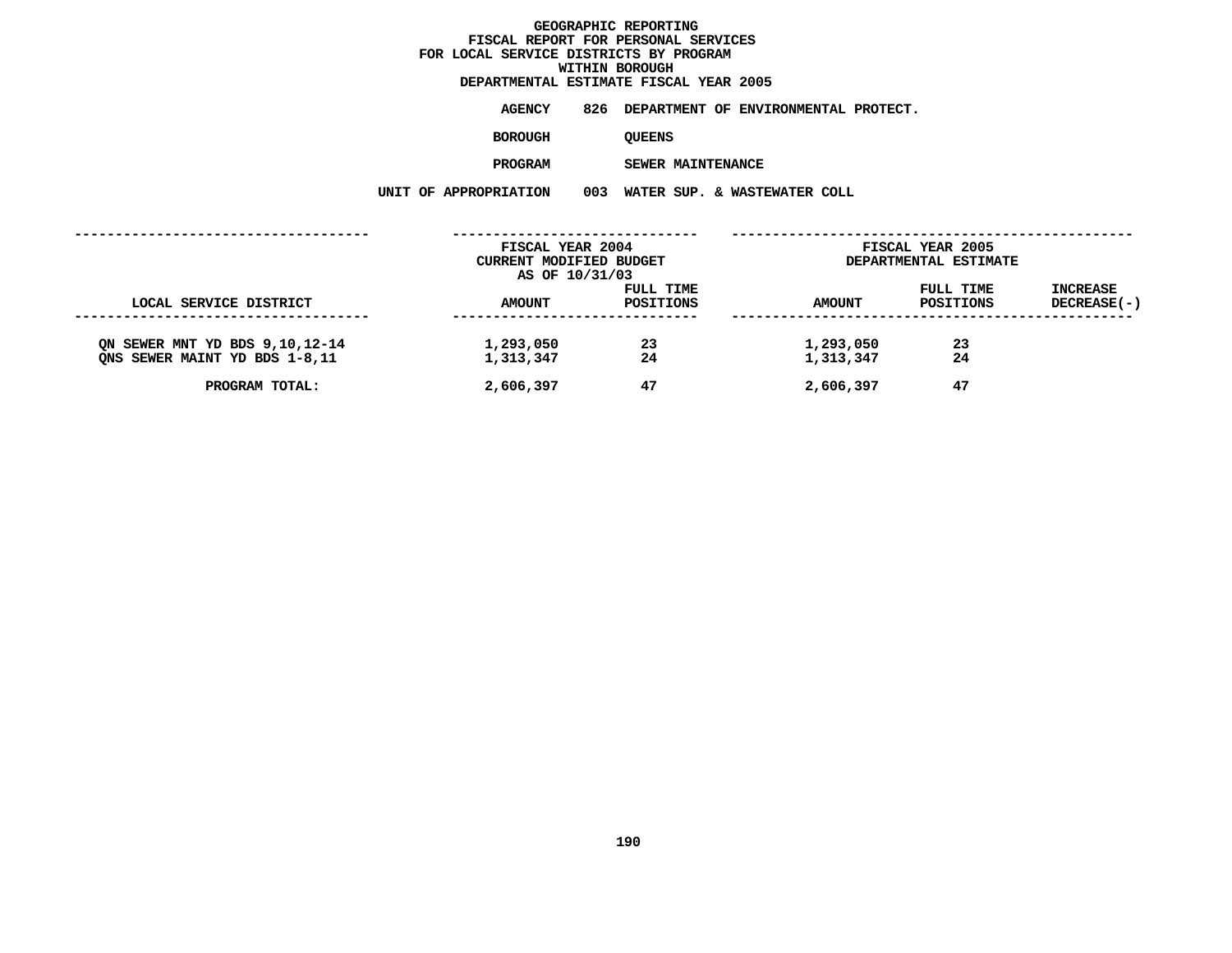**ESTIMATE FISCAL YEAR <sup>2005</sup> AGENCY <sup>826</sup> DEPARTMENT OF ENVIRONMENTAL PROTECT.**

**BOROUGH**

QUEENS<br>WASTEWATER TREATMENT **PROGRAM**

**WASTEWATER TREATMENT UNIT OF APPROPRIATION <sup>008</sup> WASTEWATER TREATMENT**

|               | FISCAL YEAR 2004 |                                           | FISCAL YEAR 2005 |                       |  |
|---------------|------------------|-------------------------------------------|------------------|-----------------------|--|
|               |                  |                                           |                  |                       |  |
|               |                  |                                           |                  |                       |  |
|               | FULL TIME        |                                           | FULL TIME        | INCREASE              |  |
| <b>AMOUNT</b> | POSITIONS        | <b>AMOUNT</b>                             | POSITIONS        | $DECREASE(-)$         |  |
|               |                  |                                           |                  |                       |  |
| 4,671,768     | 85               | 4,705,539                                 | 87               | 33,771                |  |
| 2,378,709     | 44               | 2,378,709                                 | 44               |                       |  |
|               | 73               |                                           | 72               | $30,176 -$            |  |
| 4,126,754     | 76               | 4,126,754                                 | 75               |                       |  |
| 14,896,542    | 278              | 14,900,137                                | 278              | 3,595                 |  |
|               |                  |                                           |                  |                       |  |
|               | 3,719,311        | CURRENT MODIFIED BUDGET<br>AS OF 10/31/03 | 3,689,135        | DEPARTMENTAL ESTIMATE |  |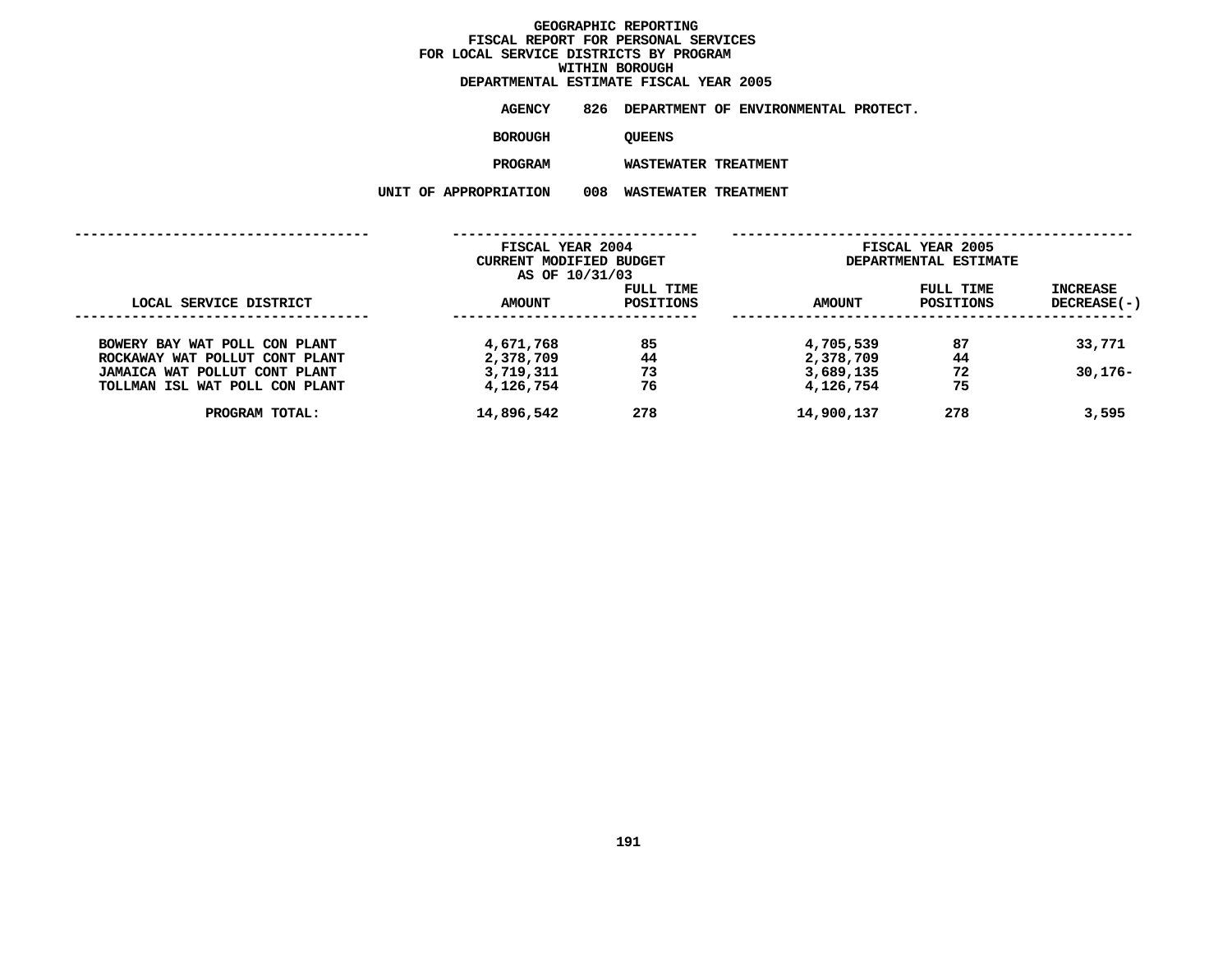**ESTIMATE FISCAL YEAR <sup>2005</sup> AGENCY <sup>826</sup> DEPARTMENT OF ENVIRONMENTAL PROTECT.**

**BOROUGH**

QUEENS<br>WATER SUPPLY

**PROGRAM**

**WATER SUPPLY UNIT OF APPROPRIATION <sup>003</sup> WATER SUP. & WASTEWATER COLL**

|                            | FISCAL YEAR 2004<br><b>CURRENT MODIFIED BUDGET</b><br>AS OF 10/31/03 |                        | FISCAL YEAR 2005<br>DEPARTMENTAL ESTIMATE |                        |                         |
|----------------------------|----------------------------------------------------------------------|------------------------|-------------------------------------------|------------------------|-------------------------|
| LOCAL SERVICE DISTRICT     | <b>AMOUNT</b>                                                        | FULL TIME<br>POSITIONS | <b>AMOUNT</b>                             | FULL TIME<br>POSITIONS | INCREASE<br>DECREASE(-) |
| <b>QUEENS WATER SUPPLY</b> | 1,742,167                                                            | 38                     | 1,742,167                                 | 38                     |                         |
| PROGRAM TOTAL:             | 1,742,167                                                            | 38                     | 1,742,167                                 | 38                     |                         |
| SUB BOROUGH TOTAL:         | 19,245,106                                                           | 363                    | 19,248,701                                | 363                    | 3,595                   |
| BOROUGH TOTAL:             | 19,245,106                                                           | 363                    | 19,248,701                                | 363                    | 3,595                   |
|                            |                                                                      |                        |                                           |                        |                         |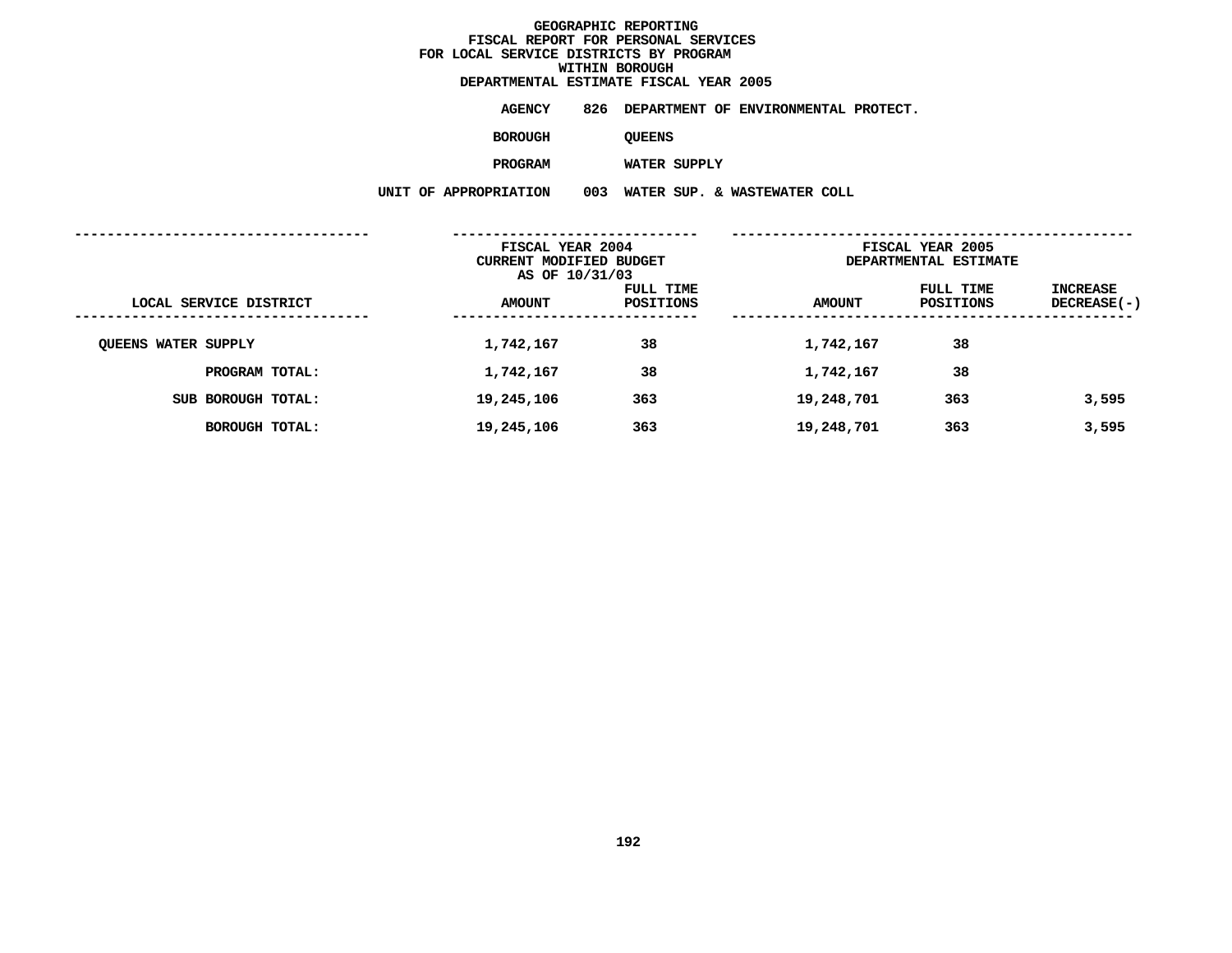## **DEPARTMENTAL**

**ESTIMATE FISCAL YEAR <sup>2005</sup> AGENCY <sup>826</sup> DEPARTMENT OF ENVIRONMENTAL PROTECT.**

**BOROUGH**

 **STATEN ISLAND PROGRAM**

**SEWER MAINTENANCE UNIT OF APPROPRIATION <sup>003</sup> WATER SUP. & WASTEWATER COLL**

|                                | FISCAL YEAR 2004<br>CURRENT MODIFIED BUDGET<br>AS OF 10/31/03 |                        | FISCAL YEAR 2005<br>DEPARTMENTAL ESTIMATE |                        |                                |
|--------------------------------|---------------------------------------------------------------|------------------------|-------------------------------------------|------------------------|--------------------------------|
| LOCAL SERVICE DISTRICT         | <b>AMOUNT</b>                                                 | FULL TIME<br>POSITIONS | <b>AMOUNT</b>                             | FULL TIME<br>POSITIONS | <b>INCREASE</b><br>DECREASE(-) |
| ST ISLAND SEWER MNT YD BDS 1-3 | 2,477,272                                                     | 47                     | 2,477,272                                 | 47                     |                                |
| PROGRAM TOTAL:                 | 2,477,272                                                     | 47                     | 2,477,272                                 | 47                     |                                |
|                                |                                                               |                        |                                           |                        |                                |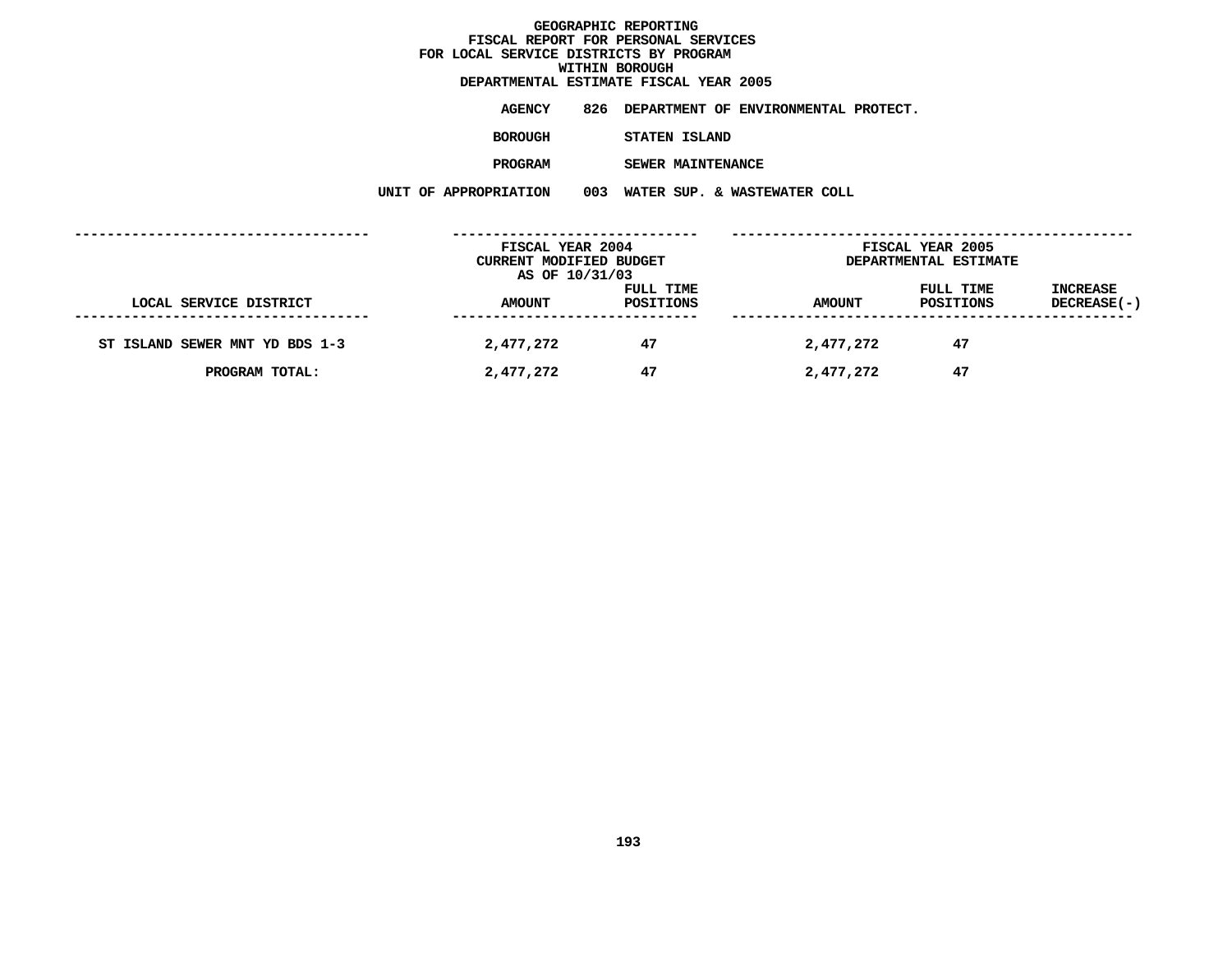# **DEPARTMENTAL**

**ESTIMATE FISCAL YEAR <sup>2005</sup> AGENCY <sup>826</sup> DEPARTMENT OF ENVIRONMENTAL PROTECT.**

**BOROUGH**

**STATEN ISLAND**

**PROGRAM**

**WASTEWATER TREATMENT UNIT OF APPROPRIATION <sup>008</sup> WASTEWATER TREATMENT**

|                                | FISCAL YEAR 2004                          |           |               | FISCAL YEAR 2005      |                    |  |
|--------------------------------|-------------------------------------------|-----------|---------------|-----------------------|--------------------|--|
|                                | CURRENT MODIFIED BUDGET<br>AS OF 10/31/03 |           |               | DEPARTMENTAL ESTIMATE |                    |  |
|                                |                                           | FULL TIME |               | FULL TIME             | <b>INCREASE</b>    |  |
| LOCAL SERVICE DISTRICT         | AMOUNT                                    | POSITIONS | <b>AMOUNT</b> | <b>POSITIONS</b>      | <b>DECREASE(-)</b> |  |
| OAKWOOD BEACH WAT POL CON PLAN | 3,389,364                                 | 62        | 3,329,376     | 61                    | 59,988-            |  |
| PORT RICH WAT POLL CONT PLANT  | 2,548,750                                 | 49        | 2,548,750     | 49                    |                    |  |
| PROGRAM TOTAL:                 | 5,938,114                                 | 111       | 5,878,126     | 110                   | 59,988-            |  |
|                                |                                           |           |               |                       |                    |  |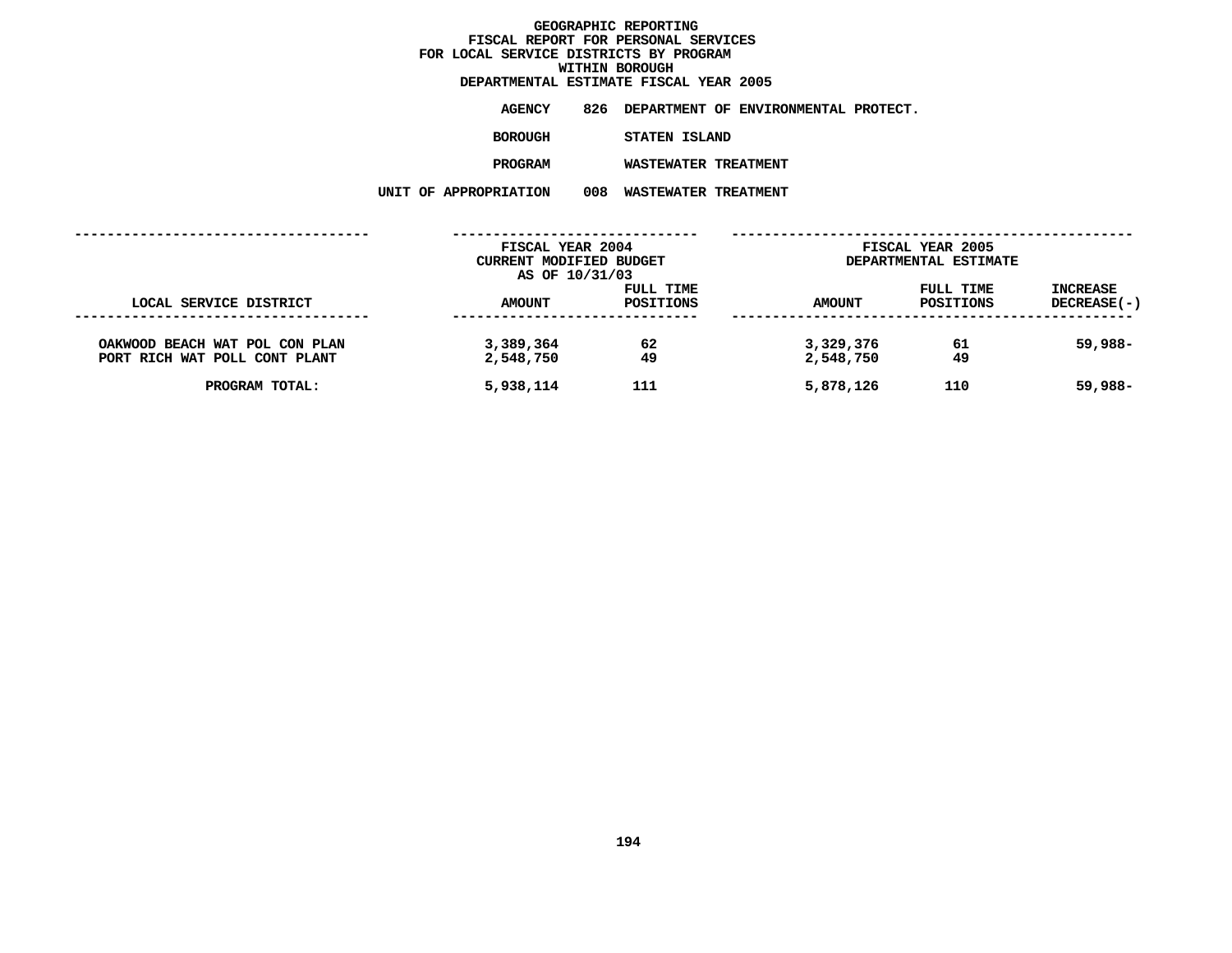|                       | DEPARTMENTAL ESTIMATE FISCAL YEAR 2005   |
|-----------------------|------------------------------------------|
| AGENCY                | 826 DEPARTMENT OF ENVIRONMENTAL PROTECT. |
| <b>BOROUGH</b>        | STATEN ISLAND                            |
| <b>PROGRAM</b>        | WATER SUPPLY                             |
| UNIT OF APPROPRIATION | 003 WATER SUP. & WASTEWATER COLL         |
|                       |                                          |

|                            | FISCAL YEAR 2004<br>CURRENT MODIFIED BUDGET<br>AS OF 10/31/03 |                        | FISCAL YEAR 2005<br>DEPARTMENTAL ESTIMATE |                        |                           |
|----------------------------|---------------------------------------------------------------|------------------------|-------------------------------------------|------------------------|---------------------------|
| LOCAL SERVICE DISTRICT     | <b>AMOUNT</b>                                                 | FULL TIME<br>POSITIONS | <b>AMOUNT</b>                             | FULL TIME<br>POSITIONS | INCREASE<br>$DECREASE(-)$ |
| STATEN ISLAND WATER SUPPLY | 1,252,864                                                     | 27                     | 1,252,864                                 | 27                     |                           |
| PROGRAM TOTAL:             | 1,252,864                                                     | 27                     | 1,252,864                                 | 27                     |                           |
| SUB BOROUGH TOTAL:         | 9,668,250                                                     | 185                    | 9,608,262                                 | 184                    | 59,988-                   |
| BOROUGH TOTAL:             | 9,668,250                                                     | 185                    | 9,608,262                                 | 184                    | 59,988-                   |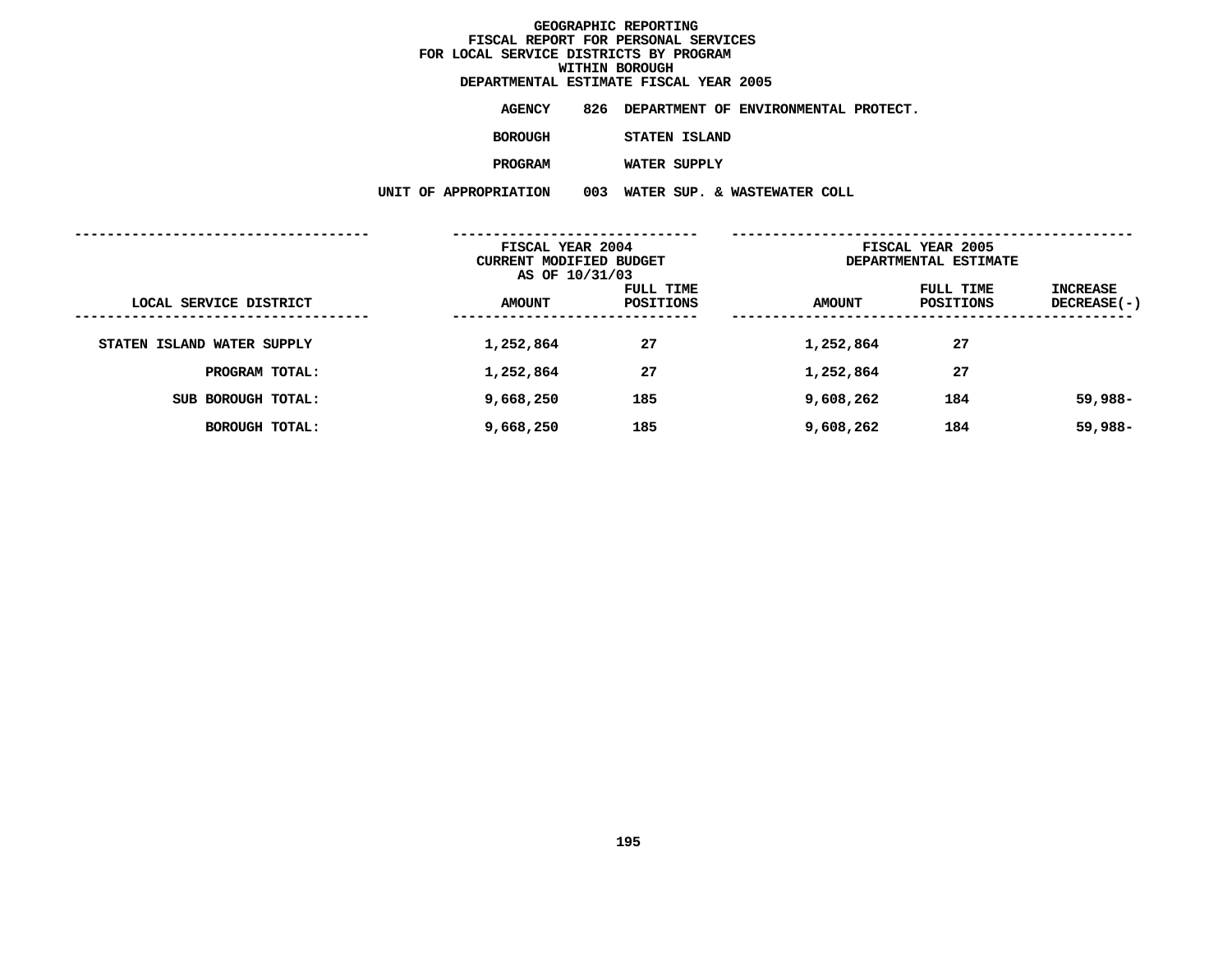## **GEOGRAPHICC REPORTING<br>PERSONAL S<br>ICTS BY PRO FISCAL REPORT FOR PERSONAL SERVICES FOR LOCAL SERVICE DISTRICTS BY PROGRAM WITHIN**

# WITHIN BOROUGH<br>D<mark>EPARTMENTAL ESTIMATE FISC</mark>

|                                                   | FISCAL YEAR 2004<br>CURRENT MODIFIED BUDGET<br>AS OF 10/31/03 |                        | FISCAL YEAR 2005<br>DEPARTMENTAL ESTIMATE |                        |                                  |
|---------------------------------------------------|---------------------------------------------------------------|------------------------|-------------------------------------------|------------------------|----------------------------------|
| LOCAL SERVICE DISTRICT                            | <b>AMOUNT</b>                                                 | FULL TIME<br>POSITIONS | <b>AMOUNT</b>                             | FULL TIME<br>POSITIONS | <b>INCREASE</b><br>$DECREASE(-)$ |
| <b>AGENCY TOTAL:</b><br>ALL PROGRAMS ALL BOROUGHS | 86,993,701                                                    | 1,688                  | 86,746,422                                | 1,680                  | 247,279-                         |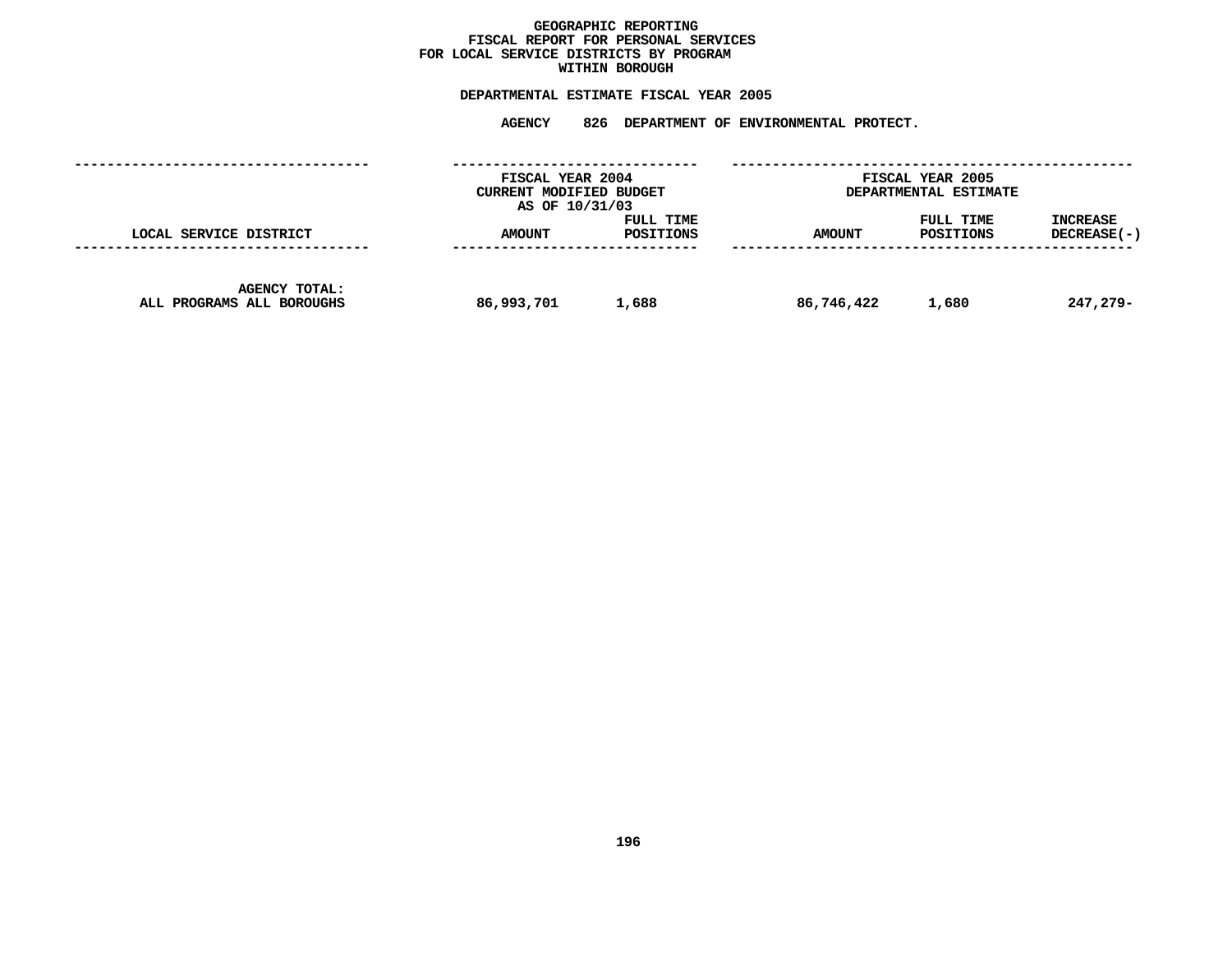# **PS UNITS OF APPROPRIATION DEPARTMENTAL**

|                                                                                                                                                       | FISCAL YEAR 2004<br>CURRENT MODIFIED BUDGET | FISCAL YEAR 2005<br>DEPARTMENTAL ESTIMATE |                                   |  |
|-------------------------------------------------------------------------------------------------------------------------------------------------------|---------------------------------------------|-------------------------------------------|-----------------------------------|--|
| UNIT OF APPROPRIATION                                                                                                                                 | AS OF 10/31/03                              | <b>AMOUNT</b>                             | <b>INCREASE</b><br>DECREASE $(-)$ |  |
| EXECUTIVE AND SUPPORT<br>001                                                                                                                          |                                             |                                           |                                   |  |
| REGULAR GROSS<br><b>OTHER</b>                                                                                                                         |                                             |                                           |                                   |  |
| TOTAL REPORTED GEOGRAPHICALLY                                                                                                                         |                                             |                                           |                                   |  |
| NOT REPORTED GEOGRAPHICALLY                                                                                                                           | 24,560,733                                  | 24,550,733                                | $10,000 -$                        |  |
| FINANCIAL PLAN SAVINGS                                                                                                                                | $\mathbf{1}$                                | 1                                         |                                   |  |
| APPROPRIATION                                                                                                                                         | 24,560,734                                  | 24,550,734                                | $10,000 -$                        |  |
| FUNDING                                                                                                                                               |                                             |                                           |                                   |  |
| <b>CITY</b><br>OTHER CATEGORICAL<br>CAPITAL FUNDS - I.F.A.<br><b>STATE</b><br>FEDERAL - JTPA<br>FEDERAL - C.D.<br>FEDERAL - OTHER<br>INTRA-CITY SALES | 22,806,025<br>1,754,709                     | 22,796,025<br>1,754,709                   | $10,000-$                         |  |
|                                                                                                                                                       |                                             |                                           |                                   |  |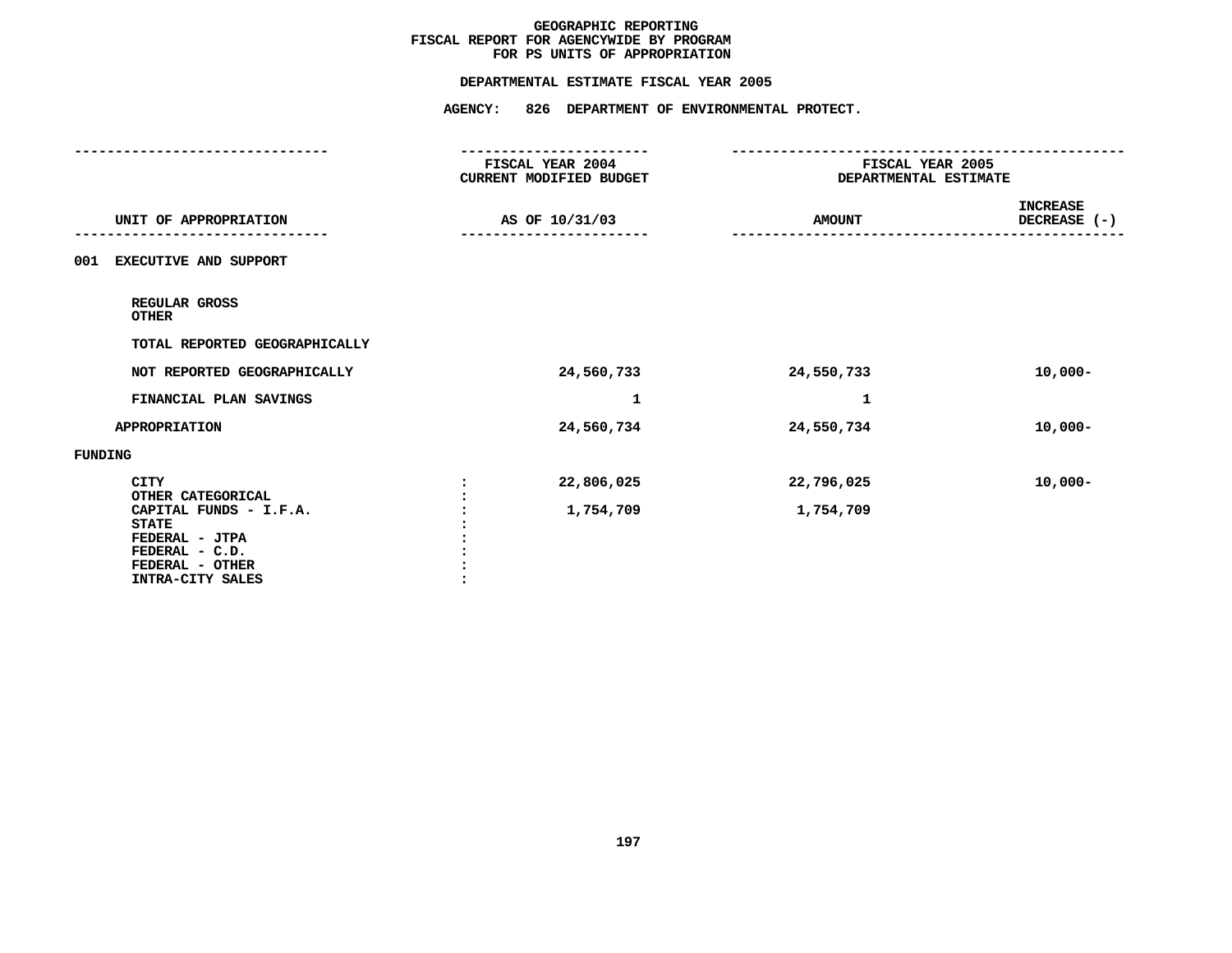# **PS UNITS OF APPROPRIATION DEPARTMENTAL**

|                                                                                                                                                       | FISCAL YEAR 2004<br>CURRENT MODIFIED BUDGET | FISCAL YEAR 2005<br>DEPARTMENTAL ESTIMATE |                                 |
|-------------------------------------------------------------------------------------------------------------------------------------------------------|---------------------------------------------|-------------------------------------------|---------------------------------|
| UNIT OF APPROPRIATION                                                                                                                                 | AS OF 10/31/03                              | <b>AMOUNT</b>                             | <b>INCREASE</b><br>DECREASE (-) |
| ENVIRONMENTAL MANAGEMENT<br>002                                                                                                                       |                                             |                                           |                                 |
| REGULAR GROSS<br><b>OTHER</b>                                                                                                                         |                                             |                                           |                                 |
| TOTAL REPORTED GEOGRAPHICALLY                                                                                                                         |                                             |                                           |                                 |
| NOT REPORTED GEOGRAPHICALLY                                                                                                                           | 18,461,253                                  | 18,404,620                                | $56,633-$                       |
| FINANCIAL PLAN SAVINGS                                                                                                                                |                                             |                                           |                                 |
| <b>APPROPRIATION</b>                                                                                                                                  | 18,461,253                                  | 18,404,620                                | $56,633-$                       |
| FUNDING                                                                                                                                               |                                             |                                           |                                 |
| <b>CITY</b><br>OTHER CATEGORICAL<br>CAPITAL FUNDS - I.F.A.<br><b>STATE</b><br>FEDERAL - JTPA<br>FEDERAL - C.D.<br>FEDERAL - OTHER<br>INTRA-CITY SALES | 17,968,768<br>:<br>492,485                  | 17,968,768<br>435,852                     | $56,633-$                       |
|                                                                                                                                                       |                                             |                                           |                                 |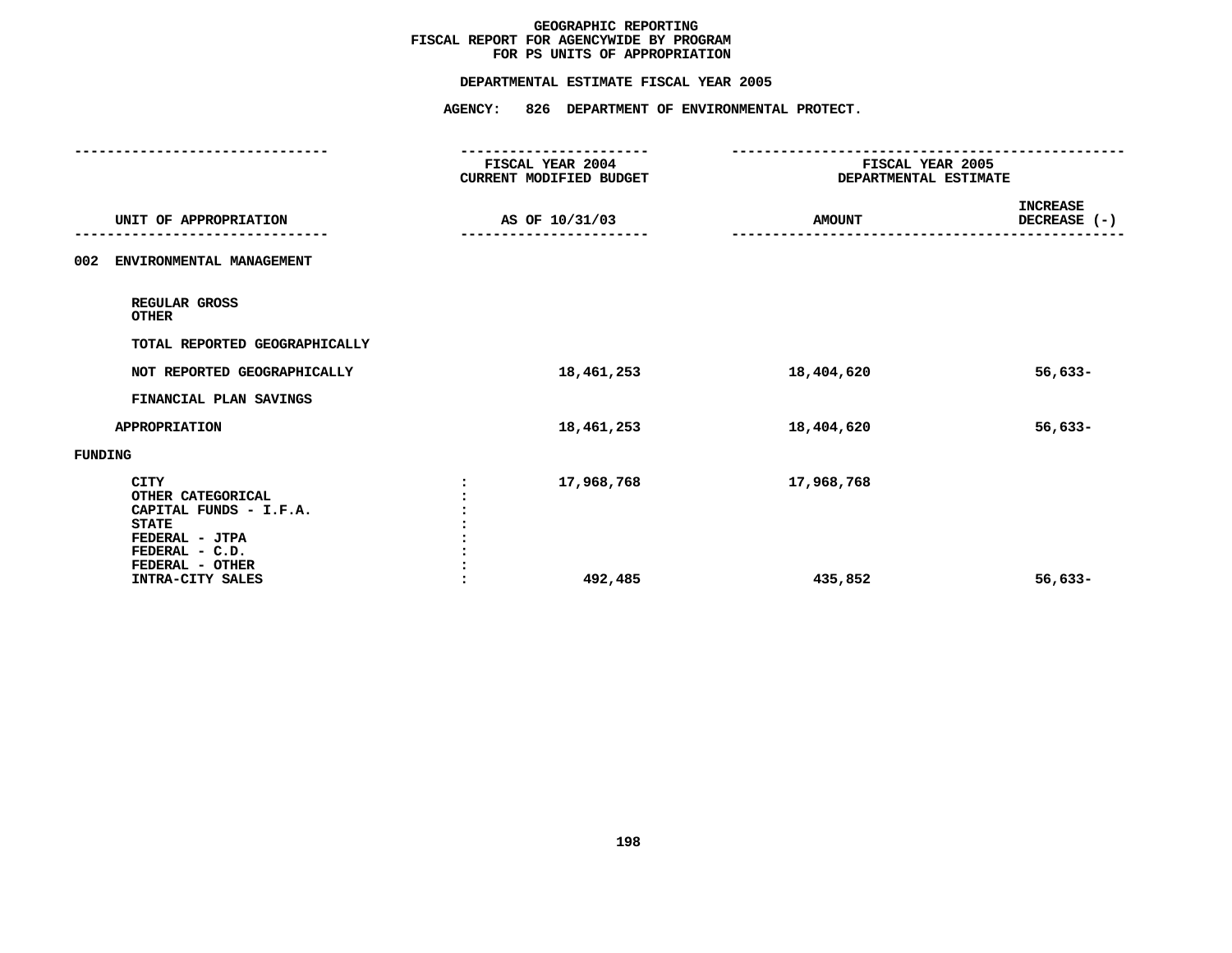# **PS UNITS OF APPROPRIATION DEPARTMENTAL**

| FISCAL YEAR 2004<br>CURRENT MODIFIED BUDGET |                         | FISCAL YEAR 2005<br>DEPARTMENTAL ESTIMATE |  |  |
|---------------------------------------------|-------------------------|-------------------------------------------|--|--|
| AS OF 10/31/03                              | <b>AMOUNT</b>           | <b>INCREASE</b><br>DECREASE (-)           |  |  |
|                                             |                         |                                           |  |  |
| 25,679,057<br>1,936,490                     | 25,679,057<br>1,936,490 |                                           |  |  |
| 27,615,547                                  | 27,615,547              |                                           |  |  |
| 96,902,466                                  | 94, 918, 503            | 1,983,963-                                |  |  |
|                                             |                         |                                           |  |  |
| 124,518,013                                 | 122,534,050             | 1,983,963-                                |  |  |
|                                             |                         |                                           |  |  |
| 114,935,679                                 | 113,401,679             | 1,534,000-                                |  |  |
| 9,132,371<br>449,963                        | 9,132,371               | 449,963-                                  |  |  |
|                                             |                         |                                           |  |  |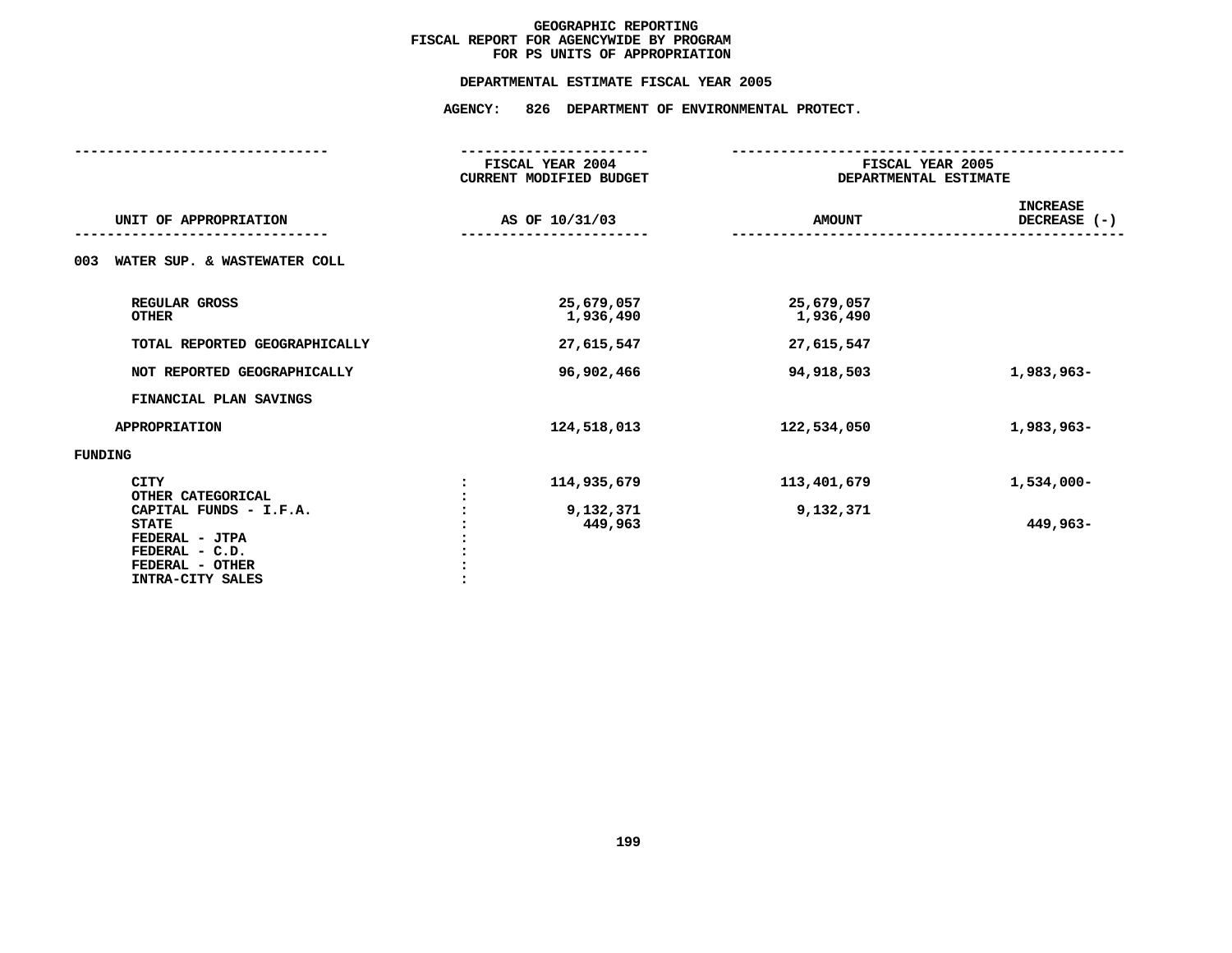# **PS UNITS OF APPROPRIATION DEPARTMENTAL**

|                                                                            | FISCAL YEAR 2004<br>CURRENT MODIFIED BUDGET | FISCAL YEAR 2005<br>DEPARTMENTAL ESTIMATE |                                 |  |
|----------------------------------------------------------------------------|---------------------------------------------|-------------------------------------------|---------------------------------|--|
| UNIT OF APPROPRIATION                                                      | AS OF 10/31/03                              | <b>AMOUNT</b>                             | <b>INCREASE</b><br>DECREASE (-) |  |
| 007<br>CENTRAL UTILITY                                                     |                                             |                                           |                                 |  |
| REGULAR GROSS<br><b>OTHER</b>                                              |                                             |                                           |                                 |  |
| TOTAL REPORTED GEOGRAPHICALLY                                              |                                             |                                           |                                 |  |
| NOT REPORTED GEOGRAPHICALLY                                                | 51,924,128                                  | 50,183,648                                | 1,740,480-                      |  |
| FINANCIAL PLAN SAVINGS                                                     |                                             |                                           |                                 |  |
| <b>APPROPRIATION</b>                                                       | 51,924,128                                  | 50,183,648                                | 1,740,480-                      |  |
| FUNDING                                                                    |                                             |                                           |                                 |  |
| <b>CITY</b><br>OTHER CATEGORICAL<br>CAPITAL FUNDS - I.F.A.<br><b>STATE</b> | 31,154,088<br>20,770,040                    | 29, 413, 608<br>20,770,040                | 1,740,480-                      |  |
| FEDERAL - JTPA<br>FEDERAL - C.D.<br>FEDERAL - OTHER<br>INTRA-CITY SALES    |                                             |                                           |                                 |  |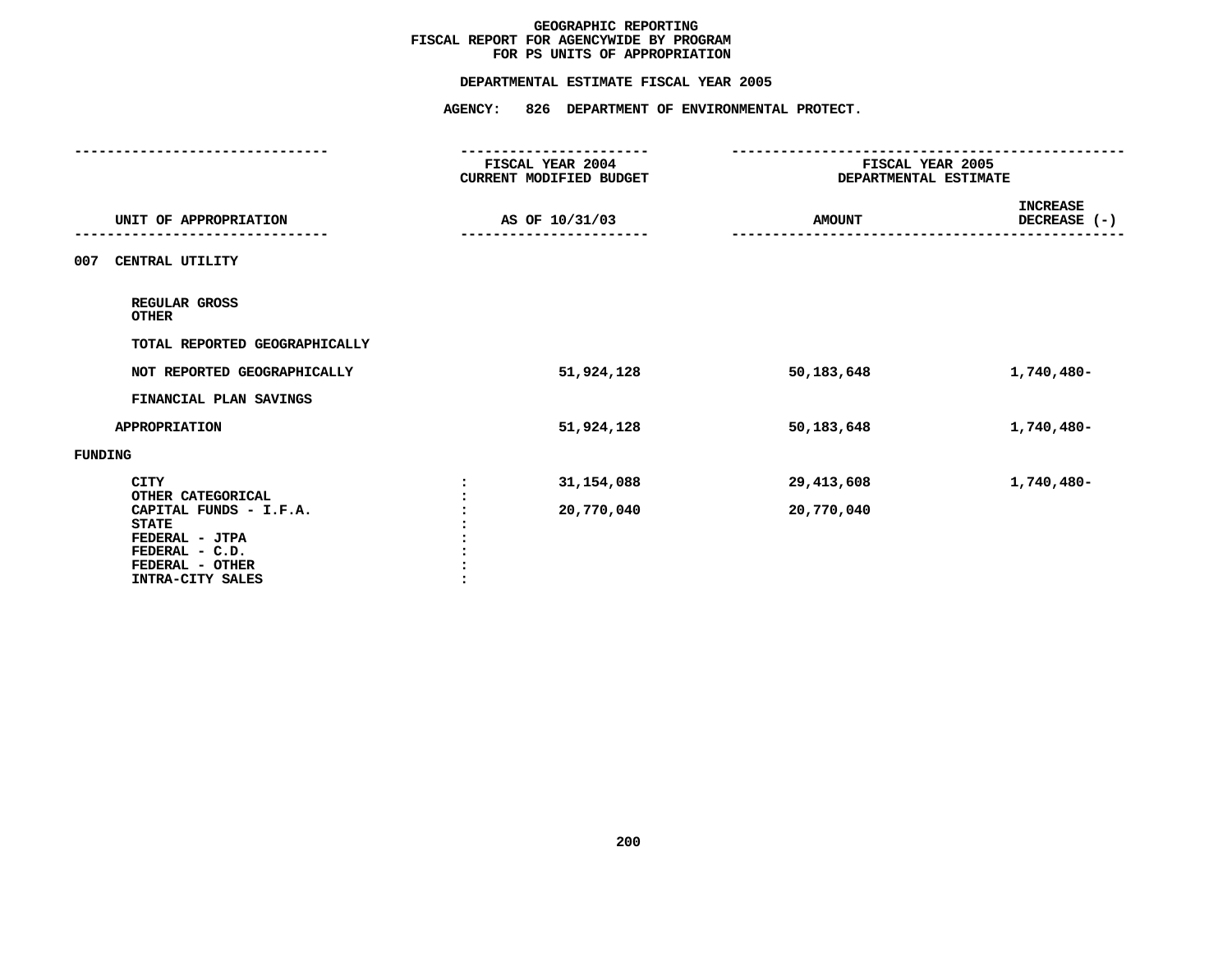# **PS UNITS OF APPROPRIATION DEPARTMENTAL**

| -----------------                                                                                                 |                                             |                                           |                                 |  |  |
|-------------------------------------------------------------------------------------------------------------------|---------------------------------------------|-------------------------------------------|---------------------------------|--|--|
|                                                                                                                   | FISCAL YEAR 2004<br>CURRENT MODIFIED BUDGET | FISCAL YEAR 2005<br>DEPARTMENTAL ESTIMATE |                                 |  |  |
| UNIT OF APPROPRIATION                                                                                             | AS OF 10/31/03                              | <b>AMOUNT</b>                             | <b>INCREASE</b><br>DECREASE (-) |  |  |
| <b>WASTEWATER TREATMENT</b><br>008                                                                                |                                             |                                           |                                 |  |  |
| REGULAR GROSS<br><b>OTHER</b>                                                                                     | 55,209,821<br>4,168,333                     | 54,962,542<br>4,168,333                   | 247,279-                        |  |  |
| TOTAL REPORTED GEOGRAPHICALLY                                                                                     | 59,378,154                                  | 59,130,875                                | 247,279-                        |  |  |
| NOT REPORTED GEOGRAPHICALLY                                                                                       | 55,195,961                                  | 55,263,240                                | 67,279                          |  |  |
| FINANCIAL PLAN SAVINGS                                                                                            |                                             |                                           |                                 |  |  |
| <b>APPROPRIATION</b>                                                                                              | 114,574,115                                 | 114,394,115                               | $180,000 -$                     |  |  |
| <b>FUNDING</b>                                                                                                    |                                             |                                           |                                 |  |  |
| <b>CITY</b><br>OTHER CATEGORICAL                                                                                  | 109,929,189                                 | 109,749,189                               | $180,000 -$                     |  |  |
| CAPITAL FUNDS - I.F.A.<br><b>STATE</b><br>FEDERAL - JTPA<br>FEDERAL - C.D.<br>FEDERAL - OTHER<br>INTRA-CITY SALES | 4,644,926                                   | 4,644,926                                 |                                 |  |  |
|                                                                                                                   |                                             |                                           |                                 |  |  |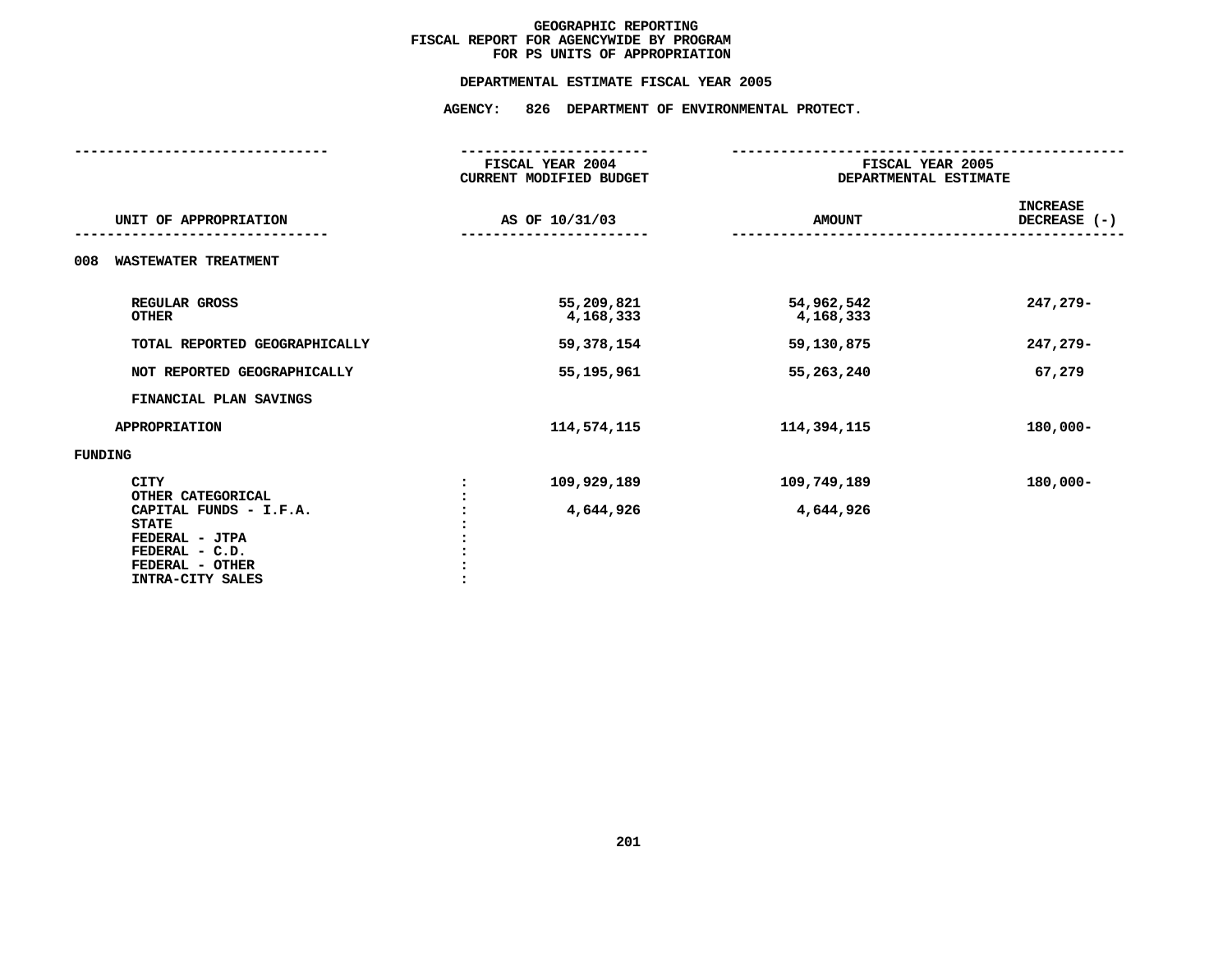# **OTPS UNITS OF APPROPRIATION DEPARTMENTAL**

|                                                                                         | FISCAL YEAR 2004<br><b>CURRENT MODIFIED BUDGET</b> | FISCAL YEAR 2005<br>DEPARTMENTAL ESTIMATE |                                 |  |
|-----------------------------------------------------------------------------------------|----------------------------------------------------|-------------------------------------------|---------------------------------|--|
| UNIT OF APPROPRIATION                                                                   | AS OF 10/31/03                                     | <b>AMOUNT</b>                             | <b>INCREASE</b><br>DECREASE (-) |  |
| UTILITY - OTPS<br>004                                                                   |                                                    |                                           |                                 |  |
| TOTAL REPORTED GEOGRAPHICALLY                                                           |                                                    |                                           |                                 |  |
| NOT REPORTED GEOGRAPHICALLY                                                             | 356,513,569                                        | 337,870,081                               | 18,643,488-                     |  |
| FINANCIAL PLAN SAVINGS                                                                  |                                                    |                                           |                                 |  |
| <b>APPROPRIATION</b>                                                                    | 356,513,569                                        | 337,870,081                               | 18,643,488-                     |  |
| FUNDING                                                                                 |                                                    |                                           |                                 |  |
| <b>CITY</b><br>OTHER CATEGORICAL<br>CAPITAL FUNDS - I.F.A.                              | 354, 243, 472                                      | 337,870,081                               | 16,373,391-                     |  |
| <b>STATE</b><br>FEDERAL - JTPA<br>FEDERAL - C.D.<br>FEDERAL - OTHER<br>INTRA-CITY SALES | 2,270,097                                          |                                           | $2,270,097-$                    |  |
|                                                                                         |                                                    |                                           |                                 |  |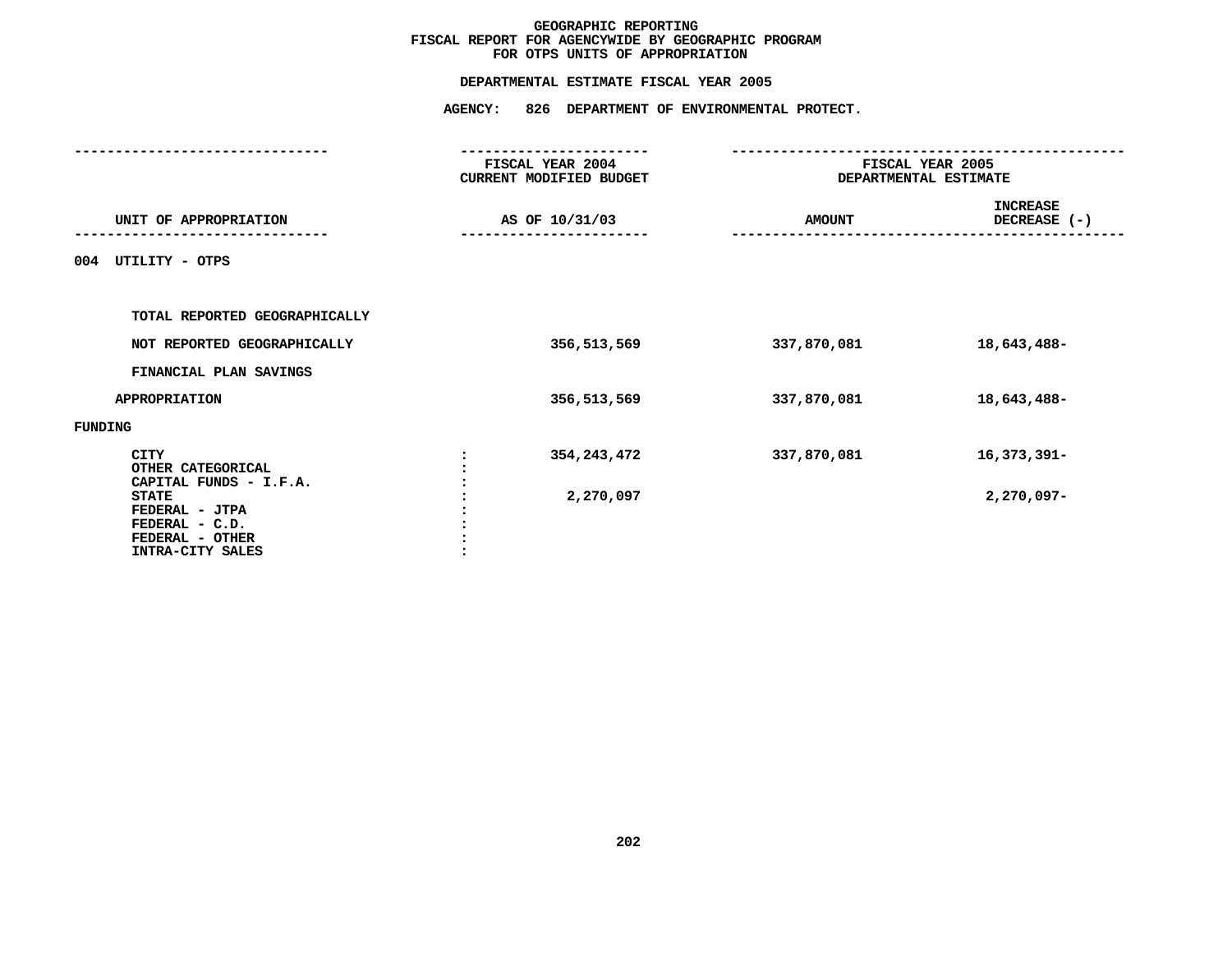# **OTPS UNITS OF APPROPRIATION DEPARTMENTAL**

|                                                                                                                                                       | FISCAL YEAR 2004<br>CURRENT MODIFIED BUDGET | FISCAL YEAR 2005<br>DEPARTMENTAL ESTIMATE |                                             |  |
|-------------------------------------------------------------------------------------------------------------------------------------------------------|---------------------------------------------|-------------------------------------------|---------------------------------------------|--|
| UNIT OF APPROPRIATION                                                                                                                                 | AS OF 10/31/03                              | <b>AMOUNT</b>                             | <b>INCREASE</b><br>DECREASE (-)<br>-------- |  |
| ENVIRONMENTAL MANAGEMENT -OTPS<br>005                                                                                                                 |                                             |                                           |                                             |  |
| TOTAL REPORTED GEOGRAPHICALLY                                                                                                                         |                                             |                                           |                                             |  |
| NOT REPORTED GEOGRAPHICALLY                                                                                                                           | 7,128,583                                   | 6,862,583                                 | $266,000 -$                                 |  |
| FINANCIAL PLAN SAVINGS                                                                                                                                | 2                                           | $\overline{\mathbf{2}}$                   |                                             |  |
| <b>APPROPRIATION</b>                                                                                                                                  | 7,128,585                                   | 6,862,585                                 | $266,000 -$                                 |  |
| FUNDING                                                                                                                                               |                                             |                                           |                                             |  |
| <b>CITY</b><br>OTHER CATEGORICAL<br>CAPITAL FUNDS - I.F.A.<br><b>STATE</b><br>FEDERAL - JTPA<br>FEDERAL - C.D.<br>FEDERAL - OTHER<br>INTRA-CITY SALES | 7,128,585                                   | 6,862,585                                 | $266,000 -$                                 |  |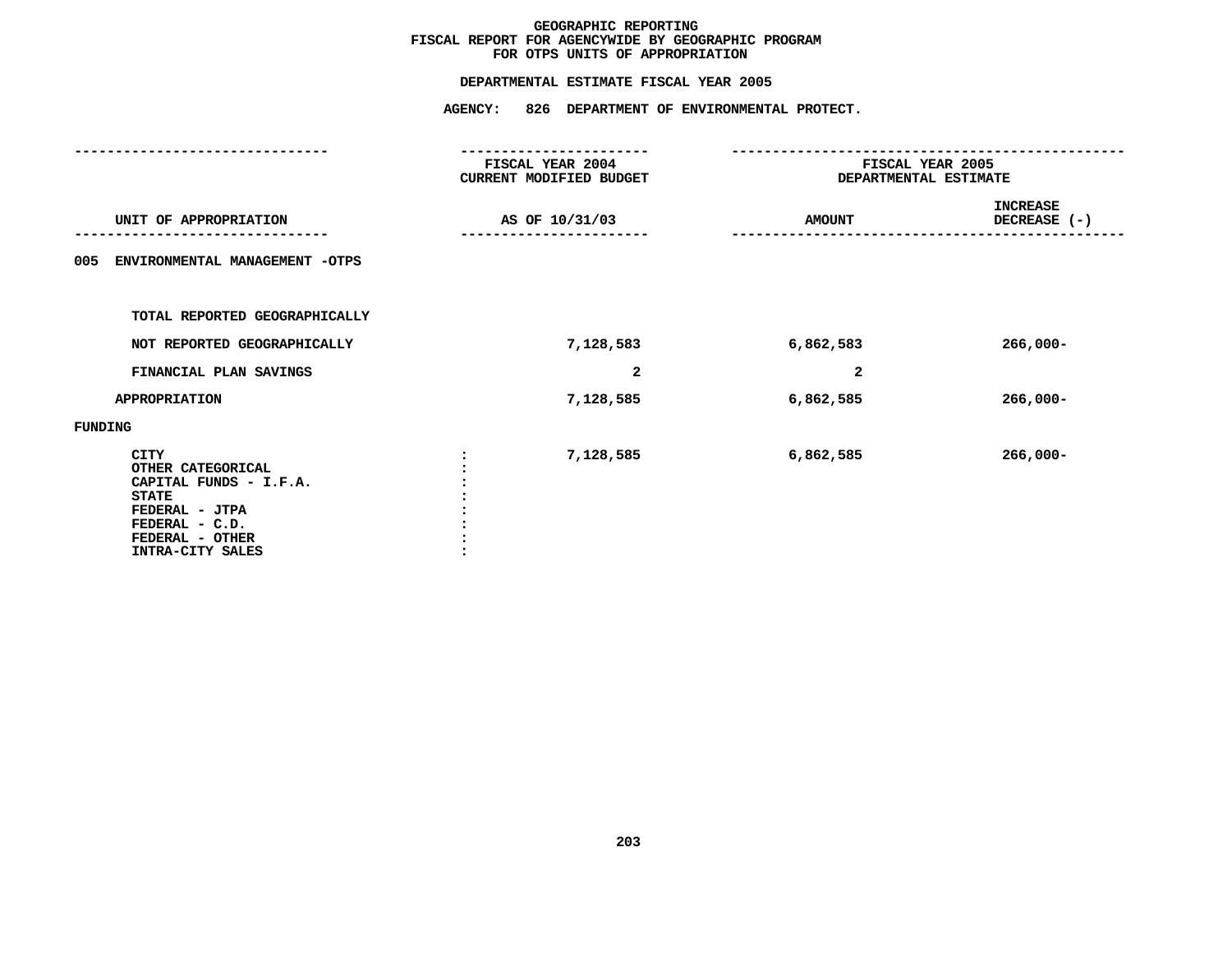# **OTPS UNITS OF APPROPRIATION DEPARTMENTAL**

|                                            | FISCAL YEAR 2004<br>CURRENT MODIFIED BUDGET |               | FISCAL YEAR 2005<br>DEPARTMENTAL ESTIMATE |
|--------------------------------------------|---------------------------------------------|---------------|-------------------------------------------|
| UNIT OF APPROPRIATION                      | AS OF 10/31/03                              | <b>AMOUNT</b> | <b>INCREASE</b><br>DECREASE (-)           |
| <b>EXECUTIVE &amp; SUPPORT-OTPS</b><br>006 |                                             |               |                                           |
| TOTAL REPORTED GEOGRAPHICALLY              |                                             |               |                                           |
| NOT REPORTED GEOGRAPHICALLY                | 32,832,619                                  | 31, 145, 263  | 1,687,356-                                |
| FINANCIAL PLAN SAVINGS                     |                                             |               |                                           |
| APPROPRIATION                              | 32,832,619                                  | 31,145,263    | 1,687,356-                                |
| FUNDING                                    |                                             |               |                                           |
| <b>CITY</b><br>OTHER CATEGORICAL           | 31,610,727                                  | 30, 213, 742  | 1,396,985-                                |
| CAPITAL FUNDS - I.F.A.<br><b>STATE</b>     | 400,000                                     | 400,000       |                                           |
| FEDERAL - JTPA<br>FEDERAL - C.D.           |                                             |               |                                           |
| FEDERAL - OTHER<br>INTRA-CITY SALES        | 290,371<br>531,521                          | 531,521       | 290,371-                                  |
|                                            |                                             |               |                                           |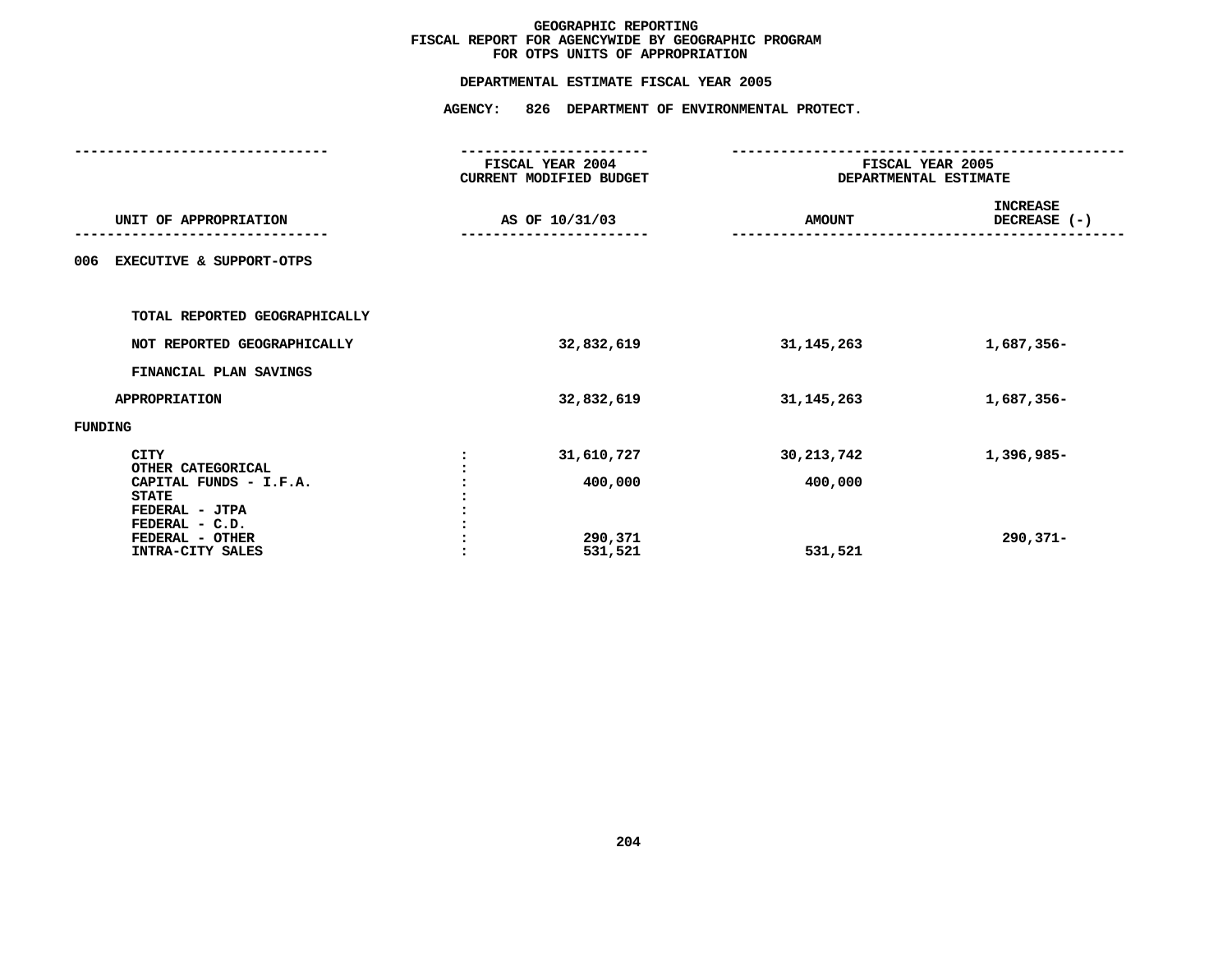# **GEOGRAPHICC REPORTING<br>ENCYWIDE SU<br>--- ------**-**FISCAL**

# **REPORT AGENCYWIDE SUMMARY DEPARTMENTAL ESTIMATE FISCAL YEAR <sup>2005</sup>**

# **AGENCY: <sup>826</sup> DEPARTMENT OF ENVIRONMENTAL PROTECT.**

|                               | FISCAL YEAR 2004        |               | FISCAL YEAR 2005      |
|-------------------------------|-------------------------|---------------|-----------------------|
|                               | CURRENT MODIFIED BUDGET |               | DEPARTMENTAL ESTIMATE |
|                               |                         |               |                       |
|                               |                         |               | <b>INCREASE</b>       |
| UNIT OF APPROPRIATION         | AS OF 10/31/03          | <b>AMOUNT</b> | DECREASE (-)          |
|                               |                         |               |                       |
| PS APPROPRIATIONS             |                         |               |                       |
| REGULAR GROSS                 | 80,888,878              | 80,641,599    | 247,279-              |
| <b>OTHER</b>                  | 6,104,823               | 6,104,823     |                       |
|                               |                         |               |                       |
| TOTAL REPORTED GEOGRAPHICALLY | 86,993,701              | 86,746,422    | 247,279-              |
| NOT REPORTED GEOGRAPHICALLY   | 247,044,541             | 243,320,744   | $3,723,797-$          |
|                               |                         |               |                       |
| OTPS APPROPRIATIONS           |                         |               |                       |
| TOTAL REPORTED GEOGRAPHICALLY |                         |               |                       |
| NOT REPORTED GEOGRAPHICALLY   | 396, 474, 771           | 375,877,927   | 20,596,844-           |
|                               |                         |               |                       |
| FINANCIAL PLAN SAVINGS        | 3                       | 3             |                       |
| <b>APPROPRIATIONS</b>         | 730,513,016             | 705,945,096   | 24,567,920-           |
|                               |                         |               |                       |
| <b>FUNDING</b>                |                         |               |                       |
| <b>CITY</b>                   | 689,776,533             | 668,275,677   | 21,500,856-           |
| OTHER CATEGORICAL             |                         |               |                       |
| CAPITAL FUNDS - I.F.A.        | 36,702,046              | 36,702,046    |                       |
| <b>STATE</b>                  | 2,720,060               |               | $2,720,060 -$         |
| FEDERAL - JTPA                |                         |               |                       |
| FEDERAL - C.D.                |                         |               |                       |
| FEDERAL - OTHER               | 290,371                 |               | $290,371 -$           |
| INTRA-CITY SALES              | 1,024,006               | 967,373       | $56,633-$             |
|                               |                         |               |                       |
|                               |                         |               |                       |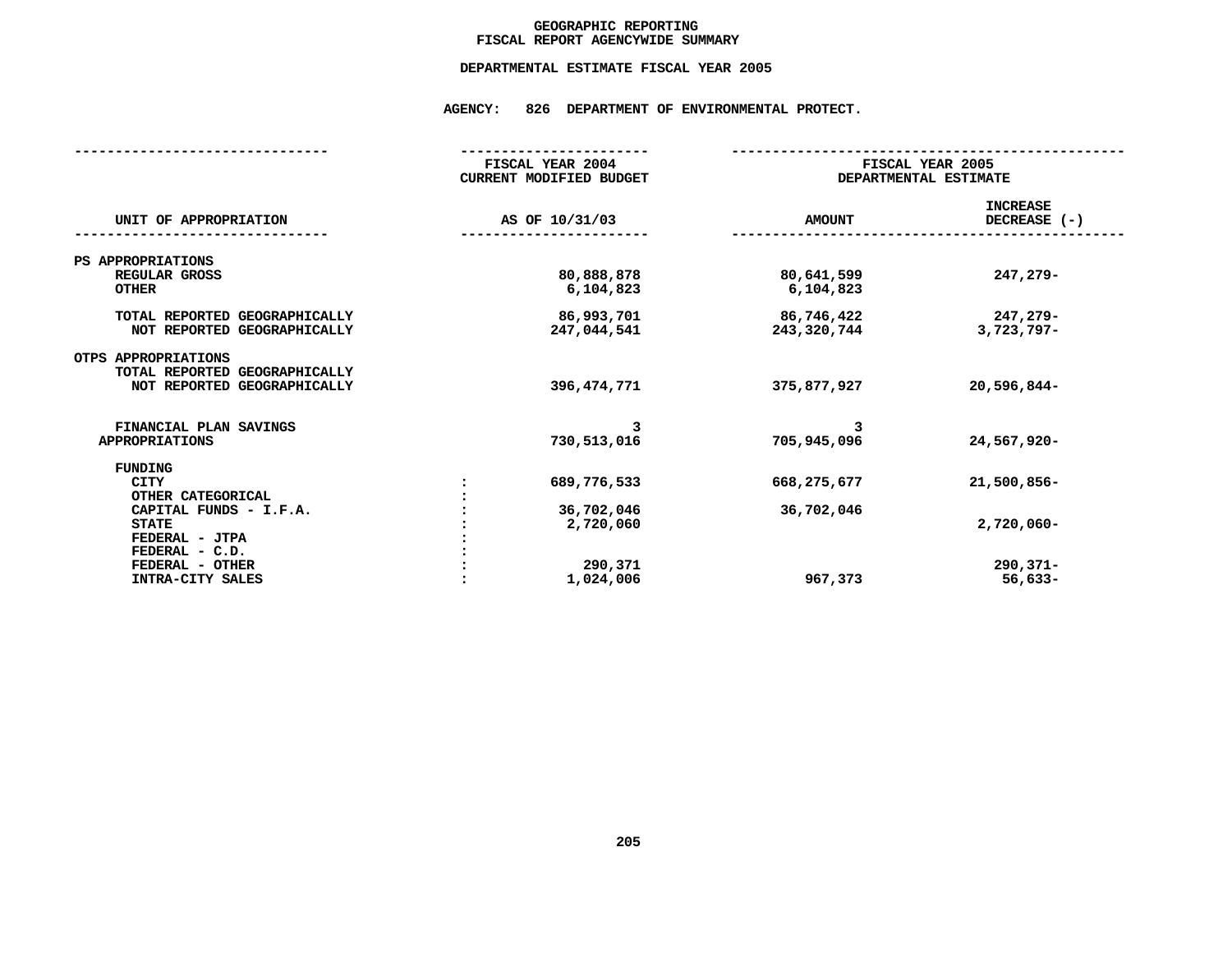| DEPARTMENTAL ESTIMATE FISCAL YEAR 2005 |                              |  |  |
|----------------------------------------|------------------------------|--|--|
| AGENCY                                 | 827 DEPARTMENT OF SANITATION |  |  |
| <b>BOROUGH</b>                         | <b>BRONX</b>                 |  |  |
| <b>PROGRAM</b>                         | SANIT SERV DIST & MECH B     |  |  |

**SANIT SERV DIST & MECH BRMS UNIT OF APPROPRIATION <sup>102</sup> CLEANING & COLLECTION**

|                                           | FISCAL YEAR 2004        |           |               | FISCAL YEAR 2005      |                 |
|-------------------------------------------|-------------------------|-----------|---------------|-----------------------|-----------------|
|                                           | CURRENT MODIFIED BUDGET |           |               | DEPARTMENTAL ESTIMATE |                 |
|                                           | AS OF 10/31/03          |           |               |                       |                 |
|                                           |                         | FULL TIME |               | FULL TIME             | <b>INCREASE</b> |
| LOCAL SERVICE DISTRICT                    | <b>AMOUNT</b>           | POSITIONS | <b>AMOUNT</b> | <b>POSITIONS</b>      | DECREASE(-)     |
|                                           |                         |           |               |                       |                 |
| <b>BRONX</b><br>SANITATION DISTRICT       | 2,716,041               | 55        | 2,663,837     | 53                    | $52,204-$       |
| 2 SANITATION DISTRICT<br><b>BRONX</b>     | 2,124,995               | 41        | 1,936,384     | 38                    | 188,611-        |
| SANITATION DISTRICT<br><b>BRONX</b>       | 1,423,805               | 28        | 1,444,575     | 29                    | 20,770          |
| SANITATION DISTRICT<br><b>BRONX</b><br>4  | 3,308,498               | 71        | 3,212,576     | 68                    | 95,922-         |
| SANITATION DISTRICT<br><b>BRONX</b><br>5. | 2,857,192               | 57        | 2,617,340     | 51                    | 239,852-        |
| <b>BRONX</b><br>SANITATION DISTRICT<br>6  | 3,057,967               | 61        | 2,982,500     | 61                    | 75,467-         |
| <b>BRONX</b><br>SANITATION DISTRICT       | 3,249,102               | 64        | 3,249,346     | 66                    | 244             |
| SANITATION DISTRICT<br><b>BRONX</b><br>8  | 2,544,253               | 51        | 2,359,945     | 47                    | 184,308-        |
| <b>BRONX</b><br>SANITATION DISTRICT<br>9  | 3,457,676               | 71        | 3,559,365     | 74                    | 101,689         |
| SANITATION DISTRICT<br>BRONX 10           | 3,753,989               | 73        | 3,686,632     | 73                    | $67,357-$       |
| SANITATION DISTRICT<br>BRONX 11           | 3,643,565               | 76        | 3,631,183     | 76                    | 12,382-         |
| BRONX 12 SANITATION DISTRICT              | 4,123,064               | 84        | 4,373,113     | 91                    | 250,049         |
| PROGRAM TOTAL:                            | 36,260,147              | 732       | 35,716,796    | 727                   | 543,351-        |
|                                           |                         |           |               |                       |                 |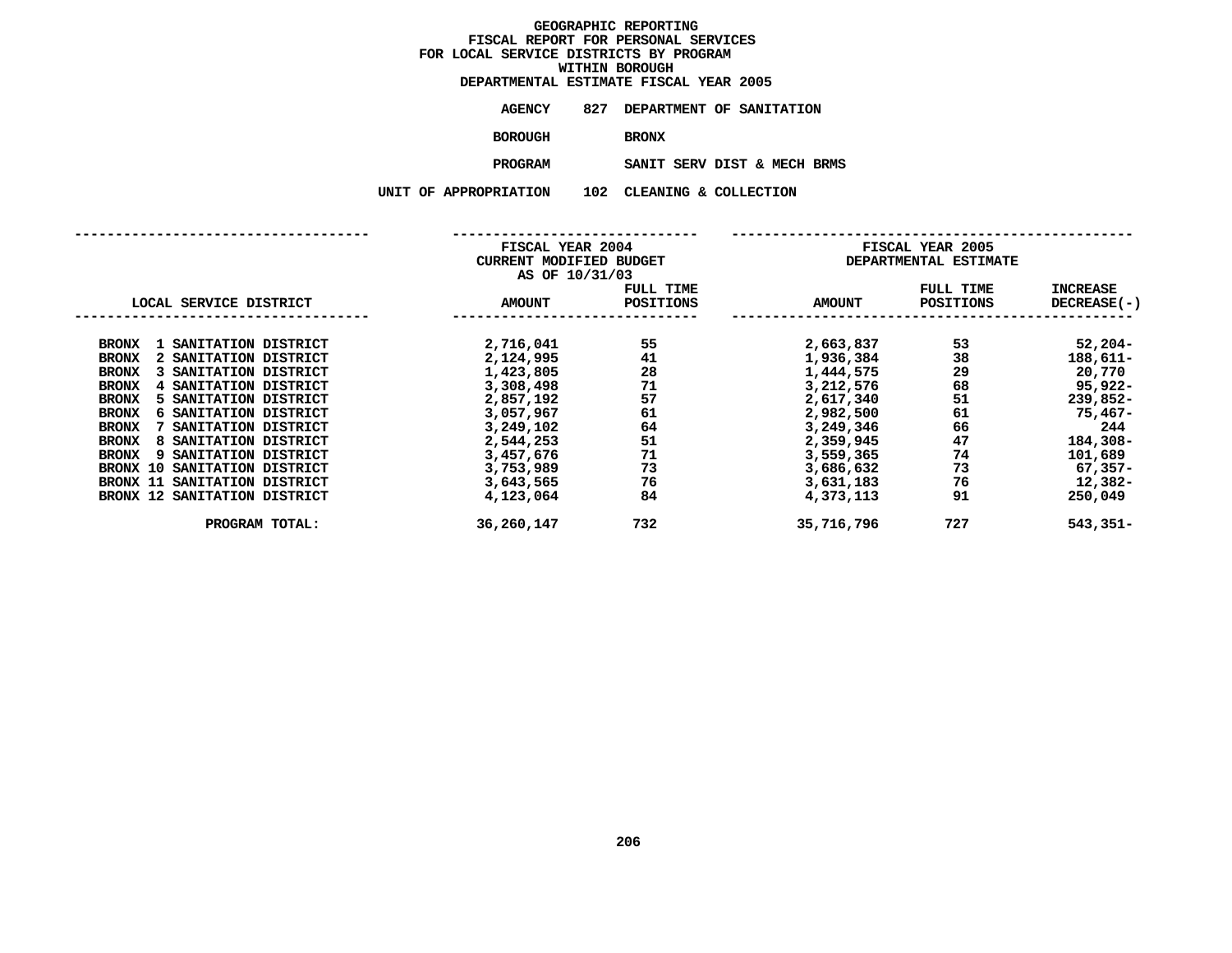**ESTIMATE FISCAL YEAR <sup>2005</sup> AGENCY <sup>827</sup> DEPARTMENT OF SANITATION**

**BOROUGH**

BRONX<br>SANITATION ENFORCEMENT **PROGRAM**

**SANITATION ENFORCEMENT UNIT OF APPROPRIATION <sup>101</sup> EXECUTIVE ADMINISTRATIVE**

|                                       | FISCAL YEAR 2004<br>CURRENT MODIFIED BUDGET<br>AS OF 10/31/03 |                |               | FISCAL YEAR 2005<br>DEPARTMENTAL ESTIMATE |                 |
|---------------------------------------|---------------------------------------------------------------|----------------|---------------|-------------------------------------------|-----------------|
|                                       |                                                               | FULL TIME      |               | FULL TIME                                 | <b>INCREASE</b> |
| LOCAL SERVICE DISTRICT                | <b>AMOUNT</b>                                                 | POSITIONS      | <b>AMOUNT</b> | POSITIONS                                 | DECREASE(-)     |
| 1 SANITATION ENFORCEMENT<br>BX        | 49,940                                                        |                | 49,940        | 2                                         |                 |
| BX<br>2 SANITATION ENFORCEMENT        | 26,760                                                        |                | 26,760        |                                           |                 |
| BX<br>3 SANITATION ENFORCEMENT        | 26,760                                                        | 21122          | 26,760        |                                           |                 |
| 4 SANITATION ENFORCEMENT<br>BX        | 49,940                                                        |                | 49,940        |                                           |                 |
| 5 SANITATION ENFORCEMENT<br>BX        | 53,520                                                        |                | 53,520        | $\frac{1}{2}$                             |                 |
| 6 SANITATION ENFORCEMENT<br>ВX        | 26,761                                                        |                | 26,761        |                                           |                 |
| BX<br>SANITATION ENFORCEMENT          | 26,760                                                        | 11222          | 26,760        |                                           |                 |
| BX<br>8 SANITATION ENFORCEMENT        | 51,730                                                        |                | 51,730        |                                           |                 |
| BX<br>9 SANITATION ENFORCEMENT        | 51,731                                                        |                | 51,731        |                                           |                 |
| BX 10 SANITATION ENFORCEMENT          | 53,520                                                        |                | 53,520        | $\frac{2}{2}$                             |                 |
| <b>11SANITATION ENFORCEMENT</b><br>BX | 51,730                                                        |                | 51,730        | $\overline{a}$                            |                 |
| BX 12 SANITATION ENFORCEMENT          | 51,730                                                        | $\overline{a}$ | 51,730        | $\overline{a}$                            |                 |
| PROGRAM TOTAL:                        | 520,882                                                       | 20             | 520,882       | 20                                        |                 |
| SUB BOROUGH TOTAL:                    | 36,781,029                                                    | 752            | 36,237,678    | 747                                       | $543,351-$      |
| <b>BOROUGH TOTAL:</b>                 | 36,781,029                                                    | 752            | 36,237,678    | 747                                       | $543,351-$      |
|                                       |                                                               |                |               |                                           |                 |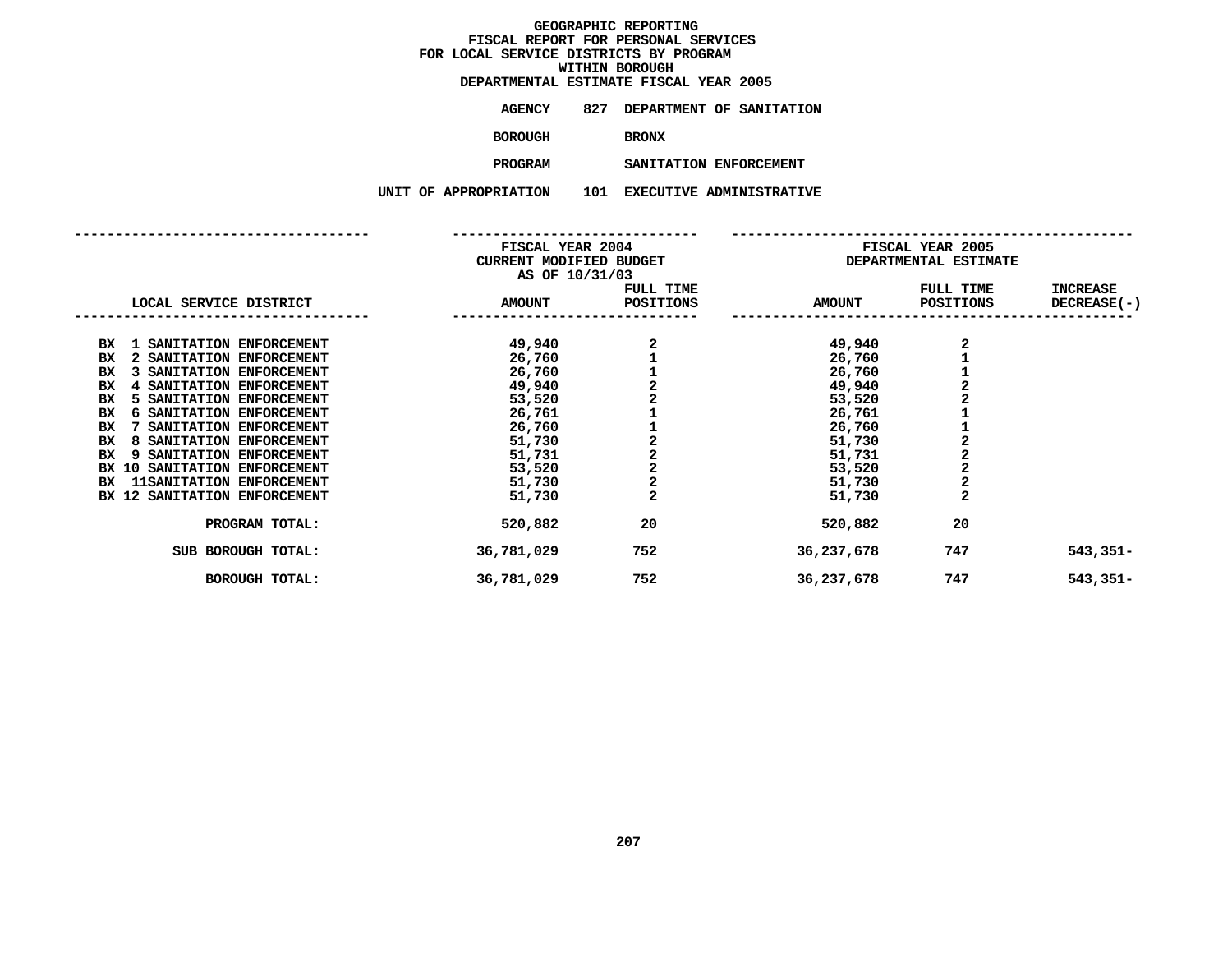|                       | DEPARTMENTAL ESTIMATE FISCAL YEAR 2005 |
|-----------------------|----------------------------------------|
| AGENCY                | 827 DEPARTMENT OF SANITATION           |
| BOROUGH               | <b>BROOKLYN NORTH</b>                  |
| <b>PROGRAM</b>        | SANIT SERV DIST & MECH BRMS            |
| UNIT OF APPROPRIATION | 102 CLEANING & COLLECTION              |
|                       |                                        |

|                                | FISCAL YEAR 2004        |                        | FISCAL YEAR 2005 |                               |                           |
|--------------------------------|-------------------------|------------------------|------------------|-------------------------------|---------------------------|
|                                | CURRENT MODIFIED BUDGET |                        |                  | DEPARTMENTAL ESTIMATE         |                           |
|                                | AS OF 10/31/03          |                        |                  |                               |                           |
| LOCAL SERVICE DISTRICT         | <b>AMOUNT</b>           | FULL TIME<br>POSITIONS | <b>AMOUNT</b>    | FULL TIME<br><b>POSITIONS</b> | INCREASE<br>$DECREASE(-)$ |
|                                |                         |                        |                  |                               |                           |
| BROOKLYN 1 SANITATION DISTRICT | 4,758,217               | 102                    | 5,257,449        | 112                           | 499,232                   |
| BROOKLYN 2 SANITATION DISTRICT | 4,176,501               | 84                     | 4,128,414        | 84                            | 48,087-                   |
| BROOKLYN 3 SANITATION DISTRICT | 4,379,137               | 91                     | 5,125,788        | 108                           | 746,651                   |
| BROOKLYN 4 SANITATION DISTRICT | 4,016,748               | 83                     | 4,378,251        | 91                            | 361,503                   |
| BROOKLYN 5 SANITATION DISTRICT | 4,399,916               | 90                     | 4,801,831        | 99                            | 401,915                   |
| BROOKLYN 8 SANITATION DISTRICT | 3,873,462               | 82                     | 3,876,535        | 82                            | 3,073                     |
| PROGRAM TOTAL:                 | 25,603,981              | 532                    | 27,568,268       | 576                           | 1,964,287                 |
|                                |                         |                        |                  |                               |                           |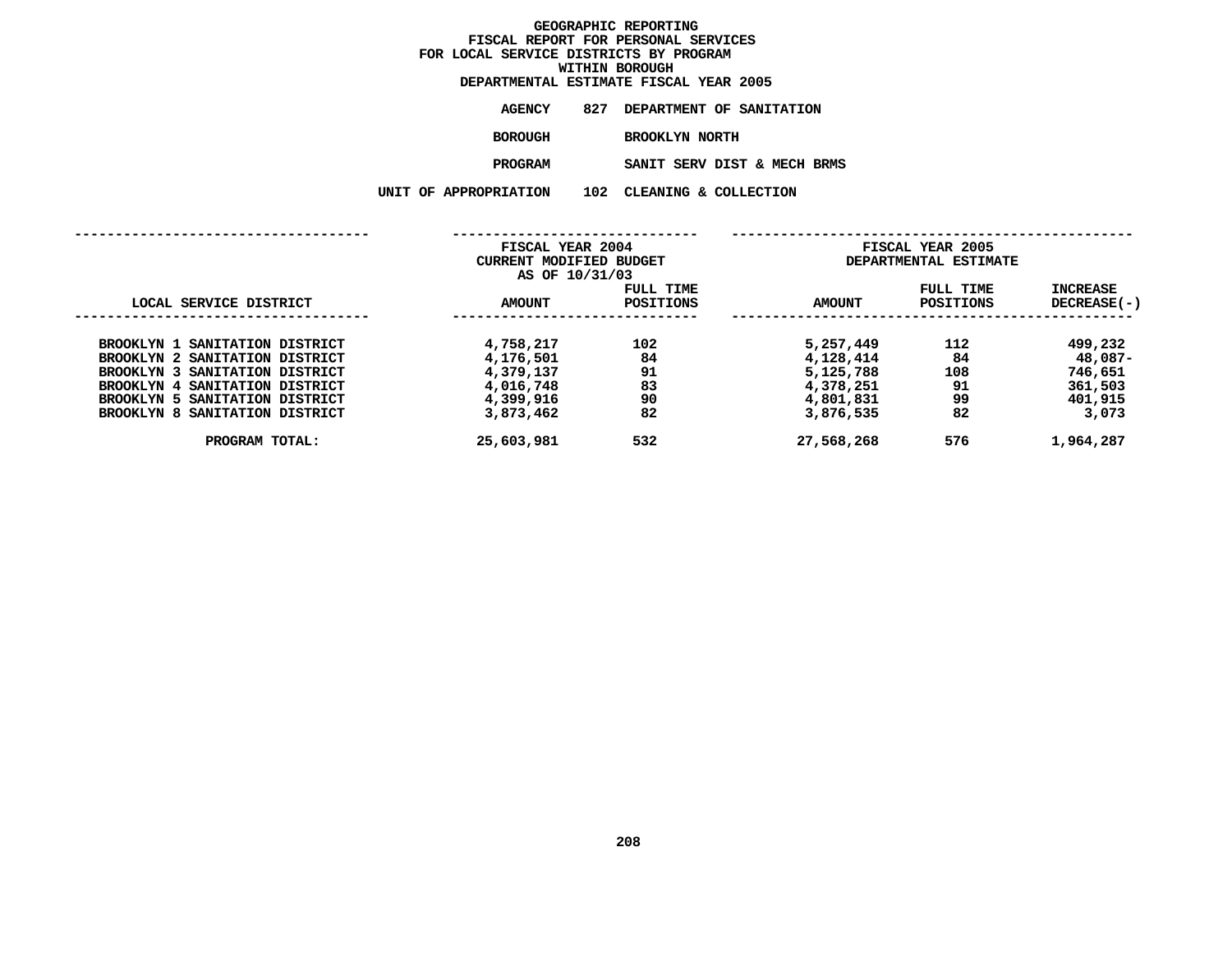| DEPARTMENTAL ESTIMATE FISCAL YEAR 2005 |     |                       |                          |
|----------------------------------------|-----|-----------------------|--------------------------|
| AGENCY                                 | 827 |                       | DEPARTMENT OF SANITATION |
| <b>BOROUGH</b>                         |     | <b>BROOKLYN NORTH</b> |                          |
| <b>PROGRAM</b>                         |     |                       | SANITATION ENFORCEMENT   |
| UNIT OF APPROPRIATION                  | 101 |                       | EXECUTIVE ADMINISTRATIVE |
|                                        |     |                       |                          |

|                                | FISCAL YEAR 2004<br>CURRENT MODIFIED BUDGET<br>AS OF 10/31/03 |                        | <b>FISCAL YEAR 2005</b><br>DEPARTMENTAL ESTIMATE |                               |                         |  |
|--------------------------------|---------------------------------------------------------------|------------------------|--------------------------------------------------|-------------------------------|-------------------------|--|
| LOCAL SERVICE DISTRICT         | <b>AMOUNT</b>                                                 | FULL TIME<br>POSITIONS | <b>AMOUNT</b>                                    | FULL TIME<br><b>POSITIONS</b> | INCREASE<br>DECREASE(-) |  |
| BK 1 SANITATION ENFORCEMENT    | 49,940                                                        |                        | 49,940                                           | 2                             |                         |  |
| BK 2 SANITATION ENFORCEMENT    | 24,970                                                        |                        | 24,970                                           |                               |                         |  |
| SANITATION ENFORCEMENT<br>BK 3 | 51,730                                                        |                        | 51,730                                           | 2                             |                         |  |
| BK 4 SANITATION ENFORCEMENT    | 51,731                                                        | $\mathbf{2}$           | 51,731                                           | 2                             |                         |  |
| BK 5 SANITATION ENFORCEMENT    | 53,520                                                        | $\mathbf{2}$           | 53,520                                           | $\mathbf{2}$                  |                         |  |
| BK 8 SANITATION ENFORCEMENT    | 51,730                                                        | $\mathbf{2}$           | 51,730                                           | $\mathbf{2}$                  |                         |  |
| PROGRAM TOTAL:                 | 283,621                                                       | 11                     | 283,621                                          | 11                            |                         |  |
| SUB BOROUGH TOTAL:             | 25,887,602                                                    | 543                    | 27,851,889                                       | 587                           | 1,964,287               |  |
|                                |                                                               |                        |                                                  |                               |                         |  |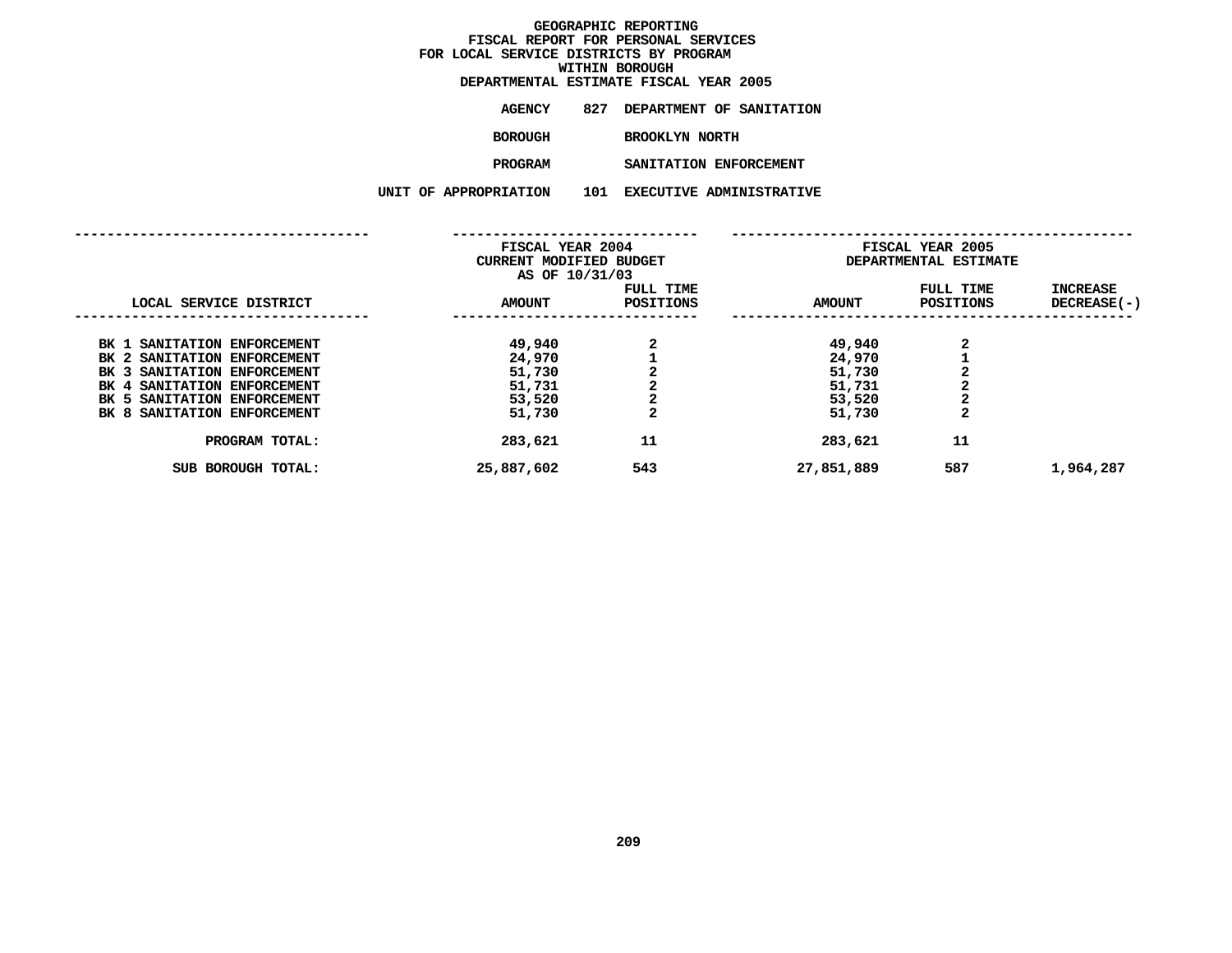|                       | DEPARTMENTAL ESTIMATE FISCAL YEAR 2005 |
|-----------------------|----------------------------------------|
| AGENCY                | 827 DEPARTMENT OF SANITATION           |
| BOROUGH               | BROOKLYN SOUTH                         |
| <b>PROGRAM</b>        | SANIT SERV DIST & MECH BRMS            |
| UNIT OF APPROPRIATION | 102 CLEANING & COLLECTION              |
|                       |                                        |

| FISCAL YEAR 2004                   |                         |                  | FISCAL YEAR 2005 |                       |                 |  |  |
|------------------------------------|-------------------------|------------------|------------------|-----------------------|-----------------|--|--|
|                                    | CURRENT MODIFIED BUDGET |                  |                  | DEPARTMENTAL ESTIMATE |                 |  |  |
|                                    | AS OF 10/31/03          |                  |                  |                       |                 |  |  |
|                                    |                         | FULL TIME        |                  | FULL TIME             | <b>INCREASE</b> |  |  |
| LOCAL SERVICE DISTRICT             | <b>AMOUNT</b>           | <b>POSITIONS</b> | <b>AMOUNT</b>    | <b>POSITIONS</b>      | DECREASE(-)     |  |  |
|                                    |                         |                  |                  |                       |                 |  |  |
| BROOKLYN 6 SANITATION DISTRICT     | 4,283,994               | 87               | 4,181,225        | 86                    | 102,769-        |  |  |
| BROOKLYN 7 SANITATION DISTRICT     | 4,197,423               | 86               | 4,493,188        | 92                    | 295,765         |  |  |
| BROOKLYN 9 SANITATION DIST         | 4,016,735               | 84               | 3,999,845        | 85                    | 16,890-         |  |  |
| BKLYN 10 SANITATION DISTRICT       | 4,298,085               | 93               | 5,165,839        | 110                   | 867,754         |  |  |
| BKLYN 11 SANITATION DISTRICT       | 5,513,858               | 114              | 6,314,279        | 132                   | 800,421         |  |  |
| BKLYN 12 SANITATION DISTRICT       | 4,506,452               | 95               | 5,121,262        | 107                   | 614,810         |  |  |
| BROOKLYN 13 SANITATION DIST        | 3,924,114               | 81               | 3,918,137        | 82                    | $5,977-$        |  |  |
| BROOKLYN 14 SANITATION DIST        | 4,512,545               | 101              | 5,075,695        | 109                   | 563,150         |  |  |
| BROOKLYN 15 SANITATION DIST        | 5,523,311               | 110              | 6,355,649        | 129                   | 832,338         |  |  |
| BROOKLYN 16 SANITATION DIST        | 3,885,392               | 82               | 3,841,268        | 82                    | 44,124-         |  |  |
| BROOKLYN 17 SANITATION DIST        | 4,860,619               | 102              | 5,573,067        | 116                   | 712,448         |  |  |
| <b>BROOKLYN 18 SANITATION DIST</b> | 5,530,614               | 130              | 7,840,981        | 147                   | 2,310,367       |  |  |
| PROGRAM TOTAL:                     | 55,053,142              | 1,165            | 61,880,435       | 1,277                 | 6,827,293       |  |  |
|                                    |                         |                  |                  |                       |                 |  |  |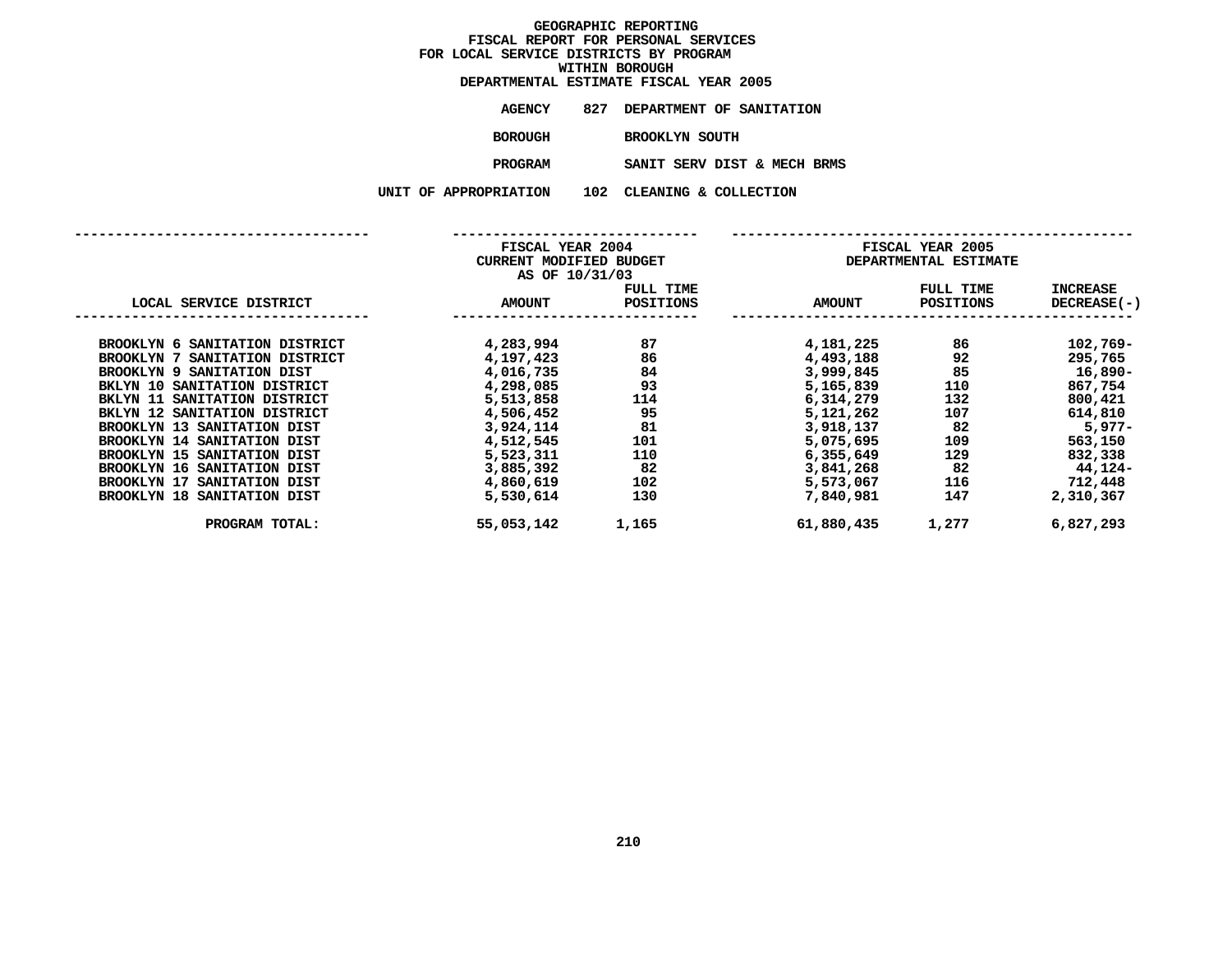| DEPARTMENTAL ESTIMATE FISCAL YEAR 2005 |     |                |                                 |
|----------------------------------------|-----|----------------|---------------------------------|
| AGENCY                                 | 827 |                | DEPARTMENT OF SANITATION        |
| <b>BOROUGH</b>                         |     | BROOKLYN SOUTH |                                 |
| <b>PROGRAM</b>                         |     |                | SANITATION ENFORCEMENT          |
| UNIT OF APPROPRIATION                  | 101 |                | <b>EXECUTIVE ADMINISTRATIVE</b> |
|                                        |     |                |                                 |

|                              | FISCAL YEAR 2004<br>CURRENT MODIFIED BUDGET<br>AS OF 10/31/03 |                         | FISCAL YEAR 2005<br>DEPARTMENTAL ESTIMATE |                                                   |                    |  |
|------------------------------|---------------------------------------------------------------|-------------------------|-------------------------------------------|---------------------------------------------------|--------------------|--|
|                              |                                                               | FULL TIME               |                                           | FULL TIME                                         | <b>INCREASE</b>    |  |
| LOCAL SERVICE DISTRICT       | <b>AMOUNT</b>                                                 | POSITIONS               | <b>AMOUNT</b>                             | <b>POSITIONS</b>                                  | <b>DECREASE(-)</b> |  |
| BK 6 SANITATION ENFORCEMENT  | 26,761                                                        |                         | 26,761                                    |                                                   |                    |  |
| BK 7 SANITATION ENFORCEMENT  | 51,730                                                        |                         | 51,730                                    | $\frac{1}{2}$                                     |                    |  |
| BK 9 SANITATION ENFORCEMENT  | 26,761                                                        |                         | 26,761                                    |                                                   |                    |  |
| BK 10 SANITATION ENFORCEMENT | 51,730                                                        |                         | 51,730                                    |                                                   |                    |  |
| BK 11 SANITATION ENFORCEMENT | 49,940                                                        |                         | 49,940                                    |                                                   |                    |  |
| BK 12 SANITATION ENFORCEMENT | 51,731                                                        | 1 2 1 2 2 2 2 2 2 2 2 2 | 51,731                                    | $\begin{array}{c}\n1 \\ 2 \\ 2 \\ 2\n\end{array}$ |                    |  |
| BK 13 SANITATION ENFORCEMENT | 51,730                                                        |                         | 51,730                                    |                                                   |                    |  |
| BK 14 SANITATION ENFORCEMENT | 51,730                                                        |                         | 51,730                                    | $\begin{array}{c}\n2 \\ 2 \\ 2\n\end{array}$      |                    |  |
| BK 15 SANITATION ENFORCEMENT | 51,730                                                        |                         | 51,730                                    |                                                   |                    |  |
| BK 16 SANITATION ENFORCEMENT | 51,730                                                        |                         | 51,730                                    |                                                   |                    |  |
| BK 17 SANITATION ENFORCEMENT | 49,940                                                        |                         | 49,940                                    | $\overline{\mathbf{c}}$                           |                    |  |
| BK 18 SANITATION ENFORCEMENT | 51,730                                                        | $\overline{\mathbf{2}}$ | 51,730                                    | $\overline{\mathbf{2}}$                           |                    |  |
| PROGRAM TOTAL:               | 567,243                                                       | 22                      | 567,243                                   | 22                                                |                    |  |
| SUB BOROUGH TOTAL:           | 55,620,385                                                    | 1,187                   | 62,447,678                                | 1,299                                             | 6,827,293          |  |
| <b>BOROUGH TOTAL:</b>        | 81,507,987                                                    | 1,730                   | 90,299,567                                | 1,886                                             | 8,791,580          |  |
|                              |                                                               |                         |                                           |                                                   |                    |  |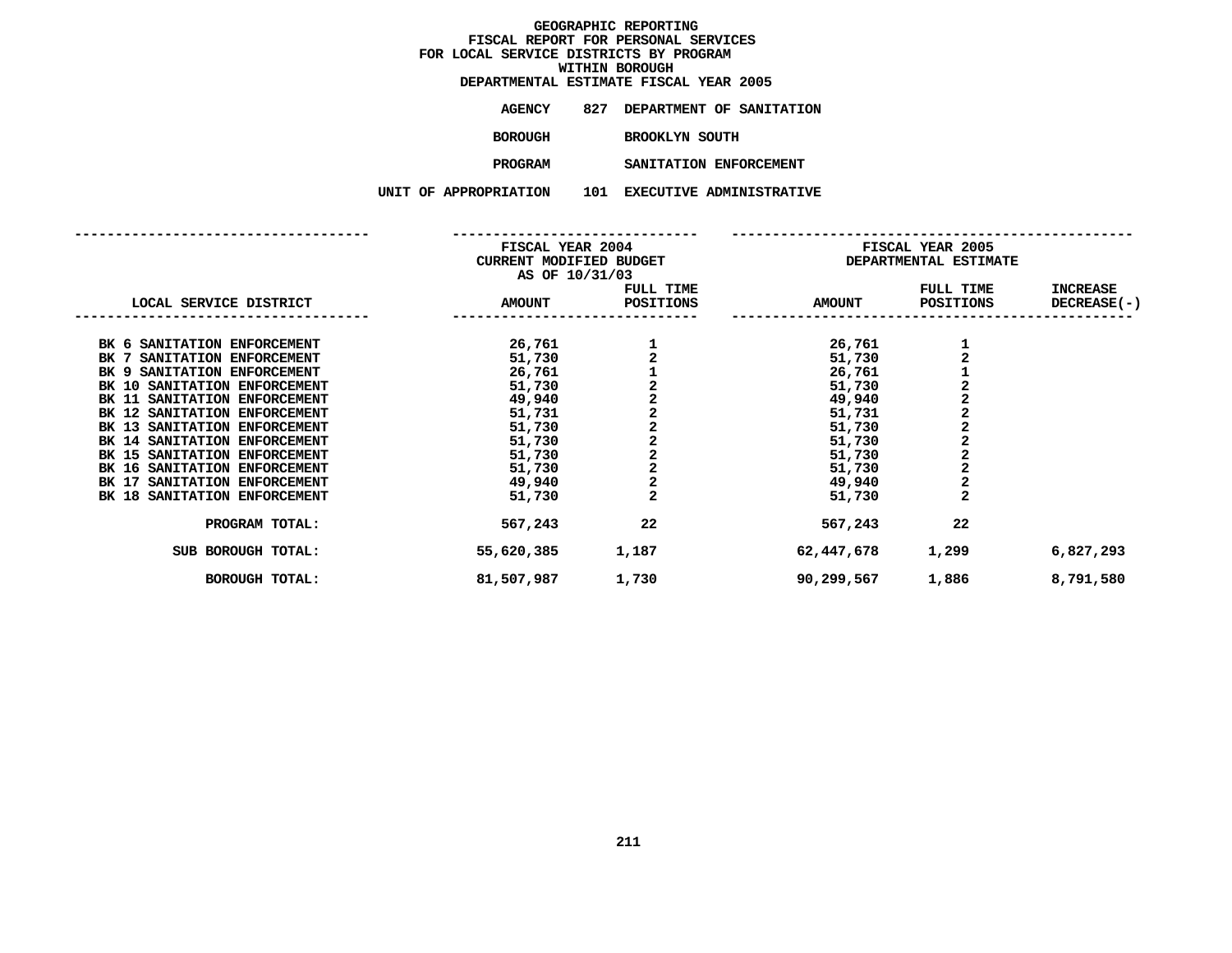| DEPARTMENTAL ESTIMATE FISCAL YEAR 2005 |                              |  |  |  |
|----------------------------------------|------------------------------|--|--|--|
| AGENCY                                 | 827 DEPARTMENT OF SANITATION |  |  |  |
| <b>BOROUGH</b>                         | <b>MANHATTAN</b>             |  |  |  |
| <b>PROGRAM</b>                         | SANIT SERV DIST & MECH B     |  |  |  |

**SANIT SERV DIST & MECH BRMS UNIT OF APPROPRIATION <sup>102</sup> CLEANING & COLLECTION**

|                                              | FISCAL YEAR 2004                          |           | FISCAL YEAR 2005 |                       |                 |  |  |
|----------------------------------------------|-------------------------------------------|-----------|------------------|-----------------------|-----------------|--|--|
|                                              | CURRENT MODIFIED BUDGET<br>AS OF 10/31/03 |           |                  | DEPARTMENTAL ESTIMATE |                 |  |  |
|                                              |                                           | FULL TIME |                  | FULL TIME             | <b>INCREASE</b> |  |  |
| LOCAL SERVICE DISTRICT                       | <b>AMOUNT</b>                             | POSITIONS | <b>AMOUNT</b>    | <b>POSITIONS</b>      | DECREASE(-)     |  |  |
|                                              |                                           |           |                  |                       |                 |  |  |
| <b>MANHATTAN</b><br>1 SANITATION DIST        | 3,656,612                                 | 83        | 3,140,821        | 69                    | 515,791-        |  |  |
| <b>MANHATTAN</b><br>2 SANITATION DIST        | 3,684,324                                 | 76        | 3,629,884        | 75                    | 54,440-         |  |  |
| <b>MANHATTAN</b><br>3 SANITATION DIST        | 4,575,355                                 | 95        | 4,761,790        | 99                    | 186,435         |  |  |
| <b>MANHATTAN</b><br>4 SANITATION DIST        | 3,964,113                                 | 84        | 3,847,137        | 83                    | 116,976-        |  |  |
| <b>MANHATTAN</b><br>5 SANITATION DIST        | 3,233,572                                 | 68        | 3,004,483        | 62                    | $229,089-$      |  |  |
| <b>MANHATTAN</b><br>6 SANITATION DIST        | 4,234,527                                 | 86        | 4,367,575        | 89                    | 133,048         |  |  |
| <b>MANHATTAN</b><br>7 SANITATION DIST        | 5,008,708                                 | 109       | 5,405,527        | 116                   | 396,819         |  |  |
| <b>MANHATTAN</b><br>8 SANITATION DIST        | 5,029,891                                 | 130       | 6,275,422        | 133                   | 1,245,531       |  |  |
| <b>MANHATTAN</b><br><b>9 SANITATION DIST</b> | 3,261,963                                 | 67        | 3,155,212        | 65                    | $106,751 -$     |  |  |
| <b>MANHATTAN 10</b><br>SANITATION DIST       | 3,312,670                                 | 68        | 3,323,782        | 69                    | 11,112          |  |  |
| <b>MANHATTAN 11</b><br>SANITATION DIST       | 3,408,839                                 | 74        | 3,435,248        | 75                    | 26,409          |  |  |
| MANHATTAN 12 SANITATION DIST                 | 5,245,807                                 | 114       | 6,011,846        | 128                   | 766,039         |  |  |
| PROGRAM TOTAL:                               | 48,616,381                                | 1,054     | 50,358,727       | 1,063                 | 1,742,346       |  |  |
|                                              |                                           |           |                  |                       |                 |  |  |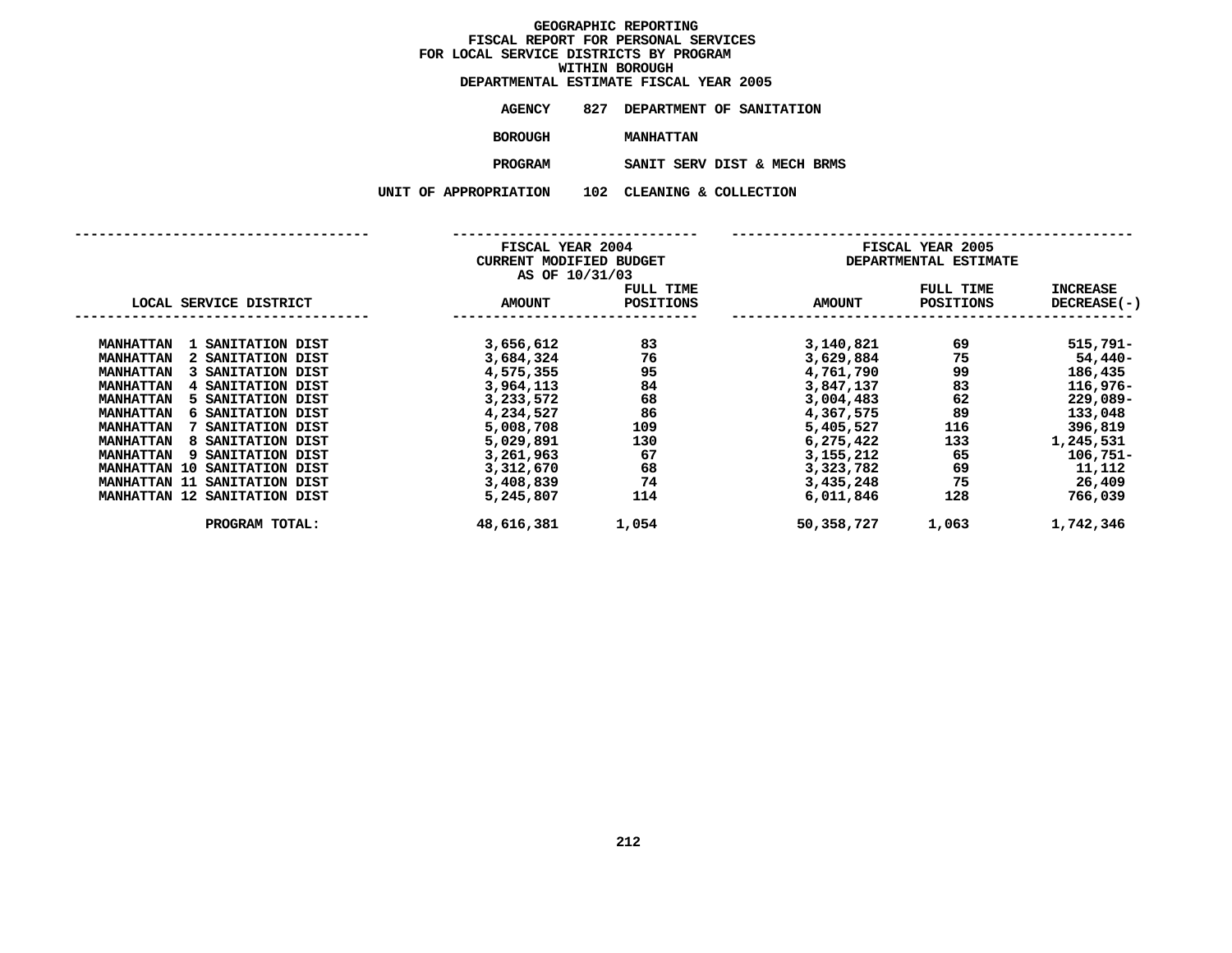**ESTIMATE FISCAL YEAR <sup>2005</sup> AGENCY <sup>827</sup> DEPARTMENT OF SANITATION**

**BOROUGH**

 **MANHATTAN PROGRAM**

**SANITATION ENFORCEMENT UNIT OF APPROPRIATION <sup>101</sup> EXECUTIVE ADMINISTRATIVE**

|                                   | FISCAL YEAR 2004        |                          | FISCAL YEAR 2005 |                       |                    |
|-----------------------------------|-------------------------|--------------------------|------------------|-----------------------|--------------------|
|                                   | CURRENT MODIFIED BUDGET |                          |                  | DEPARTMENTAL ESTIMATE |                    |
|                                   | AS OF 10/31/03          |                          |                  |                       |                    |
|                                   |                         | FULL TIME                |                  | FULL TIME             | <b>INCREASE</b>    |
| LOCAL SERVICE DISTRICT            | <b>AMOUNT</b>           | POSITIONS                | <b>AMOUNT</b>    | POSITIONS             | <b>DECREASE(-)</b> |
|                                   |                         |                          |                  |                       |                    |
| 1 SANITATION ENFORCEMENT<br>ΜN    | 51,731                  | $2$<br>$2$<br>$2$<br>$1$ | 51,731           | $\frac{2}{2}$         |                    |
| 2 SANITATION ENFORCEMENT<br>MN    | 49,940                  |                          | 49,940           |                       |                    |
| MN<br>3 SANITATION ENFORCEMENT    | 51,730                  |                          | 51,730           |                       |                    |
| 4 SANITATION ENFORCEMENT<br>MN    | 49,940                  |                          | 49,940           |                       |                    |
| SANITATION ENFORCEMENT<br>MN      | 26,761                  |                          | 26,761           |                       |                    |
| 6 SANITATION ENFORCEMENT<br>ΜN    | 26,761                  |                          | 26,761           |                       |                    |
| SANITATION ENFORCEMENT<br>MN      | 26,760                  |                          | 26,760           |                       |                    |
| SANITATION ENFORCEMENT<br>MN      | 26,760                  | 111211                   | 26,760           |                       |                    |
| SANITATION ENFORCEMENT<br>MN<br>9 | 51,731                  |                          | 51,731           |                       |                    |
| SANITATION ENFORCEMENT<br>MN 10   | 26,761                  |                          | 26,761           |                       |                    |
| SANITATION ENFORCEMENT<br>MN 11   | 26,760                  |                          | 26,760           |                       |                    |
| MN 12 SANITATION ENFORCEMENT      | 26,761                  |                          | 26,761           |                       |                    |
| PROGRAM TOTAL:                    | 442,396                 | 17                       | 442,396          | 17                    |                    |
| SUB BOROUGH TOTAL:                | 49,058,777              | 1,071                    | 50,801,123       | 1,080                 | 1,742,346          |
| <b>BOROUGH TOTAL:</b>             | 49,058,777              | 1,071                    | 50,801,123       | 1,080                 | 1,742,346          |
|                                   |                         |                          |                  |                       |                    |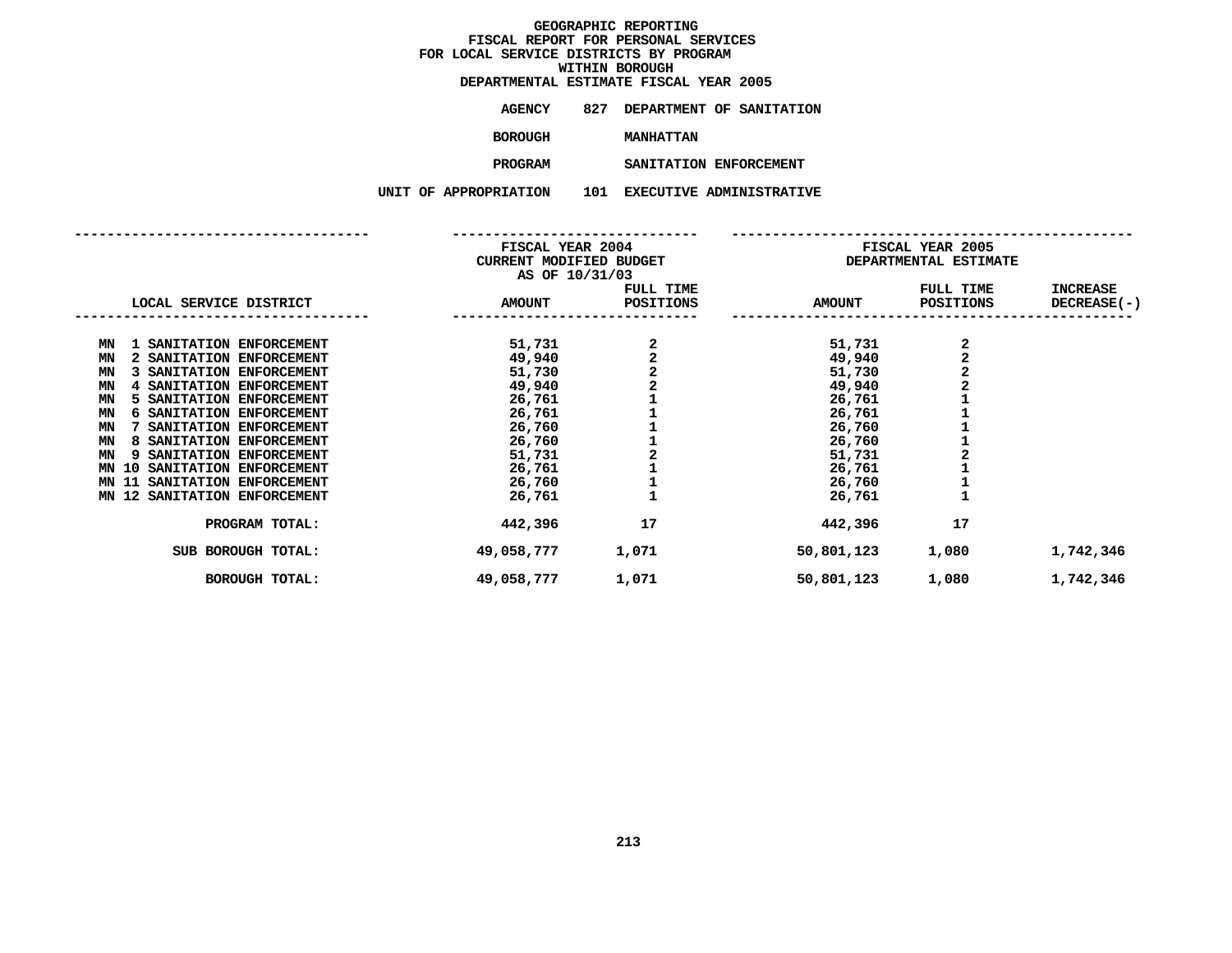|                       | DEPARTMENTAL ESTIMATE FISCAL YEAR 2005 |
|-----------------------|----------------------------------------|
| AGENCY                | 827 DEPARTMENT OF SANITATION           |
| <b>BOROUGH</b>        | <b>QUEENS EAST</b>                     |
| <b>PROGRAM</b>        | SANIT SERV DIST & MECH BRMS            |
| UNIT OF APPROPRIATION | 102 CLEANING & COLLECTION              |
|                       |                                        |

|                                         | FISCAL YEAR 2004<br>CURRENT MODIFIED BUDGET<br>AS OF 10/31/03 |                        | FISCAL YEAR 2005<br>DEPARTMENTAL ESTIMATE |                               |                           |  |
|-----------------------------------------|---------------------------------------------------------------|------------------------|-------------------------------------------|-------------------------------|---------------------------|--|
| LOCAL SERVICE DISTRICT                  | <b>AMOUNT</b>                                                 | FULL TIME<br>POSITIONS | <b>AMOUNT</b>                             | FULL TIME<br><b>POSITIONS</b> | INCREASE<br>$DECREASE(-)$ |  |
| SANITATION DISTRICT<br>OUEENS           | 6,259,395                                                     | 151                    | 8,012,409                                 | 168                           | 1,753,014                 |  |
| OUEENS 8 SANITATION DISTRICT            | 4,236,095                                                     | 88                     | 4,898,948                                 | 102                           | 662,853                   |  |
| OUEENS 10 SANITATION DISTRICT           | 4,539,610                                                     | 95                     | 5,099,600                                 | 107                           | 559,990                   |  |
| <b>OUEENS 11</b><br>SANITATION DISTRICT | 5,303,510                                                     | 108                    | 5,907,495                                 | 122                           | 603,985                   |  |
| QUEENS 12 SANITATION DISTRICT           | 6,864,169                                                     | 169                    | 8,837,229                                 | 188                           | 1,973,060                 |  |
| <b>OUEENS 13 SANITATION DISTRICT</b>    | 7,251,551                                                     | 172                    | 9,206,260                                 | 192                           | 1,954,709                 |  |
| <b>QUEENS 14 SANITATION DISTRICT</b>    | 4,167,400                                                     | 84                     | 4,773,506                                 | 97                            | 606,106                   |  |
| PROGRAM TOTAL:                          | 38,621,730                                                    | 867                    | 46,735,447                                | 976                           | 8,113,717                 |  |
|                                         |                                                               |                        |                                           |                               |                           |  |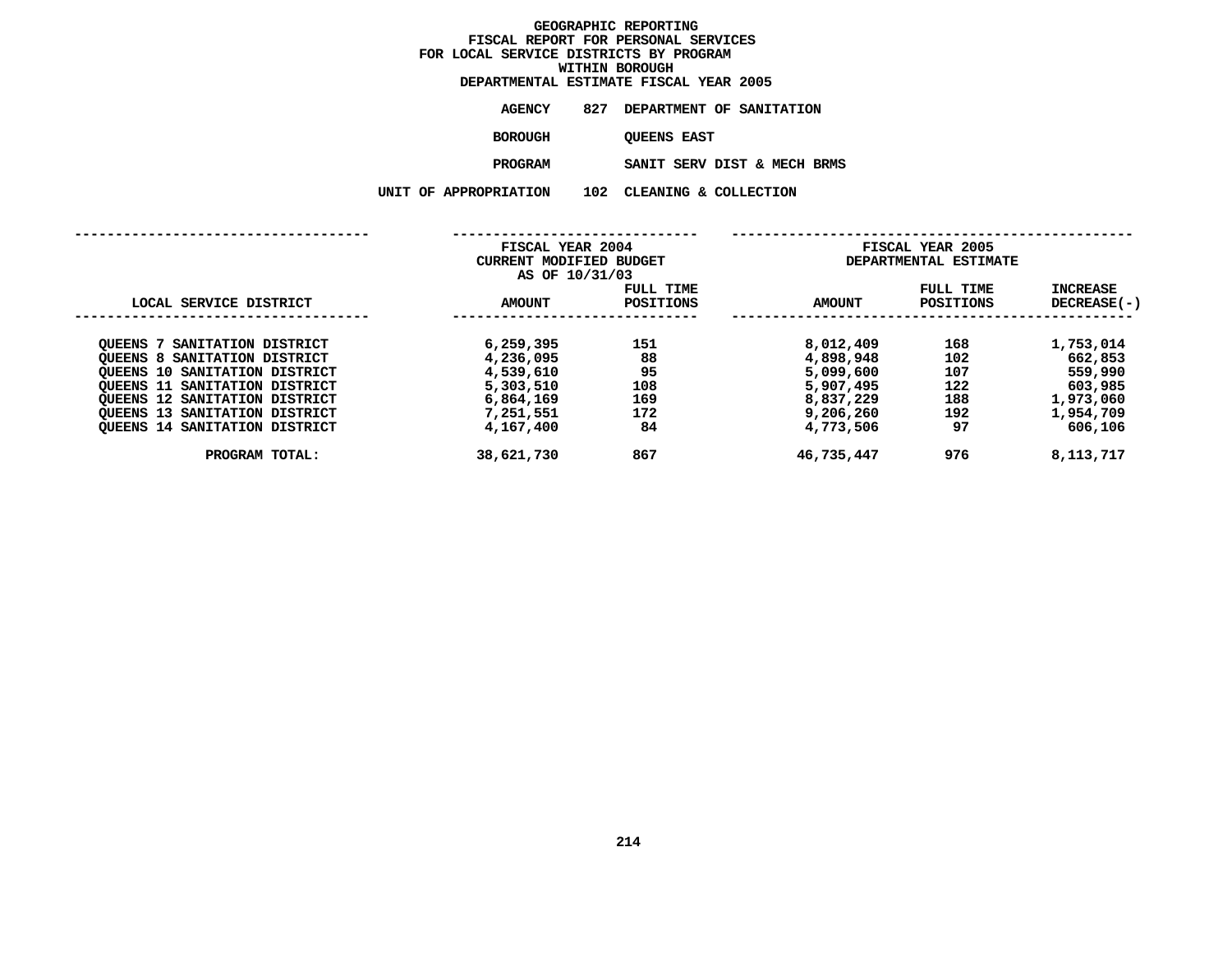| DEPARTMENTAL ESTIMATE FISCAL YEAR 2005 |     |                          |                          |
|----------------------------------------|-----|--------------------------|--------------------------|
| AGENCY                                 | 827 | DEPARTMENT OF SANITATION |                          |
| <b>BOROUGH</b>                         |     | <b>QUEENS EAST</b>       |                          |
| <b>PROGRAM</b>                         |     | SANITATION ENFORCEMENT   |                          |
| UNIT OF APPROPRIATION                  | 101 |                          | EXECUTIVE ADMINISTRATIVE |
|                                        |     |                          |                          |

|                               | FISCAL YEAR 2004<br>CURRENT MODIFIED BUDGET<br>AS OF 10/31/03 |                        | FISCAL YEAR 2005<br>DEPARTMENTAL ESTIMATE |                               |                                |
|-------------------------------|---------------------------------------------------------------|------------------------|-------------------------------------------|-------------------------------|--------------------------------|
| LOCAL SERVICE DISTRICT        | <b>AMOUNT</b>                                                 | FULL TIME<br>POSITIONS | <b>AMOUNT</b>                             | FULL TIME<br><b>POSITIONS</b> | <b>INCREASE</b><br>DECREASE(-) |
| ONS 7 SANITATION ENFORCEMENT  | 49,940                                                        | 2                      | 49,940                                    |                               |                                |
| ONS 8 SANITATION ENFORCEMENT  | 24,970                                                        |                        | 24,970                                    |                               |                                |
| ONS 10 SANITATION ENFORCEMENT | 51,731                                                        |                        | 51,731                                    |                               |                                |
| ONS 11 SANITATION ENFORCEMENT | 51,731                                                        | $\mathbf{2}$           | 51,731                                    |                               |                                |
| ONS 12 SANITATION ENFORCEMENT | 24,970                                                        |                        | 24,970                                    |                               |                                |
| ONS 13 SANITATION ENFORCEMENT | 24,970                                                        |                        | 24,970                                    |                               |                                |
| ONS 14 SANITATION ENFORCEMENT | 26,761                                                        |                        | 26,761                                    |                               |                                |
| PROGRAM TOTAL:                | 255,073                                                       | 10                     | 255,073                                   | 10                            |                                |
| SUB BOROUGH TOTAL:            | 38,876,803                                                    | 877                    | 46,990,520                                | 986                           | 8,113,717                      |
|                               |                                                               |                        |                                           |                               |                                |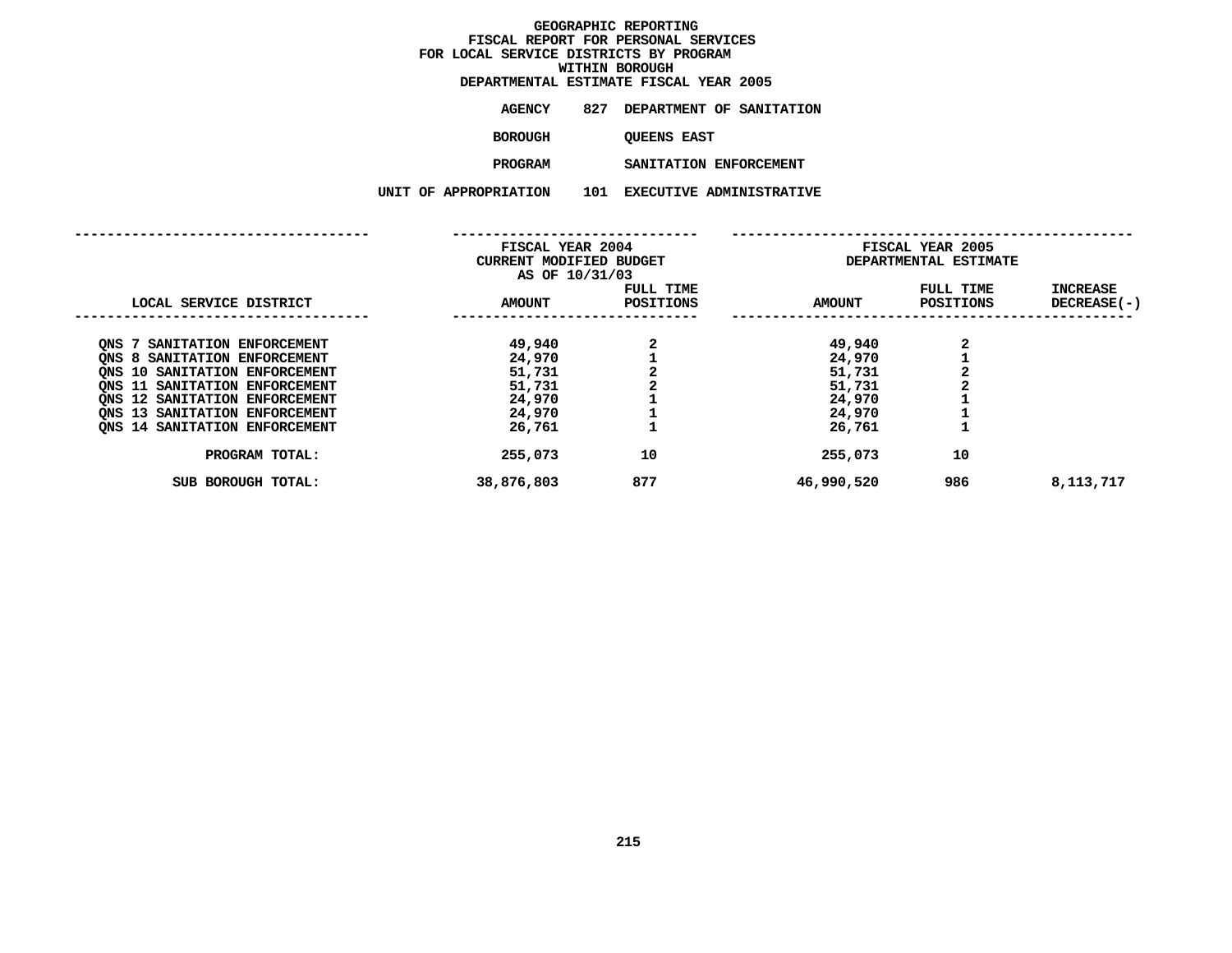| DEPARTMENTAL ESTIMATE FISCAL YEAR 2005 |                              |                            |  |  |  |
|----------------------------------------|------------------------------|----------------------------|--|--|--|
| AGENCY                                 | 827 DEPARTMENT OF SANITATION |                            |  |  |  |
| <b>BOROUGH</b>                         |                              | <b>OUEENS WEST</b>         |  |  |  |
| <b>PROGRAM</b>                         |                              | SANIT SERV DIST & MECH BRI |  |  |  |
|                                        |                              |                            |  |  |  |

**TOTAL: 29,564,401 <sup>636</sup> 33,417,388 <sup>712</sup> 3,852,987**

|                                     | <b>PROGRAM</b>                              |                               | SANIT SERV DIST & MECH BRMS |                                           |                                |
|-------------------------------------|---------------------------------------------|-------------------------------|-----------------------------|-------------------------------------------|--------------------------------|
|                                     | UNIT OF APPROPRIATION                       | CLEANING & COLLECTION<br>102  |                             |                                           |                                |
|                                     | FISCAL YEAR 2004<br>CURRENT MODIFIED BUDGET |                               |                             | FISCAL YEAR 2005<br>DEPARTMENTAL ESTIMATE |                                |
|                                     | AS OF 10/31/03                              |                               |                             |                                           |                                |
| LOCAL SERVICE DISTRICT              | <b>AMOUNT</b>                               | FULL TIME<br><b>POSITIONS</b> | <b>AMOUNT</b>               | FULL TIME<br><b>POSITIONS</b>             | <b>INCREASE</b><br>DECREASE(-) |
| QUEENS 1 SANITATION DISTRICT        | 5,532,798                                   | 118                           | 6,328,660                   | 135                                       | 795,862                        |
| QUEENS 2 SANITATION DISTRICT        | 3,929,925                                   | 84                            | 4,376,241                   | 93                                        | 446,316                        |
| QUEENS 3 SANITATION DISTRICT        | 3,901,391                                   | 81                            | 4,555,677                   | 94                                        | 654,286                        |
| QUEENS 4 SANITATION DISTRICT        | 3,728,007                                   | 82                            | 4,175,284                   | 90                                        | 447,277                        |
| <b>QUEENS 5 SANITATION DISTRICT</b> | 4,584,654                                   | 99                            | 5,310,942                   | 114                                       | 726,288                        |
| QUEENS 6 SANITATION DISTRICT        | 3,706,974                                   | 80                            | 3,686,415                   | 79                                        | 20,559-                        |
| <b>QUEENS 9 SANITATION DISTRICT</b> | 4,180,652                                   | 92                            | 4,984,169                   | 107                                       | 803,517                        |
| PROGRAM TOTAL:                      | 29,564,401                                  | 636                           | 33, 417, 388                | 712                                       | 3,852,987                      |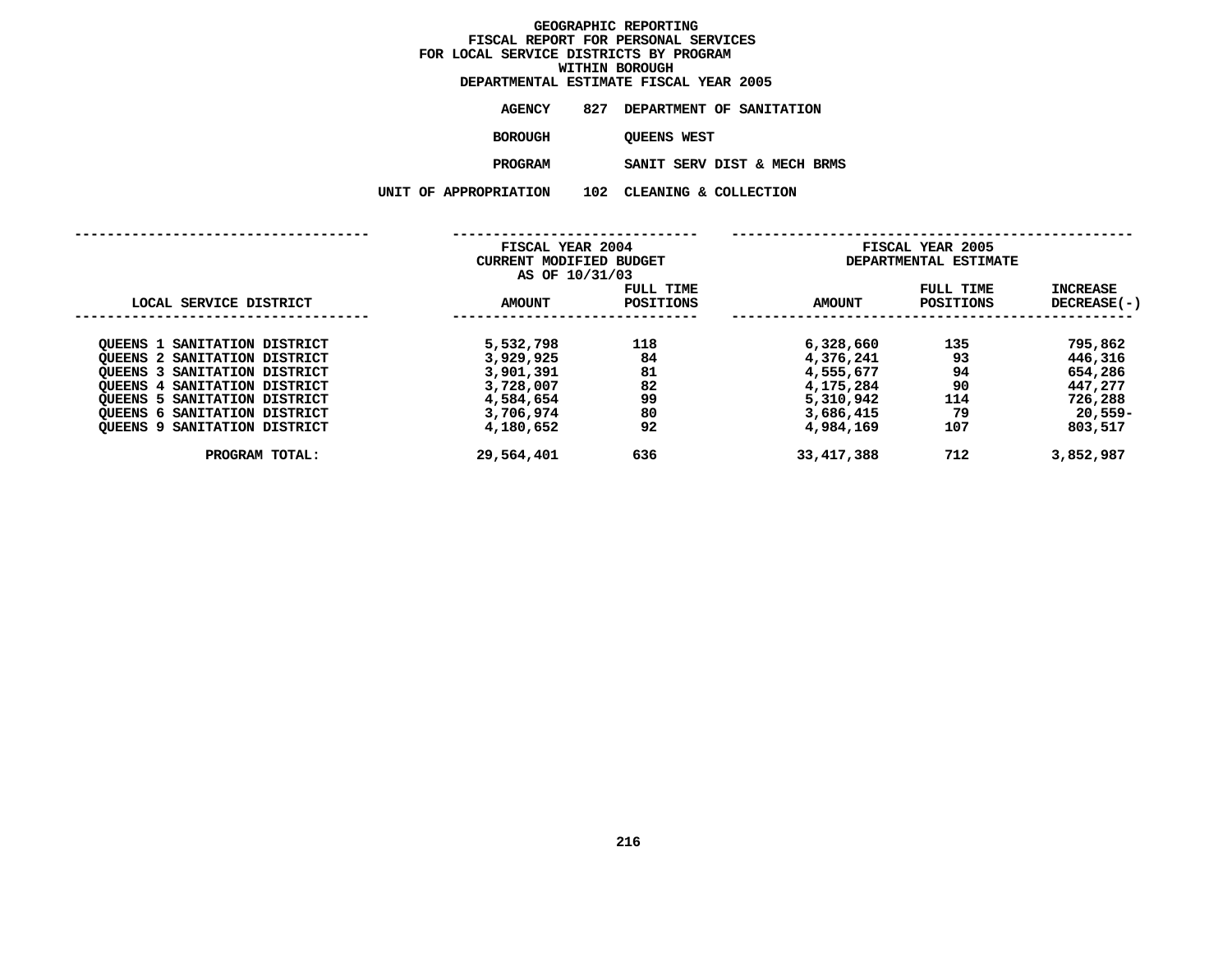| DEPARTMENTAL ESTIMATE FISCAL YEAR 2005 |     |                    |                          |
|----------------------------------------|-----|--------------------|--------------------------|
| AGENCY                                 | 827 |                    | DEPARTMENT OF SANITATION |
| <b>BOROUGH</b>                         |     | <b>QUEENS WEST</b> |                          |
| <b>PROGRAM</b>                         |     |                    | SANITATION ENFORCEMENT   |
| UNIT OF APPROPRIATION                  | 101 |                    | EXECUTIVE ADMINISTRATIVE |
|                                        |     |                    |                          |

|                                                                                                                                                                                                                                 | FISCAL YEAR 2004<br>CURRENT MODIFIED BUDGET<br>AS OF 10/31/03      |                                                                          | FISCAL YEAR 2005<br>DEPARTMENTAL ESTIMATE                          |                                                                                             |                                |
|---------------------------------------------------------------------------------------------------------------------------------------------------------------------------------------------------------------------------------|--------------------------------------------------------------------|--------------------------------------------------------------------------|--------------------------------------------------------------------|---------------------------------------------------------------------------------------------|--------------------------------|
| LOCAL SERVICE DISTRICT                                                                                                                                                                                                          | <b>AMOUNT</b>                                                      | FULL TIME<br><b>POSITIONS</b>                                            | <b>AMOUNT</b>                                                      | FULL TIME<br><b>POSITIONS</b>                                                               | <b>INCREASE</b><br>DECREASE(-) |
| ONS 1 SANITATION ENFORCEMENT<br>QNS 2 SANITATION ENFORCEMENT<br>SANITATION ENFORCEMENT<br>ONS 3<br>ONS 4 SANITATION ENFORCEMENT<br>ONS 5 SANITATION ENFORCEMENT<br>ONS 6 SANITATION ENFORCEMENT<br>ONS 9 SANITATION ENFORCEMENT | 53,520<br>26,760<br>51,731<br>51,731<br>51,731<br>49,940<br>53,521 | $\mathbf{2}$<br>$\mathbf 2$<br>$\overline{\mathbf{c}}$<br>$\overline{a}$ | 53,520<br>26,760<br>51,731<br>51,731<br>51,731<br>49,940<br>53,521 | 2<br>$\overline{a}$<br>$\overline{\mathbf{c}}$<br>$\overline{\mathbf{c}}$<br>$\overline{a}$ |                                |
| PROGRAM TOTAL:                                                                                                                                                                                                                  | 338,934                                                            | 13                                                                       | 338,934                                                            | 13                                                                                          |                                |
| SUB BOROUGH TOTAL:<br><b>BOROUGH TOTAL:</b>                                                                                                                                                                                     | 29,903,335<br>68,780,138                                           | 649<br>1,526                                                             | 33,756,322<br>80,746,842                                           | 725<br>1,711                                                                                | 3,852,987<br>11,966,704        |
|                                                                                                                                                                                                                                 |                                                                    |                                                                          |                                                                    |                                                                                             |                                |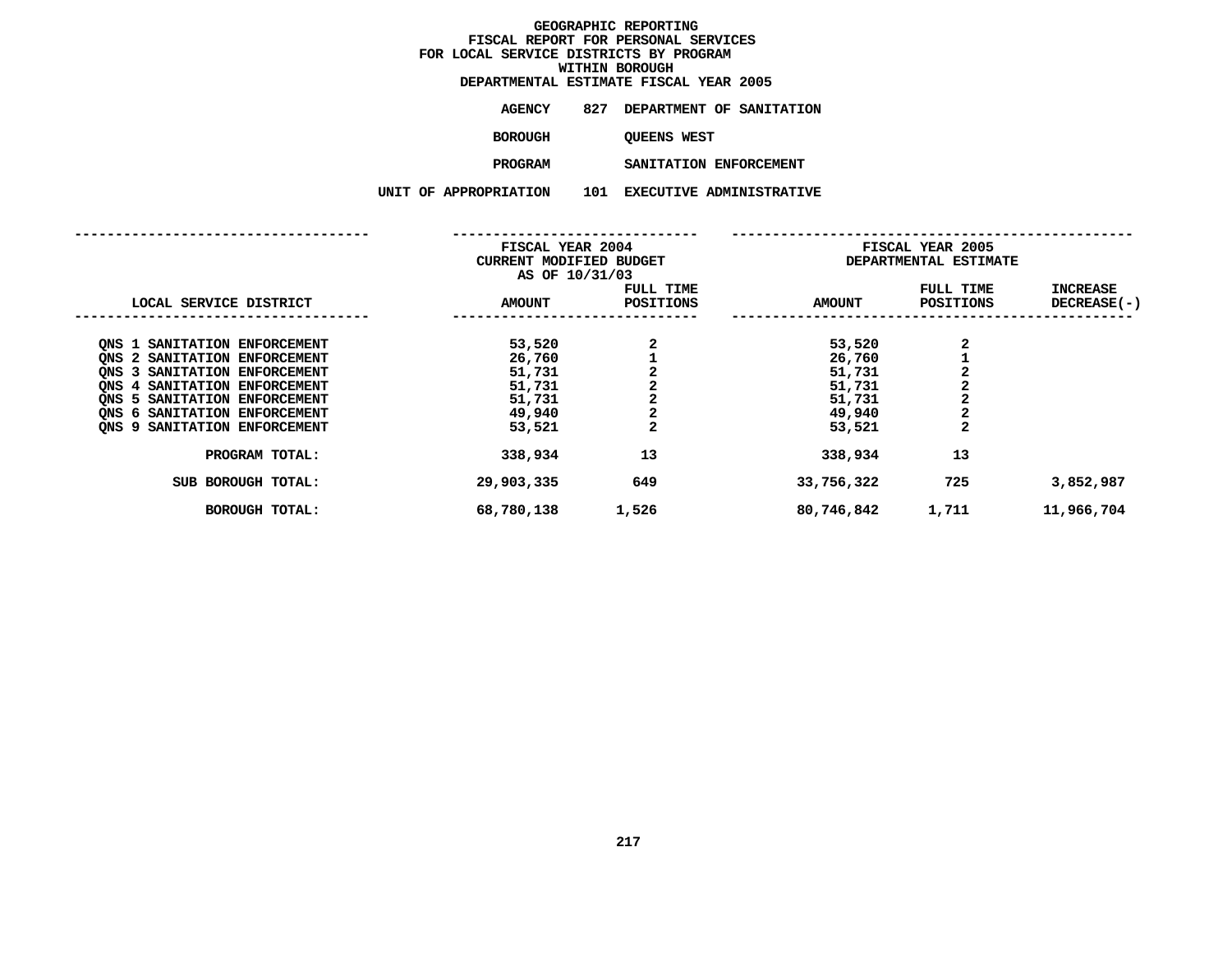|                       | DEPARTMENTAL ESTIMATE FISCAL YEAR 2005 |
|-----------------------|----------------------------------------|
| AGENCY                | 827 DEPARTMENT OF SANITATION           |
| BOROUGH               | STATEN ISLAND                          |
| <b>PROGRAM</b>        | SANIT SERV DIST & MECH BRMS            |
| UNIT OF APPROPRIATION | 102 CLEANING & COLLECTION              |
|                       |                                        |

|                                                                                                    | FISCAL YEAR 2004<br>CURRENT MODIFIED BUDGET<br>AS OF 10/31/03 |                        | FISCAL YEAR 2005<br>DEPARTMENTAL ESTIMATE |                        |                                   |  |
|----------------------------------------------------------------------------------------------------|---------------------------------------------------------------|------------------------|-------------------------------------------|------------------------|-----------------------------------|--|
| LOCAL SERVICE DISTRICT                                                                             | <b>AMOUNT</b>                                                 | FULL TIME<br>POSITIONS | <b>AMOUNT</b>                             | FULL TIME<br>POSITIONS | INCREASE<br>$DECREASE(-)$         |  |
| STATEN ISLAND 1 SANITATION DIS<br>STATEN ISLAND 2 SANITATION DIS<br>STATEN ISLAND 3 SANITATION DIS | 6,105,524<br>5,272,062<br>8,047,128                           | 145<br>124<br>170      | 8,349,156<br>5,927,826<br>9,307,871       | 172<br>136<br>191      | 2,243,632<br>655,764<br>1,260,743 |  |
| PROGRAM TOTAL:                                                                                     | 19,424,714                                                    | 439                    | 23,584,853                                | 499                    | 4,160,139                         |  |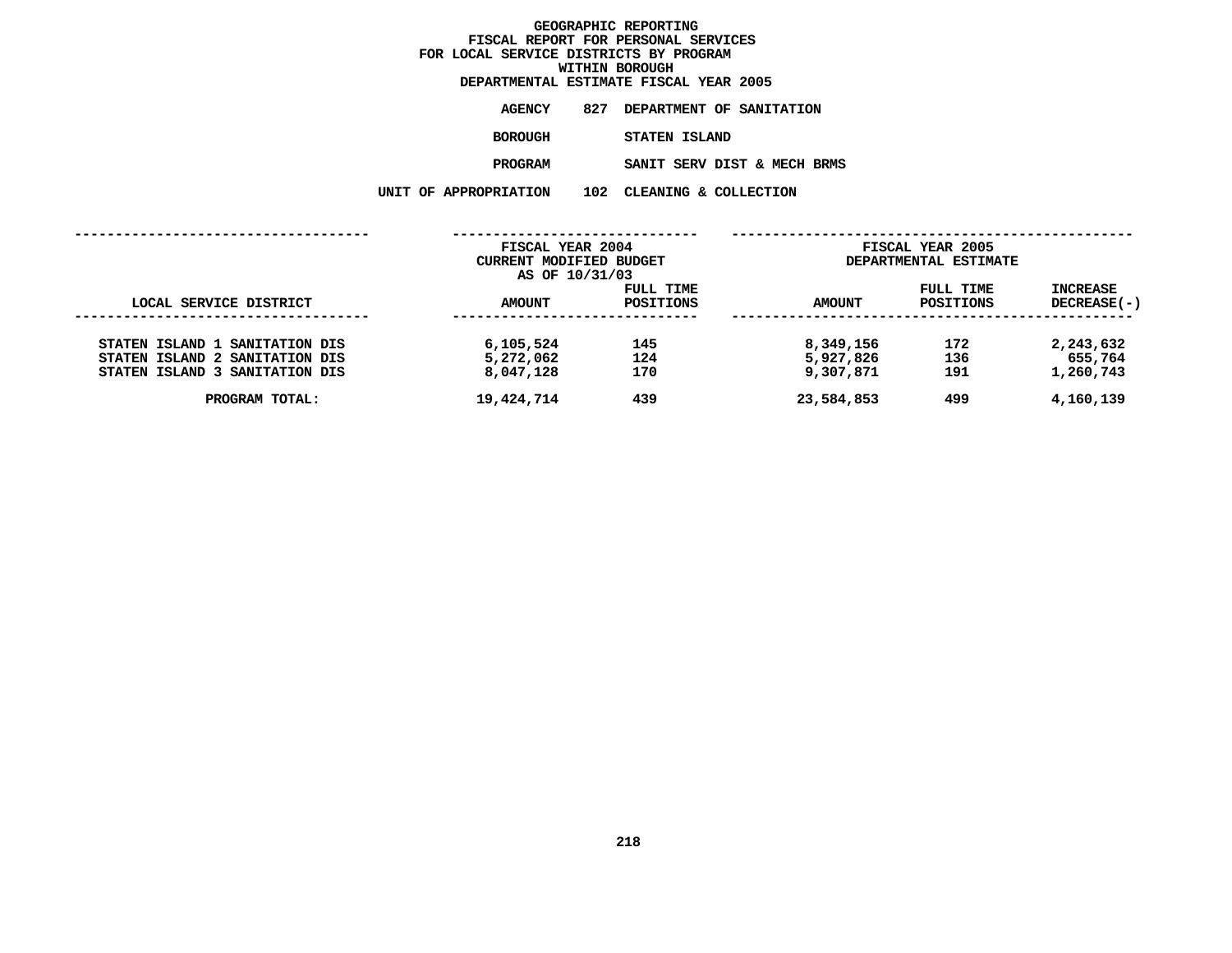| DEPARTMENTAL ESTIMATE FISCAL YEAR 2005 |     |                        |                                 |
|----------------------------------------|-----|------------------------|---------------------------------|
| AGENCY                                 | 827 |                        | DEPARTMENT OF SANITATION        |
| BOROUGH                                |     | STATEN ISLAND          |                                 |
| <b>PROGRAM</b>                         |     | SANITATION ENFORCEMENT |                                 |
| UNIT OF APPROPRIATION                  | 101 |                        | <b>EXECUTIVE ADMINISTRATIVE</b> |
|                                        |     |                        |                                 |

|                                                                       | FISCAL YEAR 2004<br>CURRENT MODIFIED BUDGET<br>AS OF 10/31/03 |                        |                  | FISCAL YEAR 2005<br>DEPARTMENTAL ESTIMATE |                           |
|-----------------------------------------------------------------------|---------------------------------------------------------------|------------------------|------------------|-------------------------------------------|---------------------------|
| LOCAL SERVICE DISTRICT                                                | <b>AMOUNT</b>                                                 | FULL TIME<br>POSITIONS | <b>AMOUNT</b>    | FULL TIME<br><b>POSITIONS</b>             | INCREASE<br>$DECREASE(-)$ |
| S.I. 1 SANITATION ENFORCEMENT                                         | 26,760                                                        |                        | 26,760           |                                           |                           |
| S.I. 2 SANITATION ENFORCEMENT<br><b>S.I. 3 SANITATION ENFORCEMENT</b> | 26,760<br>26,760                                              |                        | 26,760<br>26,760 |                                           |                           |
| PROGRAM TOTAL:                                                        | 80,280                                                        | 3                      | 80,280           | 3                                         |                           |
| SUB BOROUGH TOTAL:                                                    | 19,504,994                                                    | 442                    | 23,665,133       | 502                                       | 4,160,139                 |
| <b>BOROUGH TOTAL:</b>                                                 | 19,504,994                                                    | 442                    | 23,665,133       | 502                                       | 4,160,139                 |
|                                                                       |                                                               |                        |                  |                                           |                           |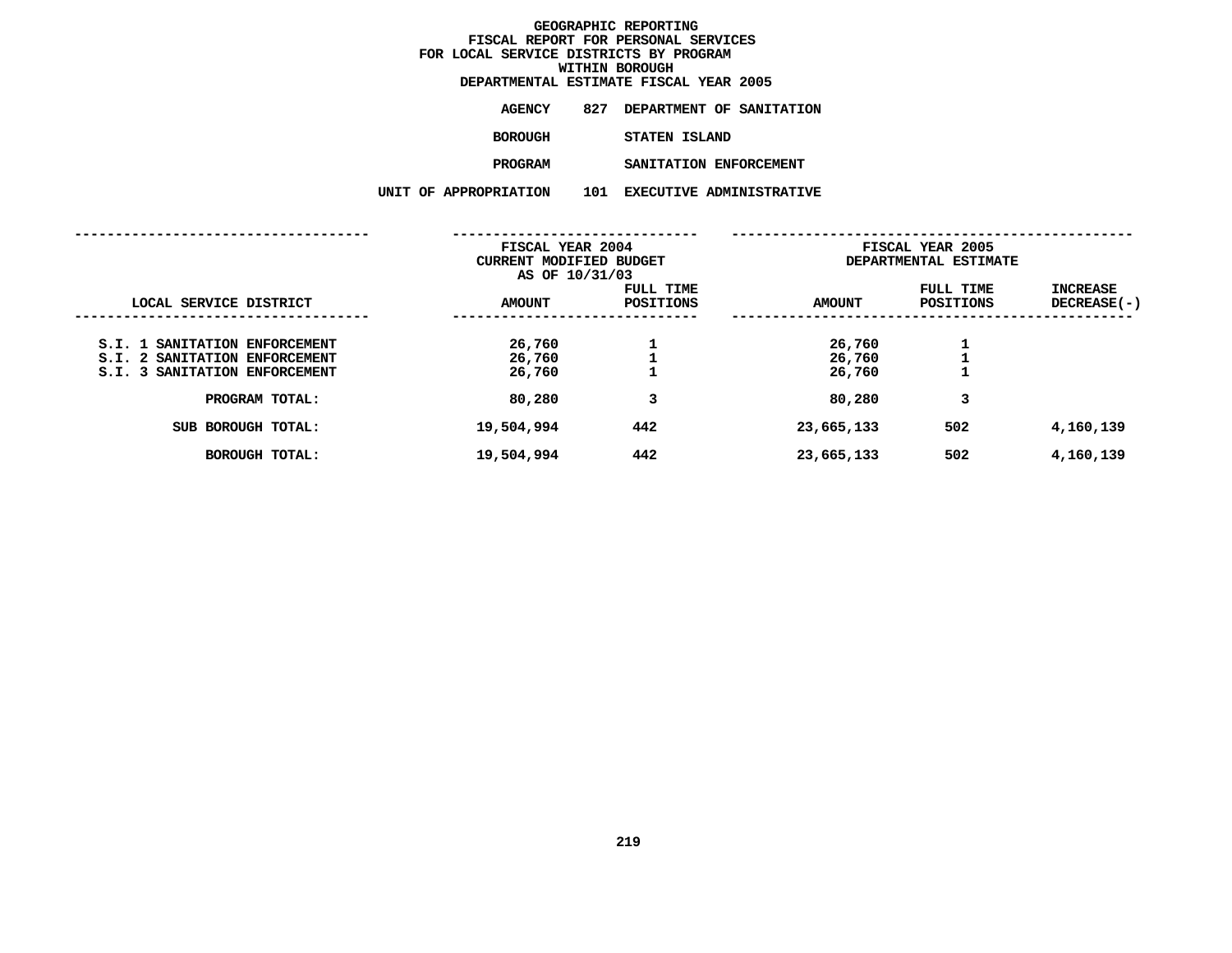### **GEOGRAPHICC REPORTING<br>PERSONAL S<br>ICTS BY PRO FISCAL REPORT FOR PERSONAL SERVICES FOR LOCAL SERVICE DISTRICTS BY PROGRAM WITHIN**

## WITHIN BOROUGH<br>D<mark>EPARTMENTAL ESTIMATE FISC</mark>

|                                                   | FISCAL YEAR 2004<br>CURRENT MODIFIED BUDGET<br>AS OF 10/31/03 |                        | FISCAL YEAR 2005<br>DEPARTMENTAL ESTIMATE |                        |                           |
|---------------------------------------------------|---------------------------------------------------------------|------------------------|-------------------------------------------|------------------------|---------------------------|
| LOCAL SERVICE DISTRICT                            | <b>AMOUNT</b>                                                 | FULL TIME<br>POSITIONS | <b>AMOUNT</b>                             | FULL TIME<br>POSITIONS | INCREASE<br>$DECREASE(-)$ |
| <b>AGENCY TOTAL:</b><br>ALL PROGRAMS ALL BOROUGHS | 255,632,925                                                   | 5,521                  | 281,750,343                               | 5,926                  | 26,117,418                |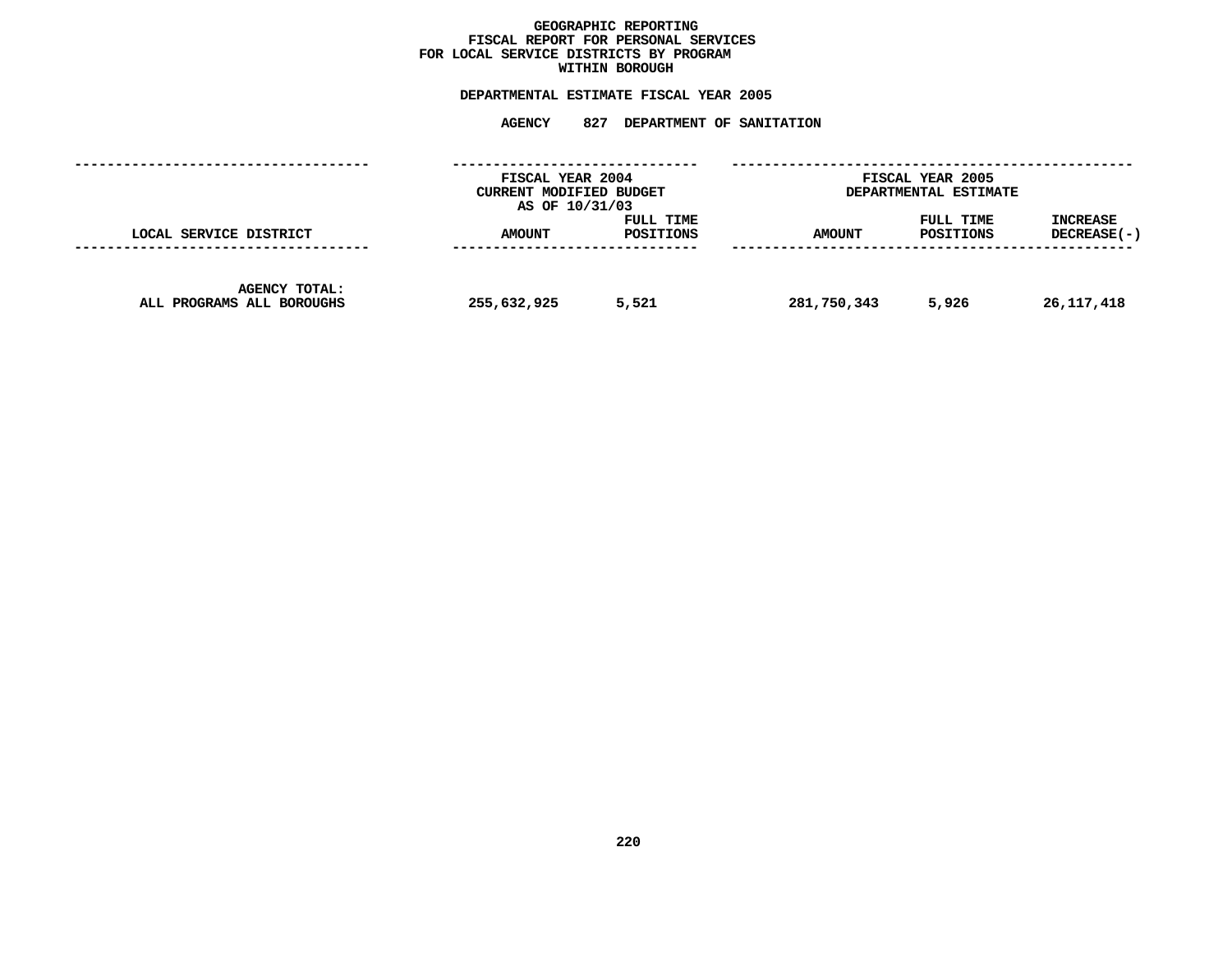## **PS UNITS OF APPROPRIATION DEPARTMENTAL**

|                                                          | FISCAL YEAR 2004<br><b>CURRENT MODIFIED BUDGET</b> | FISCAL YEAR 2005<br>DEPARTMENTAL ESTIMATE |                                   |  |
|----------------------------------------------------------|----------------------------------------------------|-------------------------------------------|-----------------------------------|--|
| UNIT OF APPROPRIATION                                    | AS OF 10/31/03                                     | <b>AMOUNT</b>                             | <b>INCREASE</b><br>DECREASE $(-)$ |  |
| EXECUTIVE ADMINISTRATIVE<br>101                          |                                                    |                                           |                                   |  |
| REGULAR GROSS<br><b>OTHER</b>                            | 2,488,429                                          | 2,488,429                                 |                                   |  |
| TOTAL REPORTED GEOGRAPHICALLY                            | 2,488,429                                          | 2,488,429                                 |                                   |  |
| NOT REPORTED GEOGRAPHICALLY                              | 45,782,783                                         | 45,062,448                                | $720,335-$                        |  |
| FINANCIAL PLAN SAVINGS                                   |                                                    | 158,655                                   | 158,655                           |  |
| <b>APPROPRIATION</b>                                     | 48,271,212                                         | 47,709,532                                | 561,680-                          |  |
| FUNDING                                                  |                                                    |                                           |                                   |  |
| <b>CITY</b><br>OTHER CATEGORICAL                         | 32, 112, 543                                       | 31,419,794                                | 692,749-                          |  |
| CAPITAL FUNDS - I.F.A.<br><b>STATE</b><br>FEDERAL - JTPA | 6,142,445                                          | 6,180,514                                 | 38,069                            |  |
| FEDERAL - C.D.<br>FEDERAL - OTHER                        | 9,843,249                                          | 9,936,249                                 | 93,000                            |  |
| INTRA-CITY SALES                                         | 172,975                                            | 172,975                                   |                                   |  |
|                                                          |                                                    |                                           |                                   |  |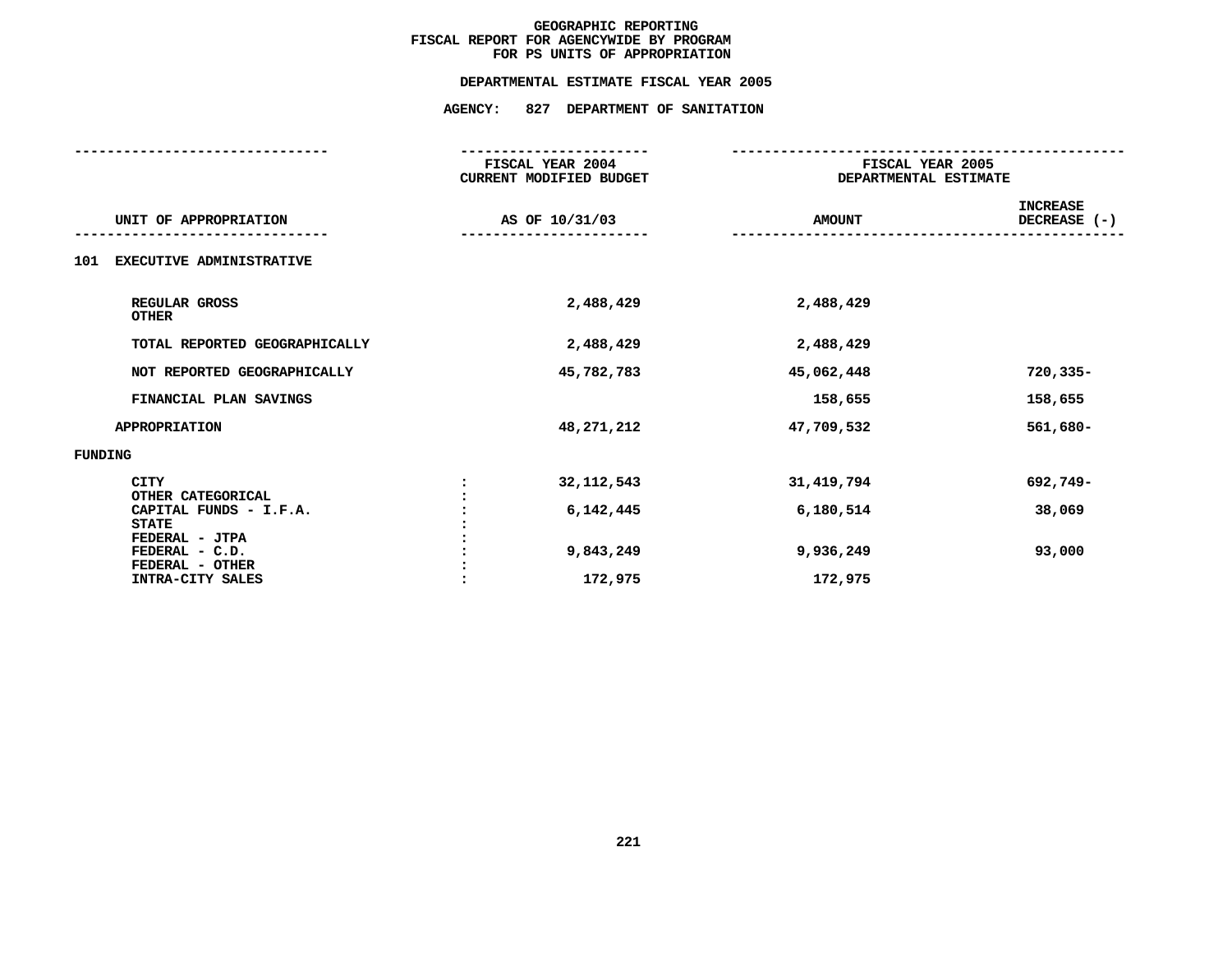## **PS UNITS OF APPROPRIATION DEPARTMENTAL**

| FISCAL YEAR 2004<br>CURRENT MODIFIED BUDGET |                                       | FISCAL YEAR 2005<br>DEPARTMENTAL ESTIMATE |  |  |
|---------------------------------------------|---------------------------------------|-------------------------------------------|--|--|
| AS OF 10/31/03                              | <b>AMOUNT</b>                         | <b>INCREASE</b><br>DECREASE $(-)$         |  |  |
|                                             |                                       |                                           |  |  |
| 253, 144, 496                               | 279,261,914                           | 26, 117, 418                              |  |  |
| 253, 144, 496                               | 279,261,914                           | 26, 117, 418                              |  |  |
| 207,224,064                                 | 170,094,109                           | 37,129,955-                               |  |  |
|                                             | 19,772,225                            | 19,772,225                                |  |  |
| 460,368,560                                 | 469,128,248                           | 8,759,688                                 |  |  |
|                                             |                                       |                                           |  |  |
| 457,600,827<br>1,600,000<br>1,167,733       | 466,360,515<br>1,600,000<br>1,167,733 | 8,759,688                                 |  |  |
|                                             |                                       |                                           |  |  |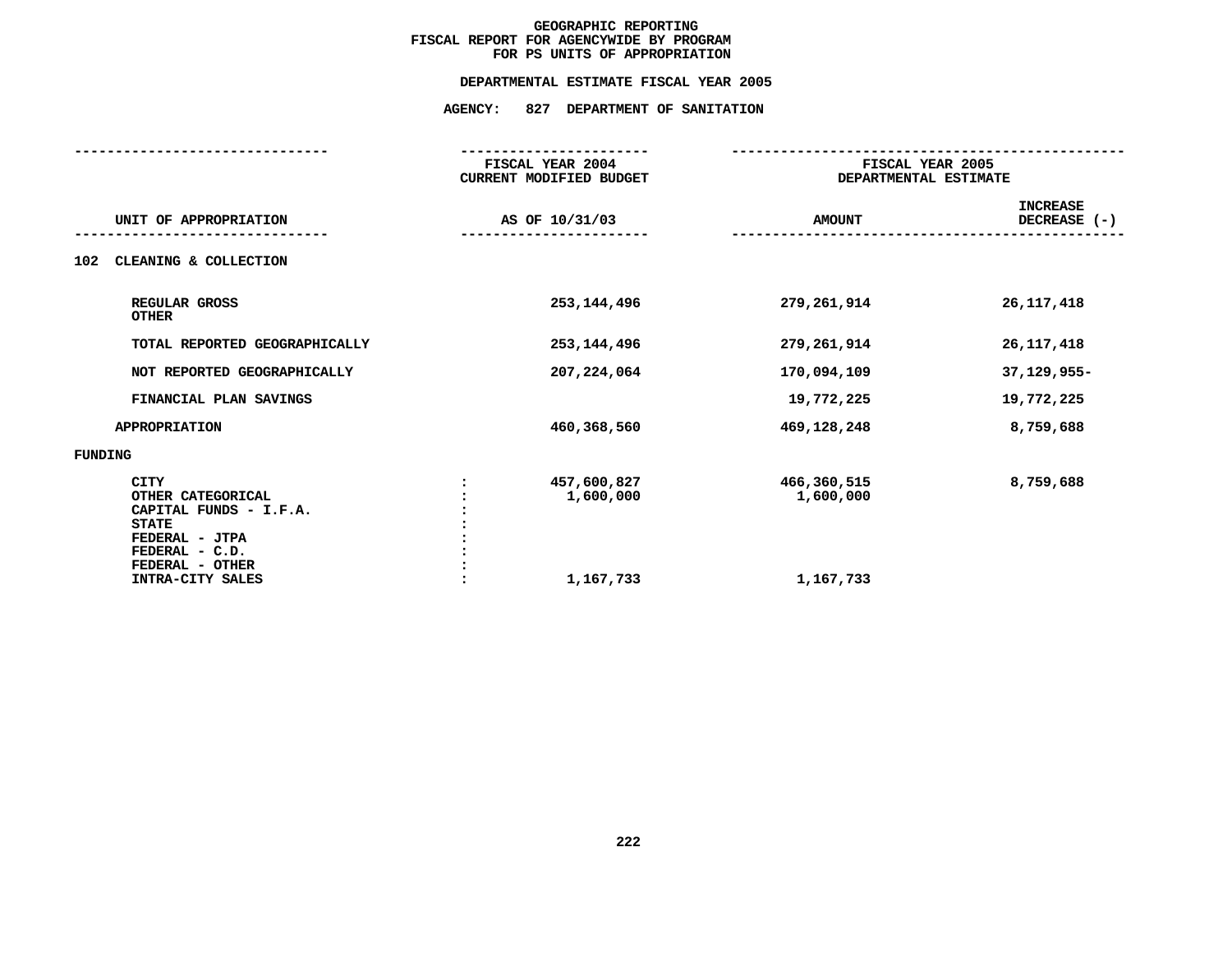## **PS UNITS OF APPROPRIATION DEPARTMENTAL**

|                                                                                                                   | FISCAL YEAR 2004<br>CURRENT MODIFIED BUDGET | FISCAL YEAR 2005<br>DEPARTMENTAL ESTIMATE |                                 |
|-------------------------------------------------------------------------------------------------------------------|---------------------------------------------|-------------------------------------------|---------------------------------|
| UNIT OF APPROPRIATION                                                                                             | AS OF 10/31/03                              | <b>AMOUNT</b>                             | <b>INCREASE</b><br>DECREASE (-) |
| WASTE DISPOSAL<br>103                                                                                             |                                             |                                           |                                 |
| REGULAR GROSS<br><b>OTHER</b>                                                                                     |                                             |                                           |                                 |
| TOTAL REPORTED GEOGRAPHICALLY                                                                                     |                                             |                                           |                                 |
| NOT REPORTED GEOGRAPHICALLY                                                                                       | 17,660,962                                  | 16,194,008                                | 1,466,954-                      |
| FINANCIAL PLAN SAVINGS                                                                                            |                                             | 125,393                                   | 125,393                         |
| <b>APPROPRIATION</b>                                                                                              | 17,660,962                                  | 16, 319, 401                              | 1,341,561-                      |
| FUNDING                                                                                                           |                                             |                                           |                                 |
| <b>CITY</b><br>OTHER CATEGORICAL                                                                                  | 16,063,510<br>:                             | 14,664,147                                | 1,399,363-                      |
| CAPITAL FUNDS - I.F.A.<br><b>STATE</b><br>FEDERAL - JTPA<br>FEDERAL - C.D.<br>FEDERAL - OTHER<br>INTRA-CITY SALES | 1,597,452                                   | 1,655,254                                 | 57,802                          |
|                                                                                                                   |                                             |                                           |                                 |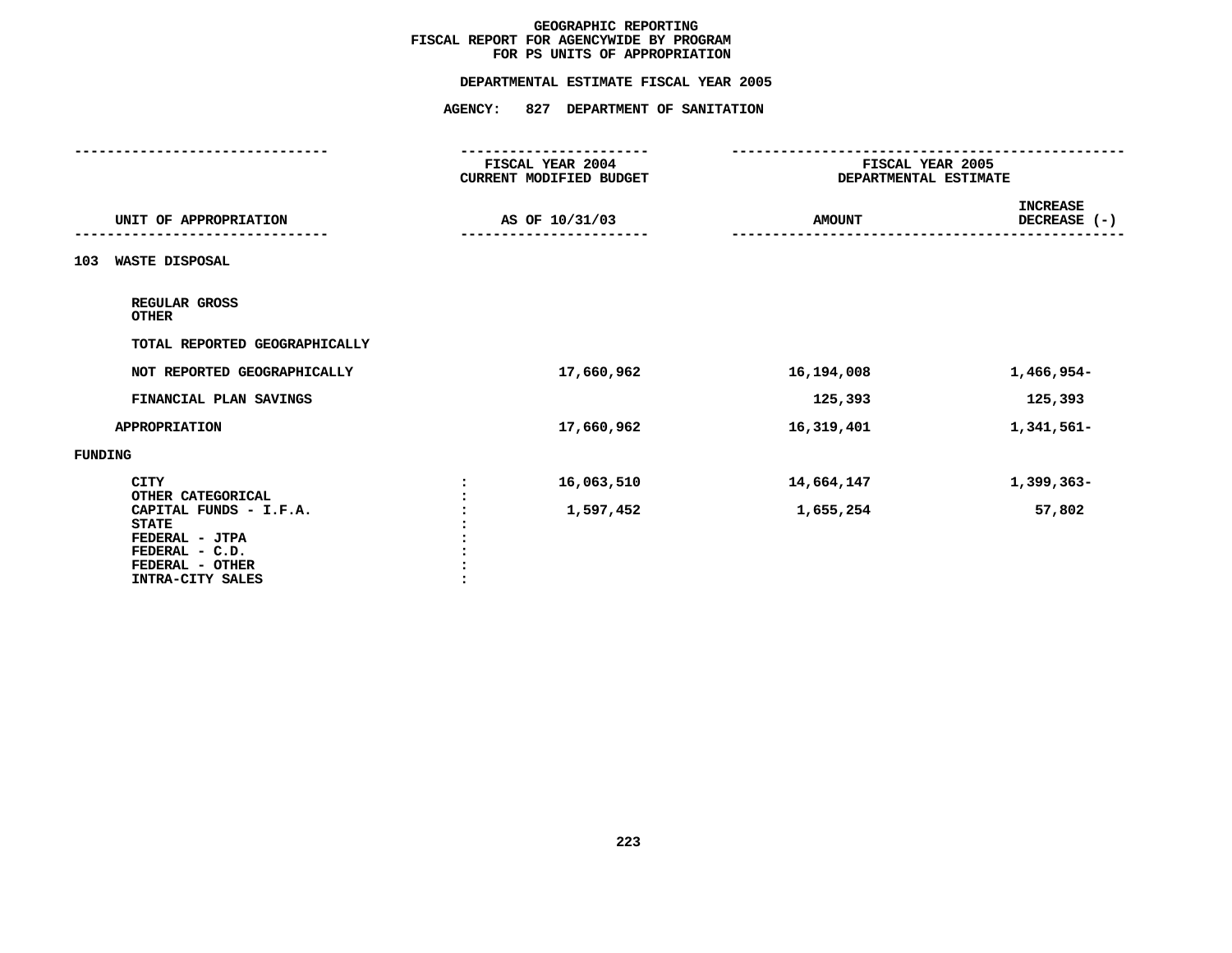## **PS UNITS OF APPROPRIATION DEPARTMENTAL**

|                                                                                                                   |                | DEPARTMENTAL ESTIMATE FISCAL YEAR 2005                                |               |                                           |  |
|-------------------------------------------------------------------------------------------------------------------|----------------|-----------------------------------------------------------------------|---------------|-------------------------------------------|--|
|                                                                                                                   |                | AGENCY: 827 DEPARTMENT OF SANITATION                                  |               |                                           |  |
|                                                                                                                   |                |                                                                       |               |                                           |  |
|                                                                                                                   |                | ---------------<br><b>FISCAL YEAR 2004</b><br>CURRENT MODIFIED BUDGET |               | FISCAL YEAR 2005<br>DEPARTMENTAL ESTIMATE |  |
| UNIT OF APPROPRIATION                                                                                             |                | AS OF 10/31/03                                                        | <b>AMOUNT</b> | <b>INCREASE</b><br>DECREASE (-)           |  |
| 104 BUILDING MANAGEMENT                                                                                           |                |                                                                       |               |                                           |  |
| REGULAR GROSS<br><b>OTHER</b>                                                                                     |                |                                                                       |               |                                           |  |
| TOTAL REPORTED GEOGRAPHICALLY                                                                                     |                |                                                                       |               |                                           |  |
| NOT REPORTED GEOGRAPHICALLY                                                                                       |                | 10,643,167                                                            | 10,191,314    | 451,853-                                  |  |
| FINANCIAL PLAN SAVINGS                                                                                            |                |                                                                       | 191,402       | 191,402                                   |  |
| <b>APPROPRIATION</b>                                                                                              |                | 10,643,167                                                            | 10,382,716    | $260,451-$                                |  |
| FUNDING                                                                                                           |                |                                                                       |               |                                           |  |
| <b>CITY</b><br>OTHER CATEGORICAL                                                                                  | $\ddot{\cdot}$ | 10,153,230                                                            | 9,892,779     | 260,451-                                  |  |
| CAPITAL FUNDS - I.F.A.<br><b>STATE</b><br>FEDERAL - JTPA<br>FEDERAL - C.D.<br>FEDERAL - OTHER<br>INTRA-CITY SALES |                | 489,937                                                               | 489,937       |                                           |  |
|                                                                                                                   |                |                                                                       |               |                                           |  |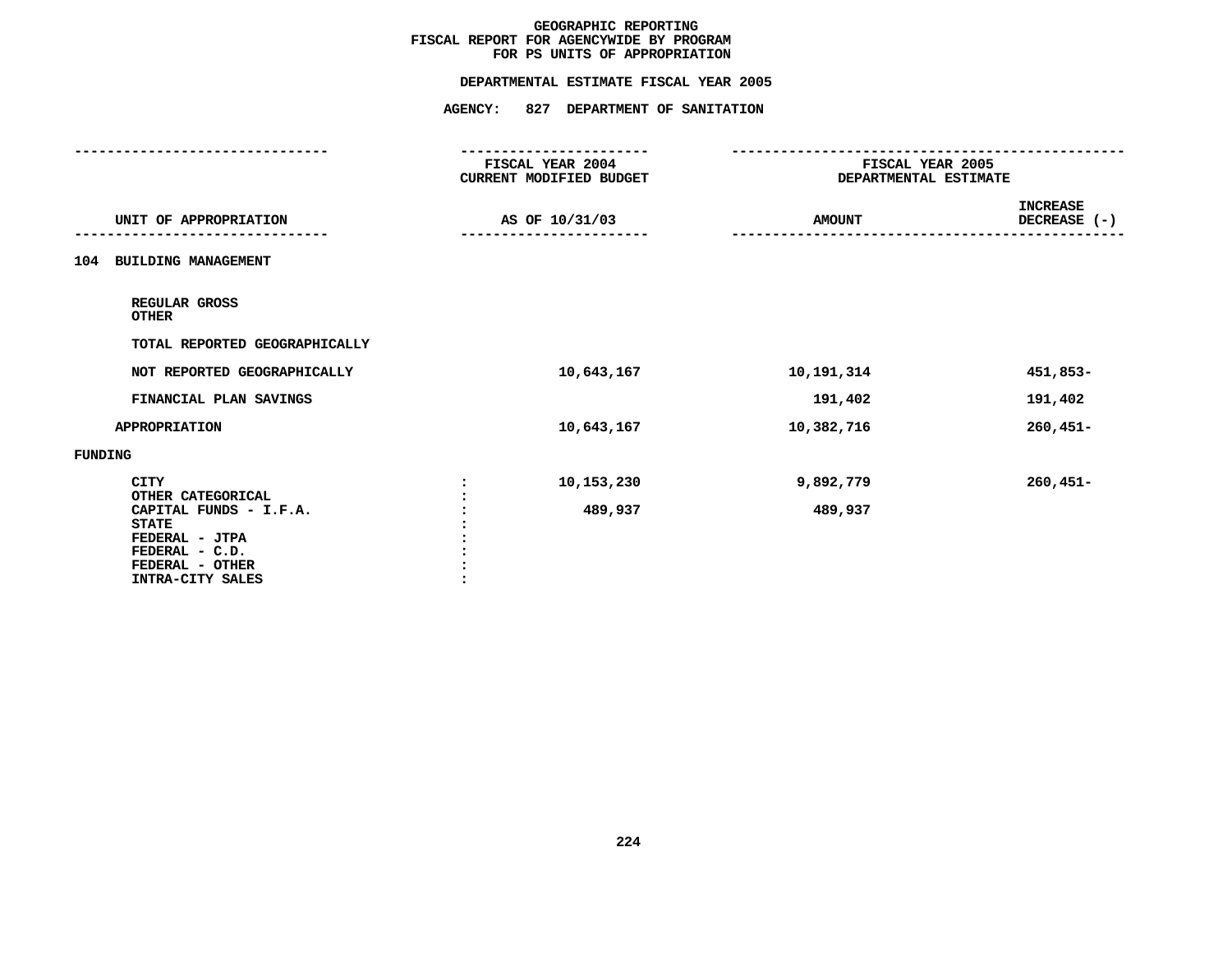## **PS UNITS OF APPROPRIATION DEPARTMENTAL**

|                                                                            |                      | DEPARTMENTAL ESTIMATE FISCAL YEAR 2005             |                                           |                                 |
|----------------------------------------------------------------------------|----------------------|----------------------------------------------------|-------------------------------------------|---------------------------------|
|                                                                            |                      | AGENCY: 827 DEPARTMENT OF SANITATION               |                                           |                                 |
|                                                                            |                      | <b>FISCAL YEAR 2004</b><br>CURRENT MODIFIED BUDGET | FISCAL YEAR 2005<br>DEPARTMENTAL ESTIMATE |                                 |
| UNIT OF APPROPRIATION                                                      |                      | AS OF 10/31/03                                     | <b>AMOUNT</b>                             | <b>INCREASE</b><br>DECREASE (-) |
| 105 BUREAU OF MOTOR EQUIP                                                  |                      |                                                    |                                           |                                 |
| REGULAR GROSS<br><b>OTHER</b>                                              |                      |                                                    |                                           |                                 |
| TOTAL REPORTED GEOGRAPHICALLY                                              |                      |                                                    |                                           |                                 |
| NOT REPORTED GEOGRAPHICALLY                                                |                      | 47,961,843                                         | 48,109,962                                | 148,119                         |
| FINANCIAL PLAN SAVINGS                                                     |                      |                                                    | 826,848                                   | 826,848                         |
| APPROPRIATION                                                              |                      | 47,961,843                                         | 48,936,810                                | 974,967                         |
| <b>FUNDING</b>                                                             |                      |                                                    |                                           |                                 |
| <b>CITY</b><br>OTHER CATEGORICAL                                           | $\ddot{\phantom{a}}$ | 47,148,159                                         | 48,143,126                                | 994,967                         |
| CAPITAL FUNDS - I.F.A.<br><b>STATE</b><br>FEDERAL - JTPA<br>FEDERAL - C.D. |                      | 793,684                                            | 793,684                                   |                                 |
| FEDERAL - OTHER<br>INTRA-CITY SALES                                        |                      | 20,000                                             |                                           | $20,000 -$                      |
|                                                                            |                      |                                                    |                                           |                                 |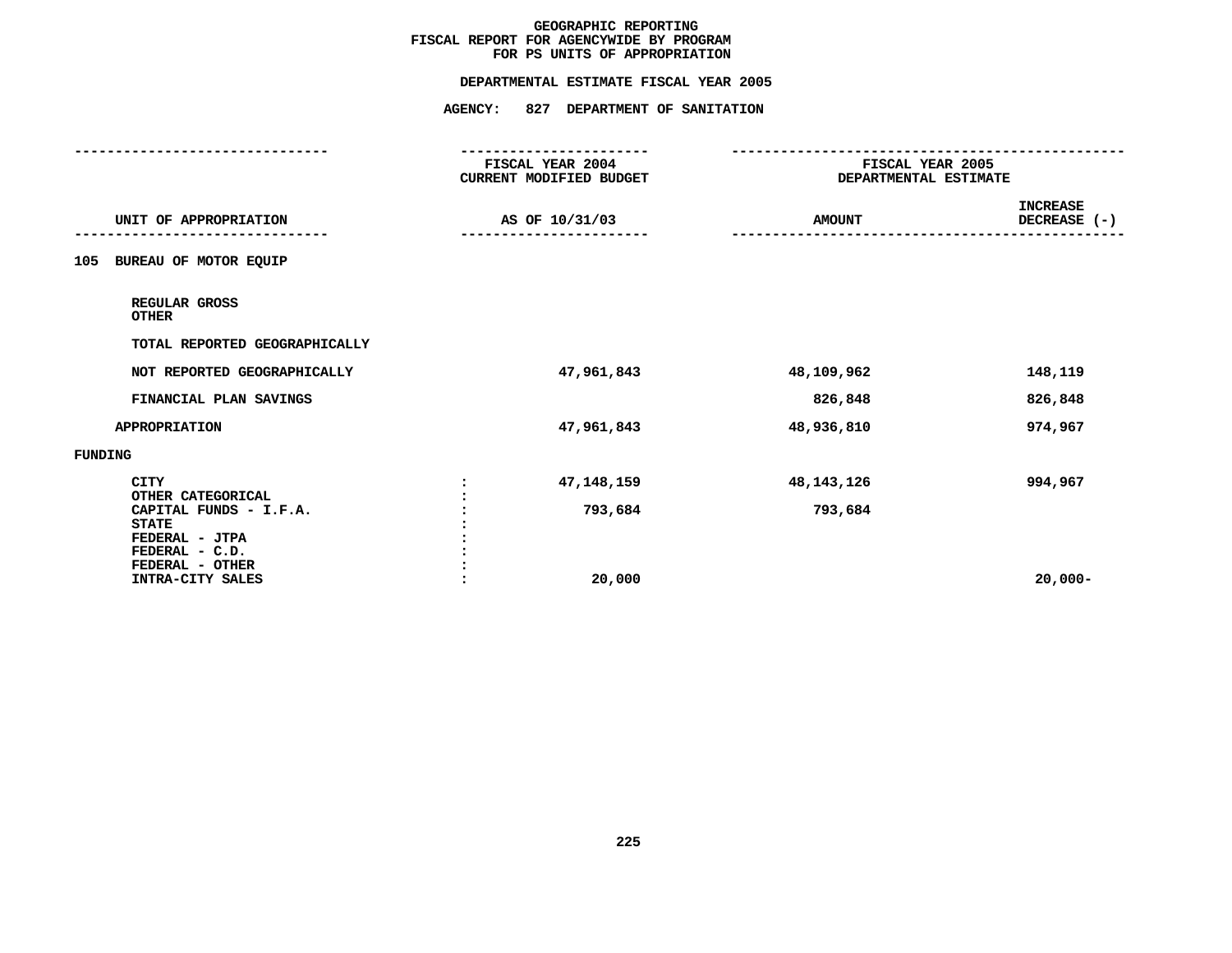## **PS UNITS OF APPROPRIATION DEPARTMENTAL**

|                                                                                                                                                       | FISCAL YEAR 2004<br>CURRENT MODIFIED BUDGET | FISCAL YEAR 2005<br>DEPARTMENTAL ESTIMATE        |
|-------------------------------------------------------------------------------------------------------------------------------------------------------|---------------------------------------------|--------------------------------------------------|
| UNIT OF APPROPRIATION                                                                                                                                 | AS OF 10/31/03                              | <b>INCREASE</b><br><b>AMOUNT</b><br>DECREASE (-) |
| 107<br>SNOW BUDGET-PS                                                                                                                                 |                                             |                                                  |
| REGULAR GROSS<br><b>OTHER</b>                                                                                                                         |                                             |                                                  |
| TOTAL REPORTED GEOGRAPHICALLY                                                                                                                         |                                             |                                                  |
| NOT REPORTED GEOGRAPHICALLY                                                                                                                           | 9,980,918                                   | 9,980,918                                        |
| FINANCIAL PLAN SAVINGS                                                                                                                                |                                             |                                                  |
| <b>APPROPRIATION</b>                                                                                                                                  | 9,980,918                                   | 9,980,918                                        |
| FUNDING                                                                                                                                               |                                             |                                                  |
| <b>CITY</b><br>OTHER CATEGORICAL<br>CAPITAL FUNDS - I.F.A.<br><b>STATE</b><br>FEDERAL - JTPA<br>FEDERAL - C.D.<br>FEDERAL - OTHER<br>INTRA-CITY SALES | 9,980,918                                   | 9,980,918                                        |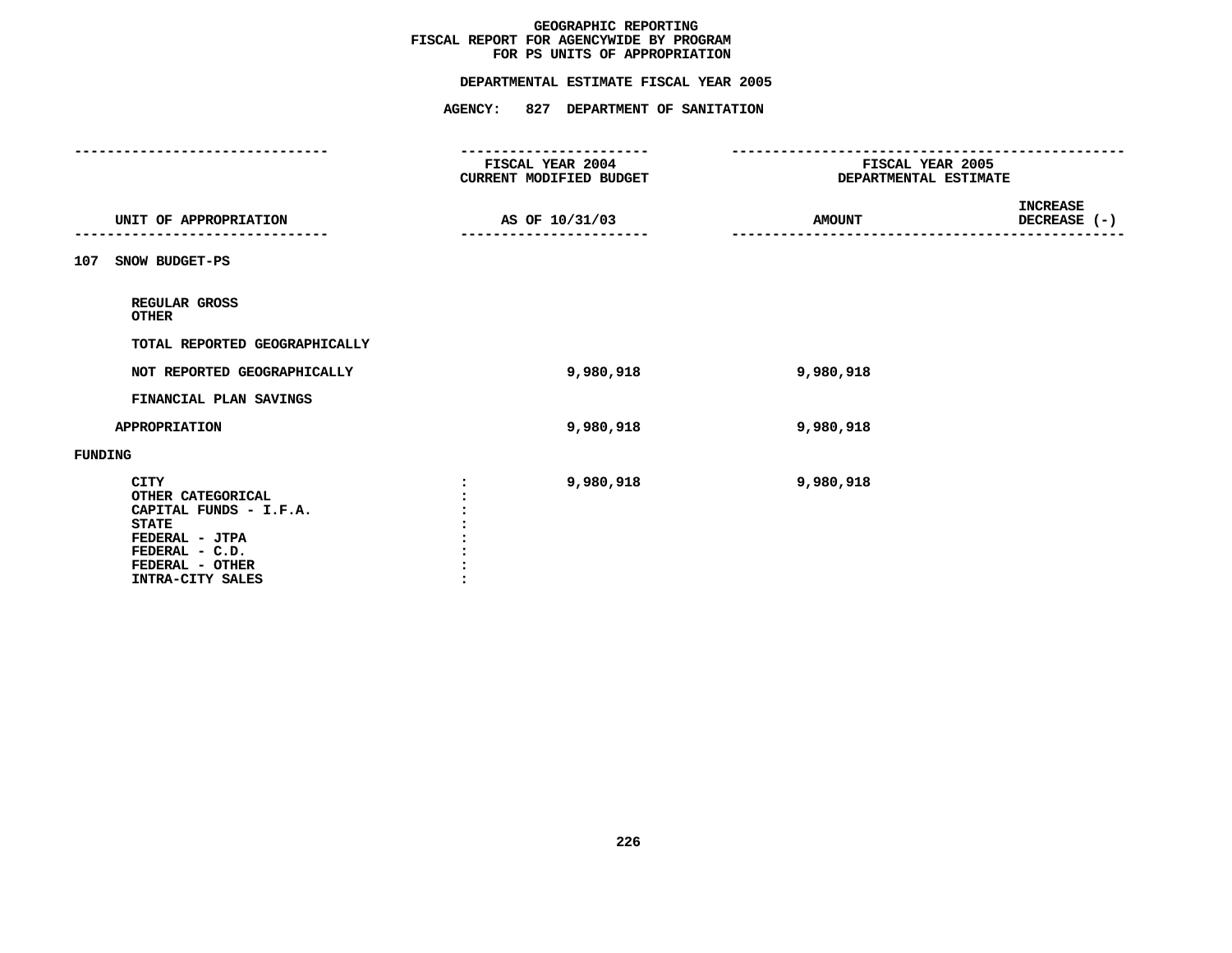## **OTPS UNITS OF APPROPRIATION DEPARTMENTAL**

|                                                                                                                | FISCAL YEAR 2004<br><b>CURRENT MODIFIED BUDGET</b> | FISCAL YEAR 2005<br>DEPARTMENTAL ESTIMATE |                                    |
|----------------------------------------------------------------------------------------------------------------|----------------------------------------------------|-------------------------------------------|------------------------------------|
| UNIT OF APPROPRIATION                                                                                          | AS OF 10/31/03                                     | <b>AMOUNT</b>                             | <b>INCREASE</b><br>DECREASE (-)    |
| EXEC & ADMINISTRATIVE-OTPS<br>106                                                                              |                                                    |                                           |                                    |
| TOTAL REPORTED GEOGRAPHICALLY                                                                                  |                                                    |                                           |                                    |
| NOT REPORTED GEOGRAPHICALLY                                                                                    | 49,730,443                                         | 49,690,848                                | $39,595-$                          |
| FINANCIAL PLAN SAVINGS                                                                                         |                                                    |                                           |                                    |
| <b>APPROPRIATION</b>                                                                                           | 49,730,443                                         | 49,690,848                                | $39,595-$                          |
| <b>FUNDING</b>                                                                                                 |                                                    |                                           |                                    |
| <b>CITY</b><br>OTHER CATEGORICAL<br>CAPITAL FUNDS - I.F.A.<br><b>STATE</b><br>FEDERAL - JTPA<br>FEDERAL - C.D. | 46,903,062<br>65,595<br>250,000<br>2,178,786       | 47,027,062<br>250,000<br>2,085,786        | 124,000<br>$65,595-$<br>$93,000 -$ |
| FEDERAL - OTHER<br>INTRA-CITY SALES                                                                            | 333,000                                            | 328,000                                   | $5,000-$                           |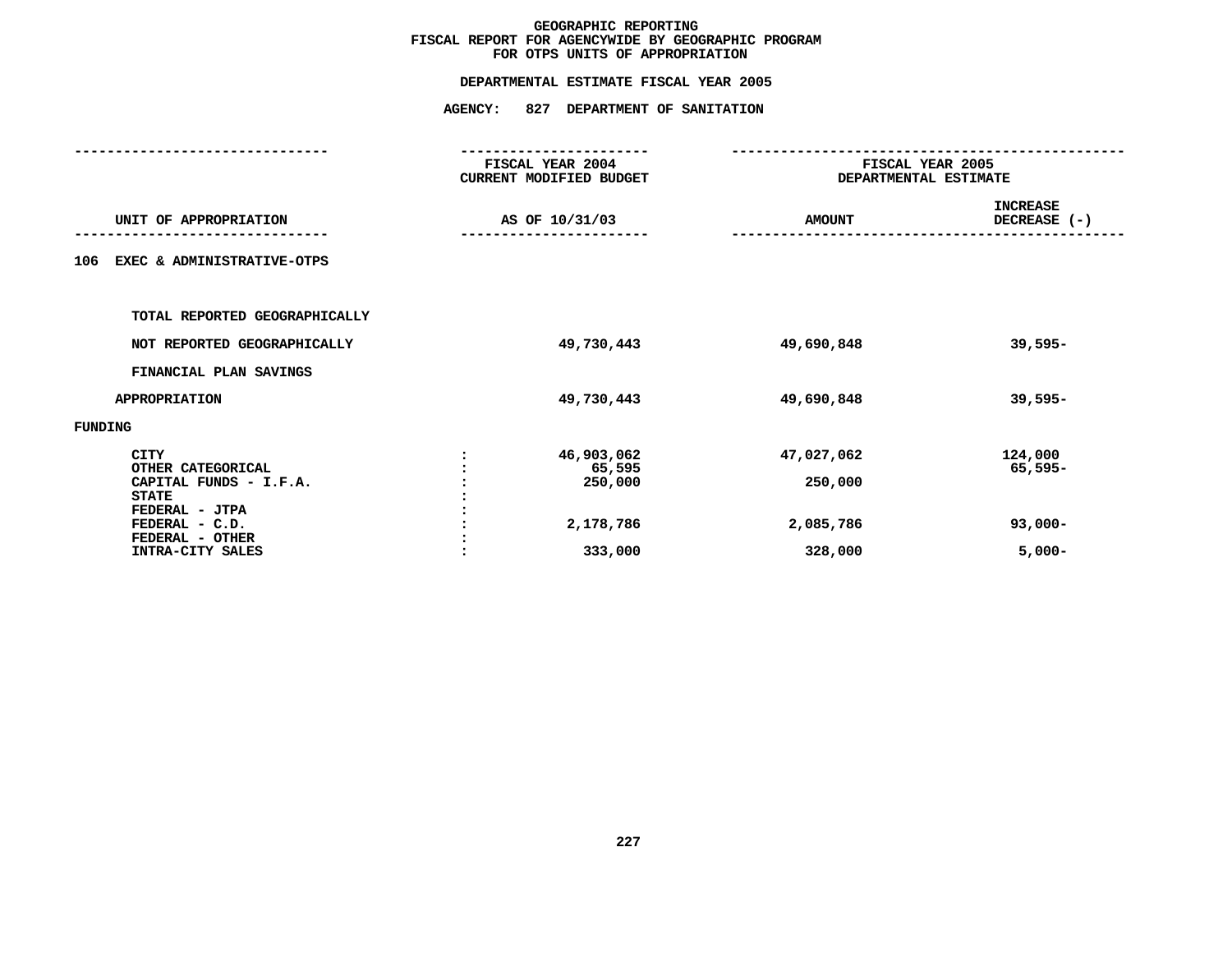## **OTPS UNITS OF APPROPRIATION DEPARTMENTAL**

| FISCAL YEAR 2004<br>CURRENT MODIFIED BUDGET | FISCAL YEAR 2005<br>DEPARTMENTAL ESTIMATE |                          |  |
|---------------------------------------------|-------------------------------------------|--------------------------|--|
| AS OF 10/31/03                              | <b>AMOUNT</b>                             | INCREASE<br>DECREASE (-) |  |
|                                             |                                           |                          |  |
|                                             |                                           |                          |  |
| 41,580,875                                  | 28,130,554                                | 13,450,321-              |  |
|                                             |                                           |                          |  |
| 41,580,875                                  | 28,130,554                                | 13,450,321-              |  |
|                                             |                                           |                          |  |
| 40,986,851<br>594,024                       | 27,536,530<br>594,024                     | 13,450,321-              |  |
|                                             |                                           |                          |  |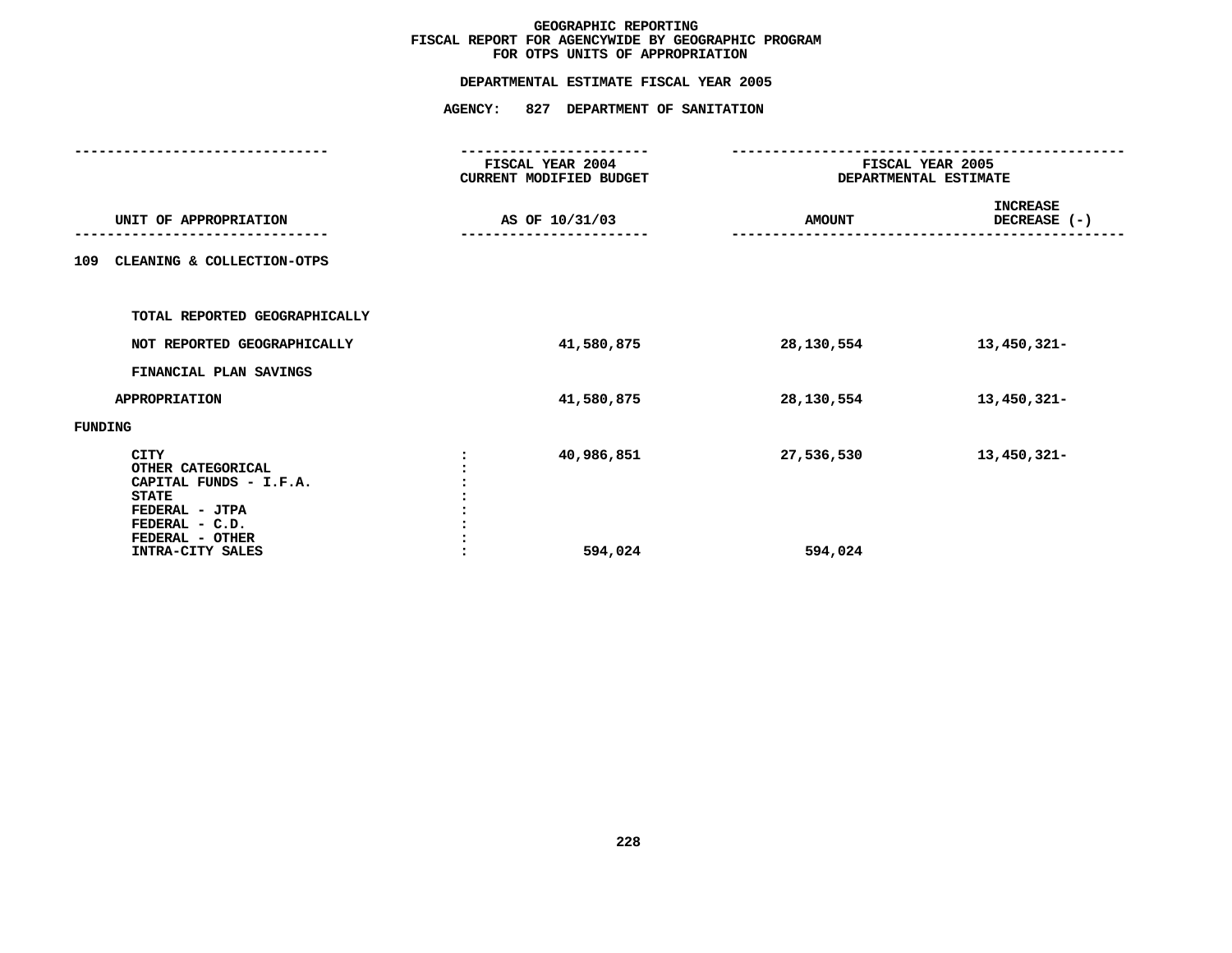## **OTPS UNITS OF APPROPRIATION DEPARTMENTAL**

|                                                                                                                                                       | FISCAL YEAR 2004<br>CURRENT MODIFIED BUDGET | FISCAL YEAR 2005<br>DEPARTMENTAL ESTIMATE |                                 |  |
|-------------------------------------------------------------------------------------------------------------------------------------------------------|---------------------------------------------|-------------------------------------------|---------------------------------|--|
| UNIT OF APPROPRIATION                                                                                                                                 | AS OF 10/31/03                              | <b>AMOUNT</b>                             | <b>INCREASE</b><br>DECREASE (-) |  |
| WASTE DISPOSAL-OTPS<br>110                                                                                                                            |                                             |                                           |                                 |  |
| TOTAL REPORTED GEOGRAPHICALLY                                                                                                                         |                                             |                                           |                                 |  |
| NOT REPORTED GEOGRAPHICALLY                                                                                                                           | 257,665,673                                 | 317,951,674                               | 60,286,001                      |  |
| FINANCIAL PLAN SAVINGS                                                                                                                                |                                             |                                           |                                 |  |
| <b>APPROPRIATION</b>                                                                                                                                  | 257,665,673                                 | 317,951,674                               | 60,286,001                      |  |
| FUNDING                                                                                                                                               |                                             |                                           |                                 |  |
| <b>CITY</b><br>OTHER CATEGORICAL<br>CAPITAL FUNDS - I.F.A.<br><b>STATE</b><br>FEDERAL - JTPA<br>FEDERAL - C.D.<br>FEDERAL - OTHER<br>INTRA-CITY SALES | 257,395,573<br>20,100<br>250,000            | 317,701,674<br>250,000                    | 60,306,101<br>$20,100 -$        |  |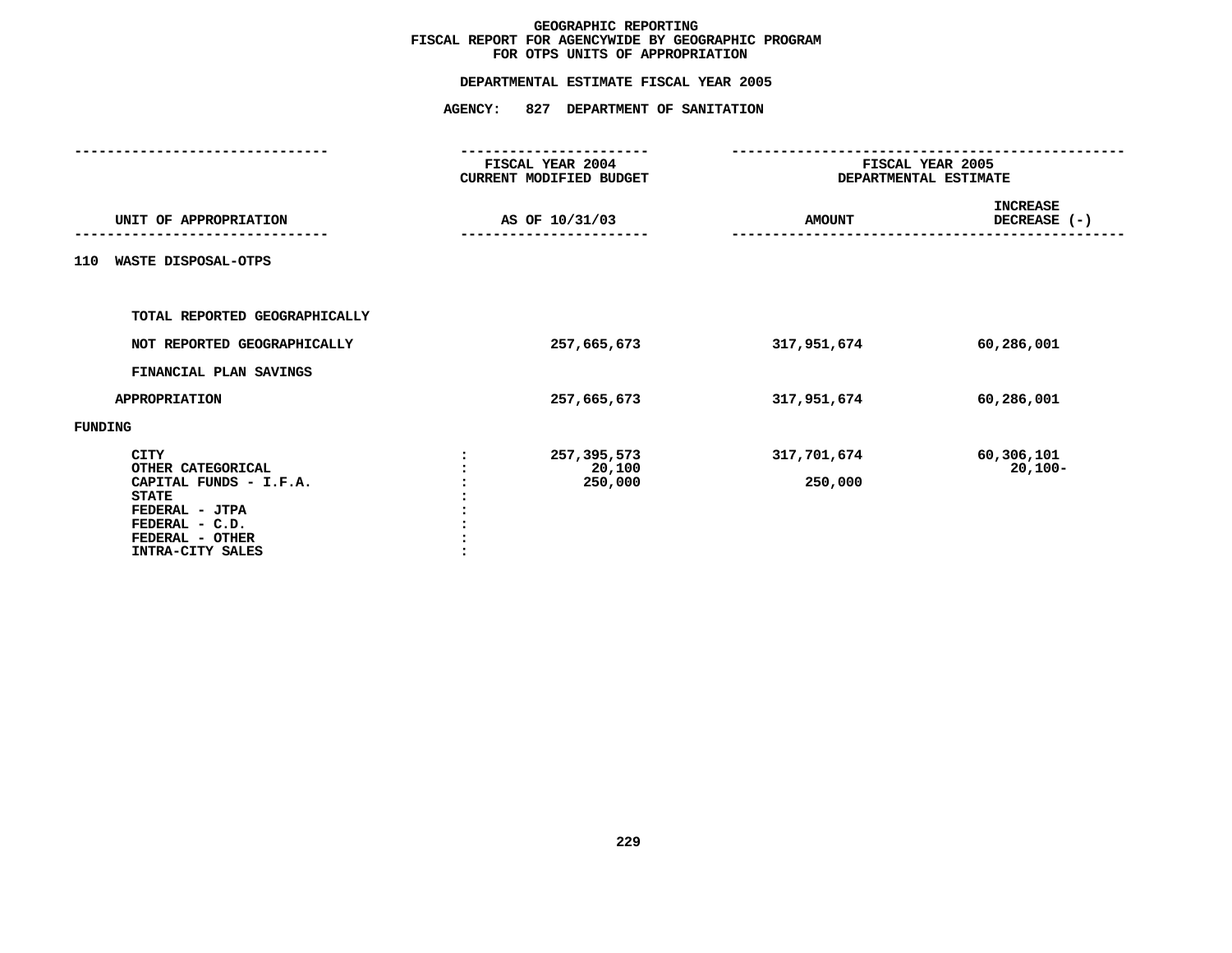## **OTPS UNITS OF APPROPRIATION DEPARTMENTAL**

|         |                                                          | <b>FISCAL YEAR 2004</b><br>CURRENT MODIFIED BUDGET<br>AS OF 10/31/03 |           | FISCAL YEAR 2005<br>DEPARTMENTAL ESTIMATE |                                             |  |
|---------|----------------------------------------------------------|----------------------------------------------------------------------|-----------|-------------------------------------------|---------------------------------------------|--|
|         | UNIT OF APPROPRIATION                                    |                                                                      |           | <b>AMOUNT</b>                             | INCREASE<br>DECREASE (-)<br>--------------- |  |
|         | 111 BUILDING MANAGEMENT-OTPS                             |                                                                      |           |                                           |                                             |  |
|         | TOTAL REPORTED GEOGRAPHICALLY                            |                                                                      |           |                                           |                                             |  |
|         | NOT REPORTED GEOGRAPHICALLY                              |                                                                      | 2,529,176 | 2,529,176                                 |                                             |  |
|         | FINANCIAL PLAN SAVINGS                                   |                                                                      |           |                                           |                                             |  |
|         | <b>APPROPRIATION</b>                                     |                                                                      | 2,529,176 | 2,529,176                                 |                                             |  |
| FUNDING |                                                          |                                                                      |           |                                           |                                             |  |
|         | <b>CITY</b><br>OTHER CATEGORICAL                         |                                                                      | 2,409,176 | 2,409,176                                 |                                             |  |
|         | CAPITAL FUNDS - I.F.A.<br><b>STATE</b><br>FEDERAL - JTPA |                                                                      | 120,000   | 120,000                                   |                                             |  |
|         | FEDERAL - C.D.<br>FEDERAL - OTHER                        |                                                                      |           |                                           |                                             |  |
|         | INTRA-CITY SALES                                         |                                                                      |           |                                           |                                             |  |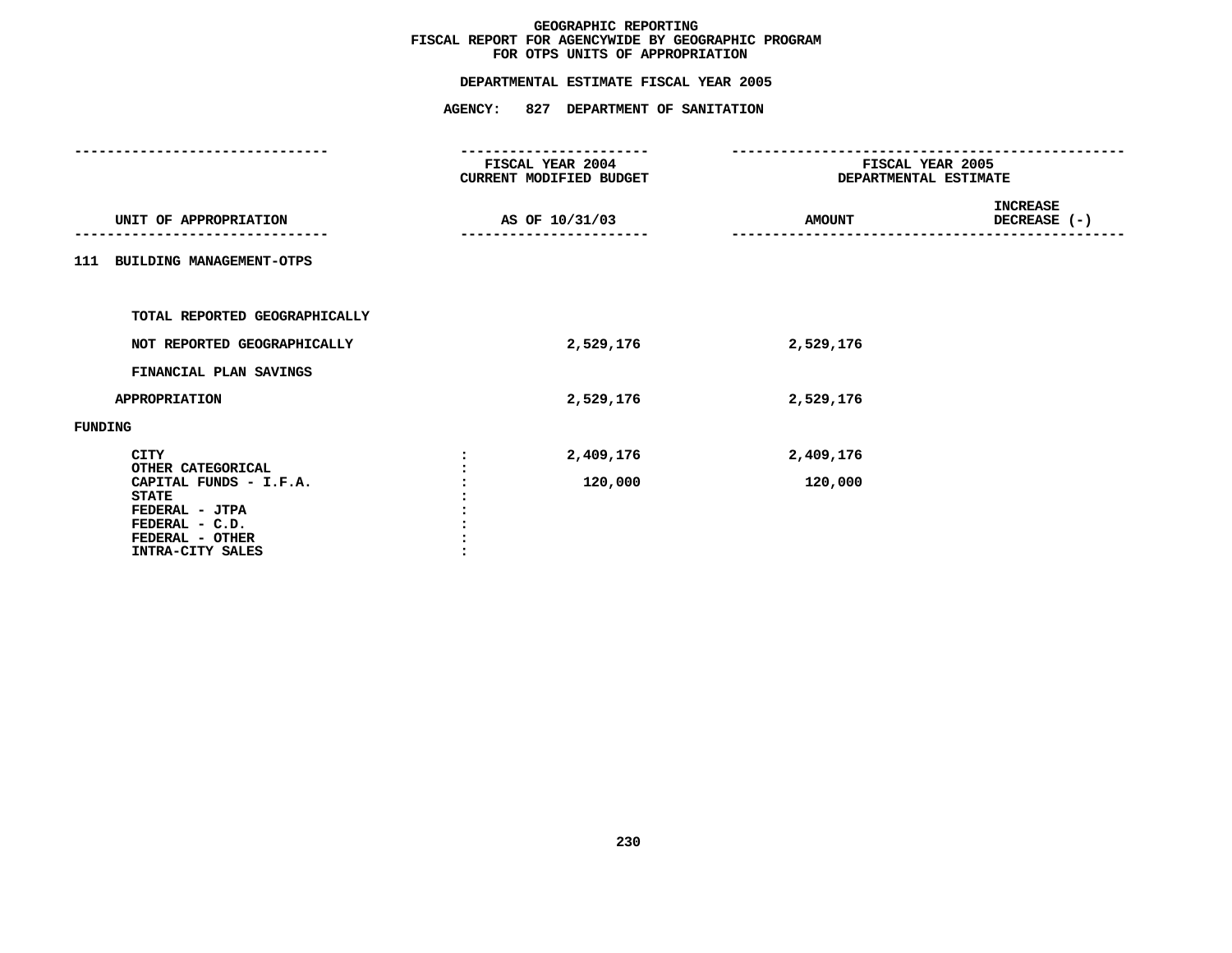## **OTPS UNITS OF APPROPRIATION DEPARTMENTAL**

|         |                                                                                                                                                       | FISCAL YEAR 2004<br>CURRENT MODIFIED BUDGET | FISCAL YEAR 2005<br>DEPARTMENTAL ESTIMATE |                                 |  |
|---------|-------------------------------------------------------------------------------------------------------------------------------------------------------|---------------------------------------------|-------------------------------------------|---------------------------------|--|
|         | UNIT OF APPROPRIATION                                                                                                                                 | AS OF 10/31/03                              | <b>AMOUNT</b>                             | <b>INCREASE</b><br>DECREASE (-) |  |
| 112     | MOTOR EQUIPMENT-OTPS                                                                                                                                  |                                             |                                           |                                 |  |
|         | TOTAL REPORTED GEOGRAPHICALLY                                                                                                                         |                                             |                                           |                                 |  |
|         | NOT REPORTED GEOGRAPHICALLY                                                                                                                           | 15,467,472                                  | 15,484,972                                | 17,500                          |  |
|         | FINANCIAL PLAN SAVINGS                                                                                                                                |                                             |                                           |                                 |  |
|         | <b>APPROPRIATION</b>                                                                                                                                  | 15,467,472                                  | 15,484,972                                | 17,500                          |  |
| FUNDING |                                                                                                                                                       |                                             |                                           |                                 |  |
|         | <b>CITY</b><br>OTHER CATEGORICAL<br>CAPITAL FUNDS - I.F.A.<br><b>STATE</b><br>FEDERAL - JTPA<br>FEDERAL - C.D.<br>FEDERAL - OTHER<br>INTRA-CITY SALES | 15,067,472<br>400,000                       | 15,084,972<br>400,000                     | 17,500                          |  |
|         |                                                                                                                                                       |                                             |                                           |                                 |  |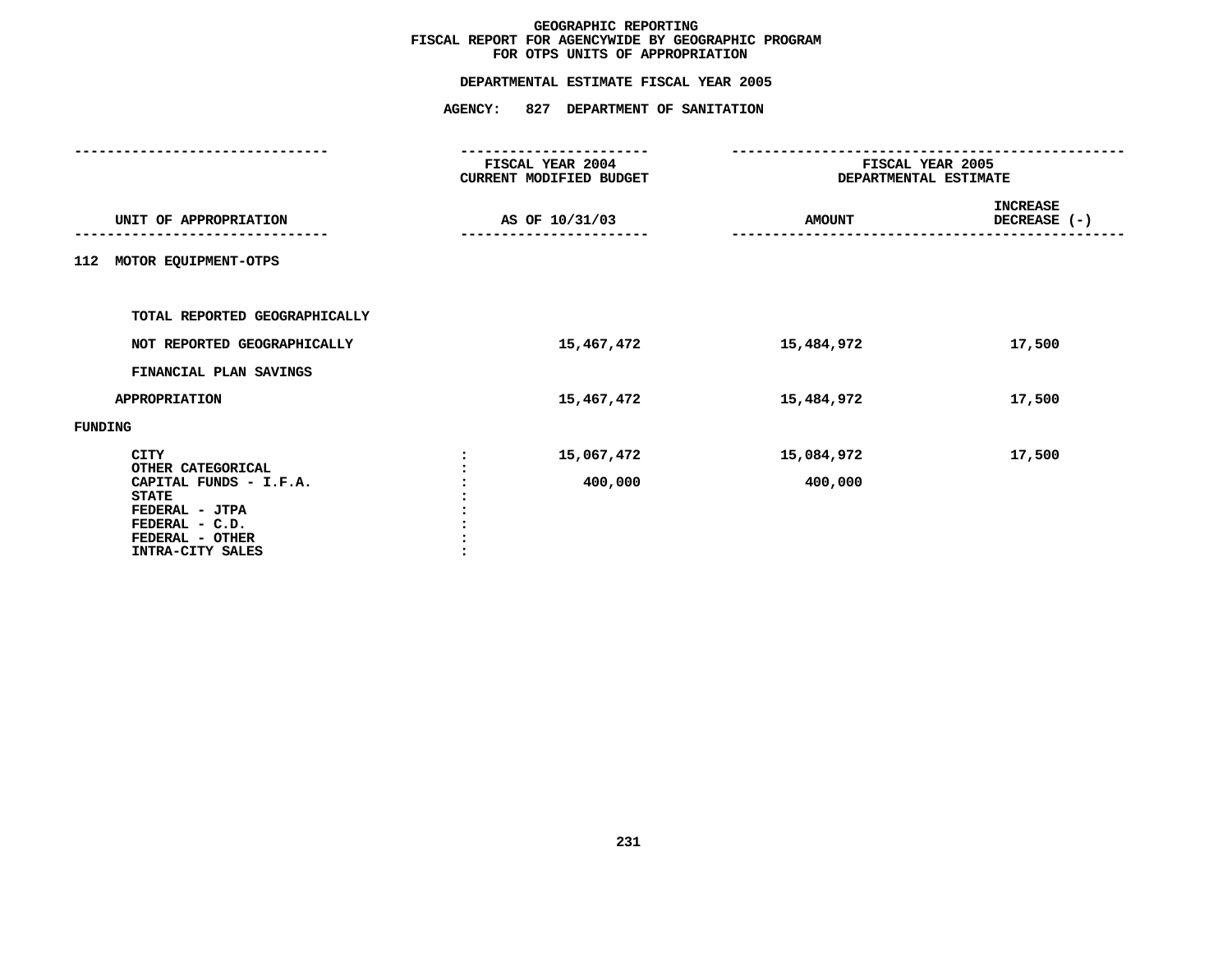## **OTPS UNITS OF APPROPRIATION DEPARTMENTAL**

|                                                                                                                                                       | FISCAL YEAR 2004<br>CURRENT MODIFIED BUDGET |               | FISCAL YEAR 2005<br>DEPARTMENTAL ESTIMATE |  |  |
|-------------------------------------------------------------------------------------------------------------------------------------------------------|---------------------------------------------|---------------|-------------------------------------------|--|--|
| UNIT OF APPROPRIATION                                                                                                                                 | AS OF 10/31/03                              | <b>AMOUNT</b> | <b>INCREASE</b><br>DECREASE (-)           |  |  |
| 113<br>SNOW-OTPS                                                                                                                                      |                                             |               |                                           |  |  |
| TOTAL REPORTED GEOGRAPHICALLY                                                                                                                         |                                             |               |                                           |  |  |
| NOT REPORTED GEOGRAPHICALLY                                                                                                                           | 9,726,008                                   | 9,719,523     | $6,485-$                                  |  |  |
| FINANCIAL PLAN SAVINGS                                                                                                                                |                                             |               |                                           |  |  |
| <b>APPROPRIATION</b>                                                                                                                                  | 9,726,008                                   | 9,719,523     | $6,485-$                                  |  |  |
| FUNDING                                                                                                                                               |                                             |               |                                           |  |  |
| <b>CITY</b><br>OTHER CATEGORICAL<br>CAPITAL FUNDS - I.F.A.<br><b>STATE</b><br>FEDERAL - JTPA<br>FEDERAL - C.D.<br>FEDERAL - OTHER<br>INTRA-CITY SALES | 9,719,523<br>6,485                          | 9,719,523     | $6,485-$                                  |  |  |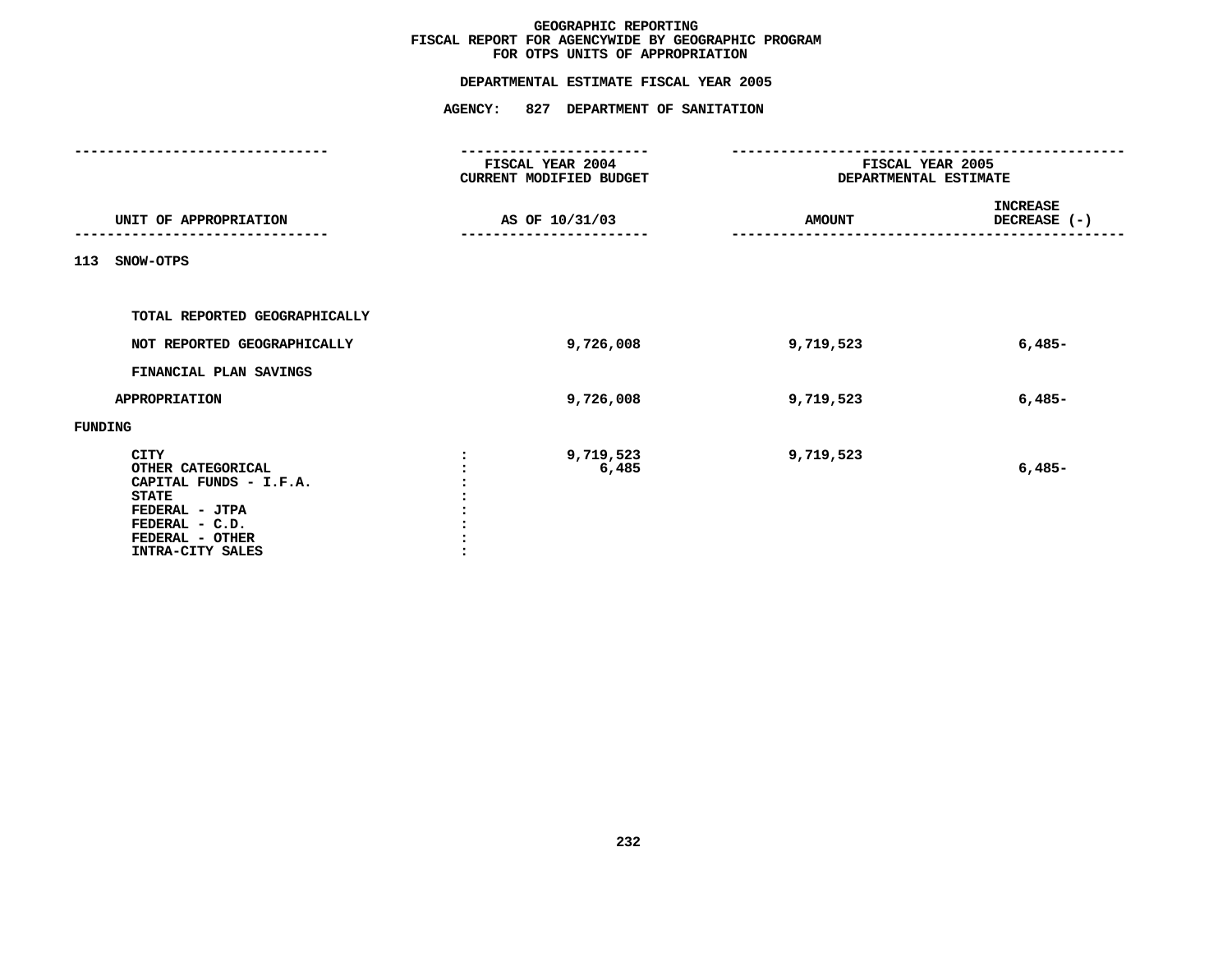### **GEOGRAPHICC REPORTING<br>ENCYWIDE SU<br>-----------FISCAL**

# **REPORT AGENCYWIDE SUMMARY DEPARTMENTAL ESTIMATE FISCAL YEAR <sup>2005</sup>**

## **AGENCY: <sup>827</sup> DEPARTMENT OF SANITATION**

|                                                                                     | FISCAL YEAR 2004        |                             | FISCAL YEAR 2005                |  |  |  |
|-------------------------------------------------------------------------------------|-------------------------|-----------------------------|---------------------------------|--|--|--|
|                                                                                     | CURRENT MODIFIED BUDGET | DEPARTMENTAL ESTIMATE       |                                 |  |  |  |
| UNIT OF APPROPRIATION                                                               | AS OF 10/31/03          | <b>AMOUNT</b>               | <b>INCREASE</b><br>DECREASE (-) |  |  |  |
|                                                                                     |                         |                             |                                 |  |  |  |
| PS APPROPRIATIONS<br>REGULAR GROSS<br><b>OTHER</b>                                  | 255,632,925             | 281,750,343                 | 26, 117, 418                    |  |  |  |
| TOTAL REPORTED GEOGRAPHICALLY<br>NOT REPORTED GEOGRAPHICALLY                        | 255,632,925             | 281,750,343<br>299,632,759  | 26, 117, 418<br>39,620,978-     |  |  |  |
|                                                                                     | 339,253,737             |                             |                                 |  |  |  |
| OTPS APPROPRIATIONS<br>TOTAL REPORTED GEOGRAPHICALLY<br>NOT REPORTED GEOGRAPHICALLY | 376,699,647             | 423,506,747                 | 46,807,100                      |  |  |  |
| FINANCIAL PLAN SAVINGS<br><b>APPROPRIATIONS</b>                                     | 971,586,309             | 21,074,523<br>1,025,964,372 | 21,074,523<br>54,378,063        |  |  |  |
| <b>FUNDING</b>                                                                      |                         |                             |                                 |  |  |  |
| <b>CITY</b>                                                                         | 945,540,844             | 999,940,216                 | 54,399,372                      |  |  |  |
| OTHER CATEGORICAL                                                                   | 1,692,180               | 1,600,000                   | 92,180-                         |  |  |  |
| CAPITAL FUNDS - I.F.A.                                                              | 10,043,518              | 10,139,389                  | 95,871                          |  |  |  |
| <b>STATE</b>                                                                        |                         |                             |                                 |  |  |  |
| FEDERAL - JTPA                                                                      |                         |                             |                                 |  |  |  |
| FEDERAL - C.D.                                                                      | 12,022,035              | 12,022,035                  |                                 |  |  |  |
| FEDERAL - OTHER                                                                     |                         |                             |                                 |  |  |  |
| INTRA-CITY SALES                                                                    | 2,287,732               | 2,262,732                   | $25,000-$                       |  |  |  |
|                                                                                     |                         |                             |                                 |  |  |  |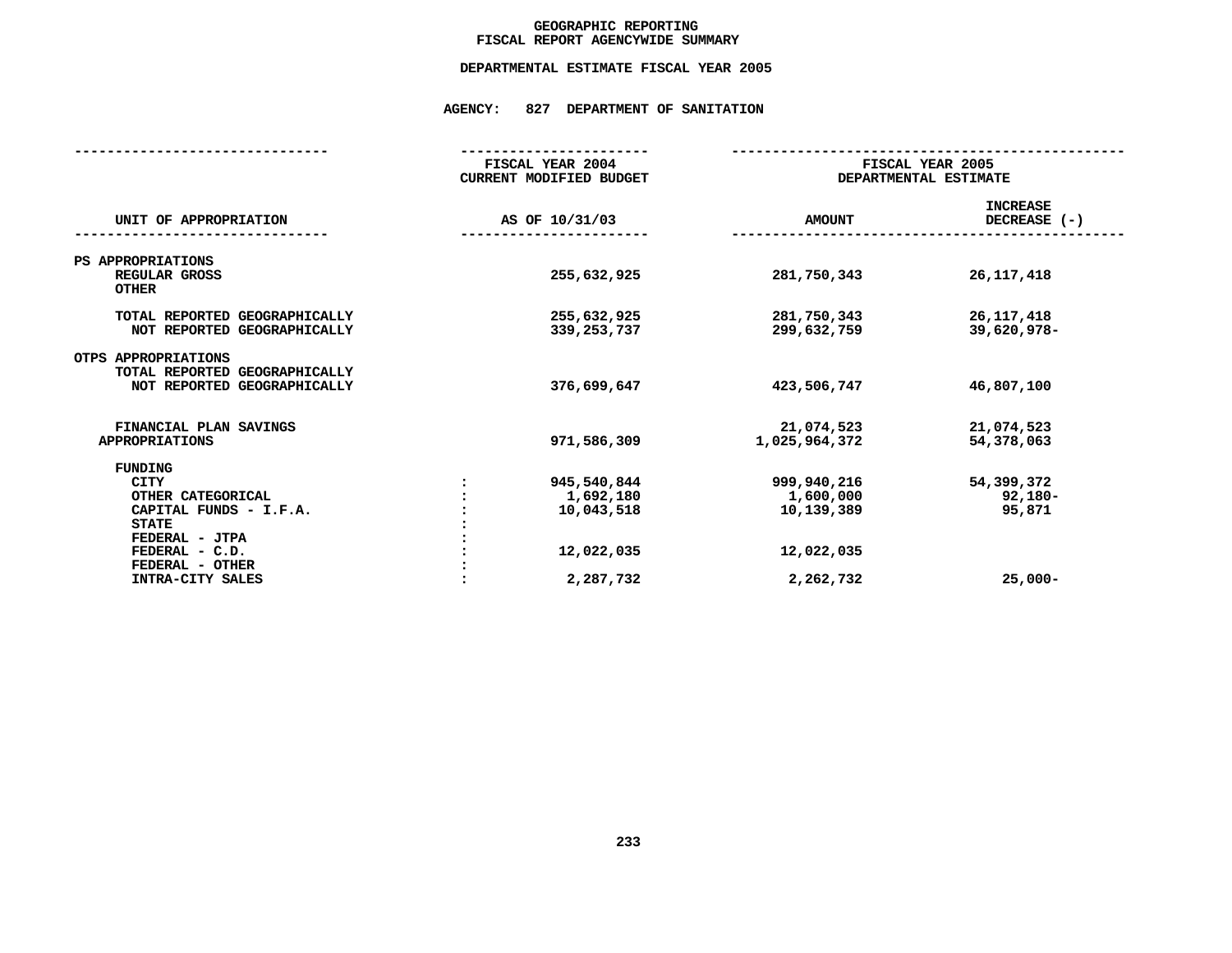**ESTIMATE FISCAL YEAR <sup>2005</sup> AGENCY <sup>841</sup> DEPARTMENT OF TRANSPORTATION BOROUGHBRONX**

**PROGRAM**

**HIGHWAY OPERATIONS UNIT OF APPROPRIATION <sup>002</sup> HIGHWAY OPERATIONS**

|                             | FISCAL YEAR 2004<br>CURRENT MODIFIED BUDGET<br>AS OF 10/31/03 |                        | FISCAL YEAR 2005<br>DEPARTMENTAL ESTIMATE |                        |                                |
|-----------------------------|---------------------------------------------------------------|------------------------|-------------------------------------------|------------------------|--------------------------------|
| LOCAL SERVICE DISTRICT      | <b>AMOUNT</b>                                                 | FULL TIME<br>POSITIONS | <b>AMOUNT</b>                             | FULL TIME<br>POSITIONS | <b>INCREASE</b><br>DECREASE(-) |
| BRONX HWY + ST MAINT + OPER | 3,587,266                                                     | 92                     | 3,587,266                                 | 49                     |                                |
| PROGRAM TOTAL:              | 3,587,266                                                     | 92                     | 3,587,266                                 | 49                     |                                |
|                             |                                                               |                        |                                           |                        |                                |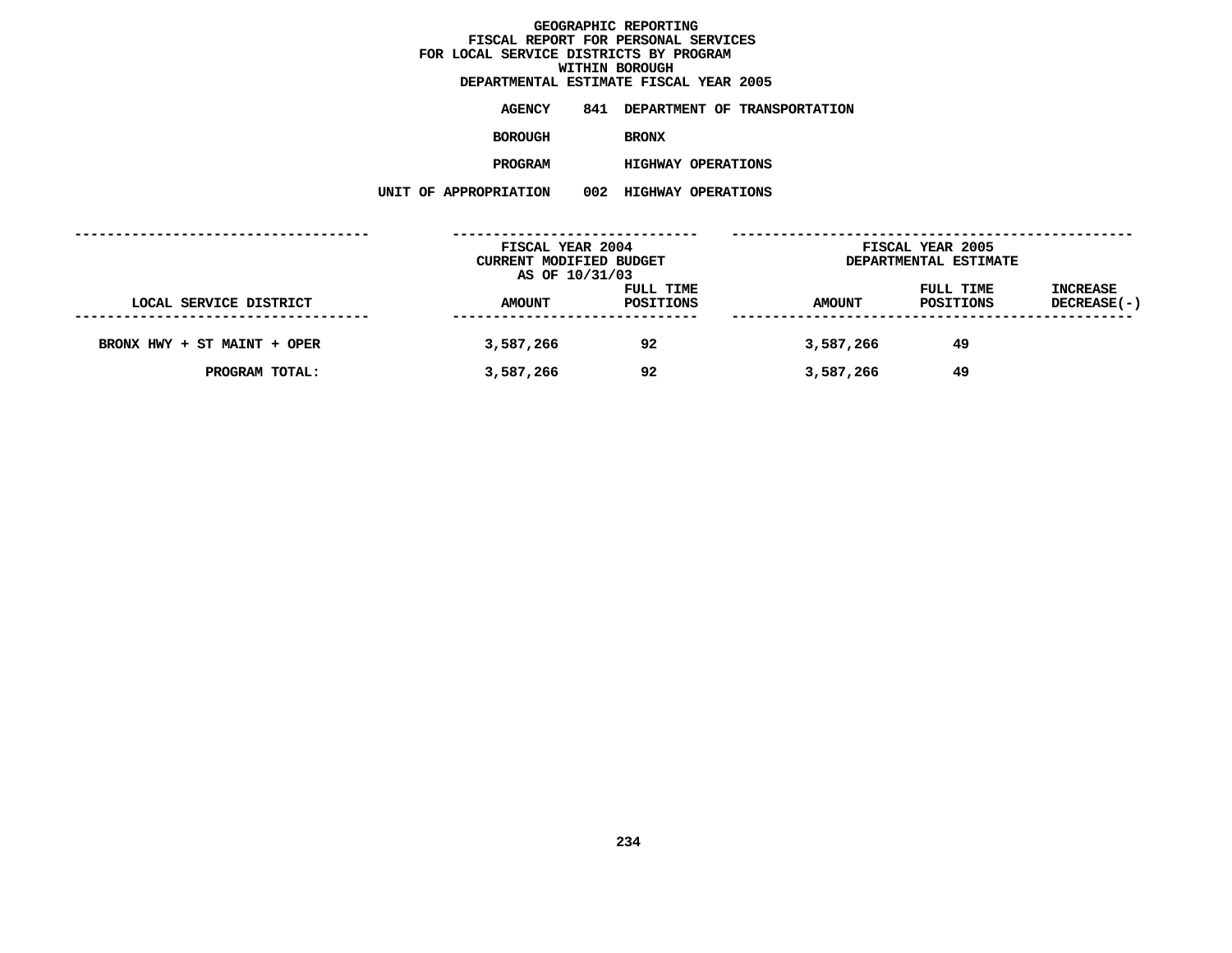**ESTIMATE FISCAL YEAR <sup>2005</sup> AGENCY <sup>841</sup> DEPARTMENT OF TRANSPORTATION BOROUGH**

BRONX<br>QUALITY CONTROL & INSPECTION **PROGRAMQUALITY CONTROL & INSPECTION UNIT OF APPROPRIATION <sup>002</sup> HIGHWAY OPERATIONS**

|               |                        | FISCAL YEAR 2005<br>DEPARTMENTAL ESTIMATE                     |                        |                           |  |
|---------------|------------------------|---------------------------------------------------------------|------------------------|---------------------------|--|
| <b>AMOUNT</b> | FULL TIME<br>POSITIONS | <b>AMOUNT</b>                                                 | FULL TIME<br>POSITIONS | INCREASE<br>$DECREASE(-)$ |  |
| 249,497       | 7                      | 249,497                                                       | 17                     |                           |  |
| 249,497       | 7                      | 249,497                                                       | 17                     |                           |  |
| 3,836,763     | 99                     | 3,836,763                                                     | 66                     |                           |  |
| 3,836,763     | 99                     | 3,836,763                                                     | 66                     |                           |  |
|               |                        | FISCAL YEAR 2004<br>CURRENT MODIFIED BUDGET<br>AS OF 10/31/03 |                        |                           |  |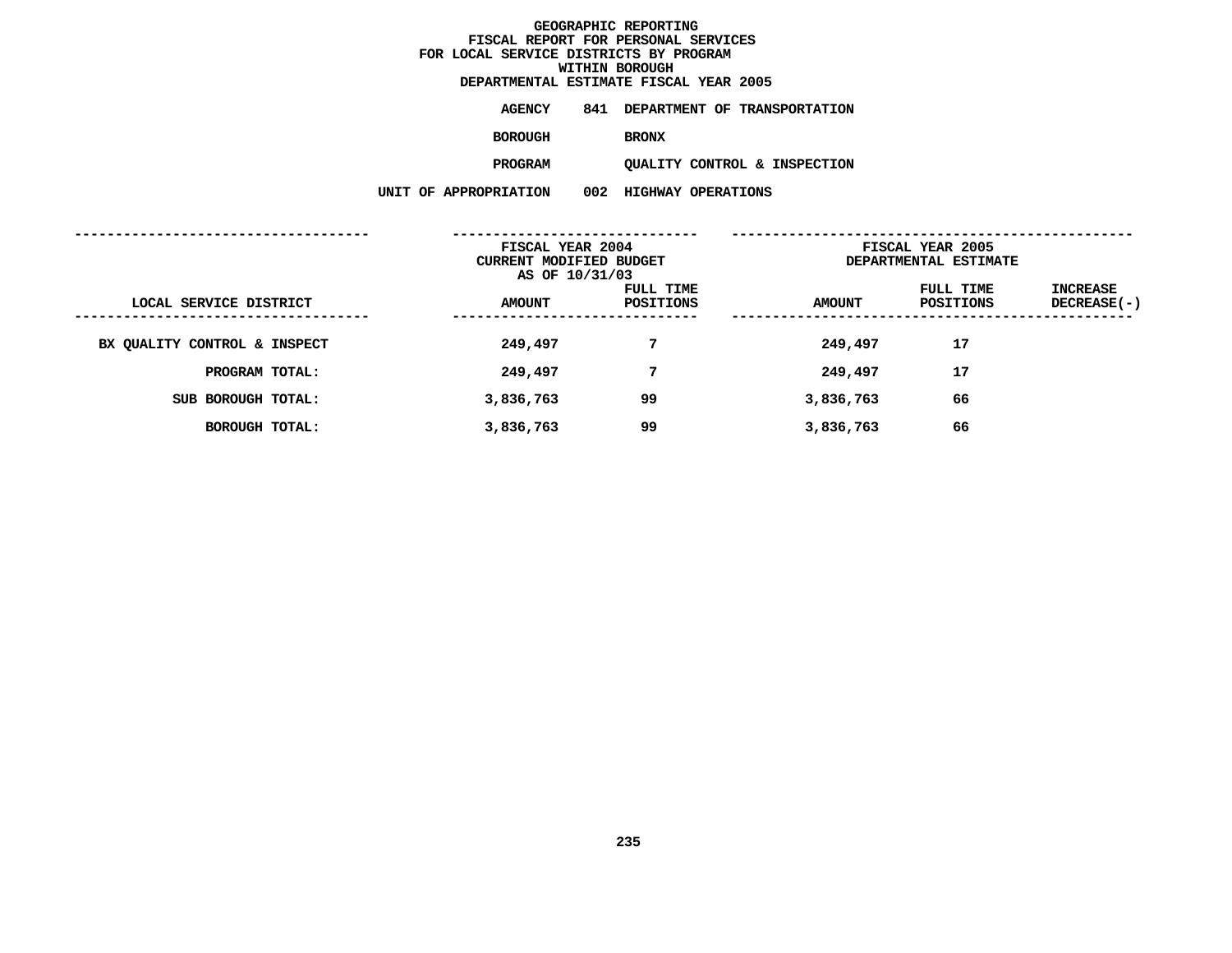**ESTIMATE FISCAL YEAR <sup>2005</sup> AGENCY <sup>841</sup> DEPARTMENT OF TRANSPORTATION BOROUGH**BROOKLYN<br>HIGHWAY OPERATIONS **PROGRAM**

**HIGHWAY OPERATIONS UNIT OF APPROPRIATION <sup>002</sup> HIGHWAY OPERATIONS**

|                             | FISCAL YEAR 2004<br>CURRENT MODIFIED BUDGET<br>AS OF 10/31/03 |                        | FISCAL YEAR 2005<br>DEPARTMENTAL ESTIMATE |                        |                                |
|-----------------------------|---------------------------------------------------------------|------------------------|-------------------------------------------|------------------------|--------------------------------|
| LOCAL SERVICE DISTRICT      | <b>AMOUNT</b>                                                 | FULL TIME<br>POSITIONS | <b>AMOUNT</b>                             | FULL TIME<br>POSITIONS | <b>INCREASE</b><br>DECREASE(-) |
| BKLYN HWY + ST MAINT + OPER | 7,141,413                                                     | 102                    | 7,141,413                                 | 145                    |                                |
| PROGRAM TOTAL:              | 7,141,413                                                     | 102                    | 7,141,413                                 | 145                    |                                |
|                             |                                                               |                        |                                           |                        |                                |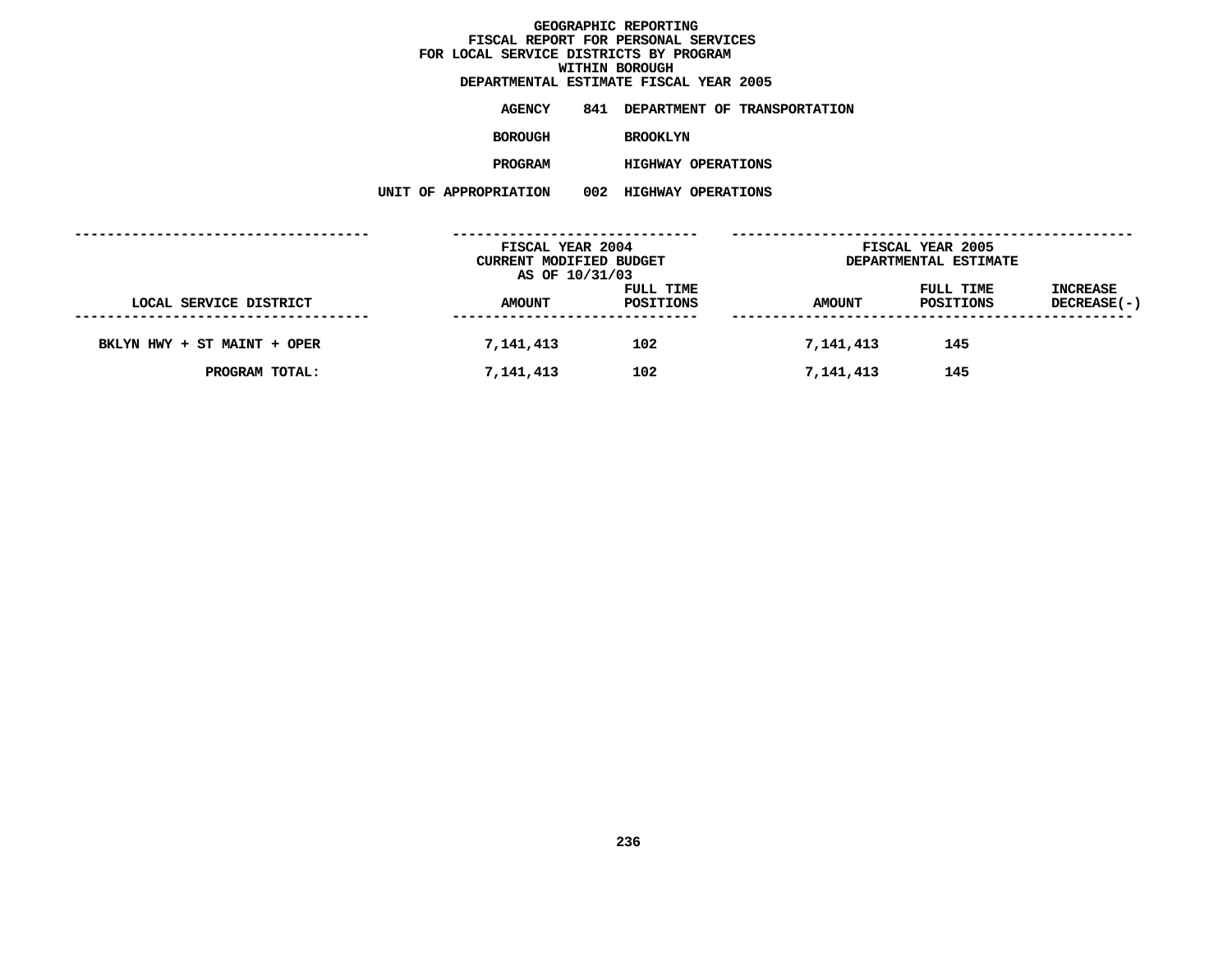**ESTIMATE FISCAL YEAR <sup>2005</sup> AGENCY <sup>841</sup> DEPARTMENT OF TRANSPORTATION**

**BOROUGH**

BROOKLYN<br>QUALITY CONTROL & INSPECTION **PROGRAM**

**QUALITY CONTROL & INSPECTION UNIT OF APPROPRIATION <sup>002</sup> HIGHWAY OPERATIONS**

|                              | FISCAL YEAR 2004<br>CURRENT MODIFIED BUDGET<br>AS OF 10/31/03 |                        | FISCAL YEAR 2005<br>DEPARTMENTAL ESTIMATE |                        |                           |  |
|------------------------------|---------------------------------------------------------------|------------------------|-------------------------------------------|------------------------|---------------------------|--|
| LOCAL SERVICE DISTRICT       | <b>AMOUNT</b>                                                 | FULL TIME<br>POSITIONS | <b>AMOUNT</b>                             | FULL TIME<br>POSITIONS | INCREASE<br>$DECREASE(-)$ |  |
| BK QUALITY CONTROL & INSPECT | 639,296                                                       | 19                     | 639,296                                   | 27                     |                           |  |
| PROGRAM TOTAL:               | 639,296                                                       | 19                     | 639,296                                   | 27                     |                           |  |
| SUB BOROUGH TOTAL:           | 7,780,709                                                     | 121                    | 7,780,709                                 | 172                    |                           |  |
| BOROUGH TOTAL:               | 7,780,709                                                     | 121                    | 7,780,709                                 | 172                    |                           |  |
|                              |                                                               |                        |                                           |                        |                           |  |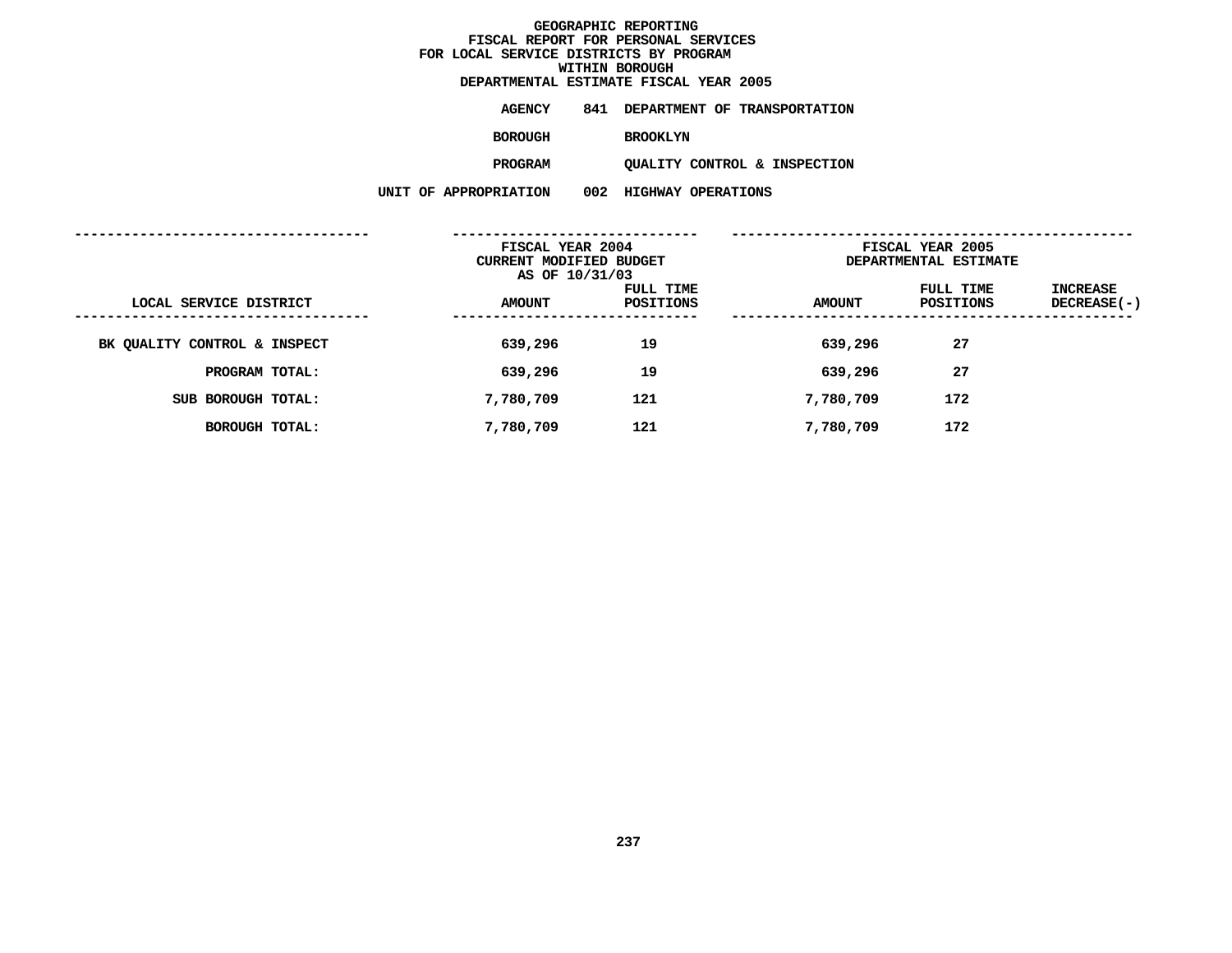**ESTIMATE FISCAL YEAR <sup>2005</sup> AGENCY <sup>841</sup> DEPARTMENT OF TRANSPORTATION BOROUGH**

**MANHATTAN<br>HIGHWAY OPERATIONS PROGRAM**

**HIGHWAY OPERATIONS UNIT OF APPROPRIATION <sup>002</sup> HIGHWAY OPERATIONS**

|                            | FISCAL YEAR 2004<br>CURRENT MODIFIED BUDGET<br>AS OF 10/31/03 |                        | FISCAL YEAR 2005<br>DEPARTMENTAL ESTIMATE |                        |                                |
|----------------------------|---------------------------------------------------------------|------------------------|-------------------------------------------|------------------------|--------------------------------|
| LOCAL SERVICE DISTRICT     | <b>AMOUNT</b>                                                 | FULL TIME<br>POSITIONS | <b>AMOUNT</b>                             | FULL TIME<br>POSITIONS | <b>INCREASE</b><br>DECREASE(-) |
| MANH HWY + ST MAINT + OPER | 3,144,516                                                     | 66                     | 3,144,516                                 | 66                     |                                |
| PROGRAM TOTAL:             | 3,144,516                                                     | 66                     | 3,144,516                                 | 66                     |                                |
|                            |                                                               |                        |                                           |                        |                                |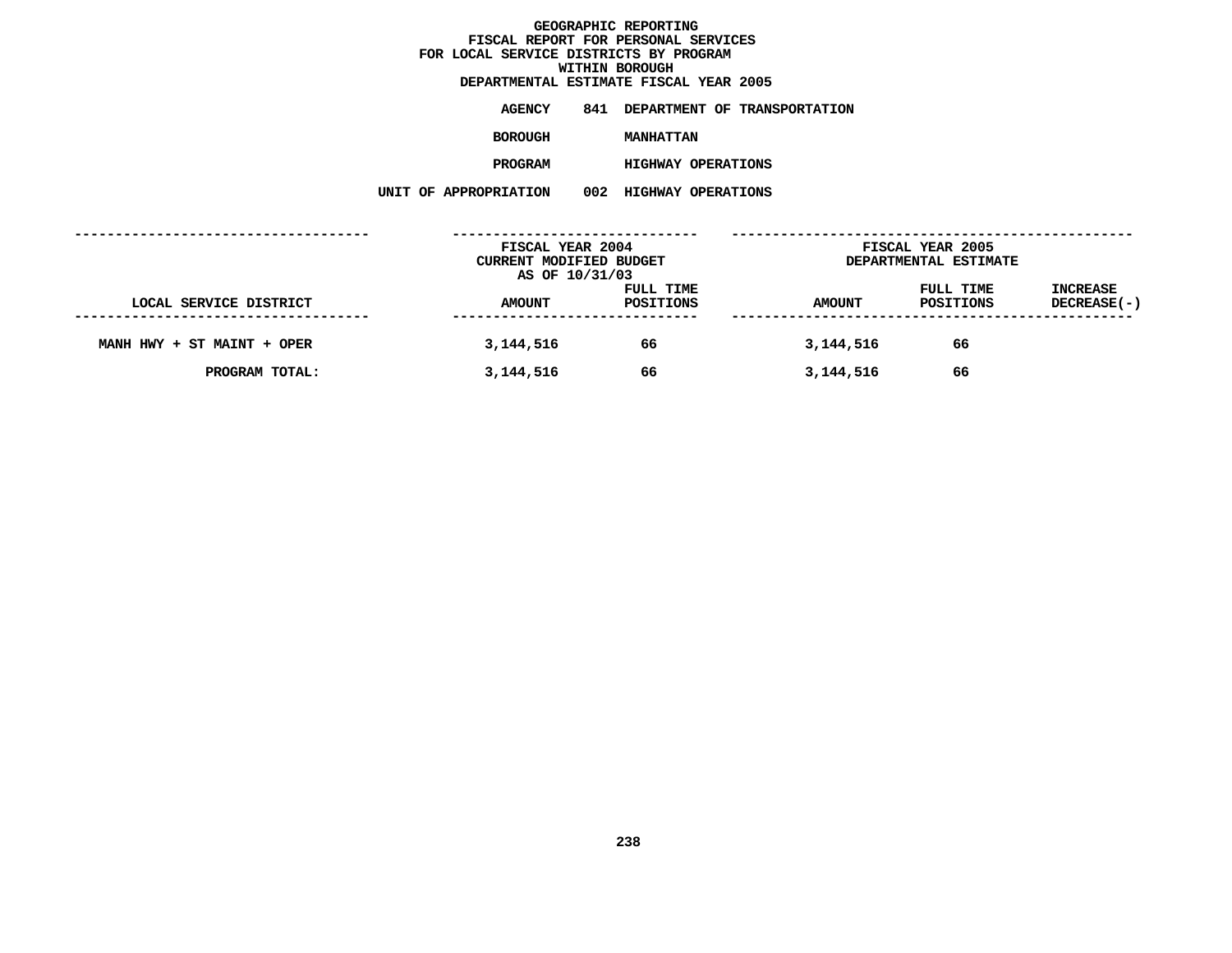**ESTIMATE FISCAL YEAR <sup>2005</sup> AGENCY <sup>841</sup> DEPARTMENT OF TRANSPORTATION**

**BOROUGH**

**MANHATTAN<br>QUALITY CONTROL & INSPECTION PROGRAM**

**QUALITY CONTROL & INSPECTION UNIT OF APPROPRIATION <sup>002</sup> HIGHWAY OPERATIONS**

|                              | FISCAL YEAR 2004<br>CURRENT MODIFIED BUDGET<br>AS OF 10/31/03 |                        | FISCAL YEAR 2005<br>DEPARTMENTAL ESTIMATE |                        |                           |  |
|------------------------------|---------------------------------------------------------------|------------------------|-------------------------------------------|------------------------|---------------------------|--|
| LOCAL SERVICE DISTRICT       | <b>AMOUNT</b>                                                 | FULL TIME<br>POSITIONS | <b>AMOUNT</b>                             | FULL TIME<br>POSITIONS | INCREASE<br>$DECREASE(-)$ |  |
| MN QUALITY CONTROL & INSPECT | 380,212                                                       | 10                     | 380,212                                   | 10                     |                           |  |
| PROGRAM TOTAL:               | 380,212                                                       | 10                     | 380,212                                   | 10                     |                           |  |
| SUB BOROUGH TOTAL:           | 3,524,728                                                     | 76                     | 3,524,728                                 | 76                     |                           |  |
| BOROUGH TOTAL:               | 3,524,728                                                     | 76                     | 3,524,728                                 | 76                     |                           |  |
|                              |                                                               |                        |                                           |                        |                           |  |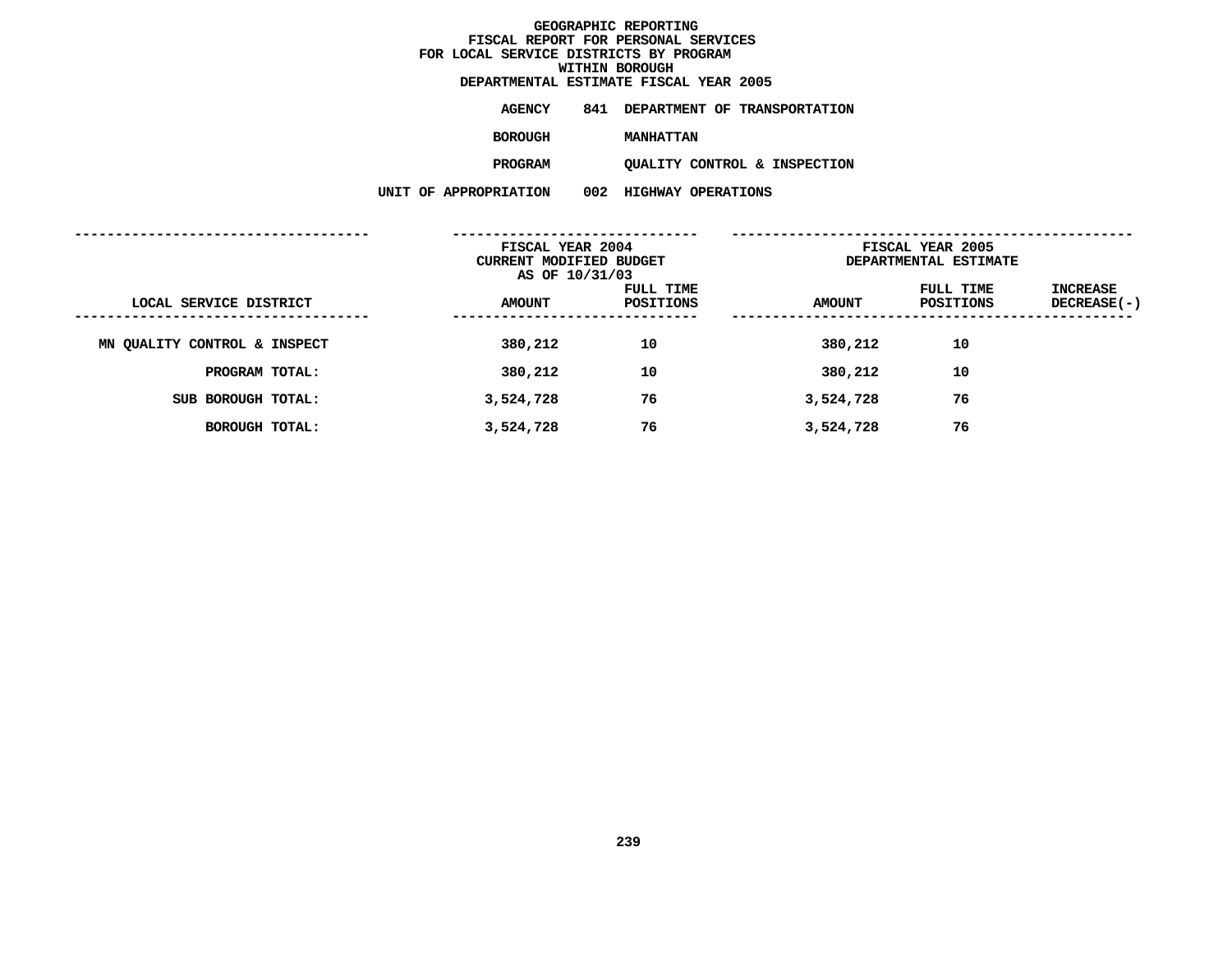**ESTIMATE FISCAL YEAR <sup>2005</sup> AGENCY <sup>841</sup> DEPARTMENT OF TRANSPORTATION BOROUGH**QUEENS<br>HIGHWAY OPERATIONS **PROGRAM**

**HIGHWAY OPERATIONS UNIT OF APPROPRIATION <sup>002</sup> HIGHWAY OPERATIONS**

|                              | FISCAL YEAR 2004<br>CURRENT MODIFIED BUDGET<br>AS OF 10/31/03 |                        | FISCAL YEAR 2005<br>DEPARTMENTAL ESTIMATE |                        |                         |
|------------------------------|---------------------------------------------------------------|------------------------|-------------------------------------------|------------------------|-------------------------|
| LOCAL SERVICE DISTRICT       | <b>AMOUNT</b>                                                 | FULL TIME<br>POSITIONS | <b>AMOUNT</b>                             | FULL TIME<br>POSITIONS | INCREASE<br>DECREASE(-) |
| QUEENS HWY + ST MAINT + OPER | 7,883,932                                                     | 156                    | 7,879,142                                 | 161                    | $4,790-$                |
| PROGRAM TOTAL:               | 7,883,932                                                     | 156                    | 7,879,142                                 | 161                    | $4,790-$                |
|                              |                                                               |                        |                                           |                        |                         |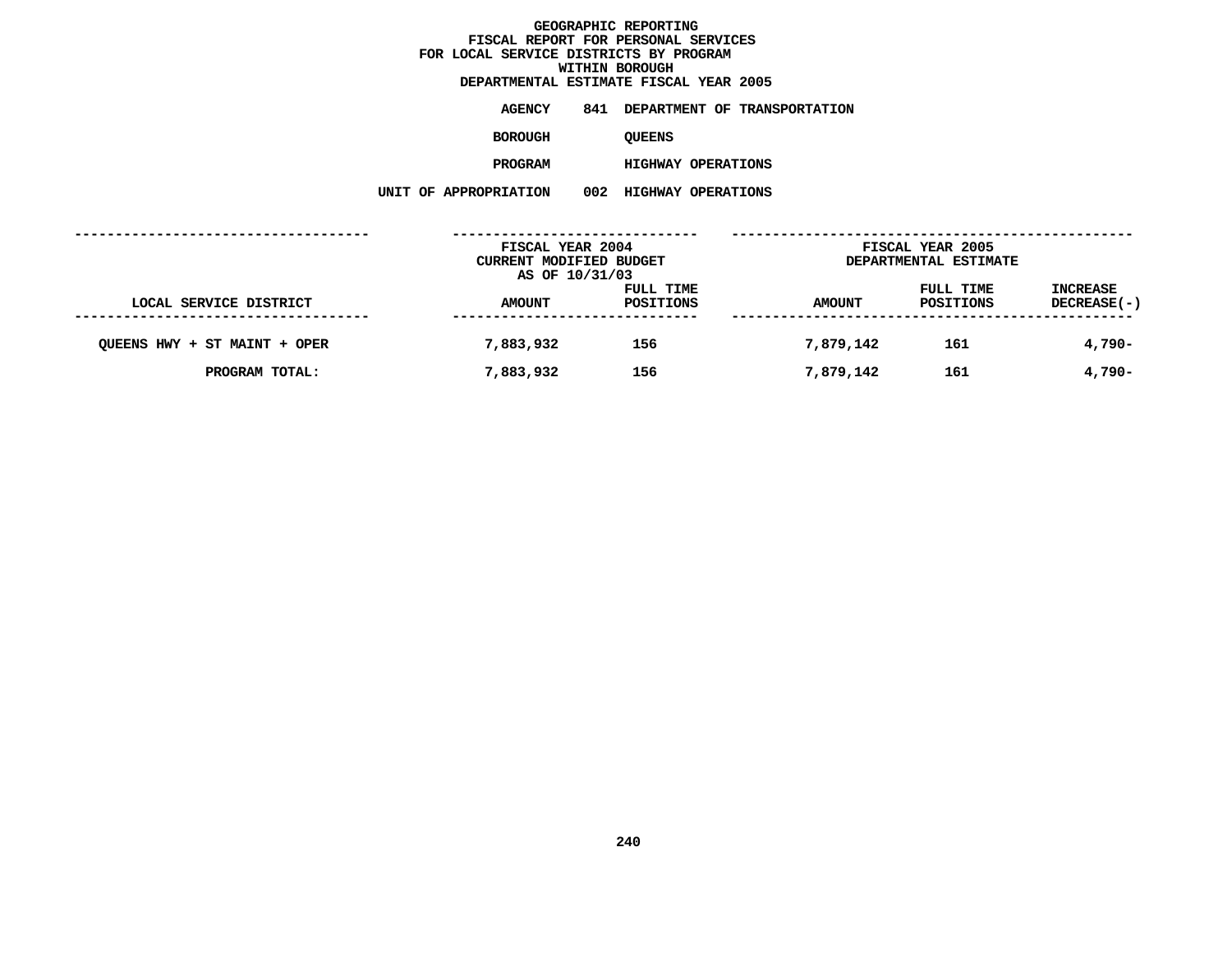| DEPARTMENTAL ESTIMATE FISCAL YEAR 2005 |               |                                  |
|----------------------------------------|---------------|----------------------------------|
| AGENCY                                 |               | 841 DEPARTMENT OF TRANSPORTATION |
| <b>BOROUGH</b>                         | <b>OUEENS</b> |                                  |
|                                        |               |                                  |

QUALITY CONTROL & INSPECTION **PROGRAMQUALITY CONTROL & INSPECTION UNIT OF APPROPRIATION <sup>002</sup> HIGHWAY OPERATIONS**

|                               | FISCAL YEAR 2004<br>CURRENT MODIFIED BUDGET<br>AS OF 10/31/03 |                        | FISCAL YEAR 2005<br>DEPARTMENTAL ESTIMATE |                        |                                |
|-------------------------------|---------------------------------------------------------------|------------------------|-------------------------------------------|------------------------|--------------------------------|
| LOCAL SERVICE DISTRICT        | <b>AMOUNT</b>                                                 | FULL TIME<br>POSITIONS | <b>AMOUNT</b>                             | FULL TIME<br>POSITIONS | <b>INCREASE</b><br>DECREASE(-) |
| ONS QUALITY CONTROL & INSPECT | 489,083                                                       | 13                     | 489,083                                   | 13                     |                                |
| PROGRAM TOTAL:                | 489,083                                                       | 13                     | 489,083                                   | 13                     |                                |
| SUB BOROUGH TOTAL:            | 8,373,015                                                     | 169                    | 8,368,225                                 | 174                    | 4,790-                         |
| BOROUGH TOTAL:                | 8,373,015                                                     | 169                    | 8,368,225                                 | 174                    | 4,790-                         |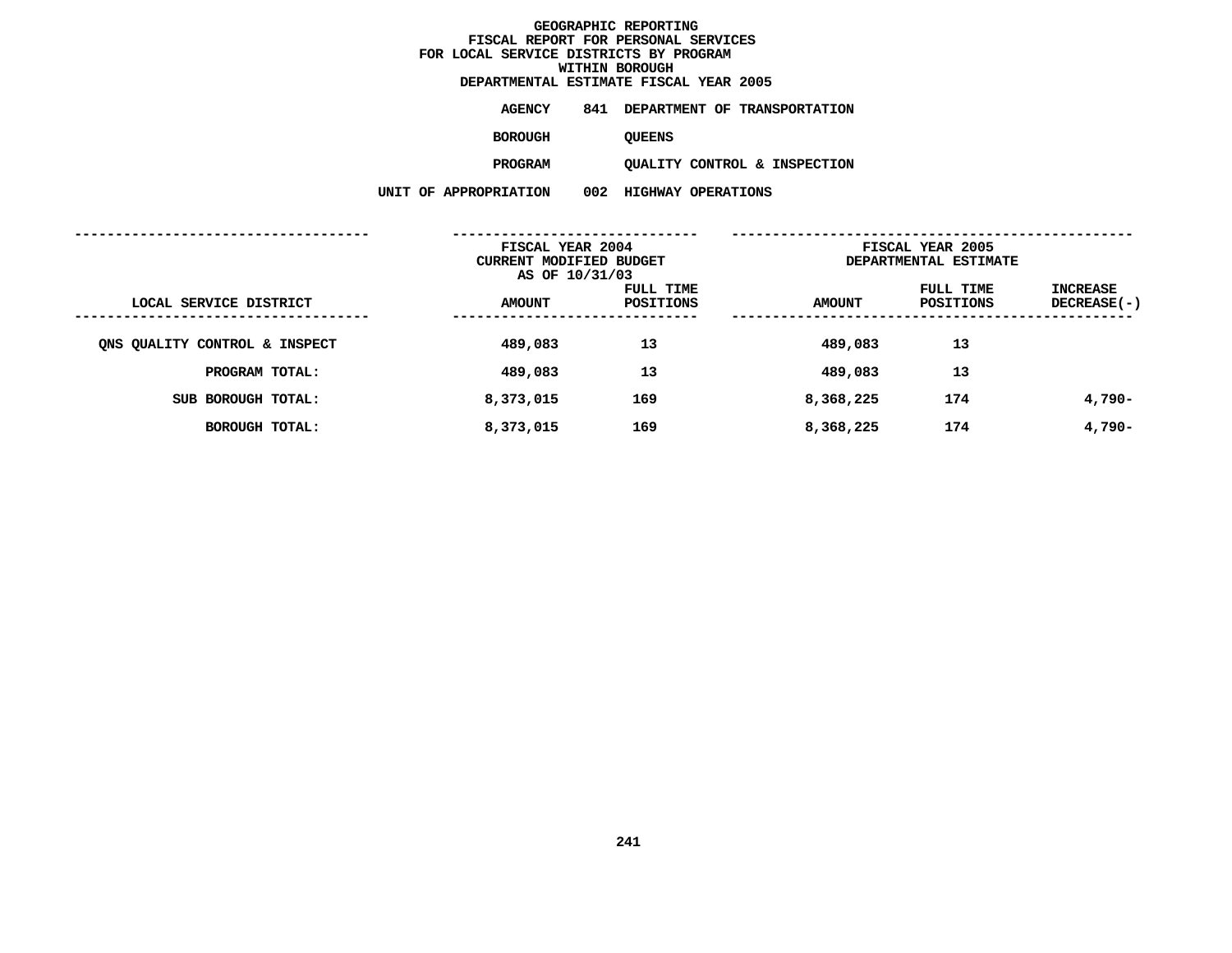|                       |     | DEPARTMENTAL ESTIMATE FISCAL YEAR 2005 |
|-----------------------|-----|----------------------------------------|
| AGENCY                | 841 | DEPARTMENT OF TRANSPORTATION           |
| <b>BOROUGH</b>        |     | STATEN ISLAND                          |
| <b>PROGRAM</b>        |     | <b>HIGHWAY OPERATIONS</b>              |
| UNIT OF APPROPRIATION | 002 | <b>HIGHWAY OPERATIONS</b>              |
|                       |     |                                        |

|                            | FISCAL YEAR 2004<br>CURRENT MODIFIED BUDGET<br>AS OF 10/31/03 |                        | FISCAL YEAR 2005<br>DEPARTMENTAL ESTIMATE |                        |                                |
|----------------------------|---------------------------------------------------------------|------------------------|-------------------------------------------|------------------------|--------------------------------|
| LOCAL SERVICE DISTRICT     | <b>AMOUNT</b>                                                 | FULL TIME<br>POSITIONS | <b>AMOUNT</b>                             | FULL TIME<br>POSITIONS | <b>INCREASE</b><br>DECREASE(-) |
| S.I. HWY + ST MAINT + OPER | 3,597,343                                                     | 57                     | 3,597,343                                 | 57                     |                                |
| PROGRAM TOTAL:             | 3,597,343                                                     | 57                     | 3,597,343                                 | 57                     |                                |
|                            |                                                               |                        |                                           |                        |                                |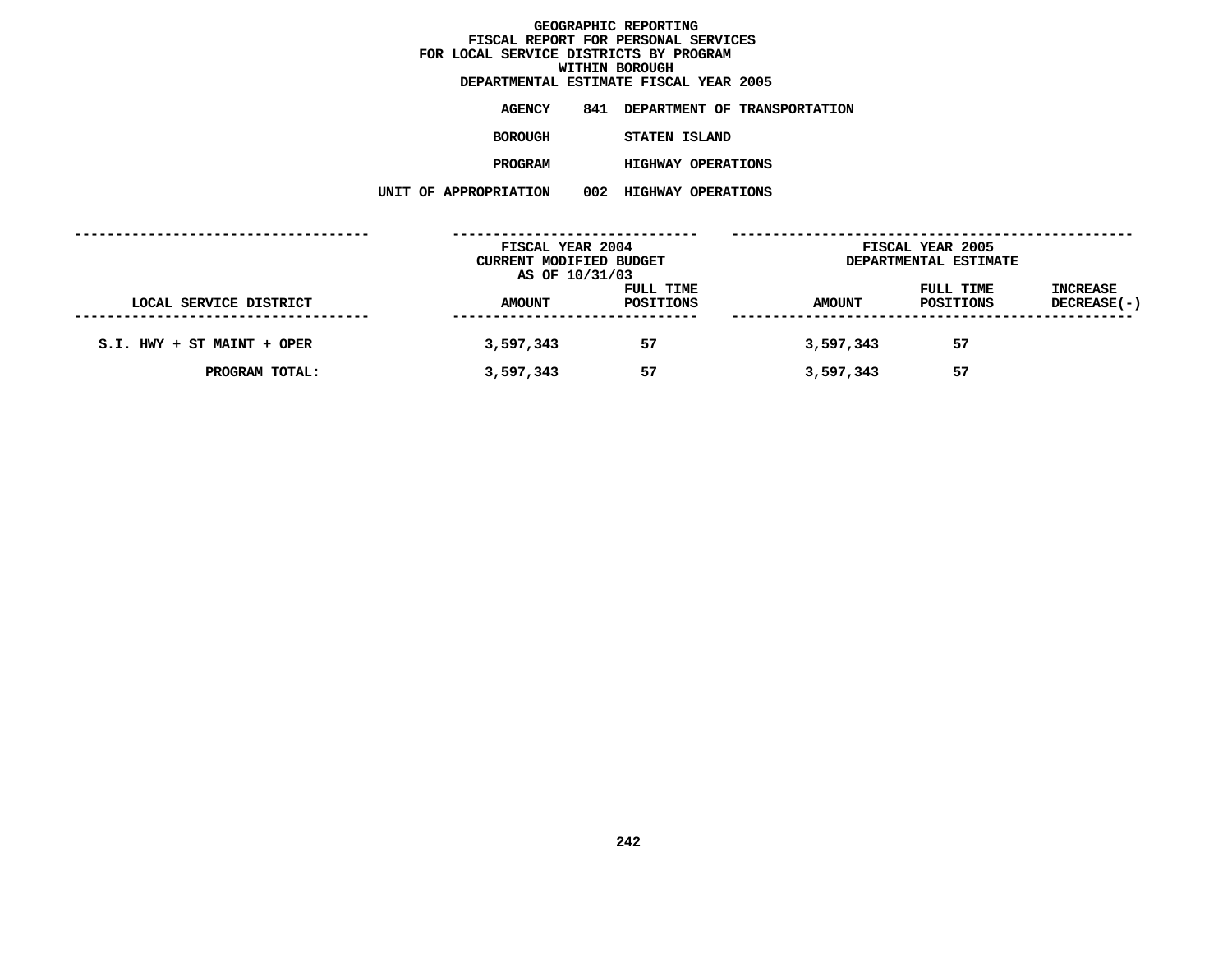|                       |     | DEPARTMENTAL ESTIMATE FISCAL YEAR 2005 |
|-----------------------|-----|----------------------------------------|
| AGENCY                | 841 | DEPARTMENT OF TRANSPORTATION           |
| <b>BOROUGH</b>        |     | STATEN ISLAND                          |
| <b>PROGRAM</b>        |     | QUALITY CONTROL & INSPECTION           |
| UNIT OF APPROPRIATION | 002 | HIGHWAY OPERATIONS                     |
|                       |     |                                        |

|                              |               | FISCAL YEAR 2004<br>CURRENT MODIFIED BUDGET<br>AS OF 10/31/03 |               | FISCAL YEAR 2005<br>DEPARTMENTAL ESTIMATE |                         |  |
|------------------------------|---------------|---------------------------------------------------------------|---------------|-------------------------------------------|-------------------------|--|
| LOCAL SERVICE DISTRICT       | <b>AMOUNT</b> | FULL TIME<br>POSITIONS                                        | <b>AMOUNT</b> | FULL TIME<br>POSITIONS                    | INCREASE<br>DECREASE(-) |  |
| SI QUALITY CONTROL & INSPECT | 596,341       | 17                                                            | 596,341       | 17                                        |                         |  |
| PROGRAM TOTAL:               | 596,341       | 17                                                            | 596,341       | 17                                        |                         |  |
| SUB BOROUGH TOTAL:           | 4,193,684     | 74                                                            | 4,193,684     | 74                                        |                         |  |
| BOROUGH TOTAL:               | 4,193,684     | 74                                                            | 4,193,684     | 74                                        |                         |  |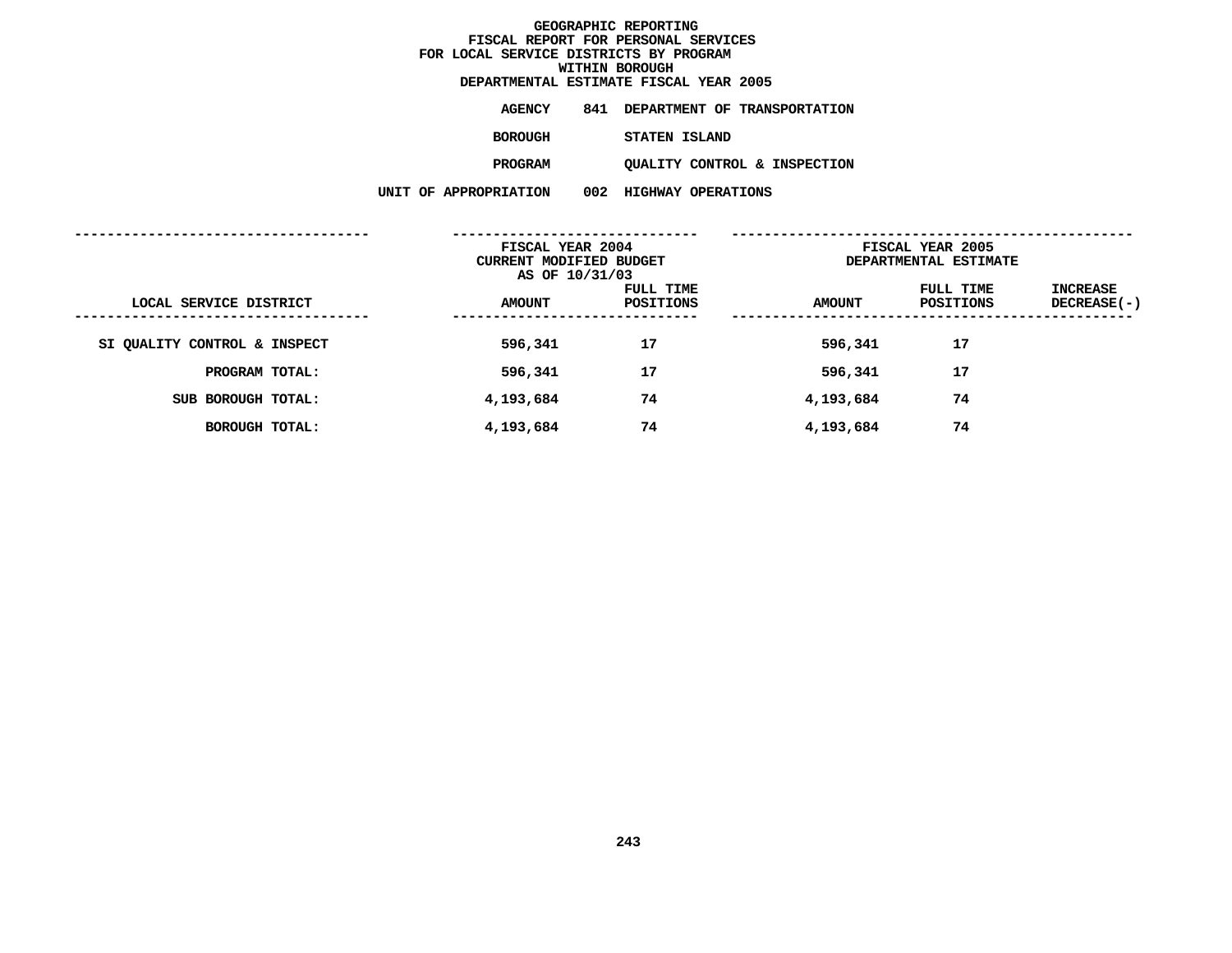### **GEOGRAPHICC REPORTING<br>PERSONAL S<br>ICTS BY PRO FISCAL REPORT FOR PERSONAL SERVICES FOR LOCAL SERVICE DISTRICTS BY PROGRAM WITHIN**

## WITHIN BOROUGH<br>D<mark>EPARTMENTAL ESTIMATE FISC</mark>

# **ESTIMATE FISCAL YEAR <sup>2005</sup> AGENCY <sup>841</sup> DEPARTMENT OF TRANSPORTATION**

|                                                   |               | FISCAL YEAR 2004<br>CURRENT MODIFIED BUDGET<br>AS OF 10/31/03 |               | FISCAL YEAR 2005<br>DEPARTMENTAL ESTIMATE |                                  |  |
|---------------------------------------------------|---------------|---------------------------------------------------------------|---------------|-------------------------------------------|----------------------------------|--|
| LOCAL SERVICE DISTRICT                            | <b>AMOUNT</b> | <b>FULL TIME</b><br>POSITIONS                                 | <b>AMOUNT</b> | FULL TIME<br><b>POSITIONS</b>             | <b>INCREASE</b><br>$DECREASE(-)$ |  |
| <b>AGENCY TOTAL:</b><br>ALL PROGRAMS ALL BOROUGHS | 27,708,899    | 539                                                           | 27,704,109    | 562                                       | 4,790-                           |  |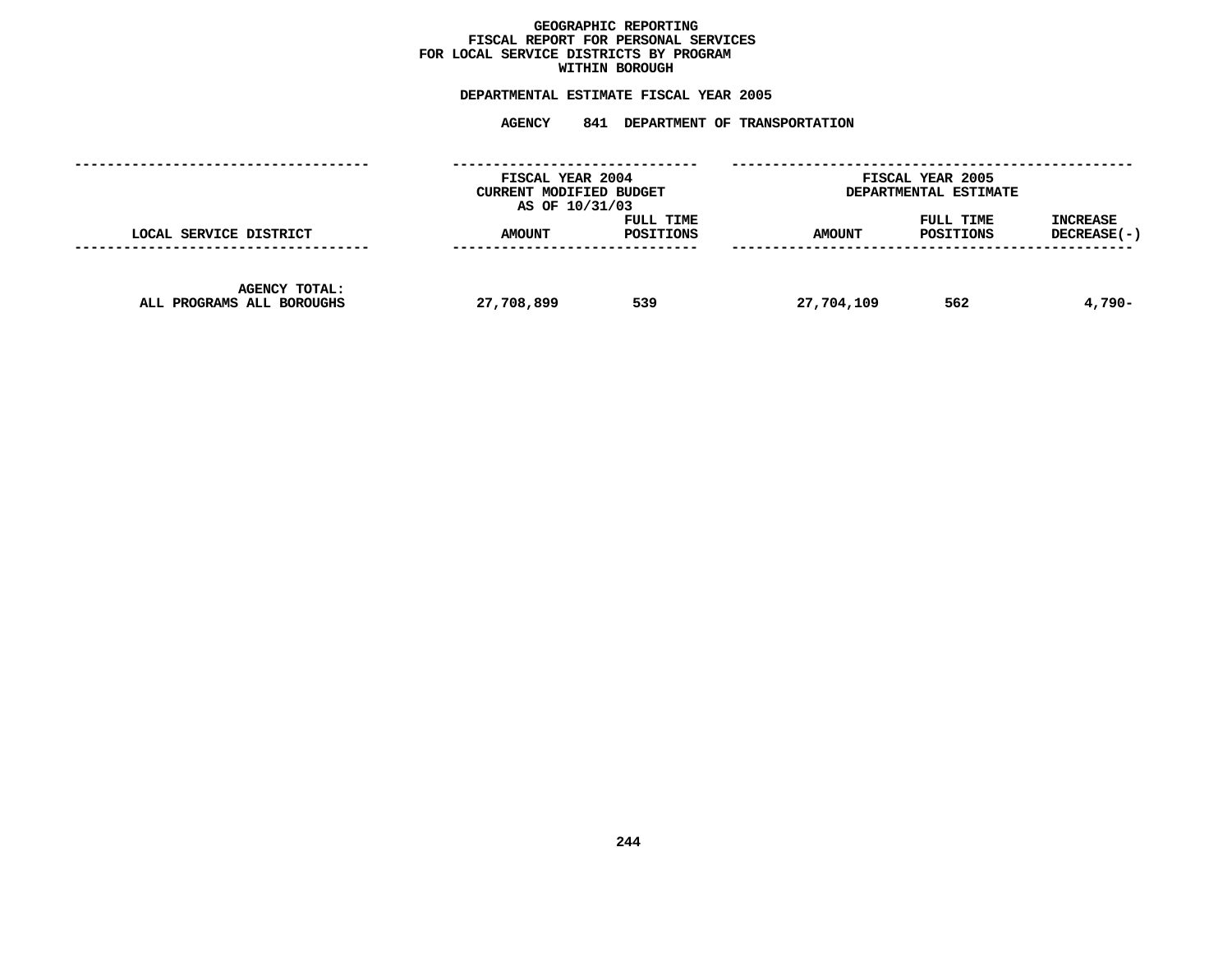## **PS UNITS OF APPROPRIATION DEPARTMENTAL**

|                                                            |                      | DEPARTMENTAL ESTIMATE FISCAL YEAR 2005      |                         |                                           |  |
|------------------------------------------------------------|----------------------|---------------------------------------------|-------------------------|-------------------------------------------|--|
|                                                            | <b>AGENCY:</b>       | 841 DEPARTMENT OF TRANSPORTATION            |                         |                                           |  |
|                                                            |                      | FISCAL YEAR 2004<br>CURRENT MODIFIED BUDGET |                         | FISCAL YEAR 2005<br>DEPARTMENTAL ESTIMATE |  |
| UNIT OF APPROPRIATION                                      |                      | AS OF 10/31/03                              | <b>AMOUNT</b>           | <b>INCREASE</b><br>DECREASE (-)           |  |
| 001 EXEC ADM & PLANN MGT.                                  |                      |                                             |                         |                                           |  |
| REGULAR GROSS<br><b>OTHER</b>                              |                      |                                             |                         |                                           |  |
| TOTAL REPORTED GEOGRAPHICALLY                              |                      |                                             |                         |                                           |  |
| NOT REPORTED GEOGRAPHICALLY                                |                      | 29,747,391                                  | 27,414,091              | $2,333,300 -$                             |  |
| FINANCIAL PLAN SAVINGS                                     |                      | 965,975-                                    | 965,975-                |                                           |  |
| <b>APPROPRIATION</b>                                       |                      | 28,781,416                                  | 26,448,116              | $2,333,300 -$                             |  |
| <b>FUNDING</b>                                             |                      |                                             |                         |                                           |  |
| <b>CITY</b><br>OTHER CATEGORICAL<br>CAPITAL FUNDS - I.F.A. | $\ddot{\phantom{a}}$ | 23,585,223<br>212,383<br>2,388,793          | 23,824,723<br>2,388,793 | 239,500<br>$212,383-$                     |  |
| <b>STATE</b><br>FEDERAL - JTPA<br>FEDERAL - C.D.           |                      | 619,145                                     |                         | 619,145-                                  |  |
| FEDERAL - OTHER<br>INTRA-CITY SALES                        |                      | 1,918,872<br>57,000                         | 177,600<br>57,000       | 1,741,272-                                |  |
|                                                            |                      |                                             |                         |                                           |  |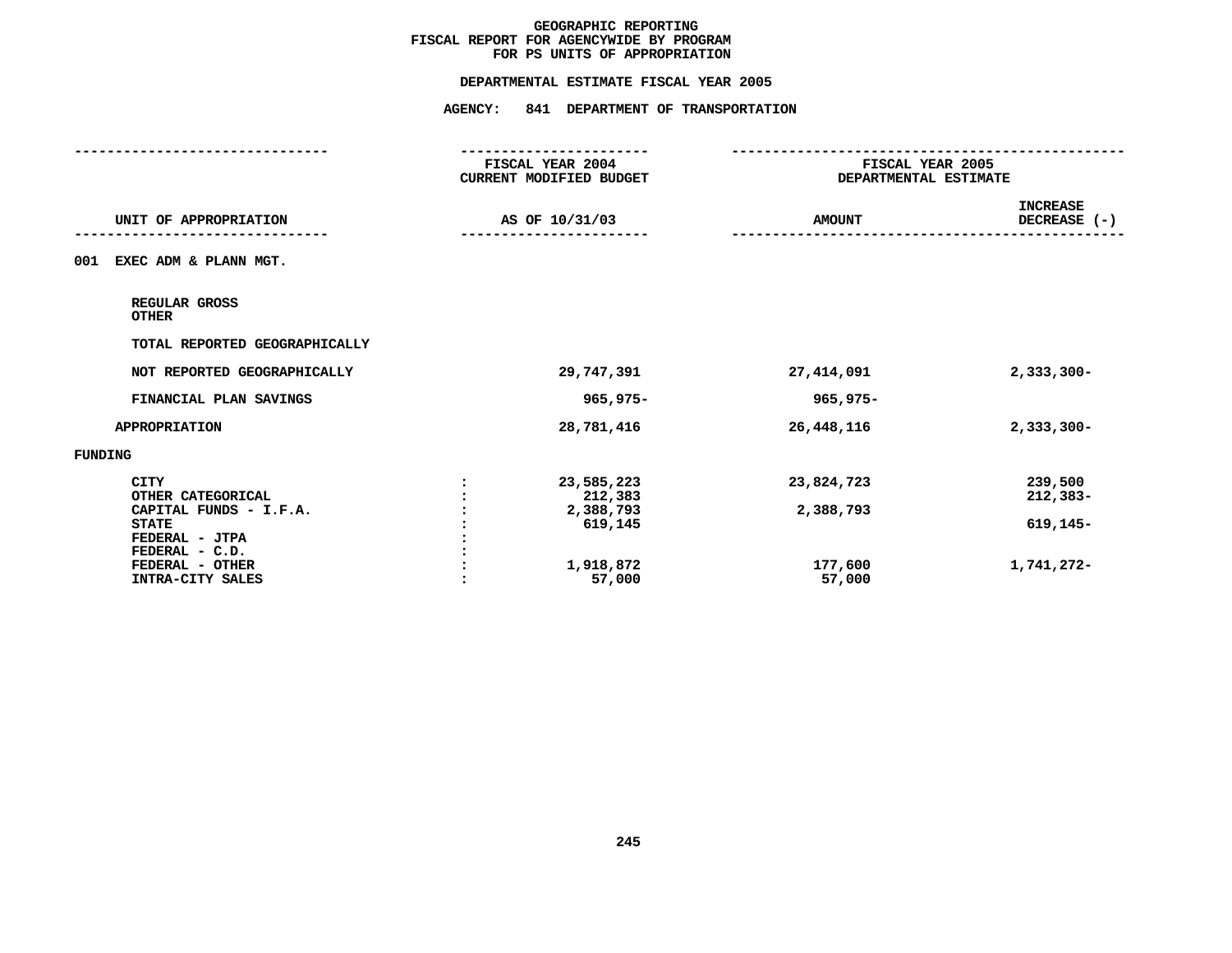## **PS UNITS OF APPROPRIATION DEPARTMENTAL**

|                                                                                                                                   | FISCAL YEAR 2004<br><b>CURRENT MODIFIED BUDGET</b>            |                                                 | FISCAL YEAR 2005<br>DEPARTMENTAL ESTIMATE          |  |  |
|-----------------------------------------------------------------------------------------------------------------------------------|---------------------------------------------------------------|-------------------------------------------------|----------------------------------------------------|--|--|
| UNIT OF APPROPRIATION                                                                                                             | AS OF 10/31/03                                                | <b>AMOUNT</b>                                   | <b>INCREASE</b><br>DECREASE $(-)$                  |  |  |
| 002<br>HIGHWAY OPERATIONS                                                                                                         |                                                               |                                                 |                                                    |  |  |
| REGULAR GROSS<br><b>OTHER</b>                                                                                                     | 24,350,433<br>3,358,466                                       | 24,350,433<br>3,353,676                         | $4,790-$                                           |  |  |
| TOTAL REPORTED GEOGRAPHICALLY                                                                                                     | 27,708,899                                                    | 27,704,109                                      | $4,790-$                                           |  |  |
| NOT REPORTED GEOGRAPHICALLY                                                                                                       | 42,040,271                                                    | 35,166,060                                      | $6,874,211-$                                       |  |  |
| FINANCIAL PLAN SAVINGS                                                                                                            | $160,000 -$                                                   | $160,000 -$                                     |                                                    |  |  |
| <b>APPROPRIATION</b>                                                                                                              | 69,589,170                                                    | 62,710,169                                      | $6,879,001 -$                                      |  |  |
| FUNDING                                                                                                                           |                                                               |                                                 |                                                    |  |  |
| <b>CITY</b><br>OTHER CATEGORICAL<br>CAPITAL FUNDS - I.F.A.<br><b>STATE</b><br>FEDERAL - JTPA<br>FEDERAL - C.D.<br>FEDERAL - OTHER | 26,360,690<br>28,465,673<br>13,461,646<br>86,528<br>1,209,843 | 26,678,008<br>28,078,673<br>7,866,960<br>86,528 | 317,318<br>$387,000 -$<br>5,594,686-<br>1,209,843- |  |  |
| INTRA-CITY SALES                                                                                                                  | 4,790                                                         |                                                 | $4,790-$                                           |  |  |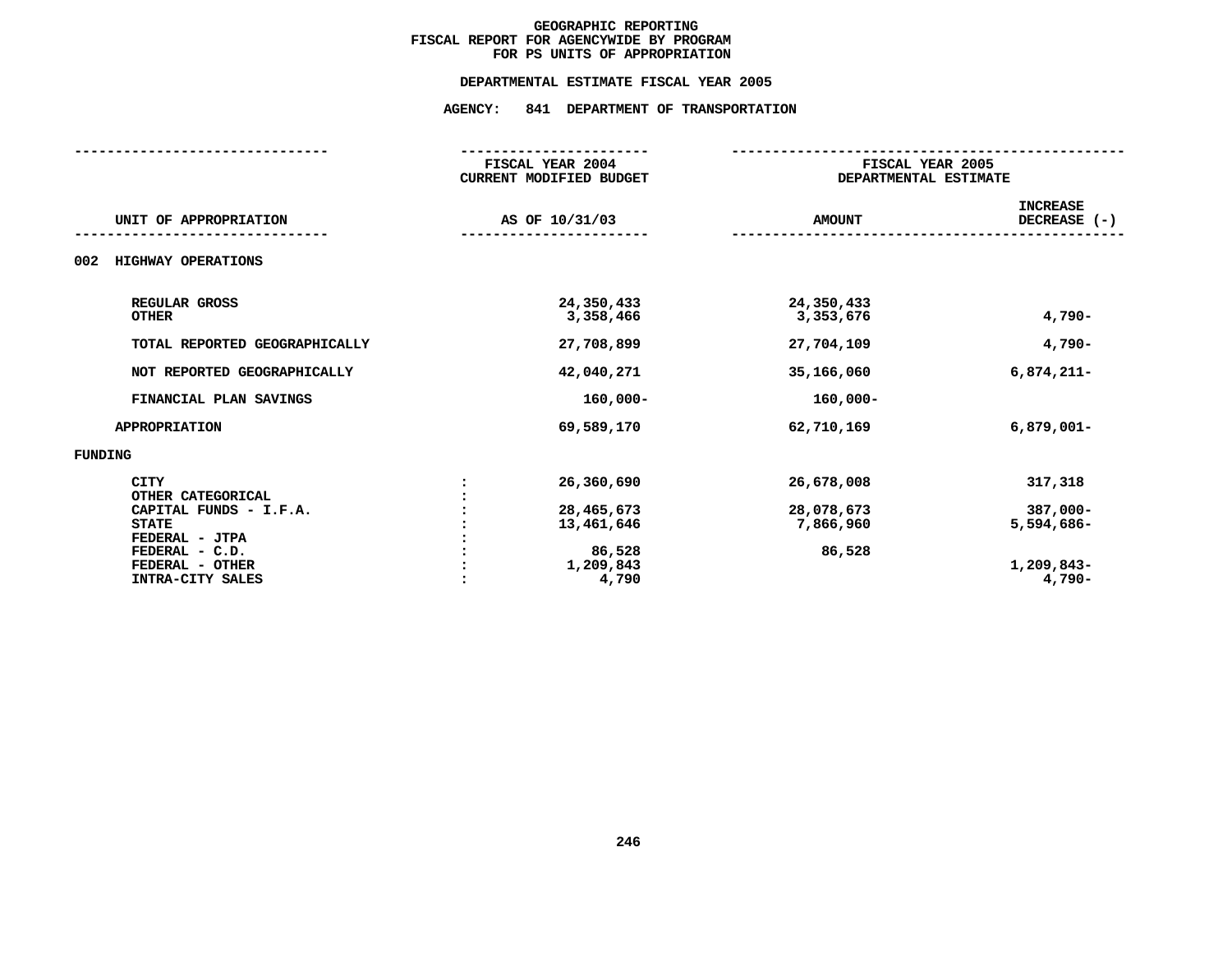## **PS UNITS OF APPROPRIATION DEPARTMENTAL**

|                                                                            |                | DEPARTMENTAL ESTIMATE FISCAL YEAR 2005      |                         |                                           |  |
|----------------------------------------------------------------------------|----------------|---------------------------------------------|-------------------------|-------------------------------------------|--|
|                                                                            | <b>AGENCY:</b> | 841 DEPARTMENT OF TRANSPORTATION            |                         |                                           |  |
|                                                                            |                | FISCAL YEAR 2004<br>CURRENT MODIFIED BUDGET |                         | FISCAL YEAR 2005<br>DEPARTMENTAL ESTIMATE |  |
| UNIT OF APPROPRIATION                                                      |                | AS OF 10/31/03                              | <b>AMOUNT</b>           | <b>INCREASE</b><br>DECREASE (-)           |  |
| TRANSIT OPERATIONS<br>003                                                  |                |                                             |                         |                                           |  |
| REGULAR GROSS<br><b>OTHER</b>                                              |                |                                             |                         |                                           |  |
| TOTAL REPORTED GEOGRAPHICALLY                                              |                |                                             |                         |                                           |  |
| NOT REPORTED GEOGRAPHICALLY                                                |                | 38,933,866                                  | 35,553,803              | $3,380,063 -$                             |  |
| FINANCIAL PLAN SAVINGS                                                     |                | 117,000-                                    | 117,000-                |                                           |  |
| <b>APPROPRIATION</b>                                                       |                | 38,816,866                                  | 35,436,803              | $3,380,063 -$                             |  |
| <b>FUNDING</b>                                                             |                |                                             |                         |                                           |  |
| <b>CITY</b><br>OTHER CATEGORICAL                                           | $\ddot{\cdot}$ | 16,753,352                                  | 15,375,150              | 1,378,202-                                |  |
| CAPITAL FUNDS - I.F.A.<br><b>STATE</b><br>FEDERAL - JTPA<br>FEDERAL - C.D. |                | 1,567,077<br>15,506,000                     | 1,567,077<br>15,506,000 |                                           |  |
| FEDERAL - OTHER<br>INTRA-CITY SALES                                        |                | 2,001,861<br>2,988,576                      | 2,988,576               | $2,001,861-$                              |  |
|                                                                            |                |                                             |                         |                                           |  |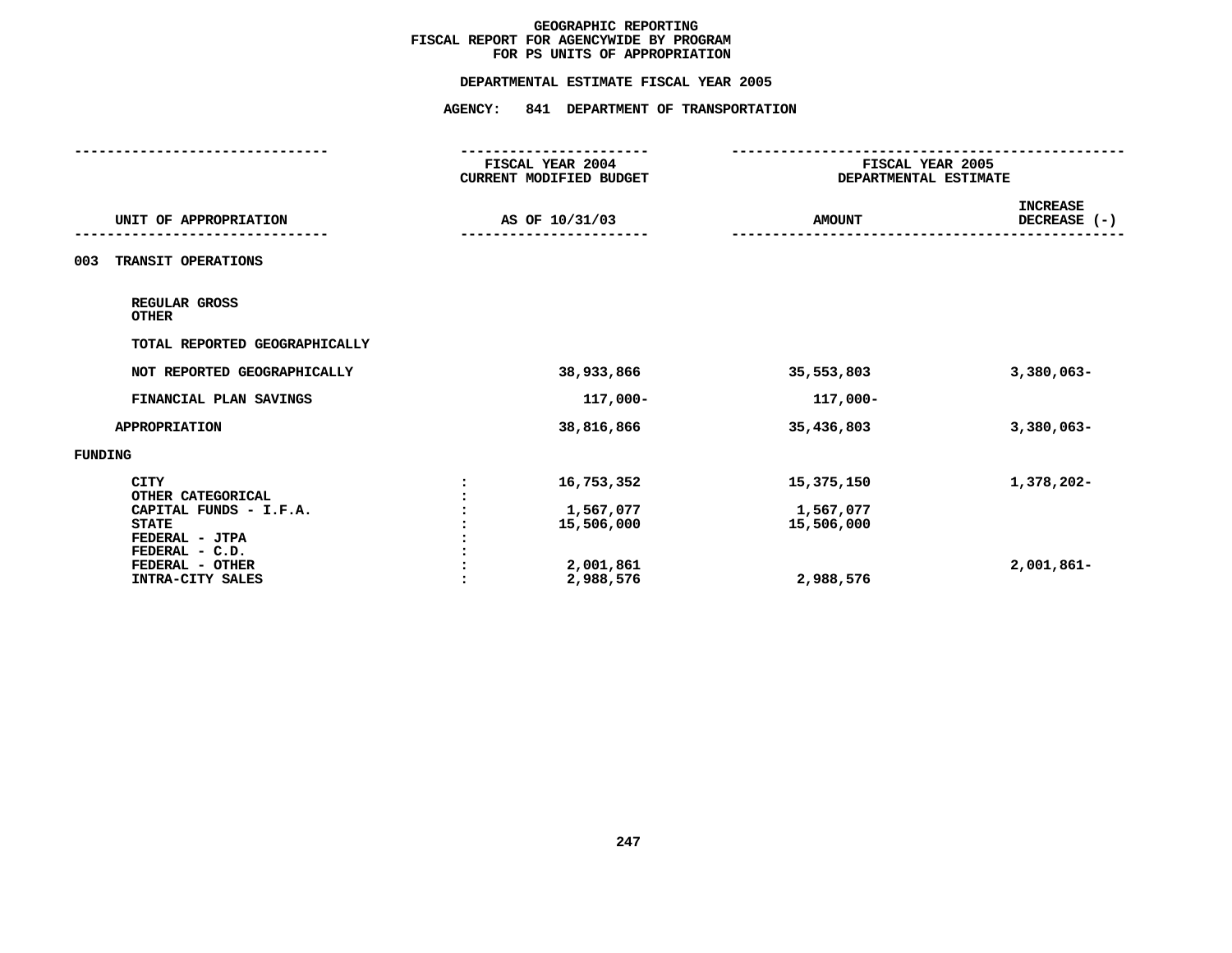## **PS UNITS OF APPROPRIATION DEPARTMENTAL**

|                                     |                      | DEPARTMENTAL ESTIMATE FISCAL YEAR 2005 |                       |                                 |
|-------------------------------------|----------------------|----------------------------------------|-----------------------|---------------------------------|
|                                     | <b>AGENCY:</b>       | 841 DEPARTMENT OF TRANSPORTATION       |                       |                                 |
|                                     |                      | FISCAL YEAR 2004                       | FISCAL YEAR 2005      |                                 |
|                                     |                      | CURRENT MODIFIED BUDGET                | DEPARTMENTAL ESTIMATE |                                 |
| UNIT OF APPROPRIATION               |                      | AS OF 10/31/03                         | <b>AMOUNT</b>         | <b>INCREASE</b><br>DECREASE (-) |
| 004 TRAFFIC OPERATIONS              |                      |                                        |                       |                                 |
| REGULAR GROSS<br><b>OTHER</b>       |                      |                                        |                       |                                 |
| TOTAL REPORTED GEOGRAPHICALLY       |                      |                                        |                       |                                 |
| NOT REPORTED GEOGRAPHICALLY         |                      | 64,513,186                             | 54,941,395            | 9,571,791-                      |
| FINANCIAL PLAN SAVINGS              |                      | 760,969-                               | 760,969-              |                                 |
| APPROPRIATION                       |                      | 63,752,217                             | 54,180,426            | 9,571,791-                      |
| FUNDING                             |                      |                                        |                       |                                 |
| <b>CITY</b><br>OTHER CATEGORICAL    | $\ddot{\phantom{a}}$ | 36,691,909<br>1,286,813                | 40,172,302            | 3,480,393<br>1,286,813-         |
| CAPITAL FUNDS - I.F.A.              |                      | 8,108,575                              | 8,108,575             |                                 |
| <b>STATE</b>                        |                      | 10,526,491                             | 3,197,153             | 7,329,338-                      |
| FEDERAL - JTPA                      |                      |                                        |                       |                                 |
| FEDERAL - C.D.                      |                      |                                        |                       |                                 |
| FEDERAL - OTHER<br>INTRA-CITY SALES |                      | 7,138,429                              | 2,702,396             | 4,436,033-                      |
|                                     |                      |                                        |                       |                                 |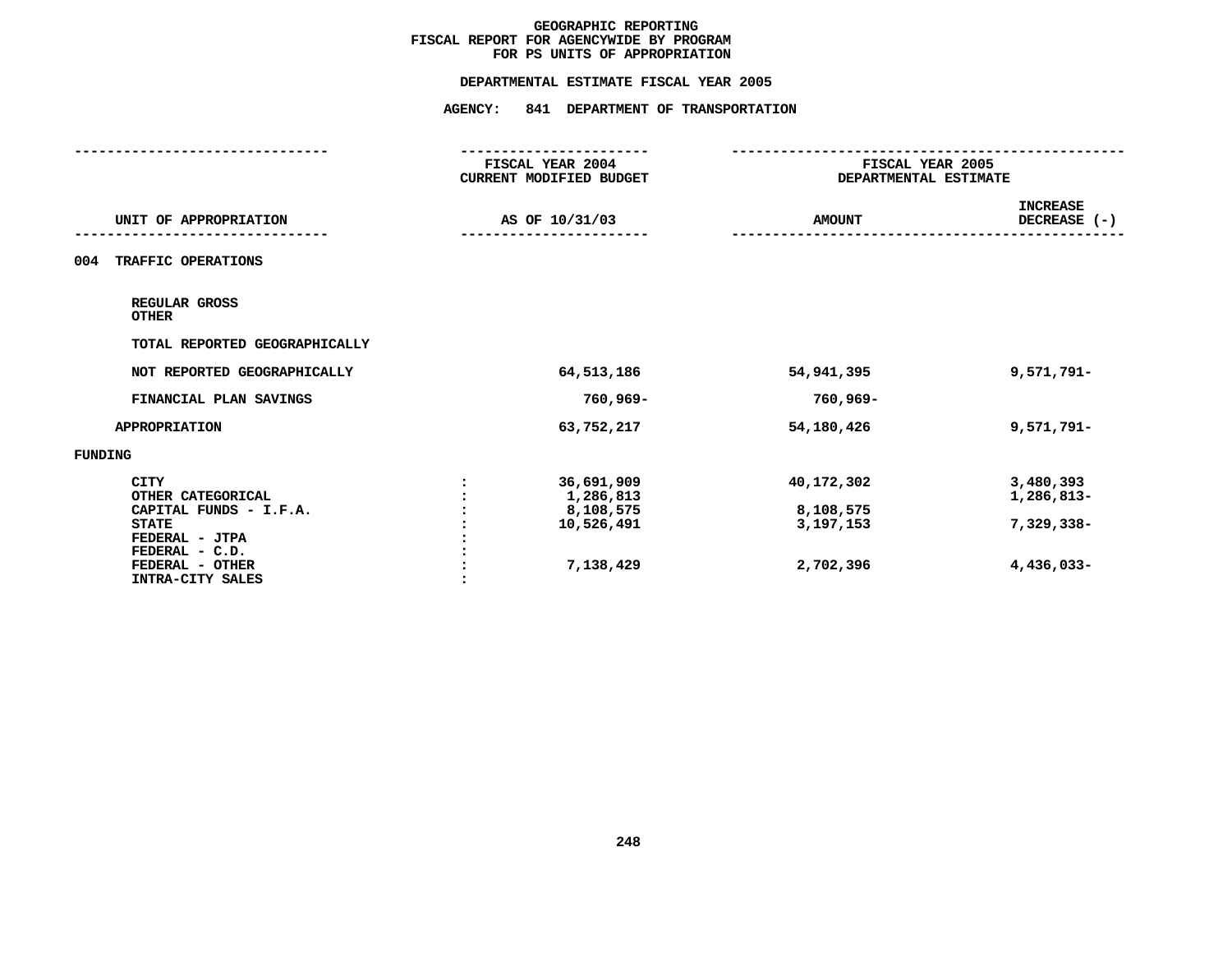### **PS UNITS OF APPROPRIATION DEPARTMENTAL**

|                                                       |                                             | DEPARTMENTAL ESTIMATE FISCAL YEAR 2005 |                       |                                           |  |  |
|-------------------------------------------------------|---------------------------------------------|----------------------------------------|-----------------------|-------------------------------------------|--|--|
|                                                       | <b>AGENCY:</b>                              | 841 DEPARTMENT OF TRANSPORTATION       |                       |                                           |  |  |
|                                                       | FISCAL YEAR 2004<br>CURRENT MODIFIED BUDGET |                                        |                       | FISCAL YEAR 2005<br>DEPARTMENTAL ESTIMATE |  |  |
| UNIT OF APPROPRIATION                                 |                                             | AS OF 10/31/03                         | <b>AMOUNT</b>         | <b>INCREASE</b><br>DECREASE (-)           |  |  |
| <b>BUREAU OF BRIDGES</b><br>006                       |                                             |                                        |                       |                                           |  |  |
| REGULAR GROSS<br><b>OTHER</b>                         |                                             |                                        |                       |                                           |  |  |
| TOTAL REPORTED GEOGRAPHICALLY                         |                                             |                                        |                       |                                           |  |  |
| NOT REPORTED GEOGRAPHICALLY                           |                                             | 49,176,901                             | 46,844,240            | 2,332,661-                                |  |  |
| FINANCIAL PLAN SAVINGS                                |                                             | $200,000 -$                            | $200,000 -$           |                                           |  |  |
| <b>APPROPRIATION</b>                                  |                                             | 48,976,901                             | 46,644,240            | $2,332,661-$                              |  |  |
| <b>FUNDING</b>                                        |                                             |                                        |                       |                                           |  |  |
| <b>CITY</b><br>OTHER CATEGORICAL                      | $\ddot{\cdot}$                              | 27,616,335                             | 28,504,956            | 888,621                                   |  |  |
| CAPITAL FUNDS - I.F.A.<br><b>STATE</b>                |                                             | 16,124,211<br>2,533,355                | 16,124,211<br>750,000 | 1,783,355-                                |  |  |
| FEDERAL - JTPA                                        |                                             |                                        |                       |                                           |  |  |
| FEDERAL - C.D.<br>FEDERAL - OTHER<br>INTRA-CITY SALES |                                             | 2,437,927<br>265,073                   | 1,000,000<br>265,073  | 1,437,927-                                |  |  |
|                                                       |                                             |                                        |                       |                                           |  |  |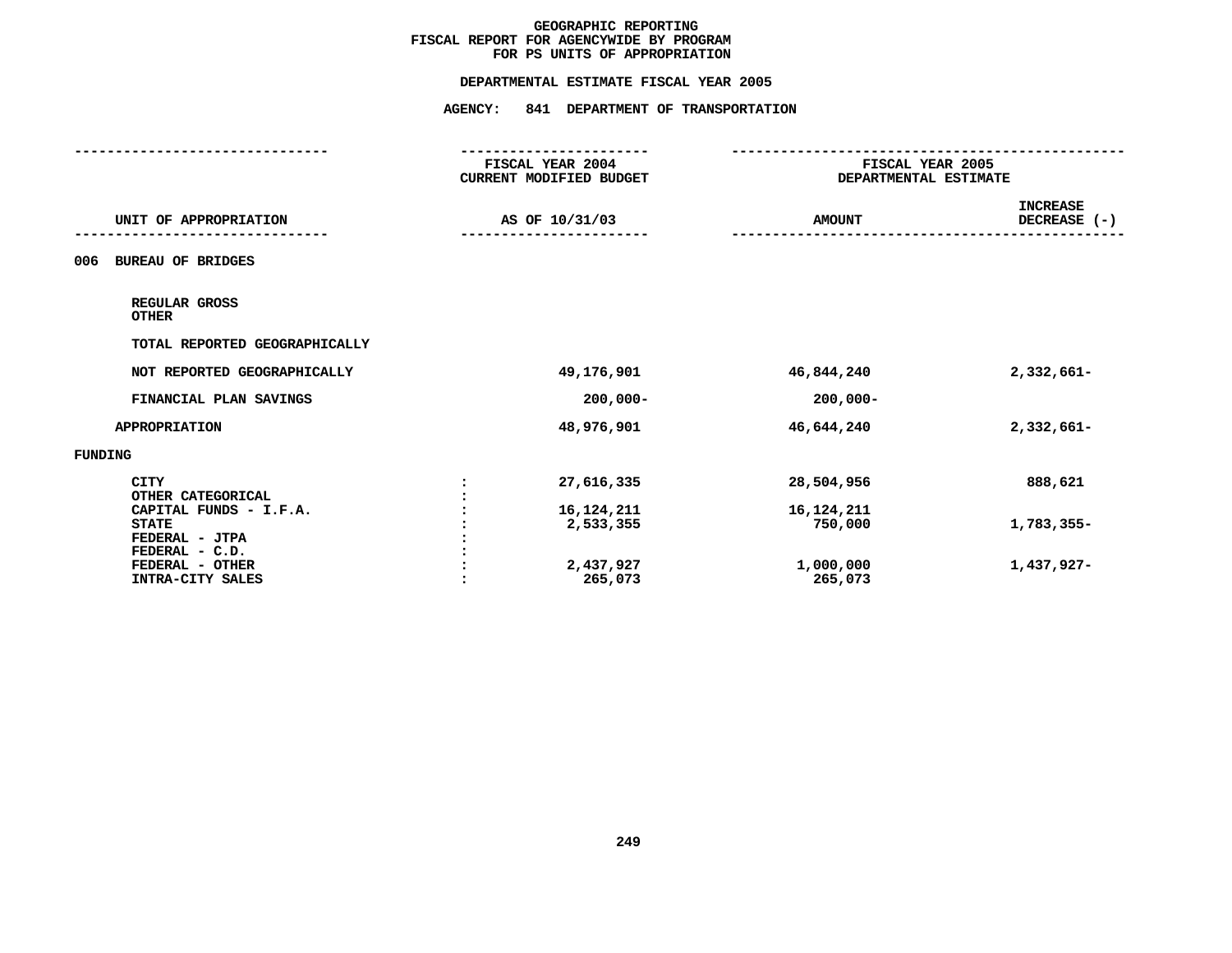### **OTPS UNITS OF APPROPRIATION DEPARTMENTAL**

|                                 |  | FISCAL YEAR 2004        | FISCAL YEAR 2005      |                 |  |
|---------------------------------|--|-------------------------|-----------------------|-----------------|--|
|                                 |  | CURRENT MODIFIED BUDGET | DEPARTMENTAL ESTIMATE |                 |  |
|                                 |  |                         |                       | <b>INCREASE</b> |  |
| UNIT OF APPROPRIATION           |  | AS OF 10/31/03          | <b>AMOUNT</b>         | DECREASE (-)    |  |
| BUREAU OF BRIDGES - OTPS<br>007 |  |                         |                       |                 |  |
| TOTAL REPORTED GEOGRAPHICALLY   |  |                         |                       |                 |  |
| NOT REPORTED GEOGRAPHICALLY     |  | 16, 146, 673            | 11,556,273            | 4,590,400-      |  |
| FINANCIAL PLAN SAVINGS          |  |                         |                       |                 |  |
| <b>APPROPRIATION</b>            |  | 16, 146, 673            | 11,556,273            | 4,590,400-      |  |
| <b>FUNDING</b>                  |  |                         |                       |                 |  |
| <b>CITY</b>                     |  | 11,108,248              | 10,166,248            | $942,000 -$     |  |
| OTHER CATEGORICAL               |  |                         |                       |                 |  |
| CAPITAL FUNDS - I.F.A.          |  | 370,025                 | 370,025               |                 |  |
| <b>STATE</b>                    |  | 1,071,000               | 1,000,000             | $71,000 -$      |  |
| FEDERAL - JTPA                  |  |                         |                       |                 |  |
| FEDERAL - C.D.                  |  |                         |                       |                 |  |
| FEDERAL - OTHER                 |  | 3,577,400               |                       | $3,577,400-$    |  |
| INTRA-CITY SALES                |  | 20,000                  | 20,000                |                 |  |
|                                 |  |                         |                       |                 |  |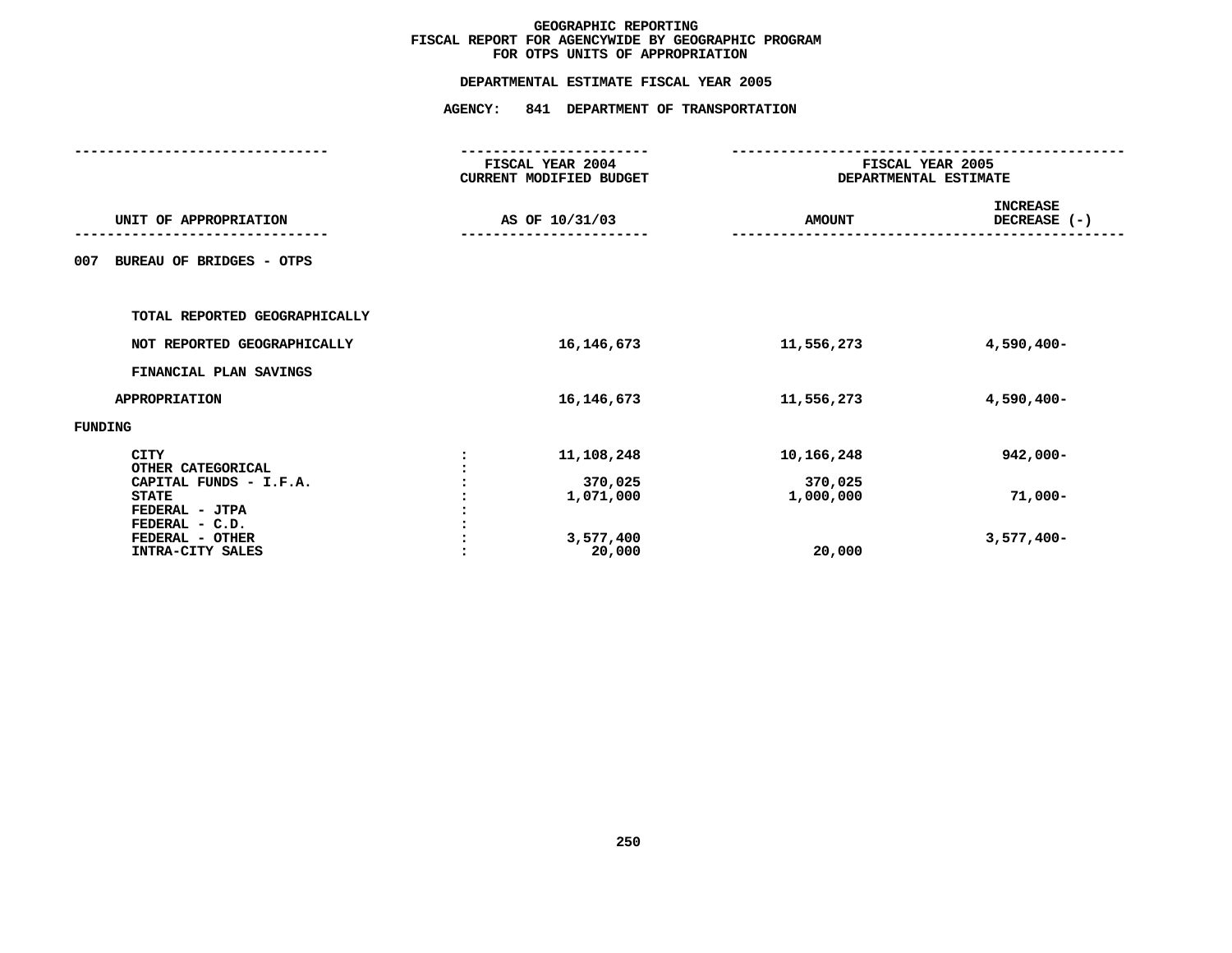### **OTPS UNITS OF APPROPRIATION DEPARTMENTAL**

|         |                                                            |  | FISCAL YEAR 2004<br>CURRENT MODIFIED BUDGET | FISCAL YEAR 2005<br>DEPARTMENTAL ESTIMATE |                                 |  |
|---------|------------------------------------------------------------|--|---------------------------------------------|-------------------------------------------|---------------------------------|--|
|         | UNIT OF APPROPRIATION                                      |  | AS OF 10/31/03                              | <b>AMOUNT</b>                             | <b>INCREASE</b><br>DECREASE (-) |  |
|         | 011 OTPS-EXEC AND ADMINISTRATION                           |  |                                             |                                           |                                 |  |
|         | TOTAL REPORTED GEOGRAPHICALLY                              |  |                                             |                                           |                                 |  |
|         | NOT REPORTED GEOGRAPHICALLY                                |  | 20,431,230                                  | 19,699,781                                | 731,449-                        |  |
|         | FINANCIAL PLAN SAVINGS                                     |  | 146,000-                                    | 146,000-                                  |                                 |  |
|         | <b>APPROPRIATION</b>                                       |  | 20,285,230                                  | 19,553,781                                | 731,449-                        |  |
| FUNDING |                                                            |  |                                             |                                           |                                 |  |
|         | <b>CITY</b><br>OTHER CATEGORICAL<br>CAPITAL FUNDS - I.F.A. |  | 19,787,956                                  | 19,553,781                                | 234,175-                        |  |
|         | <b>STATE</b><br>FEDERAL - JTPA                             |  | 374,594                                     |                                           | 374,594-                        |  |
|         | FEDERAL - C.D.<br>FEDERAL - OTHER<br>INTRA-CITY SALES      |  | 122,680                                     |                                           | 122,680-                        |  |
|         |                                                            |  |                                             |                                           |                                 |  |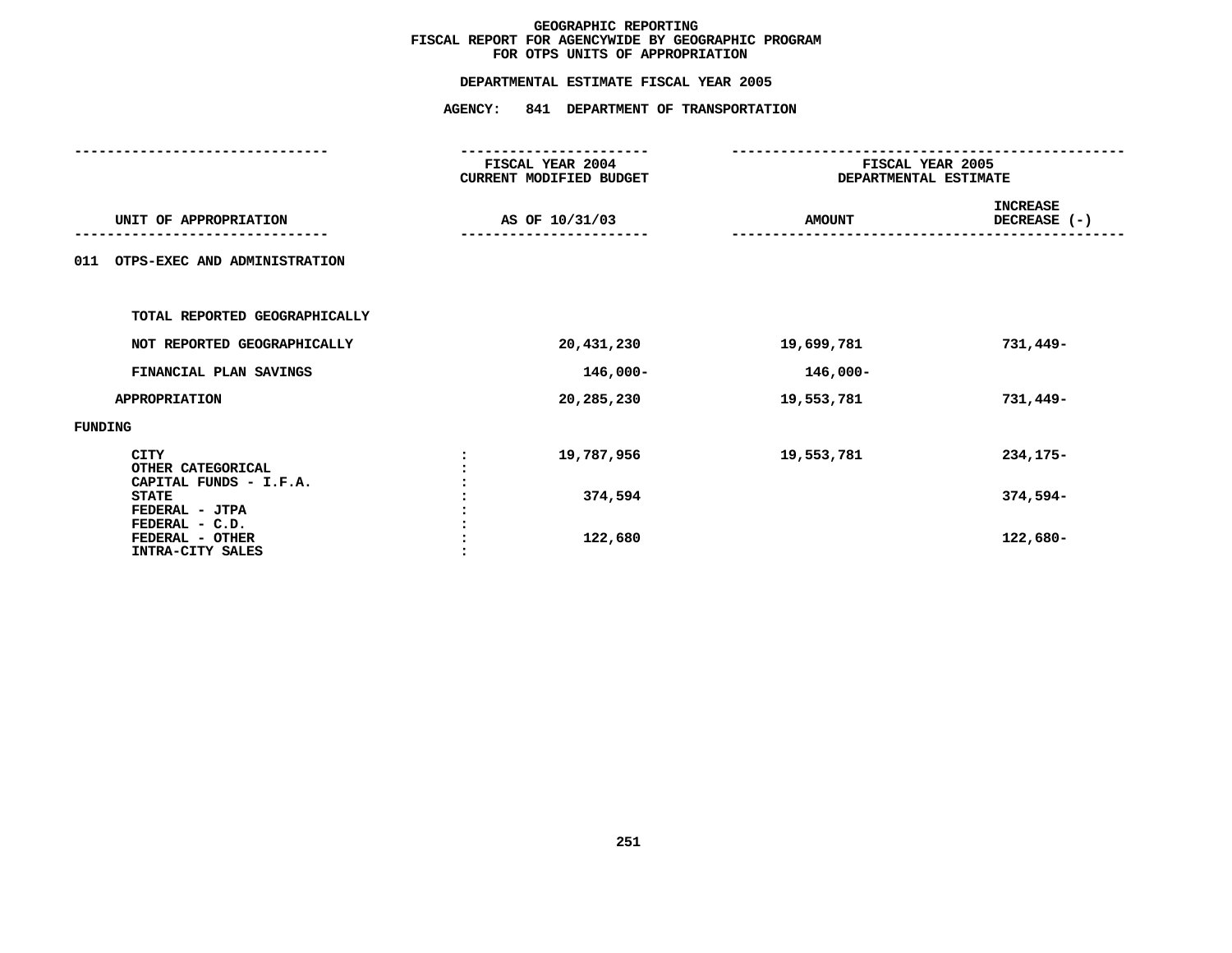### **OTPS UNITS OF APPROPRIATION DEPARTMENTAL**

|         |                                        | FISCAL YEAR 2004<br><b>CURRENT MODIFIED BUDGET</b> | FISCAL YEAR 2005<br>DEPARTMENTAL ESTIMATE |                                 |  |
|---------|----------------------------------------|----------------------------------------------------|-------------------------------------------|---------------------------------|--|
|         | UNIT OF APPROPRIATION                  | AS OF 10/31/03                                     | <b>AMOUNT</b>                             | <b>INCREASE</b><br>DECREASE (-) |  |
| 012     | OTPS-HIGHWAY OPERATIONS                |                                                    |                                           |                                 |  |
|         | TOTAL REPORTED GEOGRAPHICALLY          |                                                    |                                           |                                 |  |
|         | NOT REPORTED GEOGRAPHICALLY            | 39,624,167                                         | 37,689,714                                | 1,934,453-                      |  |
|         | FINANCIAL PLAN SAVINGS                 |                                                    |                                           |                                 |  |
|         | <b>APPROPRIATION</b>                   | 39,624,167                                         | 37,689,714                                | 1,934,453-                      |  |
| FUNDING |                                        |                                                    |                                           |                                 |  |
|         | <b>CITY</b><br>OTHER CATEGORICAL       | 3,783,332                                          | 3,776,332                                 | $7,000-$                        |  |
|         | CAPITAL FUNDS - I.F.A.<br><b>STATE</b> | 34,303,382<br>1,452,567                            | 33,865,382                                | 438,000-<br>1,452,567-          |  |
|         | FEDERAL - JTPA<br>FEDERAL - C.D.       |                                                    |                                           |                                 |  |
|         | FEDERAL - OTHER<br>INTRA-CITY SALES    | 26,000<br>58,886                                   | 48,000                                    | $26,000 -$<br>10,886-           |  |
|         |                                        |                                                    |                                           |                                 |  |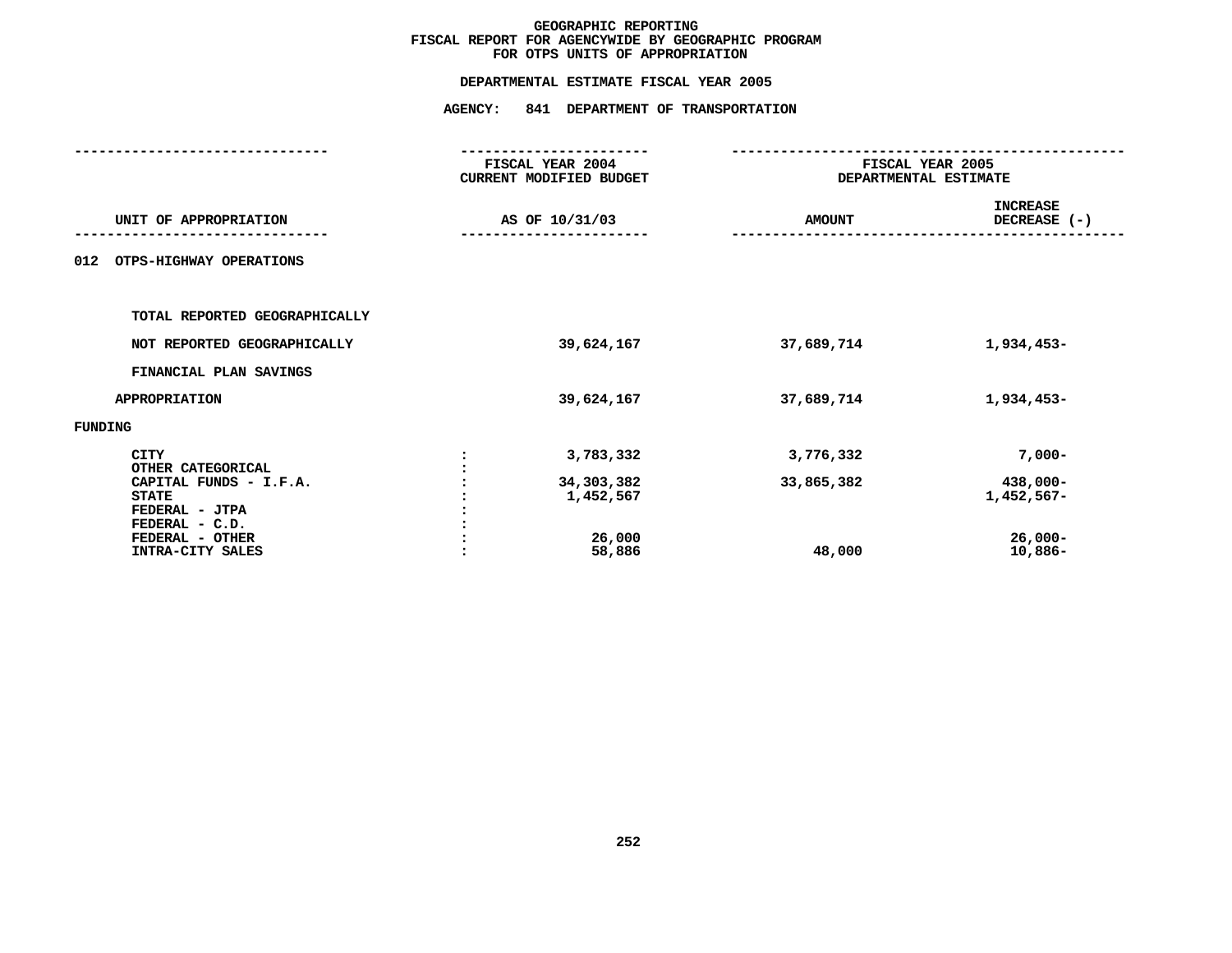### **OTPS UNITS OF APPROPRIATION DEPARTMENTAL**

|         |                                                            |  | FISCAL YEAR 2004<br>CURRENT MODIFIED BUDGET | FISCAL YEAR 2005<br>DEPARTMENTAL ESTIMATE |                                 |  |
|---------|------------------------------------------------------------|--|---------------------------------------------|-------------------------------------------|---------------------------------|--|
|         | UNIT OF APPROPRIATION                                      |  | AS OF 10/31/03                              | <b>AMOUNT</b>                             | <b>INCREASE</b><br>DECREASE (-) |  |
| 013     | OTPS-TRANSIT OPERATIONS                                    |  |                                             |                                           |                                 |  |
|         | TOTAL REPORTED GEOGRAPHICALLY                              |  |                                             |                                           |                                 |  |
|         | NOT REPORTED GEOGRAPHICALLY                                |  | 66,287,421                                  | 62,197,508                                | 4,089,913-                      |  |
|         | FINANCIAL PLAN SAVINGS                                     |  | 1                                           | 1                                         |                                 |  |
|         | <b>APPROPRIATION</b>                                       |  | 66,287,422                                  | 62,197,509                                | 4,089,913-                      |  |
| FUNDING |                                                            |  |                                             |                                           |                                 |  |
|         | <b>CITY</b><br>OTHER CATEGORICAL<br>CAPITAL FUNDS - I.F.A. |  | 9,251,843<br>50,000                         | 7,841,438<br>50,000                       | $1,410,405-$                    |  |
|         | <b>STATE</b><br>FEDERAL - JTPA<br>FEDERAL - C.D.           |  |                                             |                                           |                                 |  |
|         | FEDERAL - OTHER<br>INTRA-CITY SALES                        |  | 2,859,508<br>54,126,071                     | 300,000<br>54,006,071                     | 2,559,508-<br>120,000-          |  |
|         |                                                            |  |                                             |                                           |                                 |  |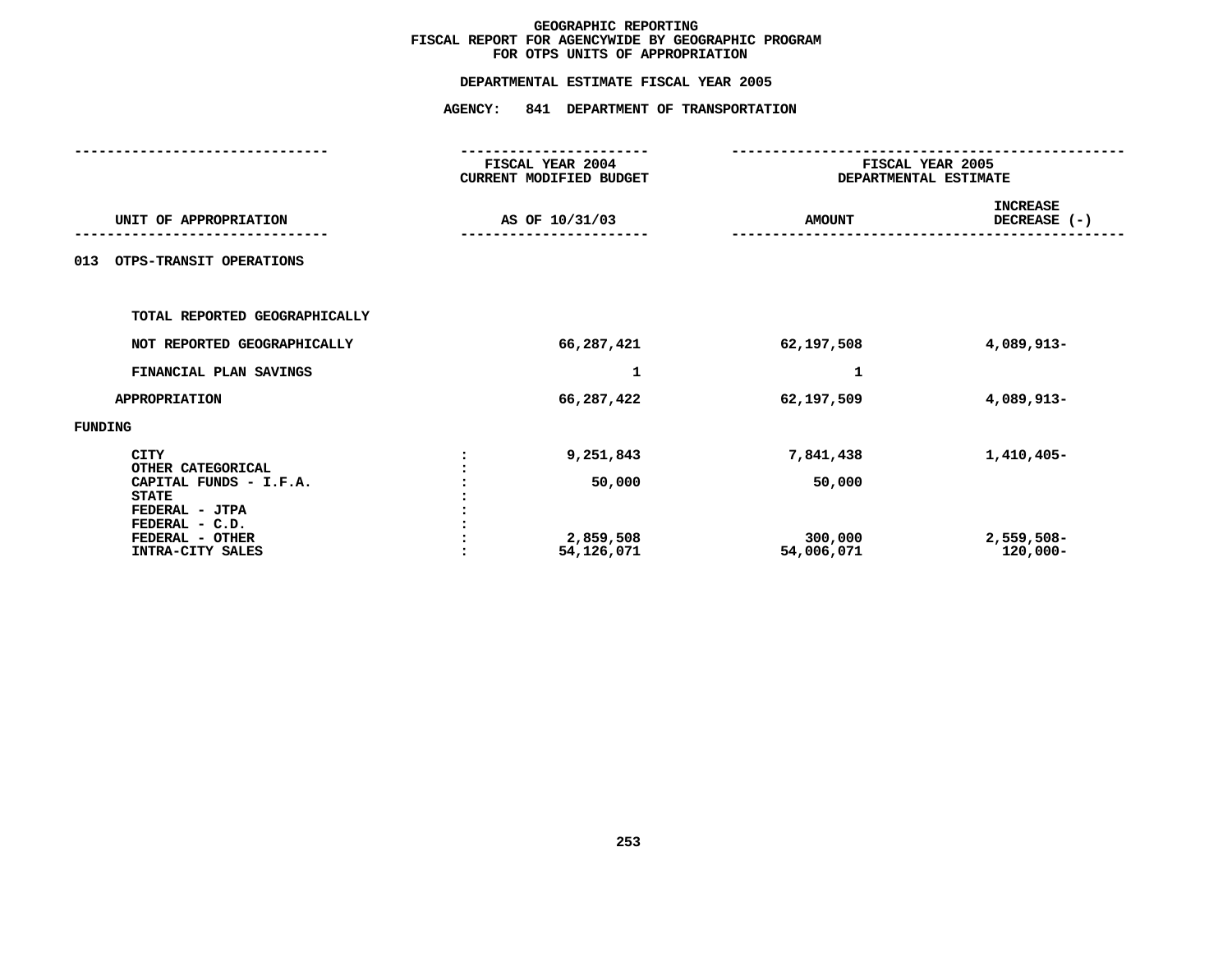### **OTPS UNITS OF APPROPRIATION DEPARTMENTAL**

|                                                                                                                                                       | FISCAL YEAR 2004<br><b>CURRENT MODIFIED BUDGET</b>          | FISCAL YEAR 2005<br>DEPARTMENTAL ESTIMATE |                                                                |  |  |
|-------------------------------------------------------------------------------------------------------------------------------------------------------|-------------------------------------------------------------|-------------------------------------------|----------------------------------------------------------------|--|--|
| UNIT OF APPROPRIATION                                                                                                                                 | AS OF 10/31/03                                              | <b>AMOUNT</b>                             | <b>INCREASE</b><br>DECREASE (-)                                |  |  |
| OTPS-TRAFFIC OPERATIONS<br>014                                                                                                                        |                                                             |                                           |                                                                |  |  |
| TOTAL REPORTED GEOGRAPHICALLY                                                                                                                         |                                                             |                                           |                                                                |  |  |
| NOT REPORTED GEOGRAPHICALLY                                                                                                                           | 136,709,324                                                 | 125,567,005                               | 11, 142, 319-                                                  |  |  |
| FINANCIAL PLAN SAVINGS                                                                                                                                |                                                             |                                           |                                                                |  |  |
| <b>APPROPRIATION</b>                                                                                                                                  | 136,709,324                                                 | 125,567,005                               | 11, 142, 319-                                                  |  |  |
| FUNDING                                                                                                                                               |                                                             |                                           |                                                                |  |  |
| <b>CITY</b><br>OTHER CATEGORICAL<br>CAPITAL FUNDS - I.F.A.<br><b>STATE</b><br>FEDERAL - JTPA<br>FEDERAL - C.D.<br>FEDERAL - OTHER<br>INTRA-CITY SALES | 111,980,259<br>346,416<br>6,422,810<br>17,945,799<br>14,040 | 115,805,005<br>1,154,000<br>8,608,000     | 3,824,746<br>346,416-<br>$5,268,810-$<br>9,337,799-<br>14,040- |  |  |
|                                                                                                                                                       |                                                             |                                           |                                                                |  |  |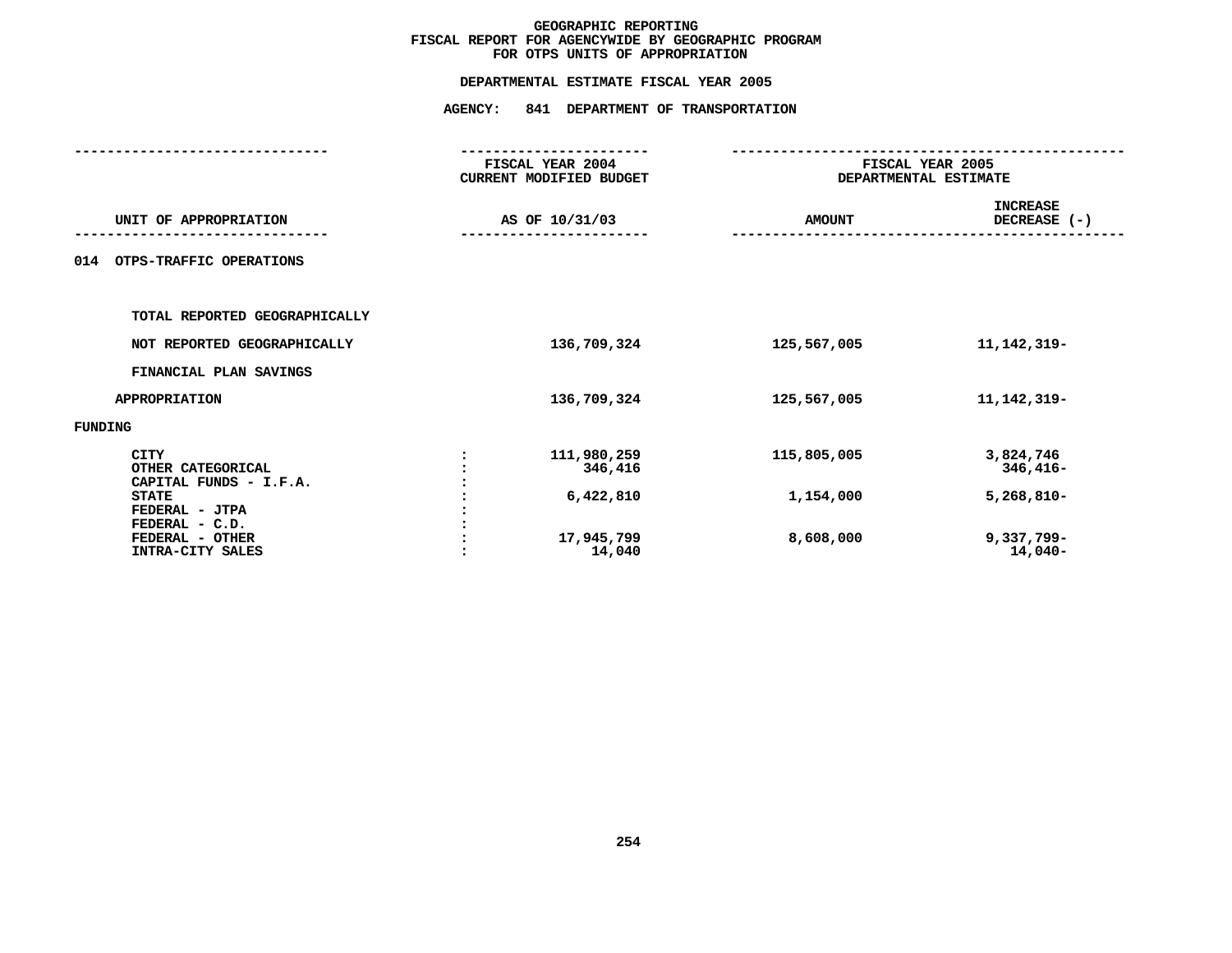### **GEOGRAPHICC REPORTING<br>ENCYWIDE SU<br>--- ------**-**FISCAL**

# **REPORT AGENCYWIDE SUMMARY DEPARTMENTAL ESTIMATE FISCAL YEAR <sup>2005</sup>**

## **AGENCY: <sup>841</sup> DEPARTMENT OF TRANSPORTATION**

|                                                      |                | FISCAL YEAR 2004<br>CURRENT MODIFIED BUDGET | FISCAL YEAR 2005<br>DEPARTMENTAL ESTIMATE |                                 |  |
|------------------------------------------------------|----------------|---------------------------------------------|-------------------------------------------|---------------------------------|--|
| UNIT OF APPROPRIATION                                | AS OF 10/31/03 |                                             | <b>AMOUNT</b>                             | <b>INCREASE</b><br>DECREASE (-) |  |
| PS APPROPRIATIONS                                    |                |                                             |                                           |                                 |  |
| REGULAR GROSS                                        |                | 24,350,433                                  | 24,350,433                                |                                 |  |
| <b>OTHER</b>                                         |                | 3,358,466                                   | 3,353,676                                 | $4,790-$                        |  |
| TOTAL REPORTED GEOGRAPHICALLY                        |                | 27,708,899                                  | 27,704,109                                | 4,790-                          |  |
| NOT REPORTED GEOGRAPHICALLY                          |                | 224, 411, 615                               | 199,919,589                               | 24,492,026-                     |  |
| OTPS APPROPRIATIONS<br>TOTAL REPORTED GEOGRAPHICALLY |                |                                             |                                           |                                 |  |
| NOT REPORTED GEOGRAPHICALLY                          |                | 279,198,815                                 | 256,710,281                               | 22,488,534-                     |  |
|                                                      |                |                                             |                                           |                                 |  |
| FINANCIAL PLAN SAVINGS                               |                | $2,349,943-$                                | 2,349,943-                                |                                 |  |
| <b>APPROPRIATIONS</b>                                |                | 528,969,386                                 | 481,984,036                               | $46,985,350 -$                  |  |
| <b>FUNDING</b>                                       |                |                                             |                                           |                                 |  |
| <b>CITY</b>                                          |                | 286, 919, 147                               | 291,697,943                               | 4,778,796                       |  |
| OTHER CATEGORICAL                                    |                | 1,845,612                                   |                                           | 1,845,612-                      |  |
| CAPITAL FUNDS - I.F.A.                               |                | 91,377,736                                  | 90,552,736                                | 825,000-                        |  |
| <b>STATE</b>                                         |                | 51,967,608                                  | 29, 474, 113                              | 22,493,495-                     |  |
| FEDERAL - JTPA                                       |                |                                             |                                           |                                 |  |
| $FEDERAL - C.D.$                                     |                | 86,528                                      | 86,528                                    |                                 |  |
| FEDERAL - OTHER                                      |                | 39,238,319                                  | 12,787,996                                | $26,450,323 -$                  |  |
| INTRA-CITY SALES                                     |                | 57,534,436                                  | 57,384,720                                | 149,716-                        |  |
|                                                      |                |                                             |                                           |                                 |  |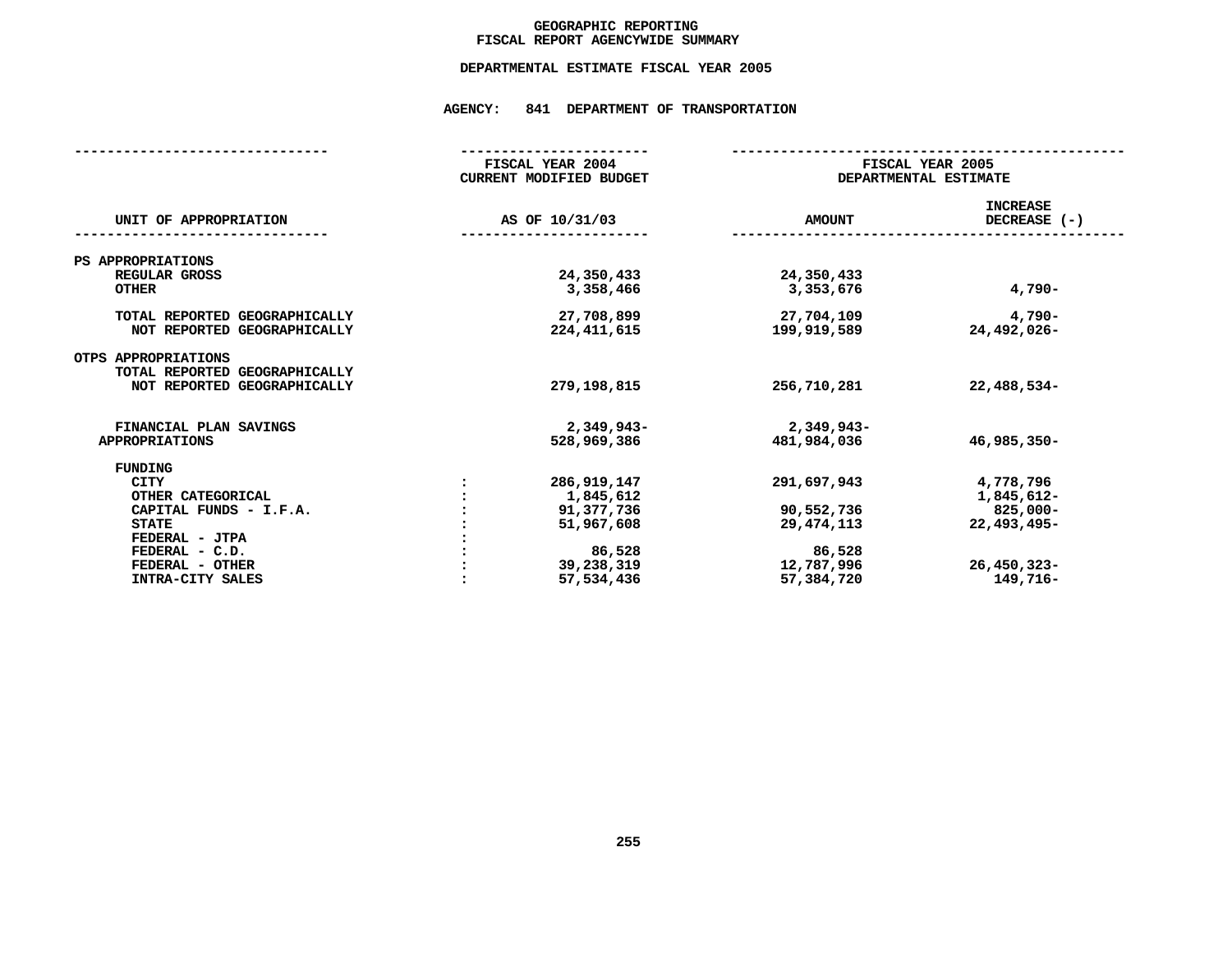**ESTIMATE FISCAL YEAR <sup>2005</sup> AGENCY <sup>846</sup> DEPARTMENT OF PARKS AND RECREATION**

**BOROUGH**

BRONX<br>FACILITY REPAIR SHOPS **PROGRAM**

**FACILITY REPAIR SHOPS UNIT OF APPROPRIATION <sup>002</sup> MAINTENANCE & OPERATIONS**

|                            | FISCAL YEAR 2004<br>CURRENT MODIFIED BUDGET<br>AS OF 10/31/03 |                        | FISCAL YEAR 2005<br>DEPARTMENTAL ESTIMATE |                        |                                |
|----------------------------|---------------------------------------------------------------|------------------------|-------------------------------------------|------------------------|--------------------------------|
| LOCAL SERVICE DISTRICT     | <b>AMOUNT</b>                                                 | FULL TIME<br>POSITIONS | <b>AMOUNT</b>                             | FULL TIME<br>POSITIONS | <b>INCREASE</b><br>DECREASE(-) |
| BX FACILITY REPAIR SHOP/TS | 1,399,722                                                     | 32                     | 1,399,722                                 | 32                     |                                |
| PROGRAM TOTAL:             | 1,399,722                                                     | 32                     | 1,399,722                                 | 32                     |                                |
|                            |                                                               |                        |                                           |                        |                                |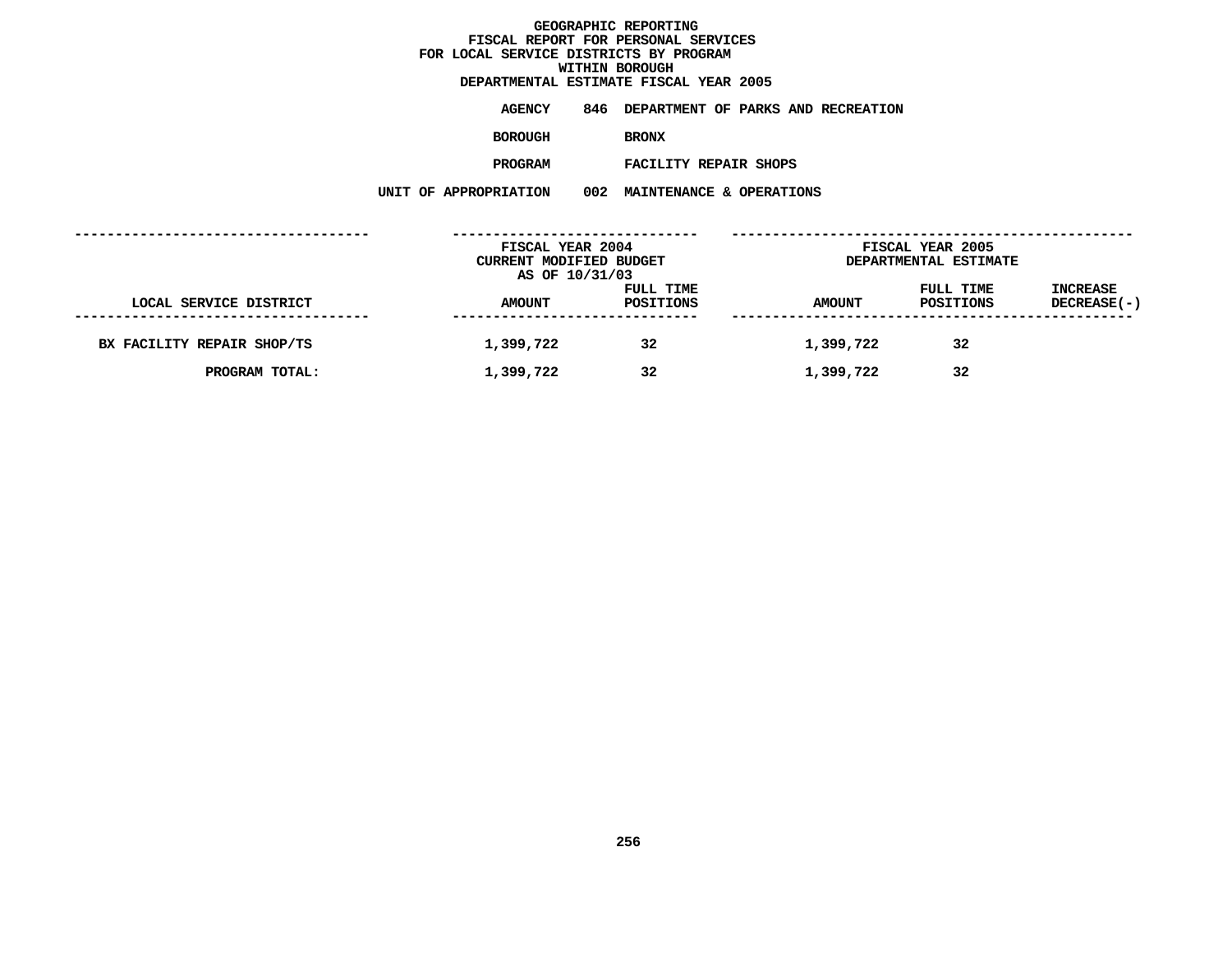**ESTIMATE FISCAL YEAR <sup>2005</sup> AGENCY <sup>846</sup> DEPARTMENT OF PARKS AND RECREATION**

**BOROUGH**

BRONX<br>FORESTRY/HORTICULTURE **PROGRAM**

**FORESTRY/HORTICULTURE UNIT OF APPROPRIATION <sup>002</sup> MAINTENANCE & OPERATIONS**

|                             | FISCAL YEAR 2004<br>CURRENT MODIFIED BUDGET<br>AS OF 10/31/03 |                        | FISCAL YEAR 2005<br>DEPARTMENTAL ESTIMATE |                        |                                       |  |
|-----------------------------|---------------------------------------------------------------|------------------------|-------------------------------------------|------------------------|---------------------------------------|--|
| LOCAL SERVICE DISTRICT      | <b>AMOUNT</b>                                                 | FULL TIME<br>POSITIONS | <b>AMOUNT</b>                             | FULL TIME<br>POSITIONS | <b>INCREASE</b><br><b>DECREASE(-)</b> |  |
| BRONX HORTICULTURE/FORESTRY | 314,913                                                       |                        | 314,913                                   |                        |                                       |  |
| PROGRAM TOTAL:              | 314,913                                                       | 7                      | 314,913                                   |                        |                                       |  |
|                             |                                                               |                        |                                           |                        |                                       |  |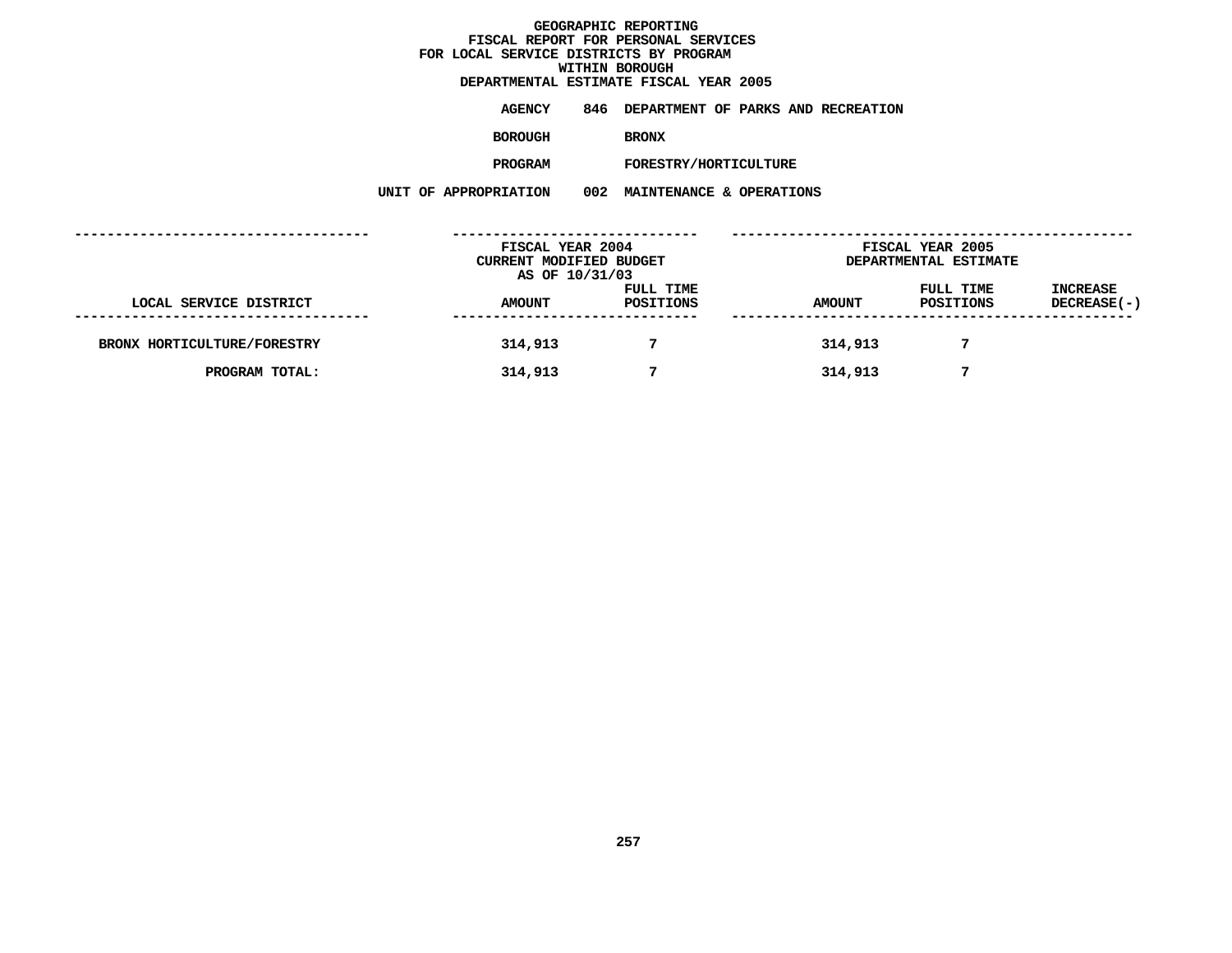**ESTIMATE FISCAL YEAR <sup>2005</sup> AGENCY <sup>846</sup> DEPARTMENT OF PARKS AND RECREATION**

**BOROUGH**

BRONX<br>PARKS & PLAYGROUND MAINTENANCE **PROGRAM**

**PARKS & PLAYGROUND MAINTENANCE UNIT OF APPROPRIATION <sup>002</sup> MAINTENANCE & OPERATIONS**

|                               | FISCAL YEAR 2004<br>CURRENT MODIFIED BUDGET<br>AS OF 10/31/03 |                        | FISCAL YEAR 2005<br>DEPARTMENTAL ESTIMATE |                               |                                       |
|-------------------------------|---------------------------------------------------------------|------------------------|-------------------------------------------|-------------------------------|---------------------------------------|
| LOCAL SERVICE DISTRICT        | <b>AMOUNT</b>                                                 | FULL TIME<br>POSITIONS | <b>AMOUNT</b>                             | FULL TIME<br><b>POSITIONS</b> | <b>INCREASE</b><br><b>DECREASE(-)</b> |
| BRONX PARKS & PLAYGDS. MAINT. | 11,069,989                                                    | 167                    | 14,268,170                                | 167                           | 3,198,181                             |
| PROGRAM TOTAL:                | 11,069,989                                                    | 167                    | 14,268,170                                | 167                           | 3,198,181                             |
|                               |                                                               |                        |                                           |                               |                                       |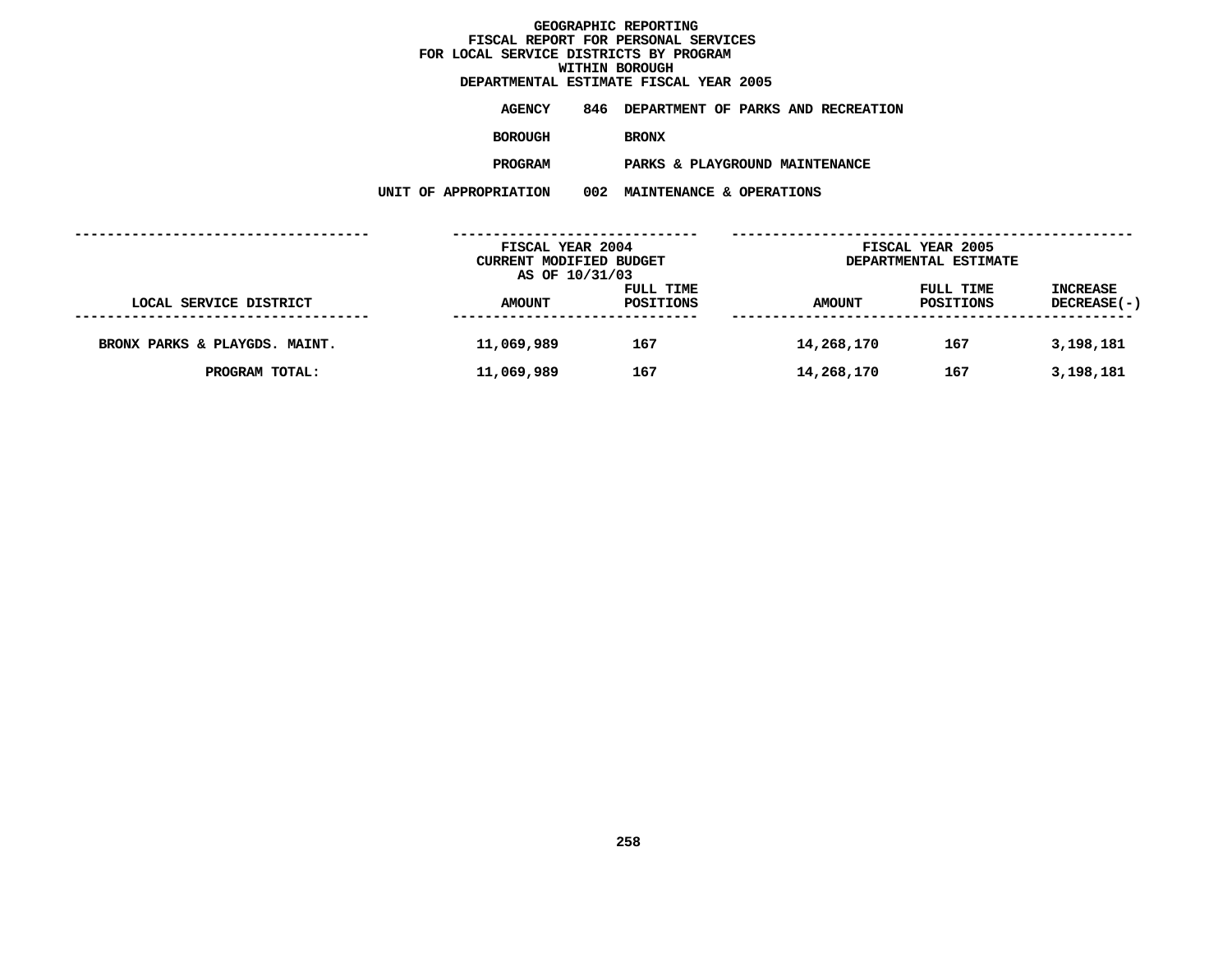**ESTIMATE FISCAL YEAR <sup>2005</sup> AGENCY <sup>846</sup> DEPARTMENT OF PARKS AND RECREATION**

**BOROUGH**

BRONX<br>RECREATION SERVICES **PROGRAM**

**RECREATION SERVICES UNIT OF APPROPRIATION <sup>004</sup> RECREATION SERVICES**

|                            | FISCAL YEAR 2004<br>CURRENT MODIFIED BUDGET<br>AS OF 10/31/03 |                        | FISCAL YEAR 2005<br>DEPARTMENTAL ESTIMATE |                        |                                       |
|----------------------------|---------------------------------------------------------------|------------------------|-------------------------------------------|------------------------|---------------------------------------|
| LOCAL SERVICE DISTRICT     | <b>AMOUNT</b>                                                 | FULL TIME<br>POSITIONS | <b>AMOUNT</b>                             | FULL TIME<br>POSITIONS | <b>INCREASE</b><br><b>DECREASE(-)</b> |
| BRONX BORO-WIDE RECREATION | 559,227                                                       | 4                      | 500,894                                   | 4                      | $58,333 -$                            |
| PROGRAM TOTAL:             | 559,227                                                       | 4                      | 500,894                                   | 4                      | $58,333 -$                            |
|                            |                                                               |                        |                                           |                        |                                       |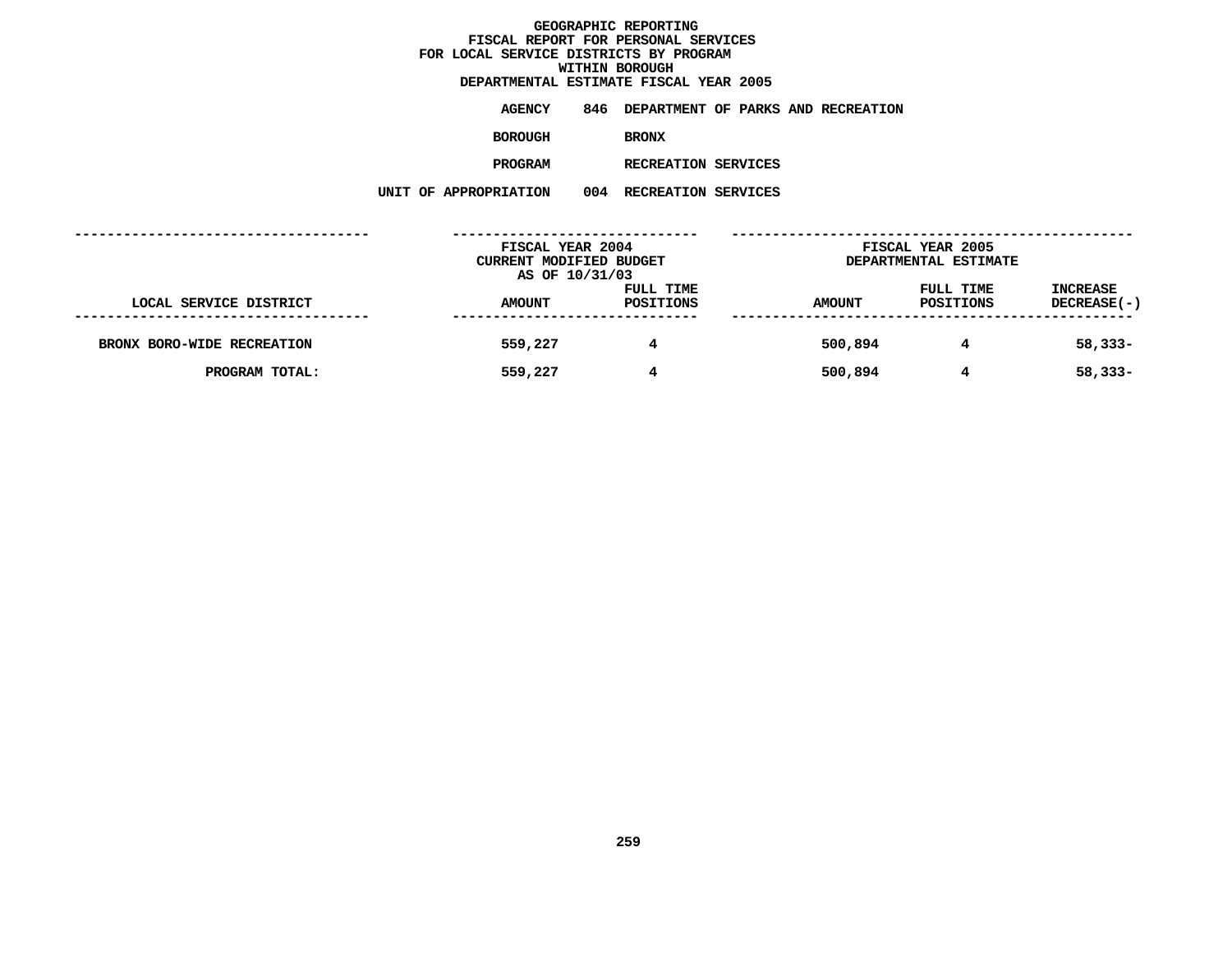**ESTIMATE FISCAL YEAR <sup>2005</sup> AGENCY <sup>846</sup> DEPARTMENT OF PARKS AND RECREATION**

**BOROUGH**

BRONX<br>VEHICLE REPAIR SHOPS **PROGRAM**

**VEHICLE REPAIR SHOPS UNIT OF APPROPRIATION <sup>002</sup> MAINTENANCE & OPERATIONS**

|                              | FISCAL YEAR 2004<br>CURRENT MODIFIED BUDGET<br>AS OF 10/31/03 |                        | FISCAL YEAR 2005<br>DEPARTMENTAL ESTIMATE |                        |                           |
|------------------------------|---------------------------------------------------------------|------------------------|-------------------------------------------|------------------------|---------------------------|
| LOCAL SERVICE DISTRICT       | <b>AMOUNT</b>                                                 | FULL TIME<br>POSITIONS | <b>AMOUNT</b>                             | FULL TIME<br>POSITIONS | INCREASE<br>$DECREASE(-)$ |
| BRONX VEHICLE REPAIR SHOP/TS | 14,816                                                        |                        | 14,816                                    |                        |                           |
| PROGRAM TOTAL:               | 14,816                                                        |                        | 14,816                                    |                        |                           |
| SUB BOROUGH TOTAL:           | 13,358,667                                                    | 210                    | 16,498,515                                | 210                    | 3,139,848                 |
| BOROUGH TOTAL:               | 13,358,667                                                    | 210                    | 16,498,515                                | 210                    | 3,139,848                 |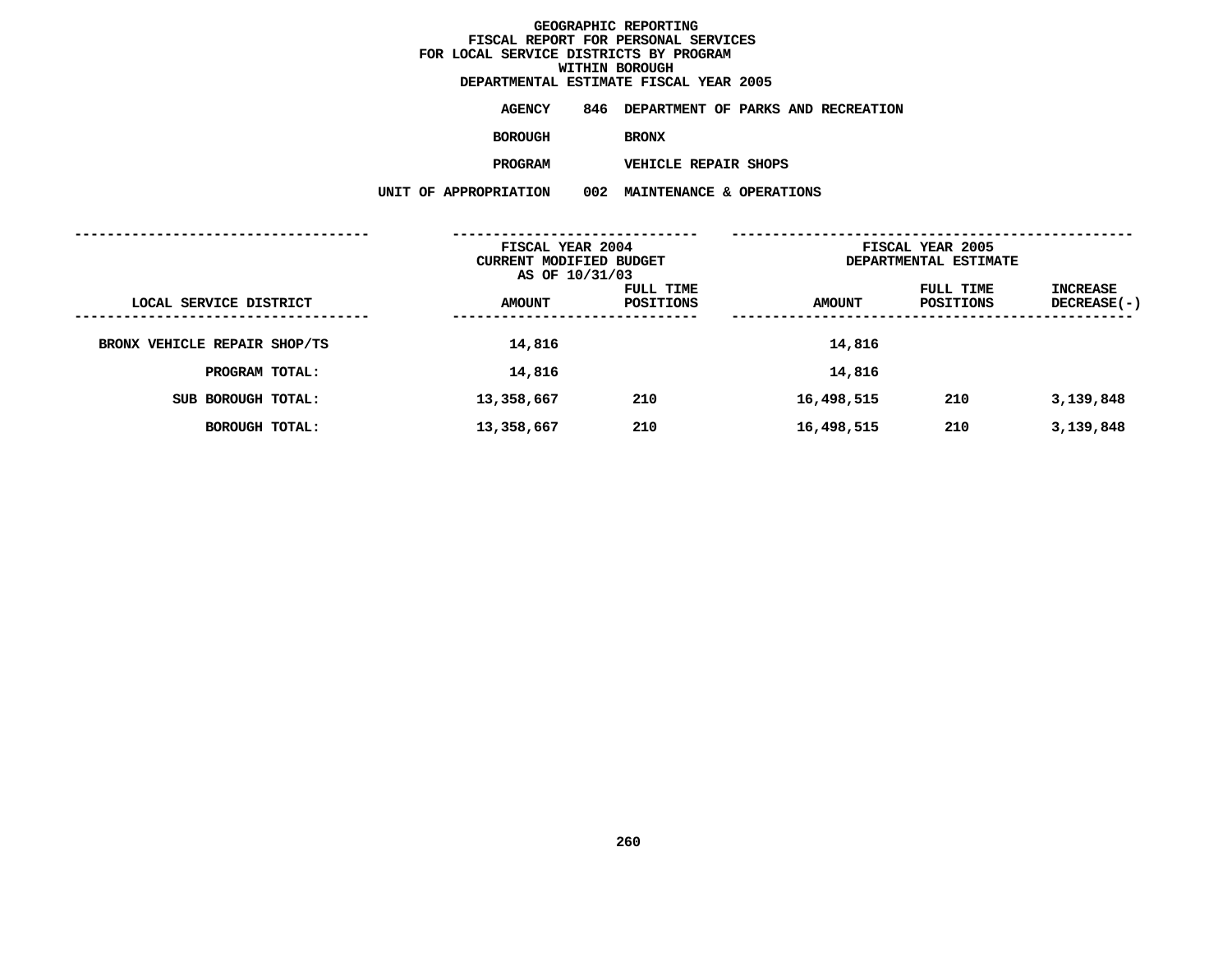**ESTIMATE FISCAL YEAR <sup>2005</sup> AGENCY <sup>846</sup> DEPARTMENT OF PARKS AND RECREATION**

**BOROUGH**

BROOKLYN<br>FACILITY REPAIR SHOPS **PROGRAM**

**FACILITY REPAIR SHOPS UNIT OF APPROPRIATION <sup>002</sup> MAINTENANCE & OPERATIONS**

|                               | FISCAL YEAR 2004        |           |               | FISCAL YEAR 2005<br>DEPARTMENTAL ESTIMATE |                 |  |
|-------------------------------|-------------------------|-----------|---------------|-------------------------------------------|-----------------|--|
|                               | CURRENT MODIFIED BUDGET |           |               |                                           |                 |  |
|                               | AS OF 10/31/03          |           |               |                                           |                 |  |
|                               |                         | FULL TIME |               | FULL TIME                                 | <b>INCREASE</b> |  |
| LOCAL SERVICE DISTRICT        | <b>AMOUNT</b>           | POSITIONS | <b>AMOUNT</b> | POSITIONS                                 | DECREASE(-)     |  |
|                               |                         |           |               |                                           |                 |  |
| BROOK FACILITY REPAIR SHOP/TS | 1,668,719               | 38        | 1,668,719     | 38                                        |                 |  |
|                               |                         |           |               |                                           |                 |  |
| PROGRAM TOTAL:                | 1,668,719               | 38        | 1,668,719     | 38                                        |                 |  |
|                               |                         |           |               |                                           |                 |  |
|                               |                         |           |               |                                           |                 |  |
|                               |                         |           |               |                                           |                 |  |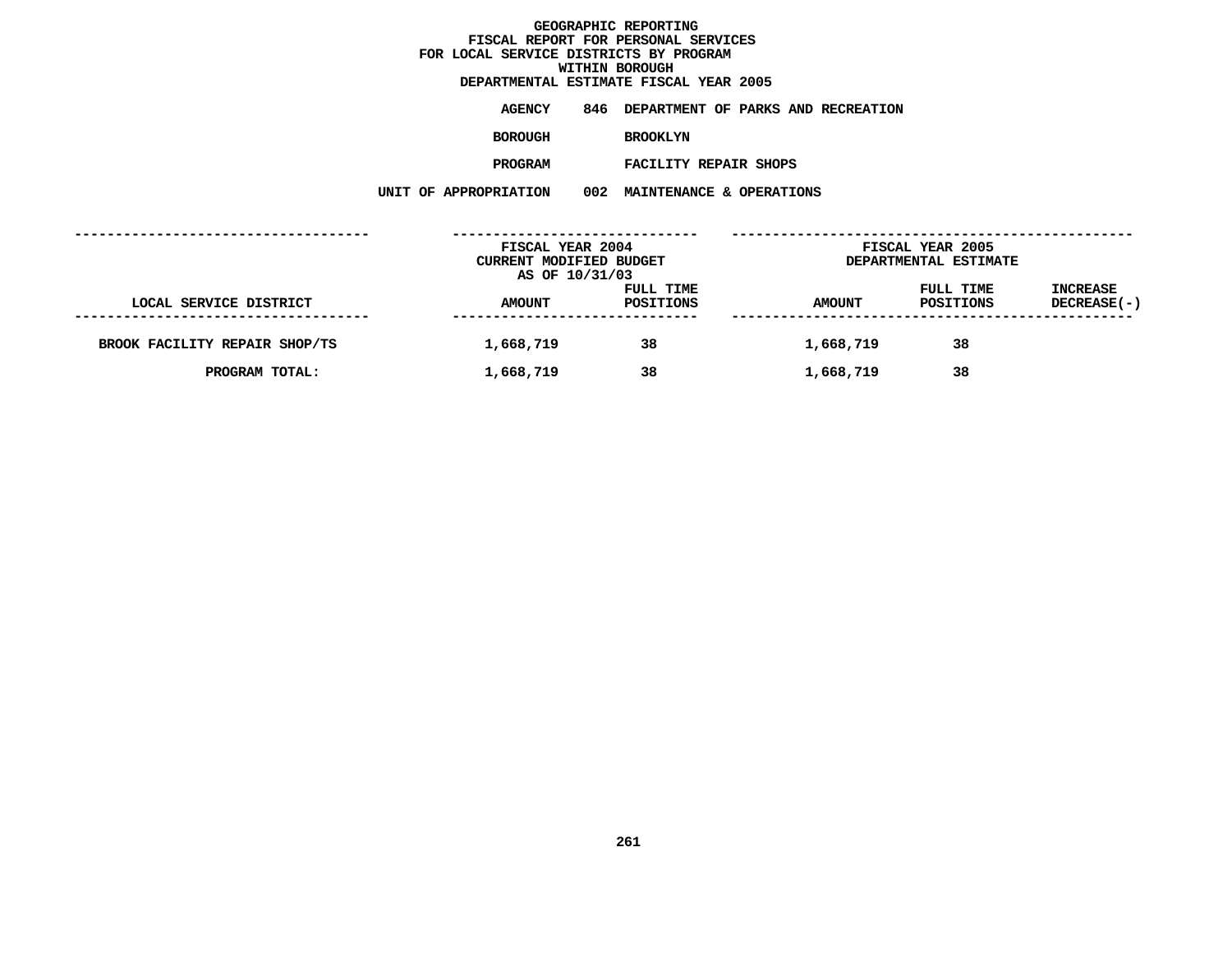**ESTIMATE FISCAL YEAR <sup>2005</sup> AGENCY <sup>846</sup> DEPARTMENT OF PARKS AND RECREATION**

**BOROUGH**

BROOKLYN<br>FORESTRY/HORTICULTURE

**PROGRAM**

**FORESTRY/HORTICULTURE UNIT OF APPROPRIATION <sup>002</sup> MAINTENANCE & OPERATIONS**

|                             | FISCAL YEAR 2004<br>CURRENT MODIFIED BUDGET<br>AS OF 10/31/03 |                        |               | FISCAL YEAR 2005<br>DEPARTMENTAL ESTIMATE |                                       |
|-----------------------------|---------------------------------------------------------------|------------------------|---------------|-------------------------------------------|---------------------------------------|
| LOCAL SERVICE DISTRICT      | <b>AMOUNT</b>                                                 | FULL TIME<br>POSITIONS | <b>AMOUNT</b> | FULL TIME<br>POSITIONS                    | <b>INCREASE</b><br><b>DECREASE(-)</b> |
| BROOK HORTICULTURE/FORESTRY | 395,164                                                       | 10                     | 395,164       | 10                                        |                                       |
| PROGRAM TOTAL:              | 395,164                                                       | 10                     | 395,164       | 10                                        |                                       |
|                             |                                                               |                        |               |                                           |                                       |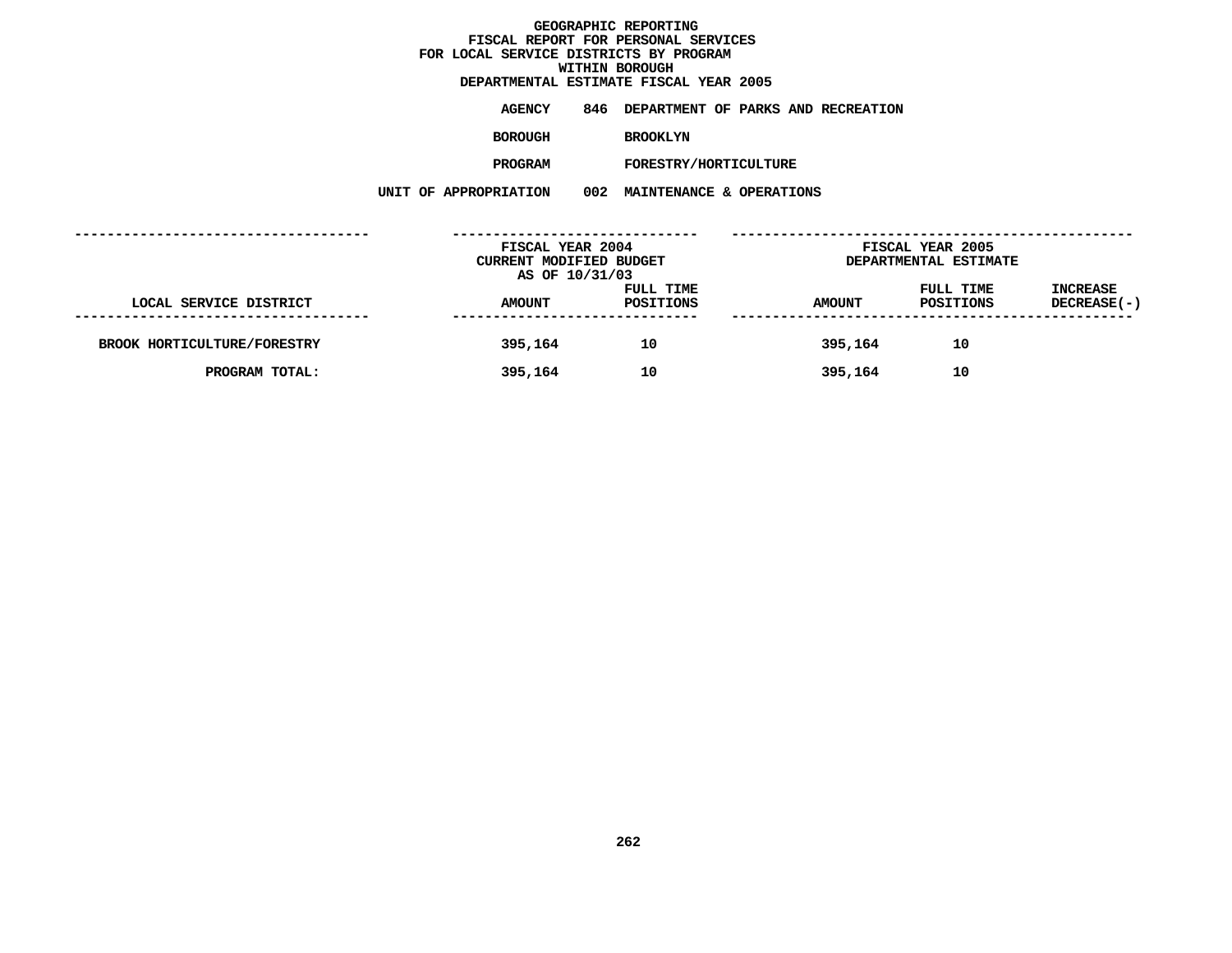**ESTIMATE FISCAL YEAR <sup>2005</sup> AGENCY <sup>846</sup> DEPARTMENT OF PARKS AND RECREATION**

**BOROUGH**

BROOKLYN<br>PARKS & PLAYGROUND MAINTENANCE **PROGRAM**

**PARKS & PLAYGROUND MAINTENANCE UNIT OF APPROPRIATION <sup>002</sup> MAINTENANCE & OPERATIONS**

|                                | FISCAL YEAR 2004<br>CURRENT MODIFIED BUDGET<br>AS OF 10/31/03 |                        | FISCAL YEAR 2005<br>DEPARTMENTAL ESTIMATE |                        |                                       |
|--------------------------------|---------------------------------------------------------------|------------------------|-------------------------------------------|------------------------|---------------------------------------|
| LOCAL SERVICE DISTRICT         | <b>AMOUNT</b>                                                 | FULL TIME<br>POSITIONS | <b>AMOUNT</b>                             | FULL TIME<br>POSITIONS | <b>INCREASE</b><br><b>DECREASE(-)</b> |
| BKLYN. PARKS & PLAYGDS. MAINT. | 17,751,163                                                    | 207                    | 19,610,089                                | 207                    | 1,858,926                             |
| PROGRAM TOTAL:                 | 17,751,163                                                    | 207                    | 19,610,089                                | 207                    | 1,858,926                             |
|                                |                                                               |                        |                                           |                        |                                       |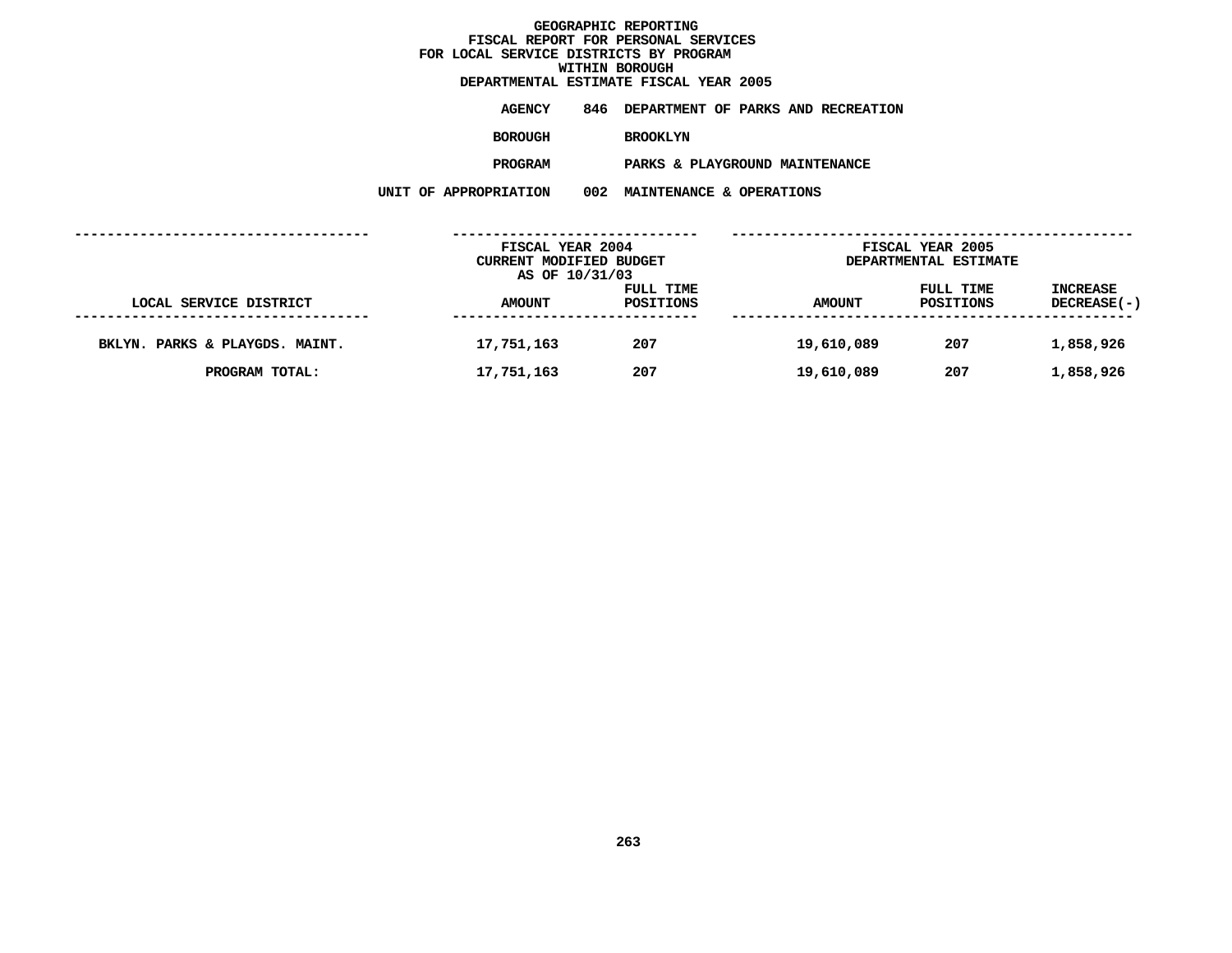**ESTIMATE FISCAL YEAR <sup>2005</sup> AGENCY <sup>846</sup> DEPARTMENT OF PARKS AND RECREATION**

**BOROUGH**

BROOKLYN<br>RECREATION SERVICES

**PROGRAM**

**RECREATION SERVICES UNIT OF APPROPRIATION <sup>004</sup> RECREATION SERVICES**

|                               | FISCAL YEAR 2004<br>CURRENT MODIFIED BUDGET<br>AS OF 10/31/03 |                        |               | FISCAL YEAR 2005<br>DEPARTMENTAL ESTIMATE |                                       |
|-------------------------------|---------------------------------------------------------------|------------------------|---------------|-------------------------------------------|---------------------------------------|
| LOCAL SERVICE DISTRICT        | <b>AMOUNT</b>                                                 | FULL TIME<br>POSITIONS | <b>AMOUNT</b> | FULL TIME<br>POSITIONS                    | <b>INCREASE</b><br><b>DECREASE(-)</b> |
| BROOKLYN BORO-WIDE RECREATION | 988,229                                                       | 5                      | 906,562       | 5                                         | $81,667-$                             |
| PROGRAM TOTAL:                | 988,229                                                       | 5                      | 906,562       | 5                                         | $81,667-$                             |
|                               |                                                               |                        |               |                                           |                                       |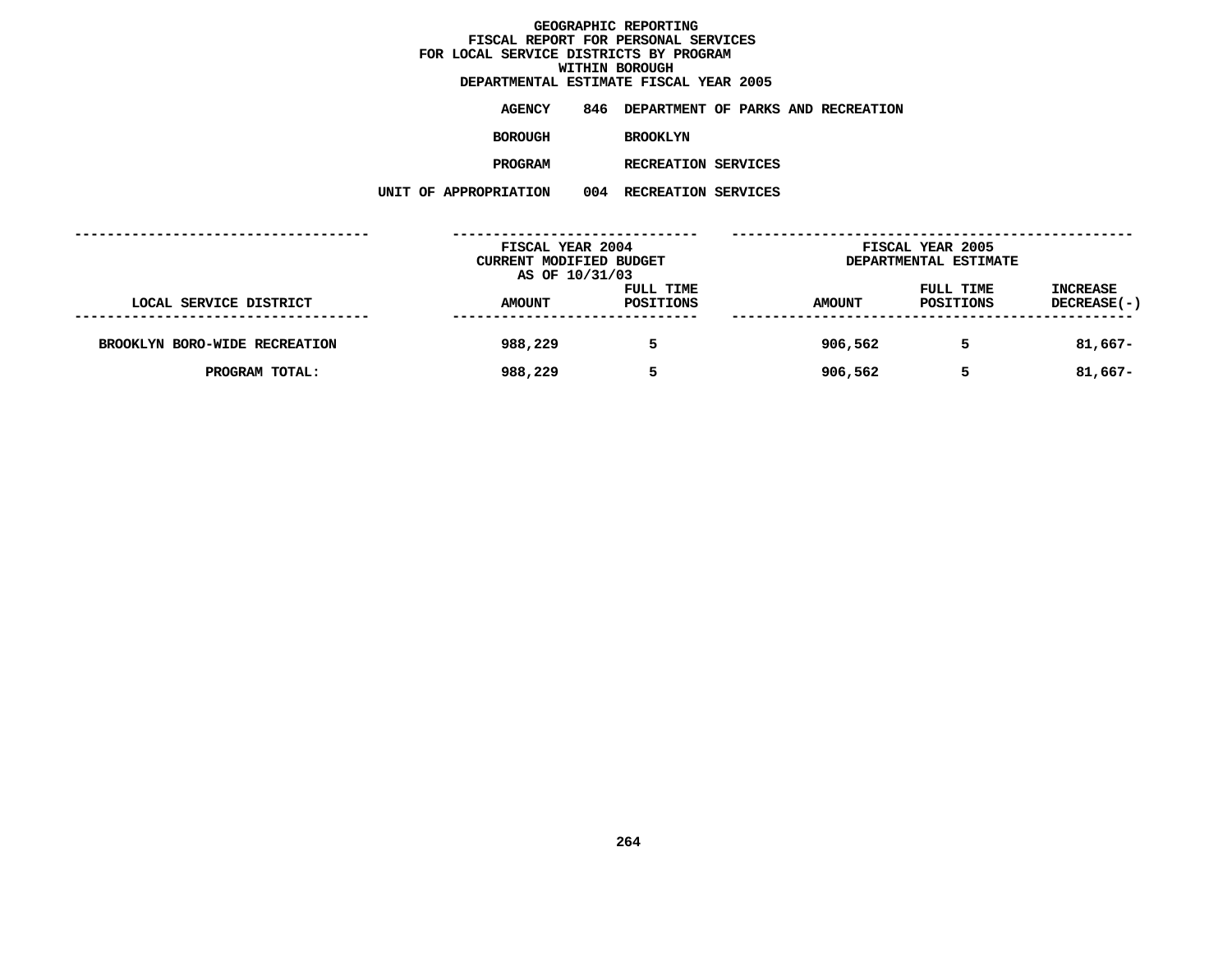**ESTIMATE FISCAL YEAR <sup>2005</sup> AGENCY <sup>846</sup> DEPARTMENT OF PARKS AND RECREATION**

**BOROUGH**

BROOKLYN<br>VEHICLE REPAIR SHOPS **PROGRAM**

**VEHICLE REPAIR SHOPS UNIT OF APPROPRIATION <sup>002</sup> MAINTENANCE & OPERATIONS**

|                              |                   | FISCAL YEAR 2004<br>CURRENT MODIFIED BUDGET<br>AS OF 10/31/03 |                        |               | FISCAL YEAR 2005<br>DEPARTMENTAL ESTIMATE |                                               |  |
|------------------------------|-------------------|---------------------------------------------------------------|------------------------|---------------|-------------------------------------------|-----------------------------------------------|--|
| LOCAL SERVICE DISTRICT       | ----------------- | <b>AMOUNT</b><br>----------------                             | FULL TIME<br>POSITIONS | <b>AMOUNT</b> | FULL TIME<br>POSITIONS                    | INCREASE<br>DECREASE(-)<br>------------------ |  |
| BROOK VEHICLE REPAIR SHOP/TS |                   | 12,856                                                        |                        | 12,856        |                                           |                                               |  |
| PROGRAM TOTAL:               |                   | 12,856                                                        |                        | 12,856        |                                           |                                               |  |
| SUB BOROUGH TOTAL:           |                   | 20,816,131                                                    | 260                    | 22,593,390    | 260                                       | 1,777,259                                     |  |
| BOROUGH TOTAL:               |                   | 20,816,131                                                    | 260                    | 22,593,390    | 260                                       | 1,777,259                                     |  |
|                              |                   |                                                               |                        |               |                                           |                                               |  |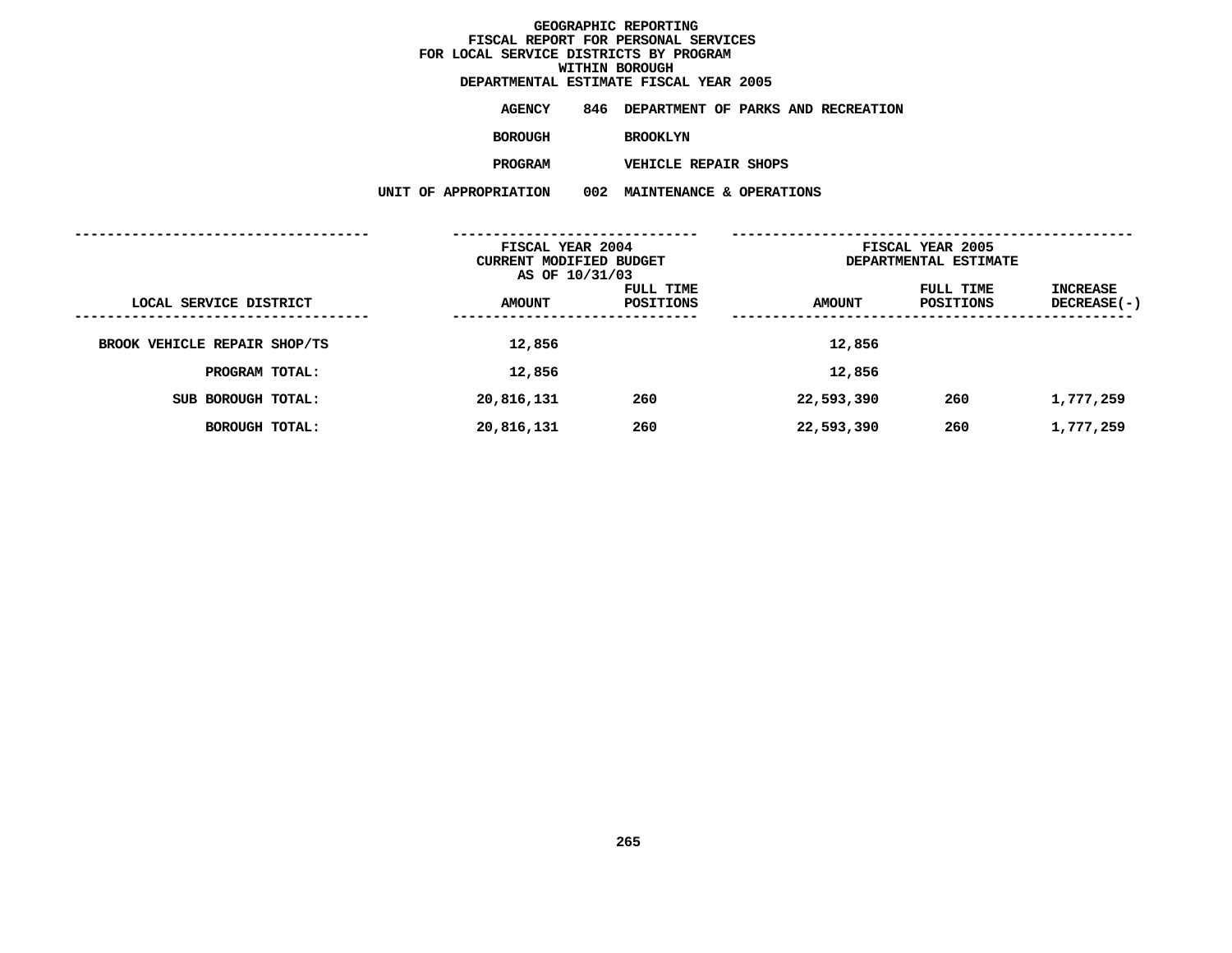**ESTIMATE FISCAL YEAR <sup>2005</sup> AGENCY <sup>846</sup> DEPARTMENT OF PARKS AND RECREATION**

**BOROUGH**

 **MANHATTAN PROGRAM**

**FACILITY REPAIR SHOPS UNIT OF APPROPRIATION <sup>002</sup> MAINTENANCE & OPERATIONS**

|                              | FISCAL YEAR 2004<br>CURRENT MODIFIED BUDGET<br>AS OF 10/31/03 |                        | FISCAL YEAR 2005<br>DEPARTMENTAL ESTIMATE |                        |                                |
|------------------------------|---------------------------------------------------------------|------------------------|-------------------------------------------|------------------------|--------------------------------|
| LOCAL SERVICE DISTRICT       | <b>AMOUNT</b>                                                 | FULL TIME<br>POSITIONS | <b>AMOUNT</b>                             | FULL TIME<br>POSITIONS | <b>INCREASE</b><br>DECREASE(-) |
| MANH FACILITY REPAIR SHOP/TS | 1,431,569                                                     | 26                     | 1,431,569                                 | 26                     |                                |
| PROGRAM TOTAL:               | 1,431,569                                                     | 26                     | 1,431,569                                 | 26                     |                                |
|                              |                                                               |                        |                                           |                        |                                |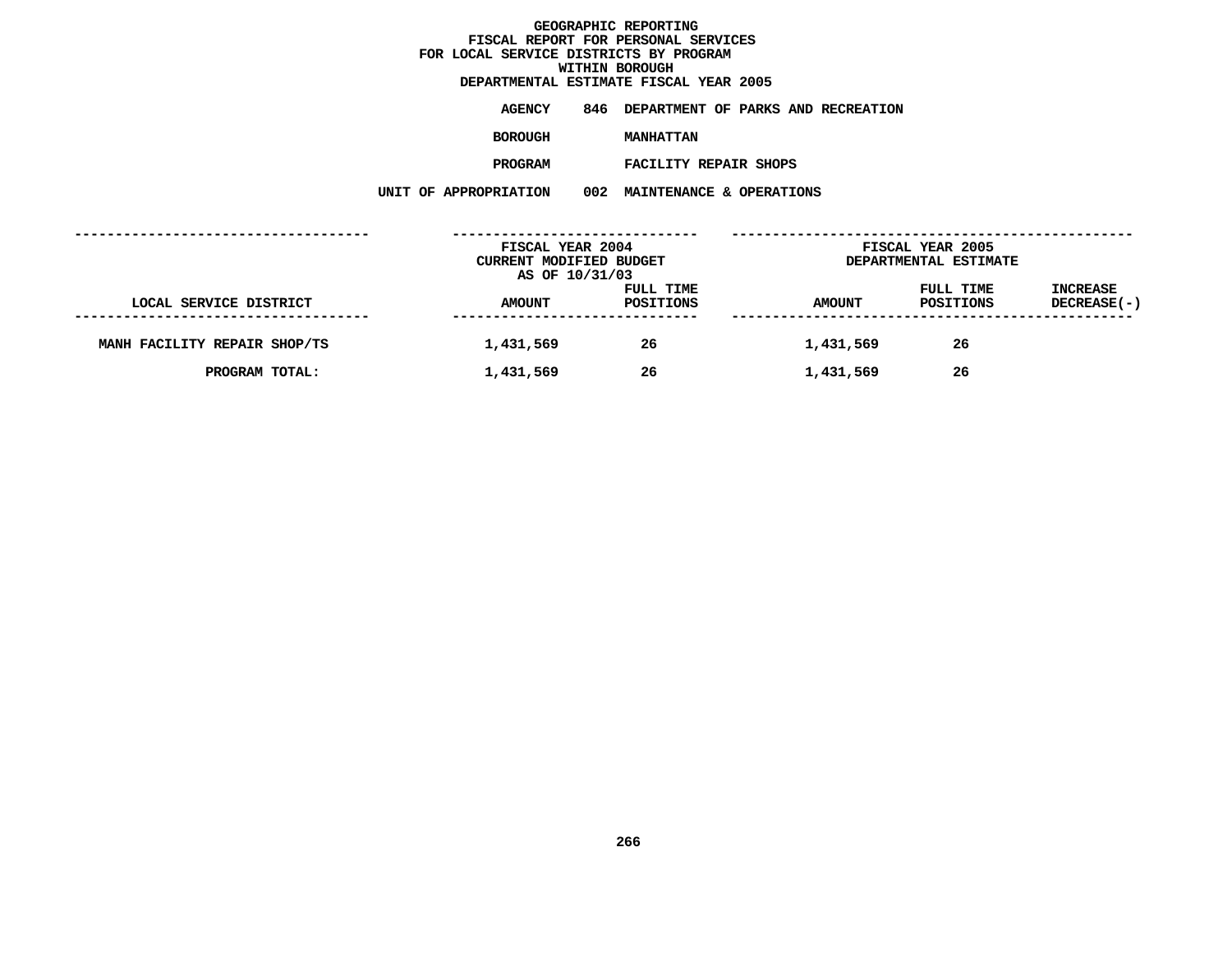**ESTIMATE FISCAL YEAR <sup>2005</sup> AGENCY <sup>846</sup> DEPARTMENT OF PARKS AND RECREATION**

**BOROUGH**

 **MANHATTAN PROGRAM**

**FORESTRY/HORTICULTURE UNIT OF APPROPRIATION <sup>002</sup> MAINTENANCE & OPERATIONS**

|                            | FISCAL YEAR 2004<br>CURRENT MODIFIED BUDGET<br>AS OF 10/31/03 |                        |               | FISCAL YEAR 2005<br>DEPARTMENTAL ESTIMATE |                                |  |
|----------------------------|---------------------------------------------------------------|------------------------|---------------|-------------------------------------------|--------------------------------|--|
| LOCAL SERVICE DISTRICT     | <b>AMOUNT</b>                                                 | FULL TIME<br>POSITIONS | <b>AMOUNT</b> | FULL TIME<br>POSITIONS                    | <b>INCREASE</b><br>DECREASE(-) |  |
| MANH HORTICULTURE/FORESTRY | 119,335                                                       |                        | 119,335       |                                           |                                |  |
| PROGRAM TOTAL:             | 119,335                                                       | 3                      | 119,335       | 3                                         |                                |  |
|                            |                                                               |                        |               |                                           |                                |  |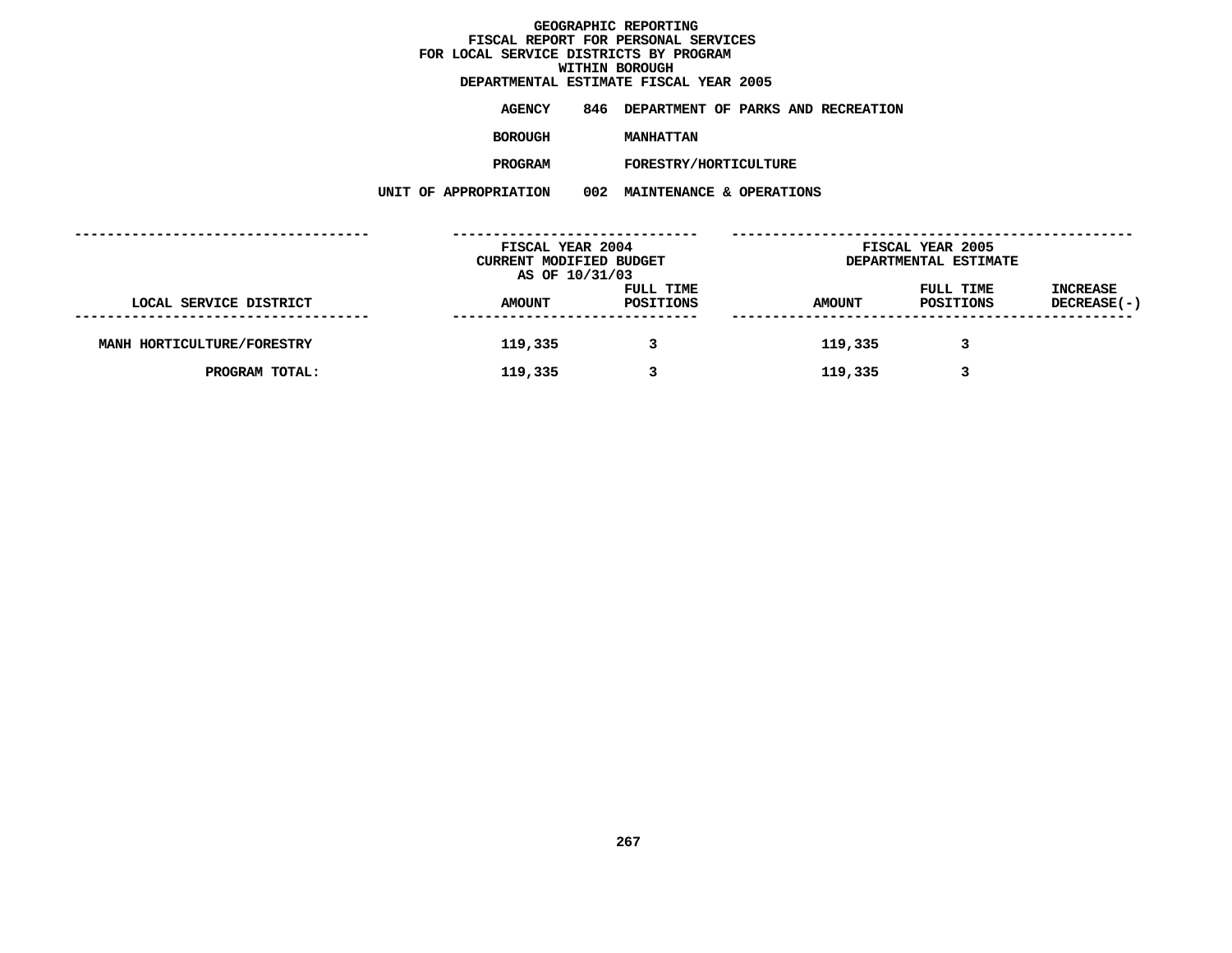**ESTIMATE FISCAL YEAR <sup>2005</sup> AGENCY <sup>846</sup> DEPARTMENT OF PARKS AND RECREATION**

**BOROUGH**

**MANHATTAN<br>PARKS & PLAYGROUND MAINTENANCE PROGRAM**

**PARKS & PLAYGROUND MAINTENANCE UNIT OF APPROPRIATION <sup>002</sup> MAINTENANCE & OPERATIONS**

|                               | FISCAL YEAR 2004<br>CURRENT MODIFIED BUDGET<br>AS OF 10/31/03 |                        | FISCAL YEAR 2005<br>DEPARTMENTAL ESTIMATE |                        |                                       |
|-------------------------------|---------------------------------------------------------------|------------------------|-------------------------------------------|------------------------|---------------------------------------|
| LOCAL SERVICE DISTRICT        | <b>AMOUNT</b>                                                 | FULL TIME<br>POSITIONS | <b>AMOUNT</b>                             | FULL TIME<br>POSITIONS | <b>INCREASE</b><br><b>DECREASE(-)</b> |
| MANH. PARKS & PLAYGDS. MAINT. | 14,086,442                                                    | 222                    | 17, 159, 489                              | 222                    | 3,073,047                             |
| PROGRAM TOTAL:                | 14,086,442                                                    | 222                    | 17, 159, 489                              | 222                    | 3,073,047                             |
|                               |                                                               |                        |                                           |                        |                                       |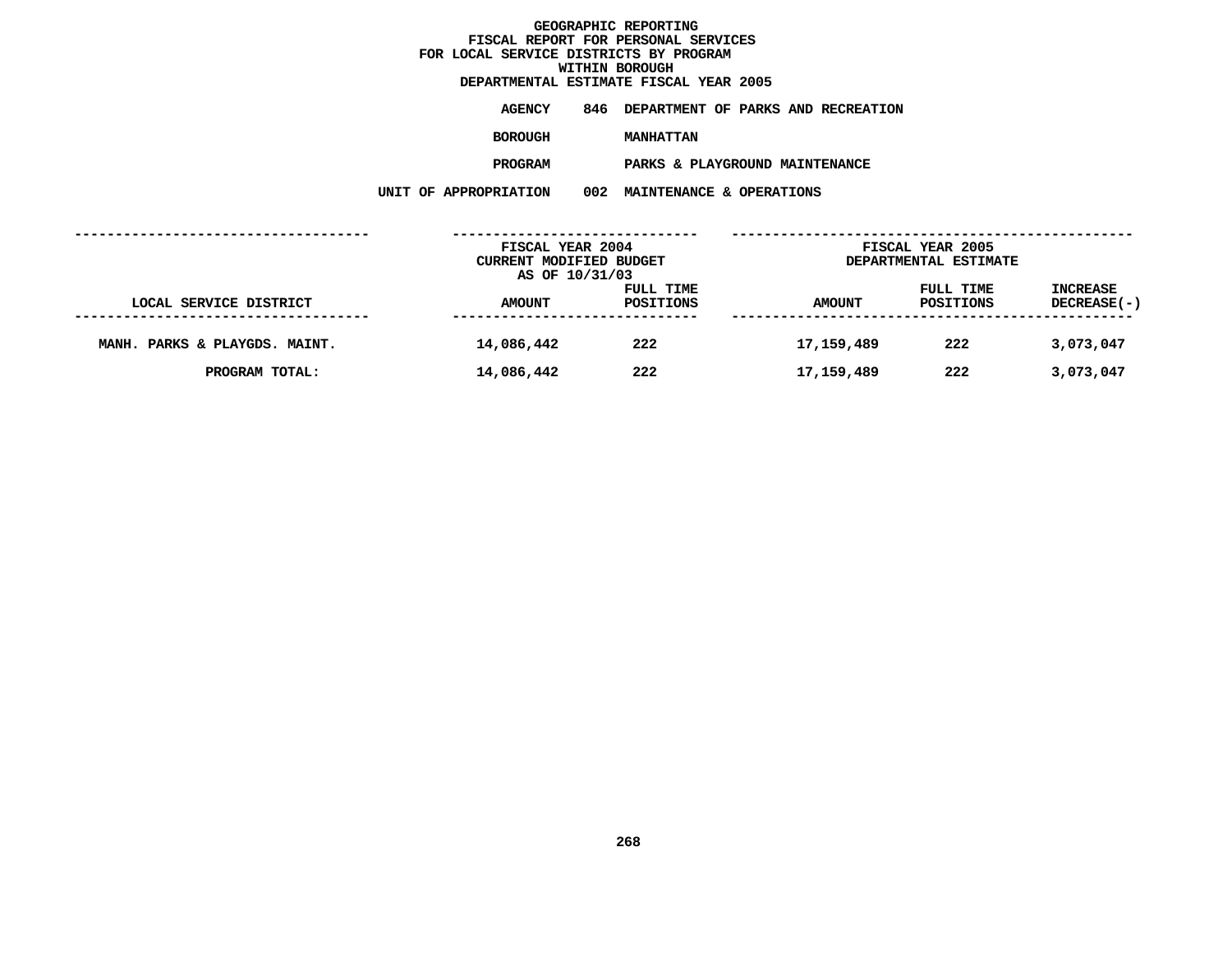**ESTIMATE FISCAL YEAR <sup>2005</sup> AGENCY <sup>846</sup> DEPARTMENT OF PARKS AND RECREATION**

**BOROUGH**

 **MANHATTAN PROGRAM**

**RECREATION SERVICES UNIT OF APPROPRIATION <sup>004</sup> RECREATION SERVICES**

|                                | FISCAL YEAR 2004<br>CURRENT MODIFIED BUDGET<br>AS OF 10/31/03 |                        | FISCAL YEAR 2005<br>DEPARTMENTAL ESTIMATE |                        |                                |
|--------------------------------|---------------------------------------------------------------|------------------------|-------------------------------------------|------------------------|--------------------------------|
| LOCAL SERVICE DISTRICT         | <b>AMOUNT</b>                                                 | FULL TIME<br>POSITIONS | <b>AMOUNT</b>                             | FULL TIME<br>POSITIONS | <b>INCREASE</b><br>DECREASE(-) |
| MANHATTAN BORO-WIDE RECREATION | 1,998,880                                                     | 12                     | 1,888,947                                 | 12                     | $109,933-$                     |
| PROGRAM TOTAL:                 | 1,998,880                                                     | 12                     | 1,888,947                                 | 12                     | 109,933-                       |
| SUB BOROUGH TOTAL:             | 17,636,226                                                    | 263                    | 20,599,340                                | 263                    | 2,963,114                      |
| <b>BOROUGH TOTAL:</b>          | 17,636,226                                                    | 263                    | 20,599,340                                | 263                    | 2,963,114                      |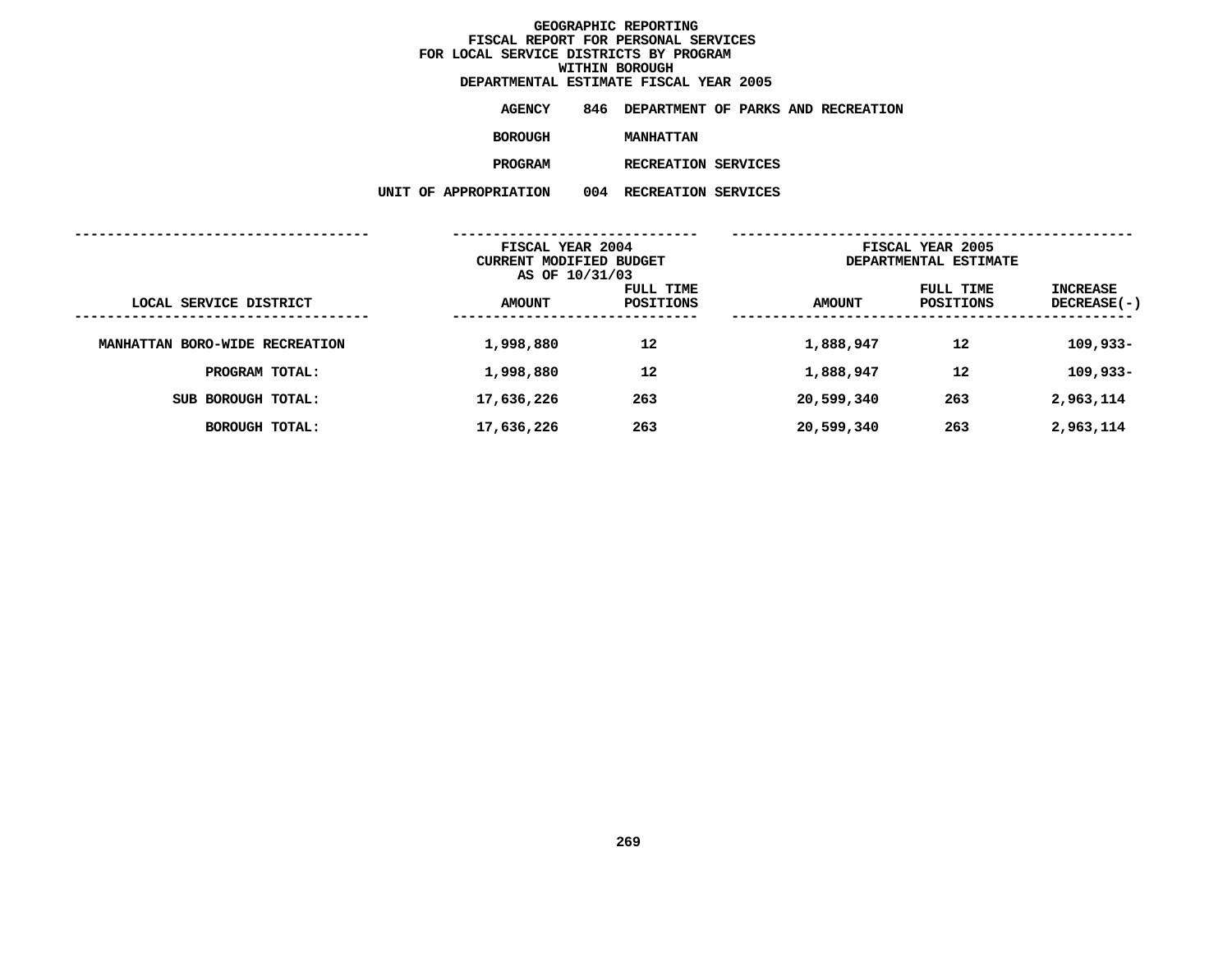**ESTIMATE FISCAL YEAR <sup>2005</sup> AGENCY <sup>846</sup> DEPARTMENT OF PARKS AND RECREATION**

**BOROUGH**

QUEENS<br>FACILITY REPAIR SHOPS **PROGRAM**

**FACILITY REPAIR SHOPS UNIT OF APPROPRIATION <sup>002</sup> MAINTENANCE & OPERATIONS**

|                                | FISCAL YEAR 2004<br>CURRENT MODIFIED BUDGET<br>AS OF 10/31/03 |                        | FISCAL YEAR 2005<br>DEPARTMENTAL ESTIMATE |                        |                                       |
|--------------------------------|---------------------------------------------------------------|------------------------|-------------------------------------------|------------------------|---------------------------------------|
| LOCAL SERVICE DISTRICT         | <b>AMOUNT</b>                                                 | FULL TIME<br>POSITIONS | <b>AMOUNT</b>                             | FULL TIME<br>POSITIONS | <b>INCREASE</b><br><b>DECREASE(-)</b> |
| QUEENS FACILITY REPAIR SHOP/TS | 1,344,408                                                     | 24                     | 1,344,408                                 | 24                     |                                       |
| PROGRAM TOTAL:                 | 1,344,408                                                     | 24                     | 1,344,408                                 | 24                     |                                       |
|                                |                                                               |                        |                                           |                        |                                       |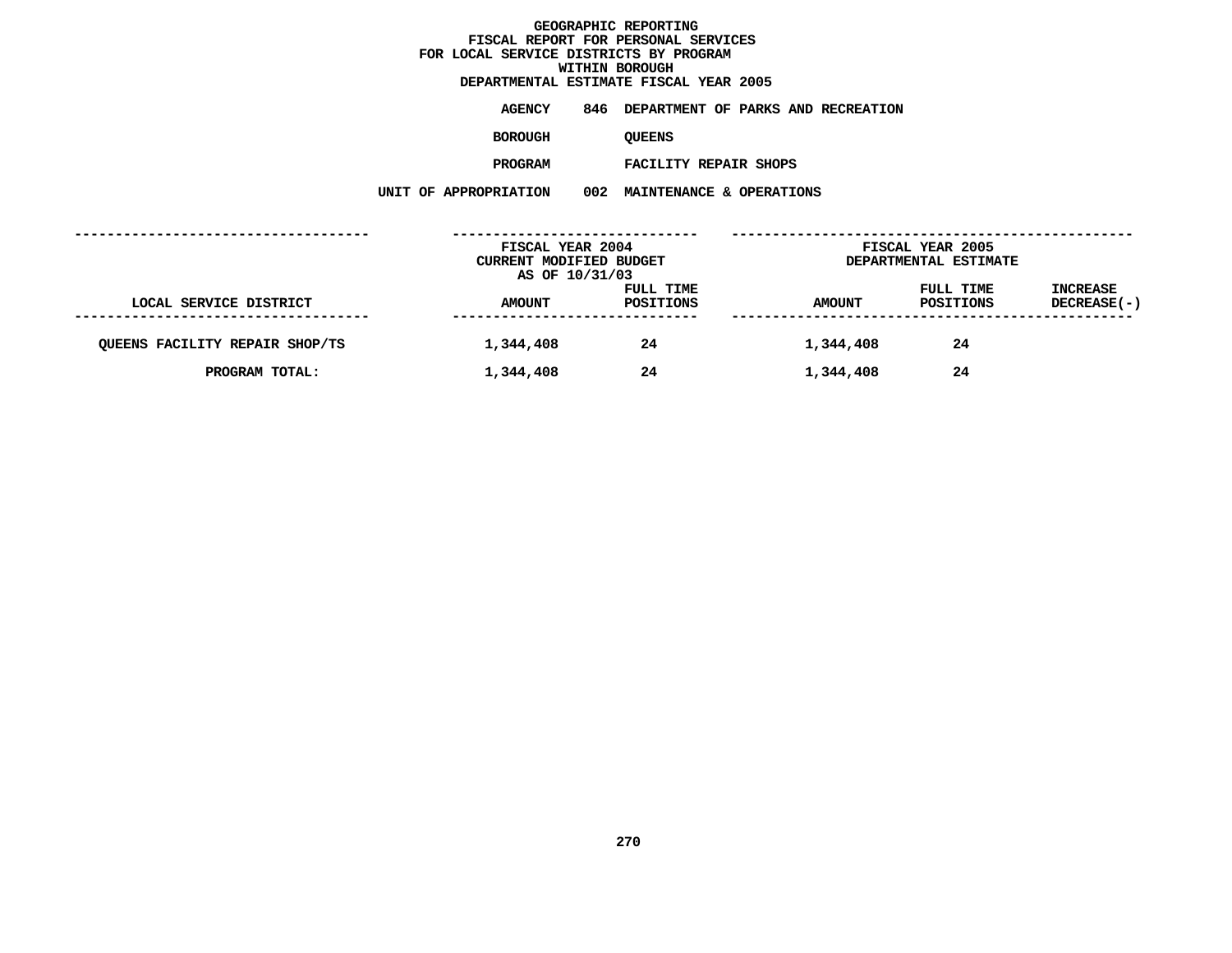**ESTIMATE FISCAL YEAR <sup>2005</sup> AGENCY <sup>846</sup> DEPARTMENT OF PARKS AND RECREATION**

**BOROUGH**

QUEENS<br>FORESTRY/HORTICULTURE **PROGRAM**

**FORESTRY/HORTICULTURE UNIT OF APPROPRIATION <sup>002</sup> MAINTENANCE & OPERATIONS**

|                                     | FISCAL YEAR 2004<br>CURRENT MODIFIED BUDGET<br>AS OF 10/31/03 |                        |               | FISCAL YEAR 2005<br>DEPARTMENTAL ESTIMATE |                                       |  |
|-------------------------------------|---------------------------------------------------------------|------------------------|---------------|-------------------------------------------|---------------------------------------|--|
| LOCAL SERVICE DISTRICT              | <b>AMOUNT</b>                                                 | FULL TIME<br>POSITIONS | <b>AMOUNT</b> | FULL TIME<br>POSITIONS                    | <b>INCREASE</b><br><b>DECREASE(-)</b> |  |
| <b>QUEENS HORTICULTURE/FORESTRY</b> | 1,046,653                                                     | 27                     | 1,046,653     | 27                                        |                                       |  |
| PROGRAM TOTAL:                      | 1,046,653                                                     | 27                     | 1,046,653     | 27                                        |                                       |  |
|                                     |                                                               |                        |               |                                           |                                       |  |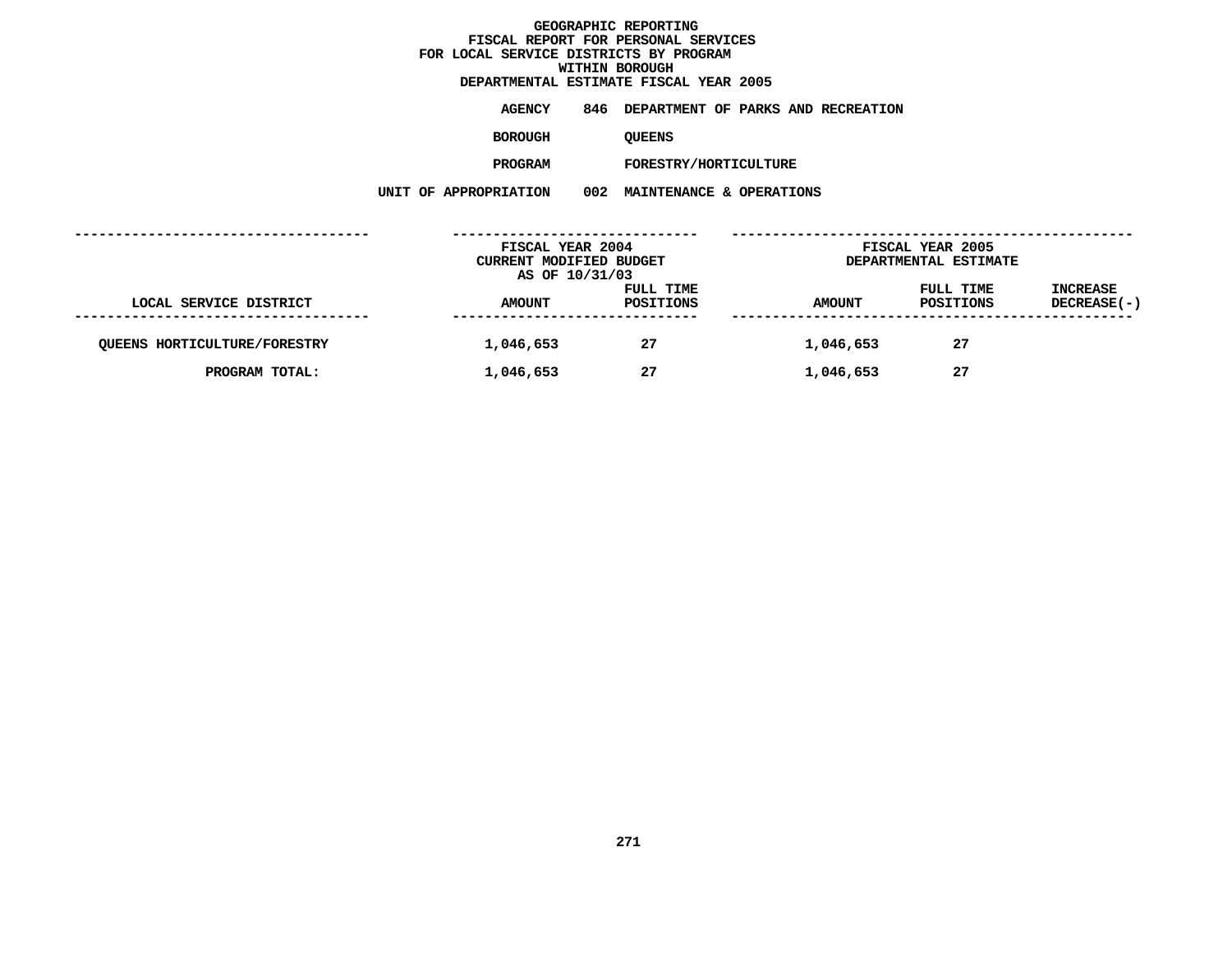**ESTIMATE FISCAL YEAR <sup>2005</sup> AGENCY <sup>846</sup> DEPARTMENT OF PARKS AND RECREATION**

**BOROUGH**

QUEENS<br>PARKS & PLAYGROUND MAINTENANCE **PROGRAM**

**PARKS & PLAYGROUND MAINTENANCE UNIT OF APPROPRIATION <sup>002</sup> MAINTENANCE & OPERATIONS**

|                                | FISCAL YEAR 2004<br>CURRENT MODIFIED BUDGET<br>AS OF 10/31/03 |                        | FISCAL YEAR 2005<br>DEPARTMENTAL ESTIMATE |                        |                                       |
|--------------------------------|---------------------------------------------------------------|------------------------|-------------------------------------------|------------------------|---------------------------------------|
| LOCAL SERVICE DISTRICT         | <b>AMOUNT</b>                                                 | FULL TIME<br>POSITIONS | <b>AMOUNT</b>                             | FULL TIME<br>POSITIONS | <b>INCREASE</b><br><b>DECREASE(-)</b> |
| QUEENS PARKS & PLAYGDS. MAINT. | 16,423,786                                                    | 206                    | 18,189,653                                | 206                    | 1,765,867                             |
| PROGRAM TOTAL:                 | 16,423,786                                                    | 206                    | 18,189,653                                | 206                    | 1,765,867                             |
|                                |                                                               |                        |                                           |                        |                                       |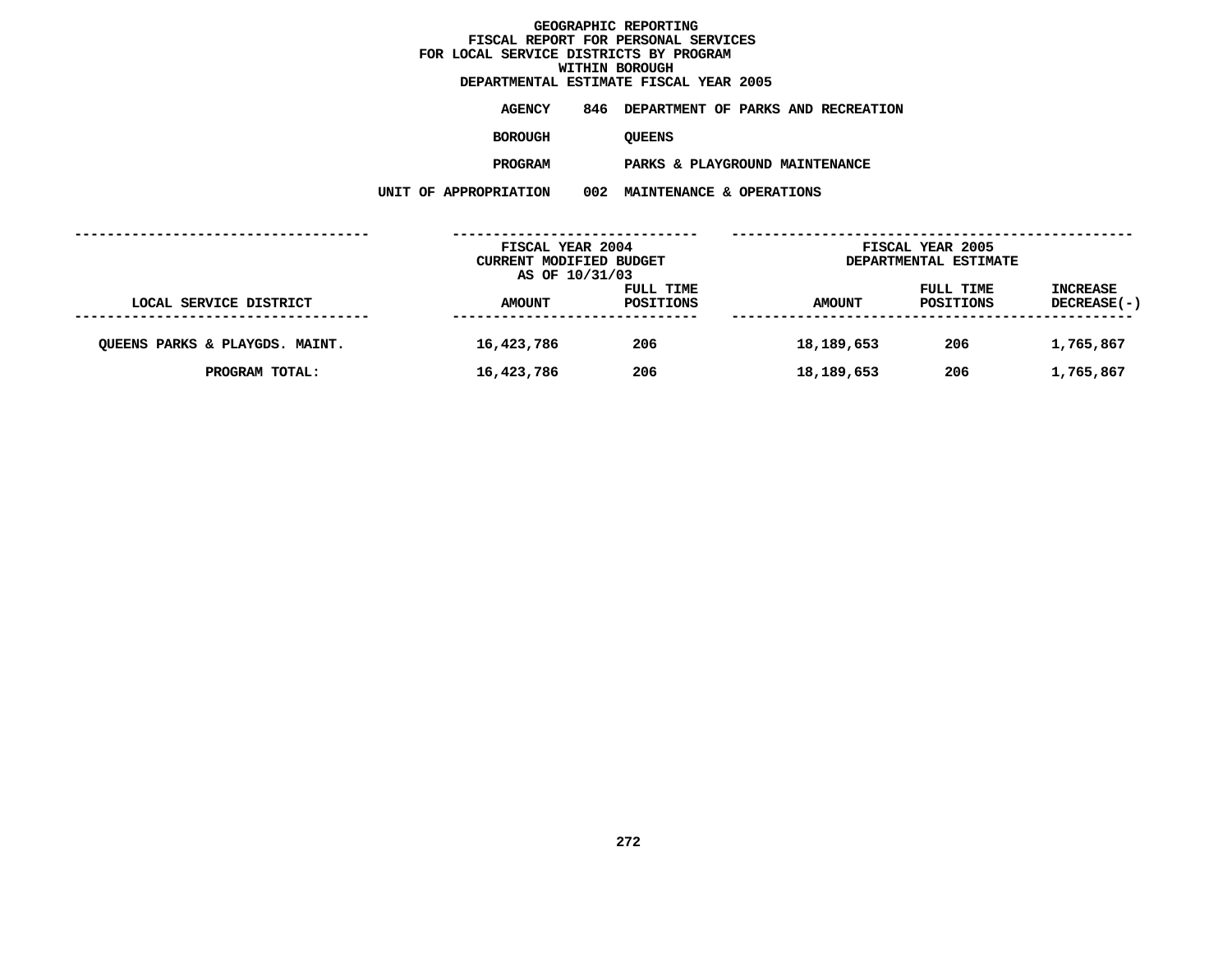**ESTIMATE FISCAL YEAR <sup>2005</sup> AGENCY <sup>846</sup> DEPARTMENT OF PARKS AND RECREATION**

**BOROUGH**

QUEENS<br>RECREATION SERVICES **PROGRAM**

**RECREATION SERVICES UNIT OF APPROPRIATION <sup>004</sup> RECREATION SERVICES**

|                                    | FISCAL YEAR 2004<br>CURRENT MODIFIED BUDGET |                        |               | FISCAL YEAR 2005<br>DEPARTMENTAL ESTIMATE |                                |  |
|------------------------------------|---------------------------------------------|------------------------|---------------|-------------------------------------------|--------------------------------|--|
| LOCAL SERVICE DISTRICT             | AS OF 10/31/03<br><b>AMOUNT</b>             | FULL TIME<br>POSITIONS | <b>AMOUNT</b> | FULL TIME<br>POSITIONS                    | INCREASE<br><b>DECREASE(-)</b> |  |
| <b>QUEENS BORO-WIDE RECREATION</b> | 1,155,355                                   | 4                      | 1,062,022     | 4                                         | $93,333 -$                     |  |
| PROGRAM TOTAL:                     | 1,155,355                                   | 4                      | 1,062,022     | 4                                         | $93,333 -$                     |  |
|                                    |                                             |                        |               |                                           |                                |  |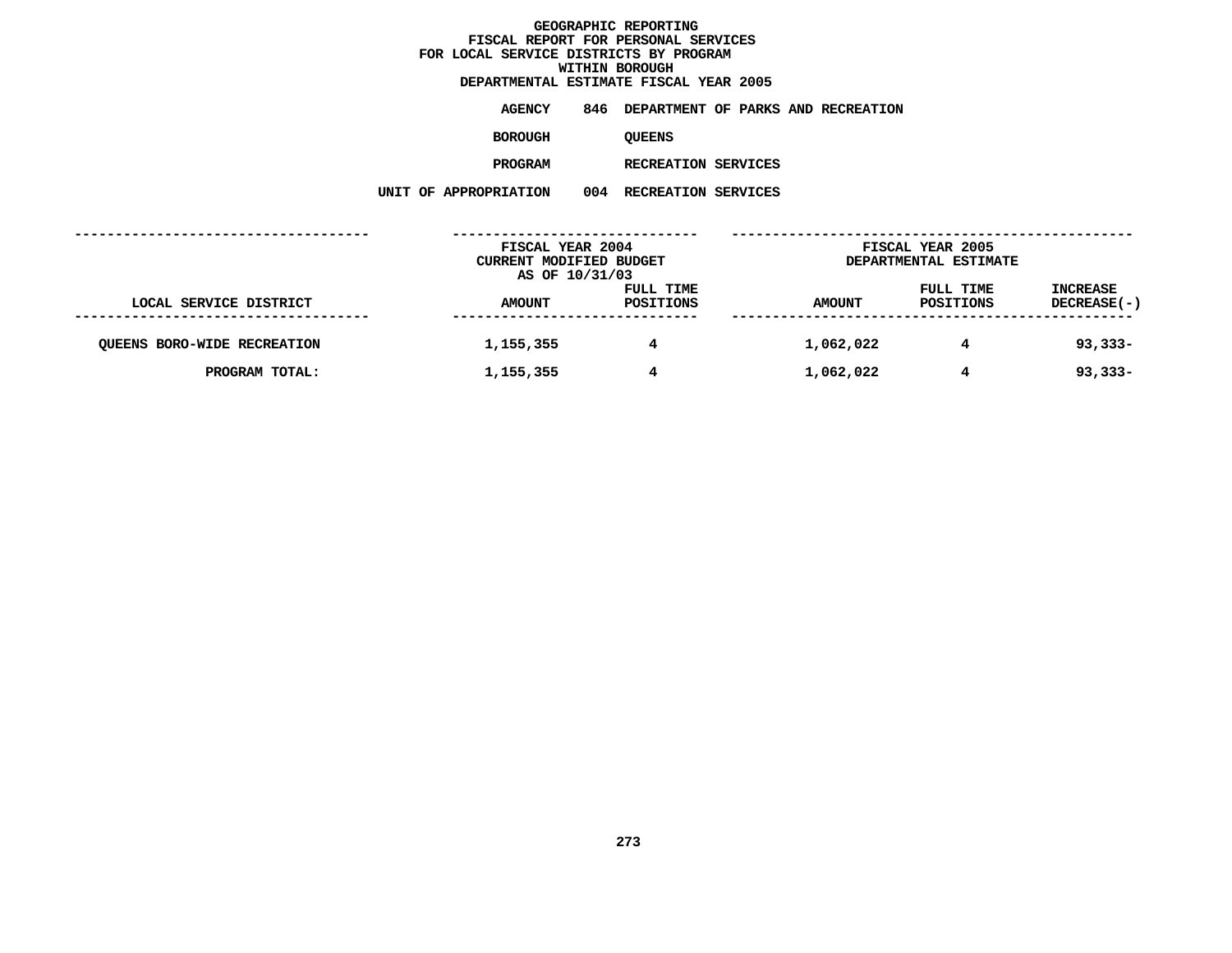**ESTIMATE FISCAL YEAR <sup>2005</sup> AGENCY <sup>846</sup> DEPARTMENT OF PARKS AND RECREATION**

**BOROUGH**

QUEENS<br>VEHICLE REPAIR SHOPS

**PROGRAM**

**VEHICLE REPAIR SHOPS UNIT OF APPROPRIATION <sup>002</sup> MAINTENANCE & OPERATIONS**

|                               | FISCAL YEAR 2004<br>CURRENT MODIFIED BUDGET<br>AS OF 10/31/03 |                        | FISCAL YEAR 2005<br>DEPARTMENTAL ESTIMATE |                               |                         |
|-------------------------------|---------------------------------------------------------------|------------------------|-------------------------------------------|-------------------------------|-------------------------|
| LOCAL SERVICE DISTRICT        | <b>AMOUNT</b>                                                 | FULL TIME<br>POSITIONS | <b>AMOUNT</b>                             | FULL TIME<br><b>POSITIONS</b> | INCREASE<br>DECREASE(-) |
| QUEENS VEHICLE REPAIR SHOP/TS | 667,048                                                       | 14                     | 667,048                                   | 14                            |                         |
| PROGRAM TOTAL:                | 667,048                                                       | 14                     | 667,048                                   | 14                            |                         |
| SUB BOROUGH TOTAL:            | 20,637,250                                                    | 275                    | 22,309,784                                | 275                           | 1,672,534               |
| BOROUGH TOTAL:                | 20,637,250                                                    | 275                    | 22,309,784                                | 275                           | 1,672,534               |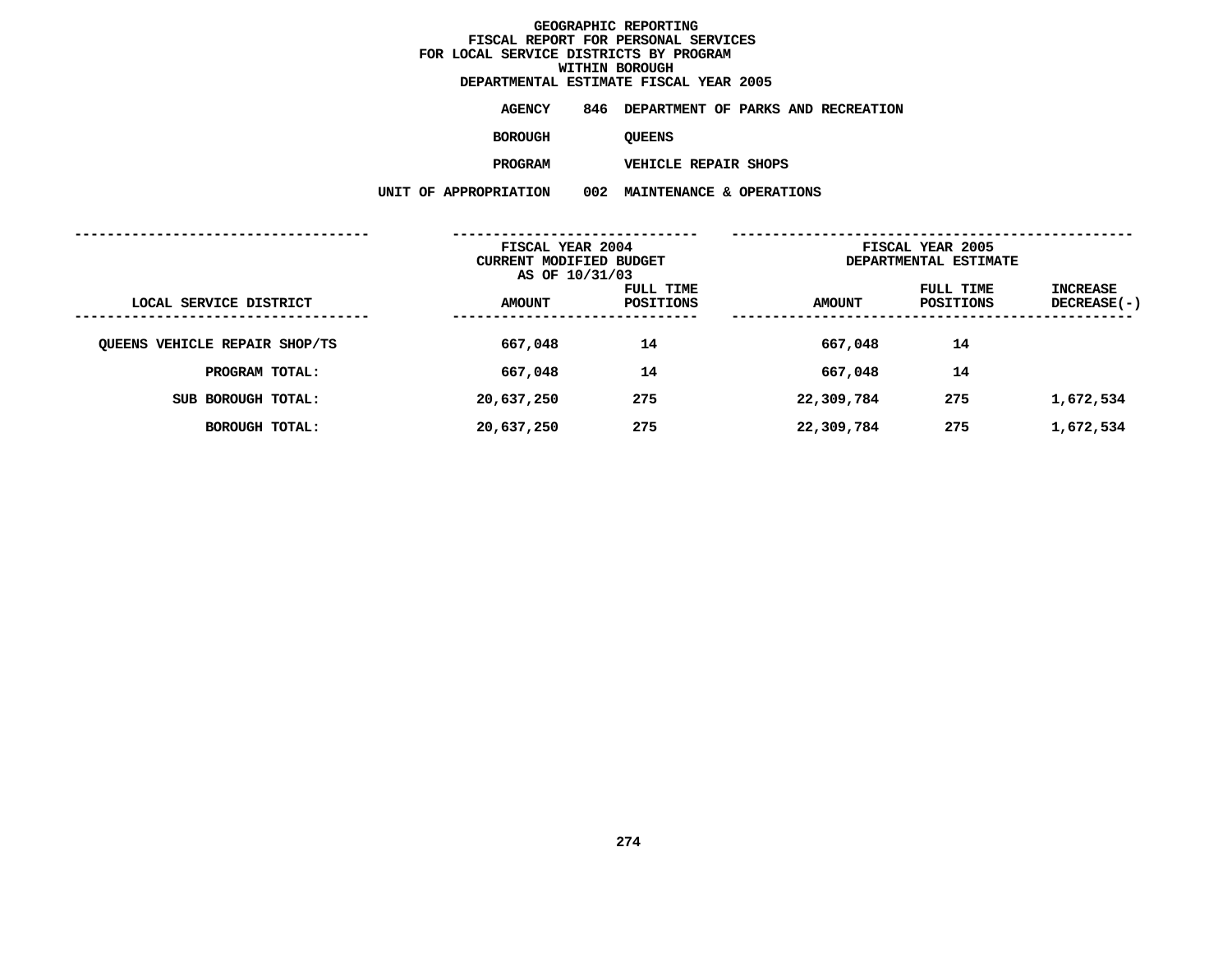**ESTIMATE FISCAL YEAR <sup>2005</sup> AGENCY <sup>846</sup> DEPARTMENT OF PARKS AND RECREATION**

**BOROUGH**

 **STATEN ISLAND PROGRAM**

**FACILITY REPAIR SHOPS UNIT OF APPROPRIATION <sup>002</sup> MAINTENANCE & OPERATIONS**

|                            | FISCAL YEAR 2004<br>CURRENT MODIFIED BUDGET<br>AS OF 10/31/03 |                        | FISCAL YEAR 2005<br>DEPARTMENTAL ESTIMATE |                        |                                |
|----------------------------|---------------------------------------------------------------|------------------------|-------------------------------------------|------------------------|--------------------------------|
| LOCAL SERVICE DISTRICT     | <b>AMOUNT</b>                                                 | FULL TIME<br>POSITIONS | <b>AMOUNT</b>                             | FULL TIME<br>POSITIONS | <b>INCREASE</b><br>DECREASE(-) |
| ST ISLD FAC REPAIR SHOP/TS | 834,900                                                       | 17                     | 834,900                                   | 17                     |                                |
| PROGRAM TOTAL:             | 834,900                                                       | 17                     | 834,900                                   | 17                     |                                |
|                            |                                                               |                        |                                           |                        |                                |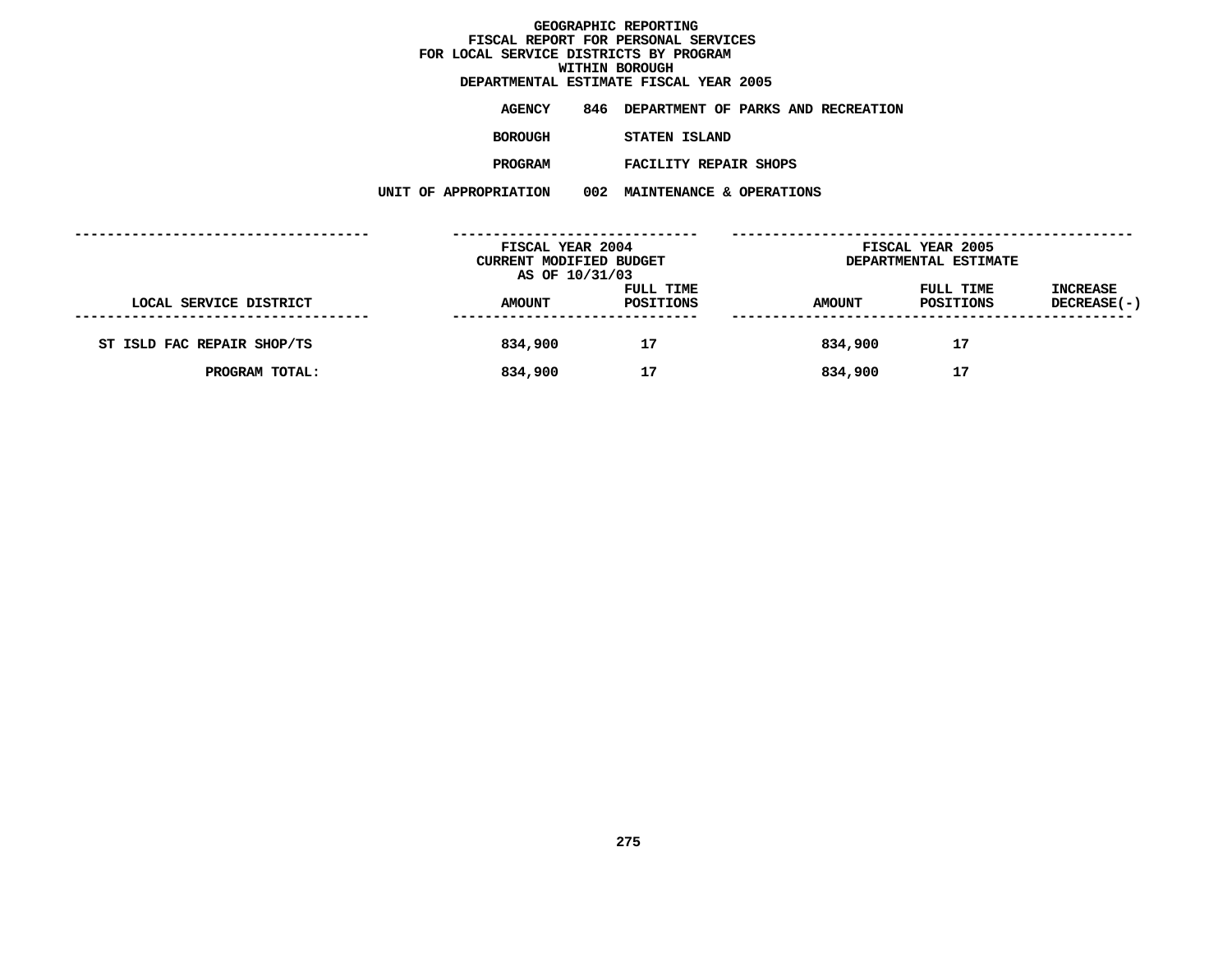**DEPARTMENTAL**

**ESTIMATE FISCAL YEAR <sup>2005</sup> AGENCY <sup>846</sup> DEPARTMENT OF PARKS AND RECREATION**

**BOROUGH**

 **STATEN ISLAND PROGRAM**

**FORESTRY/HORTICULTURE UNIT OF APPROPRIATION <sup>002</sup> MAINTENANCE & OPERATIONS**

|                              | FISCAL YEAR 2004<br>CURRENT MODIFIED BUDGET<br>AS OF 10/31/03 |                        | FISCAL YEAR 2005<br>DEPARTMENTAL ESTIMATE |                        |                                       |
|------------------------------|---------------------------------------------------------------|------------------------|-------------------------------------------|------------------------|---------------------------------------|
| LOCAL SERVICE DISTRICT       | <b>AMOUNT</b>                                                 | FULL TIME<br>POSITIONS | <b>AMOUNT</b>                             | FULL TIME<br>POSITIONS | <b>INCREASE</b><br><b>DECREASE(-)</b> |
| ST ISL HORTICULTURE/FORESTRY | 324,085                                                       | 8                      | 324,085                                   | 8                      |                                       |
| PROGRAM TOTAL:               | 324,085                                                       | 8                      | 324,085                                   | 8                      |                                       |
|                              |                                                               |                        |                                           |                        |                                       |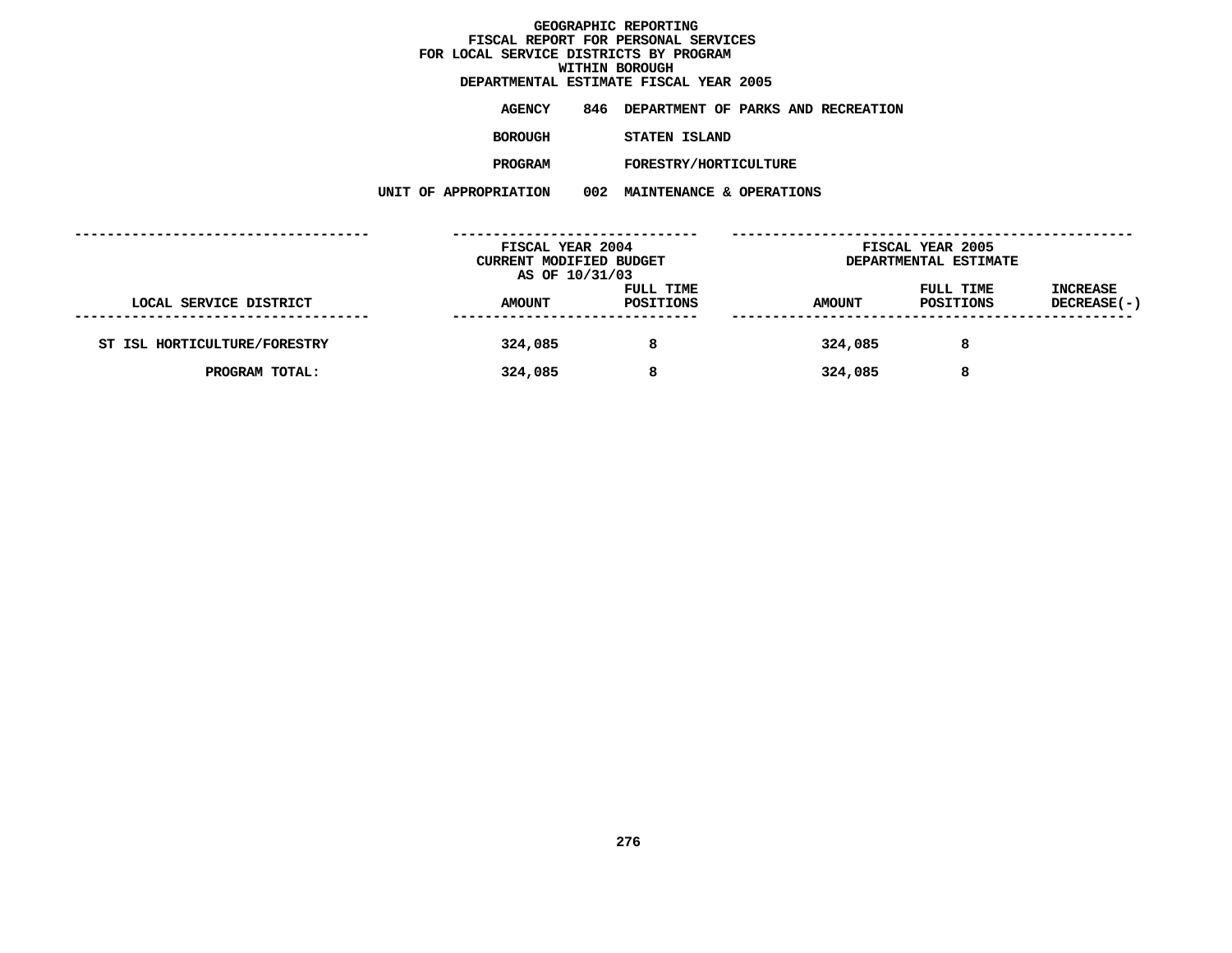**ESTIMATE FISCAL YEAR <sup>2005</sup> AGENCY <sup>846</sup> DEPARTMENT OF PARKS AND RECREATION**

**BOROUGH**

 **STATEN ISLAND PROGRAM**

**PARKS & PLAYGROUND MAINTENANCE UNIT OF APPROPRIATION <sup>002</sup> MAINTENANCE & OPERATIONS**

|                               | FISCAL YEAR 2004<br>CURRENT MODIFIED BUDGET<br>AS OF 10/31/03 |                        | FISCAL YEAR 2005<br>DEPARTMENTAL ESTIMATE |                        |                                |
|-------------------------------|---------------------------------------------------------------|------------------------|-------------------------------------------|------------------------|--------------------------------|
| LOCAL SERVICE DISTRICT        | <b>AMOUNT</b>                                                 | FULL TIME<br>POSITIONS | <b>AMOUNT</b>                             | FULL TIME<br>POSITIONS | <b>INCREASE</b><br>DECREASE(-) |
| S. I. PARKS & PLAYGDS. MAINT. | 4,473,248                                                     | 49                     | 4,764,620                                 | 49                     | 291,372                        |
| PROGRAM TOTAL:                | 4,473,248                                                     | 49                     | 4,764,620                                 | 49                     | 291,372                        |
|                               |                                                               |                        |                                           |                        |                                |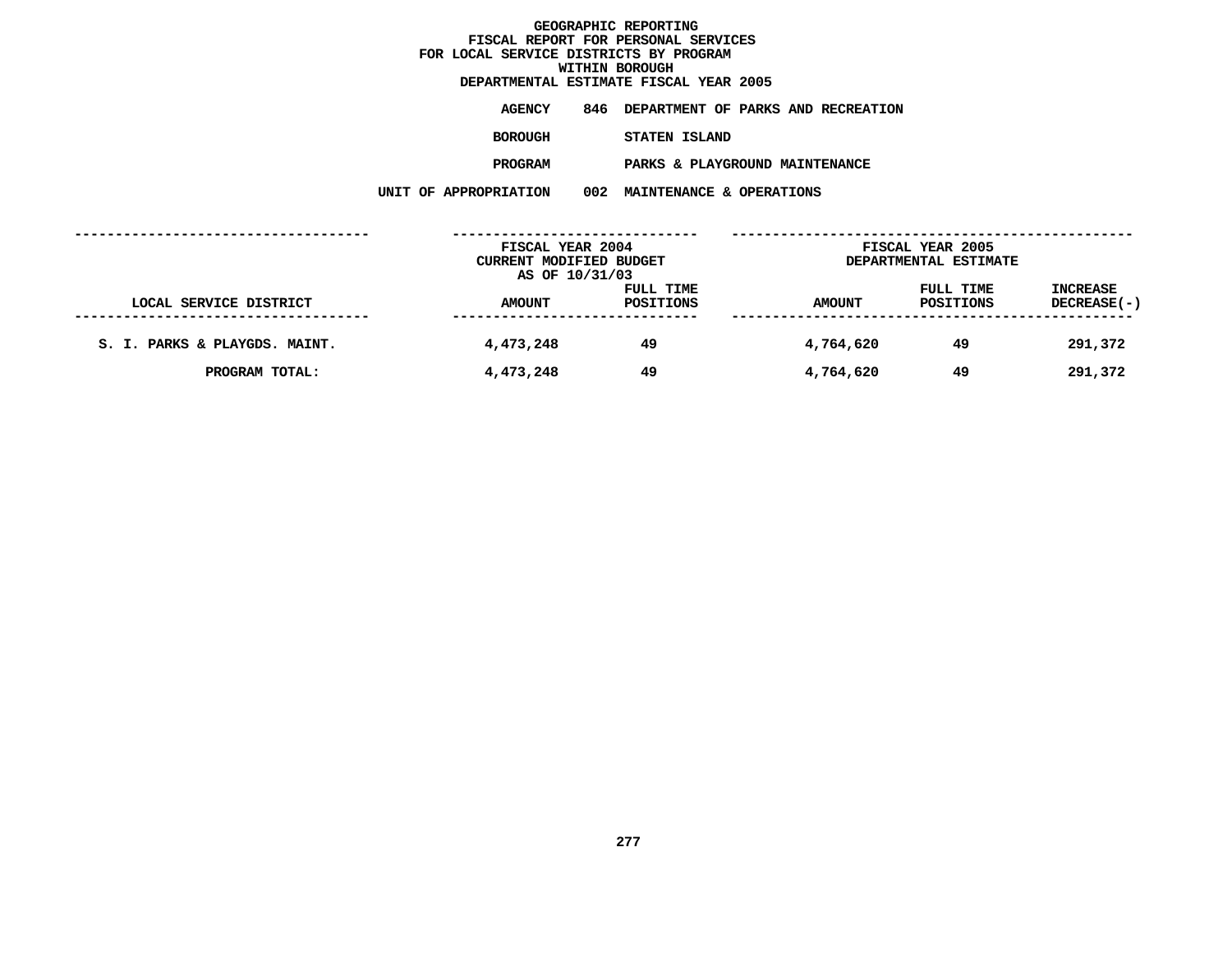**ESTIMATE FISCAL YEAR <sup>2005</sup> AGENCY <sup>846</sup> DEPARTMENT OF PARKS AND RECREATION BOROUGHSTATEN ISLAND**

**PROGRAM**

**RECREATION SERVICES UNIT OF APPROPRIATION <sup>004</sup> RECREATION SERVICES**

|                           | FISCAL YEAR 2004<br>CURRENT MODIFIED BUDGET |                        |               | FISCAL YEAR 2005<br>DEPARTMENTAL ESTIMATE |                                       |  |
|---------------------------|---------------------------------------------|------------------------|---------------|-------------------------------------------|---------------------------------------|--|
| LOCAL SERVICE DISTRICT    | AS OF 10/31/03<br><b>AMOUNT</b>             | FULL TIME<br>POSITIONS | <b>AMOUNT</b> | FULL TIME<br>POSITIONS                    | <b>INCREASE</b><br><b>DECREASE(-)</b> |  |
| S.I. BORO-WIDE RECREATION | 969,609                                     |                        | 864,609       |                                           | $105,000 -$                           |  |
| PROGRAM TOTAL:            | 969,609                                     | 7                      | 864,609       |                                           | $105,000 -$                           |  |
|                           |                                             |                        |               |                                           |                                       |  |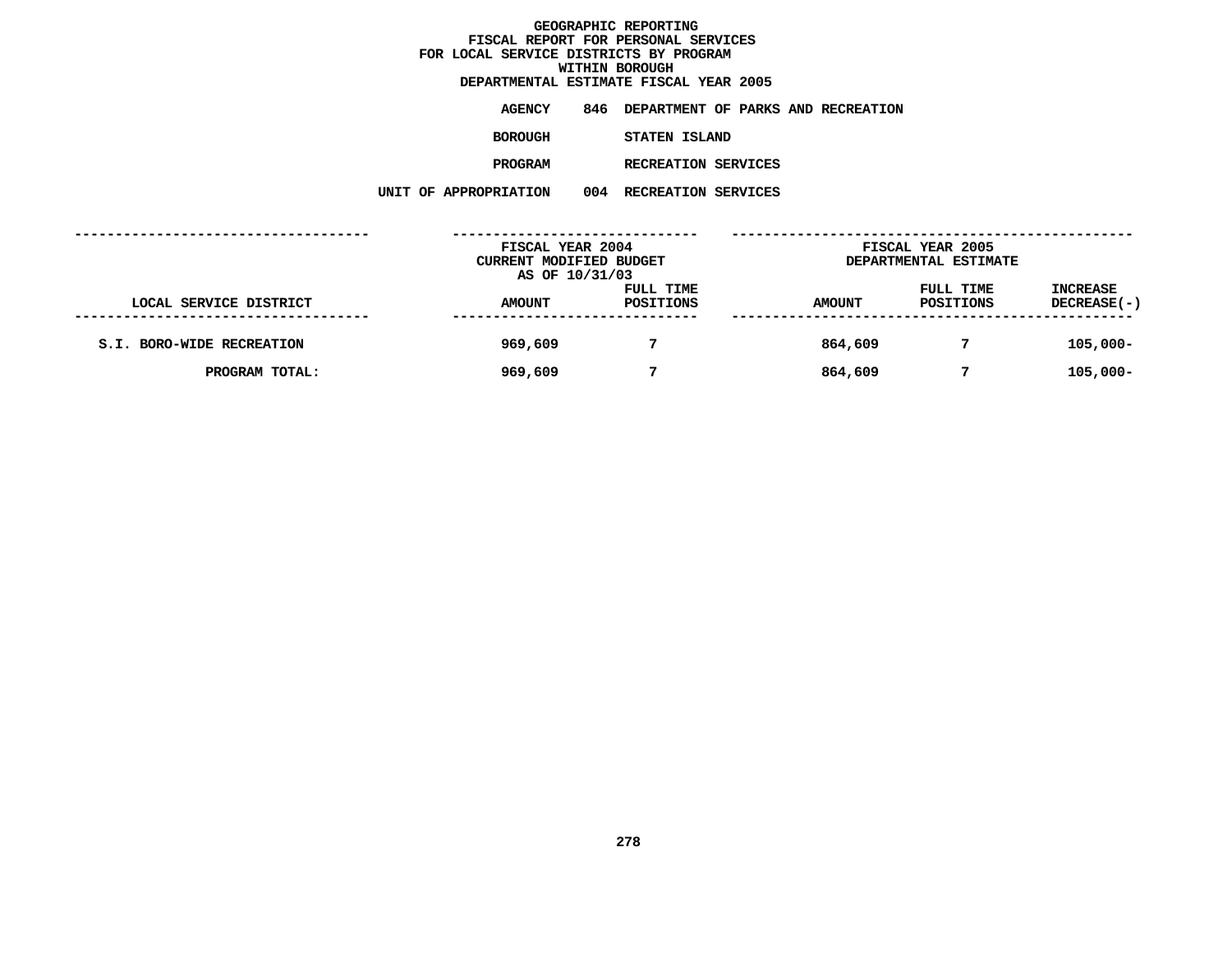| DEPARTMENTAL ESTIMATE FISCAL YEAR 2005 |                                        |  |  |  |
|----------------------------------------|----------------------------------------|--|--|--|
| AGENCY                                 | 846 DEPARTMENT OF PARKS AND RECREATION |  |  |  |
| <b>BOROUGH</b>                         | STATEN ISLAND                          |  |  |  |
| <b>PROGRAM</b>                         | <b>VEHICLE REPAIR SHOPS</b>            |  |  |  |

**VEHICLE REPAIR SHOPS UNIT OF APPROPRIATION <sup>002</sup> MAINTENANCE & OPERATIONS**

| FISCAL YEAR 2004<br>CURRENT MODIFIED BUDGET |                        | FISCAL YEAR 2005<br>DEPARTMENTAL ESTIMATE |                        |                         |
|---------------------------------------------|------------------------|-------------------------------------------|------------------------|-------------------------|
| <b>AMOUNT</b>                               | FULL TIME<br>POSITIONS | <b>AMOUNT</b>                             | FULL TIME<br>POSITIONS | INCREASE<br>DECREASE(-) |
| 312,689                                     | 7                      | 312,689                                   | 7                      |                         |
| 312,689                                     | 7                      | 312,689                                   | 7                      |                         |
| 6,914,531                                   | 88                     | 7,100,903                                 | 88                     | 186,372                 |
| 6,914,531                                   | 88                     | 7,100,903                                 | 88                     | 186,372                 |
|                                             |                        | AS OF 10/31/03                            |                        |                         |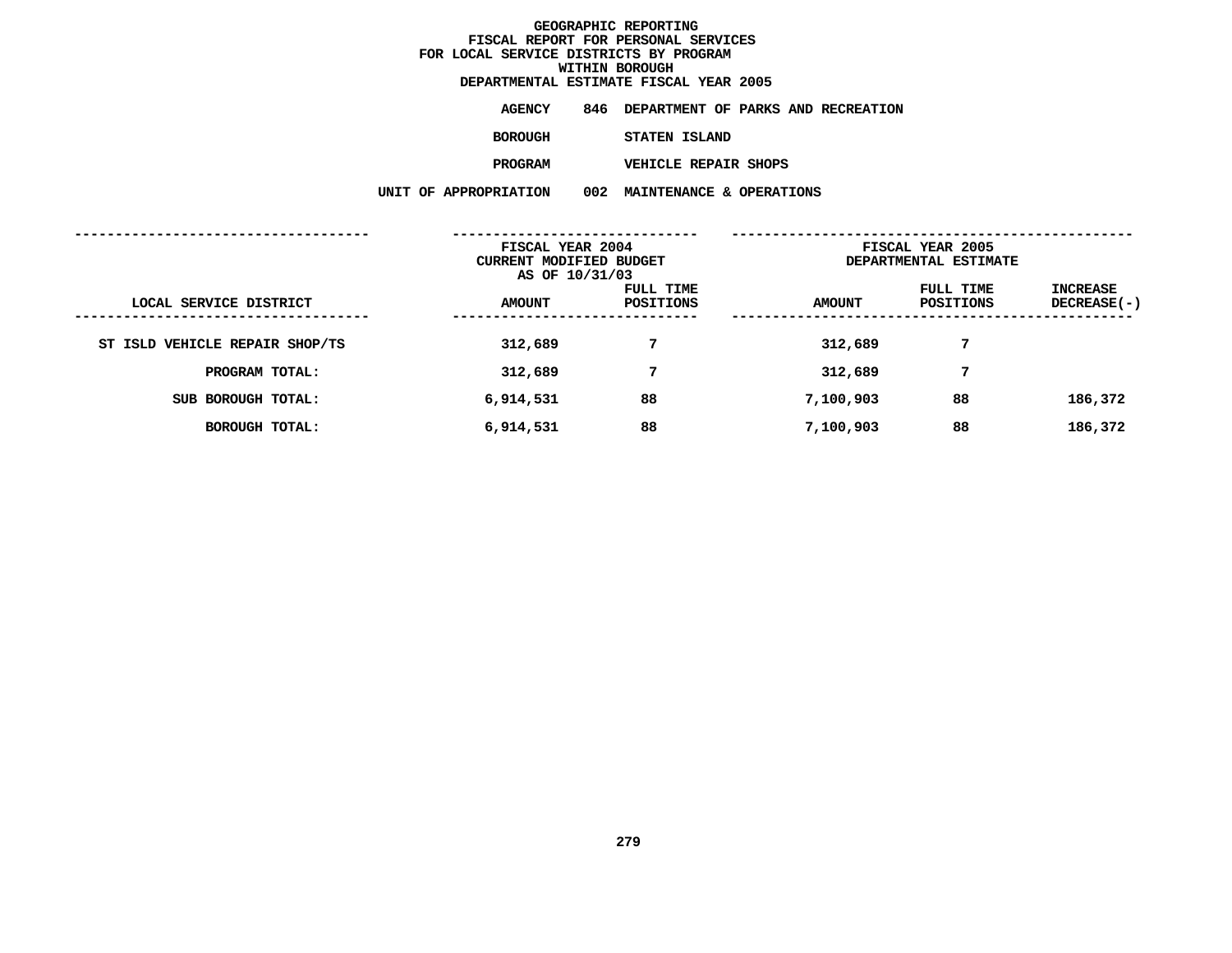#### **GEOGRAPHICC REPORTING<br>PERSONAL S<br>ICTS BY PRO FISCAL REPORT FOR PERSONAL SERVICES FOR LOCAL SERVICE DISTRICTS BY PROGRAM WITHIN**

### WITHIN BOROUGH<br>D<mark>EPARTMENTAL ESTIMATE FISC</mark>

# **ESTIMATE FISCAL YEAR <sup>2005</sup> AGENCY <sup>846</sup> DEPARTMENT OF PARKS AND RECREATION**

|                                                   | FISCAL YEAR 2004<br>CURRENT MODIFIED BUDGET<br>AS OF 10/31/03 |                        | FISCAL YEAR 2005<br>DEPARTMENTAL ESTIMATE |                               |                                |
|---------------------------------------------------|---------------------------------------------------------------|------------------------|-------------------------------------------|-------------------------------|--------------------------------|
| LOCAL SERVICE DISTRICT                            | <b>AMOUNT</b>                                                 | FULL TIME<br>POSITIONS | <b>AMOUNT</b>                             | FULL TIME<br><b>POSITIONS</b> | <b>INCREASE</b><br>DECREASE(-) |
| <b>AGENCY TOTAL:</b><br>ALL PROGRAMS ALL BOROUGHS | 79,362,805                                                    | 1,096                  | 89,101,932                                | 1,096                         | 9,739,127                      |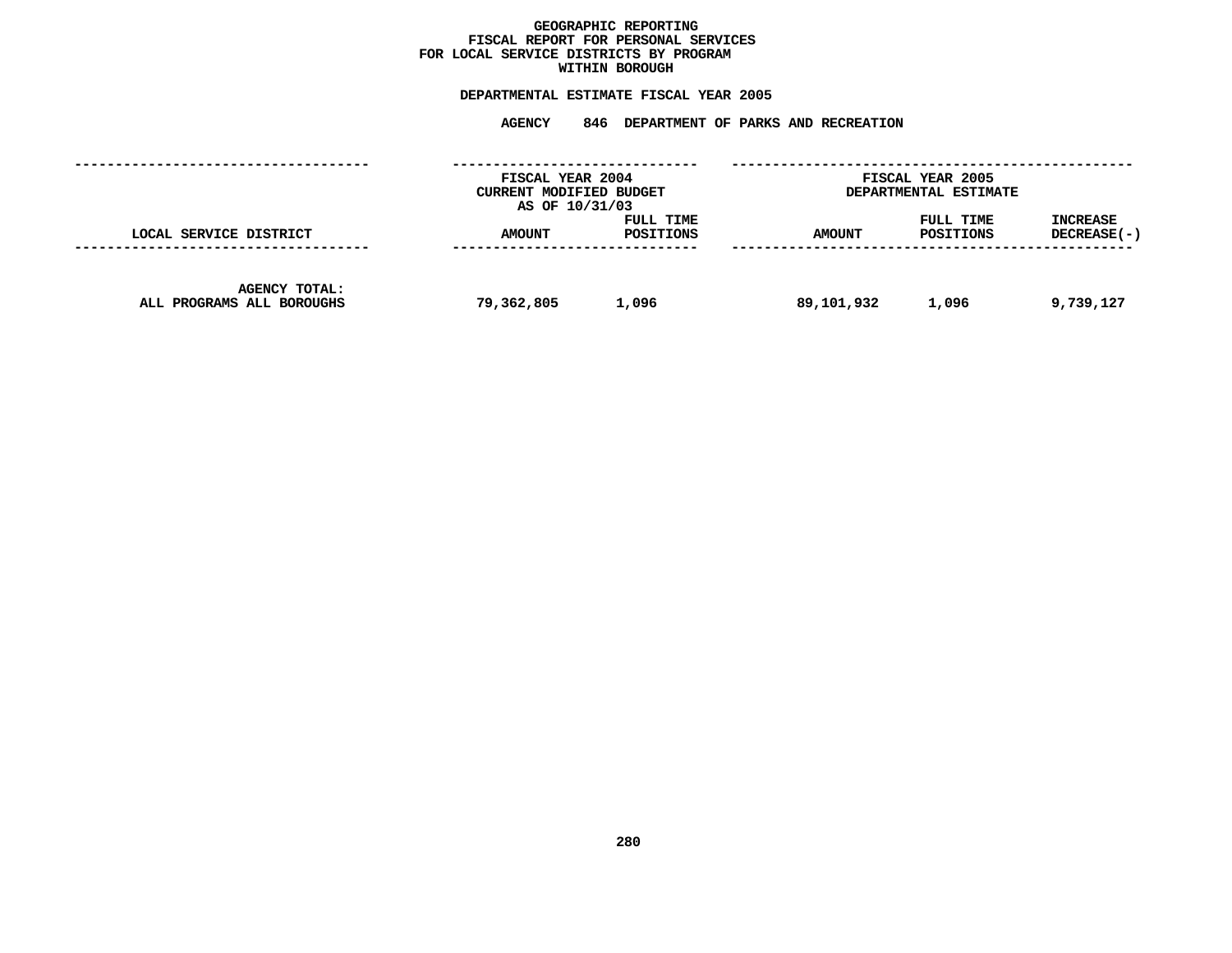### **PS UNITS OF APPROPRIATION DEPARTMENTAL**

|                                                                                              |                | DEPARTMENTAL ESTIMATE FISCAL YEAR 2005             |                                                         |                                 |
|----------------------------------------------------------------------------------------------|----------------|----------------------------------------------------|---------------------------------------------------------|---------------------------------|
|                                                                                              |                | AGENCY: 846 DEPARTMENT OF PARKS AND RECREATION     |                                                         |                                 |
|                                                                                              |                | ---------------                                    |                                                         |                                 |
|                                                                                              |                | <b>FISCAL YEAR 2004</b><br>CURRENT MODIFIED BUDGET | <b>FISCAL YEAR 2005</b><br><b>DEPARTMENTAL ESTIMATE</b> |                                 |
| UNIT OF APPROPRIATION                                                                        |                | AS OF 10/31/03                                     | <b>AMOUNT</b>                                           | <b>INCREASE</b><br>DECREASE (-) |
| 001 EXEC MGMT & ADMIN                                                                        |                |                                                    |                                                         |                                 |
| REGULAR GROSS<br><b>OTHER</b>                                                                |                |                                                    |                                                         |                                 |
| TOTAL REPORTED GEOGRAPHICALLY                                                                |                |                                                    |                                                         |                                 |
| NOT REPORTED GEOGRAPHICALLY                                                                  |                | 6,608,681                                          | 6,024,281                                               | $584,400-$                      |
| FINANCIAL PLAN SAVINGS                                                                       |                | 2                                                  | 2                                                       |                                 |
| APPROPRIATION                                                                                |                | 6,608,683                                          | 6,024,283                                               | $584,400-$                      |
| FUNDING                                                                                      |                |                                                    |                                                         |                                 |
| <b>CITY</b><br>OTHER CATEGORICAL<br>CAPITAL FUNDS - I.F.A.<br><b>STATE</b><br>FEDERAL - JTPA | $\ddot{\cdot}$ | 5,821,359                                          | 5,236,959                                               | $584,400-$                      |
| FEDERAL - C.D.                                                                               |                | 590,719                                            | 590,719                                                 |                                 |
| FEDERAL - OTHER<br>INTRA-CITY SALES                                                          |                | 196,605                                            | 196,605                                                 |                                 |
|                                                                                              |                |                                                    |                                                         |                                 |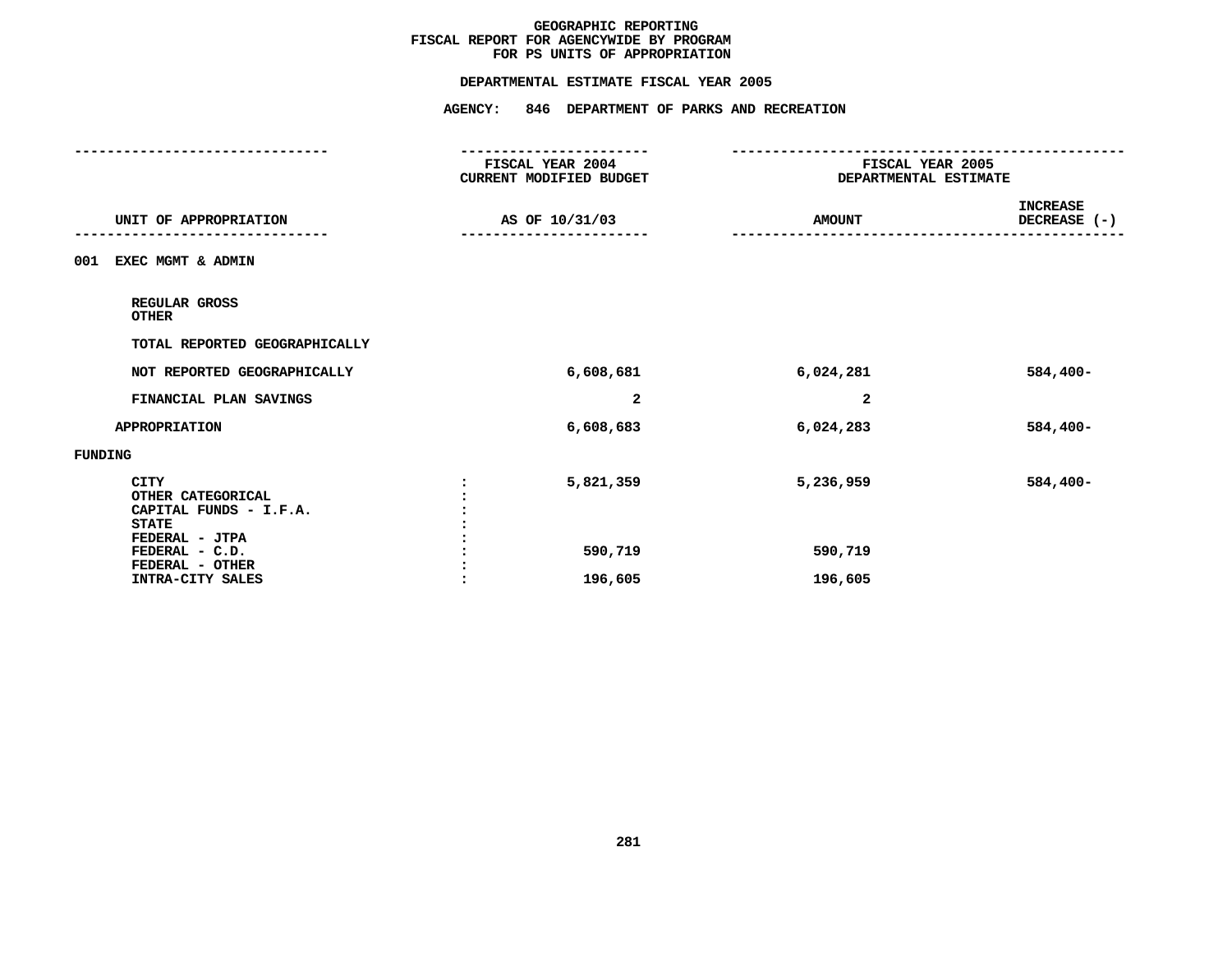### **PS UNITS OF APPROPRIATION DEPARTMENTAL**

**ESTIMATE FISCAL YEAR <sup>2005</sup> AGENCY: <sup>846</sup> DEPARTMENT OF PARKS AND RECREATION**

|                                                            | FISCAL YEAR 2004<br><b>CURRENT MODIFIED BUDGET</b> |                         | FISCAL YEAR 2005<br>DEPARTMENTAL ESTIMATE |  |  |
|------------------------------------------------------------|----------------------------------------------------|-------------------------|-------------------------------------------|--|--|
| UNIT OF APPROPRIATION                                      | AS OF 10/31/03                                     | <b>AMOUNT</b>           | <b>INCREASE</b><br>DECREASE (-)           |  |  |
| MAINTENANCE & OPERATIONS<br>002                            |                                                    |                         |                                           |  |  |
| REGULAR GROSS<br><b>OTHER</b>                              | 69,917,967<br>3,773,538                            | 80,105,360<br>3,773,538 | 10,187,393                                |  |  |
| TOTAL REPORTED GEOGRAPHICALLY                              | 73,691,505                                         | 83,878,898              | 10,187,393                                |  |  |
| NOT REPORTED GEOGRAPHICALLY                                | 77,612,075                                         | 41,382,696              | 36,229,379-                               |  |  |
| FINANCIAL PLAN SAVINGS                                     |                                                    |                         |                                           |  |  |
| <b>APPROPRIATION</b>                                       | 151,303,580                                        | 125,261,594             | 26,041,986-                               |  |  |
| FUNDING                                                    |                                                    |                         |                                           |  |  |
| <b>CITY</b><br>OTHER CATEGORICAL<br>CAPITAL FUNDS - I.F.A. | 107,544,762<br>560,785                             | 110,585,861             | 3,041,099<br>560,785-                     |  |  |
| <b>STATE</b><br>FEDERAL - JTPA                             | 98,419                                             |                         | $98,419-$                                 |  |  |
| FEDERAL - C.D.<br>FEDERAL - OTHER                          | 1,158,587                                          | 1,188,587               | 30,000                                    |  |  |
| INTRA-CITY SALES                                           | 41,941,027                                         | 13,487,146              | 28, 453, 881-                             |  |  |
|                                                            |                                                    |                         |                                           |  |  |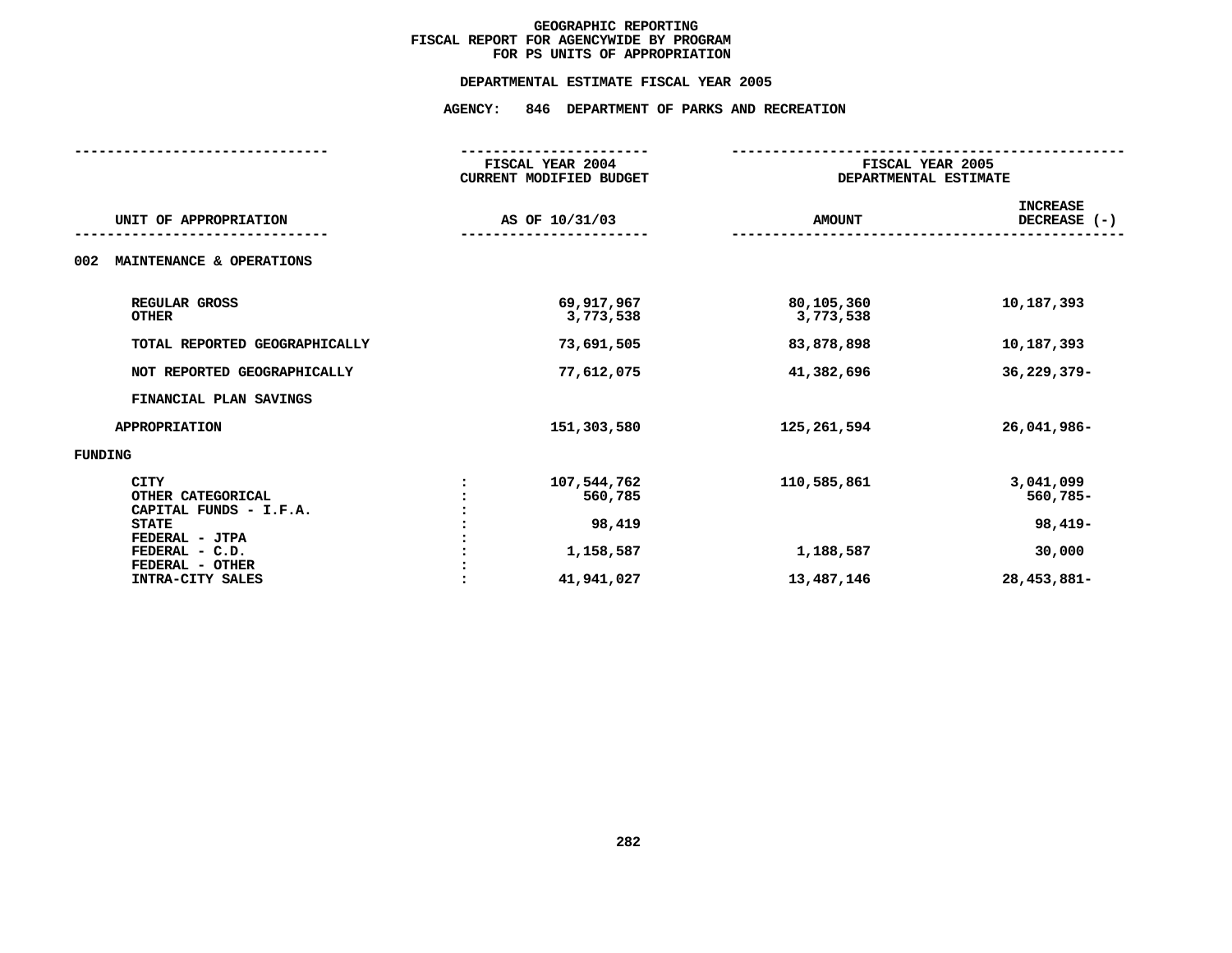### **PS UNITS OF APPROPRIATION DEPARTMENTAL**

|                                                                                                                                                       |                                                    | DEPARTMENTAL ESTIMATE FISCAL YEAR 2005 |               |                                                         |  |  |
|-------------------------------------------------------------------------------------------------------------------------------------------------------|----------------------------------------------------|----------------------------------------|---------------|---------------------------------------------------------|--|--|
|                                                                                                                                                       | AGENCY: 846 DEPARTMENT OF PARKS AND RECREATION     |                                        |               |                                                         |  |  |
|                                                                                                                                                       |                                                    |                                        |               |                                                         |  |  |
|                                                                                                                                                       | <b>FISCAL YEAR 2004</b><br>CURRENT MODIFIED BUDGET |                                        |               | <b>FISCAL YEAR 2005</b><br><b>DEPARTMENTAL ESTIMATE</b> |  |  |
| UNIT OF APPROPRIATION                                                                                                                                 | AS OF 10/31/03                                     |                                        | <b>AMOUNT</b> | <b>INCREASE</b><br>DECREASE (-)                         |  |  |
| 003 DESIGN & ENGINEERING                                                                                                                              |                                                    |                                        |               |                                                         |  |  |
| REGULAR GROSS<br><b>OTHER</b>                                                                                                                         |                                                    |                                        |               |                                                         |  |  |
| TOTAL REPORTED GEOGRAPHICALLY                                                                                                                         |                                                    |                                        |               |                                                         |  |  |
| NOT REPORTED GEOGRAPHICALLY                                                                                                                           |                                                    | 15,573,092                             | 17,573,092    | 2,000,000                                               |  |  |
| FINANCIAL PLAN SAVINGS                                                                                                                                |                                                    |                                        |               |                                                         |  |  |
| <b>APPROPRIATION</b>                                                                                                                                  |                                                    | 15,573,092                             | 17,573,092    | 2,000,000                                               |  |  |
| <b>FUNDING</b>                                                                                                                                        |                                                    |                                        |               |                                                         |  |  |
| <b>CITY</b><br>OTHER CATEGORICAL<br>CAPITAL FUNDS - I.F.A.<br><b>STATE</b><br>FEDERAL - JTPA<br>FEDERAL - C.D.<br>FEDERAL - OTHER<br>INTRA-CITY SALES | $\cdot$                                            | 15,573,092                             | 17,573,092    | 2,000,000                                               |  |  |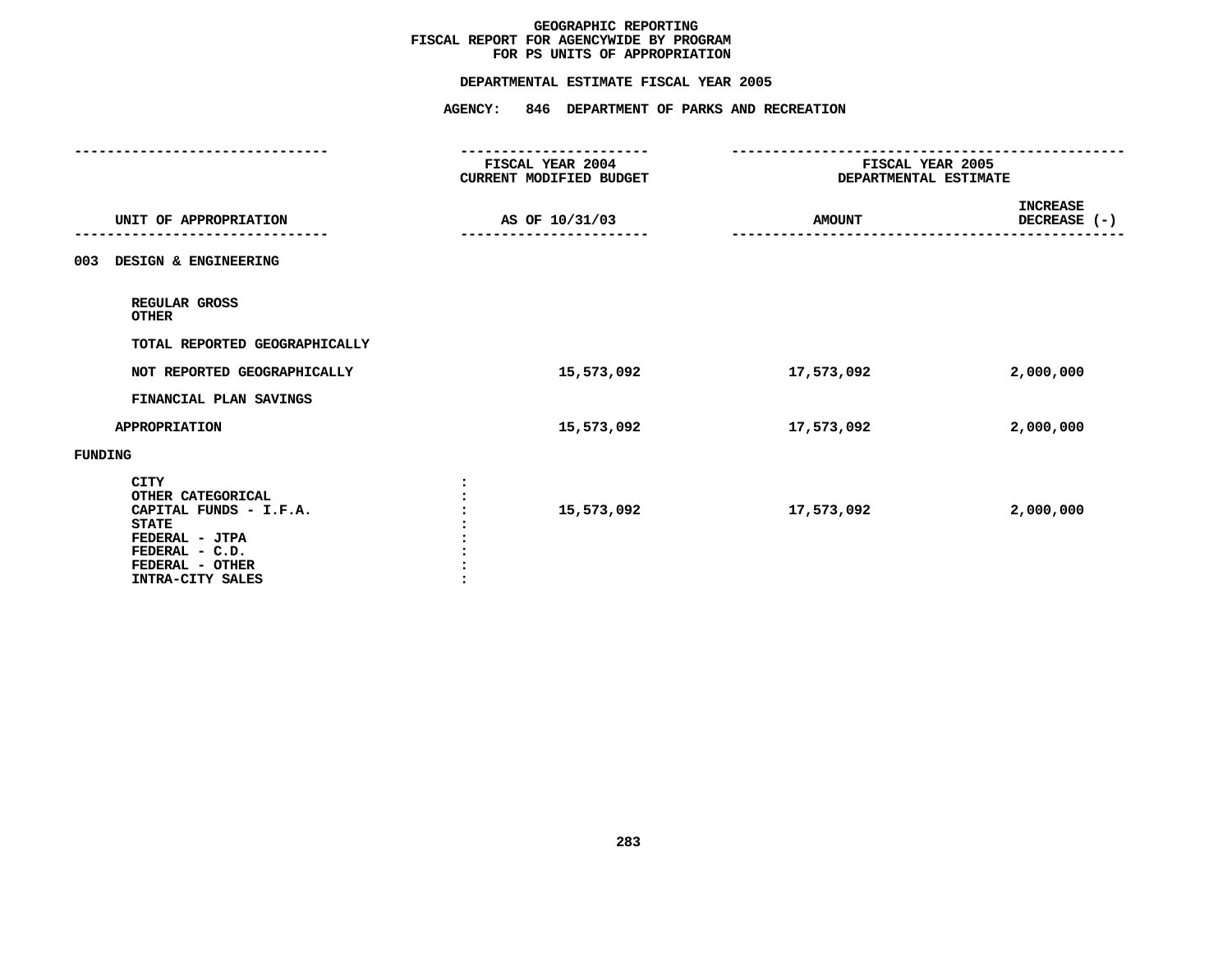### **PS UNITS OF APPROPRIATION DEPARTMENTAL**

**ESTIMATE FISCAL YEAR <sup>2005</sup> AGENCY: <sup>846</sup> DEPARTMENT OF PARKS AND RECREATION**

|                                                                                              | FISCAL YEAR 2004<br><b>CURRENT MODIFIED BUDGET</b> | FISCAL YEAR 2005<br>DEPARTMENTAL ESTIMATE |                                 |
|----------------------------------------------------------------------------------------------|----------------------------------------------------|-------------------------------------------|---------------------------------|
| UNIT OF APPROPRIATION                                                                        | AS OF 10/31/03                                     | <b>AMOUNT</b>                             | <b>INCREASE</b><br>DECREASE (-) |
| RECREATION SERVICES<br>004                                                                   |                                                    |                                           |                                 |
| REGULAR GROSS<br><b>OTHER</b>                                                                | 5,190,919<br>480,381                               | 4,689,253<br>533,781                      | $501,666 -$<br>53,400           |
| TOTAL REPORTED GEOGRAPHICALLY                                                                | 5,671,300                                          | 5,223,034                                 | 448,266-                        |
| NOT REPORTED GEOGRAPHICALLY                                                                  | 8,866,227                                          | 4,592,894                                 | 4,273,333-                      |
| FINANCIAL PLAN SAVINGS                                                                       |                                                    |                                           |                                 |
| <b>APPROPRIATION</b>                                                                         | 14,537,527                                         | 9,815,928                                 | 4,721,599-                      |
| FUNDING                                                                                      |                                                    |                                           |                                 |
| <b>CITY</b><br>OTHER CATEGORICAL<br>CAPITAL FUNDS - I.F.A.<br><b>STATE</b><br>FEDERAL - JTPA | 6,952,034                                          | 6,480,435                                 | 471,599-                        |
| FEDERAL - C.D.<br>FEDERAL - OTHER<br>INTRA-CITY SALES                                        | 3,335,493<br>4,250,000                             | 3,335,493                                 | $4,250,000 -$                   |
|                                                                                              |                                                    |                                           |                                 |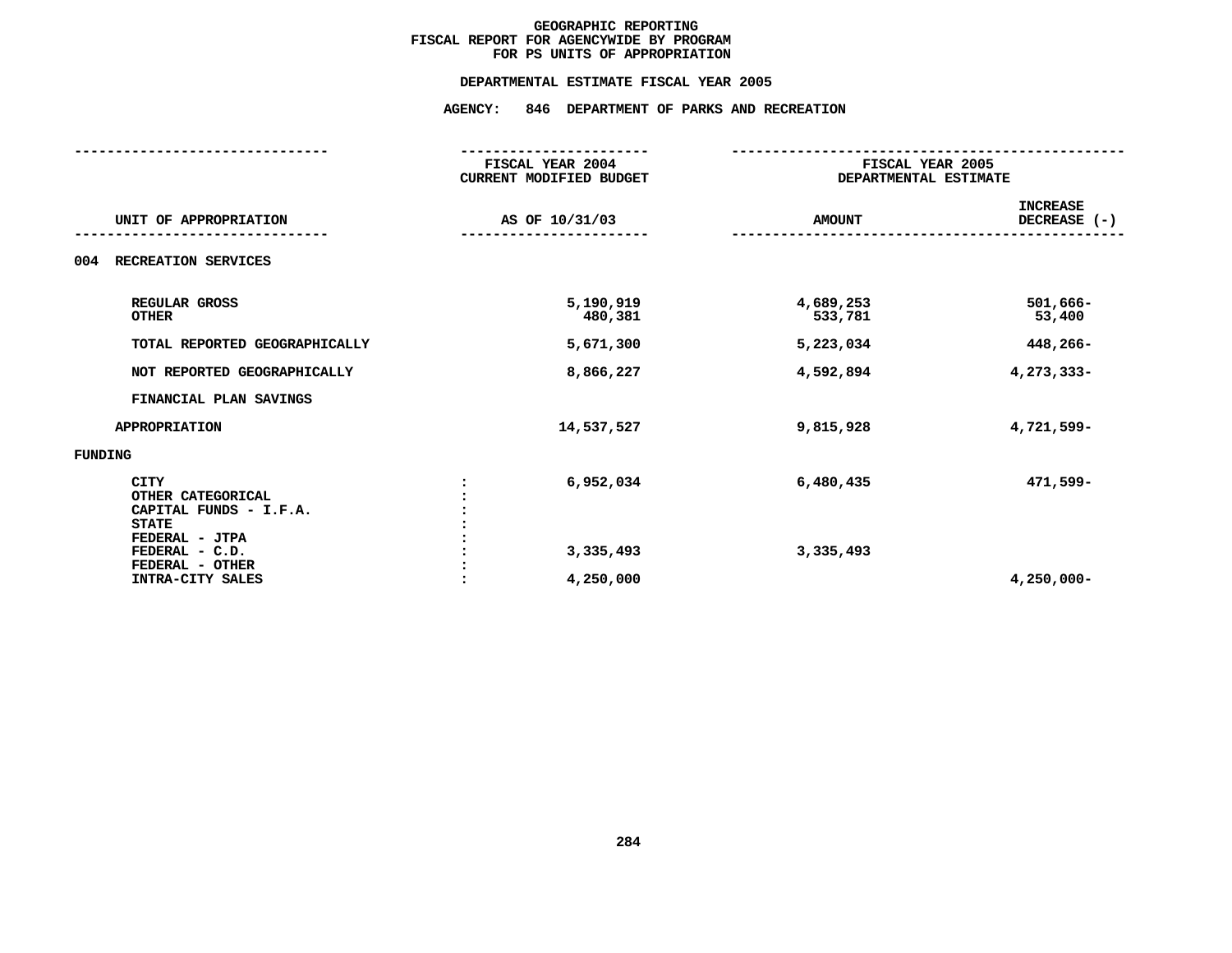## **OTPS UNITS OF APPROPRIATION DEPARTMENTAL**

**ESTIMATE FISCAL YEAR <sup>2005</sup> AGENCY: <sup>846</sup> DEPARTMENT OF PARKS AND RECREATION**

|                                  | FISCAL YEAR 2004               |               | FISCAL YEAR 2005<br>DEPARTMENTAL ESTIMATE |  |
|----------------------------------|--------------------------------|---------------|-------------------------------------------|--|
|                                  | <b>CURRENT MODIFIED BUDGET</b> |               |                                           |  |
|                                  |                                |               | <b>INCREASE</b>                           |  |
| UNIT OF APPROPRIATION            | AS OF 10/31/03                 | <b>AMOUNT</b> | DECREASE (-)                              |  |
|                                  |                                |               |                                           |  |
| MAINT & OPERATIONS - OTPS<br>006 |                                |               |                                           |  |
|                                  |                                |               |                                           |  |
| TOTAL REPORTED GEOGRAPHICALLY    |                                |               |                                           |  |
| NOT REPORTED GEOGRAPHICALLY      | 32,278,501                     | 22,363,152    | $9,915,349-$                              |  |
| FINANCIAL PLAN SAVINGS           | $50,000 -$                     |               | 50,000                                    |  |
| <b>APPROPRIATION</b>             | 32,228,501                     | 22,363,152    | $9,865,349-$                              |  |
| FUNDING                          |                                |               |                                           |  |
| <b>CITY</b>                      | 23,677,071                     | 19,675,755    | 4,001,316-                                |  |
| OTHER CATEGORICAL                | 1,205,629                      |               | 1,205,629-                                |  |
| CAPITAL FUNDS - I.F.A.           |                                |               |                                           |  |
| <b>STATE</b>                     | 90,092                         |               | 90,092-                                   |  |
| FEDERAL - JTPA                   |                                |               |                                           |  |
| FEDERAL - C.D.                   | 679,310                        | 524,824       | 154,486-                                  |  |
| FEDERAL - OTHER                  | 1,056,356                      |               | 1,056,356-                                |  |
| INTRA-CITY SALES                 | 5,520,043                      | 2,162,573     | $3,357,470-$                              |  |
|                                  |                                |               |                                           |  |
|                                  |                                |               |                                           |  |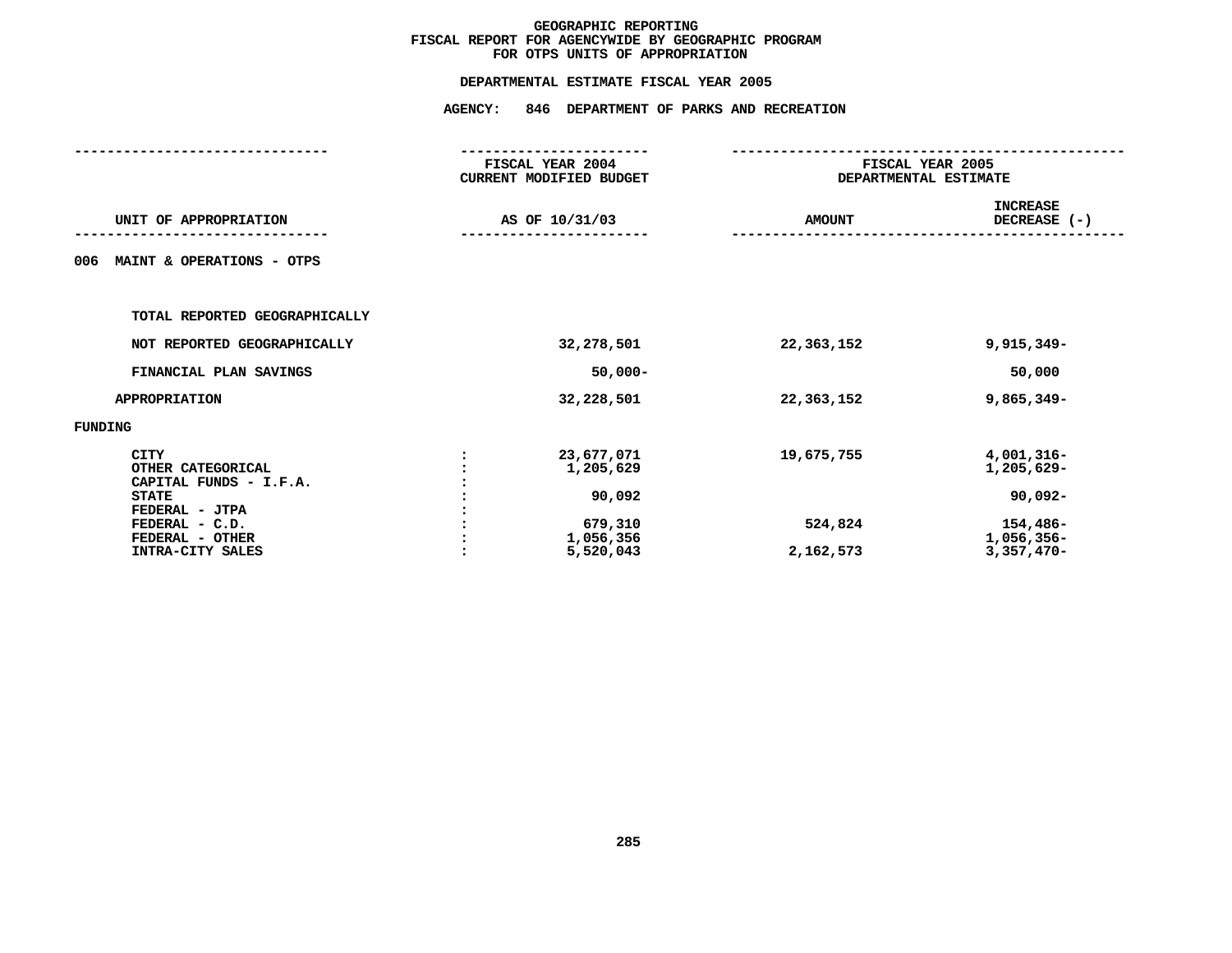## **OTPS UNITS OF APPROPRIATION DEPARTMENTAL**

**ESTIMATE FISCAL YEAR <sup>2005</sup> AGENCY: <sup>846</sup> DEPARTMENT OF PARKS AND RECREATION**

| FISCAL YEAR 2004<br>CURRENT MODIFIED BUDGET | FISCAL YEAR 2005<br>DEPARTMENTAL ESTIMATE |                                 |
|---------------------------------------------|-------------------------------------------|---------------------------------|
| AS OF 10/31/03                              | <b>AMOUNT</b>                             | <b>INCREASE</b><br>DECREASE (-) |
|                                             |                                           |                                 |
|                                             |                                           |                                 |
| 20,813,225                                  | 20,485,225                                | $328,000 -$                     |
|                                             |                                           |                                 |
| 20,813,225                                  | 20,485,225                                | $328,000 -$                     |
|                                             |                                           |                                 |
| 20,012,500<br>300,000<br>28,000<br>472,725  | 20,012,500<br>472,725                     | $300,000 -$<br>$28,000-$        |
|                                             |                                           |                                 |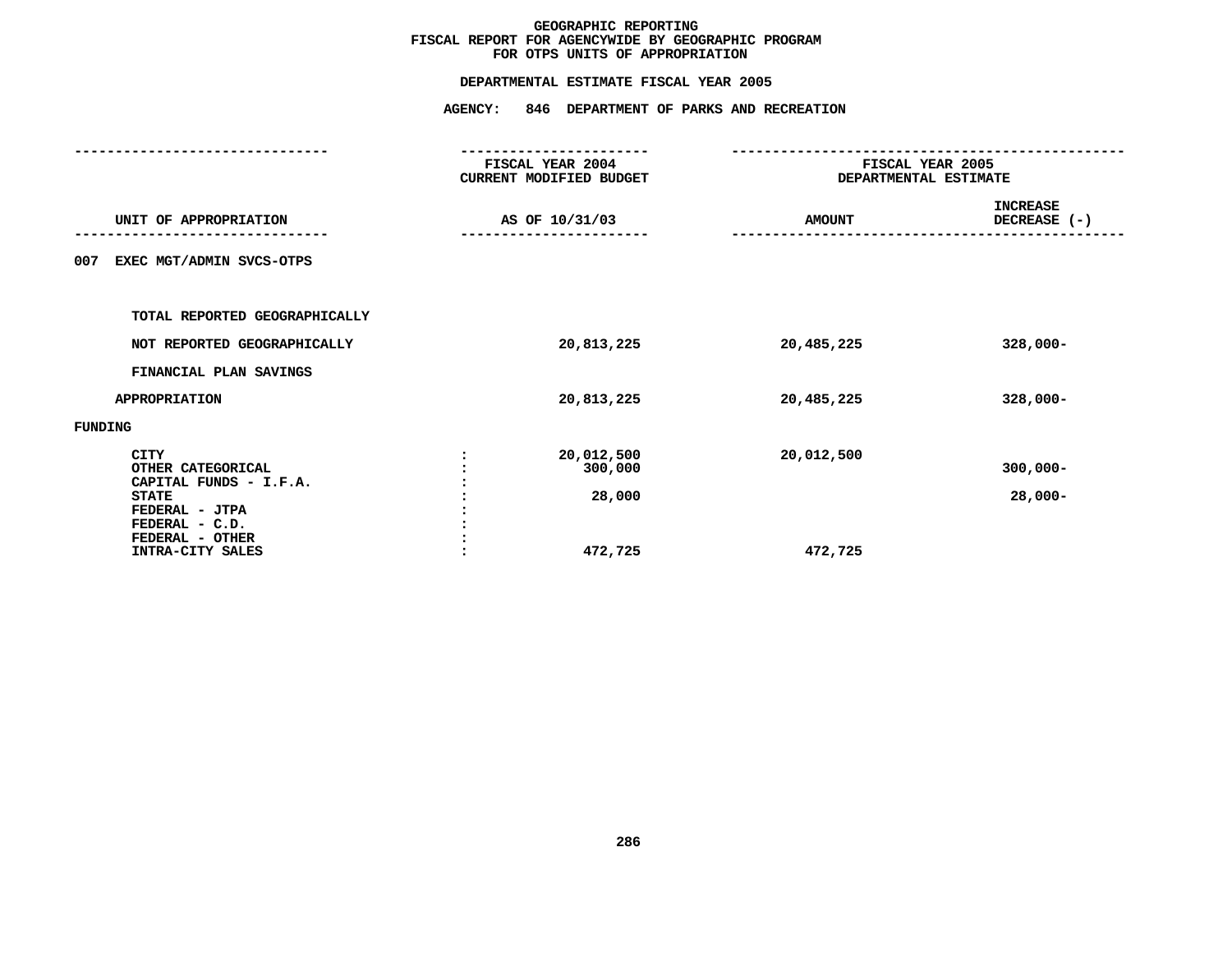## **OTPS UNITS OF APPROPRIATION DEPARTMENTAL**

**ESTIMATE FISCAL YEAR <sup>2005</sup> AGENCY: <sup>846</sup> DEPARTMENT OF PARKS AND RECREATION**

| FISCAL YEAR 2004<br>CURRENT MODIFIED BUDGET | FISCAL YEAR 2005<br>DEPARTMENTAL ESTIMATE |                          |
|---------------------------------------------|-------------------------------------------|--------------------------|
| AS OF 10/31/03                              | <b>AMOUNT</b>                             | INCREASE<br>DECREASE (-) |
|                                             |                                           |                          |
|                                             |                                           |                          |
| 452,780                                     | 435,799                                   | 16,981-                  |
|                                             |                                           |                          |
| 452,780                                     | 435,799                                   | $16,981-$                |
|                                             |                                           |                          |
| 311,799<br>140,981                          | 311,799<br>124,000                        | 16,981-                  |
|                                             |                                           |                          |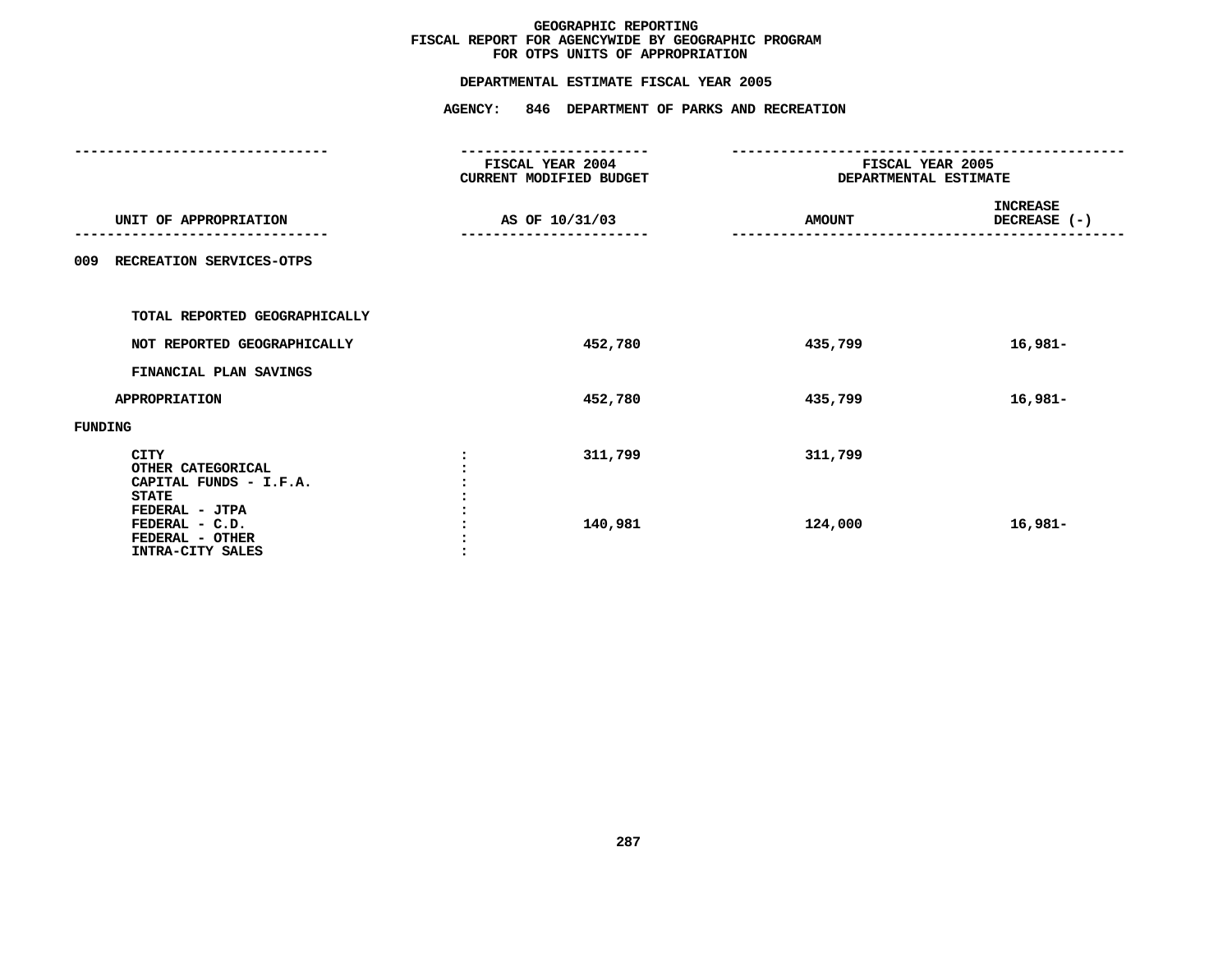## **OTPS UNITS OF APPROPRIATION DEPARTMENTAL**

| AGENCY: 846 DEPARTMENT OF PARKS AND RECREATION                                  |                                                                |                                        |  |
|---------------------------------------------------------------------------------|----------------------------------------------------------------|----------------------------------------|--|
| ------------------<br><b>FISCAL YEAR 2004</b><br><b>CURRENT MODIFIED BUDGET</b> | -----------------<br>FISCAL YEAR 2005<br>DEPARTMENTAL ESTIMATE |                                        |  |
| AS OF 10/31/03                                                                  | <b>AMOUNT</b>                                                  | <b>INCREASE</b><br>DECREASE (-)        |  |
|                                                                                 |                                                                |                                        |  |
|                                                                                 |                                                                |                                        |  |
| 673,378                                                                         | 673,378                                                        |                                        |  |
|                                                                                 |                                                                |                                        |  |
| 673,378                                                                         | 673,378                                                        |                                        |  |
|                                                                                 |                                                                |                                        |  |
| 673,378                                                                         | 673,378                                                        |                                        |  |
|                                                                                 |                                                                | DEPARTMENTAL ESTIMATE FISCAL YEAR 2005 |  |